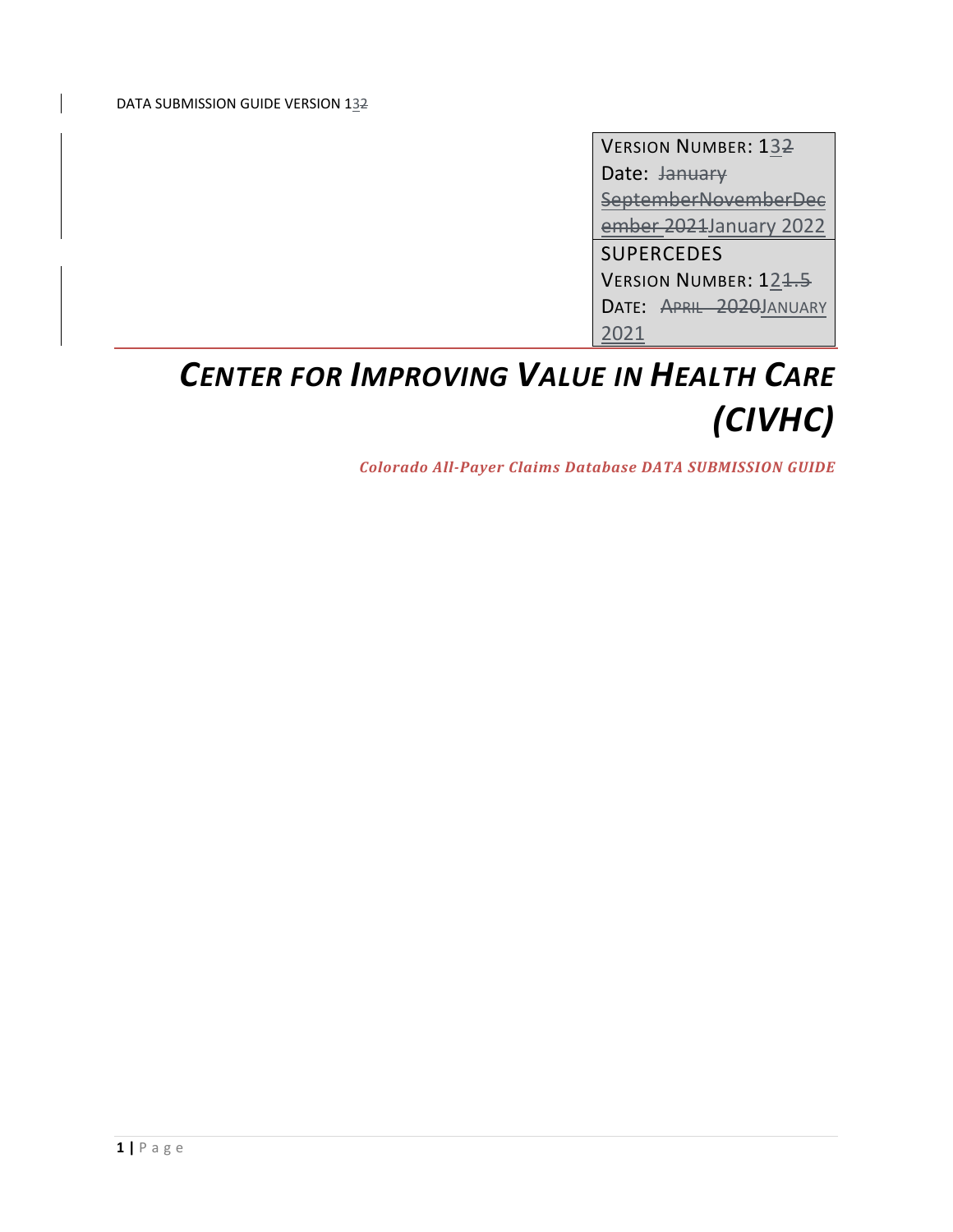Version  $1\underline{3}2$  202 $\underline{1}\theta$ 

 $\overline{1}$ 

 $\overline{\phantom{a}}$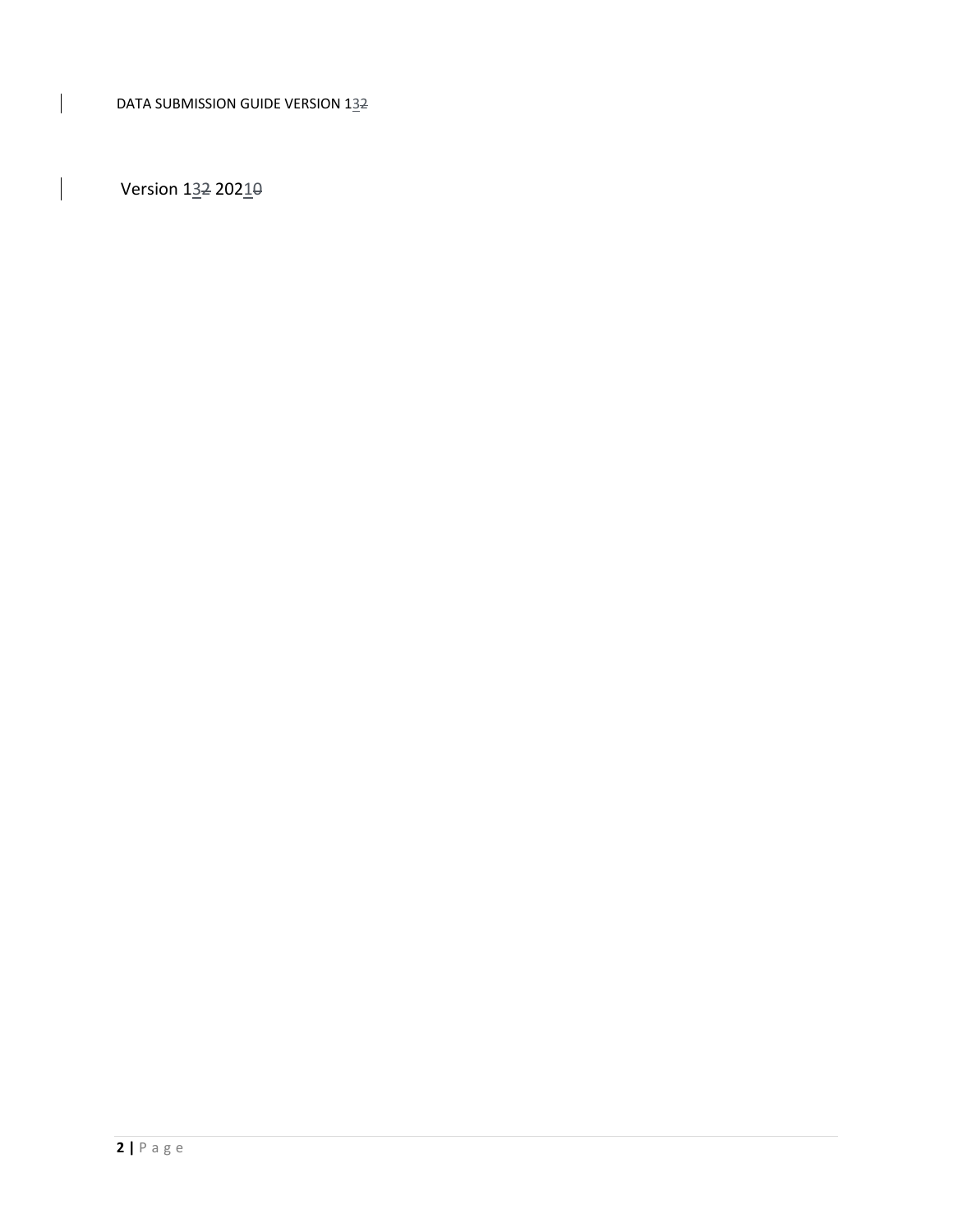# REVISION HISTORY

 $\overline{1}$ 

| <b>Date</b> | <b>Version</b> | <b>Description</b>                                                                                                                                                                                                                                                                                                                                         | <b>Author</b> |
|-------------|----------------|------------------------------------------------------------------------------------------------------------------------------------------------------------------------------------------------------------------------------------------------------------------------------------------------------------------------------------------------------------|---------------|
| 2/2011      | A/B            | Initial draft; Added section on Data Quality<br>Requirements and added Employer Name to the<br>Eligibility Data File. Added Provider File and<br>Pharmacy Eligibility File, with placeholder for Plan<br>Details File.                                                                                                                                     | A. Graziano   |
| 3/1/2011    | C/D            | General revisions and updates Added section<br>numbering and data elements to insurance plan<br>file. Added decisions reached during payer<br>weekly DSG meeting                                                                                                                                                                                           | A. Graziano   |
| 4/27/2011   | $\mathbf 0$    | Incorporated decisions reached during payer<br>weekly meetings including a revision to<br>submission timelines, modification to data<br>element definitions                                                                                                                                                                                                | A. Graziano   |
| 6/10/2011   | 0              | Final adjustments made based on feedback from<br>Cigna and United Healthcare. Modified timeline<br>for data submission.                                                                                                                                                                                                                                    | A. Graziano   |
| 7/14/11     | $\mathbf{1}$   | Removed elements that are stated in the rule and<br>removed certain data values in several data<br>elements that are not relevant. Included the<br>requirement to filter claims based on CRS 10-<br>$16-104(5)(d)(I)$                                                                                                                                      | A. Graziano   |
| 8/11        | 2/3/4d         | Modified data element types, removed reference<br>to small group plan types and filtering of mental<br>health related claims. Provided definitions for<br>field types. Corrected minor typos throughout the<br>document and clarified the purpose of the header<br>and trailer records. Incorporated decisions<br>reached at the rules hearing on 8/23/11. | A. Graziano   |
| 1/22/13     | 4d             | Added IP Procedure Code/Date, Present on<br>Admission (POA), Dental columns, File Naming<br>Convention Updates based on phase 1A and 1B<br>experience.                                                                                                                                                                                                     | S. Murphy     |
| 1/23/13     | 5 Draft        | Added clarifications to required fields                                                                                                                                                                                                                                                                                                                    | L. Green      |
| 3/11/13     | 5 Draft        | Final DSG approved at rules hearing                                                                                                                                                                                                                                                                                                                        | T. Campbell   |
| 2/14/2014   | 6 Draft        | Added Address two, Provider Telephone Number,<br>Added clarification to required and optional<br>fields.                                                                                                                                                                                                                                                   | E. Perry      |
| 7/29/2015   | 7 Draft        | Added new fields for the incorporation of self-<br>funded claims.                                                                                                                                                                                                                                                                                          | E. Perry      |
| 4/1/2016    | 8 Draft        | Amended the definition of SMG to align with<br>federal regulation.                                                                                                                                                                                                                                                                                         | E. Perry      |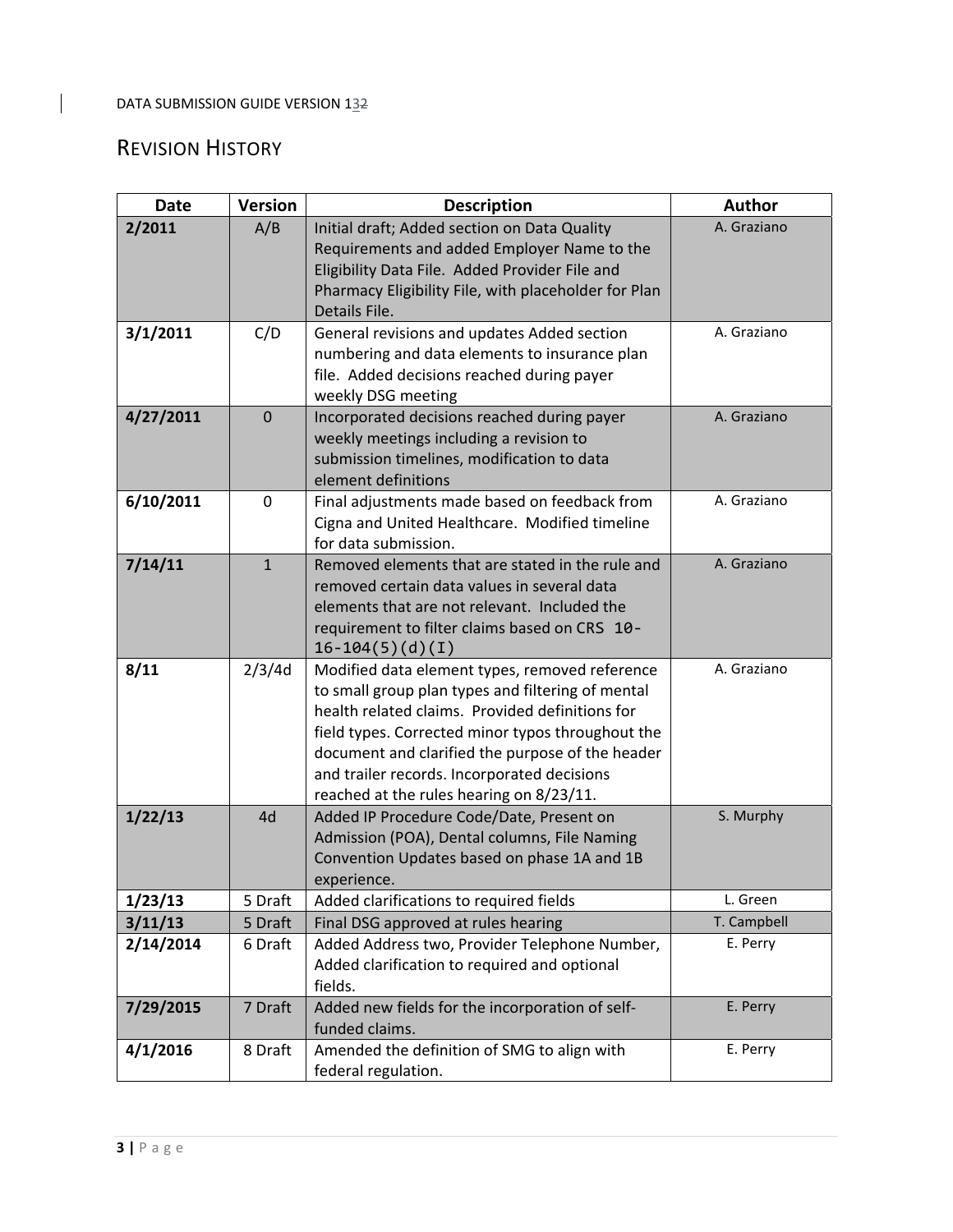$\begin{array}{c} \hline \end{array}$ 

| <b>Date</b> | <b>Version</b>       | <b>Description</b>                                                                                                                                                                                                                                                                                                                                                                                                                                                                                               | <b>Author</b>            |
|-------------|----------------------|------------------------------------------------------------------------------------------------------------------------------------------------------------------------------------------------------------------------------------------------------------------------------------------------------------------------------------------------------------------------------------------------------------------------------------------------------------------------------------------------------------------|--------------------------|
| 3/27/2017   | 9 Draft              | Several changes made to fields to improve the                                                                                                                                                                                                                                                                                                                                                                                                                                                                    | E. Perry                 |
|             |                      | comprehensiveness of the data.                                                                                                                                                                                                                                                                                                                                                                                                                                                                                   | M. Tahir                 |
| 5/1/2017    | 9 Draft              | Final DSG 9 approved at rules hearing                                                                                                                                                                                                                                                                                                                                                                                                                                                                            | E. Perry<br>M. Tahir     |
| 5/25/2018   | 10 Draft             | Added provision for the collection of additional<br>data elements including: alternative payment<br>models and prescription rebate information. Also<br>added the collection of Medicare Beneficiary<br>Identifiers and corrected typos.                                                                                                                                                                                                                                                                         | J. Tremaroli             |
| 8/24/2018   | 10 Draft             | Revisions on new data elements including APM<br>and table B.1.J, corrected typos.                                                                                                                                                                                                                                                                                                                                                                                                                                |                          |
| 10/17/2019  | 11 Draft             | Modified definition, field type or field length to<br>improve the quality of the data submitted for<br>several data elements. Changed criteria for data<br>elements that are important for measurement of<br>healthcare cost, utilization or quality from being<br>optional to being required. Modified definition of<br>several data elements to be consistent with<br>national standards from the APCD Council<br>Common Data Layout and added useful data<br>elements that are currently included in the CDL. | J. Tremaroli<br>E. Perry |
| 3/27/2020   | 11.5<br><b>Draft</b> | Updated APM file to include Insurance Product<br>Type Code, removed redundant fields, added<br>year and payment arrangement type to Control<br>Total file. Added Other Drugs to Drug Rebate file,<br>added PBM contract information addendum,<br>revised primary care definition for APM filings                                                                                                                                                                                                                 | J. Tremaroli             |
| 10/14/2020  | 12 Draft             | Added APM contract information tab to Control<br>Total file, cleaned up field instructions for clarity,<br>added fields for HCPF parity work, added service<br>facility address                                                                                                                                                                                                                                                                                                                                  | J. Tremaroli             |
| 12/11/2020  | 12 Draft             | Added fields to Drug Rebate file to capture<br>volume of prescriptions, added<br>expenditures/rebates associated with Value<br>Based Payments (VBP) to the Drug Rebate file,<br>added a VBP flag to the Pharmacy Claims file,<br>added a Federal Poverty Level flag to the<br>eligibility file                                                                                                                                                                                                                   | J. Tremaroli             |
| 1/26/2021   | 12 draft             | Adjusted field requirements for added VBP files<br>on MC and PC files from decision made at ED<br>hearing on 1/21/21. Also added language that<br>CIVHC will collect list of NDCs and other<br>information associated with VBPs.                                                                                                                                                                                                                                                                                 | J. Tremaroli             |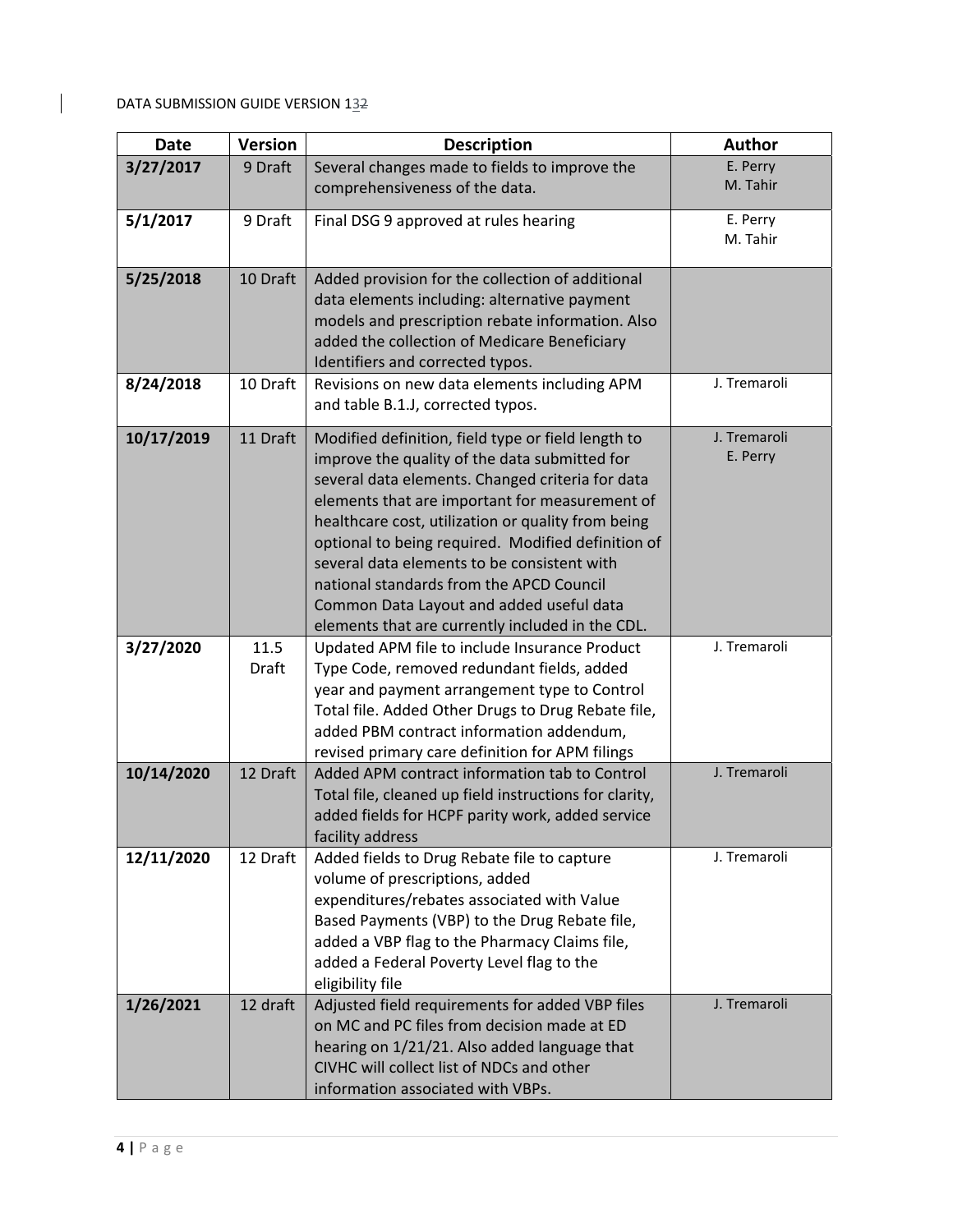$\overline{\phantom{a}}$ 

| <b>Date</b> | <b>Version</b> | <b>Description</b>                                    | <b>Author</b> |
|-------------|----------------|-------------------------------------------------------|---------------|
| 8/16/2021   | 13 draft       | Added VBPC file type, added PDAB file type,           | J. Tremaroli  |
|             |                | clarified definitions and instructions, added         |               |
|             |                | Market Option code to ME file, updated lookup         |               |
|             |                | tables, changed due date for annual files to          |               |
|             |                | September 1 <sup>st</sup> instead of 30 <sup>th</sup> |               |
| 9/29/2021   | 13 draft       | Added collection of premiums, deductibles, and        | J. Tremaroli  |
|             |                | out of pocket maximums to ME file; added              |               |
|             |                | collection of rebates by drug manufacturer and        |               |
|             |                | therapeutic class in the DR file; added collection    |               |
|             |                | of provider recoupments on AM file                    |               |
| 11/1/2021   | 13 draft       | Incorporated payer feedback, updated lookup           | J. Tremaroli  |
|             |                | table for Market Options field, adjusted field        |               |
|             |                | collection for PDAB file, added the collection of a   |               |
|             |                | flag to identify CO Option plans in the ME file,      |               |
|             |                | changed file collection standards for DR, AM, and     |               |
|             |                | CT files to .txt file format                          |               |
| 12/21/2021  | 13 draft       | Cleaned up errors, updated definition of Drug         | J. Tremaroli  |
|             |                | Rebates/all other compensation, added and             |               |
|             |                | adjusted fields on the VBPC collection                |               |
| 1/27/2022   | 13 draft       | Added phrase in VB004 to clarify how to report        | J. Tremaroli  |
|             |                | NDCs in the case that a Value-Based                   |               |
|             |                | Pharmaceutical Contract is negotiated at the drug     |               |
|             |                | level instead of the NDC level.                       |               |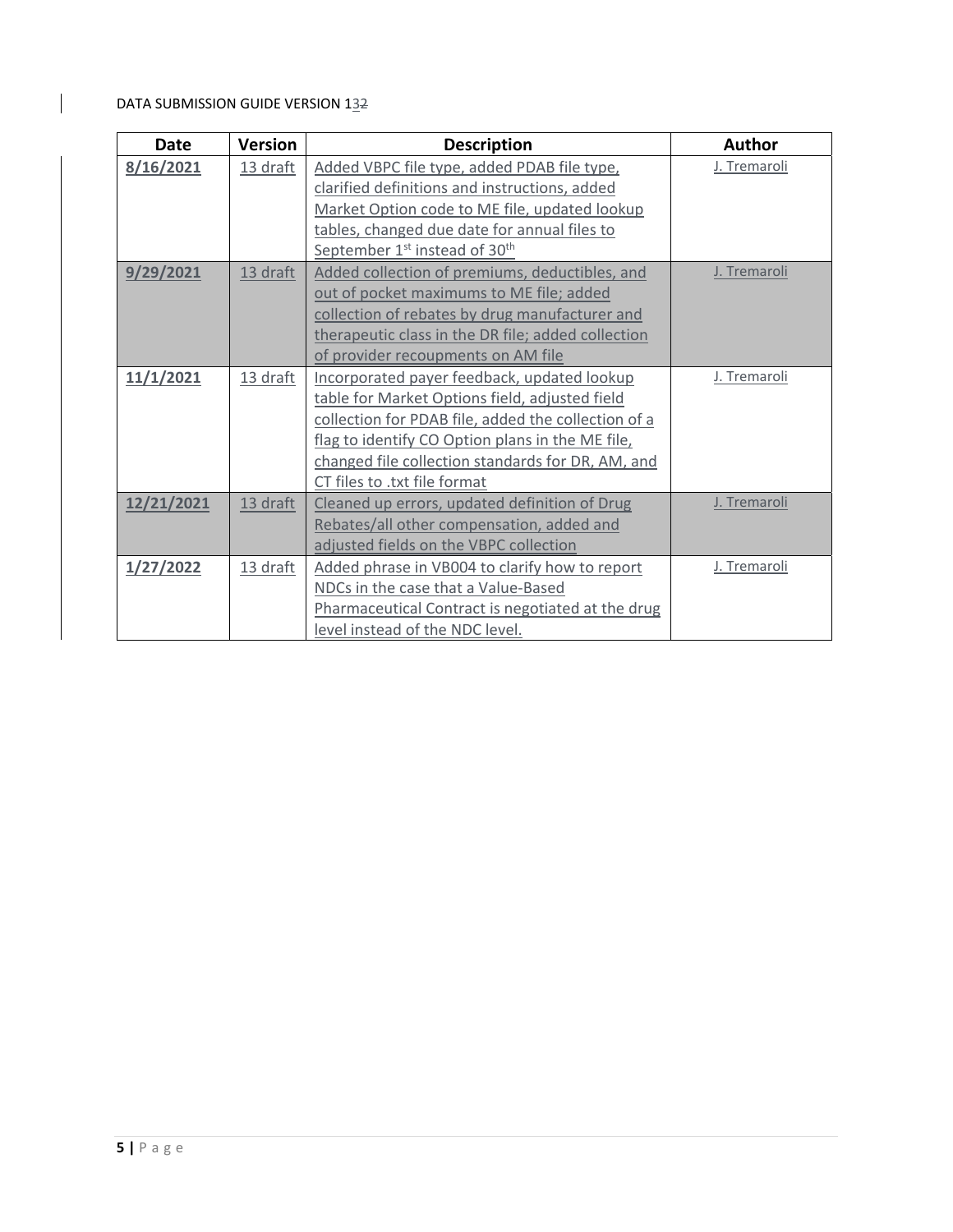# TABLE OF CONTENTS

 $\overline{1}$ 

| 1.0     |         |                                                                               |  |
|---------|---------|-------------------------------------------------------------------------------|--|
| 1.1     |         |                                                                               |  |
|         | 1.1.1   |                                                                               |  |
|         | 1.1.2   |                                                                               |  |
|         | 1.1.3   |                                                                               |  |
|         | 1.1.4   |                                                                               |  |
|         | 1.1.5   |                                                                               |  |
|         | 1.1.6   |                                                                               |  |
|         | 1.1.7   |                                                                               |  |
|         | 1.1.8   |                                                                               |  |
|         | 1.1.9   |                                                                               |  |
|         | 1.1.10  | Data Collection for the Prescription Drug Affordability Board (PDAB)  1140    |  |
|         | 1.1.11  |                                                                               |  |
| 1.2     |         |                                                                               |  |
| 1.3     |         |                                                                               |  |
| 2.0     |         |                                                                               |  |
| 3.0     |         |                                                                               |  |
| 4.0     |         |                                                                               |  |
| 6.0     |         |                                                                               |  |
|         |         |                                                                               |  |
| $A-1$   |         |                                                                               |  |
|         | $A-1.1$ |                                                                               |  |
| $A-2$   |         |                                                                               |  |
|         | $A-2.1$ |                                                                               |  |
| $A-3$   |         |                                                                               |  |
|         | $A-3.1$ |                                                                               |  |
| $A - 4$ |         |                                                                               |  |
|         | $A-4.1$ |                                                                               |  |
| $A-5$   |         | Annual Supplemental Provider Level Alternative Payment Model (APM) Data  8381 |  |
|         |         |                                                                               |  |
| $A-6$   |         |                                                                               |  |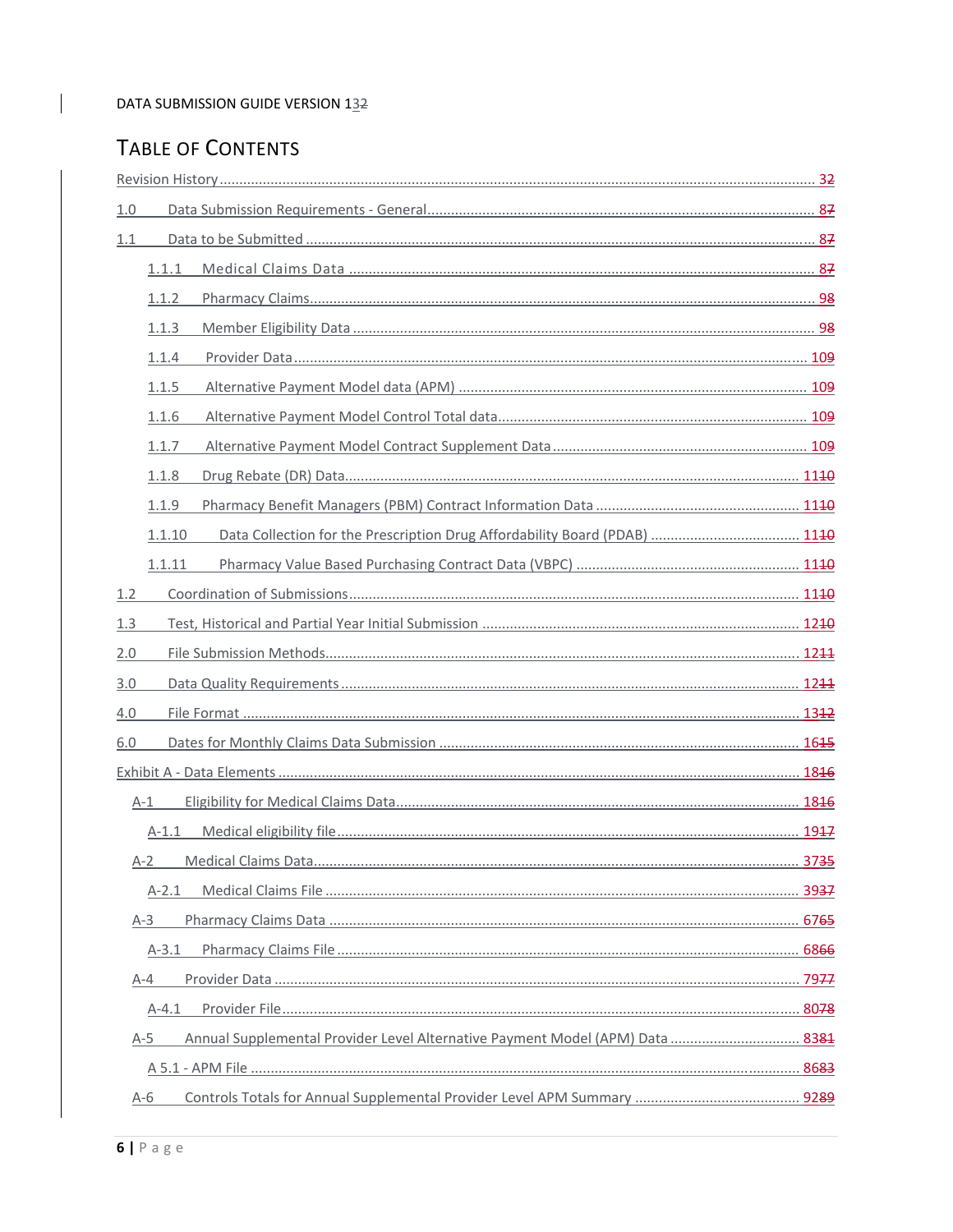$\overline{\phantom{a}}$ 

| $A-7$                                                                                                  |  |
|--------------------------------------------------------------------------------------------------------|--|
|                                                                                                        |  |
| $A-8$                                                                                                  |  |
|                                                                                                        |  |
| $A-9$                                                                                                  |  |
| Annual Collection for the Prescription Drug Affordability Board (PDAB)  119408<br>$A-10$               |  |
|                                                                                                        |  |
| $A-11$                                                                                                 |  |
|                                                                                                        |  |
|                                                                                                        |  |
|                                                                                                        |  |
|                                                                                                        |  |
|                                                                                                        |  |
|                                                                                                        |  |
|                                                                                                        |  |
|                                                                                                        |  |
|                                                                                                        |  |
|                                                                                                        |  |
|                                                                                                        |  |
|                                                                                                        |  |
|                                                                                                        |  |
| B.1.K.B: Other Primary Care Provider Taxonomies: Behavioral Health. Nurse Practitioners, and Physician |  |
|                                                                                                        |  |
|                                                                                                        |  |
|                                                                                                        |  |
|                                                                                                        |  |
|                                                                                                        |  |
|                                                                                                        |  |
|                                                                                                        |  |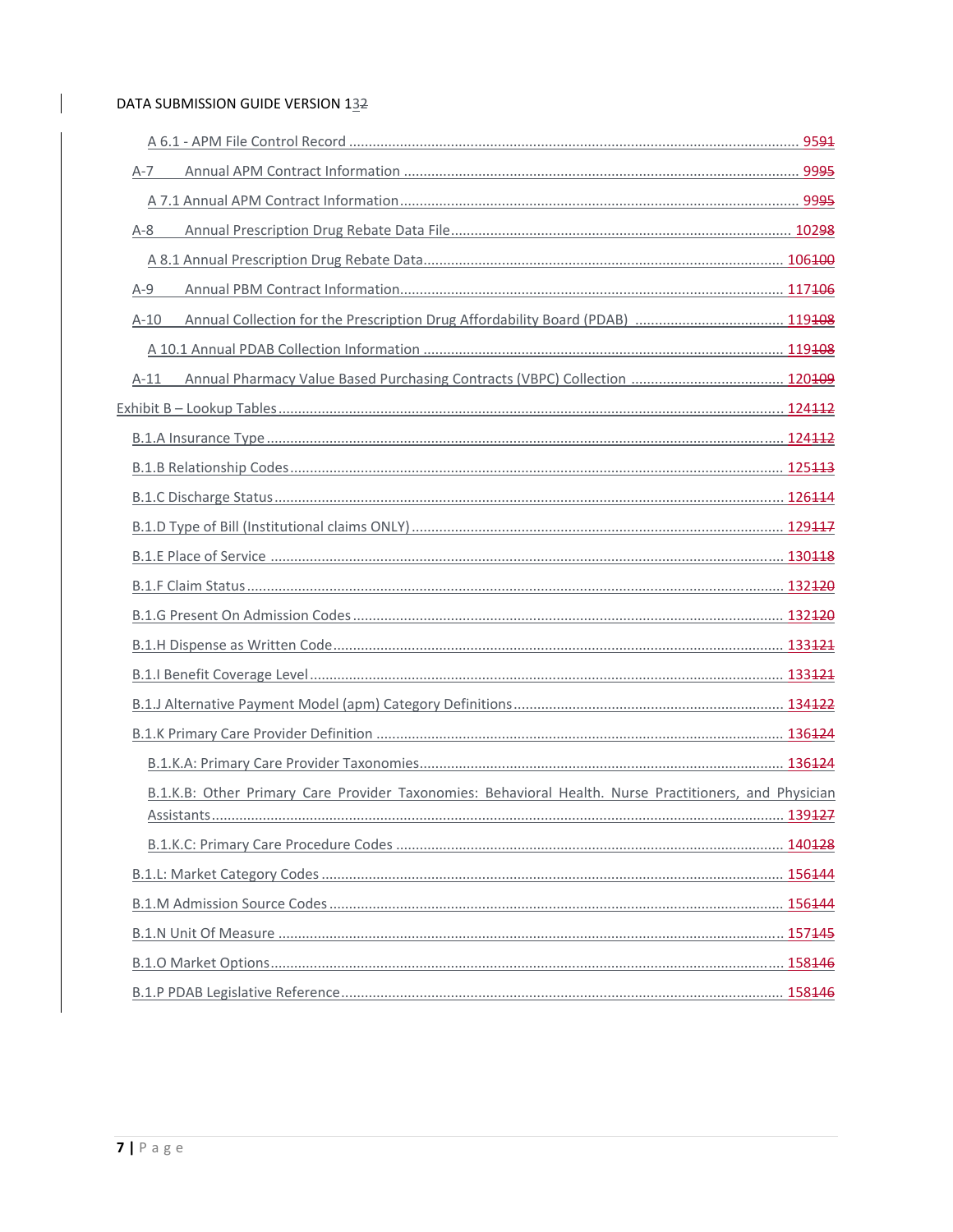# 1.0 DATA SUBMISSION REQUIREMENTS ‐ GENERAL

Data submissions detailed below will include eligibility, medical claims, pharmacy claims, provider data (Health Care Data), Alternative Payments and Drug Rebates. Field definitions and other relevant data associated with these submissions are specified in Exhibit A. These datasets have been developed by the APCD Council in collaboration with stakeholders across the nation. Refer to APCD Rule 0615 for definitions and other requirements.

Each payer will be required to submit to administrator documentation supporting theirstandard data extract files that will include a data dictionary mapping internal system data elements to the data elements defined in this DSG. The documentation should include a detailed description of how the data extracts are created and how the requirements of this DSG and the rule are accomplished, including specifications on what data is being excluded and the parameters that define that excluded data.

Any thresholds regarding the number of enrolled lives, as related to payer data submissions (or a payer's third‐party administrator, administrative services only organization, or pharmacy benefit manager ("TPA/ASO/PBM"), should be calculated by the payer (or its TPA/ASO/PBM) on a minimum annual basis, reflecting a 12‐month average. The method for calculating any such thresholds, and the results, must be provided in any payer supporting documentation or upon the administrator's request.

# 1.1 DATA TO BE SUBMITTED

- 1.1.1 MEDICAL CLAIMS DATA
	- a) Payers shall report health care service paid claims and encounters for all Colorado resident members. Payers may be required to identify encounters corresponding to a capitation payment (Exhibit A‐2).
	- b) A Colorado resident is defined as any eligible member whose residence is within the State of Colorado, and all covered dependents. An exception to this is subscribers covered under a student plan. In this case, any student enrolled in a student plan for a Colorado college/university would be considered a Colorado resident regardless of their address of record.
	- c) Payers must provide information to identify the type of service and setting in which the service was provided. Each submitted data file shall have control totals and transmission control data as defined in the Header and Trailer Record for each defined file. (See Exhibit A for specifics).

Claim data is required for submission for each month during which some action has been taken on that claim (i.e. payment, adjustment or other modification). Any claims that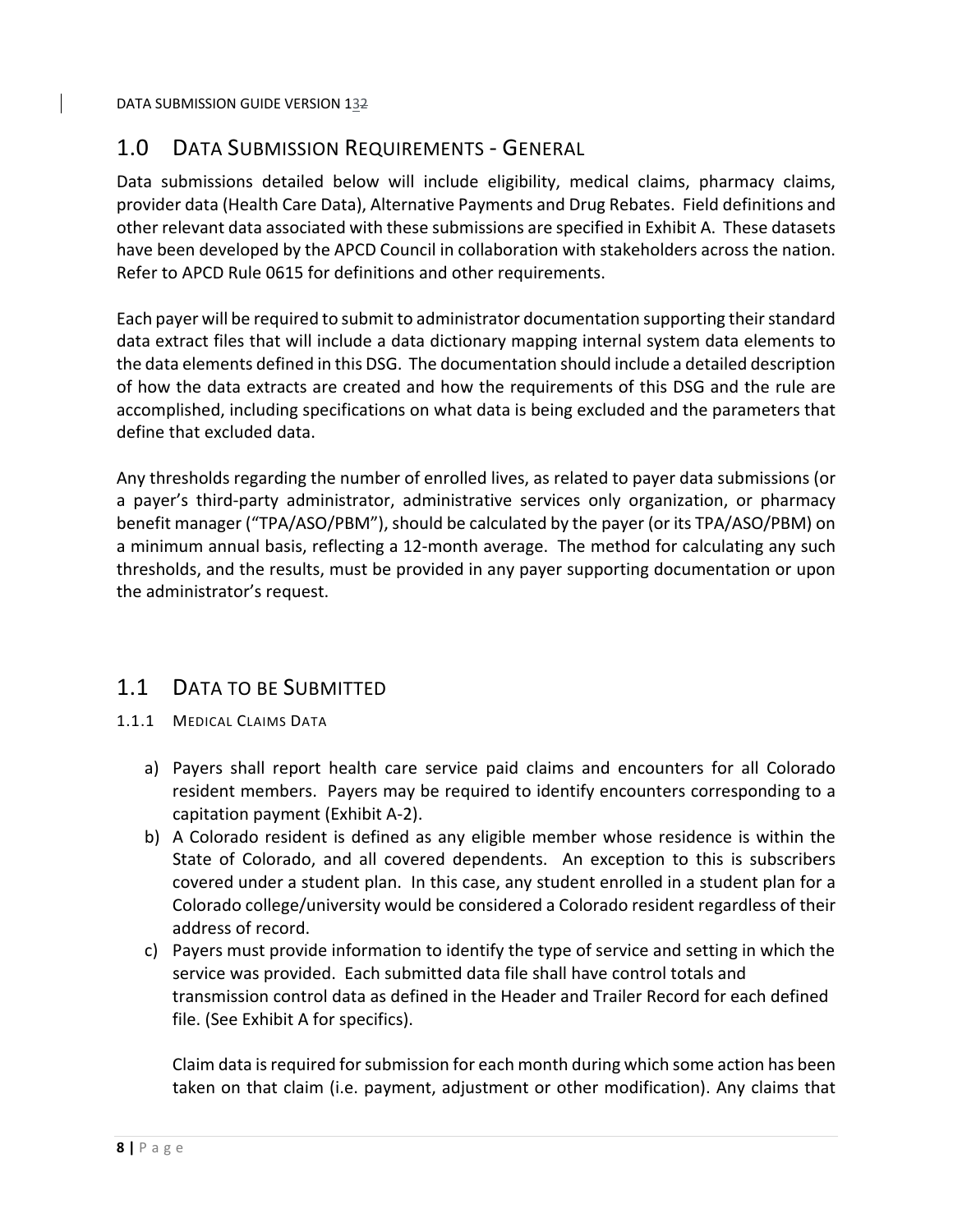have been "soft" denied (denied for incompleteness, being incorrect or for other administrative reasons) which the data supplier expects to be resubmitted upon correction, do not have to be submitted until corrections have been completed and the claim paid. It is desirable that payers provide a reference that links the original claim to all subsequent actions associated with that claim (see Exhibit A‐2 for specifics).

- d) ICD‐9/ICD‐10 Diagnosis and Procedure Codes are required to accurately report risk factors related to the Episode of Care. CPT/HCPCS codes are also required.
- e) For historical data submitted during the onboarding process, payers shall provide, as a separate report, monthly totals of covered members (Colorado residents) for the periods associated with the Historical Data.
- f) Dental Claims: Standalone dental carriers should provide contact information to the Colorado APCD when these rules become effective. The Colorado APCD will notify standalone dental carriers of the process for submitting test files and regular updates. The process will include opportunities to discuss submission requirements prior to due dates.
- 1.1.2 PHARMACY CLAIMS
	- a) Health Care Payers must provide data for all pharmacy paid claims for prescriptions that were actually dispensed to members and paid (Exhibit A‐3).
	- b) If your health plan allows for medical coverage without pharmacy (or vice versa), ME018 ‐ ME020 in Exhibit A‐1 provides data elements in which such options must be identified in order to effectively and accurately aggregate claims based on Episodes of Care.
	- c) Claim data is required for submission for each month during which some action has been taken on that claim (i.e., payment, adjustment or other modification).
- 1.1.3 MEMBER ELIGIBILITY DATA
	- a) Health Care Payers must provide a dataset that contains information on every covered plan member who is a Colorado resident (see paragraph 1.2.1.b above) whether or not the member utilized services during the reporting period. The file must include member identifiers, subscriber name and identifier, member relationship to subscriber, residence, age, race, ethnicity and language, and other required fields to allow retrieval of related information from pharmacy and medical claims data sets (Exhibit A).
	- b) If dual coverage exists, send coverage of eligible members where payer insurance is primary or tertiary. ME028 is a flag to indicate whether this insurance is primary coverage.
	- $\Theta(c)$  Information, such as patient address, should be submitted accurately based on the time of eligibility identified in ME004 and ME005. For example, if a payer submits historical data back to 2017 and a given member changed addresses in 2018, the 2017 eligibility data should contain the 2017 address and the 2018‐forward data should reflect the updated address information.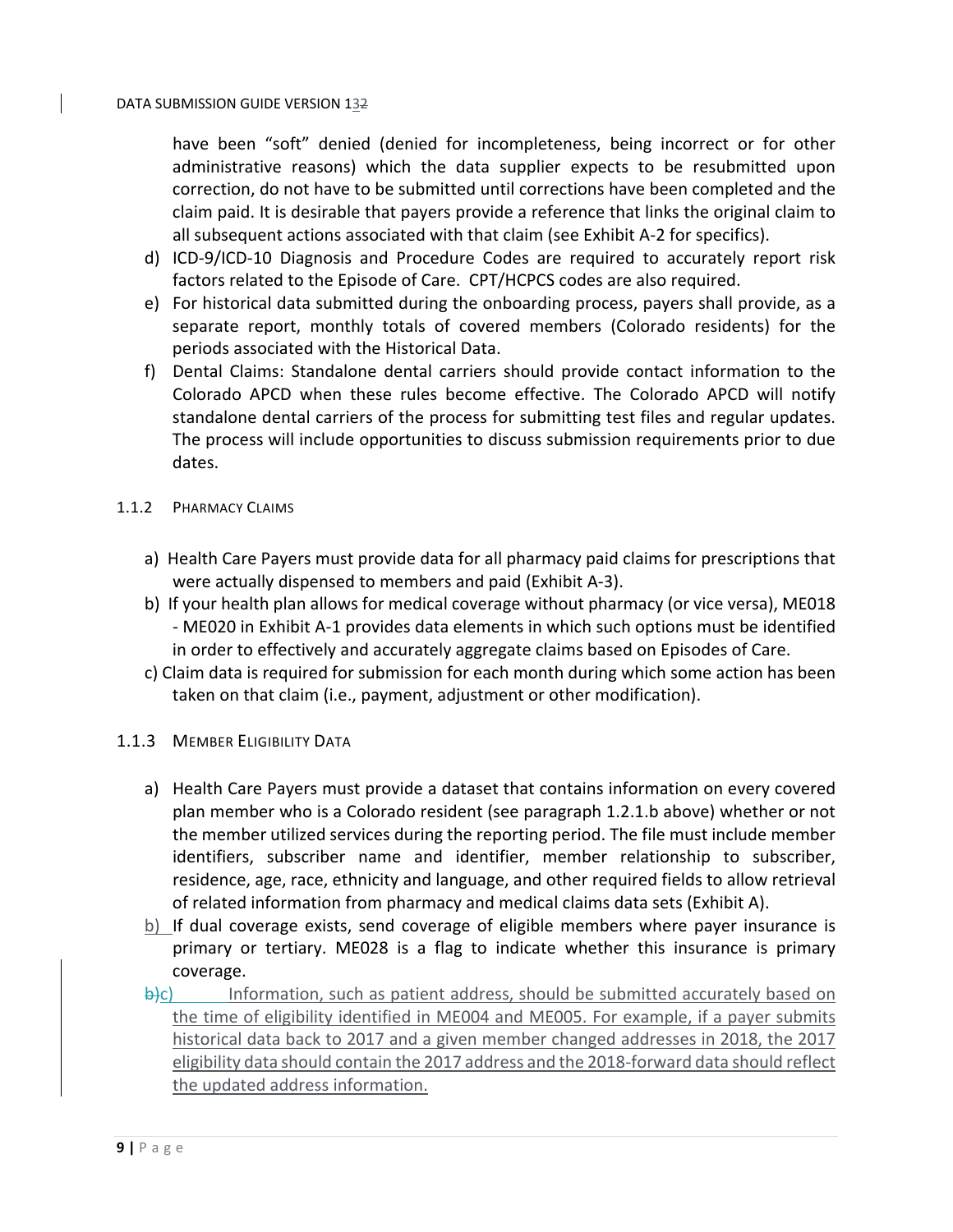## 1.1.4 PROVIDER DATA

- a) Health Care Payers must provide a dataset that contains information on every provider for whom claims were adjudicated during the targeted reporting period or for whom were reported on the eligibility file during the targeted reporting period.
- b) A provider file is a data file composed of information including but not limited to: provider IDs, provider names, National Provider Identifiers (NPI), specialty codes, and practice location(s) for all providers as indicated by the payer on the eligibility and on the claim.
- c) Data suppliers must provide a dataset that contains information for all providers as indicated on the eligibility file and on every provider that a claim (Medical, Dental, and Pharmacy) was adjudicated for in the targeted reporting period. Third party administrators (including pharmacy benefit managers, etc.) who may not contract directly with providers, are expected to include providers who are on the claims file for the time period of the corresponding reporting period.
- d) In the event the same provider delivered and was reimbursed for services rendered from two different physical locations, then the provider data file shall contain two separate records for that same provider reflecting each of those physical locations. One record shall be provided for each unique physical location for a provider who was reported during the period.
- 1.1.5 ALTERNATIVE PAYMENT MODEL DATA (APM)
	- a) Health care payers must provide a file that includes information related to payments made under different payment models (Exhibit A‐5).
	- b) Payments reported in the Alternative Payment Model filing should be for care provided to Colorado residents only and based on the date of service.
	- c) Alternative Payment Model files should include three years of historical data, separated by year.
	- d) APM files are submitted on an annual basis in .txt format.
- 1.1.6 ALTERNATIVE PAYMENT MODEL CONTROL TOTAL DATA
	- a) Health care payers must provide a file that includes summary information for payments reported in the Alternative Payment Model filing (Exhibit A-6 – A-7).
	- b) Control Total files should include three years of historical data, separated by year.
	- c) Control Total files should include a supplemental tab with high‐level information describing various alternative payment contracts.
	- c) APM Control Total files are submitted on an annual basis in .txt format.
- 1.1.7 ALTERNATIVE PAYMENT MODEL CONTRACT SUPPLEMENT DATA
	- a) Health care payers must provide a file that includes high‐level information describing various alternative payment contracts (ExhibitA‐7).
	- b) APM Contract Supplement files are submitted on an annual basis in Excel format.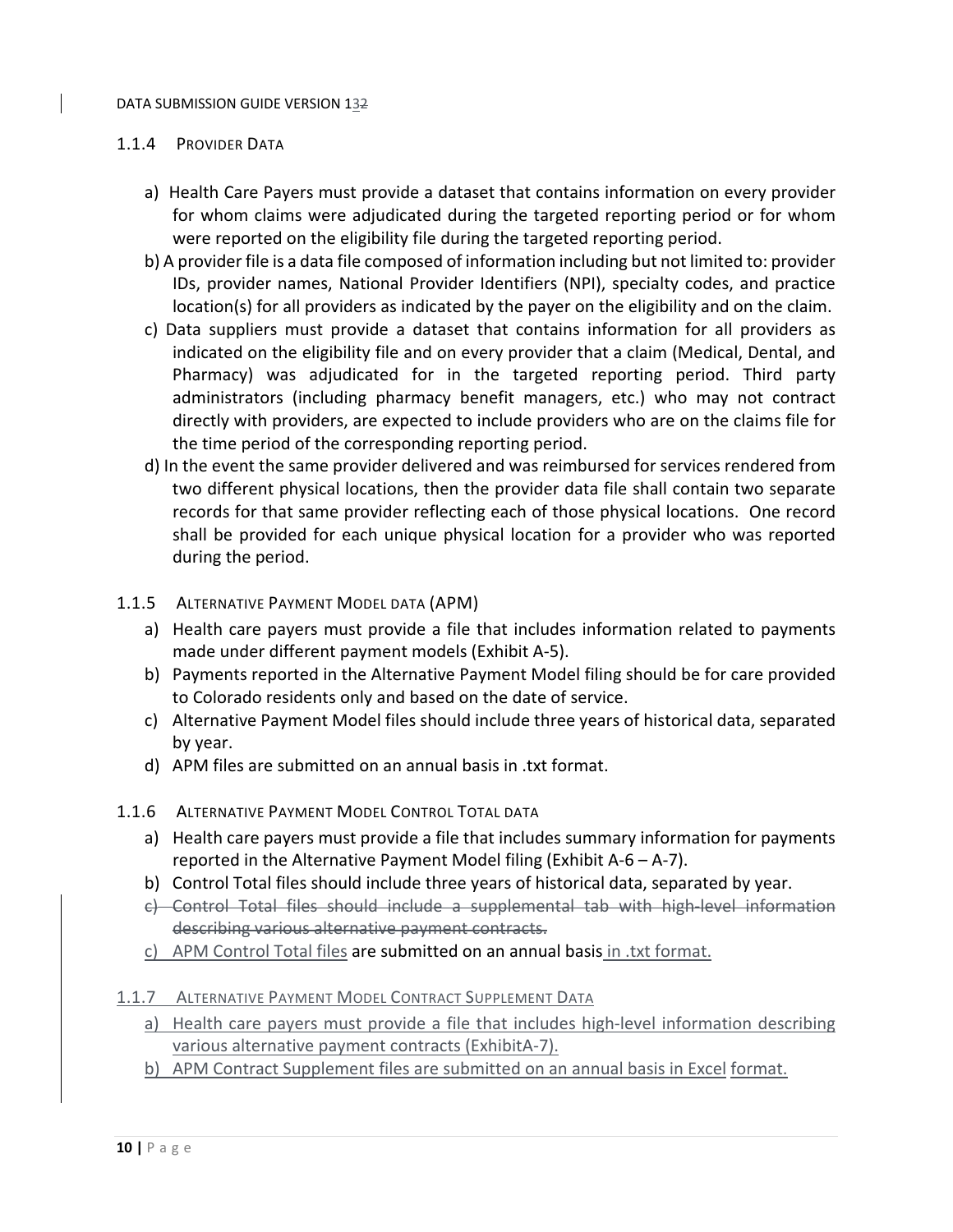## 1.1.8 DRUG REBATE (DR) DATA

- a) Health care payers must provide a file that includes aggregated information for pharmacy expenditures and rebates/other compensation received. (Exhibit A‐8).
- b) Drug Rebate files should include three years of historical data, separated by year.
- c) Drug Rebate files are submitted on an annual basis in .txt format.

## 1.1.9 PHARMACY BENEFIT MANAGERS (PBM) CONTRACT INFORMATION DATA

- a) Health care payers that utilize PBMs must provide a file with high-level information describing contracts with pharmacy benefit managers (Exhibit A‐8).
- b) PBM Contract files should include three years of historical data, separated by year.
- c) PBM Contract files are submitted on an annual basis in Excel format.
- a) Drug Rebate files should include a supplemental tab with high-level information describing contracts with pharmacy benefit managers (PBMs).

## Files are submitted on an annual basis.

1.1.10 DATA COLLECTION FOR THE PRESCRIPTION DRUG AFFORDABILITY BOARD (PDAB)

- a) Health care payers and PBMs must provide a file that includes aggregated information about prescription drugs as designated in SB21‐175 (Exhibit A‐10).
- b) PDAB files should include the immediately preceding one year of historical data.
- c) PDAB files are submitted on an annual basis in Excel format.

1.1.11 PHARMACY VALUE BASED PURCHASING CONTRACT DATA (VBPC)

- a) Health care payers and PBMs must provide a file that includes aggregated information related to Pharmacy Value Based Purchasing Contracts (VBPCs) (Exhibit A‐7).
- b) VBPC files should include four years of historical data.
- c) VBPC files are submitted on an annual basis in Excel format.

# 1.2 COORDINATION OF SUBMISSIONS

a) In the event that the health plan contracts with a pharmacy benefits manager or other service entity that manages claims for Colorado residents, the health plan shall be responsible for ensuring that complete and accurate files are submitted to the CO APCD by the subcontractor. The health plan shall ensure that the member identification information on the subcontractor's file(s) is consistent with the member identification information on the health plan's eligibility, medical claims and dental claims files. The health plan shall include utilization and cost information for all services provided to members under any financial arrangement, including sub‐capitated, bundled and global payment arrangements.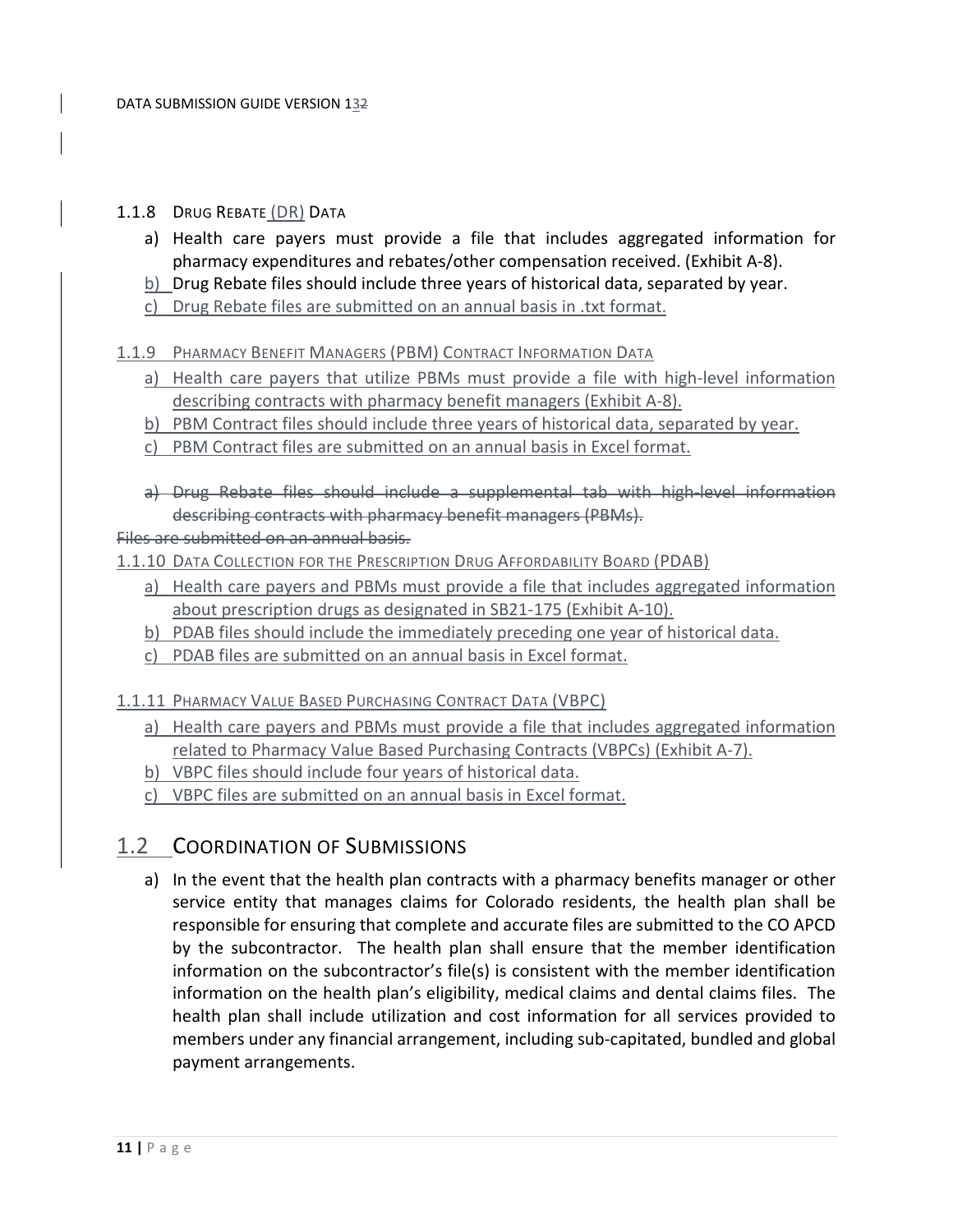# 1.3 TEST, HISTORICAL AND PARTIAL YEAR INITIAL SUBMISSION

For payers required to begin submitting files to the CO APCD, the administrator will identify:

- (1) the calendar month to be reported in test files;
- (2) the specific full calendar years of data to be reported in the historical submission; and
- (3) at the administrator's direction, a partial year submission for the current calendar year.

## 2.0 FILE SUBMISSION METHODS

- 2.1 SFTP Secure File Transport Protocol involves logging on to the appropriate FTP site and sending or receiving files using the SFTP client.
- 2.2 Web Upload This method allows the sending and receiving of files and messages without the installation of additional software. This method requires internet access, a username and password.

## 3.0 DATA QUALITY REQUIREMENTS

- 3.1 The data elements in Exhibit A provide, in addition to field definitions, an indicator regarding data elements that are required. A data element that is required must contain a value unless an override is put in place with a specific payer who is unable to provide that data element due to system limitations. A data element marked as "TH" meansthat a % of all records must have a value in this field based on the expected frequency that this data element is available. Data files that do not achieve this threshold percentage for that data element may be rejected or require follow up prior to load into the CO APCD. A data element marked as "O" is an optional data element that should be provided when available, but otherwise may contain a null value.
- 3.2 Data validation and quality edits will be developed in collaboration with payers and refined as test data and production data is brought into the CO APCD. Data files missing required fields, or when claim line/record line totals don't match, may be rejected on submission. Other data elements will be validated against established ranges as the database is populated and may require manual intervention in order to ensure the data is correct.

The objective is to populate the CO APCD with quality data and each payer will need to work interactively with CIVHC to develop data extracts that achieve validation and quality specifications. This is the purpose of test data submissions early in the implementation process. Overrides may be granted, at the discretion of CIVHC, for data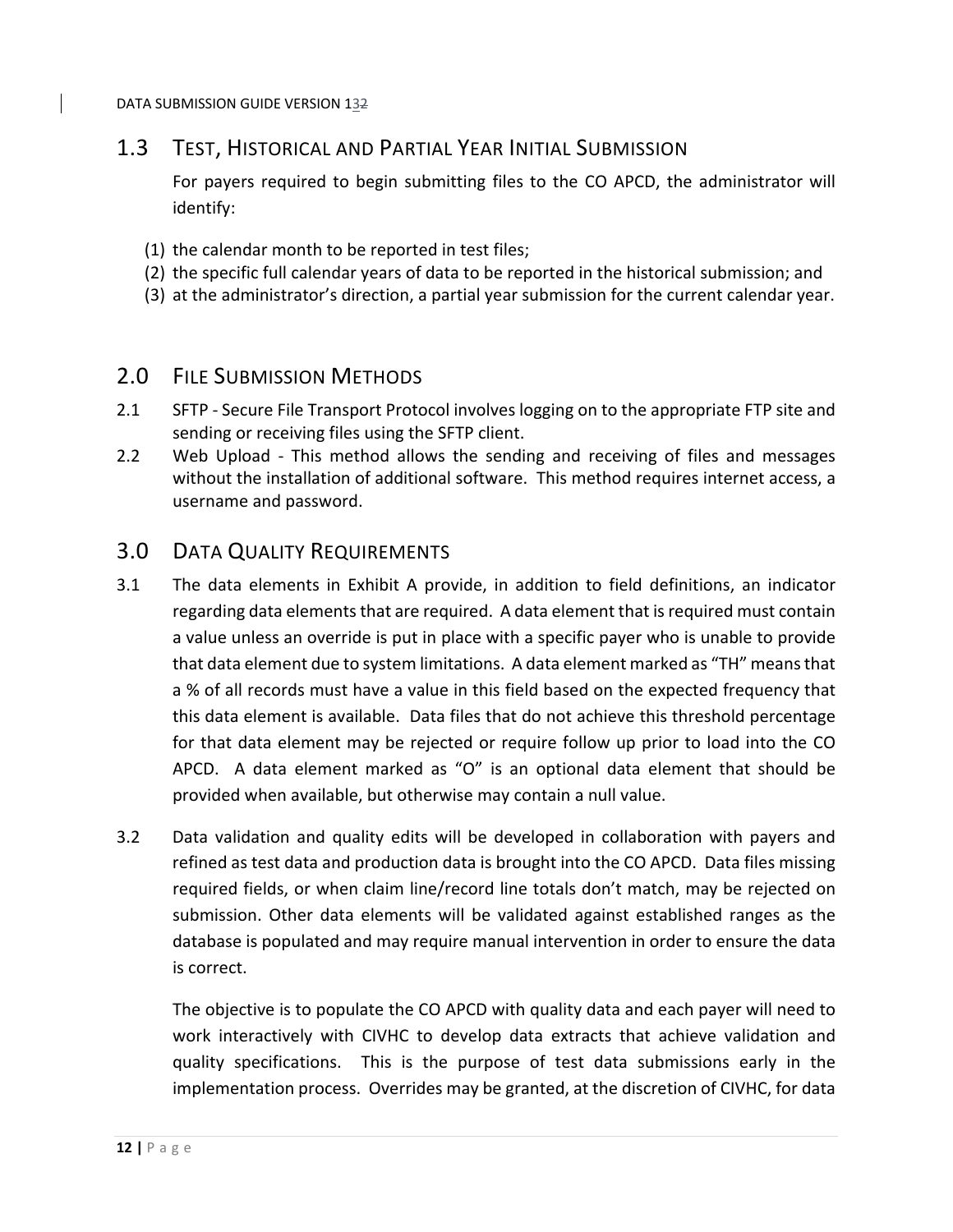variances that cannot be corrected due to systematic issues that require substantial effort to correct.

3.3 Proper logic must be followed to indicate versions of both medical and pharmacy claims. Claim versioning entails the processes by which the best and final claim is determined. The best and final claim version is what is displayed in the valid set of CO APCD data. If proper versioning logic is not followed, a multitude of data quality issues will emerge that impacts the integrity and quality of the CO APCD.

The CO APCD follows the industry standard of fully reversing a previously-submitted claim before issuing a new version. The standard versioning logic uses the Claim Status field (MC038/PC025) to differentiate between paid versions and reversal versions. For a reversal version, the Claim Status field should equal "22." Additionally, the payment fields (copay, deductible, paid amount, coinsurance, etc.) on reversal versions must be the inverse of what was submitted on the previously‐submitted claim. The logic then looks for the claim lines associated with the highest observed non-reversal claim version number (MC005A/PC201) for the associated Payer Claim Control Number (MC004/PC004). This is considered to be the most recent forward claim.

The system includes all claim lines associated with the most recent forward claim in the valid set as well as any reversal claim lines with a version number higher than the most recent forward claim. This allows previously paid claims to be zeroed out if they haven't yet had a forward claim reissued. If a claim is reversed and there is no replacement, the claim is removed from the valid set.

Note that the Payer Claim Control Numbers (MC004/PC004) must be consistent with each version of a claim in order for the logic to work effectively.

If a payer is unable to follow the proper claim versioning logic, the payer must reach out to submissions@civhc.org.

# 4.0 FILE FORMAT

4.1 Member Eligibility (ME), Medical Claims (MC), Pharmacy Claims (PC), Medical Provider (MP), Alternative Payment Model (AM), Control Total (CT), -and Drug Rebate (DR) files submitted to the CO APCD will be formatted as standard text files.

Text files all comply with the following standards: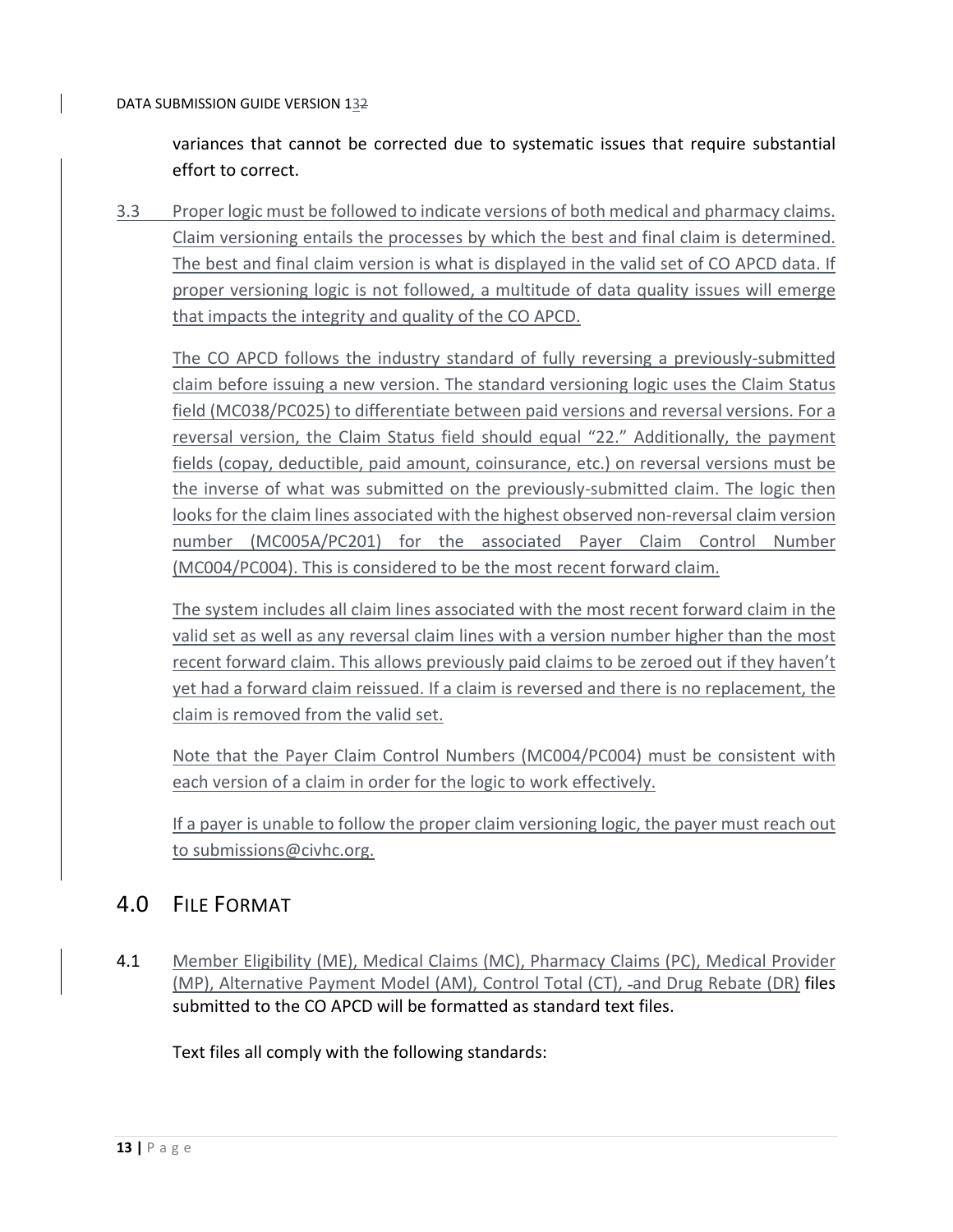- a) Always one-line item per row; no single line item of data may contain carriage return or line feed characters.
- b) All rows delimited by the carriage return + line feed character combination.
- c) All fields are variable field length, delimited using the pipe character (ASCII=124). It is imperative that no pipes('|') appear in the data itself. If your data contains pipes, either remove them or discuss using an alternate delimiter character.
- d) Text fields are *never* demarcated or enclosed in single or double quotes. Any quotes detected are regarded as a part of the actual data.
- e) The first row *always* contains the names of data columns.
- f) Unless otherwise stipulated, numbers (e.g. ID numbers, account numbers, etc.) do not contain spaces, hyphens or other punctuation marks.
- g) Text fields are never padded with leading or trailing spaces or tabs.
- h) Numeric fields are never padded with leading or trailing zeroes.
- i) If a field is not available, or is not applicable, leave it blank. 'Blank' means do not supply any value at all between pipes (including quotes or other characters).
- 4.2 Monthly File Naming Convention ‐ All monthly files submitted to the CO APCD shall have a naming convention developed to facilitate file management without requiring access to the contents.

All file names will follow the template:

*TESTorPROD\_PayerID\_PeriodEndingDateFileTypeVersionNumber.txt*

- Examples
	- i. TEST\_0000\_201606MEv01.txt
	- ii. PROD\_0000\_201606MEv02.txt
- TEST or PROD TEST for test files; PROD for production files
- PayerID The payer ID assigned to each submitter
- Period ending date, expressed as CCYYMM (four-digit calendar year and twodigit month; for example, 201403 indicates a March 2014 end date).
- File Type ‐ Member Eligibility (ME), Medical Claims (MC), Pharmacy Claims (PC), Provider (MP), Specialty Crosswalk (SC), Alternative Payment Model (AM), Control Total (CT), and Drug Rebate (DR) files.
- Version number: Used to differentiate multiple submissions of the same file. This is important when a file must be resubmitted to resolve an issue, such as a validation failure. The letter v should be used, followed by two digits, starting with v01. Please include the leading zero. Original submissions of all files should be labeled v01. The Portal will not accept files that have the same name as an existing file.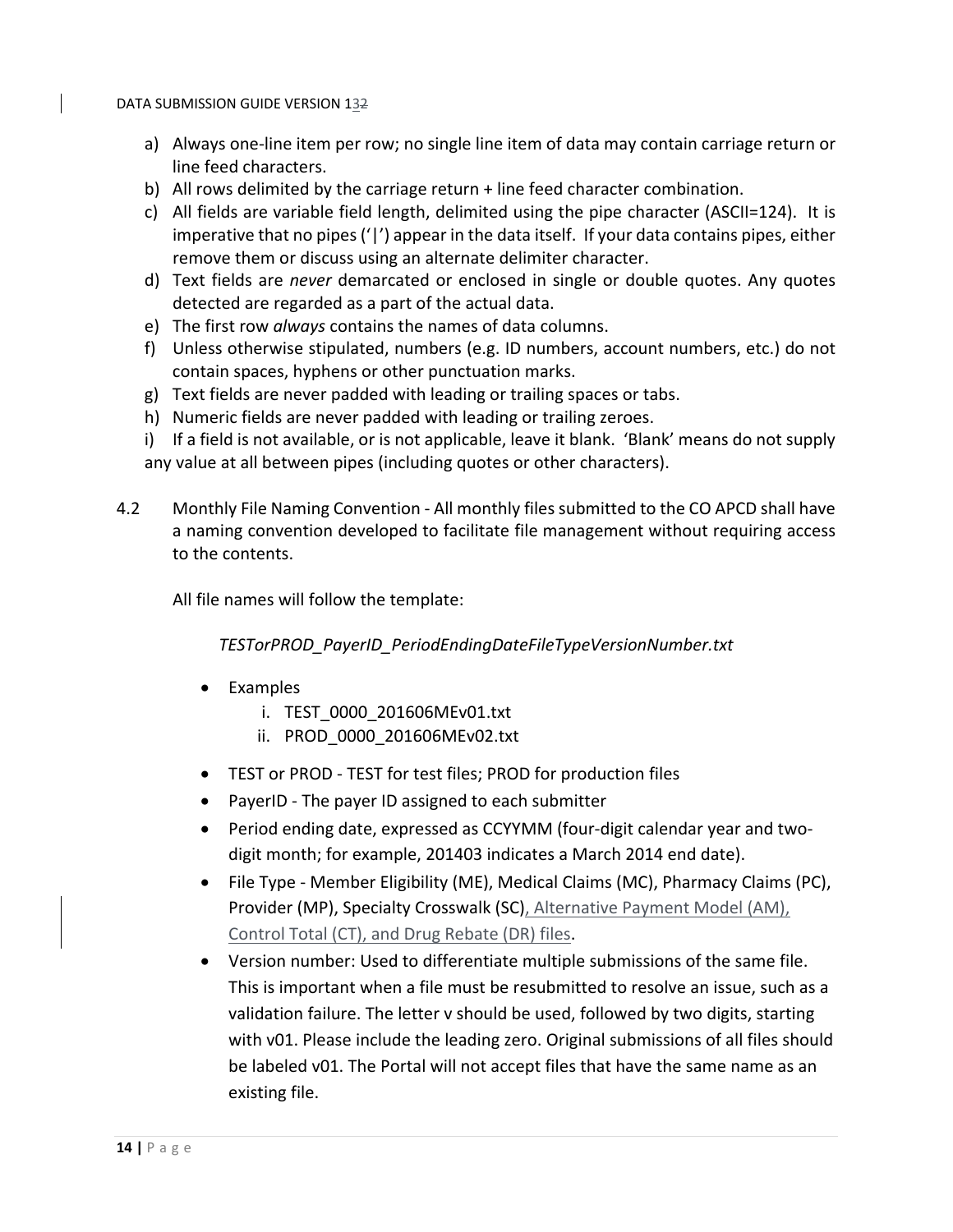- File extension (.txt)
- 4.3 PBM Contract (PB), Prescription Drug Affordability Board (PD), APM Contract (AC), and Value Based Pharmaceutical Contract (VB) files submitted to the CO APCD will be formatted as standard excel file.

Submitters should complete the blank template file distributed for each annual file submission.

4.4 Annual File Naming Convention ‐ All annual files submitted to the CO APCD shall have a naming convention to facilitate file management without requiring access to the contents.

All file names will follow the template:

*TESTorPROD\_PayerID\_SubmissionYearDueFileTypeVersionNumber.txt*

- a. Examples
	- i. TEST\_0000\_2019AMv01.txt
	- ii. PROD\_0000\_2019DRv02.txt
- TEST or PROD TEST for test files; PROD for production files
- PayerID The payer ID assigned to each submitter
- Submission year due, expressed as CCYY (four‐digit calendar year).
- File Type APM File (AM), Control Total (CT), APM Contract Supplement (AC), Drug Rebate (DR), PBM Contract Supplement (PB), PDAB (PD), Value Based Purchasing Contract (VB)
- Version number: Used to differentiate multiple submissions of the same file. This is important when a file must be resubmitted to resolve an issue, such as a validation failure. The letter v should be used, followed by two digits, starting with v01. Please include the leading zero. Original submissions of all files should be labeled v01. The Portal will not accept files that have the same name as an existing file.
- File extension (.xlsx for PD, PB, AC and VB files, .txt for AM, CT, and DR files)

5.0 Data Element Typesdate - date data type for dates from 1/1/0001 through 12/31/9999

int ‐ integer (whole number)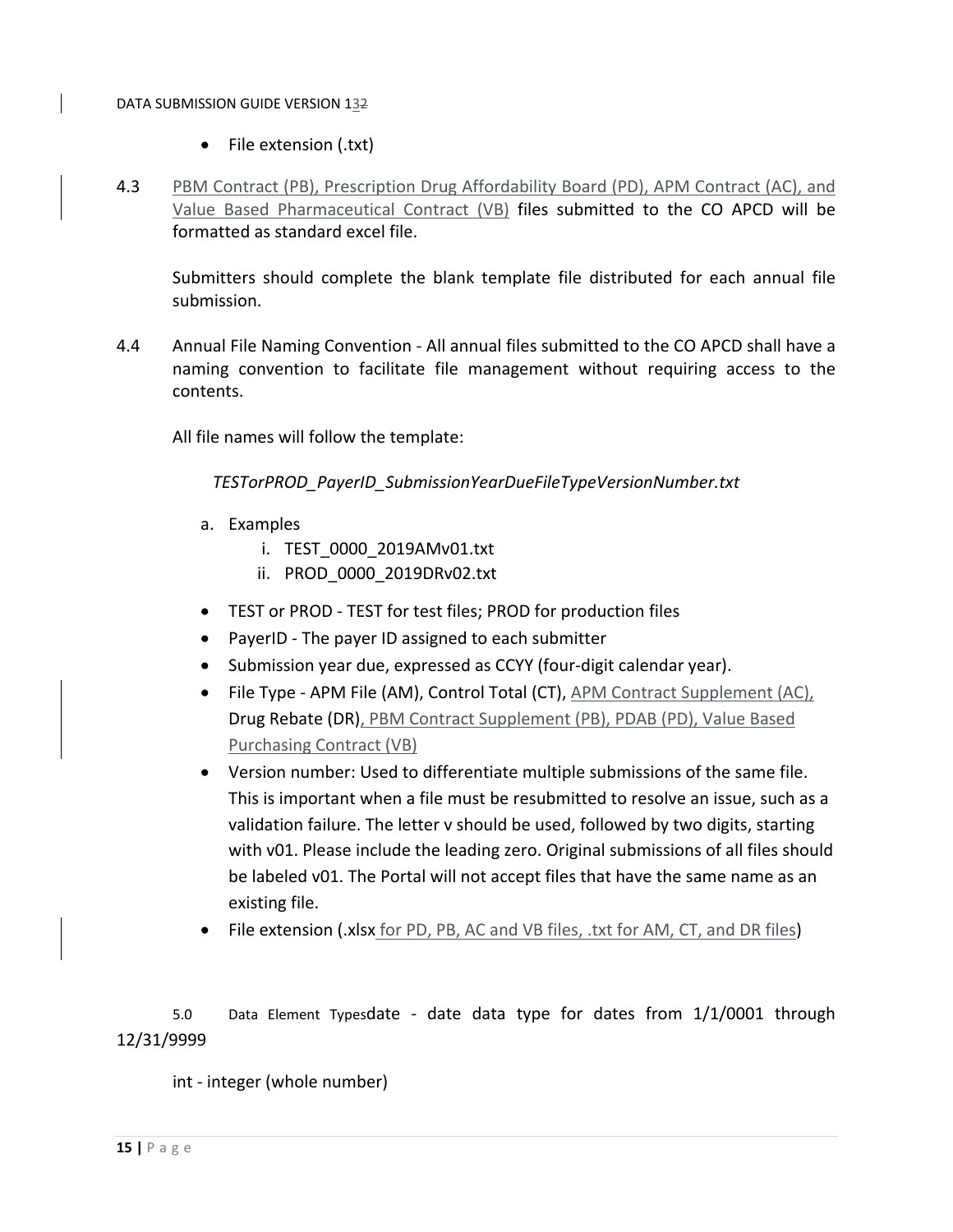decimal/numeric ‐ fixed precision and scale numeric data

char ‐ fixed length non‐unicode data with a max of 8,000 characters

varchar ‐ variable length non‐unicode data with a maximum of 8,000 characters

text - variable length non-unicode data with a maximum of 2^31 -1 characters

yea r‐ 4‐digit year for which eligibility is reported in this submission

month - month for which eligibility is reported in this submission expressed numerical from 01 to 12

 $time$ - time expressed in military time =  $HHMM$ 

# 6.0 DATES FOR MONTHLY CLAIMS DATA SUBMISSION

30 days after the end of the reporting month.

| <b>Date That Supplier</b> | <b>Period Begin</b> | <b>Period End date</b> | <b>Period Begin date</b> | <b>Period End date</b> |
|---------------------------|---------------------|------------------------|--------------------------|------------------------|
| <b>Must Submit Data</b>   | date of Paid        | of Paid Claims         | of Eligibility Data      | of Eligibility         |
| to CO APCD                | <b>Claims Data</b>  | Data                   |                          | Data                   |
| By March 1                | January 1           | January 31             | January 1                | January 31             |
| By April1                 | February 1          | February 28/29         | February 1               | February 28/29         |
| By May 1                  | March 1             | March 31               | March 1                  | March 31               |
| By June 1                 | April 1             | April 30               | April 1                  | April 30               |
| By July 1                 | May 1               | May 31                 | May 1                    | May 31                 |
| By August 1               | June 1              | June 30                | June 1                   | June 30                |
| By September 1            | July 1              | <b>July 31</b>         | July 1                   | <b>July 31</b>         |
| By October 1              | August 1            | August 31              | August 1                 | August 31              |
| By November 1             | September 1         | September 30           | September 1              | September 30           |
| By December 1             | October 1           | October 31             | October 1                | October 31             |
| By January 1              | November 1          | November 30            | November 1               | November 31            |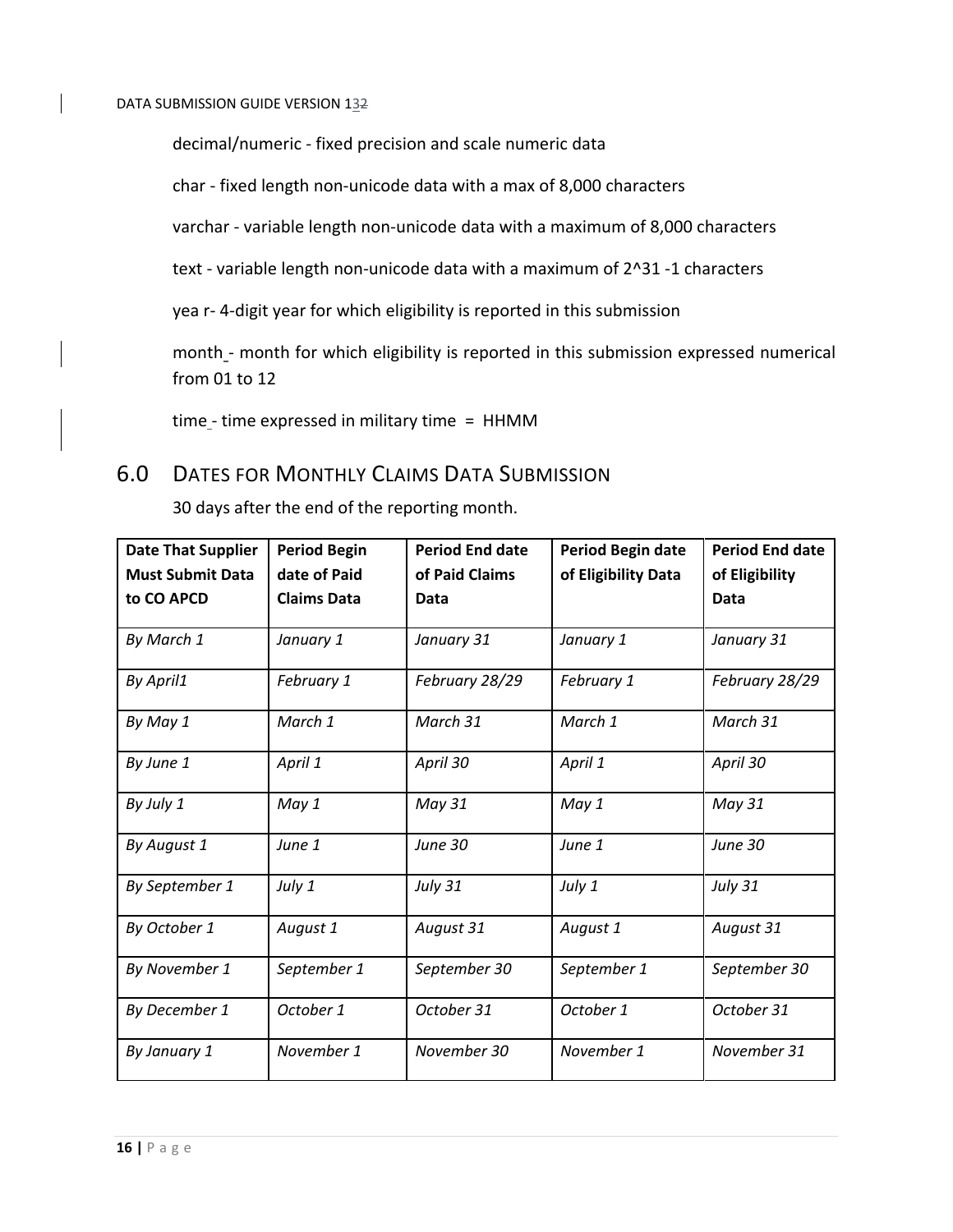$\overline{1}$ 

| By February 1 | December 1 | December 31 | December 1 | December 31 |
|---------------|------------|-------------|------------|-------------|
|---------------|------------|-------------|------------|-------------|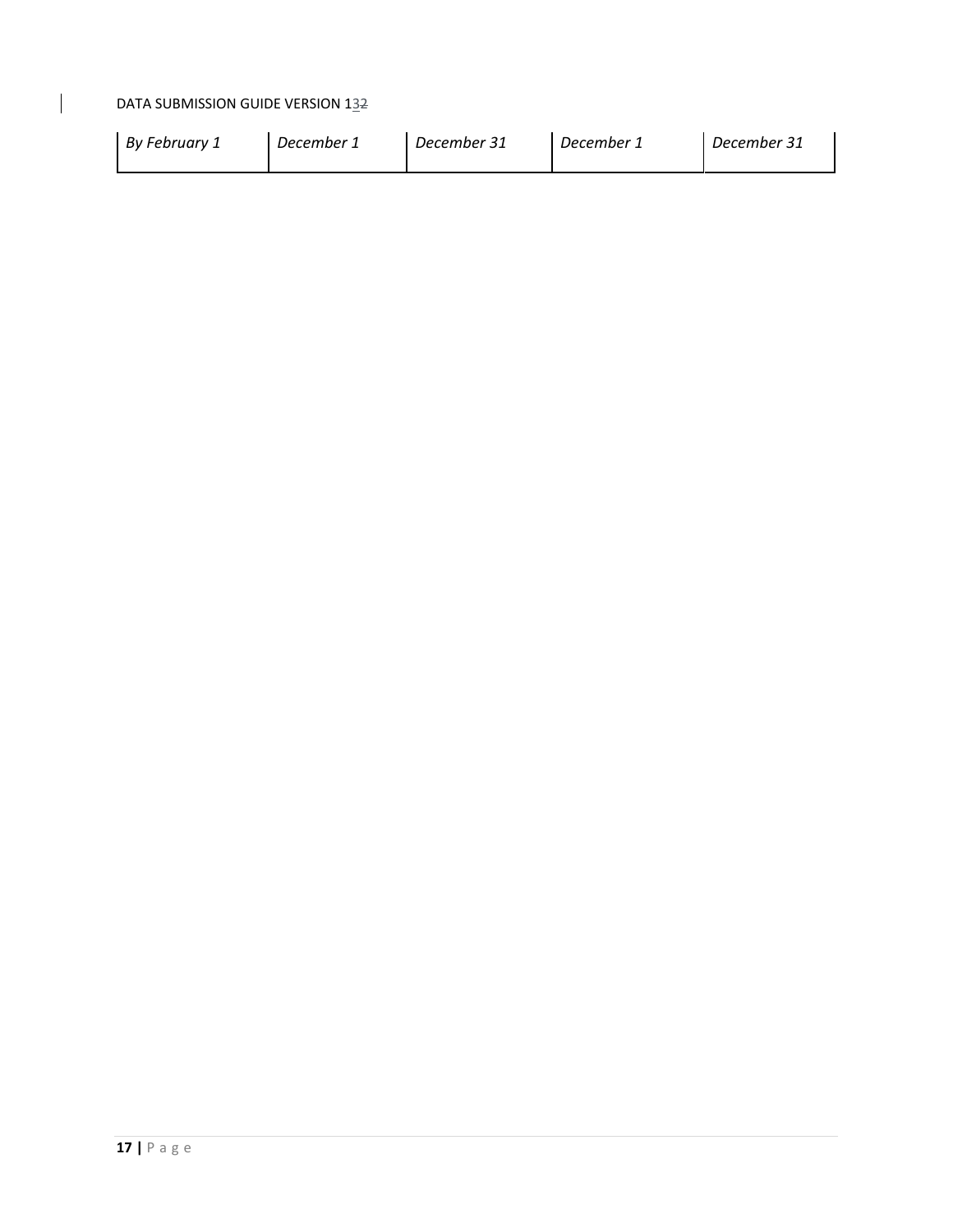## EXHIBIT A ‐ DATA ELEMENTS

## A‐1 ELIGIBILITY FOR MEDICAL CLAIMS DATA

Frequency: Monthly Upload via FTP or Web Portal

It is extremely important that the member ID (Member Suffix or Sequence Number) is unique to an individual and that this unique identifier in the eligibility file is consistent with the unique identifier in the medical claims/pharmacy file. This provides linkage between medical and pharmacy claims during established coverage periods and is critical for the implementation of Episode of Care reporting.

For historic data collected, eligibility is to be reported for all Colorado residents who were covered members during that reporting month. In the event historical address data is not available, eligibility data for historical months shall be reported based on member's last known or current address. It is acknowledged that for some payers there may not be an eligibility record for each member identified in the medical claims file for that same period. In order to reconcile the total number of Colorado resident covered members for this 3‐year period, each payer is to submit <sup>a</sup> summary report that totals the number of Colorado resident covered members for each month for historic data.

Additional formatting requirements:

- Eligibility files are formatted to provide one record per member per month. Member is either the subscriber or the subscriber's dependents.
- Data for administration fees, premiums, and capitation fees are contained on the eligibility file and are pre-allocated (i.e. broken out by employee by month) to match the eligibility data
- Payers submit data in <sup>a</sup> single, consistent format for each data type.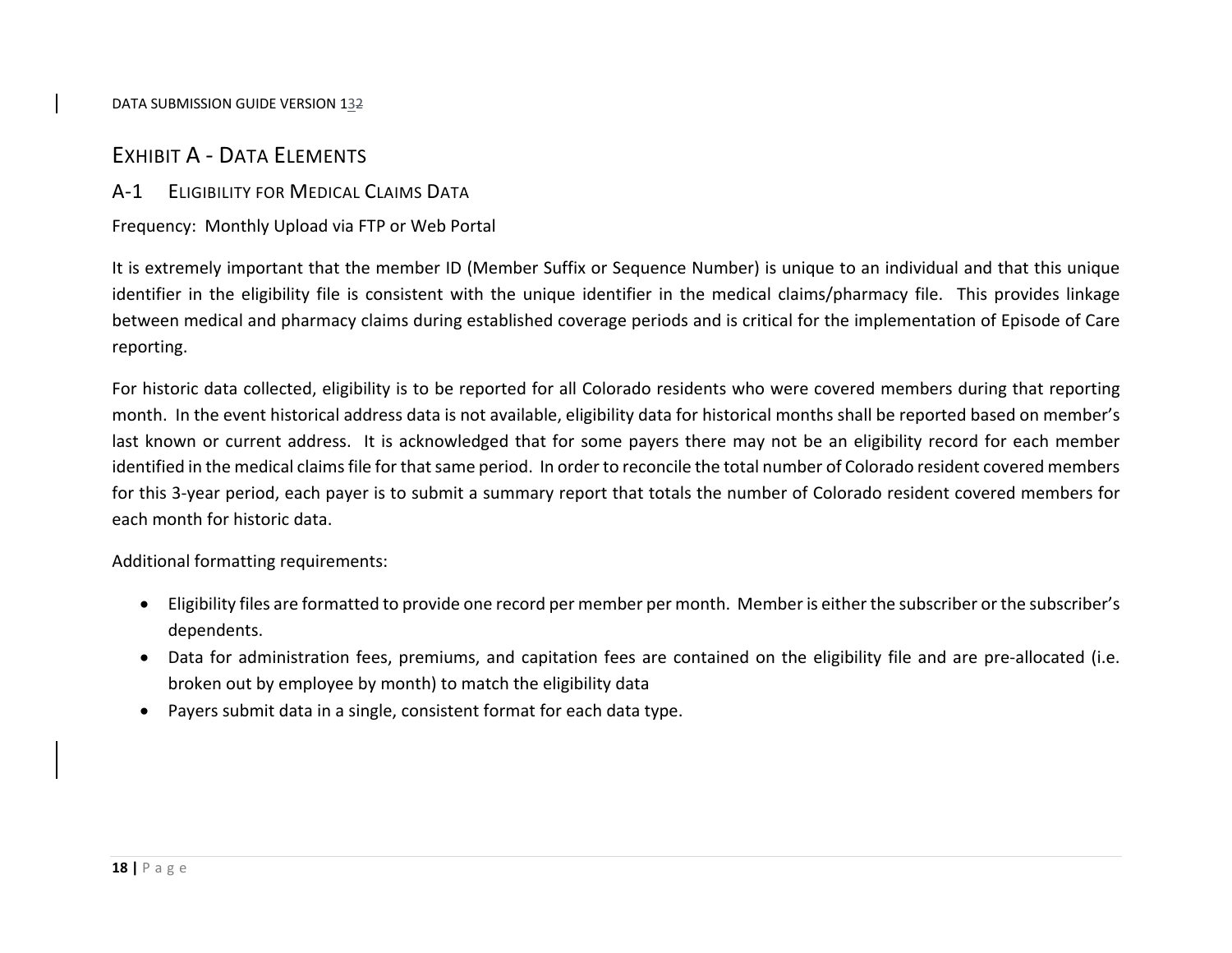#### MEDICAL ELIGIBILITY FILE HEADER RECORD

| Data Element # | Data Element        | <b>Type</b> | <b>Max Length</b> | <b>Description/valid values</b>                                    |
|----------------|---------------------|-------------|-------------------|--------------------------------------------------------------------|
|                | <b>Name</b>         |             |                   |                                                                    |
| HD001          | Record Type         | char        |                   | <b>ME</b>                                                          |
| HD002          | Payer Code          | varchar     | 4                 | Distributed by CIVHC                                               |
| HD003          | Payer Name          | varchar     | 75                | Distributed by CIVHC                                               |
| HD004          | Beginning           | date        | 6                 | <b>CCYYMM</b>                                                      |
|                | Month               |             |                   |                                                                    |
| HD005          | <b>Ending Month</b> | date        | 6                 | <b>CCYYMM</b>                                                      |
| HD006          | Record count        | int         | 10                | Total number of records submitted in the medical eligibility file, |
|                |                     |             |                   | excluding header and trailer records                               |

#### MEDICAL ELIGIBILITY FILE TRAILER RECORD

| Data Element # | <b>Date Element</b>    | <b>Type</b> | <b>Max Length</b>       | <b>Description/valid values</b> |
|----------------|------------------------|-------------|-------------------------|---------------------------------|
|                | <b>Name</b>            |             |                         |                                 |
| TR001          | Record Type            | <u>char</u> |                         | $ME$                            |
| <b>TR002</b>   | Payer Code             | varchar     |                         | Distributed by CIVHC            |
| TR003          | Payer Name             | varchar     | 75                      | Distributed by CIVHC            |
| <b>TR004</b>   | <b>Beginning</b>       | <u>date</u> | $\overline{\mathsf{p}}$ | <b>CCYYMM</b>                   |
|                | Month                  |             |                         |                                 |
| <b>TR005</b>   | <b>Ending Month</b>    | <u>date</u> |                         | <b>CCYYMM</b>                   |
| <b>TR006</b>   | <b>Extraction Date</b> | <u>date</u> |                         | <b>CCYYMMDD</b>                 |

## A‐1.1 MEDICAL ELIGIBILITY FILE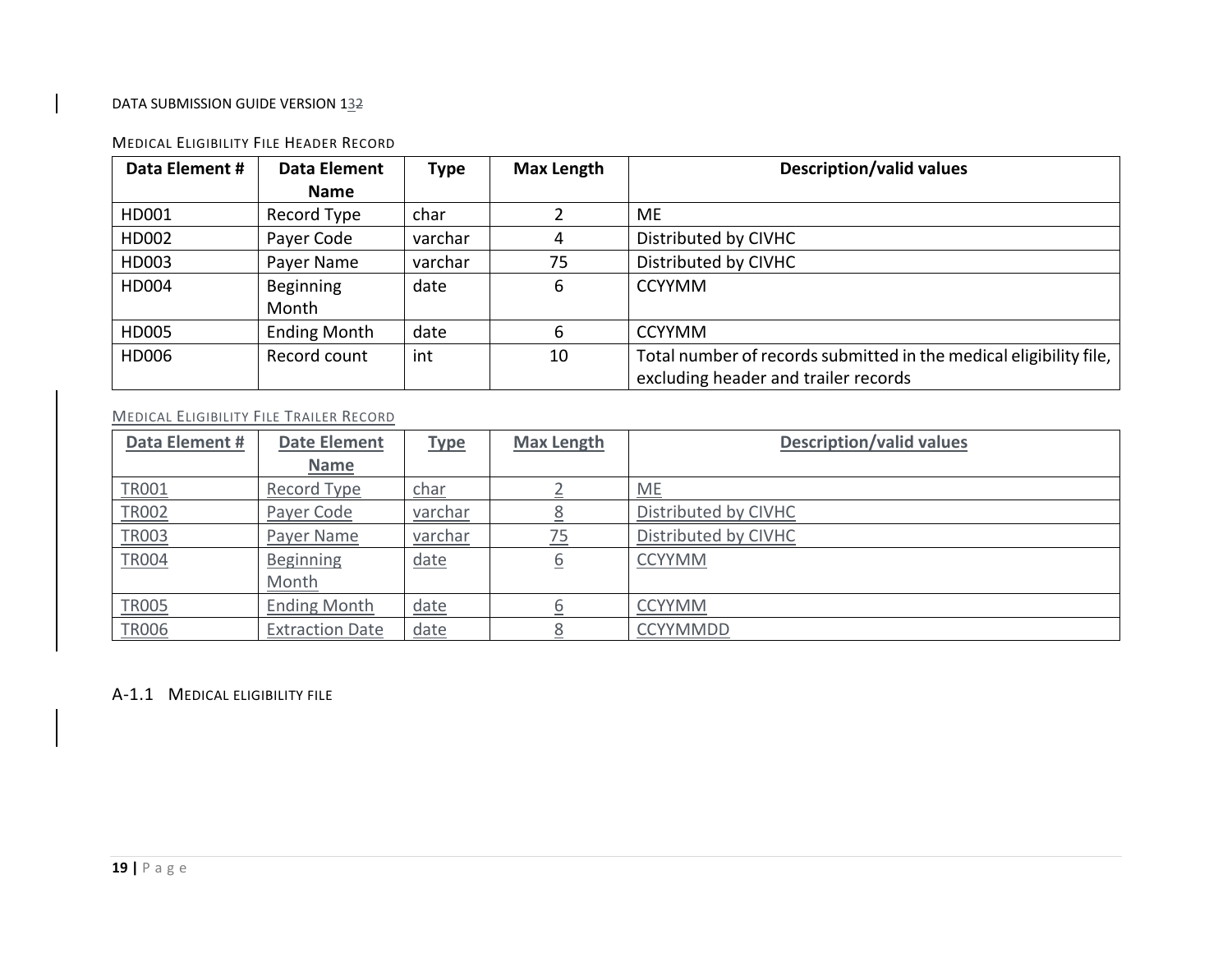| Data<br>Element# | Reference                                                                                                                                                           | <b>Data Element</b><br><b>Name</b>          | <b>Type</b> | Length         | <b>Description/Codes/Sources</b>                                                                                                                              | <b>Required</b> |
|------------------|---------------------------------------------------------------------------------------------------------------------------------------------------------------------|---------------------------------------------|-------------|----------------|---------------------------------------------------------------------------------------------------------------------------------------------------------------|-----------------|
| ME001            | N/A                                                                                                                                                                 | Payer Code                                  | varchar     | $\overline{4}$ | Distributed by CIVHC                                                                                                                                          | $\mathsf{R}$    |
| <b>ME002</b>     | N/A                                                                                                                                                                 | Payer Name                                  | varchar     | 30             | Distributed by CIVHC                                                                                                                                          | $\mathsf{R}$    |
| <b>ME003</b>     | 271/2110C/<br>EB//04,<br>271/2110D/<br>EB//04                                                                                                                       | Insurance<br><b>Type</b><br>Code/Product    | Char        | $\overline{2}$ | See Lookup Table B-1.A                                                                                                                                        | $\mathsf{R}$    |
| <b>ME004</b>     | N/A                                                                                                                                                                 | Year                                        | Year        | $\overline{4}$ | 4-digit Year for which eligibility is reported in this<br>submission                                                                                          | $\mathsf{R}$    |
| <b>ME005</b>     | N/A                                                                                                                                                                 | Month                                       | Month       | $2^{\circ}$    | Month for which eligibility is reported in this<br>submission expressed numerical from 01 to 12.                                                              | $\mathsf R$     |
| <b>ME006</b>     | 271/2100C/<br>REF/1L/02,<br>271/2100C/<br>REF/IG/02,<br>271/2100C/<br>REF/6P/02,<br>271/2100D/<br>REF/1L/02,<br>271/2100D/<br>REF/IG/02,<br>271/2100D/<br>REF/6P/02 | <b>Insured Group</b><br>or Policy<br>Number | varchar     | 30             | Group or policy number - not the number that<br>uniquely identifies the subscriber<br>Ensure continuity across file types. Note that<br>ME006 = MC006; PC006. | $\mathsf{R}$    |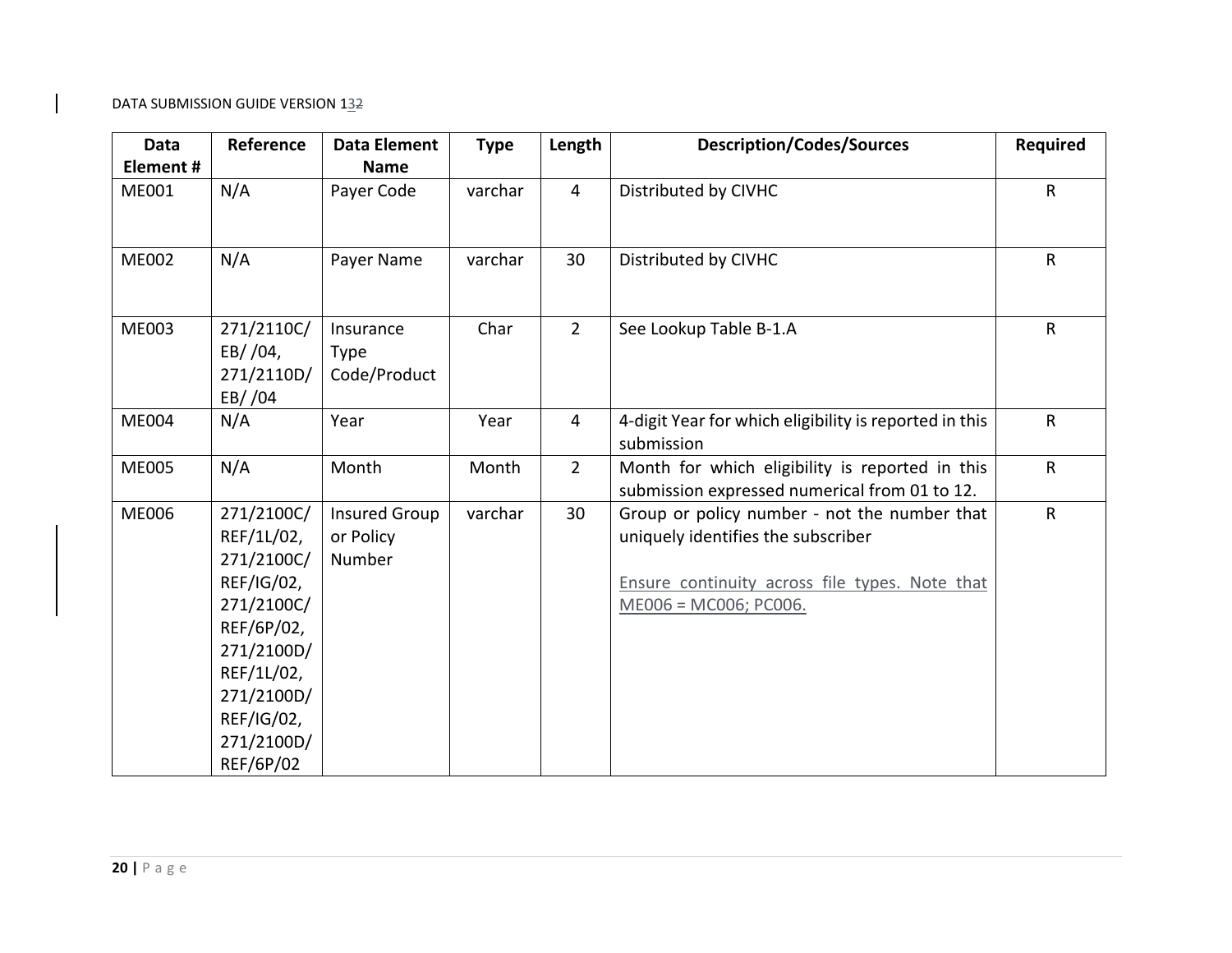| Reference                                     | <b>Data Element</b>                            | <b>Type</b> | Length | <b>Description/Codes/Sources</b>                                                                                                                                                                                                                                                                                                                                                                              | <b>Required</b>                                |
|-----------------------------------------------|------------------------------------------------|-------------|--------|---------------------------------------------------------------------------------------------------------------------------------------------------------------------------------------------------------------------------------------------------------------------------------------------------------------------------------------------------------------------------------------------------------------|------------------------------------------------|
|                                               | <b>Name</b>                                    |             |        |                                                                                                                                                                                                                                                                                                                                                                                                               |                                                |
| 271/2110C/<br>EB/702,<br>271/2110D/<br>EB/702 | Coverage<br>Level Code                         | Char        |        | See Lookup Table B.1. I                                                                                                                                                                                                                                                                                                                                                                                       | $\mathsf{R}$                                   |
| 271/2100C/<br>NM1/MI/09                       | Subscriber<br><b>Social Security</b><br>Number | varchar     | 9      | Subscriber's social security number; Set as null if<br>unavailable<br>Ensure continuity across file types. Note that<br>ME008 = MC007; PC007.                                                                                                                                                                                                                                                                 | $\Omega$                                       |
| 271/2100C/<br>NM1/MI/09                       | Plan Specific<br>Contract<br>Number            | varchar     | 128    | Plan assigned subscriber's contract number; may<br>use an alternate unique identifier such as<br>Medicaid ID. Must be an identifier that is unique<br>to the subscriber.<br>Ensure continuity across file types. Note that                                                                                                                                                                                    | $\mathsf{R}$                                   |
| N/A                                           | Member<br><b>Number</b>                        | varchar     | 128    | Unique number of the member within the<br>contract. Must be an identifier that is unique to<br>the member. May include a combination of<br>contract number and suffix number in order to<br>be unique.<br>This column is the unique identifying column for<br>membership and related medical and pharmacy<br>claims. Only one record per eligibility month.<br>Ensure continuity across file types. Note that | $\mathsf{R}$                                   |
|                                               |                                                |             |        | $\overline{3}$                                                                                                                                                                                                                                                                                                                                                                                                | $ME009 = MC008; PC008$<br>ME010 = MC009; PC009 |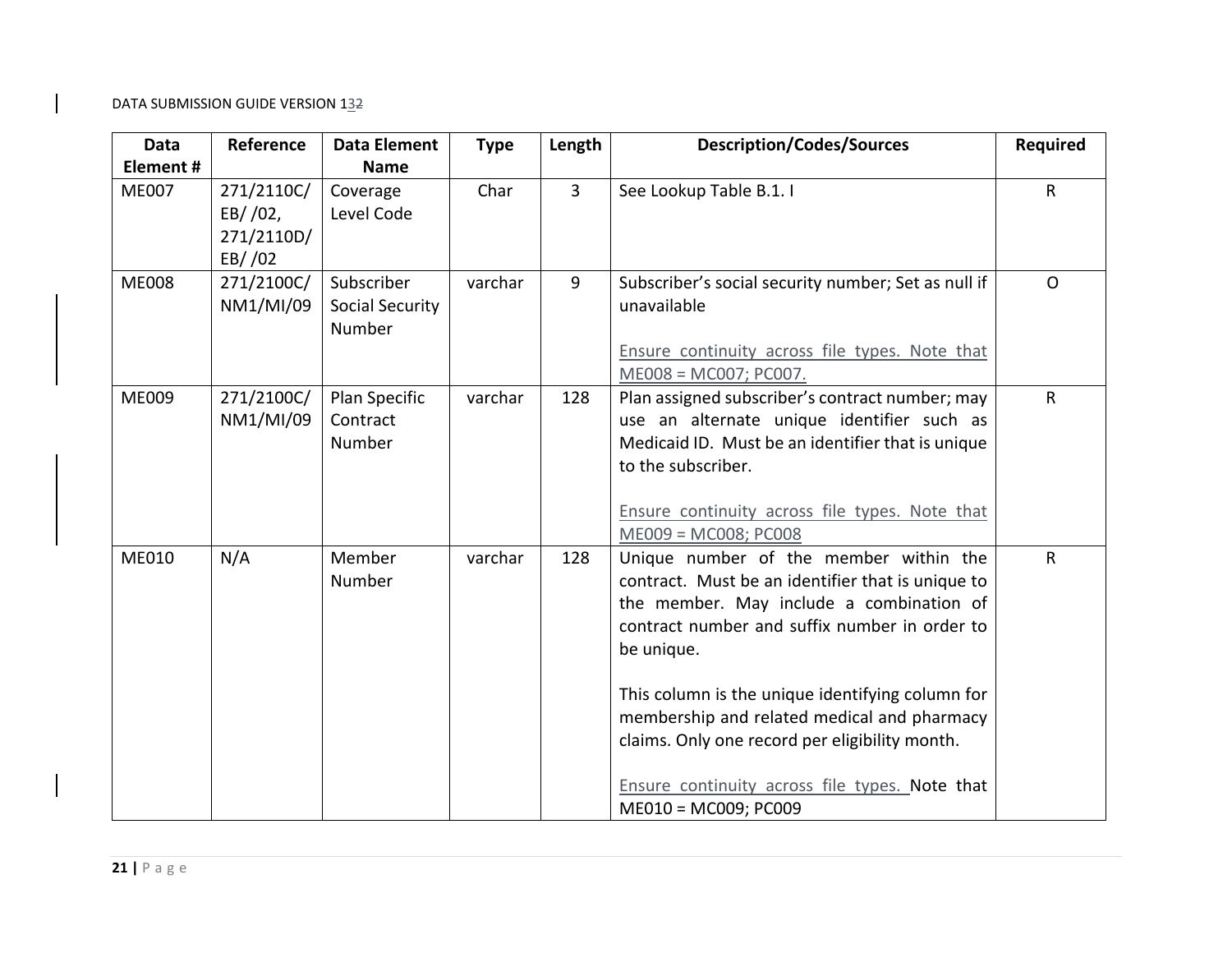| <b>Data</b>  | Reference      | <b>Data Element</b> | <b>Type</b> | Length      | <b>Description/Codes/Sources</b>                 | <b>Required</b> |
|--------------|----------------|---------------------|-------------|-------------|--------------------------------------------------|-----------------|
| Element #    |                | <b>Name</b>         |             |             |                                                  |                 |
| ME011        | 271/2100C/     | Member              | varchar     | 9           | Member's social security number or use an        | $\Omega$        |
|              | NM1/MI/09      | Identification      |             |             | alternate unique identifier such as Medicaid ID. |                 |
|              |                | Code                |             |             | Must be an identifier that is unique to the      |                 |
|              | 271/2100D/     |                     |             |             | member.                                          |                 |
|              | NM1/MI/09      |                     |             |             |                                                  |                 |
|              |                |                     |             |             | Ensure continuity across file types. Note that   |                 |
|              |                |                     |             |             | ME011 = MC010; PC010                             |                 |
| ME012        | 271/2100C/     | Individual          | Char        | $2^{\circ}$ | Member's relationship to insured - see Lookup    | $\mathsf{R}$    |
|              | $INS/Y/02$ ,   | Relationship        |             |             | Table B.1.B                                      |                 |
|              | 271/2100D/     | Code                |             |             |                                                  |                 |
|              | INS/N/02       |                     |             |             | Ensure continuity across file types. Note that   |                 |
|              |                |                     |             |             | ME012 = MC011; PC011                             |                 |
| ME013        | 271/2100C/     | Member              | Char        | $\mathbf 1$ | $M = Male$                                       | $\mathsf{R}$    |
|              | DMG/ /03,      | Gender              |             |             | $F =$ Female                                     |                 |
|              | 271/2100D/     |                     |             |             | $X = Non-binary$                                 |                 |
|              | DMG / 03       |                     |             |             | U = UNKNOWN                                      |                 |
| <b>ME014</b> | 271/2100C/     | <b>Member Date</b>  | Date        | 8           | <b>CCYYMMDD</b>                                  | $\mathsf{R}$    |
|              | DMG/D8/0       | of Birth            |             |             |                                                  |                 |
|              | 2,             |                     |             |             |                                                  |                 |
|              | 271/2100D/     |                     |             |             |                                                  |                 |
|              | DMG/D8/0       |                     |             |             |                                                  |                 |
|              | $\overline{2}$ |                     |             |             |                                                  |                 |
| <b>ME015</b> | 271/2100C/     | Member City         | varchar     | 30          | City name of member residence                    | $\mathsf{R}$    |
|              | N4/<br>/01,    | Name of             |             |             |                                                  |                 |
|              | 271/2100D/     | Residence           |             |             |                                                  |                 |
|              | $N4/$ /01      |                     |             |             |                                                  |                 |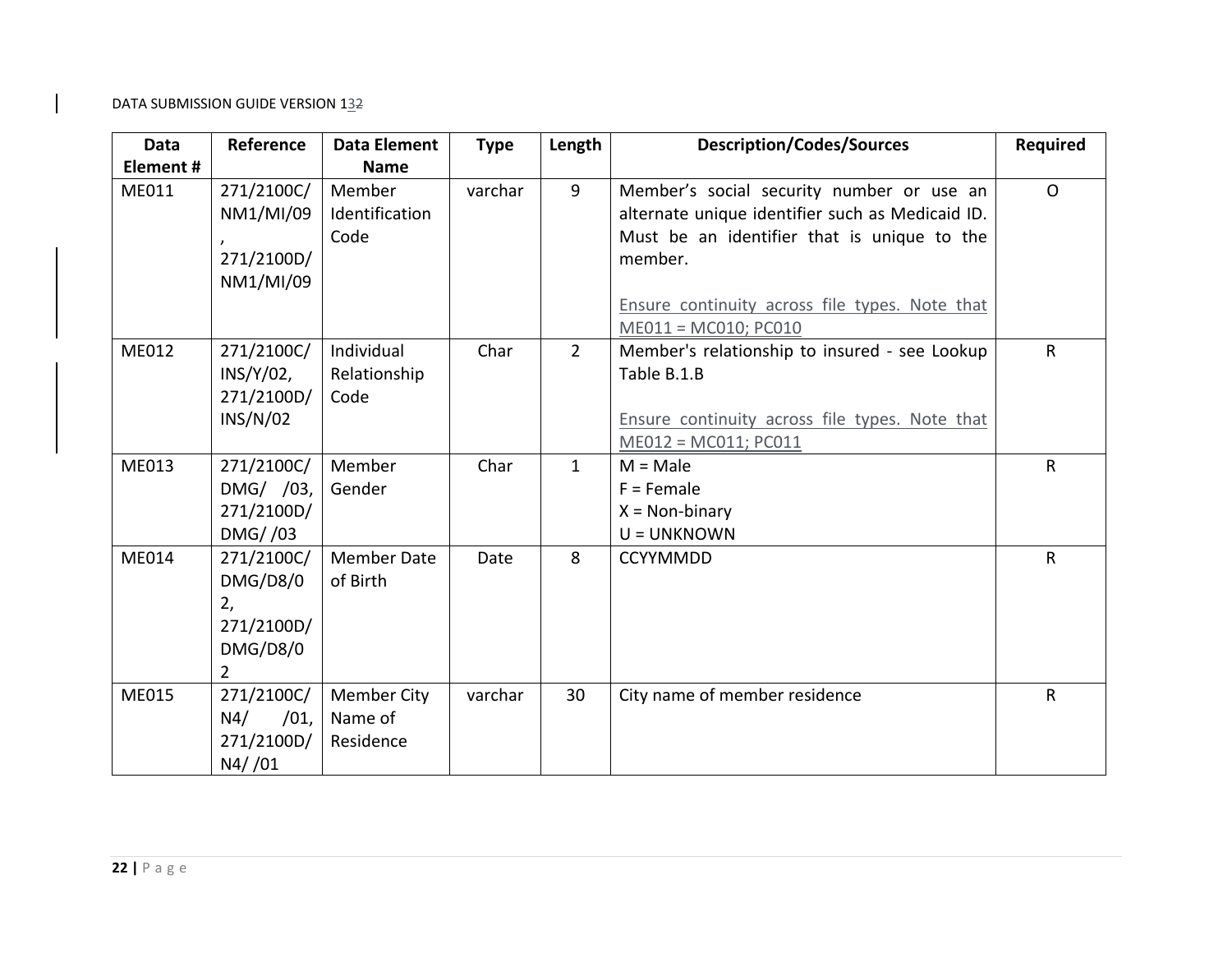| <b>Data</b>  | Reference                                         | <b>Data Element</b>                     | <b>Type</b> | Length       | <b>Description/Codes/Sources</b>                                                                                                                                                                                                                                                             | <b>Required</b> |
|--------------|---------------------------------------------------|-----------------------------------------|-------------|--------------|----------------------------------------------------------------------------------------------------------------------------------------------------------------------------------------------------------------------------------------------------------------------------------------------|-----------------|
| Element#     |                                                   | <b>Name</b>                             |             |              |                                                                                                                                                                                                                                                                                              |                 |
| ME016        | 271/2100C/<br>N4/<br>/02,<br>271/2100D/<br>N4//02 | <b>Member State</b><br>or Province      | Char        | $2^{\circ}$  | As defined by the US Postal Service                                                                                                                                                                                                                                                          | R               |
| ME017        | 271/2100C/<br>N4/<br>/03,<br>271/2100D/<br>N4//03 | Member ZIP<br>Code                      | varchar     | 11           | ZIP Code of member - may include non-US codes.<br>Do not include dash. Plus 4 optional but desired.                                                                                                                                                                                          | R               |
| <b>ME018</b> | N/A                                               | Medical<br>Coverage                     | Char        | $\mathbf{1}$ | $Y = YES$<br>$N = NO$<br>$3 = UNKNOWN$<br>Corresponds to coverage provided by payer code<br>associated with record. If member has coverage<br>type through separate entity (TPA, ASO, PBM,<br>stand-alone coverage, etc.), then submit "N."<br>Only submit "Y" if carrier provides coverage. | R               |
| ME019        | N/A                                               | Prescription<br><b>Drug</b><br>Coverage | Char        | $\mathbf{1}$ | $Y = YES$<br>$N = NO$<br>$3 = UNKNOWN$<br>Corresponds to coverage provided by payer code<br>associated with record. If member has coverage<br>type through separate entity (TPA, ASO, PBM,<br>stand-alone coverage, etc.), then submit "N."<br>Only submit "Y" if carrier provides coverage. | R.              |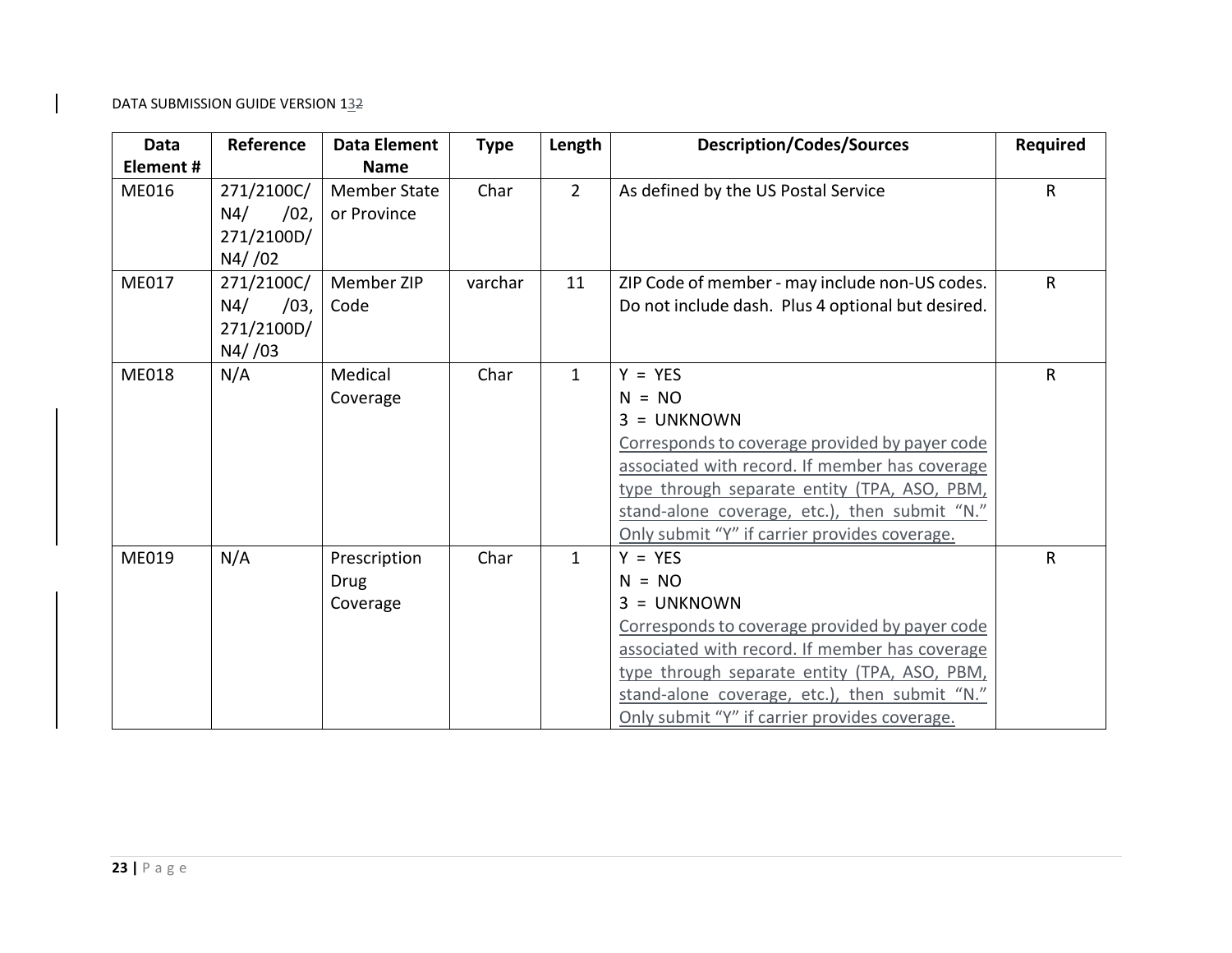| <b>Data</b>  | Reference | <b>Data Element</b> | <b>Type</b> | Length       | <b>Description/Codes/Sources</b>               | <b>Required</b> |
|--------------|-----------|---------------------|-------------|--------------|------------------------------------------------|-----------------|
| Element#     |           | <b>Name</b>         |             |              |                                                |                 |
| <b>ME020</b> | N/A       | Dental              | Char        | $\mathbf{1}$ | $Y = YES$                                      | R               |
|              |           | Coverage            |             |              | $N = NO$                                       |                 |
|              |           |                     |             |              | $3 = UNKNOWN$                                  |                 |
|              |           |                     |             |              | Corresponds to coverage provided by payer code |                 |
|              |           |                     |             |              | associated with record. If member has coverage |                 |
|              |           |                     |             |              | type through separate entity (TPA, ASO, PBM,   |                 |
|              |           |                     |             |              | stand-alone coverage, etc.), then submit "N."  |                 |
|              |           |                     |             |              | Only submit "Y" if carrier provides coverage.  |                 |
| ME123        | N/A       | Behavioral          | Char        | $\mathbf{1}$ | $Y = YES$                                      | R               |
|              |           | Health              |             |              | $N = NO$                                       |                 |
|              |           |                     |             |              | $3 = UNKNOWN$                                  |                 |
|              |           |                     |             |              | Corresponds to coverage provided by payer code |                 |
|              |           |                     |             |              | associated with record. If member has coverage |                 |
|              |           |                     |             |              | type through separate entity (TPA, ASO, PBM,   |                 |
|              |           |                     |             |              | stand-alone coverage, etc.), then submit "N."  |                 |
|              |           |                     |             |              | Only submit "Y" if carrier provides coverage.  |                 |
| ME021        | N/A       | Race 1              | varchar     | 6            | R1 American Indian/Alaska Native               | R               |
|              |           |                     |             |              | R <sub>2</sub> Asian                           |                 |
|              |           |                     |             |              | R3 Black/African American                      |                 |
|              |           |                     |             |              | R4 Native Hawaiian or other Pacific Islander   |                 |
|              |           |                     |             |              | R5 White                                       |                 |
|              |           |                     |             |              | R9 Other Race                                  |                 |
|              |           |                     |             |              | <b>UNKNOW Unknown/Not Specified</b>            |                 |
|              |           |                     |             |              | The code value 'UNKNOW' (unknown/not           |                 |
|              |           |                     |             |              | specified) should be used ONLY when member     |                 |
|              |           |                     |             |              | answers unknown, or refuses to answer. If not  |                 |
|              |           |                     |             |              | available or not collected from members, leave |                 |
|              |           |                     |             |              | blank.                                         |                 |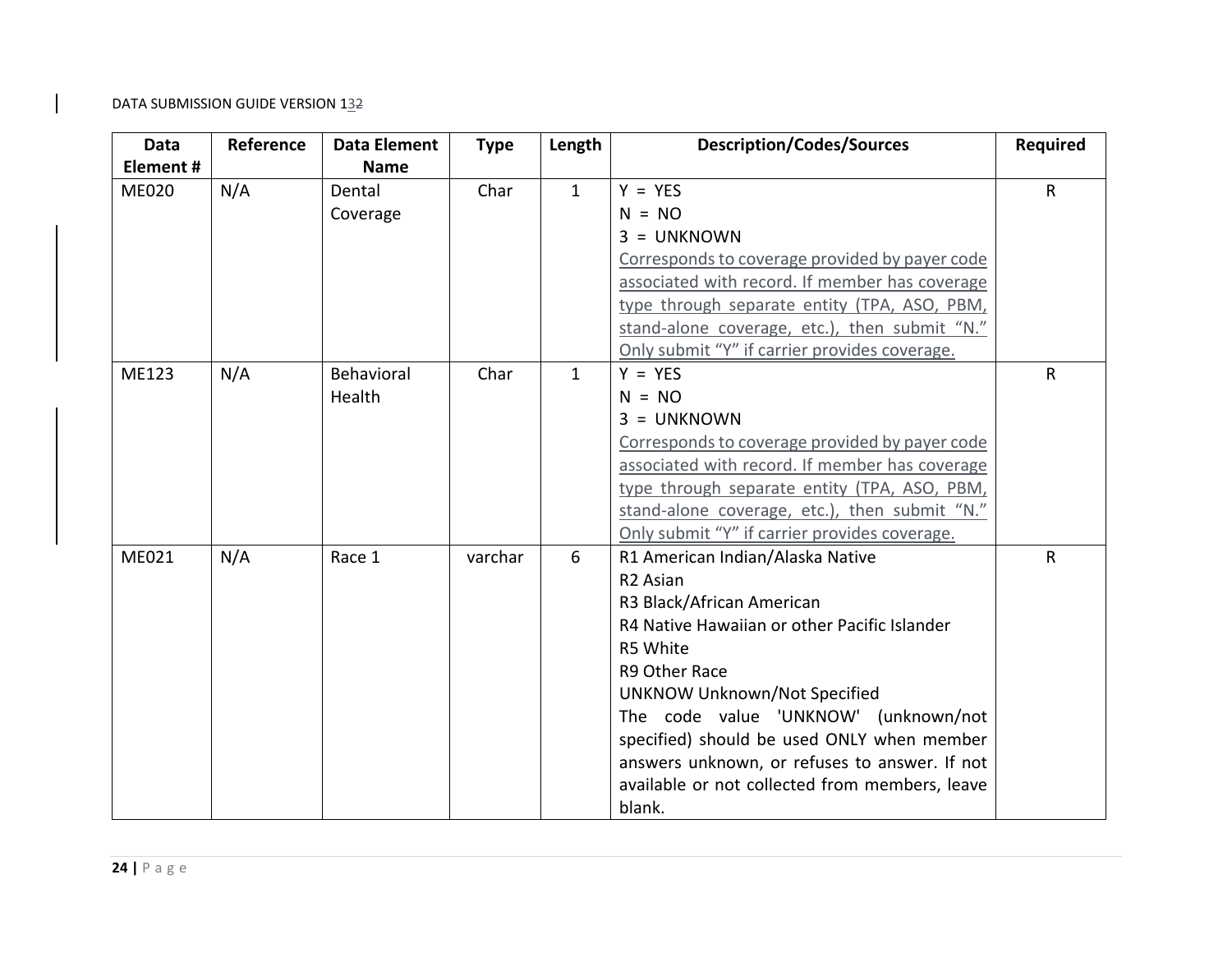| Data         | Reference | Data Element | <b>Type</b> | Length | <b>Description/Codes/Sources</b>             | <b>Required</b> |
|--------------|-----------|--------------|-------------|--------|----------------------------------------------|-----------------|
| Element #    |           | <b>Name</b>  |             |        |                                              |                 |
| <b>ME022</b> | N/A       | Race 2       | varchar     | 6      | See code set for ME021.                      | O               |
| <b>ME023</b> | N/A       | Other Race   | varchar     | 15     | List race if MC021 or MC022 are coded as R9. | O               |
| <b>ME024</b> | N/A       | Hispanic     | Char        |        | $Y =$ Patient is Hispanic/Latino/Spanish     | R               |
|              |           | Indicator    |             |        | $N =$ Patient is not Hispanic/Latino/Spanish |                 |
|              |           |              |             |        | $U =$ Unknown                                |                 |
|              |           |              |             |        | The code value 'U' (unknown) should be used  |                 |
|              |           |              |             |        | ONLY when member answers unknown, or         |                 |
|              |           |              |             |        | refuses to answer. If not available or not   |                 |
|              |           |              |             |        | collected from members, leave blank.         |                 |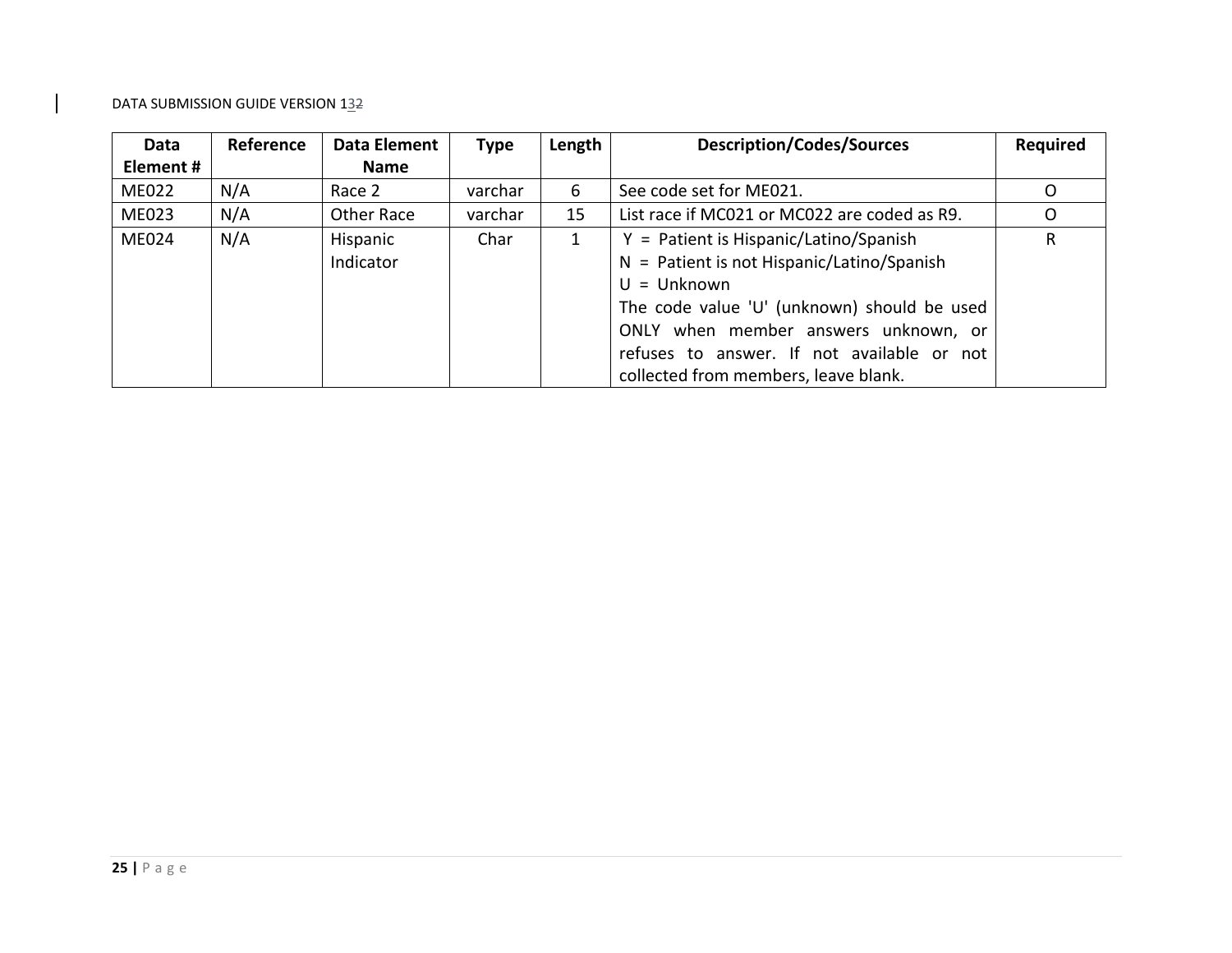| <b>ME025</b> | N/A | Ethnicity 1 | varchar | 6 | 2182-4 Cuban                              | $\Omega$ |
|--------------|-----|-------------|---------|---|-------------------------------------------|----------|
|              |     |             |         |   | 2184-0 Dominican                          |          |
|              |     |             |         |   | 2148-5 Mexican, Mexican American, Chicano |          |
|              |     |             |         |   | 2180-8 Puerto Rican                       |          |
|              |     |             |         |   | 2161-8 Salvadoran                         |          |
|              |     |             |         |   | 2155-0<br>Central American (not otherwise |          |
|              |     |             |         |   | specified)                                |          |
|              |     |             |         |   | 2165-9<br>South American (not otherwise   |          |
|              |     |             |         |   | specified)                                |          |
|              |     |             |         |   | 2060-2 African                            |          |
|              |     |             |         |   | 2058-6 African American                   |          |
|              |     |             |         |   | <b>AMERCN American</b>                    |          |
|              |     |             |         |   | 2028-9 Asian                              |          |
|              |     |             |         |   | 2029-7 Asian Indian                       |          |
|              |     |             |         |   | <b>BRAZIL Brazilian</b>                   |          |
|              |     |             |         |   | 2033-9 Cambodian                          |          |
|              |     |             |         |   | <b>CVERDN Cape Verdean</b>                |          |
|              |     |             |         |   | CARIBI Caribbean Island                   |          |
|              |     |             |         |   | 2034-7 Chinese                            |          |
|              |     |             |         |   | 2169-1 Columbian                          |          |
|              |     |             |         |   | 2108-9 European                           |          |
|              |     |             |         |   | 2036-2 Filipino                           |          |
|              |     |             |         |   | 2157-6 Guatemalan                         |          |
|              |     |             |         |   | 2071-9 Haitian                            |          |
|              |     |             |         |   | 2158-4 Honduran                           |          |
|              |     |             |         |   | 2039-6 Japanese                           |          |
|              |     |             |         |   | 2040-4 Korean                             |          |
|              |     |             |         |   | 2041-2 Laotian                            |          |
|              |     |             |         |   | 2118-8 Middle Eastern                     |          |
|              |     |             |         |   | PORTUG Portuguese                         |          |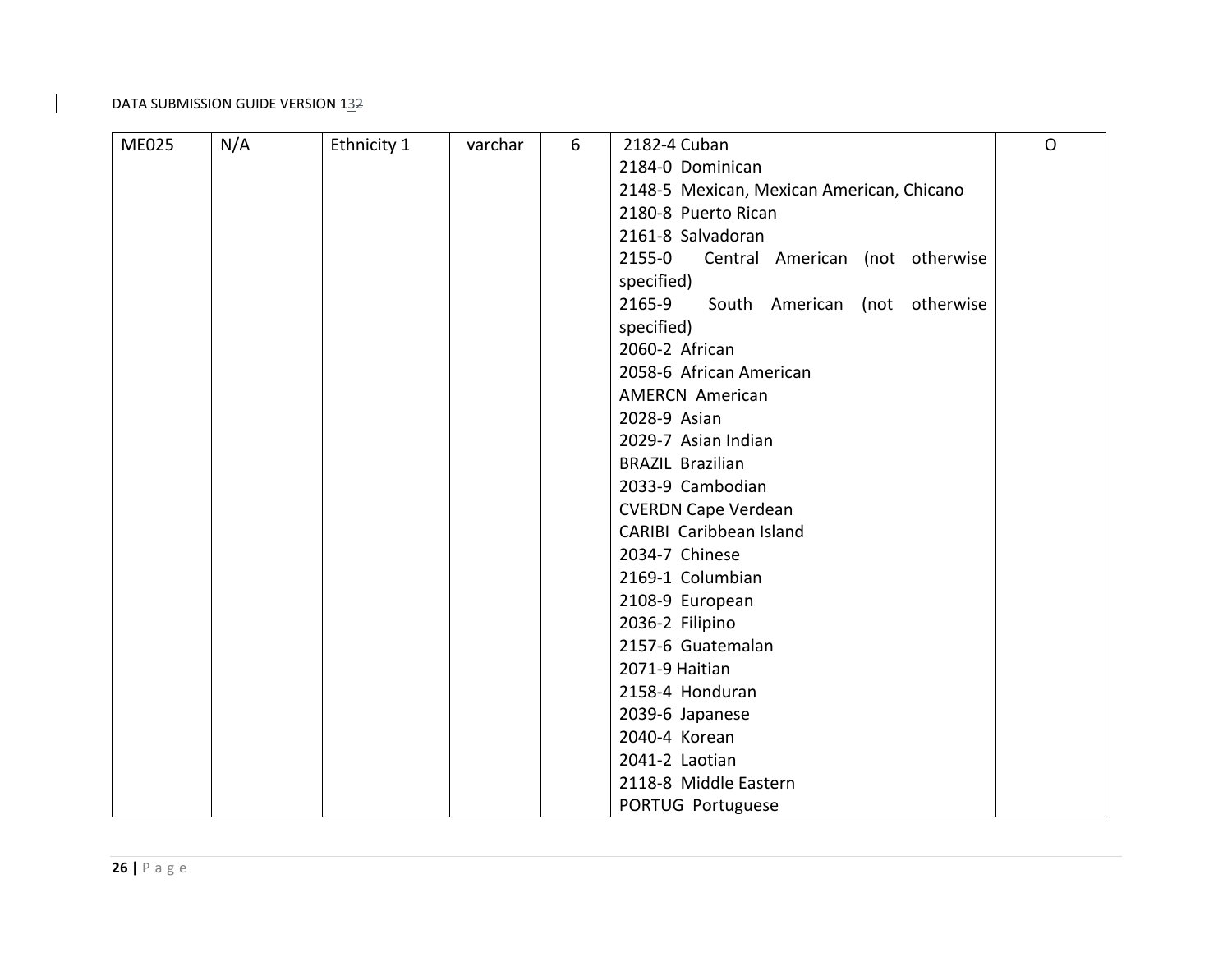| Data         | Reference | Data Element | <b>Type</b> | Length       | <b>Description/Codes/Sources</b>               | <b>Required</b> |
|--------------|-----------|--------------|-------------|--------------|------------------------------------------------|-----------------|
| Element #    |           | <b>Name</b>  |             |              |                                                |                 |
|              |           |              |             |              | <b>RUSSIA Russian</b>                          |                 |
|              |           |              |             |              | <b>EASTEU Eastern European</b>                 |                 |
|              |           |              |             |              | 2047-9 Vietnamese                              |                 |
|              |           |              |             |              | <b>OTHER Other Ethnicity</b>                   |                 |
|              |           |              |             |              | UNKNOW Unknown/Not Specified                   |                 |
|              |           |              |             |              |                                                |                 |
|              |           |              |             |              | The code value 'UNKNOW' (unknown/not           |                 |
|              |           |              |             |              | specified) should be used ONLY when member     |                 |
|              |           |              |             |              | answers unknown, or refuses to answer. If not  |                 |
|              |           |              |             |              | available or not collected from members, leave |                 |
|              |           |              |             |              | blank.                                         |                 |
| <b>ME026</b> | N/A       | Ethnicity 2  | varchar     | 6            | See code set for ME025.                        | O               |
| <b>ME027</b> | N/A       | Other        | varchar     | 20           | List ethnicity if MC025 or MC026 are coded as  | $\circ$         |
|              |           | Ethnicity    |             |              | OTHER.                                         |                 |
| <b>ME028</b> | N/A       | Primary      | Char        | $\mathbf{1}$ | Y - Yes, primary insurance                     | R               |
|              |           | Insurance    |             |              | N - No, secondary or tertiary insurance        |                 |
|              |           | Indicator    |             |              |                                                |                 |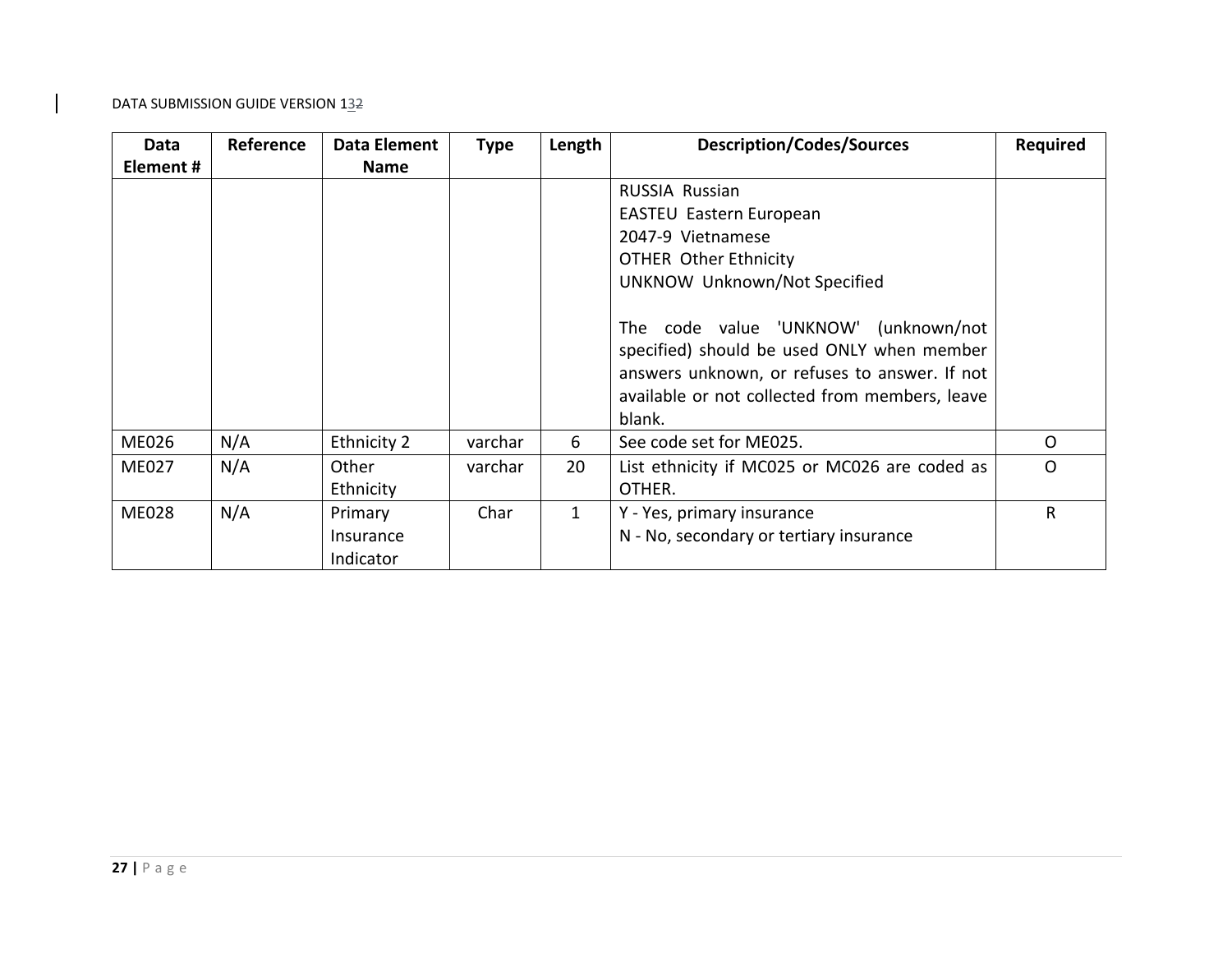| <b>Data</b>  | Reference | <b>Data Element</b>        | <b>Type</b> | Length         | <b>Description/Codes/Sources</b>                                                                                                                                                                                                                                                                                                                                                                                                                                                                                                                                                                                                                                                                                      | <b>Required</b>                         |
|--------------|-----------|----------------------------|-------------|----------------|-----------------------------------------------------------------------------------------------------------------------------------------------------------------------------------------------------------------------------------------------------------------------------------------------------------------------------------------------------------------------------------------------------------------------------------------------------------------------------------------------------------------------------------------------------------------------------------------------------------------------------------------------------------------------------------------------------------------------|-----------------------------------------|
| Element#     |           | <b>Name</b>                |             |                |                                                                                                                                                                                                                                                                                                                                                                                                                                                                                                                                                                                                                                                                                                                       |                                         |
| ME029        | N/A       | Coverage<br>Type           | Char        | $\overline{3}$ | This field identifies which entity holds the risk:<br>ASW = Self-funded plans administered by a TPA,<br>where the employer has purchased stop-loss, or<br>group excess insurance coverage<br>ASO = Self-funded plans administered by a TPA,<br>where the employer has not purchased stop-<br>loss, or group excess insurance coverage<br>STN = Short-term, non-renewable health<br>insurance (e.g., COBRA)<br>$UND = Plans$ underwritten by the insurer (fully<br>insured group and individual policies)<br>MEW = Associations/Trusts and Multiple<br><b>Employer Welfare Arrangements</b><br>OTH = Any other plan (for example- student<br>health plan). Insurers using this code shall<br>obtain prior approval --- | $\mathsf{R}$                            |
| <b>ME030</b> | N/A       | Market<br>Category<br>Code | varchar     | $\overline{4}$ | Market Category Codes define the market<br>category by size and or association to which the<br>policy is directly sold and issued. Report<br>subscribers (not employees). See Lookup Table<br>B.1.L                                                                                                                                                                                                                                                                                                                                                                                                                                                                                                                   | $\mathsf{R}$                            |
| ME032        | N/A       | <b>Employer Tax</b><br>ID  | varchar     | 9              | Subscriber's employer EIN.<br>Remove dash, if<br>coverage not purchased through or obtained<br>from an employer (Medicaid, IND, etc.), leave<br>blank.                                                                                                                                                                                                                                                                                                                                                                                                                                                                                                                                                                | R for<br>employer-<br>based<br>coverage |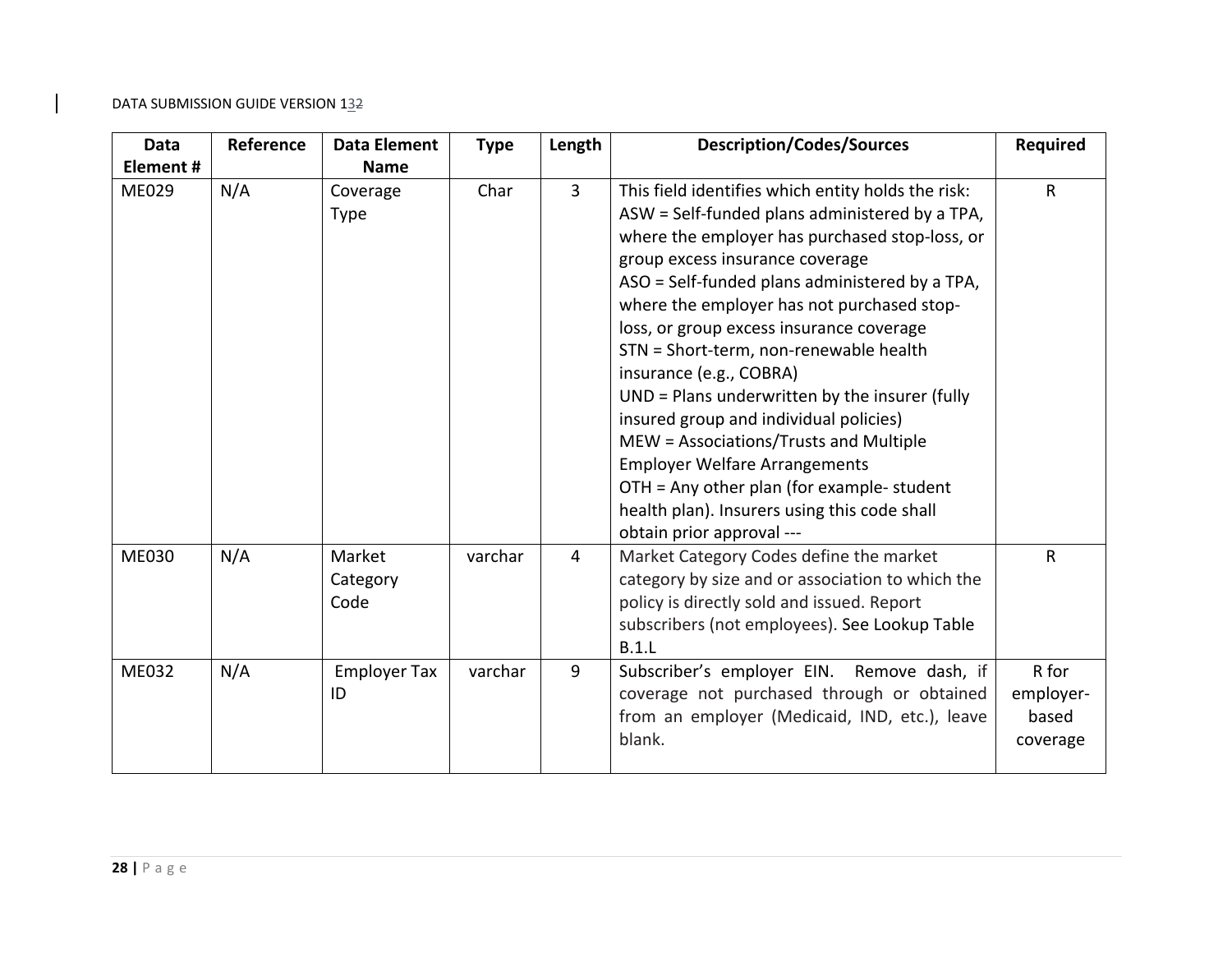| <b>Data</b> | Reference                                                  | <b>Data Element</b>             | <b>Type</b> | Length       | <b>Description/Codes/Sources</b>                                                                                                                                                                                                                                                                                                                               | <b>Required</b>                         |
|-------------|------------------------------------------------------------|---------------------------------|-------------|--------------|----------------------------------------------------------------------------------------------------------------------------------------------------------------------------------------------------------------------------------------------------------------------------------------------------------------------------------------------------------------|-----------------------------------------|
| Element #   |                                                            | <b>Name</b>                     |             |              |                                                                                                                                                                                                                                                                                                                                                                |                                         |
| ME032A      | N/A                                                        | Employer ZIP<br>Code            | varchar     | 9            | Report the 5- or 9-digit Zip Code of the employer<br>(as reported in ME032) as defined by the United<br>States Postal Service. When submitting the 9-<br>digit Zip Code do not include hyphen. If using 5<br>digits, do not fill last 4 digits with 0 If coverage<br>not purchased through or obtained from an<br>employer (Medicaid, IND, etc.), leave blank. | R for<br>employer-<br>based<br>coverage |
| ME043       | 271/2100C/<br>N3//01,<br>02<br>271/2100D/<br>N3/<br>/01,02 | Member<br>Street<br>Address     | varchar     | 50           | Physical street address of the covered member                                                                                                                                                                                                                                                                                                                  | $\mathsf{R}$                            |
| ME044       | N/A                                                        | Employer<br><b>Group Name</b>   | varchar     | 128          | Name of the group that is covering the member<br>(the name established in the payer's system and<br>not the full legal name). Do not put individual<br>names in this field. If coverage not purchased<br>through or obtained from an employer<br>(Medicaid, IND, etc.), leave blank.                                                                           | R for<br>employer-<br>based<br>coverage |
| ME101       | 271/2100C/<br>NM1//03                                      | Subscriber<br>Last Name         | varchar     | 128          | The subscriber last name                                                                                                                                                                                                                                                                                                                                       | R                                       |
| ME102       | 271/2100C/<br>NM1//04                                      | Subscriber<br><b>First Name</b> | varchar     | 128          | The subscriber first name                                                                                                                                                                                                                                                                                                                                      | R                                       |
| ME103       | 271/2100C/<br>NM1//05                                      | Subscriber<br>Middle Initial    | Char        | $\mathbf{1}$ | The subscriber middle initial                                                                                                                                                                                                                                                                                                                                  | $\mathsf{O}$                            |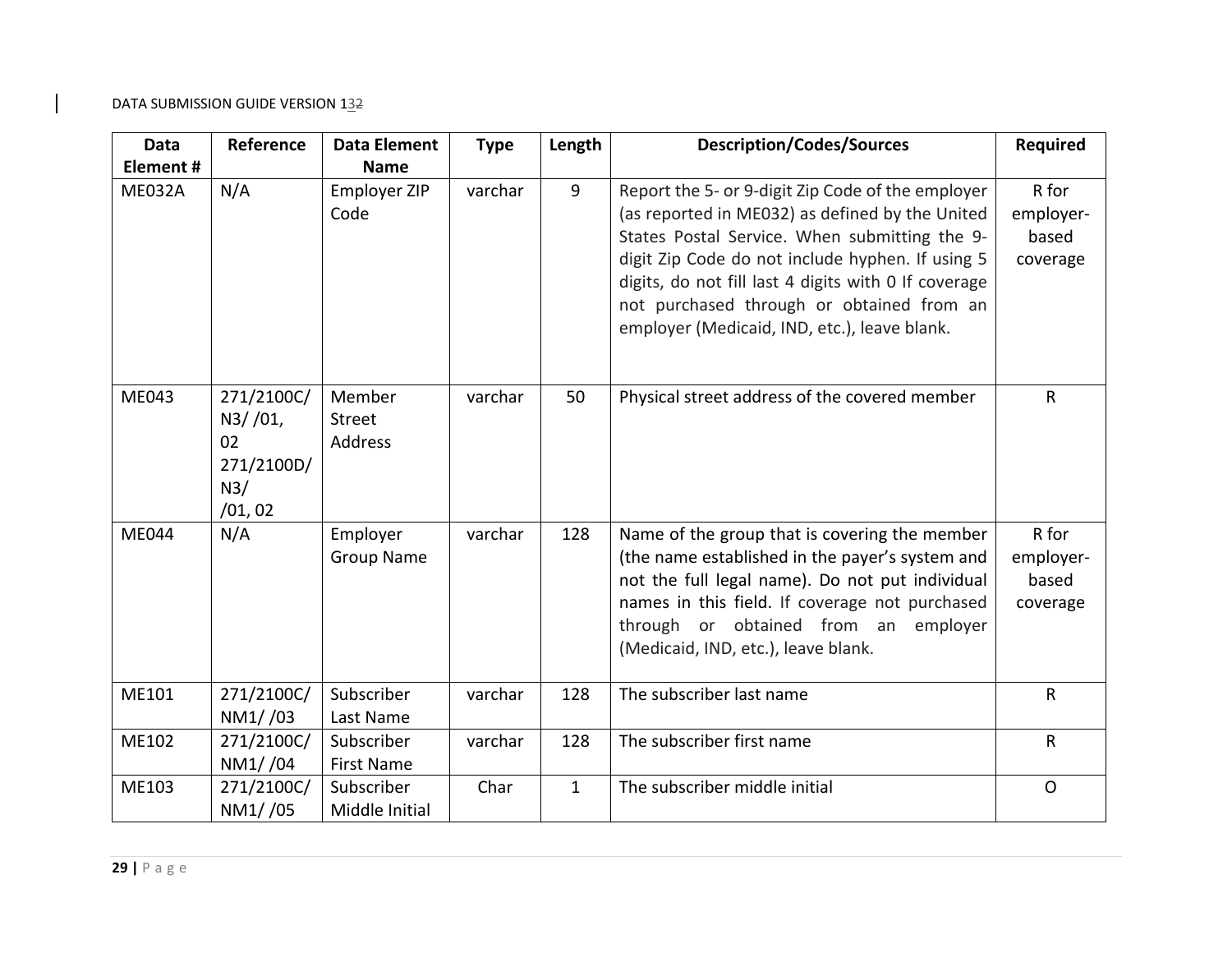| <b>Data</b>   | Reference  | <b>Data Element</b> | <b>Type</b> | Length       | <b>Description/Codes/Sources</b>                    | <b>Required</b> |
|---------------|------------|---------------------|-------------|--------------|-----------------------------------------------------|-----------------|
| Element#      |            | <b>Name</b>         |             |              |                                                     |                 |
| ME104         | 271/2100D/ | <b>Member Last</b>  | varchar     | 128          | The member last name                                | R               |
|               | NM1//03    | Name                |             |              |                                                     |                 |
| ME105         | 271/2100D/ | <b>Member First</b> | varchar     | 128          | The member first name                               | R               |
|               | NM1//04    | Name                |             |              |                                                     |                 |
| ME897         | N/A        | Plan Effective      | Date        | 8            | <b>CCYYMMDD</b>                                     | R               |
|               |            | Date                |             |              | Date eligibility started for this member under this |                 |
|               |            |                     |             |              | plan type. The purpose of this data element is to   |                 |
|               |            |                     |             |              | maintain eligibility span for each member.          |                 |
| <b>ME897A</b> | N/A        | Plan Term           | Date        | 8            | <b>CCYYMMDD</b>                                     | $\mathsf{R}$    |
|               |            | Date                |             |              | Last continuous day of coverage (date eligibility   |                 |
|               |            |                     |             |              | ended) for this member under this plan. The         |                 |
|               |            |                     |             |              | purpose of this data element is to maintain an      |                 |
|               |            |                     |             |              | eligibility span for each member. For open          |                 |
|               |            |                     |             |              | contracts, leave null.                              |                 |
| <b>ME045</b>  |            | Exchange            | Char        | $\mathbf{1}$ | Identifies whether or not a policy was              | R               |
|               |            | Offering            |             |              | purchased through the Colorado Health Benefits      |                 |
|               |            |                     |             |              | Exchange (COHBE).                                   |                 |
|               |            |                     |             |              |                                                     |                 |
|               |            |                     |             |              | Y = Commercial small or non-group QHP               |                 |
|               |            |                     |             |              | purchased through the Exchange                      |                 |
|               |            |                     |             |              | N = Commercial small or non-group QHP               |                 |
|               |            |                     |             |              | purchased outside the Exchange                      |                 |
|               |            |                     |             |              | $U = Not$ applicable (plan/product is not offered   |                 |
|               |            |                     |             |              | in the commercial small or non-group market or      |                 |
|               |            |                     |             |              | grandfathered)                                      |                 |
| ME106         | N/A        | Leave blank         |             |              |                                                     |                 |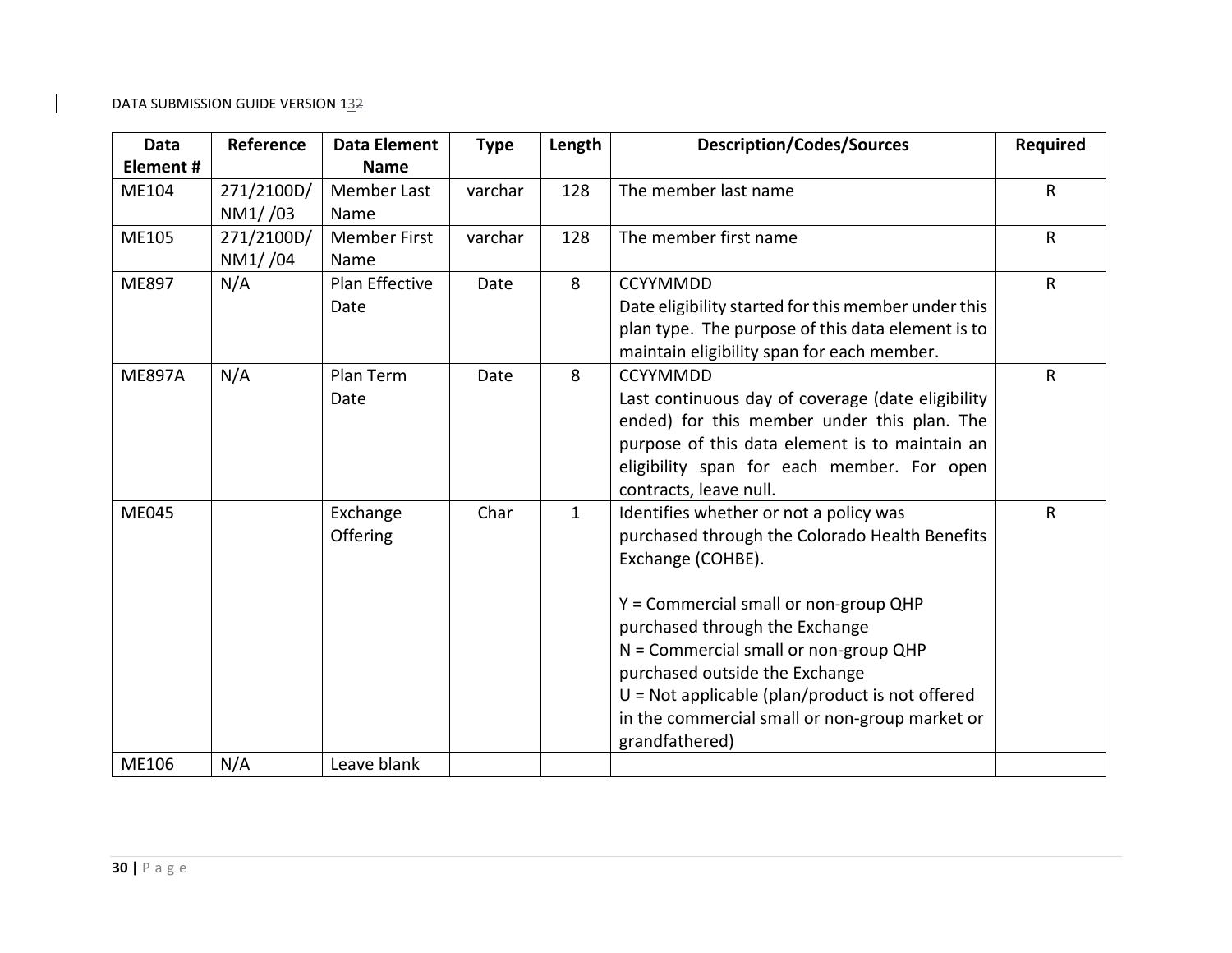| Data         | Reference | <b>Data Element</b>   | <b>Type</b> | Length       | <b>Description/Codes/Sources</b>                | <b>Required</b>  |
|--------------|-----------|-----------------------|-------------|--------------|-------------------------------------------------|------------------|
| Element #    |           | <b>Name</b>           |             |              |                                                 |                  |
| ME107        | N/A       | <b>Risk Basis</b>     | Char        | $\mathbf{1}$ | $S = Self-insured$                              | R                |
|              |           |                       |             |              | $F =$ Fully insured                             |                  |
|              |           |                       |             |              | Default to "F" for grandfathered Plans          |                  |
| <b>ME108</b> | N/A       | High                  | Char        | $\mathbf{1}$ | Y = Plan is High Deductible/HSA eligible        | R                |
|              |           | Deductible/           |             |              | $N =$ Plan is not High Deductible/HSA eligible  |                  |
|              |           | <b>Health Savings</b> |             |              | Default to "N" for grandfathered Plans          |                  |
|              |           | <b>Account Plan</b>   |             |              |                                                 |                  |
| <b>ME120</b> | N/A       | Actuarial             | decimal     | 6            | Report value as calculated in the most recent   | R for plans      |
|              |           | Value                 |             |              | version of the HHS Actuarial Value Calculator   | where ME         |
|              |           |                       |             |              | available at                                    | $030 = IND,$     |
|              |           |                       |             |              | http://cciio.cms.gov/resources/regulations/inde | FCH, GCV,        |
|              |           |                       |             |              | x.html                                          | $GS1$ , $GS2$ ,  |
|              |           |                       |             |              |                                                 | $GS3$ , $GS4$ or |
|              |           |                       |             |              | Size includes decimal point.                    | $GLG_1$ ;        |
|              |           |                       |             |              |                                                 | otherwise        |
|              |           |                       |             |              | Required for small group and non-group          | Optional         |
|              |           |                       |             |              | (individual) plans sold inside or outside the   |                  |
|              |           |                       |             |              | Exchange.                                       |                  |
|              |           |                       |             |              | Default to "0" for Grandfathered plans          |                  |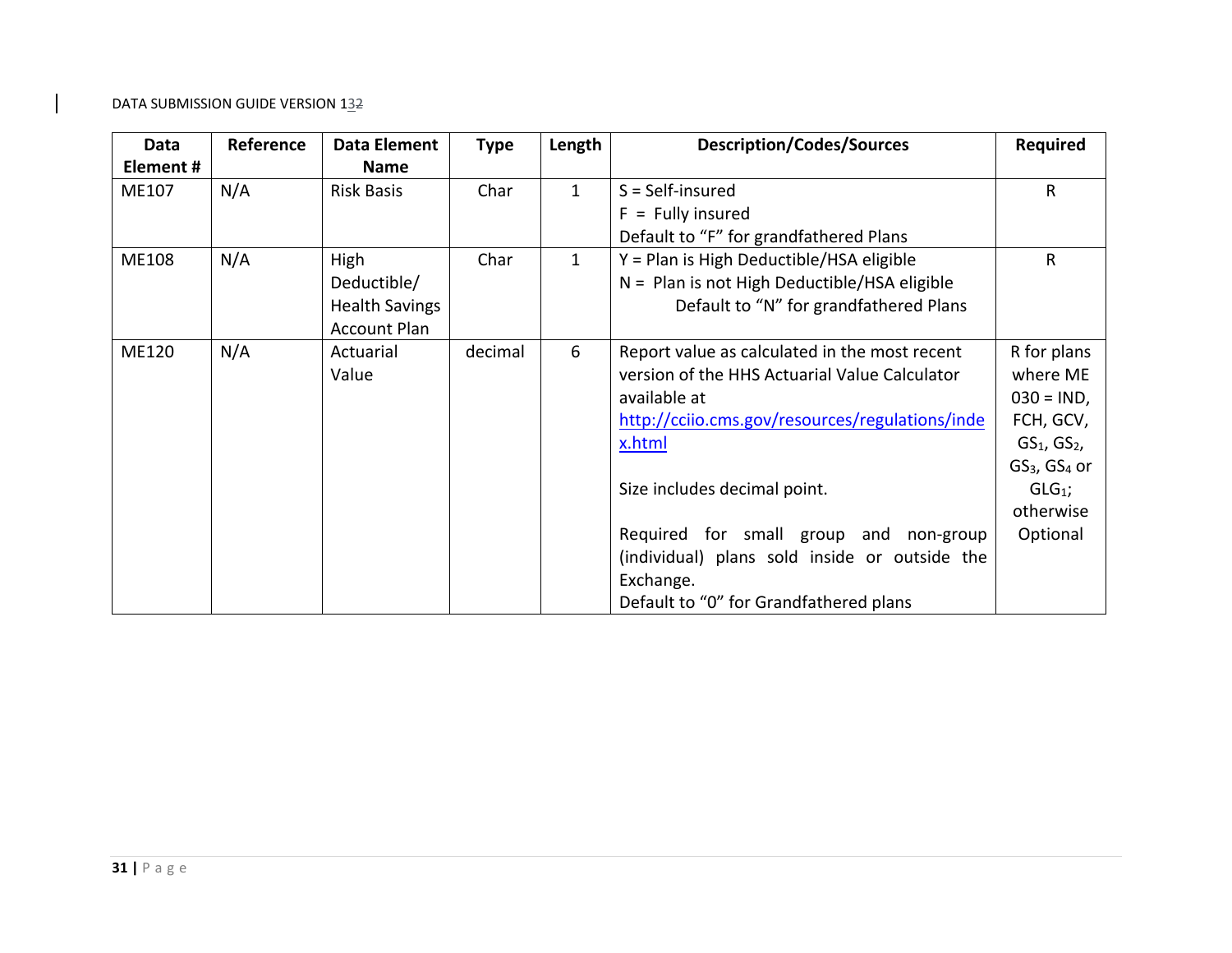| <b>Data</b> | Reference | <b>Data Element</b>          | <b>Type</b> | Length       | <b>Description/Codes/Sources</b>                                                                                                                                                                                                                                                                                                                                                                                                                                  | <b>Required</b>                                                                                                                                      |
|-------------|-----------|------------------------------|-------------|--------------|-------------------------------------------------------------------------------------------------------------------------------------------------------------------------------------------------------------------------------------------------------------------------------------------------------------------------------------------------------------------------------------------------------------------------------------------------------------------|------------------------------------------------------------------------------------------------------------------------------------------------------|
| Element#    |           | <b>Name</b>                  |             |              |                                                                                                                                                                                                                                                                                                                                                                                                                                                                   |                                                                                                                                                      |
| ME121       | N/A       | <b>Metallic Value</b>        | Int         | $\mathbf{1}$ | Metal Level (percentage of Actuarial Value) per<br>federal regulations.<br>Valid values are:<br>$1 =$ Platinum<br>$2 = Gold$<br>$3 =$ Silver<br>$4 = Bronze$<br>$0 = Not Applicable$<br>Required for small group and non-group<br>(individual) plans sold inside or outside the<br>Exchange.<br>Use values provided in the most recent version<br>of the HHS Actuarial Value Calculator available at<br>http://cciio.cms.gov/resources/regulations/inde<br>x.html | R for plans<br>where ME<br>$030 = IND,$<br>FCH, GCV,<br>$GS1$ , $GS2$ ,<br>GS <sub>3</sub> , GS <sub>4</sub> or<br>$GLG1$ ;<br>otherwise<br>Optional |
|             |           |                              |             |              | Default to "0" for Grandfathered plans                                                                                                                                                                                                                                                                                                                                                                                                                            |                                                                                                                                                      |
| ME122       | N/A       | Grandfather<br><b>Status</b> | Char        | $\mathbf{1}$ | See definition of "grandfathered plans" in HHS<br>rules CFR 147.140<br>$Y = Yes$<br>$N = No$<br>Required for small group and non-group<br>(individual) plans sold inside or outside the<br>Exchange. Default to "N" if unknown.                                                                                                                                                                                                                                   | $\mathsf{O}$                                                                                                                                         |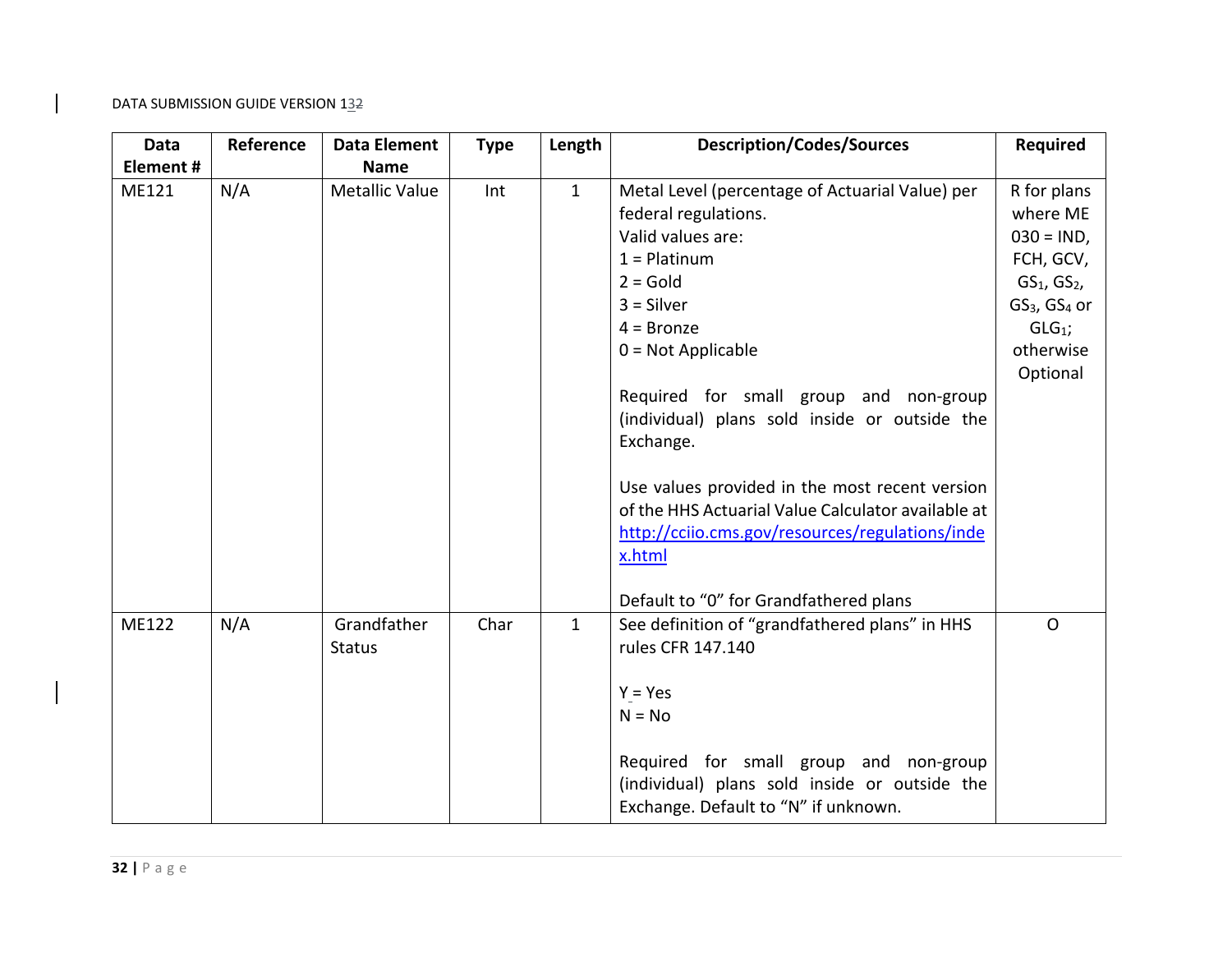| <b>Data</b>  | Reference | <b>Data Element</b> | <b>Type</b> | Length       | <b>Description/Codes/Sources</b>                   | <b>Required</b> |
|--------------|-----------|---------------------|-------------|--------------|----------------------------------------------------|-----------------|
| Element#     |           | <b>Name</b>         |             |              |                                                    |                 |
| ME124        | N/A       | <b>PCP NPI</b>      | Char        | 10           | NPI of member's PCP                                | $\mathsf{R}$    |
|              |           |                     |             |              | $NA = if$ the eligibility does not require a PCP   |                 |
|              |           |                     |             |              | Unknown = if PCP is unknown                        |                 |
| <b>ME125</b> | N/A       | Medicare            | Char        | 11           | Medicare Beneficiary Identifier Required for       | R for           |
|              |           | Beneficiary         |             |              | Medicare, set as null if unavailable. Do not       | Medicare        |
|              |           | Identifier          |             |              | submit HICN identifiers.                           | members         |
|              |           | (MBI)               |             |              |                                                    |                 |
| ME126        | N/A       | NAIC ID             | char        | 5            | Report the NAIC Code associated with the entity    | $\mathsf{R}$    |
|              |           |                     |             |              | that maintains this product. Leave blank if entity |                 |
|              |           |                     |             |              | does not have a NAIC Code.                         |                 |
| <b>ME127</b> | N/A       | <b>ERISA</b>        | Char        | $\mathbf{1}$ | Y = member's plan is under ERISA                   | $\mathsf{R}$    |
|              |           | indicator           |             |              | $N =$ member's plan is not under ERISA             |                 |
|              |           |                     |             |              |                                                    |                 |
|              |           |                     |             |              | Includes fully insured and self-funded ERISA       |                 |
|              |           |                     |             |              | plans                                              |                 |
|              |           |                     |             |              |                                                    |                 |
| ME130        | N/A       | Medicaid<br>AID     | Char        | 4            | For Medicaid only. Provide the Medicaid AID        | R for           |
|              |           | category            |             |              | category code for the member. Codes are            | Medicaid        |
|              |           |                     |             |              | determined by the state's Medicaid agency.         | members         |
|              |           |                     |             |              | Contact CIVHC for acceptable codes. Null if not    |                 |
|              |           |                     |             |              | applicable                                         |                 |
| ME131        | N/A       | Purchasing          | Char        | $\mathbf{1}$ | Y = member is part of a purchasing alliance        | $\mathsf{R}$    |
|              |           | Alliance            |             |              | $N =$ member is not part of a purchasing alliance  |                 |
|              |           | Indicator           |             |              | Default to N unless otherwise directed by CIVHC.   |                 |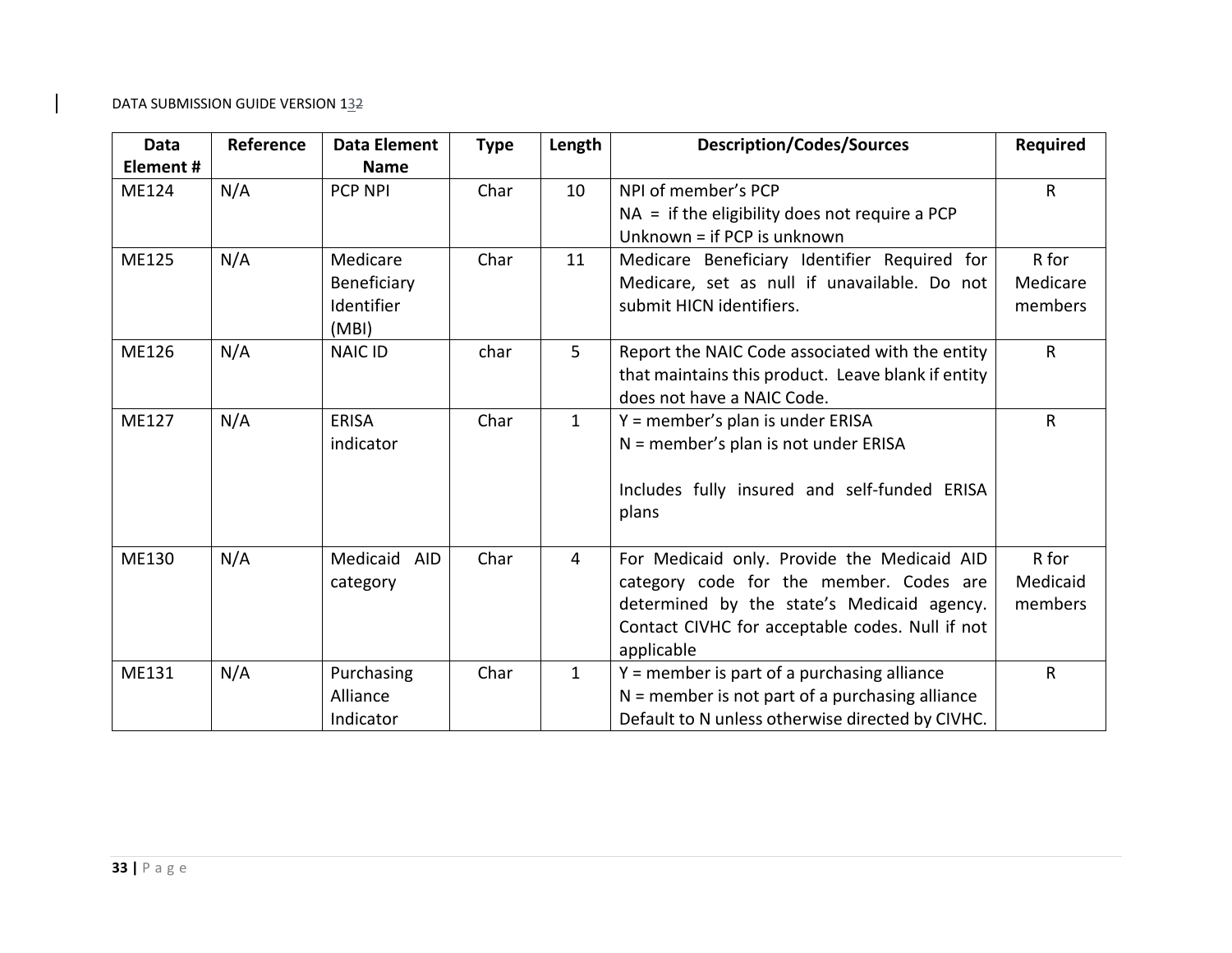| Data      | Reference | <b>Data Element</b> | <b>Type</b> | Length         | <b>Description/Codes/Sources</b>                | Required                |
|-----------|-----------|---------------------|-------------|----------------|-------------------------------------------------|-------------------------|
| Element # |           | <b>Name</b>         |             |                |                                                 |                         |
| ME132     | N/A       | Purchasing          | Char        | 4              | Use this field to identify which purchasing     | $\mathsf{O}$            |
|           |           | Alliance            |             |                | alliance organization the member with which the |                         |
|           |           | Organization        |             |                | member is associated.                           |                         |
|           |           |                     |             |                | PHA = Peak Health Alliance                      |                         |
|           |           |                     |             |                | $LFT = Local First$                             |                         |
|           |           |                     |             |                | TCPA = The Colorado Purchasing Alliance         |                         |
|           |           |                     |             |                | VHA = Valley Health Alliance                    |                         |
| ME133     | N/A       | Federal             | Char        | 1.             | $A =$ member's income falls above the federal   | $\Omega$                |
|           |           | Poverty Level       |             |                | poverty line at the time of eligibility         |                         |
|           |           | Indicator           |             |                | $B =$ member's income falls below the federal   |                         |
|           |           |                     |             |                | poverty line at the time of eligibility         |                         |
| ME143     | 834/2100/ | Language            | Char        | $\overline{3}$ | Report the primary language of the member.      | $\overline{\mathsf{R}}$ |
|           | LUI/02    | Preference          |             |                | ANSI/NISO Z39.53-2001 standard                  |                         |
| ME144     | N/A       | Market Option       | Char        |                | See Lookup Table B.1.O                          | $\overline{\mathsf{R}}$ |
|           |           |                     |             |                | If not applicable, submit "NA"                  |                         |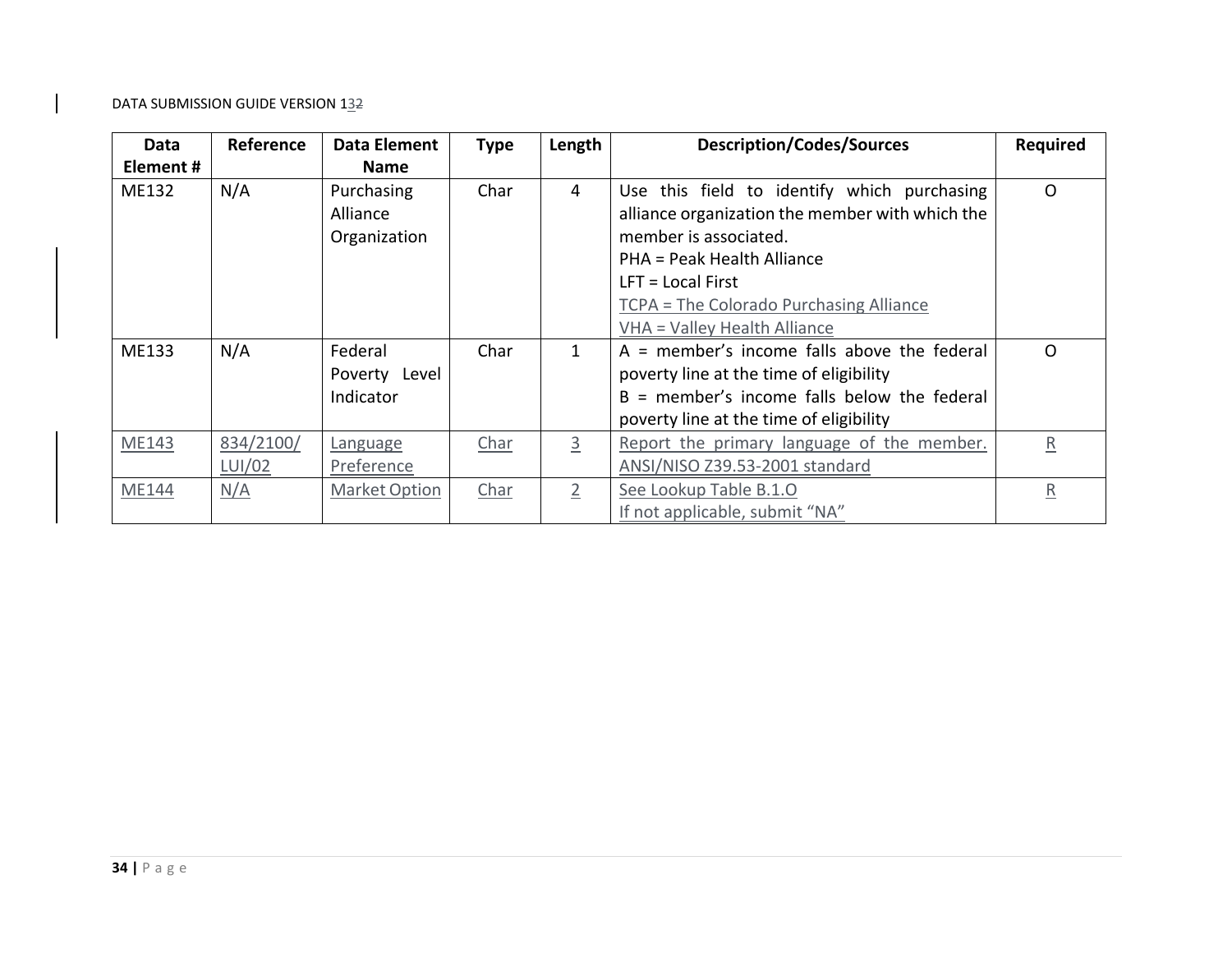| Data      | Reference | <b>Data Element</b>  | <b>Type</b> | Length | <b>Description/Codes/Sources</b>                   | <b>Required</b> |
|-----------|-----------|----------------------|-------------|--------|----------------------------------------------------|-----------------|
| Element # |           | <b>Name</b>          |             |        |                                                    |                 |
| ME145     | N/A       | <b>Total Monthly</b> | Int         | 12     | For fully-insured and self-funded plan premiums,   | $\underline{R}$ |
|           |           | Premium              |             |        | report the monthly fee paid by a subscriber        |                 |
|           |           | Amount               |             |        | and/or employer for health insurance coverage      |                 |
|           |           |                      |             |        | for a given number of members (e.g. individual,    |                 |
|           |           |                      |             |        | individual plus one, family), prior to any medical |                 |
|           |           |                      |             |        | loss ratio rebate payments, but inclusive of any   |                 |
|           |           |                      |             |        | fees paid to a third party (e.g., exchange fees,   |                 |
|           |           |                      |             |        | reinsurance).                                      |                 |
|           |           |                      |             |        |                                                    |                 |
|           |           |                      |             |        | Report the total monthly premium at the            |                 |
|           |           |                      |             |        | subscriber level only. Do not report on member     |                 |
|           |           |                      |             |        | lines. Report 0 if no premium is charged. Do not   |                 |
|           |           |                      |             |        | code decimal point or provide any punctuation      |                 |
|           |           |                      |             |        | (e.g., \$1,000.25 converted to 100025).            |                 |
| ME146     | N/A       | Subscriber           | Int         | 12     | Following instruction from ME145, report the       | $\overline{R}$  |
|           |           | Monthly              |             |        | subscriber's share of the total monthly premium    |                 |
|           |           | Premium              |             |        | amount. Subtract amount paid by employer, if       |                 |
|           |           | Amount               |             |        | applicable.                                        |                 |
| ME147     | N/A       | Out of Pocket        | int         | 12     | The dollar amount of the maximum OOP               | $\overline{R}$  |
|           |           | Maximum              |             |        | expenses for services within network for an        |                 |
|           |           |                      |             |        | individual (single) policy. The OOP maximum        |                 |
|           |           |                      |             |        | include<br>deductibles,<br>should<br>any<br>where  |                 |
|           |           |                      |             |        | applicable. In cases of PPO, POS, and/or tiered    |                 |
|           |           |                      |             |        | network products, please report the OOP limit      |                 |
|           |           |                      |             |        | for the most utilized tier.                        |                 |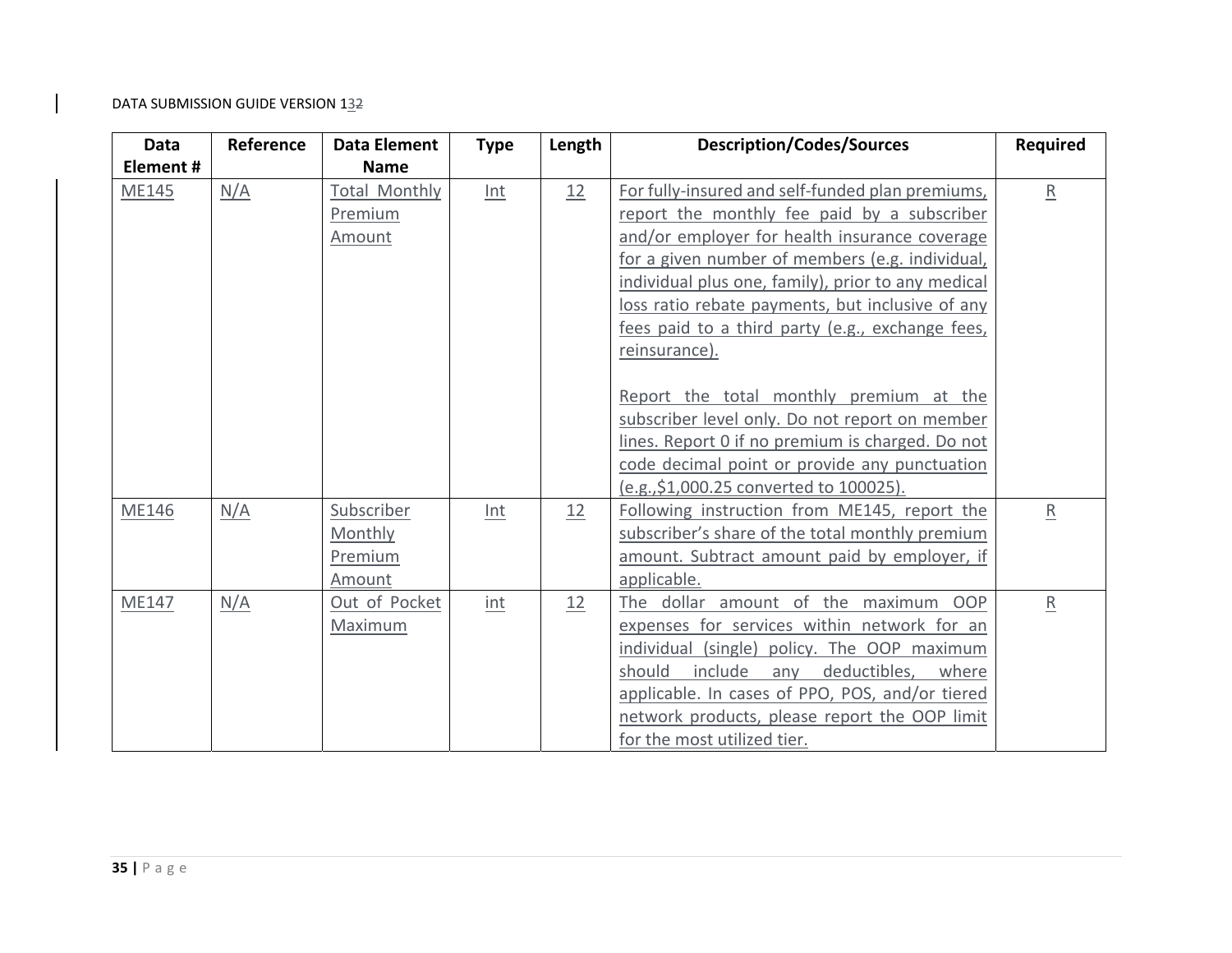| Data         | Reference | <b>Data Element</b> | <b>Type</b>             | Length | <b>Description/Codes/Sources</b>                  | <b>Required</b>         |
|--------------|-----------|---------------------|-------------------------|--------|---------------------------------------------------|-------------------------|
| Element#     |           | <b>Name</b>         |                         |        |                                                   |                         |
| <b>ME148</b> | N/A       | Member              | $\overline{\text{int}}$ | 12     | Report the maximum amount of member/              | $\overline{R}$          |
|              |           | Deductible          |                         |        | subscriber's annual deductible for each benefit   |                         |
|              |           |                     |                         |        | type (medical, RX, vision, behavioral health,     |                         |
|              |           |                     |                         |        | dental etc.) before certain services are covered. |                         |
|              |           |                     |                         |        | Report only In-Network Deductibles here if plan   |                         |
|              |           |                     |                         |        | has an In and Out-of-Network Deductible. Report   |                         |
|              |           |                     |                         |        | 0 when there is no deductible applied to all      |                         |
|              |           |                     |                         |        | benefits for this eligibility.                    |                         |
| ME149        | N/A       | Colorado            | char                    |        | = Plan is associated with a<br>standardized       | $\overline{\mathsf{R}}$ |
|              |           | Option              |                         |        | Colorado Option plan under C.R.S. 10-16-1304      |                         |
|              |           | Indicator           |                         |        | $N =$ Plan is not associated with a standardized  |                         |
|              |           |                     |                         |        | Colorado Option plan                              |                         |
| ME899        | N/A       | Record Type         | char                    |        | Value = $ME$                                      | R                       |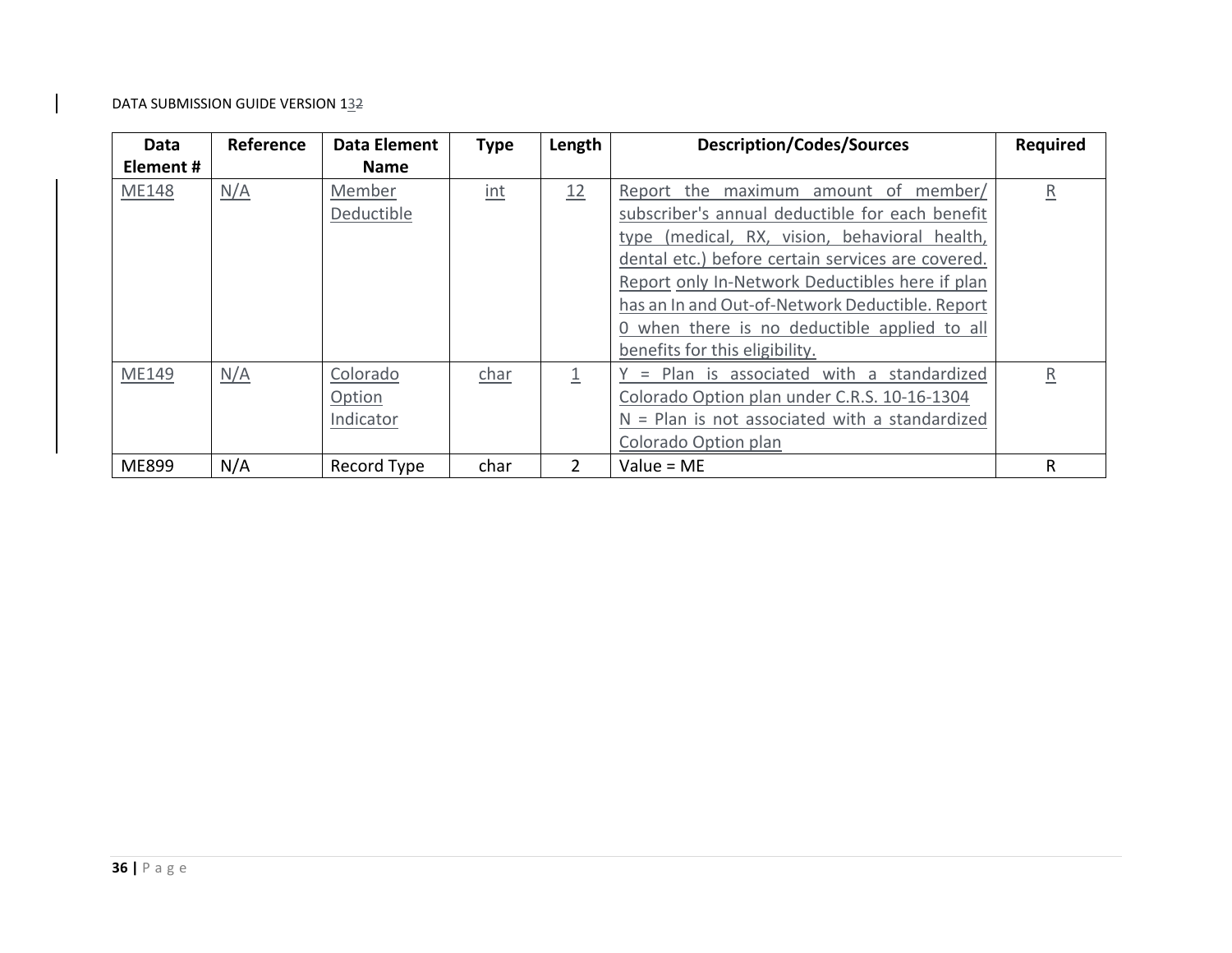# A‐2 MEDICAL CLAIMS DATA

Frequency: Monthly Upload via FTP or Web Portal

Additional formatting requirements:

- Claims are paid claims. Non‐covered or denied claims (e.g. duplicate or patient ineligible claims) are not included.
- Payers submit data in <sup>a</sup> single, consistent format for each data type.

| Data Element # | Data Element        | Type    | <b>Max Length</b> | <b>Description/valid values</b>                               |
|----------------|---------------------|---------|-------------------|---------------------------------------------------------------|
|                | <b>Name</b>         |         |                   |                                                               |
| HD001          | Record Type         | char    |                   | <b>MC</b>                                                     |
| HD002          | Payer Code          | varchar | 4                 | Distributed by CIVHC                                          |
| HD003          | Payer Name          | varchar | 75                | Distributed by CIVHC                                          |
| HD004          | Beginning           | date    | 6                 | <b>CCYYMM</b>                                                 |
|                | Month               |         |                   |                                                               |
| HD005          | <b>Ending Month</b> | date    | 6                 | <b>CCYYMM</b>                                                 |
| HD006          | Record count        | int     | 10                | Total number of records submitted in the medical claims file, |
|                |                     |         |                   | excluding header and trailer records                          |

MEDICAL CLAIMS FILE HEADER RECORD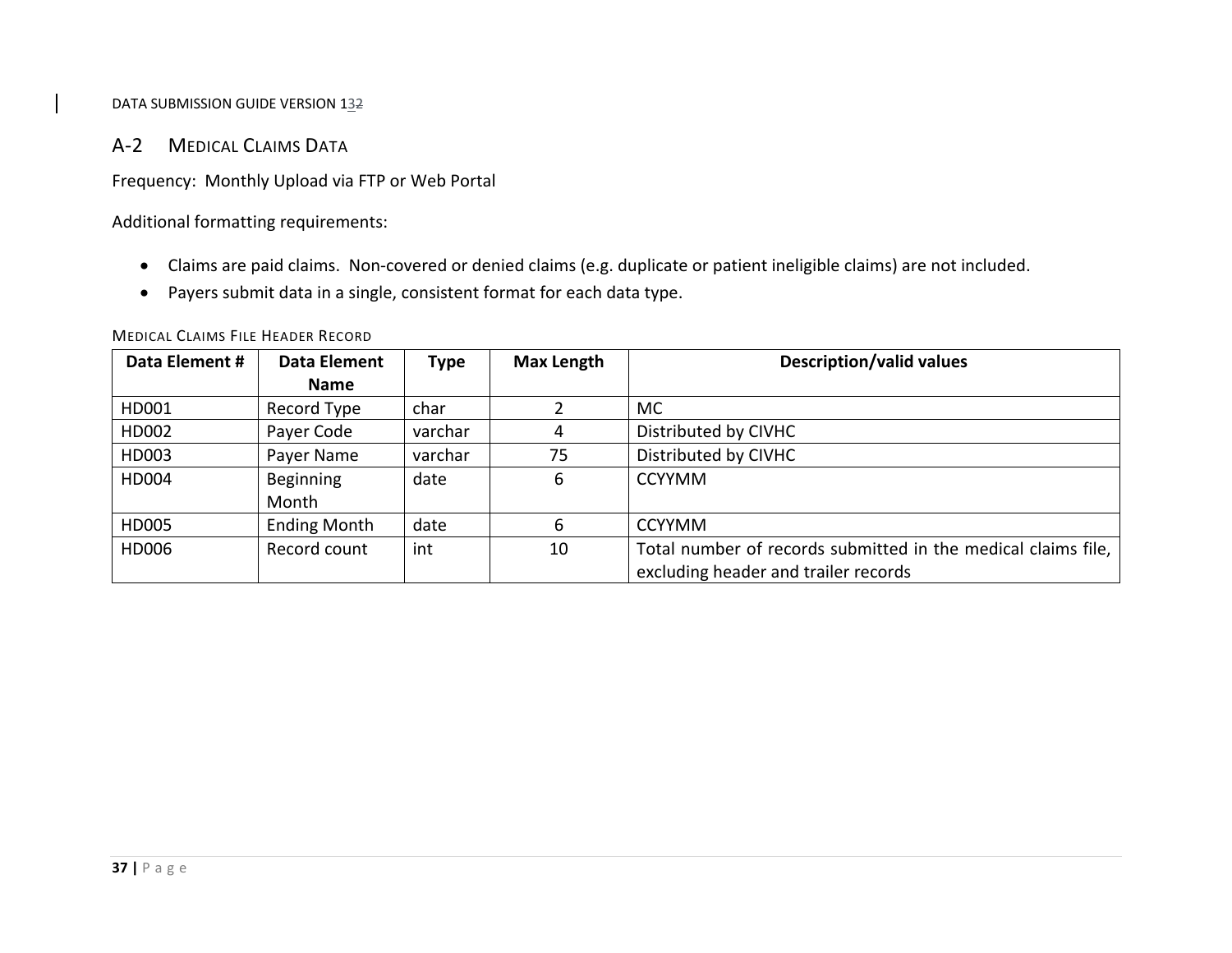#### MEDICAL CLAIMS FILE TRAILER RECORD

| Data Element # | Data Element           | <b>Type</b> | <b>Max Length</b> | <b>Description/valid values</b> |
|----------------|------------------------|-------------|-------------------|---------------------------------|
|                | Name                   |             |                   |                                 |
| TR001          | Record Type            | char        |                   | <b>MC</b>                       |
| <b>TR002</b>   | Payer Code             | varchar     |                   | Distributed by CIVHC            |
| <b>TR003</b>   | Payer Name             | varchar     | 75                | Distributed by CIVHC            |
| <b>TR004</b>   | Beginning              | date        | 6                 | <b>CCYYMM</b>                   |
|                | Month                  |             |                   |                                 |
| <b>TR005</b>   | <b>Ending Month</b>    | date        | 6                 | <b>CCYYMM</b>                   |
| <b>TR006</b>   | <b>Extraction Date</b> | date        | 8                 | <b>CCYYMMDD</b>                 |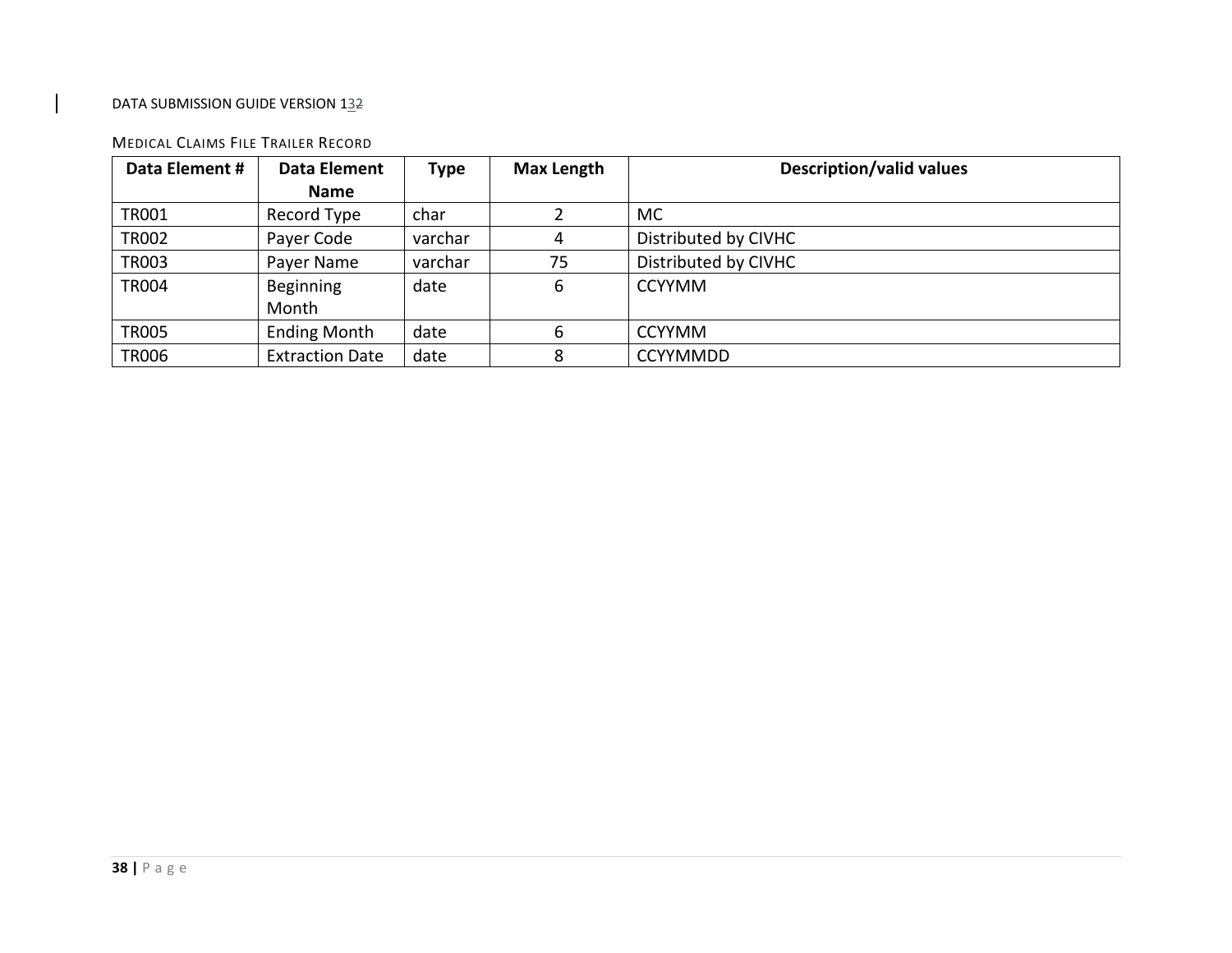# A‐2.1 MEDICAL CLAIMS FILE

| <b>Data</b><br>Element# | Reference             | <b>Data Element</b><br><b>Name</b>   | <b>Type</b> | Length         | <b>Description/Codes/Sources</b>                                                                                                                                                                                                                   | <b>Required</b> |
|-------------------------|-----------------------|--------------------------------------|-------------|----------------|----------------------------------------------------------------------------------------------------------------------------------------------------------------------------------------------------------------------------------------------------|-----------------|
| MC001                   | N/A                   | Payer Code                           | varchar     | $\overline{4}$ | Distributed by CIVHC                                                                                                                                                                                                                               | $\mathsf{R}$    |
| MC002                   | N/A                   | Payer Name                           | varchar     | 30             | Distributed by CIVHC                                                                                                                                                                                                                               | $\mathsf{R}$    |
| MC003                   | 837/2000B/SBR/<br>/09 | Insurance<br>Type/Product<br>Code    | char        | $\overline{2}$ | See Lookup Table B.1.A                                                                                                                                                                                                                             | $\mathsf{R}$    |
| <b>MC004</b>            | 835/2100/CLP/<br>/07  | Payer Claim<br><b>Control Number</b> | varchar     | 35             | Must apply to the entire claim and be<br>unique within the payer's system.<br>No partial claims.<br>Only paid (or partially paid) claims                                                                                                           | $\mathsf{R}$    |
| <b>MC004A</b>           | N/A                   | <b>Cross Reference</b><br>Claims ID  | varchar     | 35             | The original Payer Claim Control<br>Number (MC004). Used when a new<br>Payer Claim Control Number is assigned<br>to an adjusted claim and a Version<br>Number (MC005A) is not used.<br>MC004A and MC004 should be<br>identical when MC038C = $O$ . | $\mathsf{R}$    |
| MC005                   | 837/2400/LX/ /01      | Line Counter                         | int         | $\overline{4}$ | Line number for this service. The line<br>counter begins with 1 and is<br>incremented by 1 for each additional<br>service line of a claim.<br>All claims must contain a line 1.                                                                    | $\mathsf{R}$    |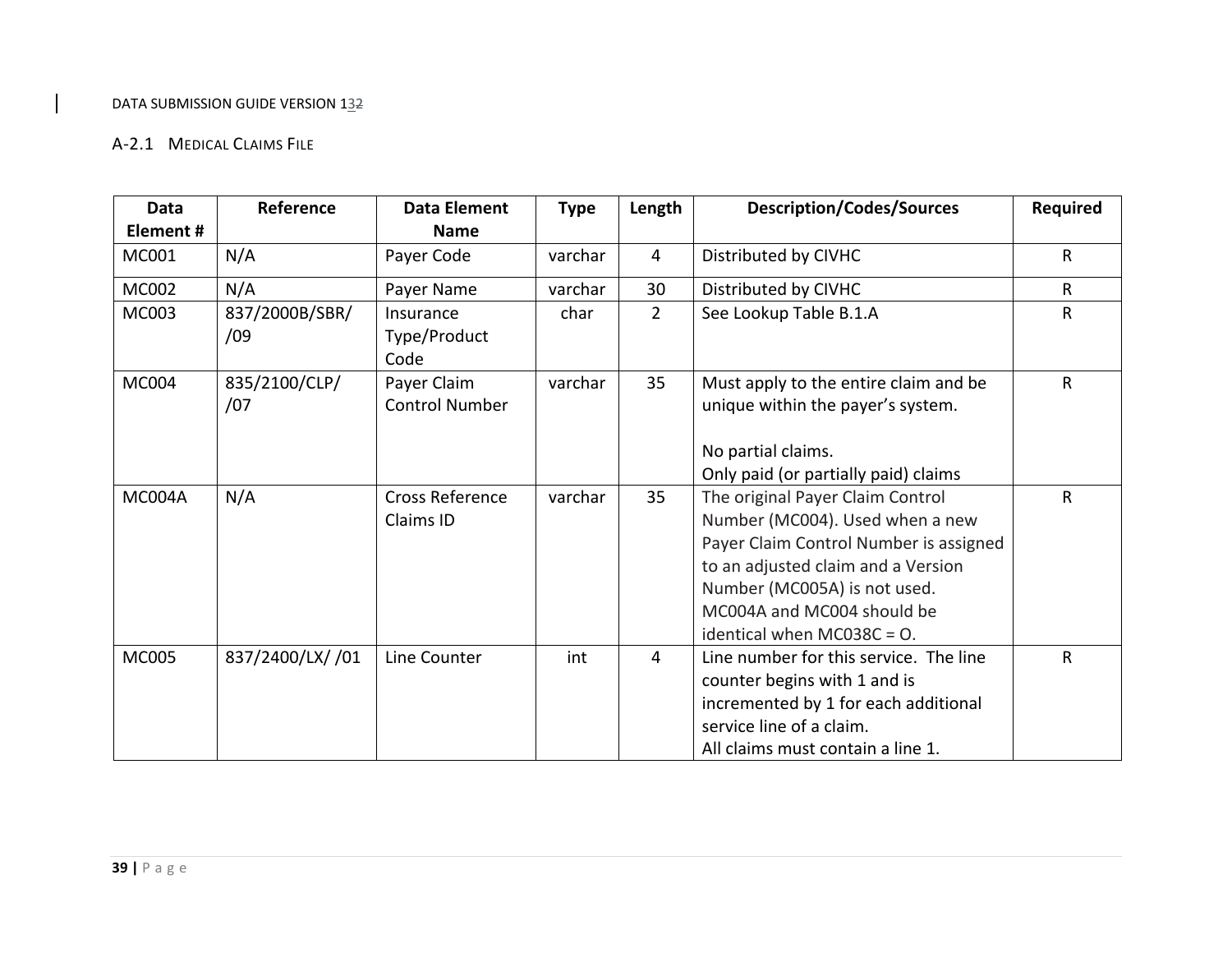| <b>Data</b>   | Reference              | <b>Data Element</b>                                | <b>Type</b> | Length         | <b>Description/Codes/Sources</b>                                                                                                                                                                                                                                                                                                  | <b>Required</b> |
|---------------|------------------------|----------------------------------------------------|-------------|----------------|-----------------------------------------------------------------------------------------------------------------------------------------------------------------------------------------------------------------------------------------------------------------------------------------------------------------------------------|-----------------|
| Element#      |                        | <b>Name</b>                                        |             |                |                                                                                                                                                                                                                                                                                                                                   |                 |
| <b>MC005A</b> | N/A                    | <b>Version Number</b>                              | int         | $\overline{4}$ | The version number of this claim<br>service line. The original claim will<br>have a version number of 0, with the<br>next version being assigned a 1, and<br>each subsequent version being<br>incremented by 1 for that service line.<br>Plans that cannot increment this<br>column may opt to use YYMM as the<br>version number. | $\mathsf{R}$    |
| <b>MC006</b>  | 837/2000B/SBR/<br>/03  | Insured Group or<br><b>Policy Number</b>           | varchar     | 30             | Group or policy number - not the<br>number that uniquely identifies the<br>subscriber.<br>Ensure continuity across file types.<br>Note that ME006 = MC006; PC006.                                                                                                                                                                 | $\mathsf{R}$    |
| <b>MC007</b>  | 835/2100/NM1/3<br>4/09 | <b>Subscriber Social</b><br><b>Security Number</b> | varchar     | $\overline{9}$ | Subscriber's social security number; set<br>as null if unavailable<br>Ensure continuity across file types.<br>Note that ME008 = MC007; PC007.                                                                                                                                                                                     | $\Omega$        |
| <b>MC008</b>  | 835/2100/NM1/H<br>N/09 | Plan Specific<br><b>Contract Number</b>            | varchar     | 128            | Plan assigned subscriber's contract<br>number; may use an alternate unique<br>identifier such as Medicaid ID. Must be<br>an identifier that is unique to the<br>subscriber.<br>Ensure continuity across file types.<br>Note that ME009 = MC008; PC008                                                                             | $\mathsf{R}$    |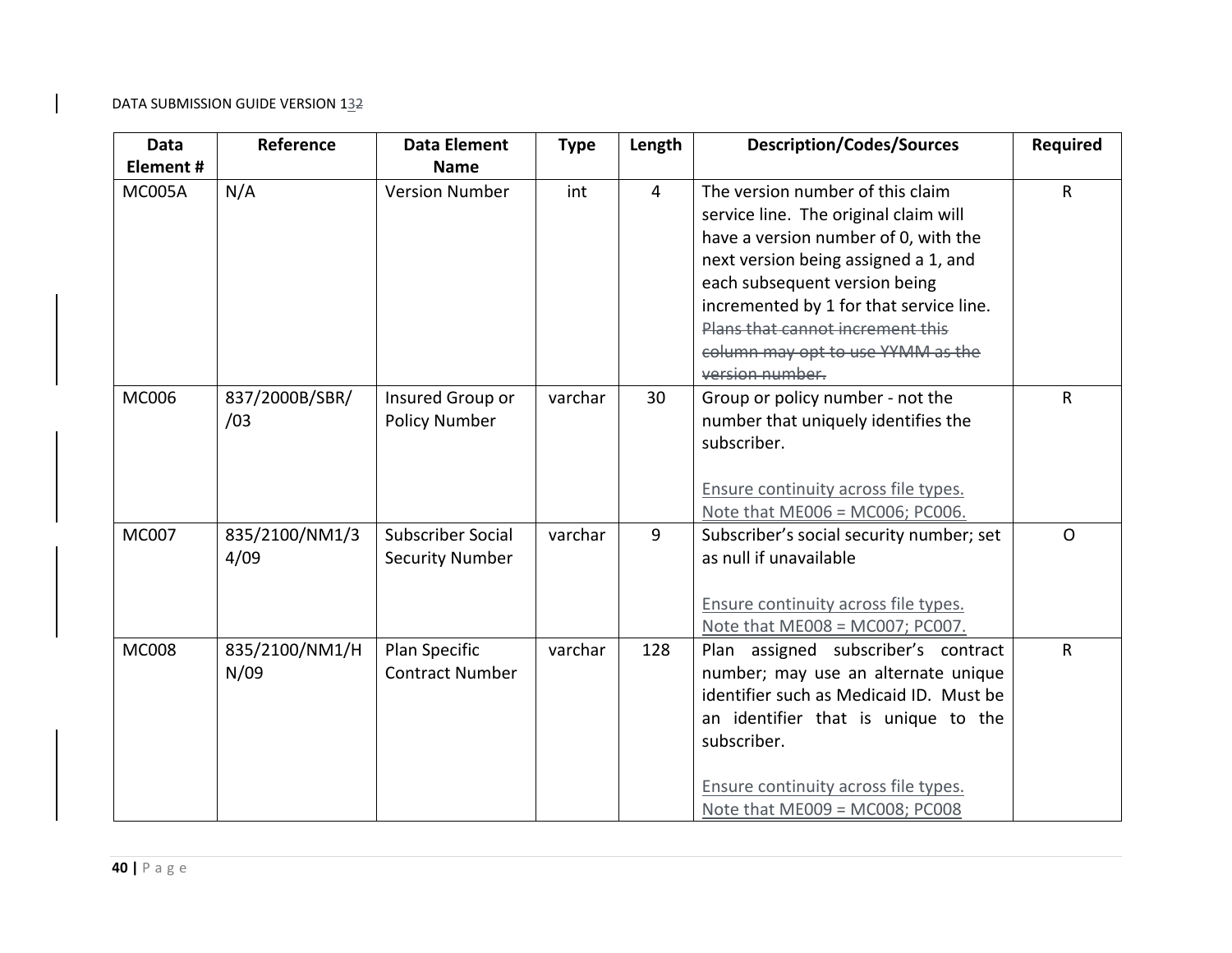| <b>Data</b> | Reference               | <b>Data Element</b>                        | <b>Type</b> | Length | <b>Description/Codes/Sources</b>                                                                                                                                                                                                                                                                                                                                                                                                                                    | <b>Required</b> |
|-------------|-------------------------|--------------------------------------------|-------------|--------|---------------------------------------------------------------------------------------------------------------------------------------------------------------------------------------------------------------------------------------------------------------------------------------------------------------------------------------------------------------------------------------------------------------------------------------------------------------------|-----------------|
| Element #   |                         | <b>Name</b>                                |             |        |                                                                                                                                                                                                                                                                                                                                                                                                                                                                     |                 |
| MC009       | N/A                     | Member Number                              | varchar     | 128    | Unique number of the member within<br>the contract. Must be an identifier that<br>is unique to the member. May include a<br>combination of contract number and<br>suffix number in order to be unique.<br>This column is the unique identifying<br>column for membership and related<br>medical and pharmacy claims. Only one<br>record per eligibility month<br>per<br>eligibility year.<br>Ensure continuity across file types.<br>Note that MC009 = ME010; PC009 | $\mathsf{R}$    |
| MC010       | 835/2100/NM1/M<br>1/089 | Member<br>Identification<br>Code (patient) | varchar     | 9      | Member's social security number; Set<br>as null if contract number =<br>subscriber's social security number or<br>use an alternate unique identifier such<br>as Medicaid ID. Must be an identifier<br>that is unique to the member.<br>Ensure continuity across file types.<br>Note that $ME011 = MC010$ ; $PC010$                                                                                                                                                  | $\mathsf{O}$    |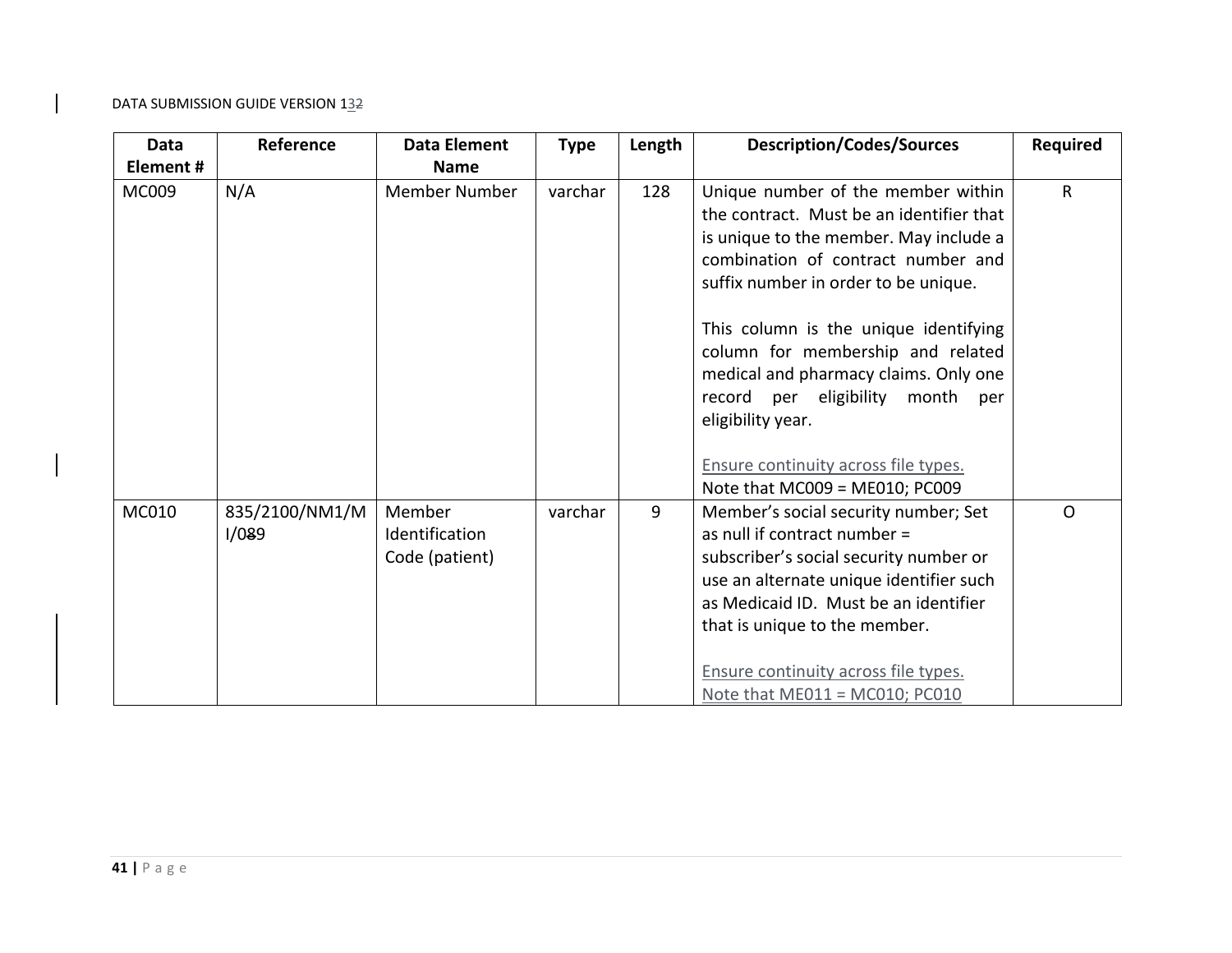| <b>Data</b>  | Reference      | <b>Data Element</b>  | <b>Type</b> | Length       | <b>Description/Codes/Sources</b>         | Required     |
|--------------|----------------|----------------------|-------------|--------------|------------------------------------------|--------------|
| Element#     |                | <b>Name</b>          |             |              |                                          |              |
| MC011        | 837/2000B/SBR/ | Individual           | char        | $2^{\circ}$  | Member's relationship to insured -       | $\mathsf{R}$ |
|              | /02,           | Relationship Code    |             |              | payers will map their available codes to |              |
|              | 837/2000C/PAT/ |                      |             |              | those listed in Lookup Table B.1.B       |              |
|              | /01,           |                      |             |              |                                          |              |
|              | 837/2320/SBR/  |                      |             |              | Ensure continuity across file types.     |              |
|              | /02            |                      |             |              | Note that ME012 = MC011; PC011           |              |
| MC012        | 837/2010CA/DMG | Member Gender        | char        | $\mathbf{1}$ | $M = Male$                               | $\mathsf{R}$ |
|              | 1/03           |                      |             |              | $F =$ Female                             |              |
|              |                |                      |             |              | $X = Non-binary$                         |              |
|              |                |                      |             |              | $U =$ Unknown                            |              |
| MC013        | 837/2010CA/DMG | Member Date of       | date        | 8            | <b>CCYYMMDD</b>                          | $\sf R$      |
|              | /D8/02         | <b>Birth</b>         |             |              |                                          |              |
| <b>MC014</b> | 837/2010CA/N4/ | <b>Member City</b>   | varchar     | 30           | City name of member's residence          | $\mathsf{R}$ |
|              | /01            | Name of              |             |              |                                          |              |
|              |                | Residence            |             |              |                                          |              |
| MC107        | 271/2100C/N3/  | <b>Member Street</b> | varchar     | 50           | Physical street address of the covered   | $\mathsf{R}$ |
|              | /01,           | Address              |             |              | member                                   |              |
|              | 02             |                      |             |              |                                          |              |
|              | 271/2100D/N3/  |                      |             |              |                                          |              |
|              | /01,02         |                      |             |              |                                          |              |
| MC015        | 837/2010CA/N4/ | Member State or      | char        | $2^{\circ}$  | As defined by the US Postal Service      | $\sf R$      |
|              | /02            | Province             |             |              |                                          |              |
| MC016        | 837/2010CA/N4/ | Member ZIP Code      | varchar     | 11           | ZIP Code of member - may include non-    | $\mathsf{R}$ |
|              | /03            |                      |             |              | US codes. Do not include dash. Plus 4    |              |
|              |                |                      |             |              | optional but desired.                    |              |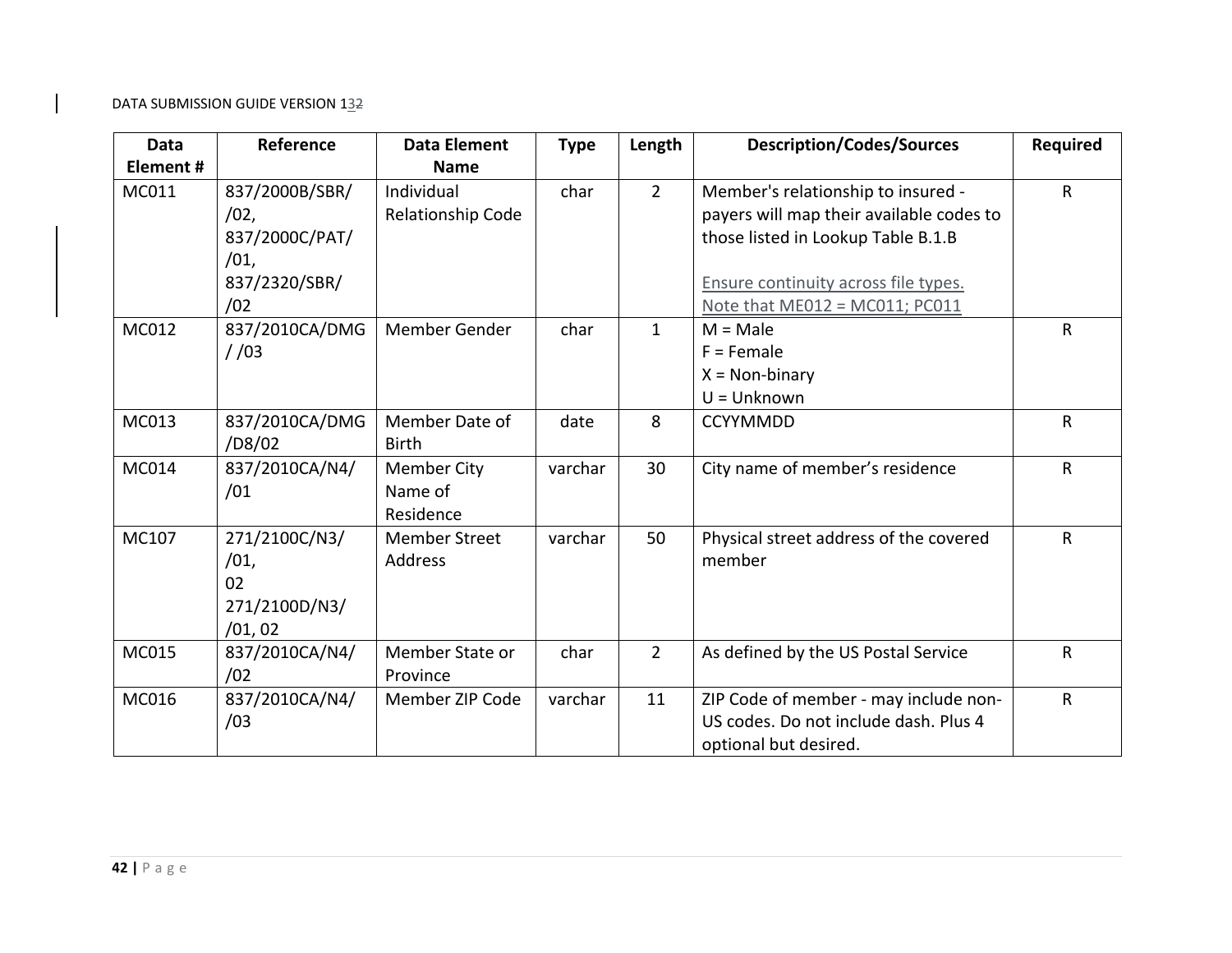| Data         | Reference               | <b>Data Element</b>                                                       | <b>Type</b> | Length         | <b>Description/Codes/Sources</b>                                                                                                                                                                               | <b>Required</b>                                         |
|--------------|-------------------------|---------------------------------------------------------------------------|-------------|----------------|----------------------------------------------------------------------------------------------------------------------------------------------------------------------------------------------------------------|---------------------------------------------------------|
| Element#     |                         | <b>Name</b>                                                               |             |                |                                                                                                                                                                                                                |                                                         |
| MC017        | N/A                     | Date Service<br>Approved/Accoun<br>ts Payable<br>Date/Actual Paid<br>Date | date        | 8              | <b>CCYYMMDD</b>                                                                                                                                                                                                | $\mathsf{R}$                                            |
| MC018        | 837/2300/DTP/43<br>5/03 | <b>Admission Date</b>                                                     | date        | 8              | Required for all inpatient claims.<br><b>CCYYMMDD</b>                                                                                                                                                          | R for all<br>inpatient<br>claims<br>O for<br>outpatient |
| MC019        | 837/2300/DTP/43<br>5/03 | <b>Admission Hour</b>                                                     | char        | $\overline{4}$ | Required for all inpatient claims. Time<br>is expressed in military time - HHMM                                                                                                                                | R for all<br>inpatient<br>claims<br>O for<br>outpatient |
| <b>MC020</b> | 837/2300/CL1/<br>/01    | <b>Admission Type</b>                                                     | int         | $\mathbf{1}$   | Required for all inpatient claims<br>(SOURCE: National Uniform Billing<br>Data Element Specifications)<br>1 Emergency<br>2 Urgent<br>3 Elective<br>4 Newborn<br>5 Trauma Center<br>9 Information not available | R for all<br>inpatient<br>claims<br>O for<br>outpatient |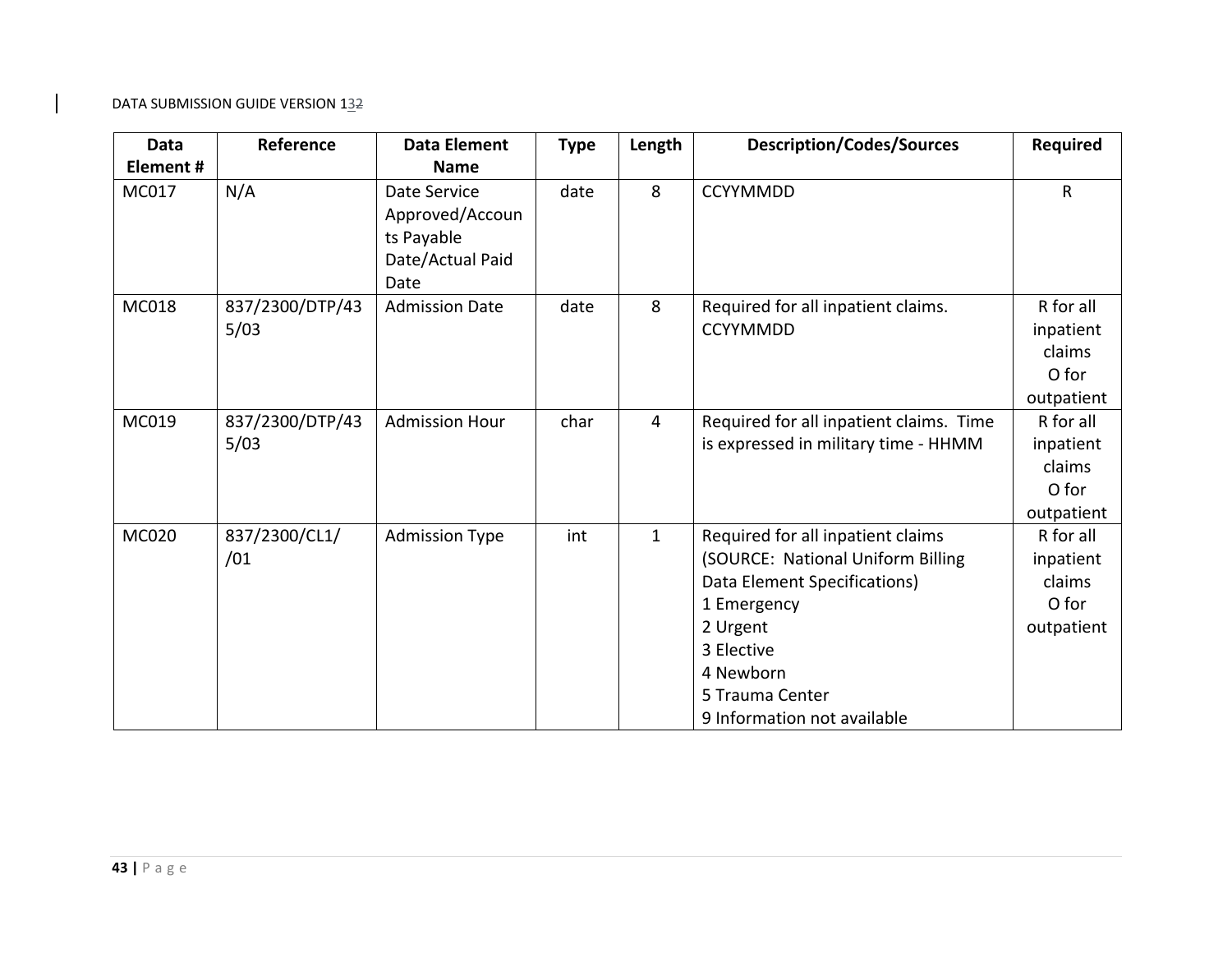| Data     | Reference                                                                                                     | <b>Data Element</b>               | <b>Type</b> | Length         | <b>Description/Codes/Sources</b>                                                                                                                                                                                                       | <b>Required</b>                                         |
|----------|---------------------------------------------------------------------------------------------------------------|-----------------------------------|-------------|----------------|----------------------------------------------------------------------------------------------------------------------------------------------------------------------------------------------------------------------------------------|---------------------------------------------------------|
| Element# |                                                                                                               | <b>Name</b>                       |             |                |                                                                                                                                                                                                                                        |                                                         |
| MC021    | 837/2300/CL1/<br>/02                                                                                          | <b>Admission Source</b>           | char        | $\mathbf{1}$   | A code indicating the point of patient<br>origin for this admission or visit.<br>Required for all institutional claims.<br>Admission Type codes are maintained<br>by the National Uniform Billing<br>Committee. See Lookup Table B.1.M | R for all<br>inpatient<br>claims<br>O for<br>outpatient |
| MC022    | 837/2300/DTP/09<br>6/03                                                                                       | Discharge Hour                    | time        | $\overline{4}$ | Time expressed in military time =<br><b>HHMM</b>                                                                                                                                                                                       | R for all<br>inpatient<br>claims<br>O for<br>outpatient |
| MC023    | 837/2300/CL1/<br>/03                                                                                          | Discharge Status                  | char        | $\overline{2}$ | Required for all inpatient claims.<br>defaults:<br>Professional: default '00' = unknown<br>See Lookup Table B.1.C                                                                                                                      | R                                                       |
| MC024    | 835/2100/NM1/B<br>$D/09$ ,<br>835/2100/NM1/B<br>S/09,<br>835/2100/NM1/M<br>$C/09$ ,<br>835/2100/NM1/P<br>C/09 | Service Provider<br>Number        | varchar     | 30             | Payer assigned service provider<br>number.<br>Submit facility for institutional claims;<br>physician or healthcare professional for<br>professional claims.                                                                            | $\mathsf{R}$                                            |
| MC025    | 835/2100/NM1/FI<br>/09                                                                                        | Service Provider<br>Tax ID Number | int         | 9              | Federal taxpayer's identification<br>number                                                                                                                                                                                            | $\mathsf{R}$                                            |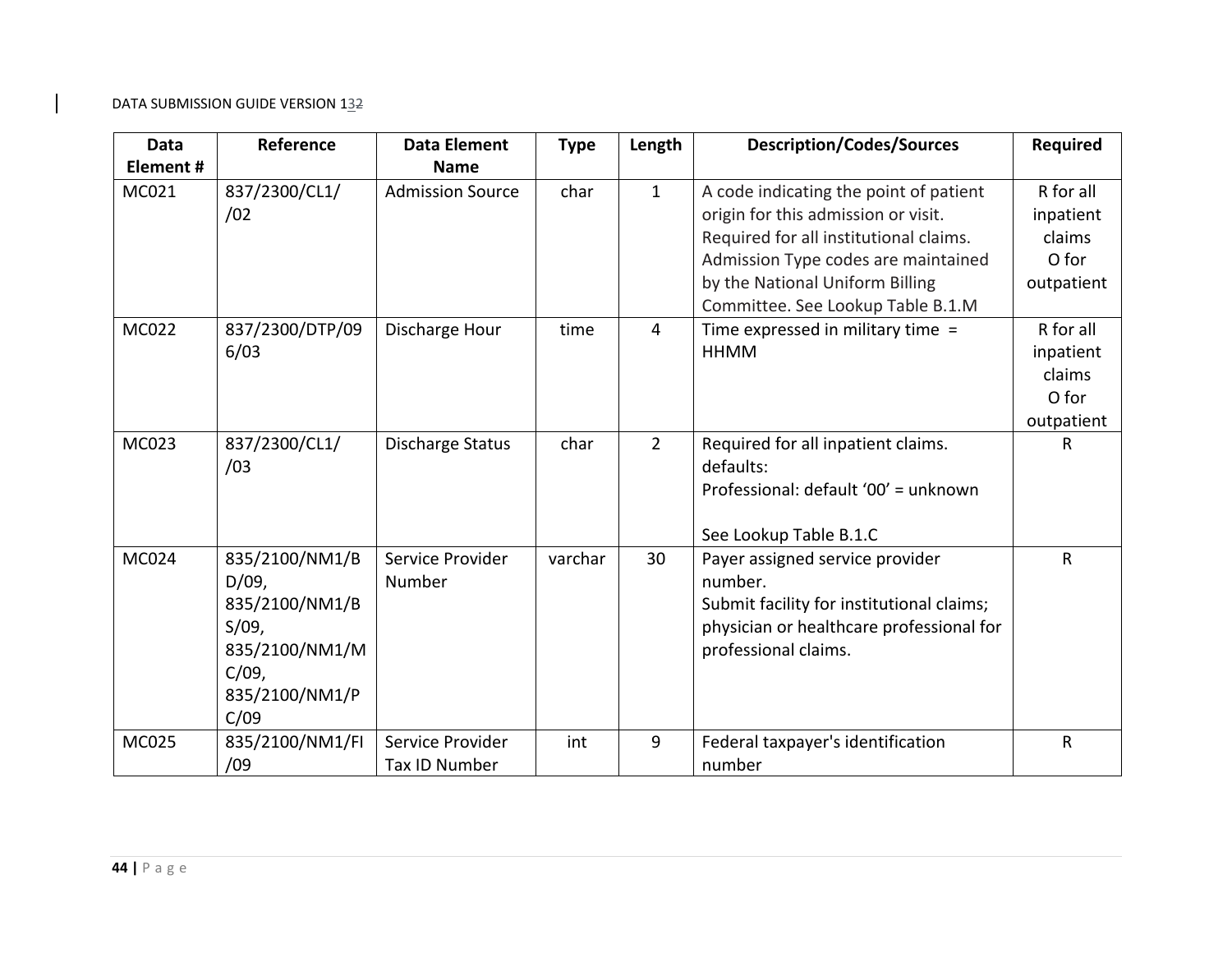| <b>Data</b>  | Reference                                                                                                                                                                        | <b>Data Element</b>                                 | <b>Type</b> | Length       | <b>Description/Codes/Sources</b>                                                                                                                                                                                                                                                                                                           | <b>Required</b> |
|--------------|----------------------------------------------------------------------------------------------------------------------------------------------------------------------------------|-----------------------------------------------------|-------------|--------------|--------------------------------------------------------------------------------------------------------------------------------------------------------------------------------------------------------------------------------------------------------------------------------------------------------------------------------------------|-----------------|
| Element#     |                                                                                                                                                                                  | <b>Name</b>                                         |             |              |                                                                                                                                                                                                                                                                                                                                            |                 |
| MC026        | Professional:<br>837/2420A/NM1/<br>XX/09;<br>837/2310B/NM1/<br>$XX/09$ ;<br>Institutional:<br>837/2420A/NM1/<br>$XX/09$ ;<br>837/2420C/NM1/<br>XX/09;<br>837/2310A/NM1/<br>XX/09 | <b>Service National</b><br>Provider ID              | varchar     | 20           | National Provider ID. This data<br>element pertains to the entity or<br>individual directly providing the service.                                                                                                                                                                                                                         | R               |
| <b>MC027</b> | Professional:<br>837/2420A/NM1/<br>82/02;<br>837/2310B/NM1/<br>82/02;<br>Institutional:<br>837/2420A/NM1/<br>72/02;<br>837/2420C/NM1/<br>82/02;<br>837/2310A/NM1/<br>71/02       | Service Provider<br><b>Entity Type</b><br>Qualifier | char        | $\mathbf{1}$ | HIPAA provider taxonomy classifies<br>provider groups (clinicians who bill as a<br>group practice or under a corporate<br>name, even if that group is composed<br>of one provider) as a "person", and<br>these shall be coded as a person.<br>Health care claims processors shall<br>code according to:<br>1 Person<br>2 Non-Person Entity | $\mathsf{R}$    |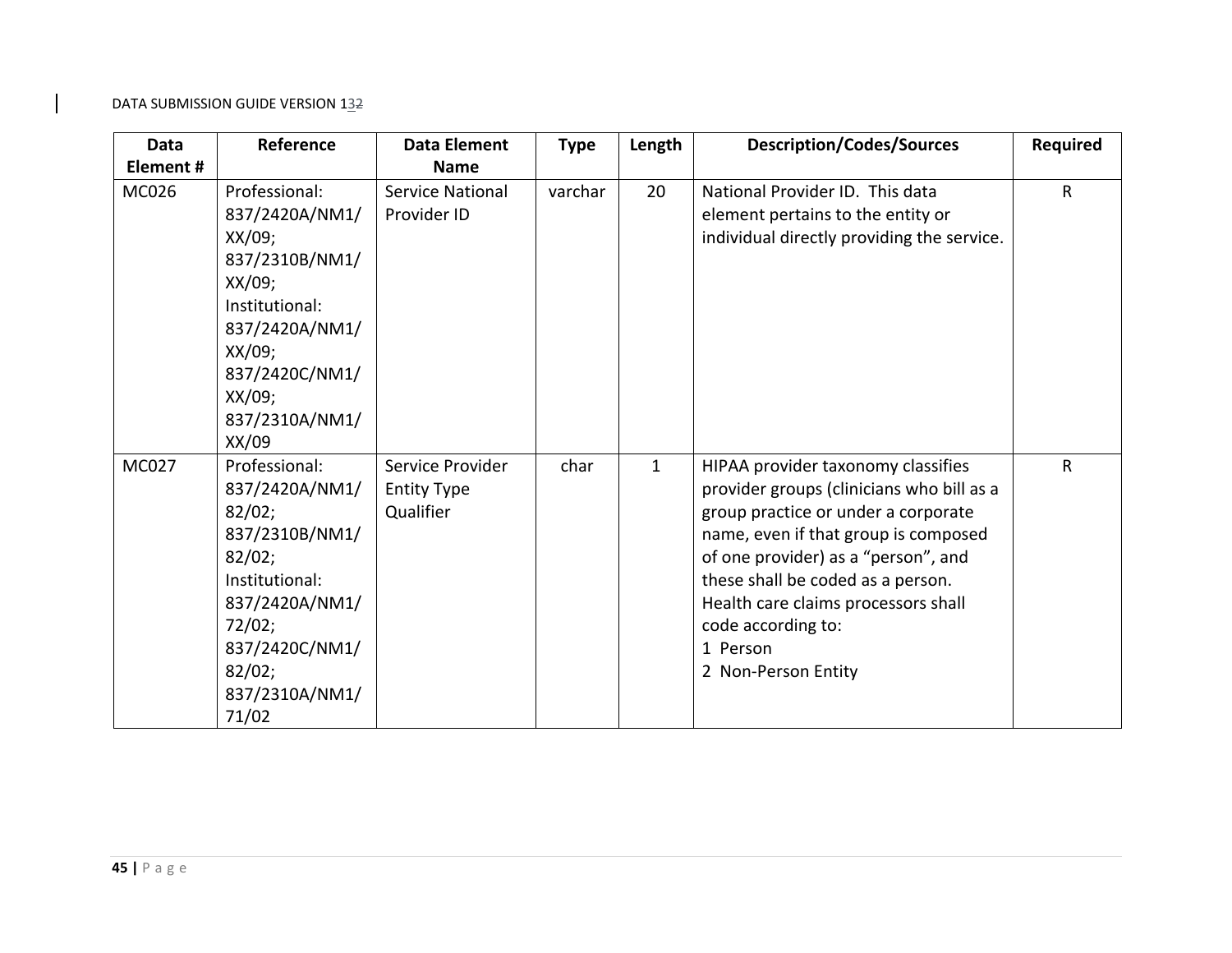| Data         | Reference                                                                                                                                                                  | <b>Data Element</b>                    | <b>Type</b> | Length | <b>Description/Codes/Sources</b>                                                                | <b>Required</b> |
|--------------|----------------------------------------------------------------------------------------------------------------------------------------------------------------------------|----------------------------------------|-------------|--------|-------------------------------------------------------------------------------------------------|-----------------|
| Element#     |                                                                                                                                                                            | <b>Name</b>                            |             |        |                                                                                                 |                 |
| <b>MC028</b> | Professional:<br>837/2420A/NM1/<br>82/04;<br>837/2310B/NM1/<br>82/04;<br>Institutional:<br>837/2420A/NM1/<br>72/04;<br>837/2420C/NM1/<br>82/04;<br>837/2310A/NM1/<br>71/04 | Service Provider<br><b>First Name</b>  | varchar     | 25     | Individual first name. Set to null if<br>provider is a facility or organization.                | $\sf R$         |
| MC029        | Professional:<br>837/2420A/NM1/<br>82/05;<br>837/2310B/NM1/<br>82/05;<br>Institutional:<br>837/2420A/NM1/<br>72/05;<br>837/2420C/NM1/<br>82/05;<br>837/2310A/NM1/<br>71/05 | Service Provider<br><b>Middle Name</b> | varchar     | 25     | Individual middle name or initial. Set<br>to null if provider is a facility or<br>organization. | $\mathsf{O}$    |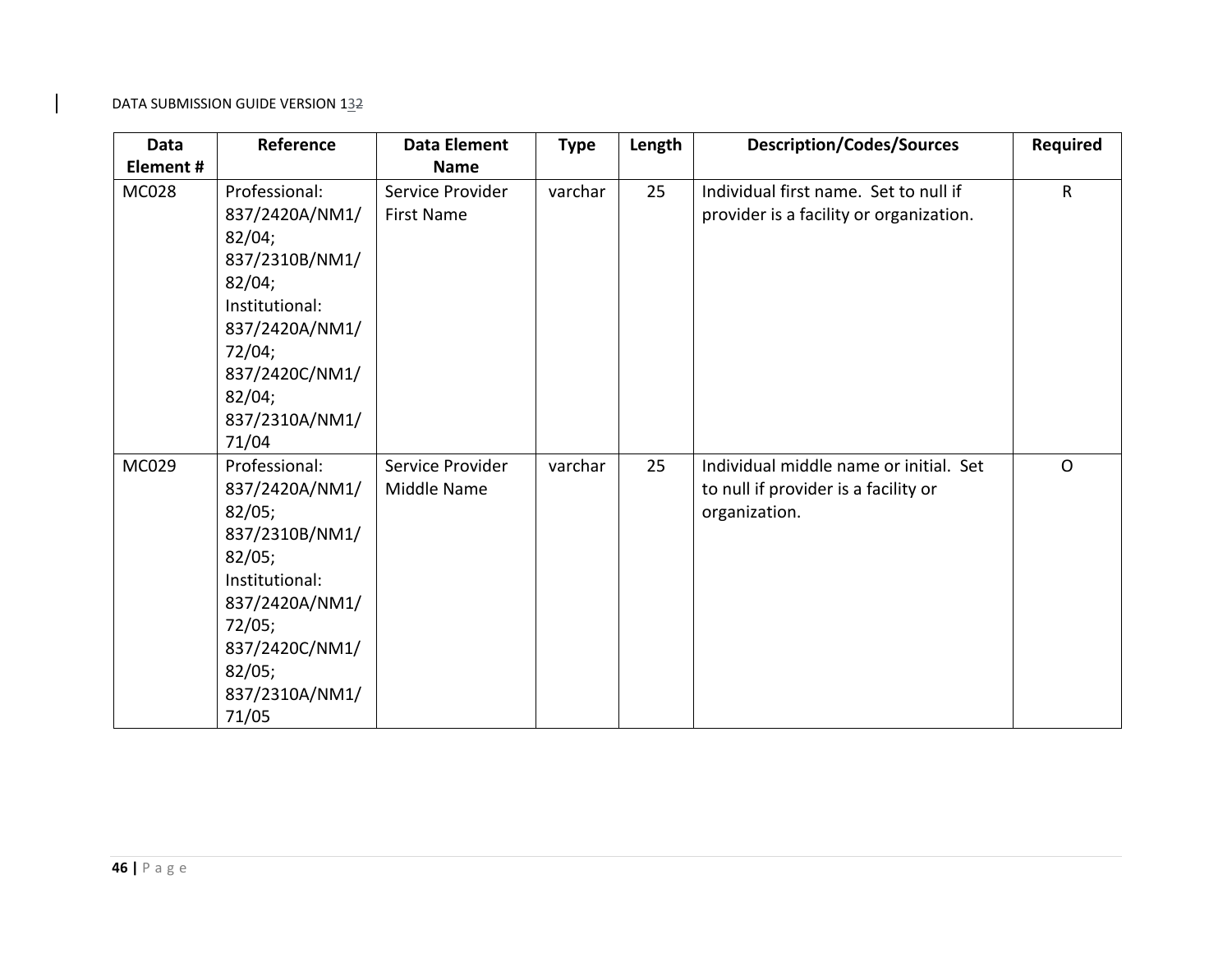| <b>Data</b> | Reference                                                                                                                                                                  | <b>Data Element</b>                                      | <b>Type</b> | Length | <b>Description/Codes/Sources</b>                                                                                                                                                                                                                                                               | <b>Required</b> |
|-------------|----------------------------------------------------------------------------------------------------------------------------------------------------------------------------|----------------------------------------------------------|-------------|--------|------------------------------------------------------------------------------------------------------------------------------------------------------------------------------------------------------------------------------------------------------------------------------------------------|-----------------|
| Element#    |                                                                                                                                                                            | <b>Name</b>                                              |             |        |                                                                                                                                                                                                                                                                                                |                 |
| MC030       | Professional:<br>837/2420A/NM1/<br>82/03;<br>837/2310B/NM1/<br>82/03;<br>Institutional:<br>837/2420A/NM1/<br>72/03;<br>837/2420C/NM1/<br>82/03;<br>837/2310A/NM1/<br>71/03 | Service Provider<br>Last Name or<br>Organization<br>Name | varchar     | 60     | Full name of provider organization or<br>last name of individual provider                                                                                                                                                                                                                      | $\sf R$         |
| MC031       | Professional:<br>837/2420A/NM1/<br>82/07;<br>837/2310B/NM1/<br>82/07;<br>Institutional:<br>837/2420A/NM1/<br>72/07;<br>837/2420C/NM1/<br>82/07;<br>837/2310A/NM1/<br>71/07 | Service Provider<br>Suffix                               | varchar     | 10     | Suffix to individual name. Set to null if<br>provider is a facility or organization.<br>The service provider suffix shall be used<br>to capture the generation of the<br>individual clinician (e.g., Jr., Sr., III), if<br>applicable, rather than the clinician's<br>degree (e.g., MD, LCSW). | $\Omega$        |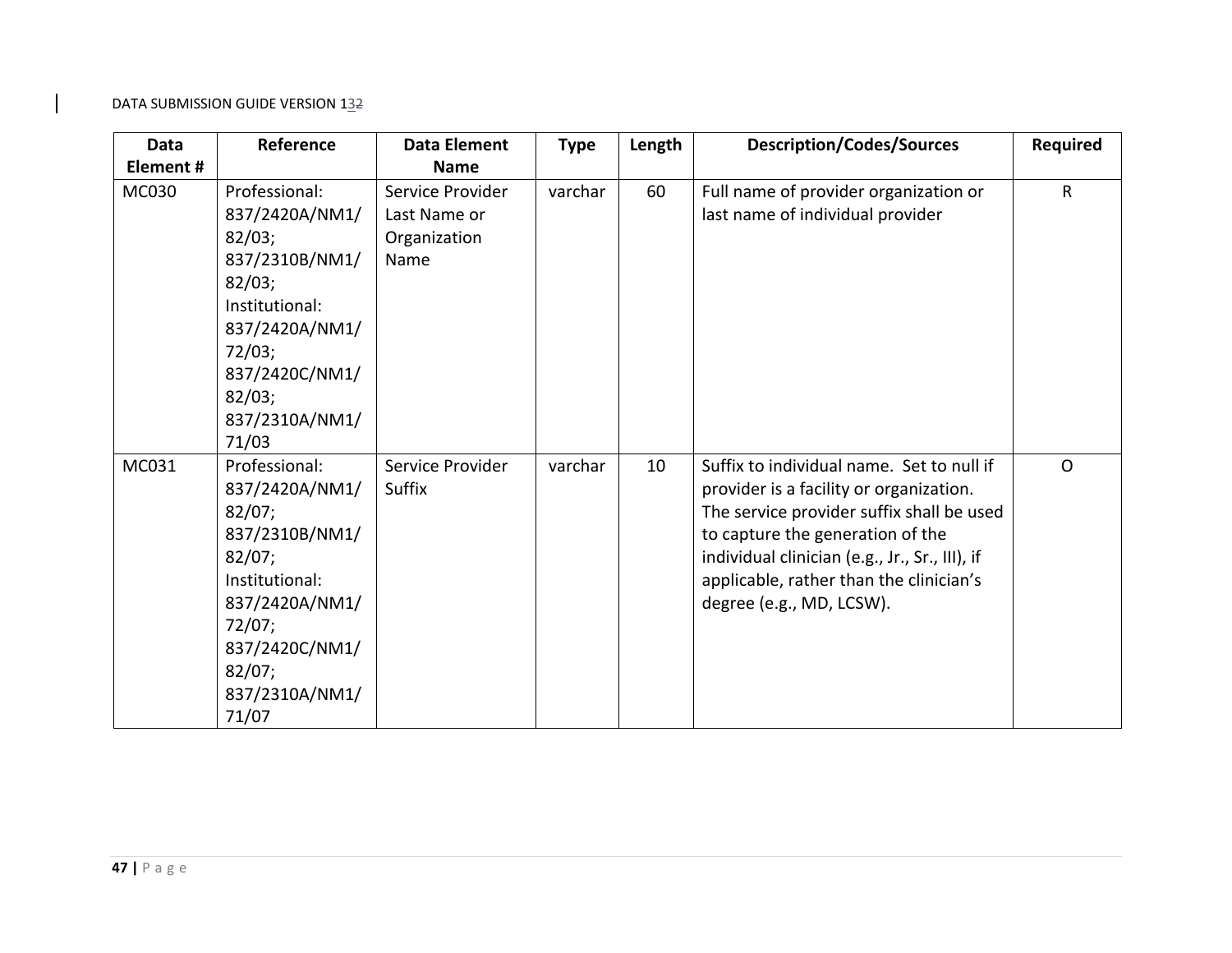| <b>Data</b> | Reference                                                                                                       | <b>Data Element</b>                       | <b>Type</b> | Length | <b>Description/Codes/Sources</b>                                                                                                                                            | <b>Required</b> |
|-------------|-----------------------------------------------------------------------------------------------------------------|-------------------------------------------|-------------|--------|-----------------------------------------------------------------------------------------------------------------------------------------------------------------------------|-----------------|
| Element#    |                                                                                                                 | <b>Name</b>                               |             |        |                                                                                                                                                                             |                 |
| MC032       | Professional:<br>837/2420A/PRV/P<br>E/03;<br>837/2310B/PRV/P<br>E/03; Institutional:<br>837/2310A/PRV/A<br>T/03 | Service Provider<br>Specialty             | varchar     | 10     | Prefer CMS specialty or taxonomy<br>codes. Homegrown codes can be used<br>but a lookup is required.<br>A dictionary for homegrown codes<br>must be supplied during testing. | $\mathsf{R}$    |
| MC108       | Professional:<br>837/2420C/N3/<br>/01<br>837/2310C/N3/<br>/01<br>Institutional:<br>837/2310E/N3/<br>/01         | Service Facility<br><b>Street Address</b> | varchar     | 50     | Physical location street address of<br>where service was performed                                                                                                          | $\mathsf{R}$    |
| MC033       | Professional:<br>837/2420C/N4/<br>/01;<br>837/2310C/N4/<br>/01; Institutional:<br>837/2310E/N4/<br>/01          | Service Facility<br>City Name             | varchar     | 30     | City name of physical location where<br>service was performed                                                                                                               | $\mathsf{R}$    |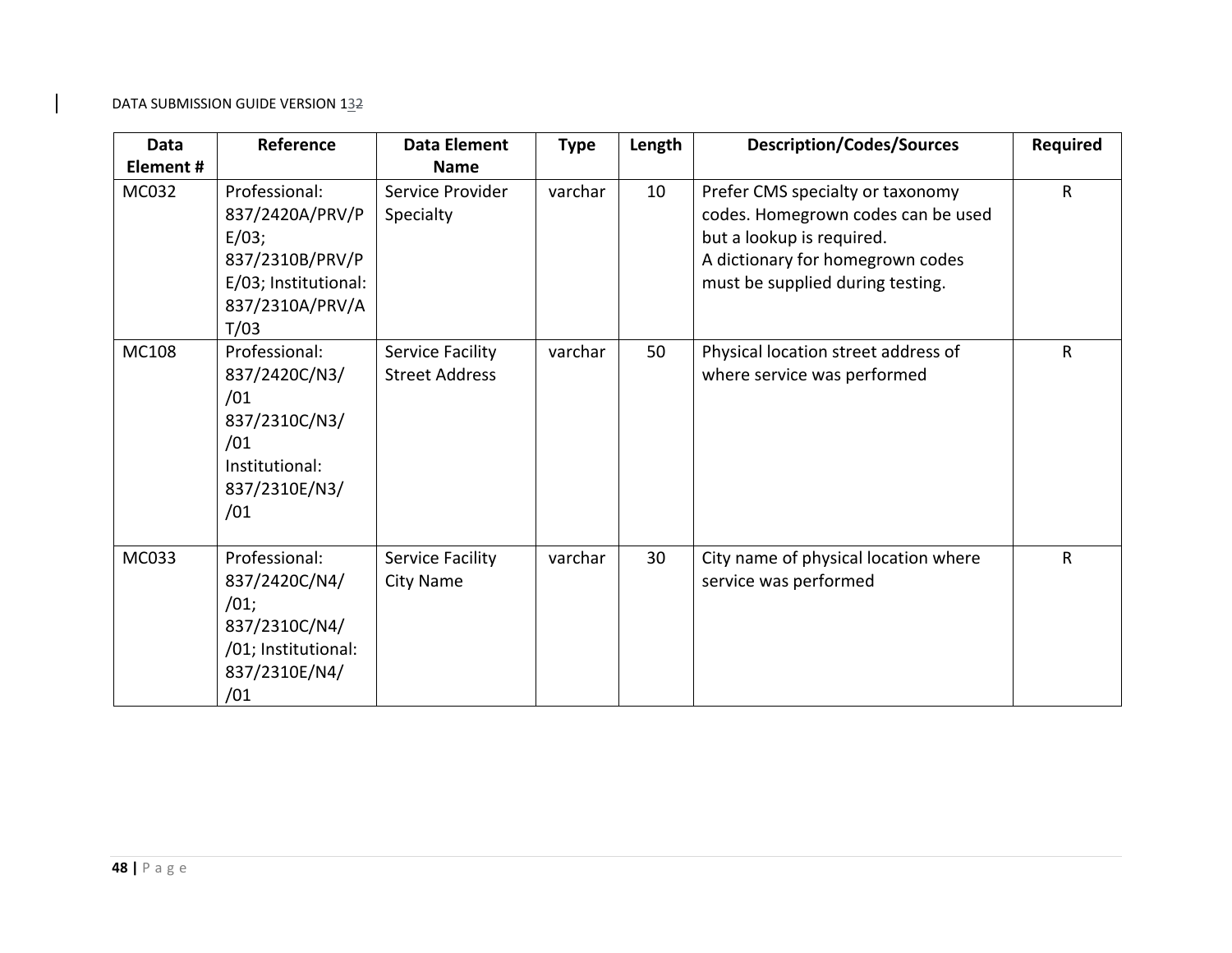| <b>Data</b>  | Reference                                                                                              | <b>Data Element</b>                          | <b>Type</b> | Length         | <b>Description/Codes/Sources</b>                                                                                                                                    | <b>Required</b>                                    |
|--------------|--------------------------------------------------------------------------------------------------------|----------------------------------------------|-------------|----------------|---------------------------------------------------------------------------------------------------------------------------------------------------------------------|----------------------------------------------------|
| Element#     |                                                                                                        | <b>Name</b>                                  |             |                |                                                                                                                                                                     |                                                    |
| MC034        | Professional:<br>837/2420C/N4/<br>/02;<br>837/2310C/N4/<br>/02; Institutional:<br>837/2310E/N4/<br>/02 | Service Facility<br><b>State or Province</b> | char        | $2^{\circ}$    | As defined by the US Postal Service,<br>state or province associated with<br>physical location where service was<br>performed                                       | $\mathsf{R}$                                       |
| MC035        | Professional:<br>837/2420C/N4/<br>/03;<br>837/2310C/N4/<br>/03; Institutional:<br>837/2310E/N4/<br>/03 | Service Facility ZIP<br>Code                 | varchar     | 11             | ZIP Code associated with location<br>service was performed - may include<br>non-US codes; do not include dash.<br>Plus 4 optional but desired.                      | $\mathsf{R}$                                       |
| <b>MC036</b> | 837/2300/CLM/<br>$/05-1$                                                                               | Type of Bill -<br>Institutional              | char        | $\overline{3}$ | Required for institutional claims; Not to<br>be used for professional claims See<br>Lookup Table B.1.D                                                              | $\mathsf{R}$<br>(institution<br>al claims<br>only) |
| MC037        | 837/2300/CLM/<br>$/05-1$                                                                               | Place of Service                             | char        | $2^{\circ}$    | Required for professional claims. Not<br>to be used for institutional claims. Map<br>where you can and default to "99" for<br>all others.<br>See Lookup Table B.1.E | R<br>(profession<br>al claims<br>only)             |
| <b>MC038</b> | 835/2100/CLP/<br>/02                                                                                   | <b>Claim Status</b>                          | char        | $\overline{2}$ | See Lookup Table B.1.F                                                                                                                                              | $\mathsf{R}$                                       |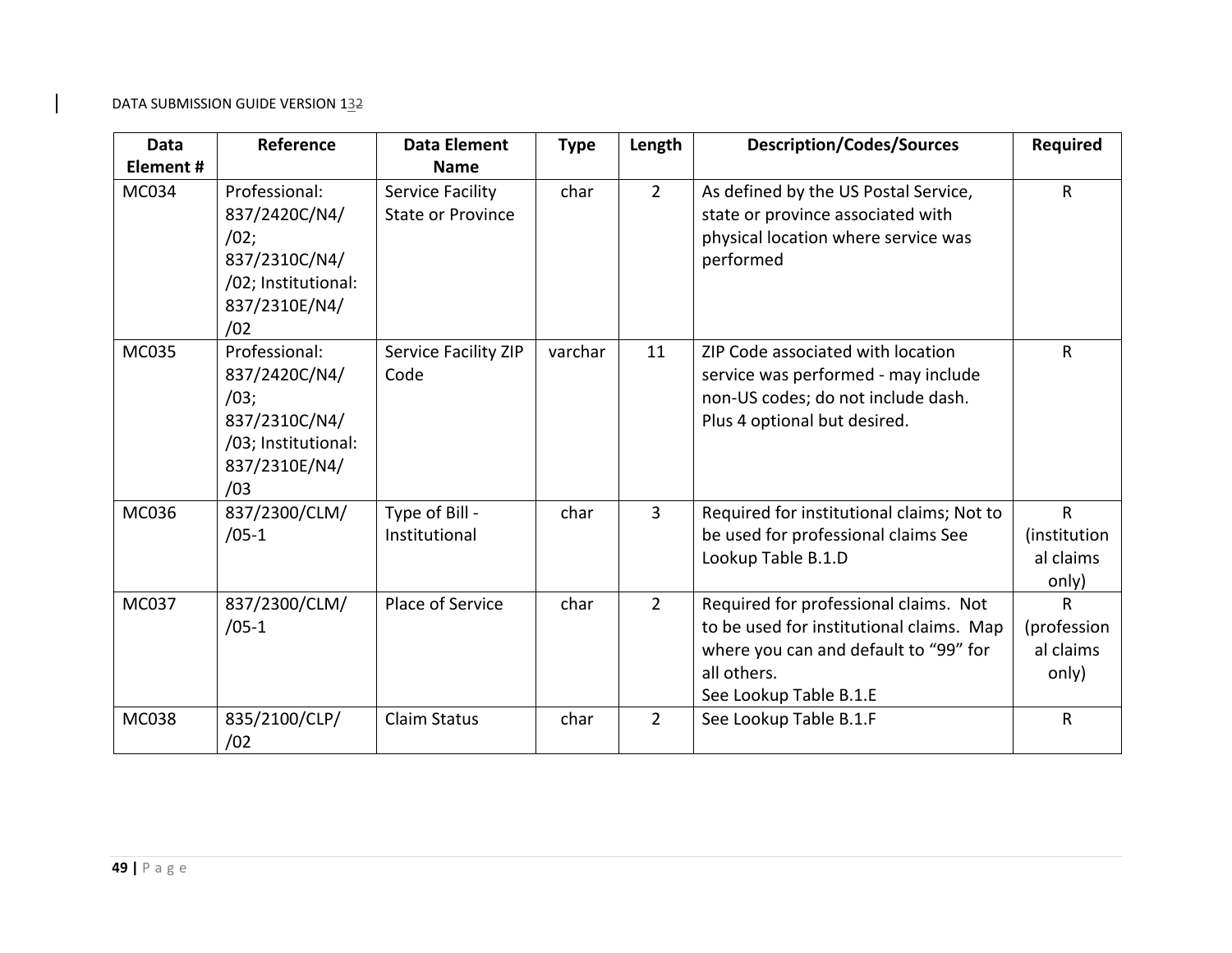| Data          | Reference | Data Element          | <b>Type</b> | Length       | <b>Description/Codes/Sources</b>         | <b>Required</b> |
|---------------|-----------|-----------------------|-------------|--------------|------------------------------------------|-----------------|
| Element#      |           | <b>Name</b>           |             |              |                                          |                 |
| MC038A        | N/A       | <b>COB/TPL Amount</b> | int         | 12           | Amount due from a secondary carrier.     | R if MC038      |
|               |           |                       |             |              | Report the amount that another payer     | $= 19, 20, or$  |
|               |           |                       |             |              | is liable for after submitting payer has | 21              |
|               |           |                       |             |              | processed this claim line. If only       |                 |
|               |           |                       |             |              | collected on the header record report    |                 |
|               |           |                       |             |              | the                                      |                 |
|               |           |                       |             |              | COB/TPL amount on the first claim line.  |                 |
|               |           |                       |             |              | Report 0 if there is no COB/TPL          |                 |
|               |           |                       |             |              | amount. Do not code decimal point or     |                 |
|               |           |                       |             |              | provide any punctuation (e.g.,           |                 |
|               |           |                       |             |              | \$1,000.25 converted to 100025).         |                 |
| <b>MC038B</b> | N/A       | Denied Claim Line     | char        | $\mathbf{1}$ | Use this field to indicate whether the   | R               |
|               |           | Indicator             |             |              | payer denied this specific line on this  |                 |
|               |           |                       |             |              | specific claim. Valid codes are:         |                 |
|               |           |                       |             |              | 1=Yes (denied);                          |                 |
|               |           |                       |             |              | 2= No (not denied).                      |                 |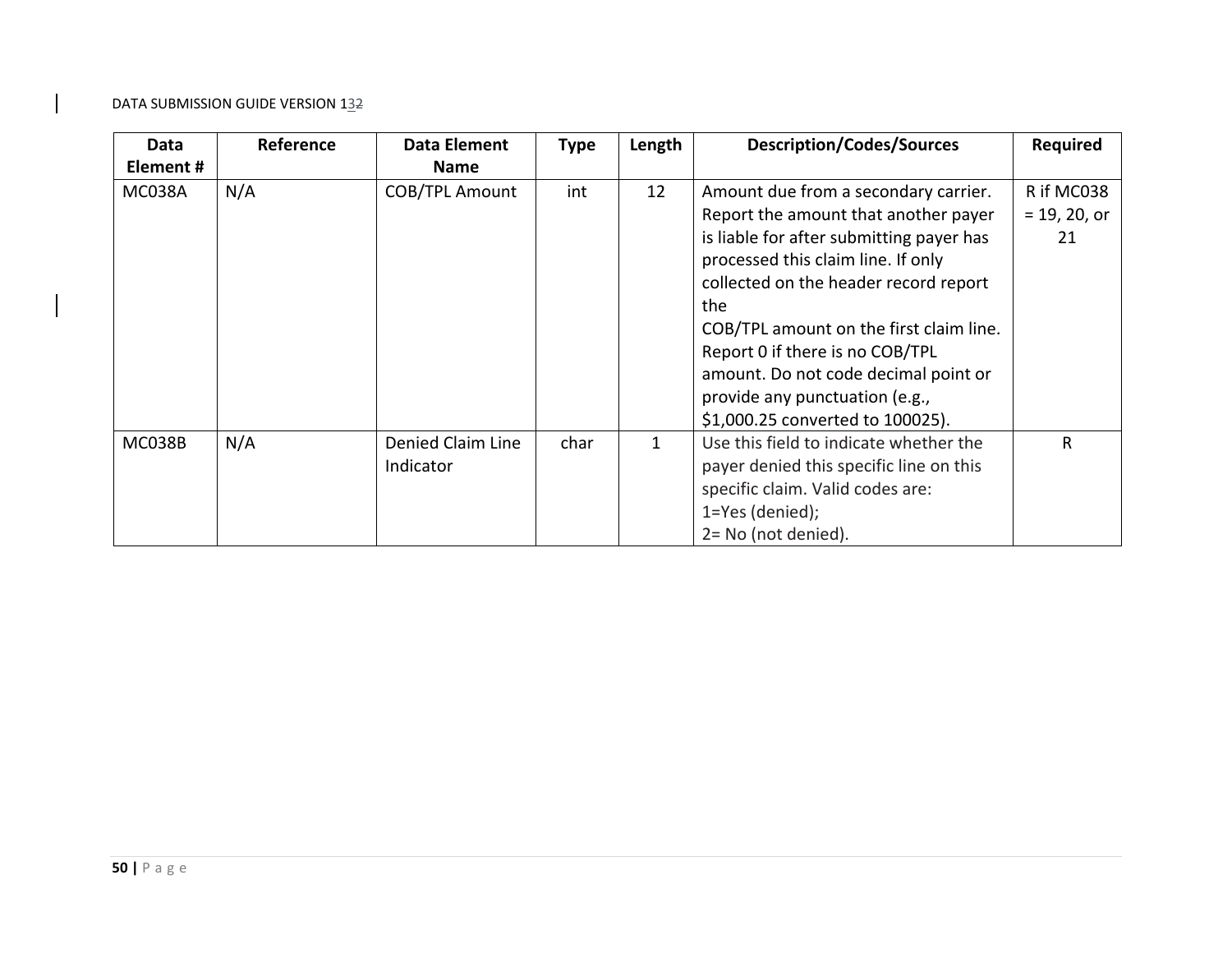| Data          | Reference                   | <b>Data Element</b>           | <b>Type</b> | Length         | <b>Description/Codes/Sources</b>                                                                                                                                                                                                                                                                                                                                                                                                                                                                      | Required                                     |
|---------------|-----------------------------|-------------------------------|-------------|----------------|-------------------------------------------------------------------------------------------------------------------------------------------------------------------------------------------------------------------------------------------------------------------------------------------------------------------------------------------------------------------------------------------------------------------------------------------------------------------------------------------------------|----------------------------------------------|
| Element#      |                             | <b>Name</b>                   |             |                |                                                                                                                                                                                                                                                                                                                                                                                                                                                                                                       |                                              |
| <b>MC038C</b> | N/A                         | Claim Line Type               | char        | $\mathbf{1}$   | Report the code that defines the claim<br>line status in terms of adjudication.<br>Valid codes are:<br>O = original (original claim with no<br>amendments or reversals)<br>$V = void (claim is violated and no)$<br>amendment or replacement is<br>expected)<br>$R = replacement (replaced claim)$<br>B = back out (claim is backed out and<br>an amendment or replacement is<br>expected)<br>A = amendment (amended claim after<br>original claim was backed out)<br>$D = Denied$ (claim was denied) | $\mathsf{R}$                                 |
| MC039         | 837/2300/HI/BJ/0<br>$21-2$  | Admitting<br><b>Diagnosis</b> | varchar     | $\overline{7}$ | Required on all inpatient admission<br>claims and encounters. ICD-9-CM or<br>ICD-10-CM. Do not code decimal point.                                                                                                                                                                                                                                                                                                                                                                                    | R-inpatient<br>claims<br>$O -$<br>outpatient |
| <b>MC898</b>  | N/A                         | ICD-9 / ICD-10<br>Flag        | char        | $\mathbf{1}$   | 0 This claim contains ICD-9-CM codes<br>1 This claim contains ICD-10-CM codes<br>The purpose of this field is to identify<br>which code set is being utilized.                                                                                                                                                                                                                                                                                                                                        | R                                            |
| MC040         | 837/2300/HI/BN/<br>$031-2$  | E-Code                        | varchar     | $\overline{7}$ | Describes an injury, poisoning or<br>adverse effect. ICD-9-CM or ICD-10-<br>CM. Do not code decimal point.                                                                                                                                                                                                                                                                                                                                                                                            | $\mathsf{O}$                                 |
| MC041         | 837/2300/HI/BK/0<br>$1 - 2$ | <b>Principal Diagnosis</b>    | varchar     | $\overline{7}$ | ICD-9-CM or ICD-10 CM. Do not code<br>decimal point.                                                                                                                                                                                                                                                                                                                                                                                                                                                  | $\mathsf R$                                  |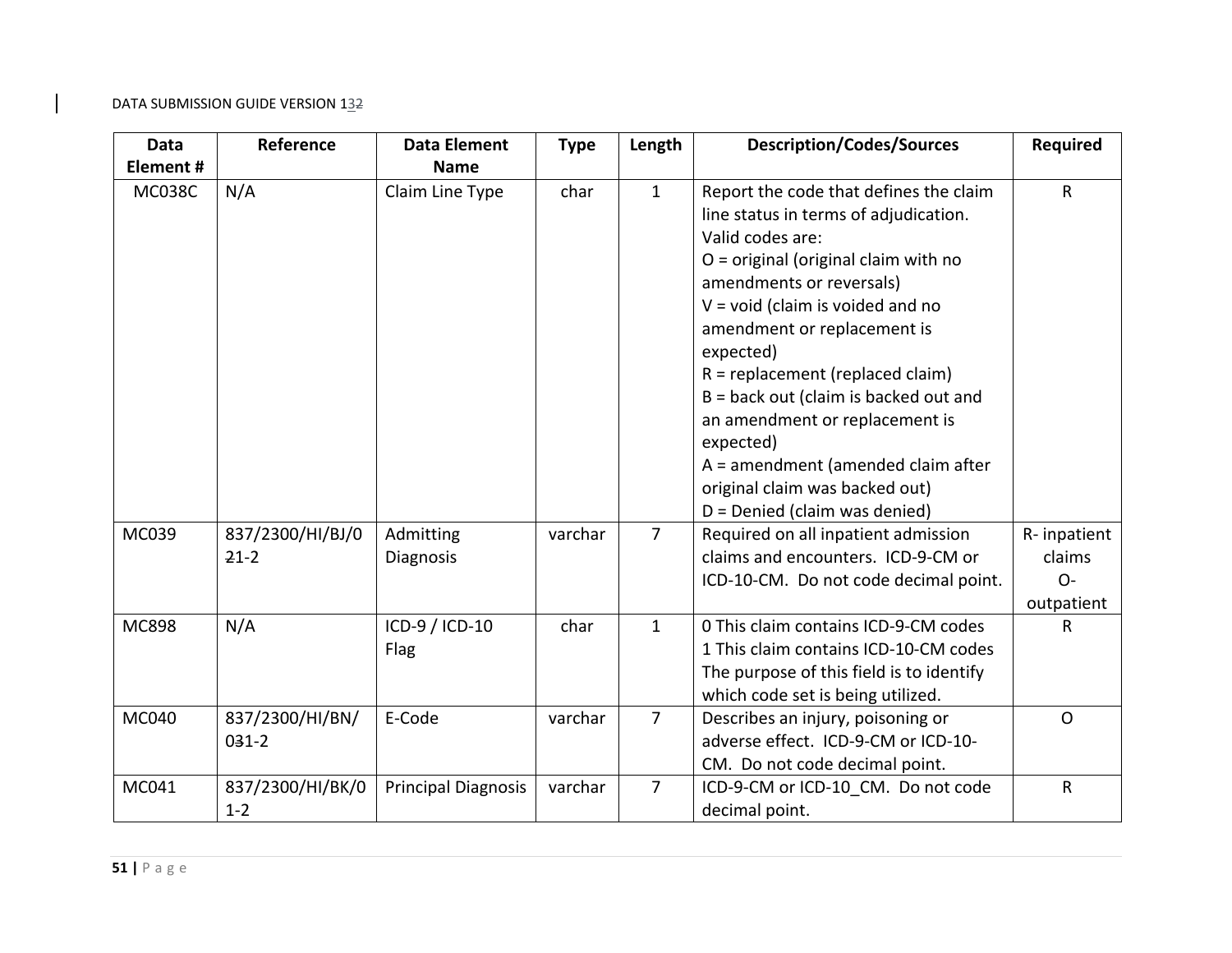| <b>Data</b>  | Reference        | <b>Data Element</b> | <b>Type</b> | Length         | <b>Description/Codes/Sources</b>   | <b>Required</b> |
|--------------|------------------|---------------------|-------------|----------------|------------------------------------|-----------------|
| Element#     |                  | <b>Name</b>         |             |                |                                    |                 |
| <b>MC042</b> | 837/2300/HI/BF/0 | Other Diagnosis -   | varchar     | $\overline{7}$ | ICD-9-CM or ICD-10 CM. Do not code | $\mathsf{O}$    |
|              | $1 - 2$          |                     |             |                | decimal point.                     |                 |
| MC043        | 837/2300/HI/BF/0 | Other Diagnosis -   | varchar     | $\overline{7}$ | ICD-9-CM or ICD-10_CM. Do not code | $\Omega$        |
|              | $2 - 2$          | 2                   |             |                | decimal point.                     |                 |
| <b>MC044</b> | 837/2300/HI/BF/0 | Other Diagnosis -   | varchar     | $\overline{7}$ | ICD-9-CM or ICD-10 CM. Do not code | $\Omega$        |
|              | $3 - 2$          | 3                   |             |                | decimal point.                     |                 |
| MC045        | 837/2300/HI/BF/0 | Other Diagnosis -   | varchar     | $\overline{7}$ | ICD-9-CM or ICD-10 CM. Do not code | $\mathsf{O}$    |
|              | $4 - 2$          | 4                   |             |                | decimal point.                     |                 |
| MC046        | 837/2300/HI/BF/0 | Other Diagnosis -   | varchar     | $\overline{7}$ | ICD-9-CM or ICD-10 CM. Do not code | $\Omega$        |
|              | $5 - 2$          | 5.                  |             |                | decimal point.                     |                 |
| MC047        | 837/2300/HI/BF/0 | Other Diagnosis -   | varchar     | $\overline{7}$ | ICD-9-CM or ICD-10 CM. Do not code | $\mathsf{O}$    |
|              | $6 - 2$          | 6                   |             |                | decimal point.                     |                 |
| <b>MC048</b> | 837/2300/HI/BF/0 | Other Diagnosis -   | varchar     | $\overline{7}$ | ICD-9-CM or ICD-10_CM. Do not code | $\Omega$        |
|              | $7 - 2$          | 7                   |             |                | decimal point.                     |                 |
| MC049        | 837/2300/HI/BF/0 | Other Diagnosis -   | varchar     | $\overline{7}$ | ICD-9-CM or ICD-10 CM. Do not code | $\Omega$        |
|              | $8 - 2$          | 8                   |             |                | decimal point.                     |                 |
| <b>MC050</b> | 837/2300/HI/BF/0 | Other Diagnosis -   | varchar     | $\overline{7}$ | ICD-9-CM or ICD-10_CM. Do not code | $\Omega$        |
|              | $9 - 2$          | 9                   |             |                | decimal point.                     |                 |
| MC051        | 837/2300/HI/BF/1 | Other Diagnosis -   | varchar     | $\overline{7}$ | ICD-9-CM or ICD-10_CM. Do not code | $\Omega$        |
|              | $0 - 2$          | 10                  |             |                | decimal point.                     |                 |
| MC052        | 837/2300/HI/BF/1 | Other Diagnosis -   | varchar     | $\overline{7}$ | ICD-9-CM or ICD-10_CM. Do not code | $\Omega$        |
|              | $1 - 2$          | 11                  |             |                | decimal point.                     |                 |
| MC053        | 837/2300/HI/BF/1 | Other Diagnosis -   | varchar     | $\overline{7}$ | ICD-9-CM or ICD-10 CM. Do not code | $\Omega$        |
|              | $2 - 2$          | 12                  |             |                | decimal point.                     |                 |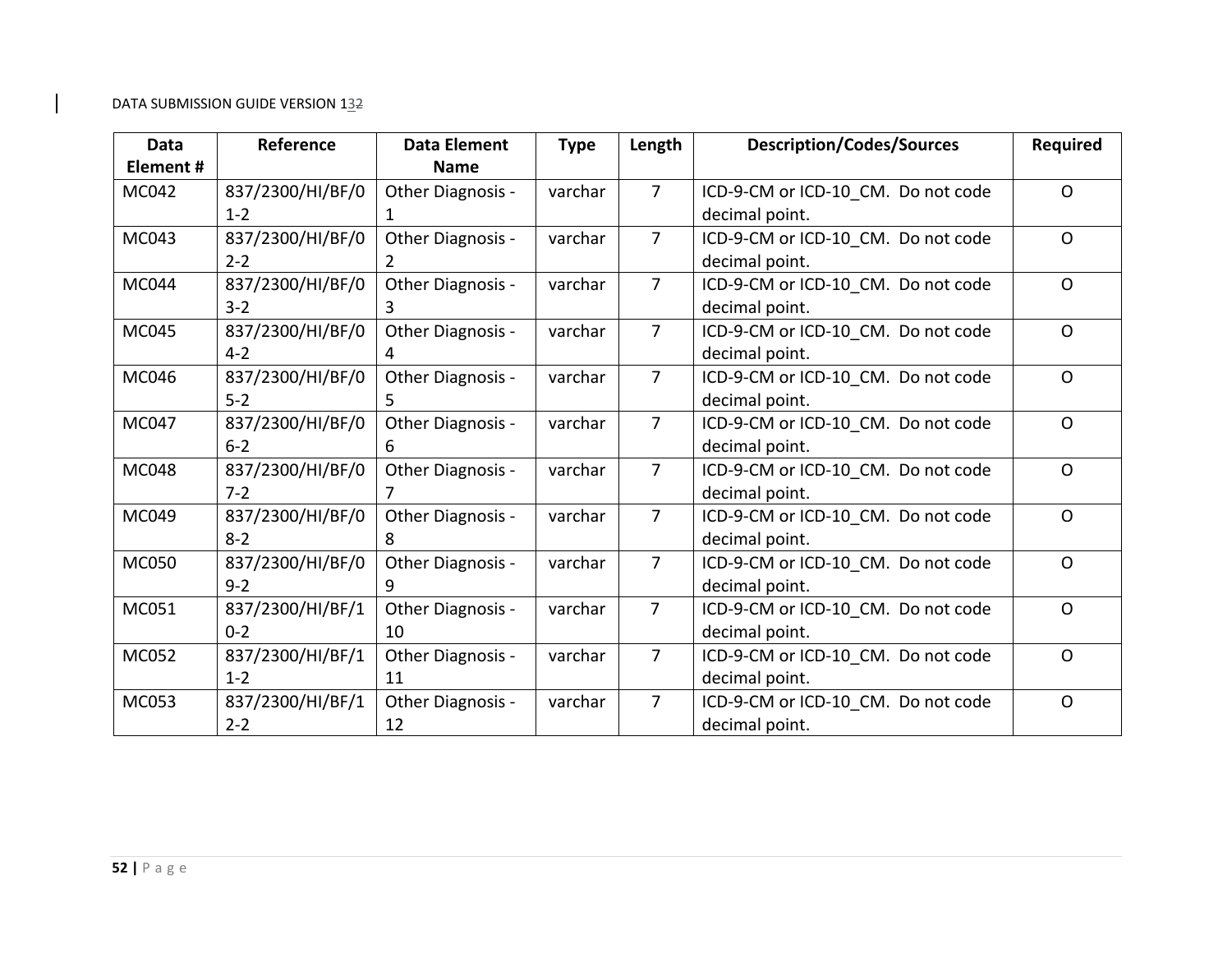| <b>Data</b>      | Reference       | <b>Data Element</b> | <b>Type</b> | Length         | <b>Description/Codes/Sources</b>       | <b>Required</b> |
|------------------|-----------------|---------------------|-------------|----------------|----------------------------------------|-----------------|
| <b>Element #</b> |                 | <b>Name</b>         |             |                |                                        |                 |
| <b>MC054</b>     | 835/2110/SVC/NU | Revenue Code        | char        | 4              | National Uniform Billing Committee     | R for           |
|                  | $/01-2$         |                     |             |                | Codes. Code using leading zeroes, left | Institutional   |
|                  |                 |                     |             |                | justified, and four digits.            | Claims only,    |
|                  |                 |                     |             |                |                                        | otherwise       |
|                  |                 |                     |             |                |                                        | leave blank     |
| <b>MC055</b>     | 835/2110/SVC/HC | Outpatient          | varchar     | 10             | Health Care Common Procedural          | R for           |
|                  | $/01-2$         | Procedure Code      |             |                | Coding System (HCPCS); this includes   | Outpatient      |
|                  |                 |                     |             |                | the CPT codes of the American Medical  | and             |
|                  |                 |                     |             |                | Association.                           | Professiona     |
|                  |                 |                     |             |                | Required for Outpatient and            | Claims          |
|                  |                 |                     |             |                | Professional claims only.              | only;           |
|                  |                 |                     |             |                |                                        | otherwise       |
|                  |                 |                     |             |                |                                        | leave blank     |
| <b>MC056</b>     | 835/2110/SVC/HC | Procedure           | char        | $\overline{2}$ | Procedure modifier required when a     | R for           |
|                  | $/01-3$         | Modifier - 1        |             |                | modifier clarifies/improves the        | Outpatient      |
|                  |                 |                     |             |                | reporting accuracy of the associated   | and             |
|                  |                 |                     |             |                | procedure code.                        | Professiona     |
|                  |                 |                     |             |                | Required for Outpatient and            | Claims          |
|                  |                 |                     |             |                | Professional claims only.              | only;           |
|                  |                 |                     |             |                |                                        | otherwise       |
|                  |                 |                     |             |                |                                        | leave blank     |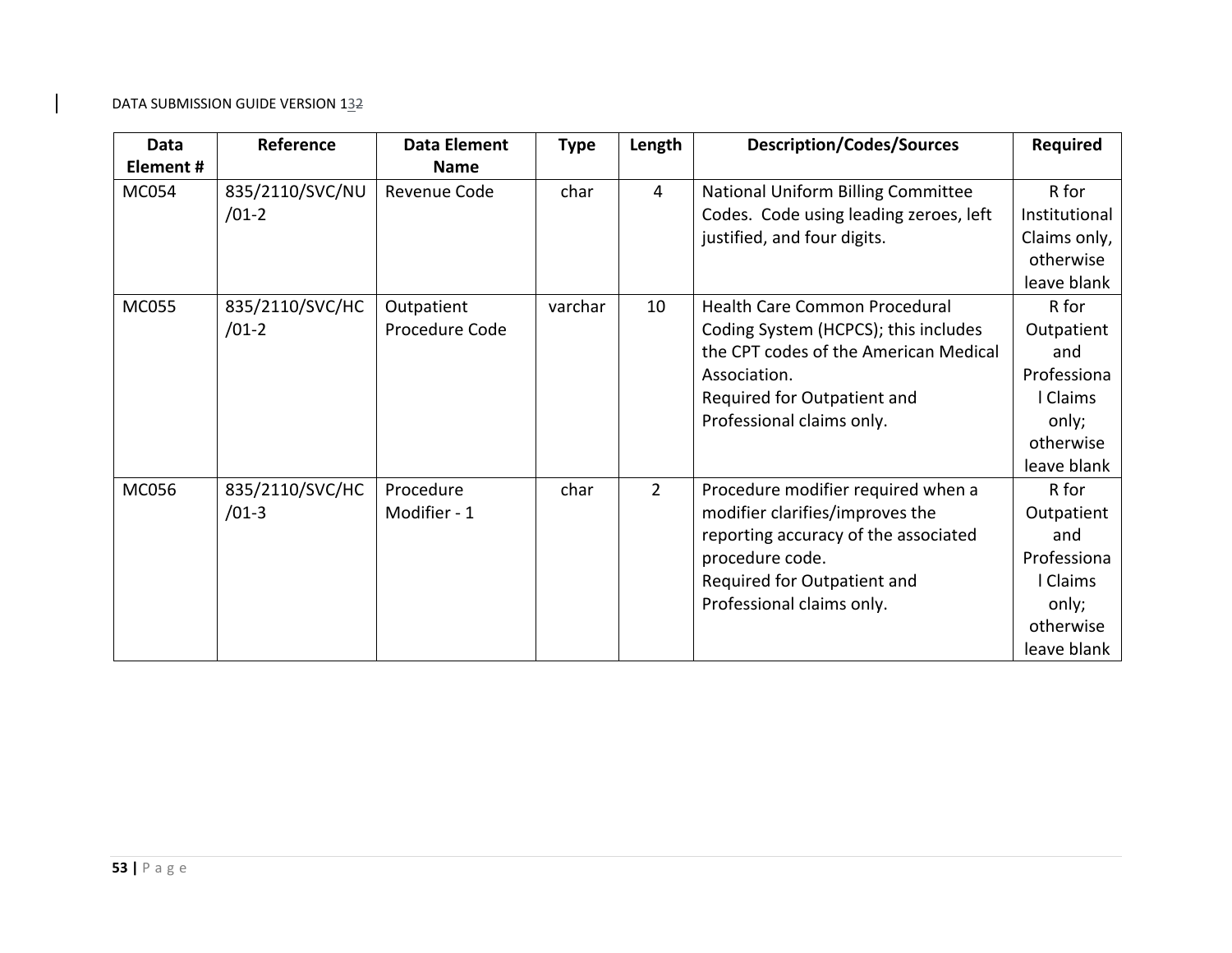| Data         | Reference                  | <b>Data Element</b>       | <b>Type</b> | Length         | <b>Description/Codes/Sources</b>                                                                                                                                                             | <b>Required</b>                                                                            |
|--------------|----------------------------|---------------------------|-------------|----------------|----------------------------------------------------------------------------------------------------------------------------------------------------------------------------------------------|--------------------------------------------------------------------------------------------|
| Element#     |                            | <b>Name</b>               |             |                |                                                                                                                                                                                              |                                                                                            |
| <b>MC057</b> | 835/2110/SVC/HC<br>$/01-4$ | Procedure<br>Modifier - 2 | char        | $2^{\circ}$    | Procedure modifier required when a<br>modifier clarifies/improves the<br>reporting accuracy of the associated<br>procedure code.<br>Required for Outpatient and<br>Professional claims only. | R for<br>Outpatient<br>and<br>Professiona<br>I Claims<br>only;<br>otherwise<br>leave blank |
| MC214        | 835/2110/SVC/HC<br>$/01-5$ | Procedure<br>Modifier - 3 | char        | $\overline{2}$ | Procedure modifier required when a<br>modifier clarifies/improves the<br>reporting accuracy of the associated<br>procedure code.<br>Required for Outpatient and<br>Professional claims only. | R for<br>Outpatient<br>and<br>Professiona<br>I Claims<br>only;<br>otherwise<br>leave blank |
| MC215        | 835/2110/SVC/HC<br>$/01-6$ | Procedure<br>Modifier - 4 | char        | $\overline{2}$ | Procedure modifier required when a<br>modifier clarifies/improves the<br>reporting accuracy of the associated<br>procedure code.<br>Required for Outpatient and<br>Professional claims only. | R for<br>Outpatient<br>and<br>Professiona<br>I Claims<br>only;<br>otherwise<br>leave blank |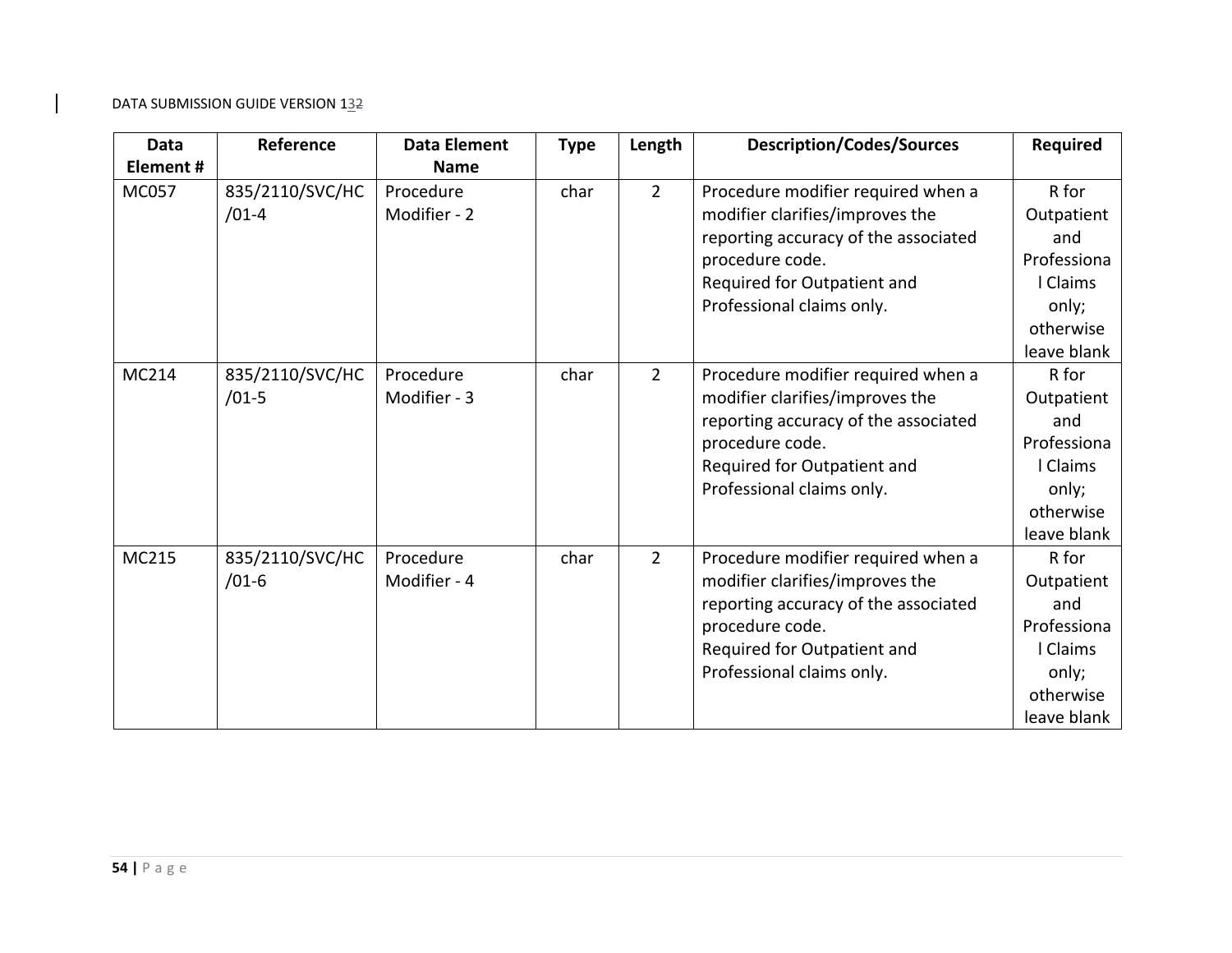| Data          | Reference        | <b>Data Element</b> | <b>Type</b> | Length         | <b>Description/Codes/Sources</b>             | <b>Required</b> |
|---------------|------------------|---------------------|-------------|----------------|----------------------------------------------|-----------------|
| Element #     |                  | <b>Name</b>         |             |                |                                              |                 |
| <b>MC058</b>  | 835/2110/SVC/ID/ | ICD-9-CM or ICD-    | char        | $\overline{7}$ | Primary procedure code for this line of      | R for           |
|               | $01-2$           | 10 Procedure        |             |                | service. Do not code decimal point.          | Inpatient       |
|               |                  | Code                |             |                |                                              | Claims only;    |
|               |                  |                     |             |                | Default to Blank                             | otherwise       |
|               |                  |                     |             |                |                                              | leave blank     |
| MC059         | 835/2110/DTM/1   | Date of Service -   | date        | 8              | First date of service for this service line. | $\mathsf{R}$    |
|               | 50/02            | From                |             |                | <b>CCYYMMDD</b>                              |                 |
| MC060         | 835/2110/DTM/1   | Date of Service -   | date        | 8              | Last date of service for this service line.  | $\mathsf{R}$    |
|               | 51/02            | Thru                |             |                | <b>CCYYMMDD</b>                              |                 |
| MC061         | 835/2110/SVC/    | Quantity            | dec         | 12             | Count of services performed.                 | $\mathsf{R}$    |
|               | /05              |                     |             |                | Do code decimal point when                   |                 |
|               |                  |                     |             |                | applicable.                                  |                 |
| <b>MC061A</b> | N/A              | Unit of Measure     | varchar     | $\overline{2}$ | Types of units for quantity reported in      | $\mathsf{R}$    |
|               |                  |                     |             |                | MC061. For drugs, report the code that       |                 |
|               |                  |                     |             |                | defines the unit of measure for the          |                 |
|               |                  |                     |             |                | drug dispensed in MC075. See Lookup          |                 |
|               |                  |                     |             |                | Table B.1.N                                  |                 |
| MC062         | 835/2110/SVC/    | Charge Amount       | int         | 11             | Do not code decimal point or provide         | $\mathsf{R}$    |
|               | /02              |                     |             |                | any punctuation where \$1,000.00             |                 |
|               |                  |                     |             |                | converted to 100000.                         |                 |
|               |                  |                     |             |                | Do not code decimal point. Two               |                 |
|               |                  |                     |             |                | decimal places implied.                      |                 |
|               |                  |                     |             |                | Same for all financial data that follows.    |                 |
| MC063         | 835/2110/SVC/    | Paid Amount         | int         | 10             | Includes any withhold amounts. Do not        | $\mathsf{R}$    |
|               | /03              |                     |             |                | code decimal point. Two decimals             |                 |
|               |                  |                     |             |                | implied. For capitated claims set to         |                 |
|               |                  |                     |             |                | zero.                                        |                 |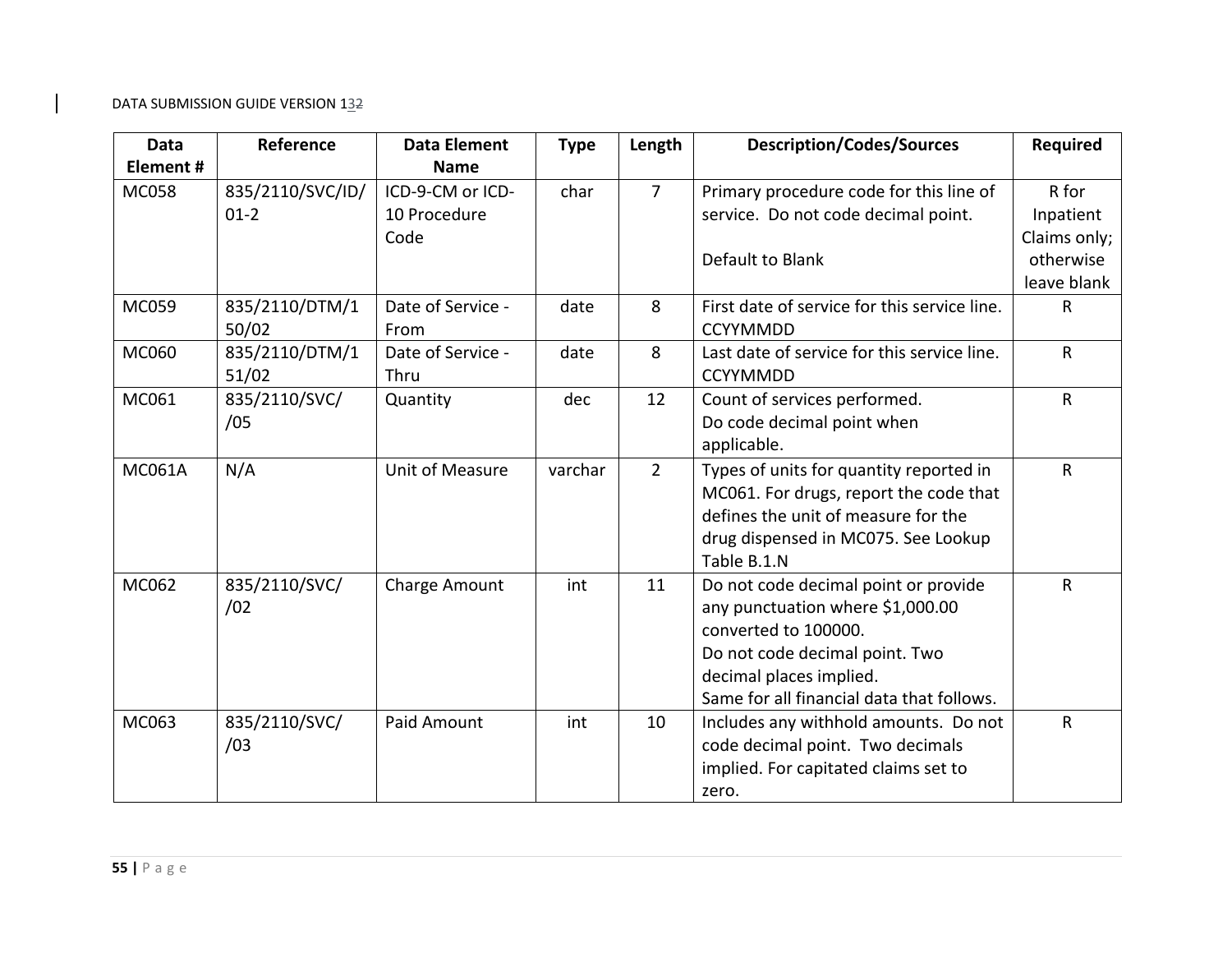| <b>Data</b>  | Reference     | <b>Data Element</b> | <b>Type</b> | Length         | <b>Description/Codes/Sources</b>        | <b>Required</b> |
|--------------|---------------|---------------------|-------------|----------------|-----------------------------------------|-----------------|
| Element#     |               | <b>Name</b>         |             |                |                                         |                 |
| MC064        | N/A           | Prepaid Amount      | int         | 10             | For capitated services, the fee for     | R               |
|              |               |                     |             |                | service equivalent amount. Do not       |                 |
|              |               |                     |             |                | code decimal point. Two decimals        |                 |
|              |               |                     |             |                | implied.                                |                 |
| MC065        | N/A           | Co-pay Amount       | int         | 10             | The preset, fixed dollar amount for     | $\mathsf{R}$    |
|              |               |                     |             |                | which the individual is responsible. Do |                 |
|              |               |                     |             |                | not code decimal point. Two decimals    |                 |
|              |               |                     |             |                | implied.                                |                 |
| MC066        | N/A           | Coinsurance         | int         | 10             | The dollar amount an individual is      | R               |
|              |               | Amount              |             |                | responsible for - not the percentage.   |                 |
|              |               |                     |             |                | Do not code decimal point. Two          |                 |
|              |               |                     |             |                | decimals implied.                       |                 |
| MC067        | N/A           | Deductible          | int         | 10             | Do not code decimal point. Two          | R               |
|              |               | Amount              |             |                | decimals implied.                       |                 |
| MC213        | N/A           | Payment             | char        | $\overline{2}$ | Indicates the payment methodology.      | R               |
|              |               | Arrangement Type    |             |                | Valid codes are:                        |                 |
|              |               | Flag                |             |                | 01=Capitation;                          |                 |
|              |               |                     |             |                | 02=Fee for Service;                     |                 |
|              |               |                     |             |                | 03=Percent of Charges;                  |                 |
|              |               |                     |             |                | $04 = DRG$ ;                            |                 |
|              |               |                     |             |                | 05=Pay for Performance;                 |                 |
|              |               |                     |             |                | 06=Global Payment;                      |                 |
|              |               |                     |             |                | 07=Other;                               |                 |
|              |               |                     |             |                | 08=Bundled Payment.                     |                 |
| <b>MC068</b> | 837/2300/CLM/ | Patient             | varchar     | 20             | Number assigned by hospital             | $\Omega$        |
|              | /01           | Account/Control     |             |                |                                         |                 |
|              |               | Number              |             |                |                                         |                 |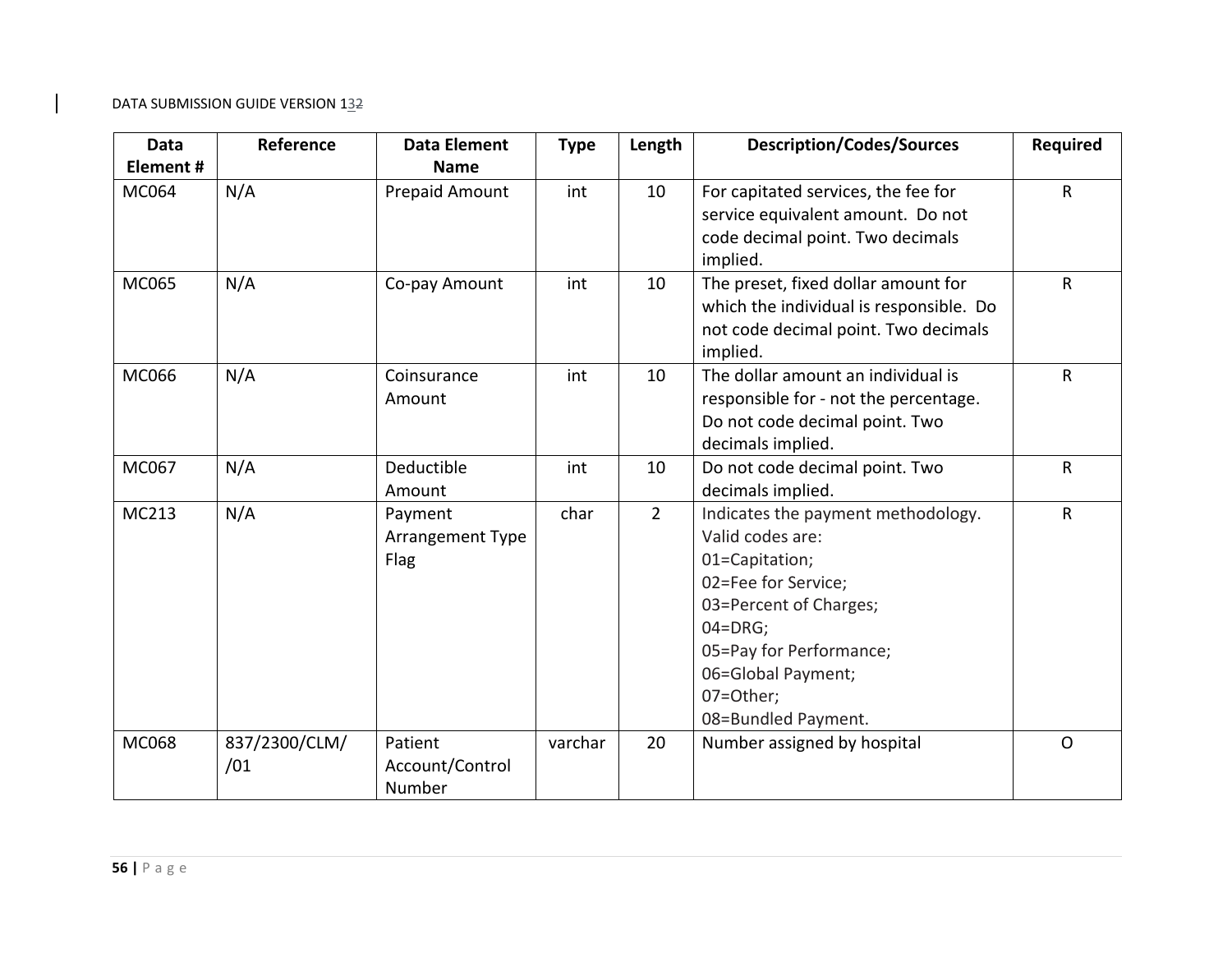| Data         | Reference                   | <b>Data Element</b>                     | <b>Type</b> | Length         | <b>Description/Codes/Sources</b>                                                                                                                                                                                                                                                                                                                                                                                                                                             | <b>Required</b>                                         |
|--------------|-----------------------------|-----------------------------------------|-------------|----------------|------------------------------------------------------------------------------------------------------------------------------------------------------------------------------------------------------------------------------------------------------------------------------------------------------------------------------------------------------------------------------------------------------------------------------------------------------------------------------|---------------------------------------------------------|
| Element#     |                             | <b>Name</b>                             |             |                |                                                                                                                                                                                                                                                                                                                                                                                                                                                                              |                                                         |
| MC069        | N/A                         | Discharge Date                          | date        | 8              | Date patient discharged. Required for<br>all inpatient claims. CCYYMMDD                                                                                                                                                                                                                                                                                                                                                                                                      | R for all<br>Inpatient<br>Claims O<br>for<br>Outpatient |
| <b>MC070</b> | N/A                         | Service Provider<br><b>Country Name</b> | varchar     | 30             | Code US for United States.                                                                                                                                                                                                                                                                                                                                                                                                                                                   | $\mathsf{R}$                                            |
| MC071        | 837/2300/HI/DR/0<br>$1 - 2$ | <b>DRG</b>                              | varchar     | 10             | Insurers and health care claims<br>processors shall code using the CMS<br>methodology when available.<br>Precedence shall be given to DRGs<br>transmitted from the hospital provider.<br>When the CMS methodology for DRGs<br>is not available, but the DRG system is<br>used, the insurer shall format the DRG<br>and the complexity level within the<br>same field with an "A" prefix, and with<br>a hyphen separating the DRG and the<br>complexity level (e.g. AXXX-XX). | $\Omega$                                                |
| MC072        | N/A                         | <b>DRG Version</b>                      | char        | $\overline{2}$ | Version number of the grouper used                                                                                                                                                                                                                                                                                                                                                                                                                                           | $\mathsf{O}$                                            |
| MC073        | 835/2110/REF/AP<br>C/02     | <b>APC</b>                              | char        | $\overline{4}$ | Insurers and health care claims<br>processors shall code using the CMS<br>methodology when available.<br>Precedence shall be given to APCs<br>transmitted from the health care<br>provider.                                                                                                                                                                                                                                                                                  | $\mathsf{O}$                                            |
| MC074        | N/A                         | <b>APC Version</b>                      | char        | $\overline{2}$ | Version number of the grouper used                                                                                                                                                                                                                                                                                                                                                                                                                                           | $\mathsf{O}$                                            |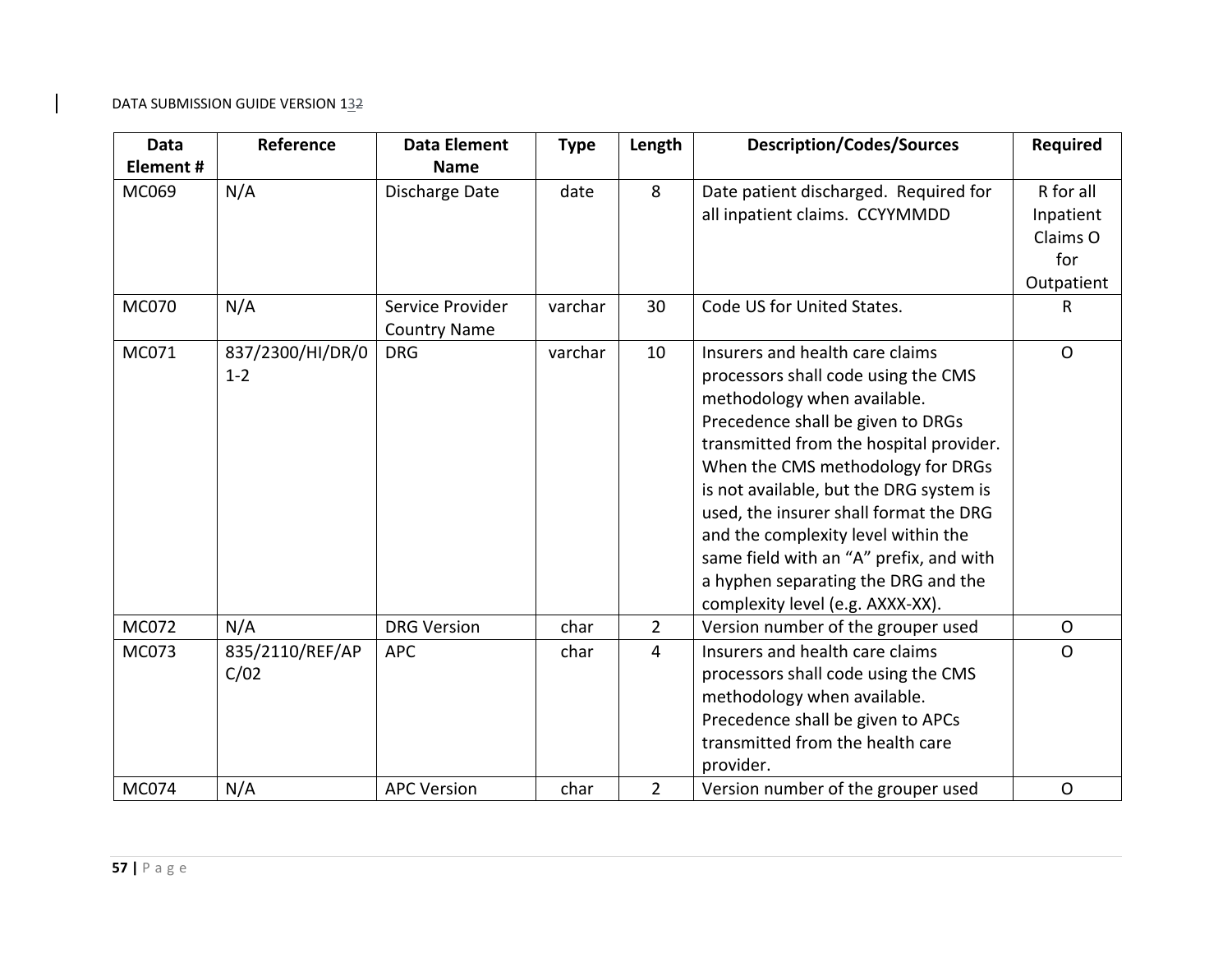| <b>Data</b>  | Reference                 | <b>Data Element</b>                                             | <b>Type</b> | Length       | <b>Description/Codes/Sources</b>                                                                                                                                                                                                                   | <b>Required</b>                     |
|--------------|---------------------------|-----------------------------------------------------------------|-------------|--------------|----------------------------------------------------------------------------------------------------------------------------------------------------------------------------------------------------------------------------------------------------|-------------------------------------|
| Element #    |                           | <b>Name</b>                                                     |             |              |                                                                                                                                                                                                                                                    |                                     |
| <b>MC075</b> | 837/2410/LIN/N4/<br>03    | NDC Drug Code                                                   | varchar     | 11           | Report the NDC code used only when a<br>medication is paid for as part of a<br>medical claim or when a DME device<br>has an NDC code. J codes should be<br>submitted under procedure code<br>(MC055), and have a procedure code<br>type of 'HCPCS. | R; set as<br>null if<br>unavailable |
| <b>MC076</b> | 837/2010AA/NM1<br>/ID/09  | <b>Billing Provider</b><br>Number                               | varchar     | 30           | Payer assigned billing provider number.<br>This number should be the identifier<br>used by the payer for internal<br>identification purposes, and does not<br>routinely change.                                                                    | $\mathsf{R}$                        |
| <b>MC077</b> | 837/2010AA/NM1<br>/XX/09  | <b>National Billing</b><br>Provider ID                          | varchar     | 20           | <b>National Provider ID</b>                                                                                                                                                                                                                        | $\mathsf{R}$                        |
| <b>MC078</b> | 837/2010AA/NM1<br>1/03    | <b>Billing Provider</b><br>Last Name or<br>Organization<br>Name | varchar     | 60           | Full name of provider billing<br>organization or last name of individual<br>billing provider.                                                                                                                                                      | $\mathsf{R}$                        |
| MC101        | 837/2010BA/NM1<br>/ 03    | Subscriber Last<br>Name                                         | varchar     | 128          | Subscriber last name                                                                                                                                                                                                                               | $\sf R$                             |
| MC102        | 837/2010BA/NM1<br>$/$ /04 | <b>Subscriber First</b><br>Name                                 | varchar     | 128          | Subscriber first name                                                                                                                                                                                                                              | $\mathsf{R}$                        |
| MC103        | 837/2010BA/NM1<br>$/$ /05 | Subscriber Middle<br>Initial                                    | char        | $\mathbf{1}$ | -Subscriber middle initial                                                                                                                                                                                                                         | $\Omega$                            |
| MC104        | 837/2010CA/NM1<br>$/$ /03 | <b>Member Last</b><br>Name                                      | varchar     | 128          | Member last name                                                                                                                                                                                                                                   | $\mathsf{R}$                        |
| MC105        | 837/2010CA/NM1<br>1/04    | <b>Member First</b><br>Name                                     | varchar     | 128          | Member first name                                                                                                                                                                                                                                  | R                                   |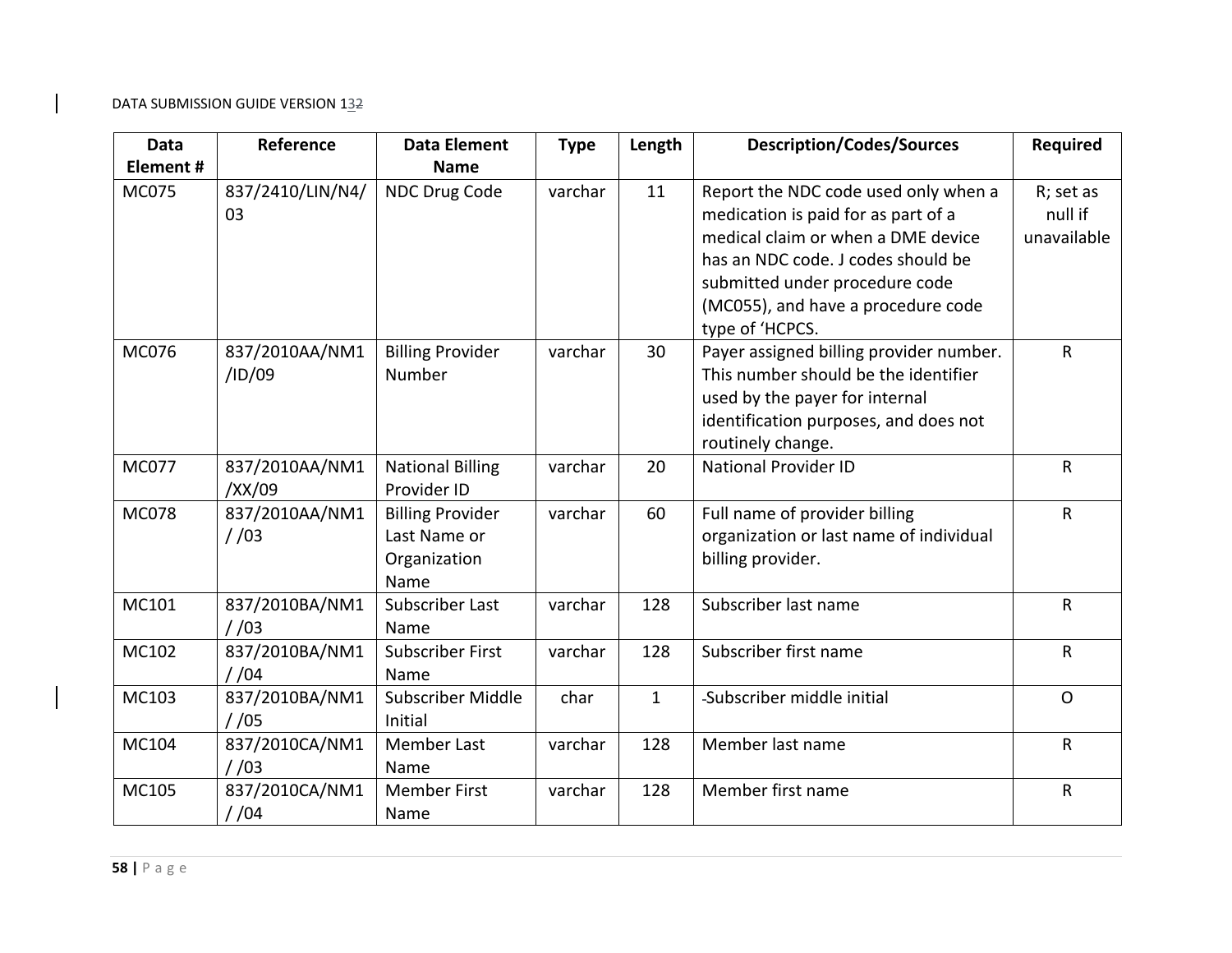| Data            | Reference               | <b>Data Element</b>      | <b>Type</b> | Length       | <b>Description/Codes/Sources</b>       | <b>Required</b> |
|-----------------|-------------------------|--------------------------|-------------|--------------|----------------------------------------|-----------------|
| <b>Element#</b> |                         | <b>Name</b>              |             |              |                                        |                 |
| MC106           | 837/2010CA/NM1<br>/ 105 | Member Middle<br>Initial | char        | $\mathbf{1}$ | Member middle initial                  | $\Omega$        |
| <b>MC201A</b>   | N/A                     | Present on               | varchar     | $\mathbf{1}$ | Code indicating the presence of        | $\mathsf{R}$    |
|                 |                         | <b>Admission - PDX</b>   |             |              | diagnosis at the time of admission     | (Inpatient      |
|                 |                         |                          |             |              | See Table B.1.G for valid values.      | only,           |
|                 |                         |                          |             |              |                                        | otherwise       |
|                 |                         |                          |             |              |                                        | leave blank)    |
| <b>MC201B</b>   | N/A                     | Present on               | varchar     | $\mathbf{1}$ | Code indicating the presence of        | R if 201A       |
|                 |                         | Admission - DX1          |             |              | diagnosis at the time of admission for | has a value     |
|                 |                         |                          |             |              | <b>MC201A</b>                          | (Inpatient      |
|                 |                         |                          |             |              | See Table B.1.G for valid values.      | only,           |
|                 |                         |                          |             |              |                                        | otherwise       |
|                 |                         |                          |             |              |                                        | leave blank)    |
| <b>MC201C</b>   | N/A                     | Present on               | varchar     | $\mathbf{1}$ | Code indicating the presence of        | R               |
|                 |                         | Admission - DX2          |             |              | diagnosis at the time of admission     | (Inpatient      |
|                 |                         |                          |             |              | See Table B.1.G for valid values.      | only,           |
|                 |                         |                          |             |              |                                        | otherwise       |
|                 |                         |                          |             |              |                                        | leave blank)    |
| <b>MC201D</b>   | N/A                     | Present on               | varchar     | $\mathbf{1}$ | Code indicating the presence of        | R               |
|                 |                         | Admission - DX3          |             |              | diagnosis at the time of admission     | (Inpatient      |
|                 |                         |                          |             |              | See Table B.1.G for valid values.      | only,           |
|                 |                         |                          |             |              |                                        | otherwise       |
|                 |                         |                          |             |              |                                        | leave blank)    |
| <b>MC201E</b>   | N/A                     | Present on               | varchar     | $\mathbf{1}$ | Code indicating the presence of        | $\mathsf{R}$    |
|                 |                         | Admission - DX4          |             |              | diagnosis at the time of admission     | (Inpatient      |
|                 |                         |                          |             |              | See Table B.1.G for valid values.      | only,           |
|                 |                         |                          |             |              |                                        | otherwise       |
|                 |                         |                          |             |              |                                        | leave blank)    |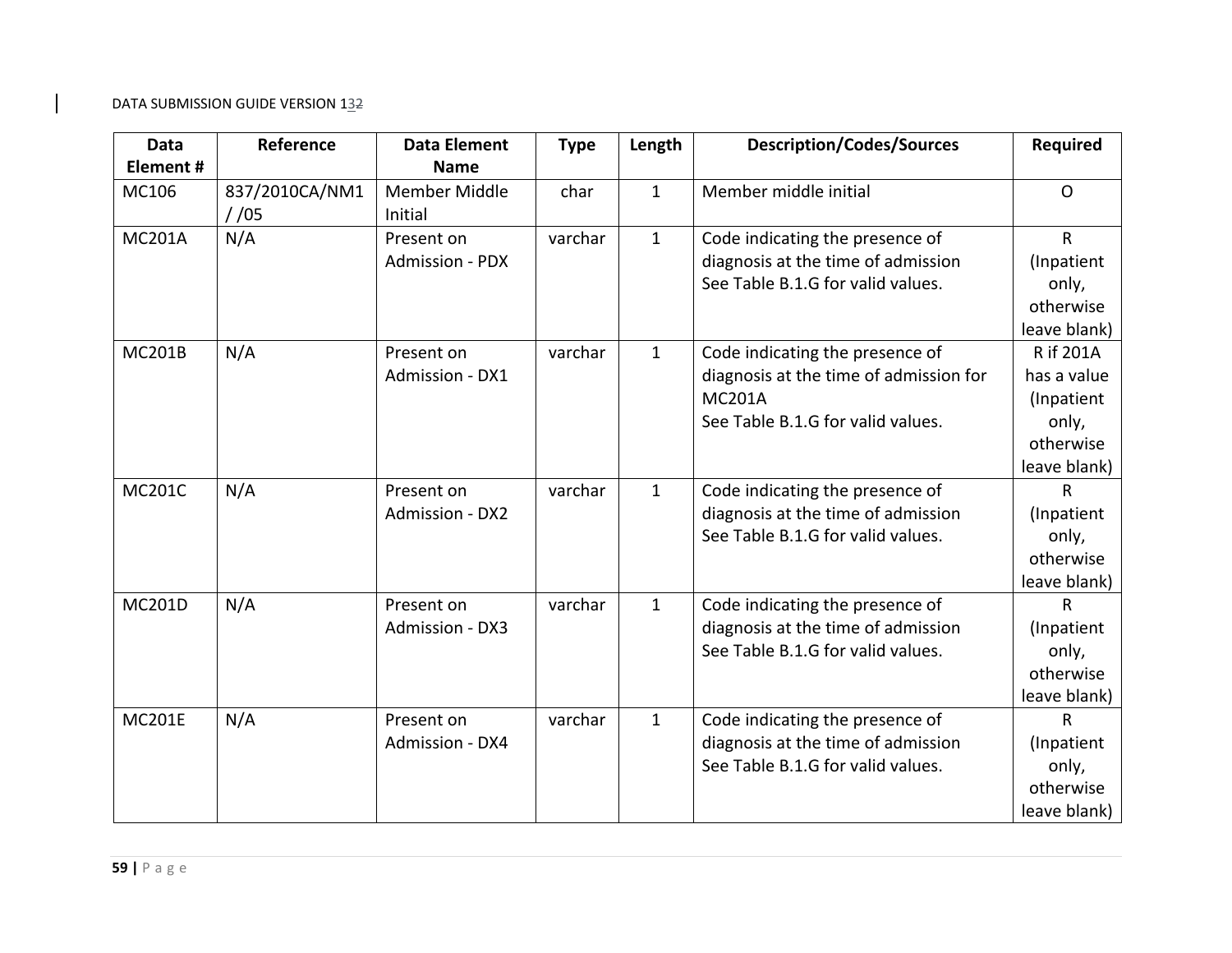| <b>Data</b>   | Reference | <b>Data Element</b>    | <b>Type</b> | Length       | <b>Description/Codes/Sources</b>   | <b>Required</b> |
|---------------|-----------|------------------------|-------------|--------------|------------------------------------|-----------------|
| Element#      |           | <b>Name</b>            |             |              |                                    |                 |
| <b>MC201F</b> | N/A       | Present on             | varchar     | $\mathbf{1}$ | Code indicating the presence of    | $\mathsf{R}$    |
|               |           | <b>Admission - DX5</b> |             |              | diagnosis at the time of admission | (Inpatient      |
|               |           |                        |             |              | See Table B.1.G for valid values.  | only,           |
|               |           |                        |             |              |                                    | otherwise       |
|               |           |                        |             |              |                                    | leave blank)    |
| MC201G        | N/A       | Present on             | varchar     | $\mathbf{1}$ | Code indicating the presence of    | R               |
|               |           | Admission - DX6        |             |              | diagnosis at the time of admission | (Inpatient      |
|               |           |                        |             |              | See Table B.1.G for valid values.  | only,           |
|               |           |                        |             |              |                                    | otherwise       |
|               |           |                        |             |              |                                    | leave blank)    |
| <b>MC201H</b> | N/A       | Present on             | varchar     | $\mathbf{1}$ | Code indicating the presence of    | $\mathsf{R}$    |
|               |           | Admission - DX7        |             |              | diagnosis at the time of admission | (Inpatient      |
|               |           |                        |             |              | See Table B.1.G for valid values.  | only,           |
|               |           |                        |             |              |                                    | otherwise       |
|               |           |                        |             |              |                                    | leave blank)    |
| <b>MC201I</b> | N/A       | Present on             | varchar     | $\mathbf{1}$ | Code indicating the presence of    | $\mathsf{R}$    |
|               |           | <b>Admission - DX8</b> |             |              | diagnosis at the time of admission | (Inpatient      |
|               |           |                        |             |              | See Table B.1.G for valid values.  | only,           |
|               |           |                        |             |              |                                    | otherwise       |
|               |           |                        |             |              |                                    | leave blank)    |
| <b>MC201J</b> | N/A       | Present on             | varchar     | $\mathbf{1}$ | Code indicating the presence of    | $\mathsf{R}$    |
|               |           | <b>Admission - DX9</b> |             |              | diagnosis at the time of admission | (Inpatient      |
|               |           |                        |             |              | See Table B.1.G for valid values.  | only,           |
|               |           |                        |             |              |                                    | otherwise       |
|               |           |                        |             |              |                                    | leave blank)    |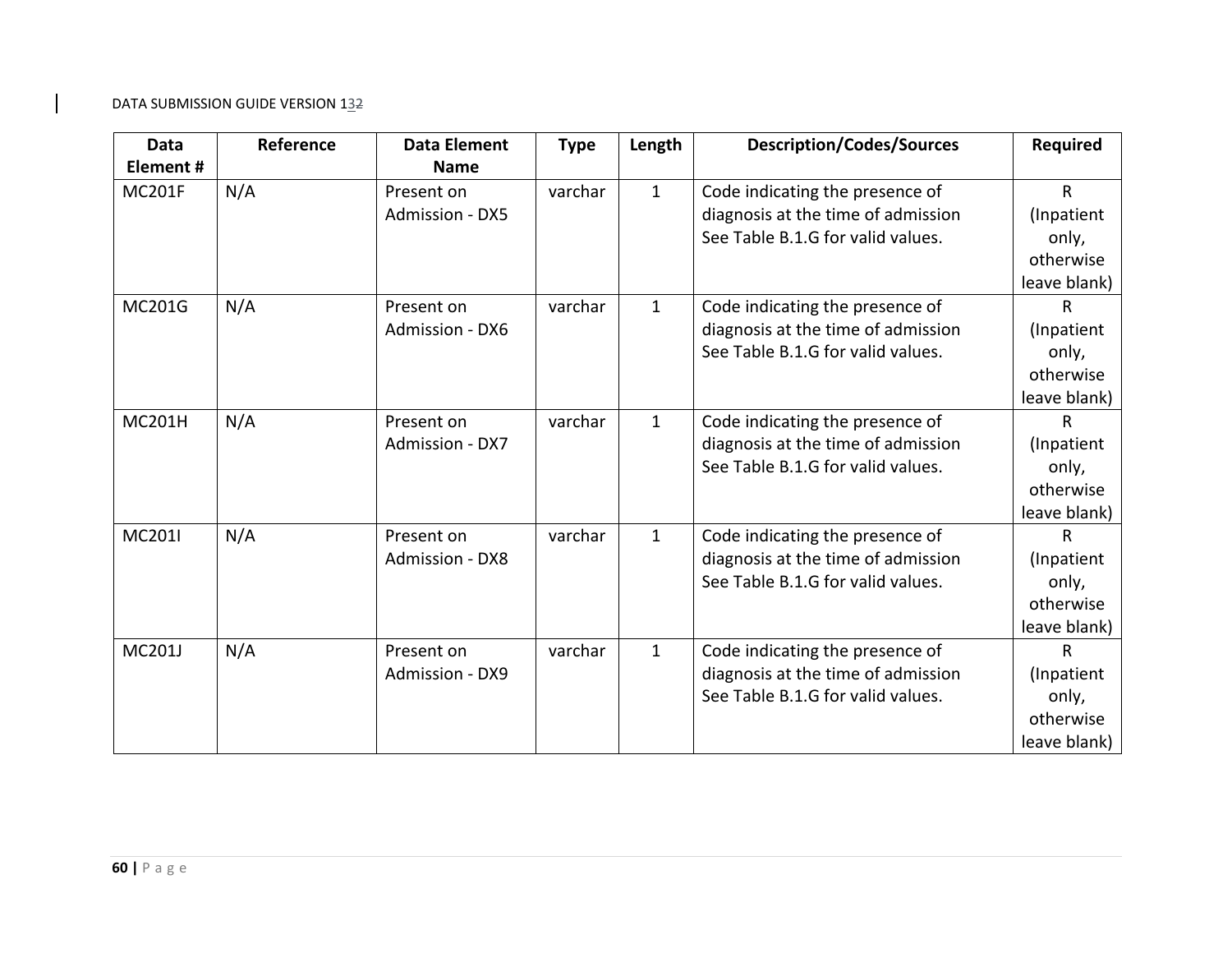| Data          | Reference       | <b>Data Element</b>    | <b>Type</b> | Length         | <b>Description/Codes/Sources</b>      | <b>Required</b> |
|---------------|-----------------|------------------------|-------------|----------------|---------------------------------------|-----------------|
| Element#      |                 | <b>Name</b>            |             |                |                                       |                 |
| <b>MC201K</b> | N/A             | Present on             | varchar     | $\mathbf{1}$   | Code indicating the presence of       | $\mathsf{R}$    |
|               |                 | Admission - DX10       |             |                | diagnosis at the time of admission    | (Inpatient      |
|               |                 |                        |             |                | See Table B.1.G for valid values.     | only,           |
|               |                 |                        |             |                |                                       | otherwise       |
|               |                 |                        |             |                |                                       | leave blank)    |
| <b>MC201L</b> | N/A             | Present on             | varchar     | $\mathbf{1}$   | Code indicating the presence of       | R               |
|               |                 | Admission - DX11       |             |                | diagnosis at the time of admission    | (Inpatient      |
|               |                 |                        |             |                | See Table B.1.G for valid values.     | only,           |
|               |                 |                        |             |                |                                       | otherwise       |
|               |                 |                        |             |                |                                       | leave blank)    |
| <b>MC201M</b> | N/A             | Present on             | varchar     | $\mathbf{1}$   | Code indicating the presence of       | R               |
|               |                 | Admission - DX12       |             |                | diagnosis at the time of admission    | (Inpatient      |
|               |                 |                        |             |                | See Table B.1.G for valid values.     | only,           |
|               |                 |                        |             |                |                                       | otherwise       |
|               |                 |                        |             |                |                                       | leave blank)    |
| MC202         | 837D/2400/TOO/0 | <b>Tooth Number</b>    | char        | 20             | Tooth Number or Letter Identification | R for Dental    |
|               | $\overline{2}$  |                        |             |                |                                       | Claims only     |
| MC203         | 837D/2400/SV/30 | <b>Dental Quadrant</b> | char        | $\overline{2}$ | Dental Quadrant                       | R for Dental    |
|               | $41 - 5$        |                        |             |                |                                       | Claims only     |
| MC204         | 837D/2400/TOO/0 | <b>Tooth Surface</b>   | char        | $\overline{7}$ | <b>Tooth Surface Identification</b>   | R for Dental    |
|               | $31 - 5$        |                        |             |                |                                       | Claims only     |
| MC205         | N/A             | ICD-9-CM or            | date        | 8              | Date MC058 was performed              | R               |
|               |                 | ICD-10-CM              |             |                |                                       |                 |
|               |                 | Procedure Date         |             |                |                                       |                 |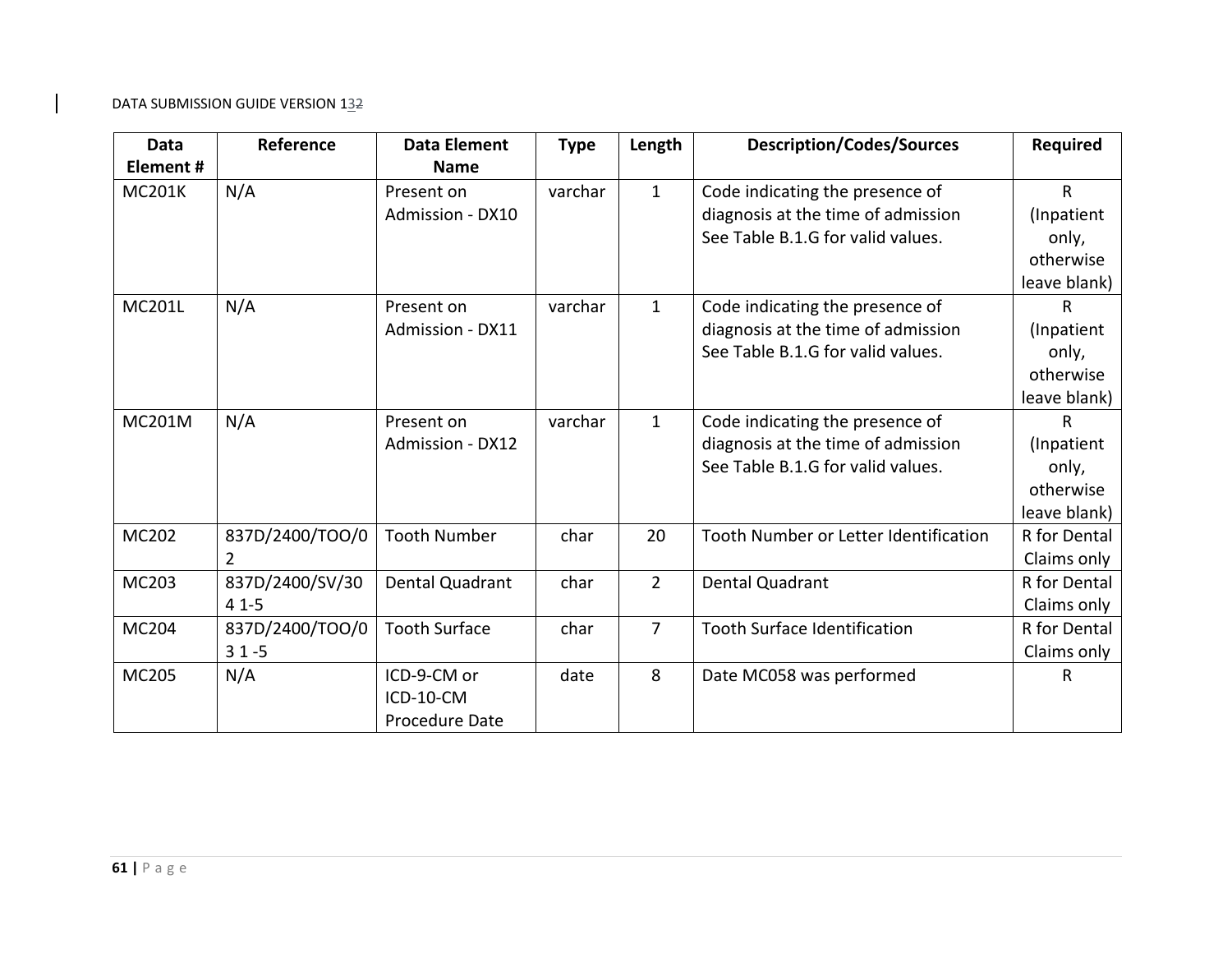| <b>Data</b>   | Reference        | <b>Data Element</b> | <b>Type</b> | Length         | <b>Description/Codes/Sources</b>       | <b>Required</b> |
|---------------|------------------|---------------------|-------------|----------------|----------------------------------------|-----------------|
| Element#      |                  | <b>Name</b>         |             |                |                                        |                 |
| <b>MC058A</b> | 835/2110/SVC/ID/ | ICD-9-CM            | char        | $\overline{7}$ | Secondary procedure code for this line | R Inpatient     |
|               | $01-2$           | Procedure Code      |             |                | of service. Do not code decimal point. | only,           |
|               |                  | or                  |             |                |                                        | optional for    |
|               |                  | ICD-10-CM           |             |                |                                        | O/P Default     |
|               |                  | Procedure code      |             |                |                                        | to blank        |
| <b>MC205A</b> | N/A              | ICD-9-CM or         | date        | 8              | Date MC058A was performed              | R when          |
|               |                  | ICD-10-CM           |             |                |                                        | MC058A is       |
|               |                  | Procedure Date      |             |                |                                        | populated       |
|               |                  |                     |             |                |                                        | Default to      |
|               |                  |                     |             |                |                                        | blank if not    |
|               |                  |                     |             |                |                                        | present         |
| <b>MC058B</b> | 835/2110/SVC/ID/ | ICD-9-CM            | char        | $\overline{7}$ | Secondary procedure code for this line | R Inpatient     |
|               | $01-2$           | Procedure Code      |             |                | of service. Do not code decimal point. | Only,           |
|               |                  | or                  |             |                |                                        | optional for    |
|               |                  | ICD-10-CM           |             |                |                                        | O/P Default     |
|               |                  | Procedure code      |             |                |                                        | to blank if     |
|               |                  |                     |             |                |                                        | not present     |
| <b>MC205B</b> | N/A              | ICD-9-CM or         | date        | 8              | Date MC058B was performed              | R when          |
|               |                  | ICD-10-CM           |             |                |                                        | MC058B is       |
|               |                  | Procedure Date      |             |                |                                        | populated       |
|               |                  |                     |             |                |                                        | Default to      |
|               |                  |                     |             |                |                                        | blank if not    |
|               |                  |                     |             |                |                                        | present         |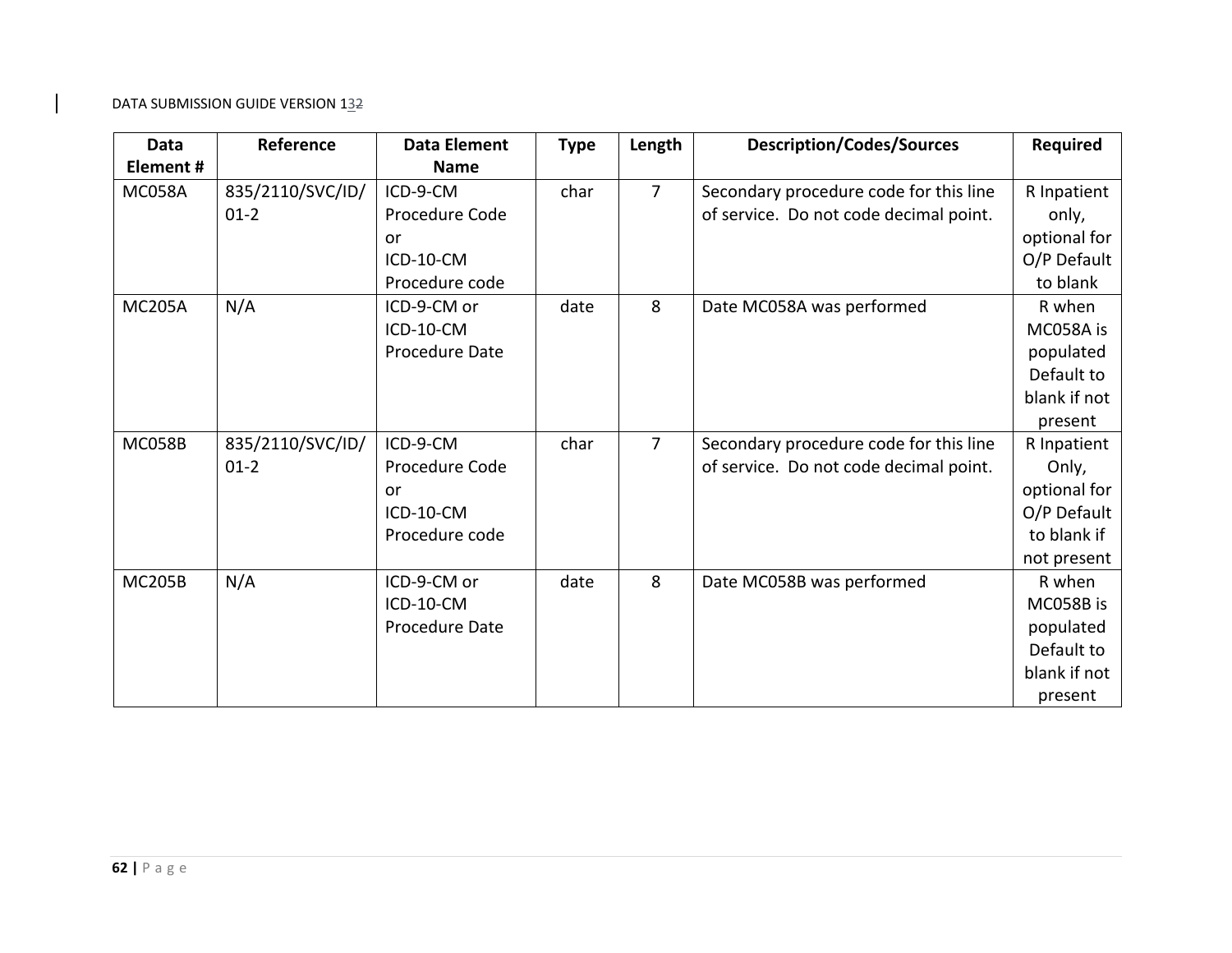| Data          | Reference        | <b>Data Element</b> | <b>Type</b> | Length         | <b>Description/Codes/Sources</b>       | <b>Required</b> |
|---------------|------------------|---------------------|-------------|----------------|----------------------------------------|-----------------|
| Element#      |                  | <b>Name</b>         |             |                |                                        |                 |
| <b>MC058C</b> | 835/2110/SVC/ID/ | ICD-9-CM            | char        | $\overline{7}$ | Secondary procedure code for this line | R Inpatient     |
|               | $01-2$           | Procedure Code      |             |                | of service. Do not code decimal point. | Only,           |
|               |                  | or                  |             |                |                                        | optional for    |
|               |                  | ICD-10-CM           |             |                |                                        | $O/P$ .         |
|               |                  | Procedure code      |             |                |                                        | Default to      |
|               |                  |                     |             |                |                                        | blank if not    |
|               |                  |                     |             |                |                                        | present         |
| <b>MC205C</b> | N/A              | ICD-9-CM or         | date        | 8              | Date MC058C was performed              | R when          |
|               |                  | ICD-10-CM           |             |                |                                        | MC058C is       |
|               |                  | Procedure Date      |             |                |                                        | populated.      |
|               |                  |                     |             |                |                                        | Default to      |
|               |                  |                     |             |                |                                        | blank if not    |
|               |                  |                     |             |                |                                        | present         |
| <b>MC058D</b> | 835/2110/SVC/ID/ | ICD-9-CM            | char        | $\overline{7}$ | Secondary procedure code for this line | R Inpatient     |
|               | $01 - 2$         | Procedure Code      |             |                | of service. Do not code decimal point. | Only,           |
|               |                  | or                  |             |                |                                        | optional for    |
|               |                  | ICD-10-CM           |             |                |                                        | $O/P$ .         |
|               |                  | Procedure code      |             |                |                                        | Default to      |
|               |                  |                     |             |                |                                        | blank if not    |
|               |                  |                     |             |                |                                        | present         |
| <b>MC205D</b> | N/A              | ICD-9-CM or         | date        | 8              | Date MC058E was performed              | R when          |
|               |                  | ICD-10-CM           |             |                |                                        | MC058D is       |
|               |                  | Procedure Date      |             |                |                                        | populated.      |
|               |                  |                     |             |                |                                        | Default to      |
|               |                  |                     |             |                |                                        | blank if not    |
|               |                  |                     |             |                |                                        | present         |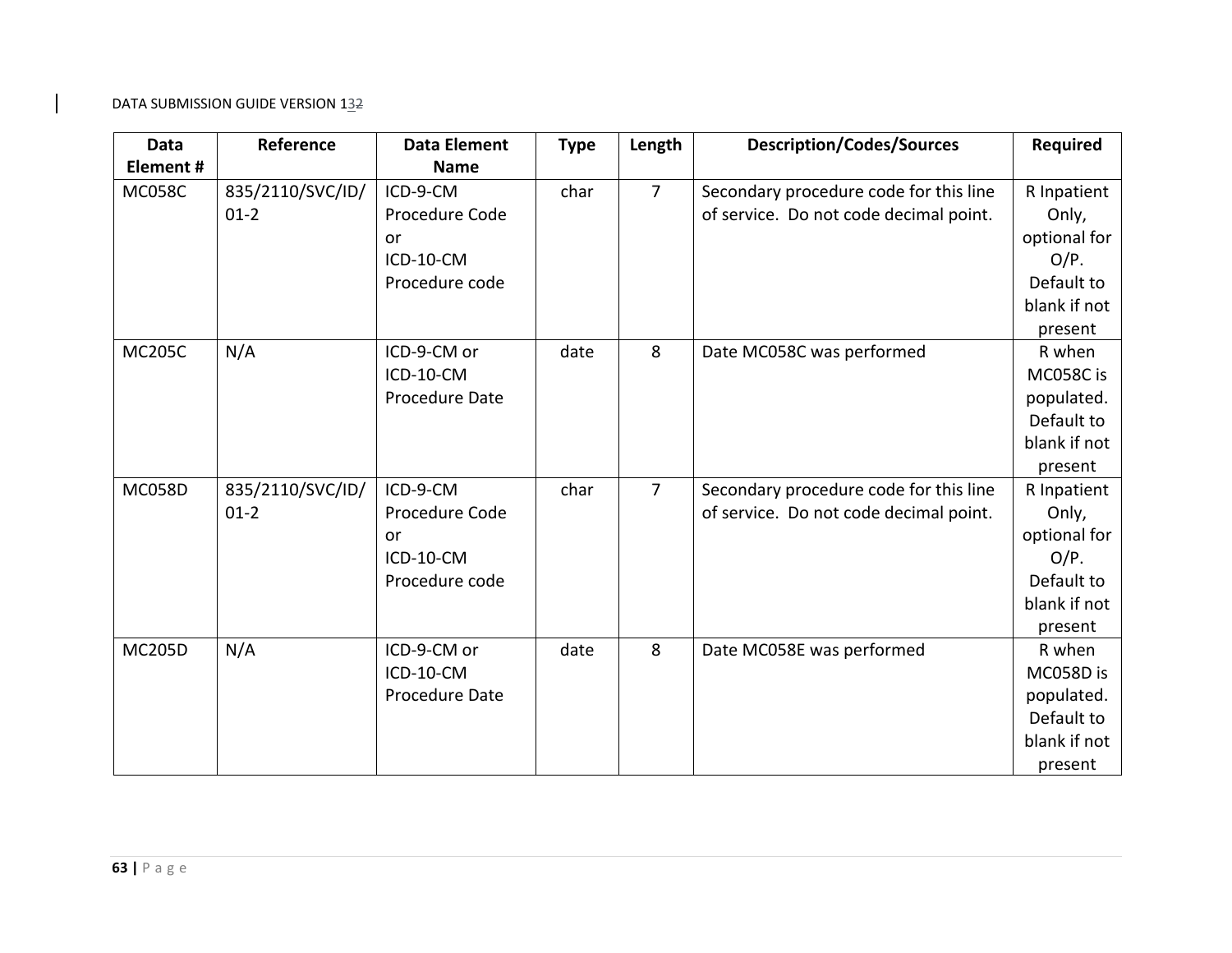| Data          | Reference                  | <b>Data Element</b>                                             | <b>Type</b> | Length         | <b>Description/Codes/Sources</b>                                                                                                          | <b>Required</b>                                                                          |
|---------------|----------------------------|-----------------------------------------------------------------|-------------|----------------|-------------------------------------------------------------------------------------------------------------------------------------------|------------------------------------------------------------------------------------------|
| Element#      |                            | <b>Name</b>                                                     |             |                |                                                                                                                                           |                                                                                          |
| <b>MC058E</b> | 835/2110/SVC/ID/<br>$01-2$ | ICD-9-CM<br>Procedure Code<br>or<br>ICD-10-CM<br>Procedure code | char        | $\overline{7}$ | Secondary procedure code for this line<br>of service. Do not code decimal point.                                                          | R Inpatient<br>Only,<br>optional for<br>$O/P$ .<br>Default to<br>blank if not<br>present |
| <b>MC205E</b> | N/A                        | ICD-9-CM or<br>ICD-10-CM<br>Procedure Date                      | date        | 8              | Date MC058E was performed                                                                                                                 | R when<br>MC058E is<br>populated.<br>Default to<br>blank if not<br>present               |
| MC206         | N/A                        | <b>Capitated Service</b><br>Indicator                           | char        | $\mathbf{1}$   | $Y =$ services are paid under a capitated<br>arrangement<br>$N =$ services are not paid under a<br>capitated arrangement<br>$U =$ unknown | $\mathsf{R}$                                                                             |
| MC207         | N/A                        | Provider network<br>indicator                                   | char        | $\mathbf{1}$   | Servicing provider is a participating<br>provider.<br>$Y = Yes$<br>$N = No$<br>$U =$ unknown                                              | $\mathsf{R}$                                                                             |
| <b>MC208</b>  | N/A                        | Self-Funded Claim<br>Indicator                                  | char        | $\mathbf{1}$   | $Y = Yes$ , Self-Funded claim<br>$N = No$ , Other                                                                                         | $\mathsf{R}$                                                                             |
| MC209         | N/A                        | <b>Dental Claim</b><br>Indicator                                | char        | $\mathbf{1}$   | Y = Yes, Dental claim<br>$N = No$ , Other                                                                                                 | $\mathsf{R}$                                                                             |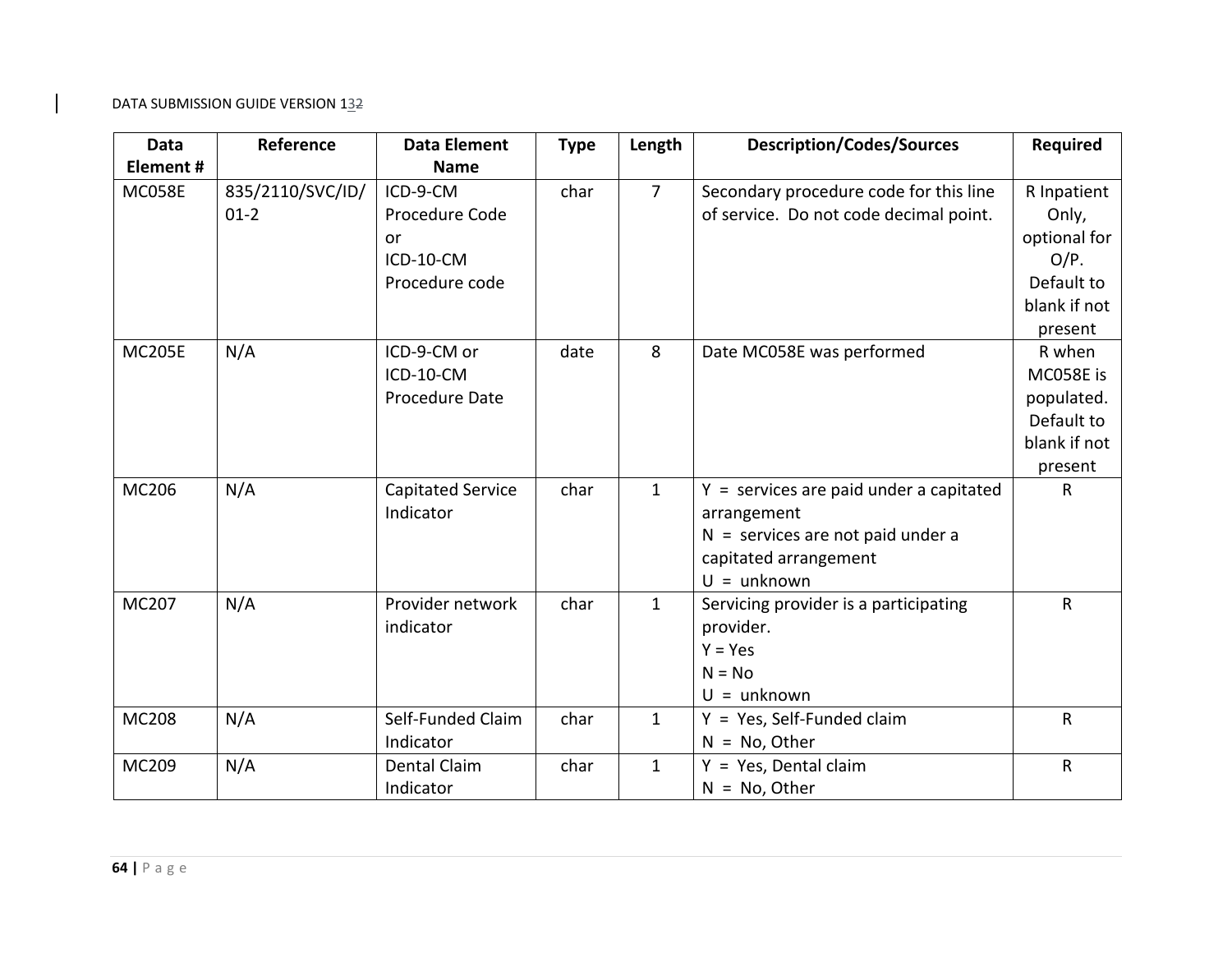| Data         | Reference | <b>Data Element</b>                                                | <b>Type</b> | Length         | <b>Description/Codes/Sources</b>                                                                                                                                                                                          | <b>Required</b>             |
|--------------|-----------|--------------------------------------------------------------------|-------------|----------------|---------------------------------------------------------------------------------------------------------------------------------------------------------------------------------------------------------------------------|-----------------------------|
| Element#     |           | <b>Name</b>                                                        |             |                |                                                                                                                                                                                                                           |                             |
| MC210        | N/A       | Medicare<br>Beneficiary<br>Identifier (MBI)                        | char        | 11             | Medicare<br>Beneficiary<br>Identifier<br>Required for Medicare, set as null if<br>unavailable.<br>Do not submit HICN<br>identifiers.                                                                                      | R for<br>Medicare<br>claims |
| MC211        | N/A       | <b>NAIC ID</b>                                                     | char        | 5              | Report the NAIC Code associated with<br>entity that<br>maintains<br>the<br>this<br>product. Leave blank if entity does not<br>have a NAIC Code.                                                                           | $\mathsf{R}$                |
| MC212        | N/A       | <b>Medicaid AID</b><br>Category                                    | char        | $\overline{4}$ | For Medicaid only. Provide the primary<br>Medicaid Aid Category code for the<br>member. Codes are determined by the<br>state's Medicaid agency. Contact CIVHC<br>for acceptable codes. If not applicable,<br>leave blank. | R for<br>Medicaid<br>claims |
| MC216        | N/A       | <b>Managed Care</b><br><b>Coordination Flag</b><br>(HCPF-specific) | char        | $\mathbf{1}$   | $Y = claim$ is associated with managed<br>care coordination HCPF-defined<br>"encounter claim"<br>$N =$ claim is not associated with<br>managed care coordination<br>Leave blank if non-HCPF submitter                     | R for HCPF                  |
| MC217        | N/A       | Claim Type Code<br>(HCPF-specific)                                 | char        | $\mathbf{1}$   | <b>HCPF-defined Claim Type Code</b><br>Leave blank if non-HCPF submitter                                                                                                                                                  | R for HCPF                  |
| <b>MC218</b> | N/A       | Claim Type Code<br><b>Description (HCPF-</b><br>specific)          | varchar     | 50             | <b>HCPF-defined Claim Type Code</b><br>description<br>Leave blank if non-HCPF submitter                                                                                                                                   | R for HCPF                  |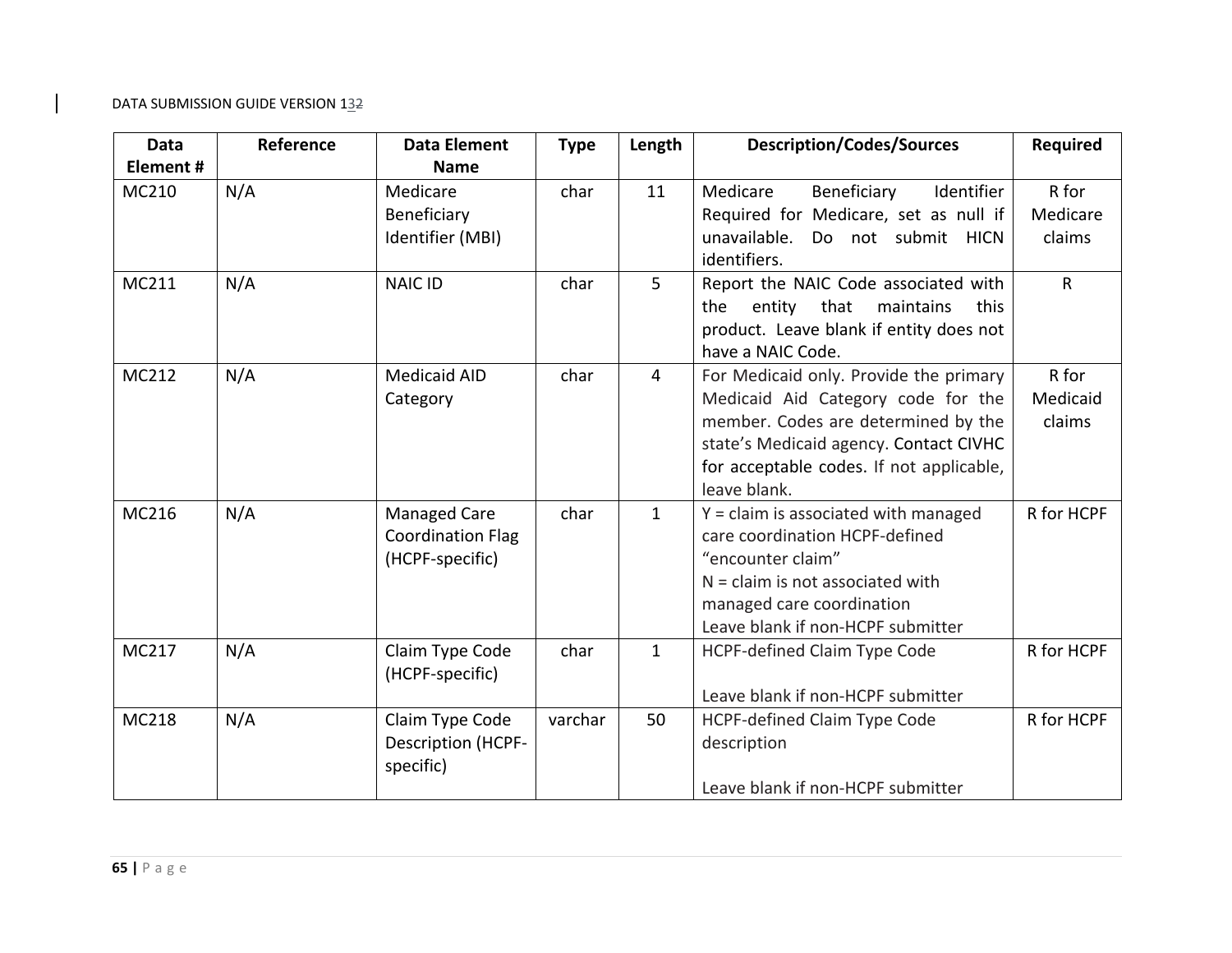| Data      | Reference | Data Element  | <b>Type</b> | Length | <b>Description/Codes/Sources</b>        | <b>Required</b> |
|-----------|-----------|---------------|-------------|--------|-----------------------------------------|-----------------|
| Element # |           | <b>Name</b>   |             |        |                                         |                 |
| MC219     | N/A       | Value-Based   | char        |        | $Y = claim$ was adjudicated under a     | O for six       |
|           |           | Payment (VBP) |             |        | value-based payment (VBP)               | months (R)      |
|           |           | Indicator     |             |        | $N =$ claim was not adjudicated under a | in January      |
|           |           |               |             |        | value-based payment (VBP)               | 2022)           |
| MC899     | N/A       | Record Type   | char        |        | Value = $MC$                            |                 |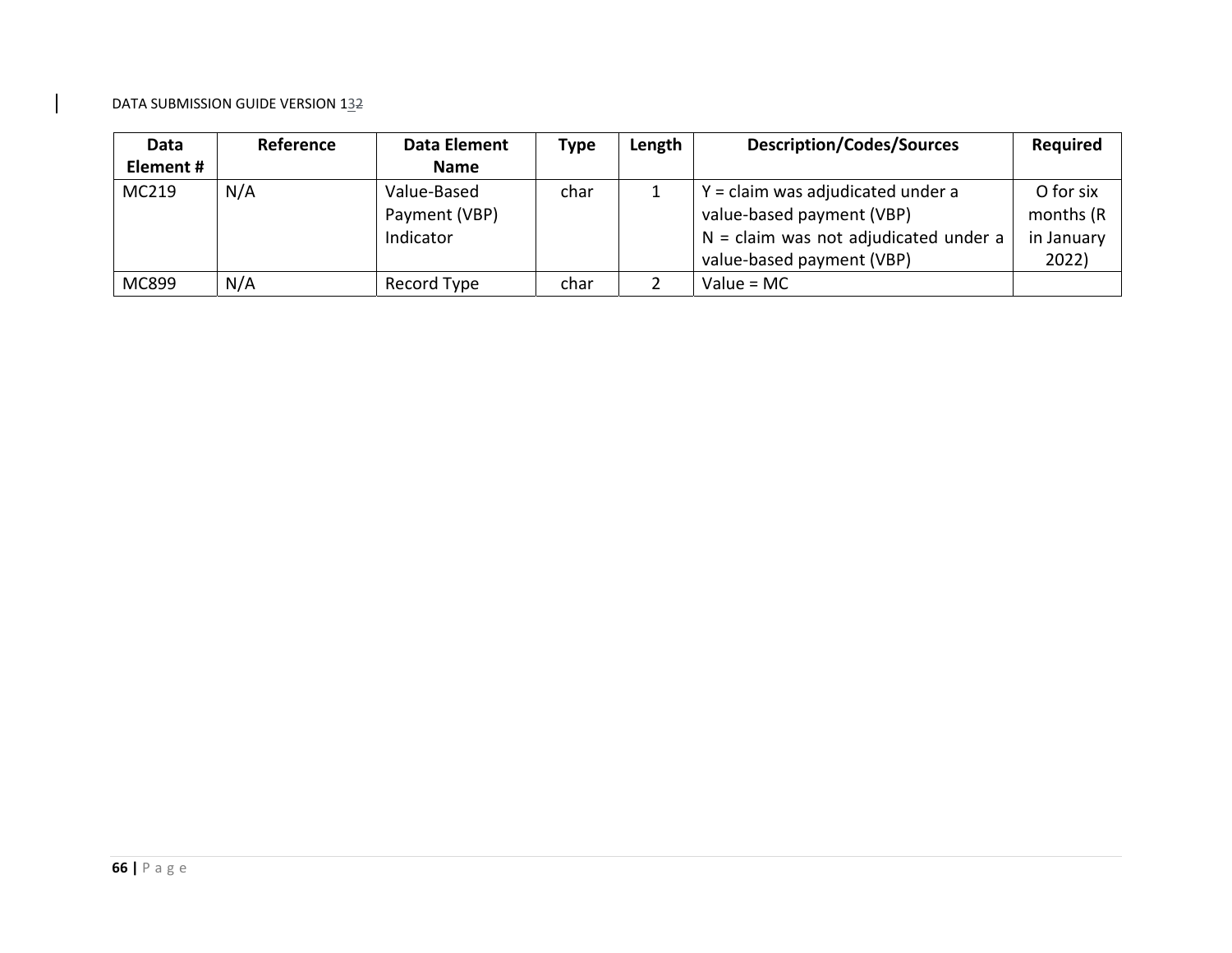# A‐3 PHARMACY CLAIMS DATA

Frequency: Monthly Upload via FTP or Web Portal

Additional formatting requirements:

Payers submit data in <sup>a</sup> single, consistent format for each data type.

#### PHARMACY CLAIMS FILE HEADER RECORD

| Data Element # | Data Element        | Type | <b>Max Length</b> | <b>Description/valid values</b>                                |
|----------------|---------------------|------|-------------------|----------------------------------------------------------------|
|                | Name                |      |                   |                                                                |
| HD001          | Record Type         | char |                   | <b>PC</b>                                                      |
| HD002          | Payer Code          | char | 4                 | Distributed by CIVHC                                           |
| HD003          | Payer Name          | char | 75                | Distributed by CIVHC                                           |
| HD004          | Beginning           | date | 6                 | <b>CCYYMM</b>                                                  |
|                | Month               |      |                   |                                                                |
| HD005          | <b>Ending Month</b> | date | 6                 | <b>CCYYMM</b>                                                  |
| HD006          | Record count        | int  | 10                | Total number of records submitted in the Pharmacy Claims file, |
|                |                     |      |                   | excluding header and trailer records                           |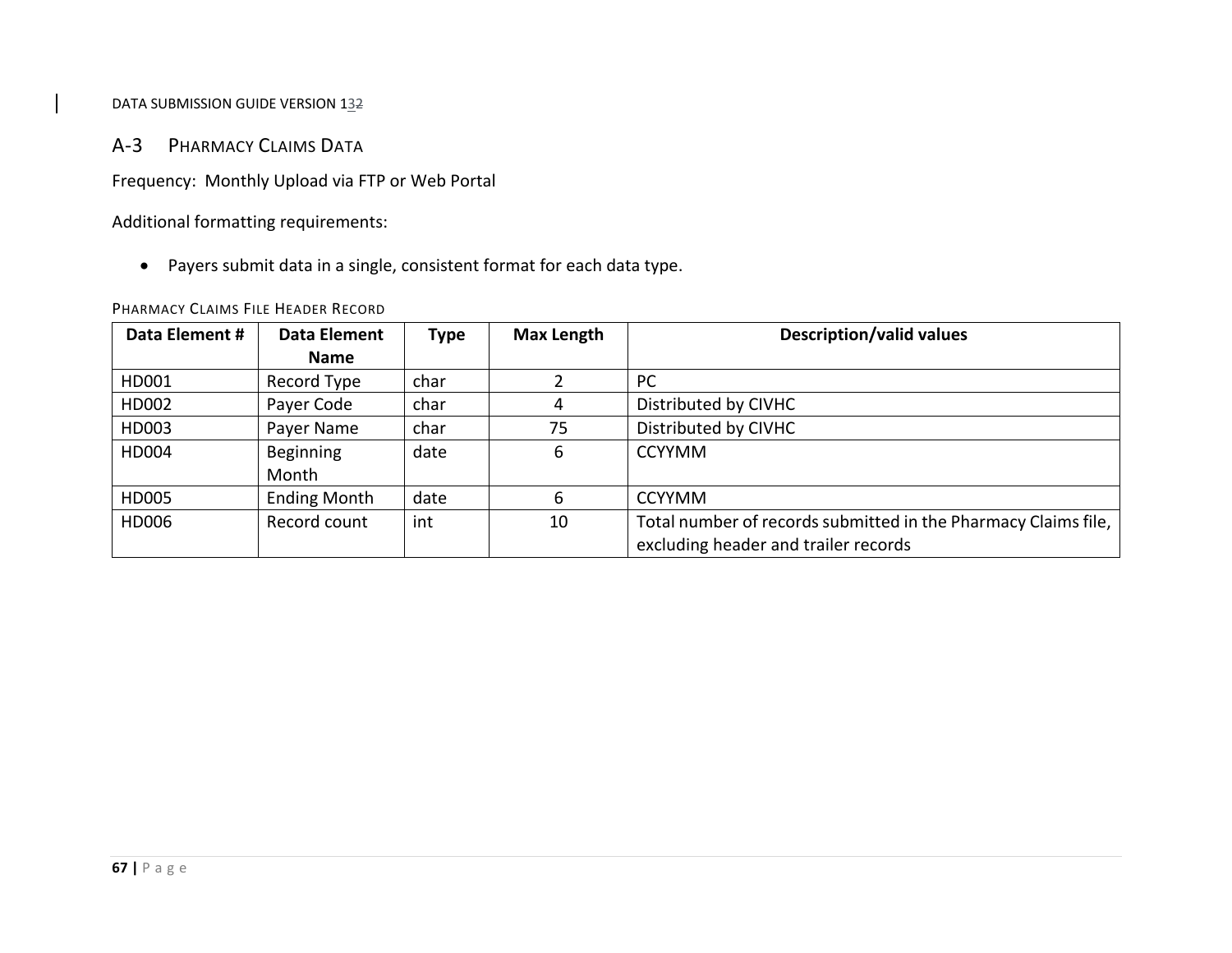| Data Element # | Data Element           | <b>Type</b> | <b>Max Length</b> | <b>Description/valid values</b> |
|----------------|------------------------|-------------|-------------------|---------------------------------|
|                | <b>Name</b>            |             |                   |                                 |
| <b>TR001</b>   | Record Type            | char        |                   | PC                              |
| <b>TR002</b>   | Payer Code             | varchar     |                   | Distributed by CIVHC            |
| <b>TR003</b>   | Payer Name             | varchar     | 75                | Distributed by CIVHC            |
| <b>TR004</b>   | Beginning              | date        | 6                 | <b>CCYYMM</b>                   |
|                | Month                  |             |                   |                                 |
| <b>TR005</b>   | <b>Ending Month</b>    | date        | 6                 | <b>CCYYMM</b>                   |
| <b>TR006</b>   | <b>Extraction Date</b> | date        | 8                 | <b>CCYYMMDD</b>                 |

#### PHARMACY CLAIMS FILE TRAILER RECORD

# A‐3.1 PHARMACY CLAIMS FILE

| Data<br><b>Element</b><br># | <b>National</b><br><b>Council for</b><br>Prescription<br><b>Drug</b><br>Programs<br>Field # | Data Element Name              | <b>Type</b> | Length         | <b>Description/Codes/Sources</b>                                                   | <b>Required</b> |
|-----------------------------|---------------------------------------------------------------------------------------------|--------------------------------|-------------|----------------|------------------------------------------------------------------------------------|-----------------|
| <b>PC001</b>                | N/A                                                                                         | Payer Code                     | varchar     | 4              | Distributed by CIVHC                                                               | R               |
| <b>PC002</b>                | N/A                                                                                         | Payer Name                     | varchar     | 30             | Distributed by CIVHC                                                               | R.              |
| <b>PC003</b>                | N/A                                                                                         | Insurance Type/Product<br>Code | char        | $\overline{2}$ | See lookup table B.1.A                                                             | R               |
| <b>PC004</b>                | N/A                                                                                         | Payer Claim Control<br>Number  | varchar     | 35             | Must apply to the entire claim and be<br>unique within the payer's system.         | R               |
| <b>PC204</b>                | N/A                                                                                         | Script number                  | int         | 20             | Script number of prescription                                                      | R               |
| <b>PC005</b>                | N/A                                                                                         | Line Counter                   | int         | 4              | Line number for this service. The line<br>counter begins with 1 and is incremented | R               |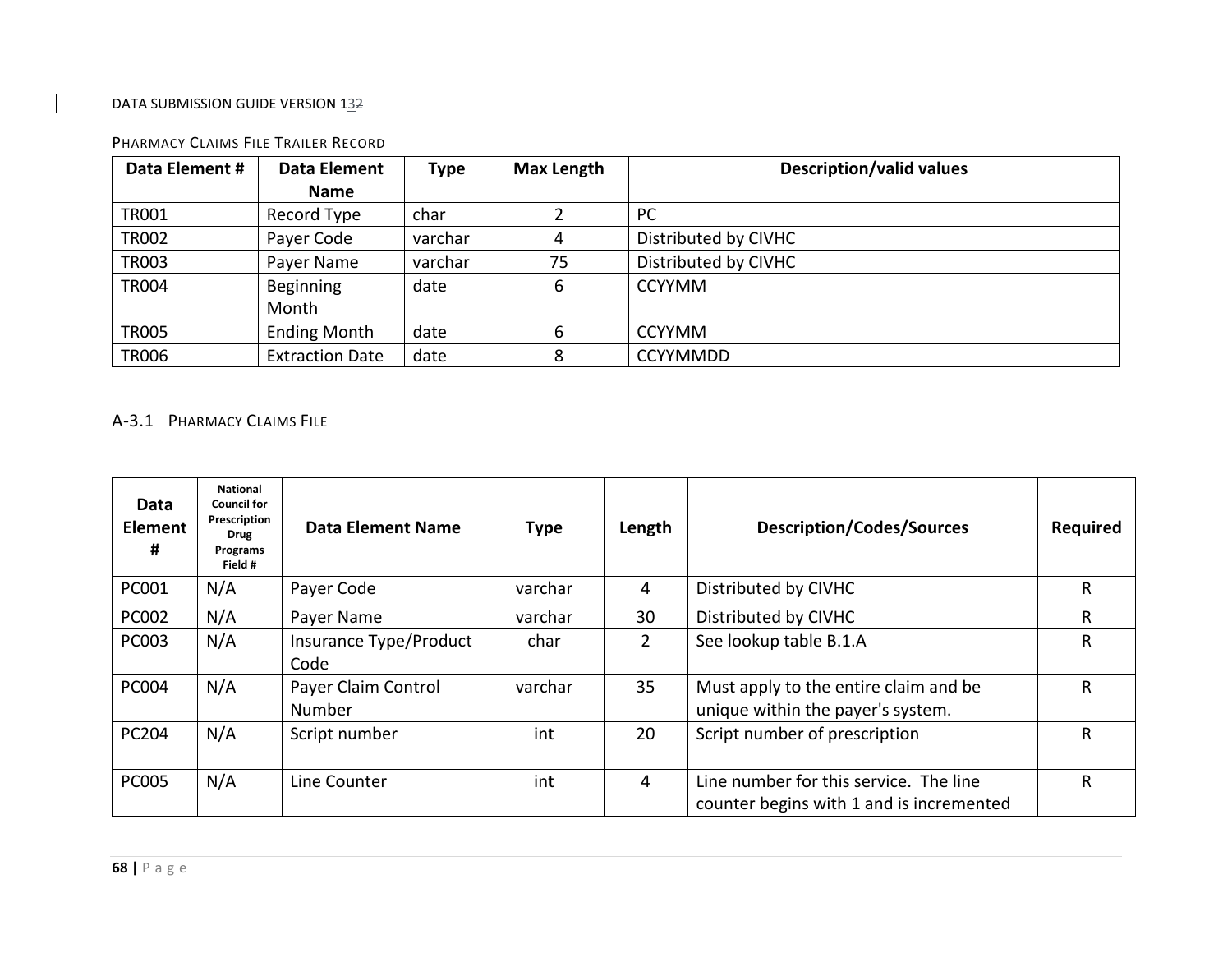| Data<br><b>Element</b><br># | <b>National</b><br><b>Council for</b><br>Prescription<br><b>Drug</b><br>Programs<br>Field # | <b>Data Element Name</b>                    | <b>Type</b> | Length | <b>Description/Codes/Sources</b>                                                                                                                                                                          | <b>Required</b> |
|-----------------------------|---------------------------------------------------------------------------------------------|---------------------------------------------|-------------|--------|-----------------------------------------------------------------------------------------------------------------------------------------------------------------------------------------------------------|-----------------|
|                             |                                                                                             |                                             |             |        | by 1 for each additional service line of a<br>claim.                                                                                                                                                      |                 |
| <b>PC006</b>                | 301-C1                                                                                      | Insured Group or Policy<br>Number           | varchar     | 30     | Group or policy number $-$ not the number<br>that uniquely identifies the subscriber<br>Ensure continuity across file types. Note                                                                         | $\mathsf{R}$    |
|                             |                                                                                             |                                             |             |        | that $ME006 = MC006$ ; PC006.                                                                                                                                                                             |                 |
| <b>PC007</b>                | 302-C2                                                                                      | Subscriber Social<br><b>Security Number</b> | varchar     | 9      | Subscriber's social security number; Set as<br>null if unavailable<br>Ensure continuity across file types. Note                                                                                           | $\Omega$        |
|                             |                                                                                             |                                             |             |        | that ME008 = MC007; PC007.                                                                                                                                                                                |                 |
| <b>PC008</b>                | N/A                                                                                         | Plan Specific Contract<br>Number            | varchar     | 128    | Plan assigned subscriber's contract number;<br>may use an alternate unique identifier such<br>as Medicaid ID. Must be an identifier that is<br>unique to the subscriber.                                  | $\mathsf{R}$    |
|                             |                                                                                             |                                             |             |        | Ensure continuity across file types. Note<br>that $ME009 = MC008$ ; $PC008$                                                                                                                               |                 |
| <b>PC009</b>                | $303 - C3$                                                                                  | <b>Member Number</b>                        | varchar     | 128    | Unique number of the member within the<br>Must be an identifier that is<br>contract.<br>unique to the member. May include a<br>combination of contract number and suffix<br>number in order to be unique. | R               |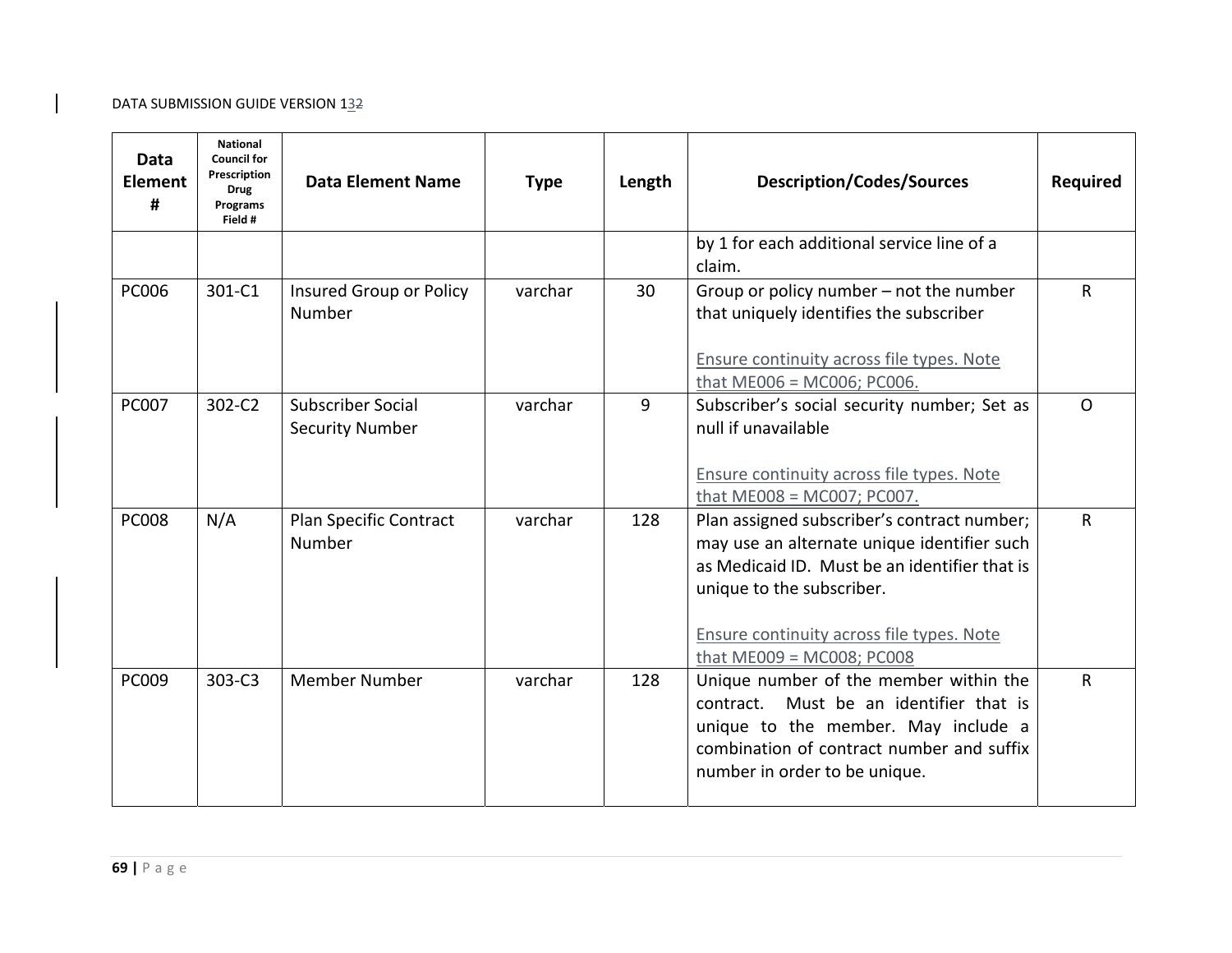| Data<br><b>Element</b><br># | <b>National</b><br><b>Council for</b><br>Prescription<br><b>Drug</b><br>Programs<br>Field # | <b>Data Element Name</b>        | <b>Type</b> | Length         | <b>Description/Codes/Sources</b>                                                                                                                                                                                                                                                                                | <b>Required</b> |
|-----------------------------|---------------------------------------------------------------------------------------------|---------------------------------|-------------|----------------|-----------------------------------------------------------------------------------------------------------------------------------------------------------------------------------------------------------------------------------------------------------------------------------------------------------------|-----------------|
|                             |                                                                                             |                                 |             |                | This column is the unique identifying column<br>for membership and related medical and<br>pharmacy claims. Only one record per<br>eligibility month per eligibility year.<br>Ensure continuity across file types. Note<br>that $ME010 = MC009$ ; $PC009$                                                        |                 |
| <b>PC010</b>                | 302-C2                                                                                      | Member Identification<br>Code   | varchar     | 128            | Member's social security number; Set as<br>null if contract number = subscriber's social<br>security number or use an alternate unique<br>identifier such as Medicaid ID. Must be an<br>identifier that is unique to the member.<br>Ensure continuity across file types. Note<br>that $ME011 = MC010$ ; $PC010$ | $\Omega$        |
| <b>PC011</b>                | N/A                                                                                         | Individual Relationship<br>Code | char        | $\overline{2}$ | Member's relationship to insured<br>Use Lookup Table B.1.B<br>Ensure continuity across file types. Note<br>that $ME012 = MC011$ ; $PC011$                                                                                                                                                                       | R               |
| PC012                       | 305-C5                                                                                      | Member Gender                   | char        | $\mathbf{1}$   | $M = Male$<br>$F =$ Female<br>$X = Non-binary$<br>$U = UNKNOWN$                                                                                                                                                                                                                                                 | R               |
| <b>PC013</b>                | 304-C4                                                                                      | <b>Member Date of Birth</b>     | date        | 8              | <b>CCYYMMDD</b>                                                                                                                                                                                                                                                                                                 | $\mathsf{R}$    |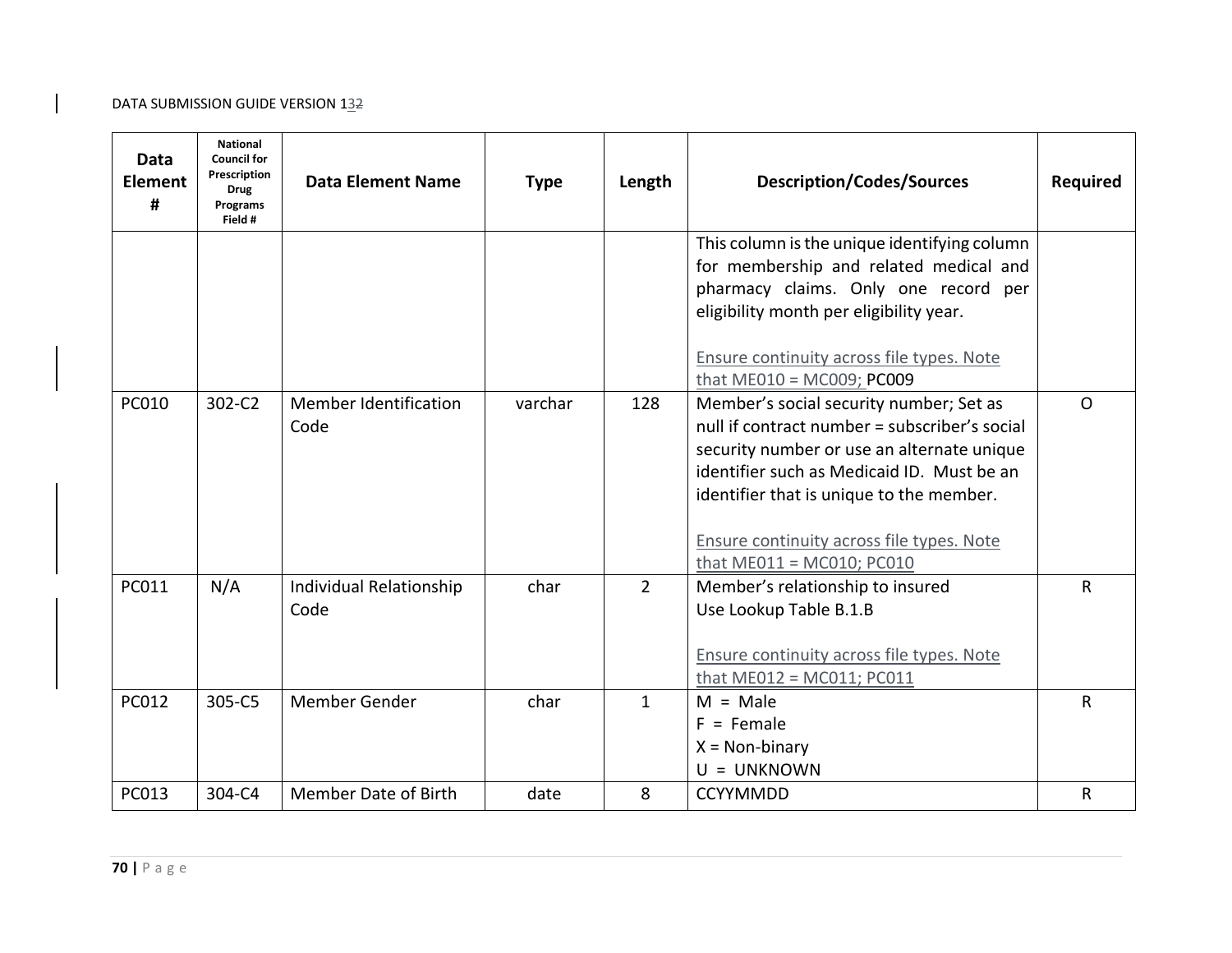| <b>Data</b><br><b>Element</b><br># | <b>National</b><br><b>Council for</b><br>Prescription<br><b>Drug</b><br>Programs<br>Field # | <b>Data Element Name</b>                          | <b>Type</b> | Length         | <b>Description/Codes/Sources</b>                                                                                                           | <b>Required</b> |
|------------------------------------|---------------------------------------------------------------------------------------------|---------------------------------------------------|-------------|----------------|--------------------------------------------------------------------------------------------------------------------------------------------|-----------------|
| <b>PC014</b>                       | N/A                                                                                         | Member City Name of<br>Residence                  | varchar     | 50             | City name of member's residence                                                                                                            | $\mathsf{R}$    |
| <b>PC015</b>                       | N/A                                                                                         | Member State or<br>Province                       | char        | $\overline{2}$ | As defined by the US Postal Service                                                                                                        | $\mathsf{R}$    |
| PC016                              | N/A                                                                                         | Member ZIP Code                                   | varchar     | 11             | ZIP Code of member - may include non-US<br>codes. Do not include dash. Plus 4 optional<br>but desired.                                     | $\mathsf{R}$    |
| <b>PC017</b>                       | N/A                                                                                         | Paid date                                         | date        | 8              | CCYYMMDD - date claim paid if available,<br>otherwise set to date prescription filled                                                      | $\mathsf{R}$    |
| <b>PC018</b>                       | 201-B1                                                                                      | <b>Pharmacy Number</b>                            | varchar     | 30             | Payer assigned pharmacy number. AHFS<br>number is acceptable.                                                                              | R               |
| PC019                              | N/A                                                                                         | Pharmacy Tax ID<br>Number                         | int         | 9              | Federal taxpayer's identification number<br>coded with no punctuation (carriers that<br>contract with outside PBM's will not have<br>this) | $\mathsf{R}$    |
| <b>PC020</b>                       | 833-5P                                                                                      | <b>Pharmacy Name</b>                              | varchar     | 50             | Name of pharmacy                                                                                                                           | $\mathsf{R}$    |
| PC021                              | N/A                                                                                         | <b>Pharmacy National</b><br>Provider ID Number    | varchar     | 20             | National Provider ID of pharmacy. This<br>data element pertains to the entity or<br>individual directly providing the service.             | $\mathsf{R}$    |
| <b>PC048</b>                       | N/A                                                                                         | <b>Pharmacy Location</b><br><b>Street Address</b> | varchar     | 50             | Street address of pharmacy                                                                                                                 | $\mathsf{O}$    |
| <b>PC022</b>                       | 831-5N                                                                                      | <b>Pharmacy Location City</b>                     | varchar     | 30             | City name of pharmacy - preferably<br>pharmacy location (if mail order null)                                                               | R               |
| <b>PC023</b>                       | 832-50                                                                                      | <b>Pharmacy Location</b><br><b>State</b>          | char        | $\overline{2}$ | As defined by the US Postal Service (if mail<br>order null)                                                                                | $\sf R$         |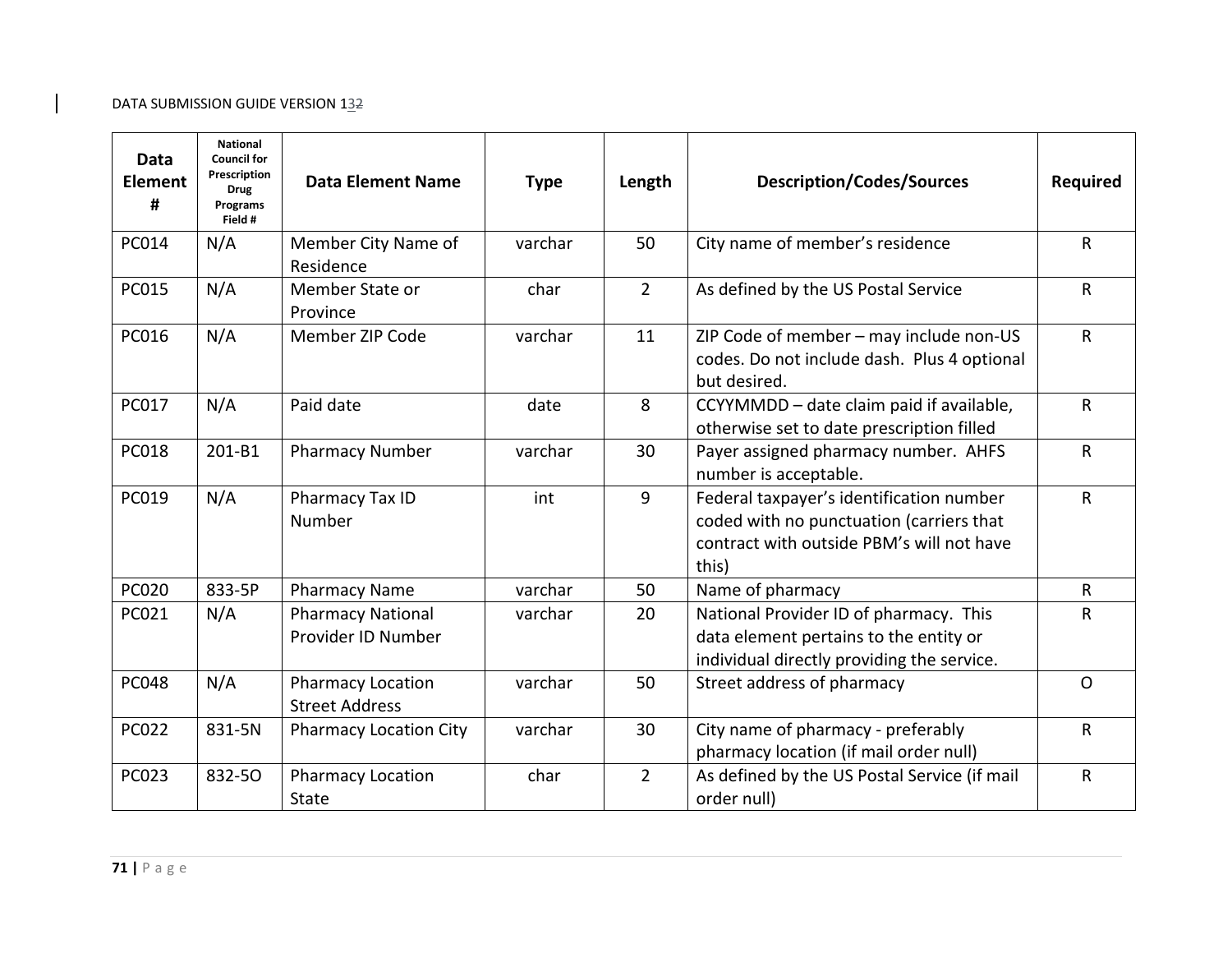| Data<br><b>Element</b><br># | <b>National</b><br><b>Council for</b><br>Prescription<br><b>Drug</b><br>Programs<br>Field # | <b>Data Element Name</b>        | <b>Type</b> | Length         | <b>Description/Codes/Sources</b>                                                                                                                                                                                                                                                                                                                                                                        | <b>Required</b>                 |
|-----------------------------|---------------------------------------------------------------------------------------------|---------------------------------|-------------|----------------|---------------------------------------------------------------------------------------------------------------------------------------------------------------------------------------------------------------------------------------------------------------------------------------------------------------------------------------------------------------------------------------------------------|---------------------------------|
| <b>PC024</b>                | 835-5R                                                                                      | Pharmacy ZIP Code               | varchar     | 10             | ZIP Code of pharmacy - may include non-US<br>codes. Do not include dash. Plus 4<br>optional but desired (if mail order null)                                                                                                                                                                                                                                                                            | R                               |
| PC024d                      | N/A                                                                                         | <b>Pharmacy Country</b><br>Name | varchar     | 30             | Code US for United States                                                                                                                                                                                                                                                                                                                                                                               | R                               |
| <b>PC025</b>                | N/A                                                                                         | <b>Claim Status</b>             | char        | $\overline{2}$ | See Lookup Table B.1.F                                                                                                                                                                                                                                                                                                                                                                                  | $\mathsf{R}$                    |
| <b>PC025A</b>               | N/A                                                                                         | <b>COB/TPL Amount</b>           | int         | 12             | Amount due from a secondary carrier.<br>Report the amount that another payer is<br>liable for after submitting payer has<br>processed this claim line. If only collected<br>on the header record report the<br>COB/TPL amount on the first claim line.<br>Report 0 if there is no COB/TPL amount. Do<br>not code decimal point or provide any<br>punctuation (e.g., \$1,000.25 converted to<br>100025). | R if PC025<br>$= 19, 20,$<br>21 |
| PC025B                      | N/A                                                                                         | Claim Line Type                 | char        | $\mathbf{1}$   | Report the code that defines the claim line<br>status in terms of adjudication. Valid codes<br>are:<br>$O =$ original (original claim with no<br>amendments or reversals)<br>$V = void (claim is violated and no)$<br>amendment or replacement is expected)<br>$R = replacement (replaced claim)$<br>$B =$ back out (claim is backed out and an<br>amendment or replacement is expected)                | R                               |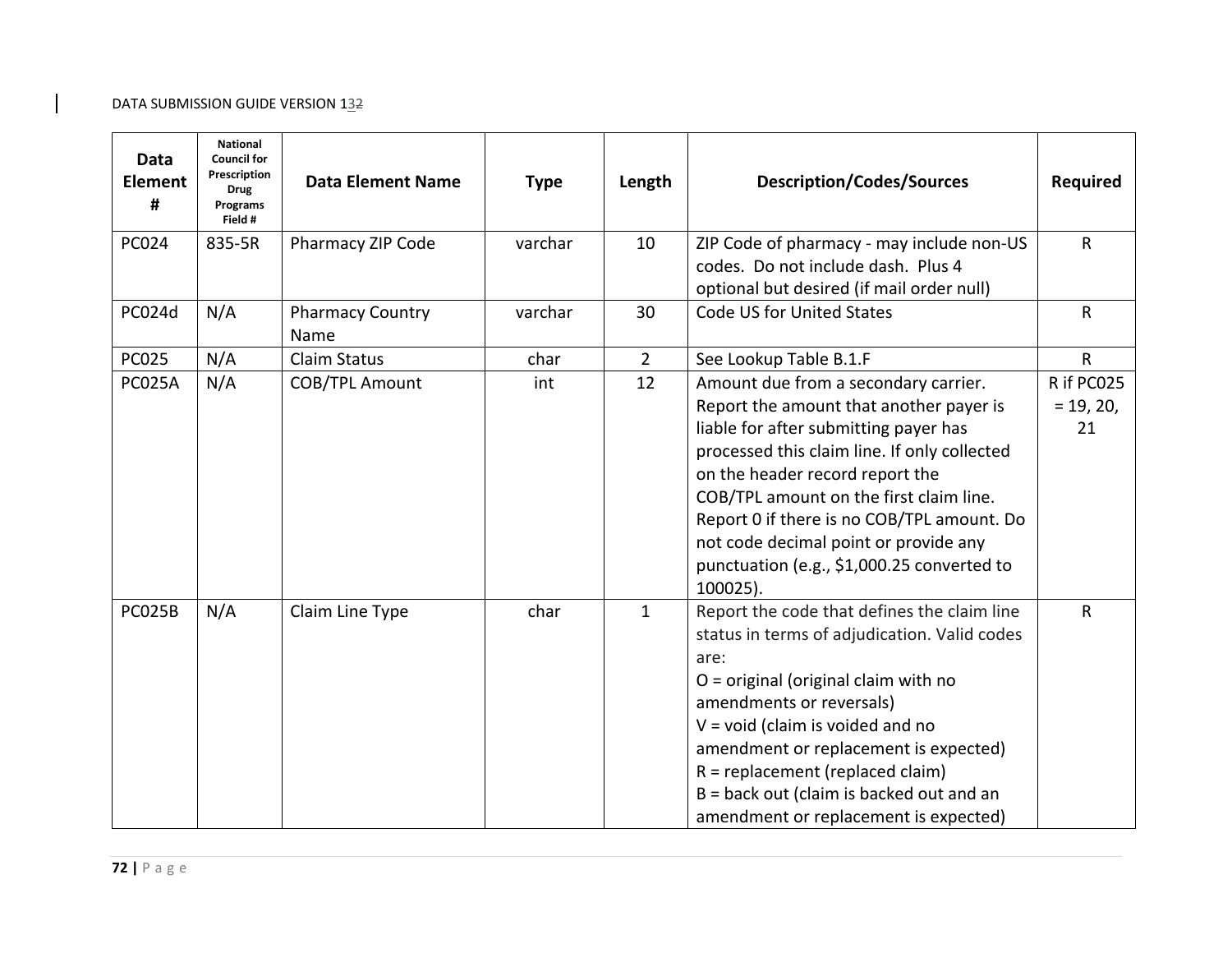| Data<br><b>Element</b><br># | <b>National</b><br><b>Council for</b><br>Prescription<br><b>Drug</b><br>Programs<br>Field # | <b>Data Element Name</b>        | <b>Type</b> | <b>Description/Codes/Sources</b><br>Length |                                                  | <b>Required</b> |
|-----------------------------|---------------------------------------------------------------------------------------------|---------------------------------|-------------|--------------------------------------------|--------------------------------------------------|-----------------|
|                             |                                                                                             |                                 |             |                                            | A = amendment (amended claim after               |                 |
|                             |                                                                                             |                                 |             |                                            | original claim was backed out)                   |                 |
|                             |                                                                                             |                                 |             |                                            | $D =$ denied (claim was denied)                  |                 |
| <b>PC026</b>                | 407-D7                                                                                      | NDC Drug Code                   | varchar     | 11                                         | <b>NDC Code</b>                                  | R               |
| <b>PC027</b>                | 516-FG                                                                                      | Drug Name                       | varchar     | 80                                         | Text name of drug                                | R               |
| <b>PC053</b>                | N/A                                                                                         | Formulary Indicator             | char        | $\mathbf{1}$                               | Use this field to report if the prescribed       | ${\sf R}$       |
|                             |                                                                                             |                                 |             |                                            | drug was on the carrier's formulary list.        |                 |
|                             |                                                                                             |                                 |             |                                            | Valid codes include:                             |                 |
|                             |                                                                                             |                                 |             |                                            | $1 = Yes;$                                       |                 |
|                             |                                                                                             |                                 |             |                                            | $2 = No;$                                        |                 |
|                             |                                                                                             |                                 |             |                                            | 3 = Unknown;                                     |                 |
|                             |                                                                                             |                                 |             |                                            | $4 = Other;$                                     |                 |
|                             |                                                                                             |                                 |             |                                            | 5 = Not applicable.                              |                 |
| <b>PC028</b>                | 403-D3                                                                                      | New Prescription or             | varchar     | $\overline{2}$                             | Older systems provide only an "N" for new        | ${\sf R}$       |
|                             |                                                                                             | Refill                          |             |                                            | or an "R" for refill, otherwise provide refill # |                 |
|                             |                                                                                             |                                 |             |                                            | $01$ = New prescription                          |                 |
|                             |                                                                                             |                                 |             |                                            | $02 = Refill$                                    |                 |
| PC028A                      | N/A                                                                                         | Refill Number                   | varchar     | $\overline{2}$                             | 01-99 = Number of refill                         | $\mathsf{R}$    |
| <b>PC029</b>                | 425-DP                                                                                      | Generic Drug Indicator          | char        | $\overline{2}$                             | $01 =$ Branded drug                              | $\mathsf{R}$    |
|                             |                                                                                             |                                 |             |                                            | $02 =$ Generic drug                              |                 |
|                             |                                                                                             |                                 |             |                                            | Should represent the generic/brand status        |                 |
|                             |                                                                                             |                                 |             |                                            | at the time of adjudication.                     |                 |
| <b>PC029A</b>               | N/A                                                                                         | <b>Specialty Drug Indicator</b> | char        | $\mathbf{1}$                               | $Y = Drug$ is a specialty drug based on payer    | $\mathsf{R}$    |
|                             |                                                                                             |                                 |             |                                            | formulary                                        |                 |
|                             |                                                                                             |                                 |             |                                            | $N = Drug$ is not a specialty drug based on      |                 |
|                             |                                                                                             |                                 |             |                                            | payer formulary                                  |                 |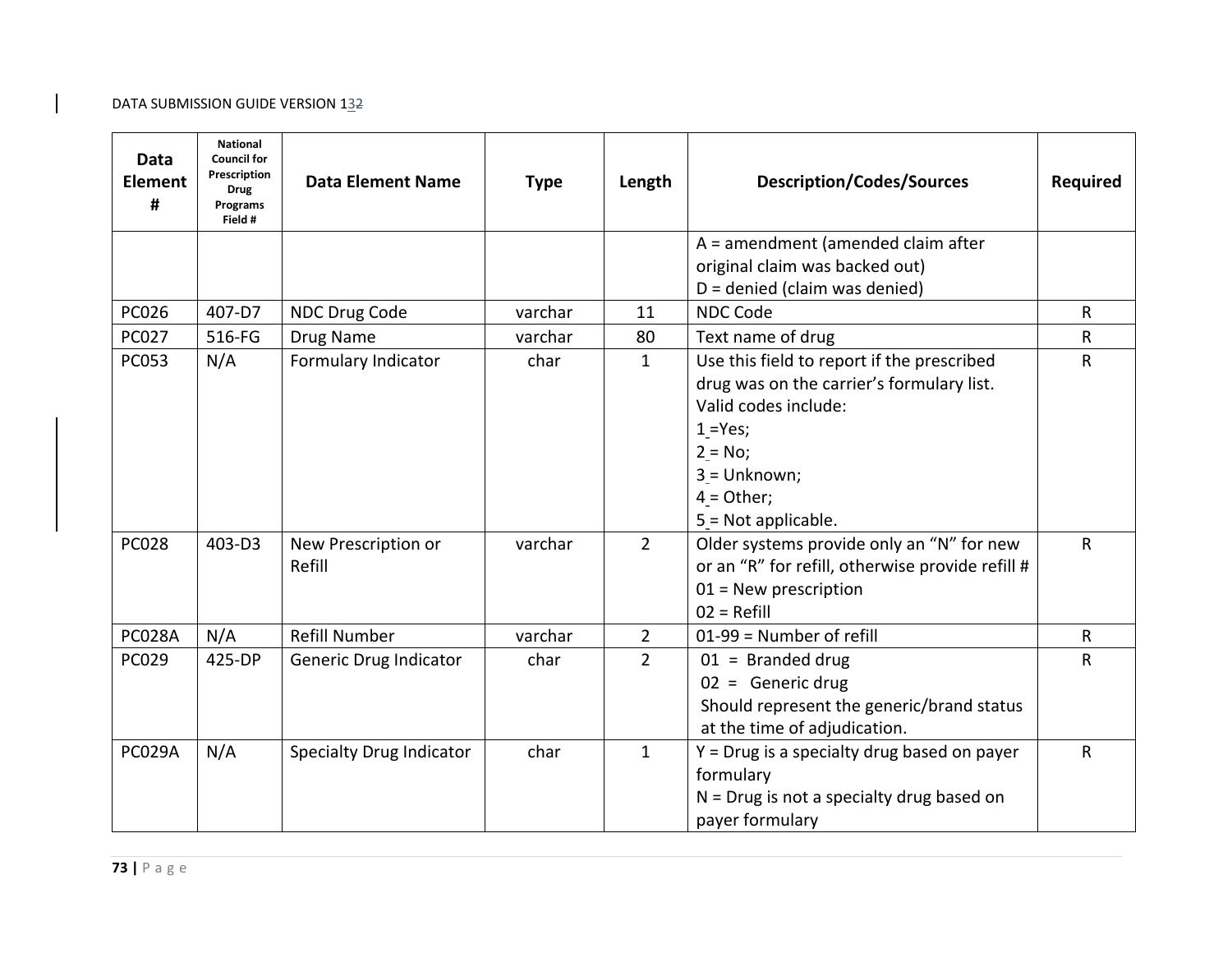| Data<br><b>Element</b><br># | <b>National</b><br><b>Council for</b><br>Prescription<br><b>Drug</b><br>Programs<br>Field # | <b>Data Element Name</b>                                         | <b>Type</b> | Length                                                                                                                                                                                                                                      | <b>Description/Codes/Sources</b>                                                                                                                                                       | <b>Required</b> |
|-----------------------------|---------------------------------------------------------------------------------------------|------------------------------------------------------------------|-------------|---------------------------------------------------------------------------------------------------------------------------------------------------------------------------------------------------------------------------------------------|----------------------------------------------------------------------------------------------------------------------------------------------------------------------------------------|-----------------|
| <b>PC030</b>                | 408-D8                                                                                      | Dispense as Written<br>Code                                      | char        | $\mathbf{1}$                                                                                                                                                                                                                                | Please use Table B.1.H                                                                                                                                                                 | $\mathsf{R}$    |
| PC031                       | 406-D6                                                                                      | <b>Compound Drug</b><br>Indicator                                | char        | $\mathbf{1}$                                                                                                                                                                                                                                | $N = Non-compound drug$<br>$Y = Compound drug$<br>$U = Non-specified drug compound$                                                                                                    | $\mathsf{R}$    |
| <b>PC031A</b>               | N/A                                                                                         | <b>Compound Drug Name</b><br>or Compound Drug<br>Ingredient List | char        | If $PC031 = Y$ , then provide the name of the<br>255<br>compound drug. If no compound drug<br>name is identified, include the names of the<br>compound drug ingredients. Do not include<br>drug NDCs. Use spaces between multiple<br>drugs. |                                                                                                                                                                                        | $\Omega$        |
| <b>PC032</b>                | 401-D1                                                                                      | Date Prescription Filled                                         | date        | 8                                                                                                                                                                                                                                           | <b>CCYYMMDD</b>                                                                                                                                                                        | $\mathsf{R}$    |
| <b>PC033</b>                | 404-D4                                                                                      | <b>Quantity Dispensed</b>                                        | dec         | 10                                                                                                                                                                                                                                          | Number of metric units of medication<br>dispensed. Code decimal point.                                                                                                                 | $\mathsf{R}$    |
| <b>PC034</b>                | 405-D5                                                                                      | Days Supply                                                      | int         | $\overline{4}$                                                                                                                                                                                                                              | Estimated number of days the prescription<br>will last                                                                                                                                 | $\mathsf{R}$    |
| <b>PC035</b>                | 804-5B                                                                                      | Charge Amount                                                    | int         | 10                                                                                                                                                                                                                                          | Do not code decimal point or provide any<br>punctuation where \$1,000.00 converted to<br>100000. Two decimal places implied.<br>Same for all financial data that follows.              | $\mathsf{R}$    |
| <b>PC036</b>                | 876-4B                                                                                      | Paid Amount                                                      | int         | 10                                                                                                                                                                                                                                          | Includes all health plan payments and<br>excludes all member payments. Do not<br>code decimal point. Two decimal places<br>implied. Do not deduct POS rebate amount,<br>if applicable. | $\mathsf{R}$    |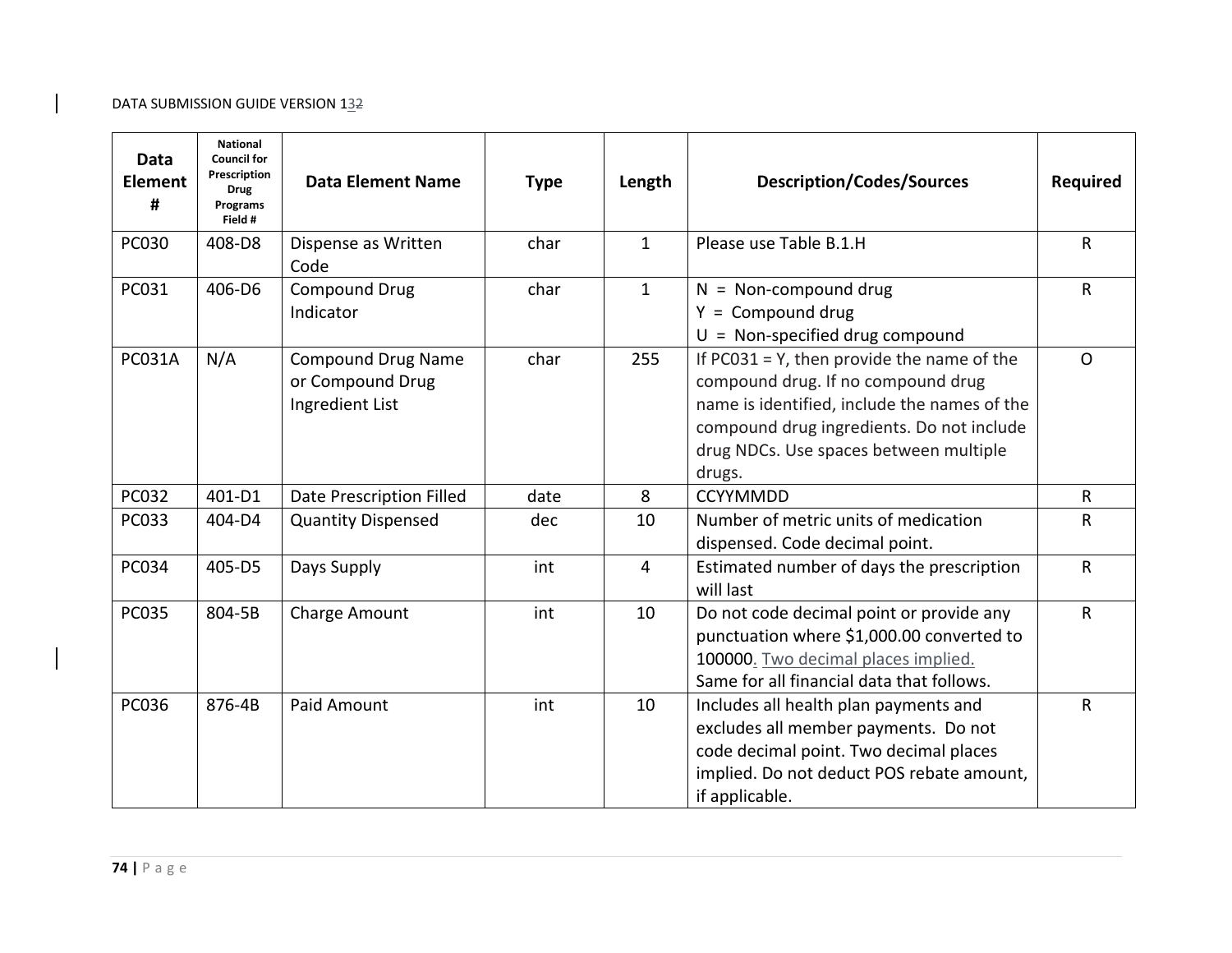| Data<br><b>Element</b><br># | <b>National</b><br><b>Council for</b><br>Prescription<br><b>Drug</b><br>Programs<br>Field # | <b>Data Element Name</b>          | <b>Type</b> | Length | <b>Description/Codes/Sources</b>                                                                                                                                                                                                                                                                  | <b>Required</b> |
|-----------------------------|---------------------------------------------------------------------------------------------|-----------------------------------|-------------|--------|---------------------------------------------------------------------------------------------------------------------------------------------------------------------------------------------------------------------------------------------------------------------------------------------------|-----------------|
| <b>PC037</b>                | 506-F6                                                                                      | Ingredient Cost/List<br>Price     | int         | 10     | Cost of the drug dispensed. Do not code<br>decimal point. Two decimal places implied.                                                                                                                                                                                                             | $\mathsf{R}$    |
| <b>PC038</b>                | 428-DS                                                                                      | Postage Amount<br>Claimed         | int         | 10     | Do not code decimal point. Two decimal<br>places implied. Not typically captured.                                                                                                                                                                                                                 | $\mathsf{O}$    |
| PC039                       | 412-DC                                                                                      | <b>Dispensing Fee</b>             | int         | 10     | Do not code decimal point. Two decimal<br>places implied.                                                                                                                                                                                                                                         | $\mathsf{R}$    |
| <b>PC040</b>                | 817-5E                                                                                      | Co-pay Amount                     | int         | 10     | The preset, fixed dollar amount for which<br>the individual is responsible. Do not code<br>decimal point. Two decimal places implied.<br>Do not deduct POS rebate amount, if<br>applicable.                                                                                                       |                 |
| PC041                       | N/A                                                                                         | <b>Coinsurance Amount</b>         | int         | 10     | The dollar amount an individual is<br>responsible for - not the percentage. Do<br>not code decimal point. Two decimal places<br>implied. Do not deduct POS rebate amount,<br>if applicable.                                                                                                       | $\mathsf{R}$    |
| <b>PC042</b>                | N/A                                                                                         | Deductible Amount                 | int         | 10     | Do not code decimal point. Two decimal<br>places implied. Do not deduct POS rebate<br>amount, if applicable.                                                                                                                                                                                      | $\mathsf{R}$    |
| <b>PC043</b>                | N/A                                                                                         | <b>Total POS Rebate</b><br>Amount | int         | 10     | The dollar amount of the total POS (point-<br>of-sale) rebate. The total POS rebate<br>amount should be reported in full and<br>should not be deducted from either plan<br>paid or member copay, deductible, or<br>coinsurance amounts. Do not code decimal<br>point. Two decimal places implied. | $\mathsf{R}$    |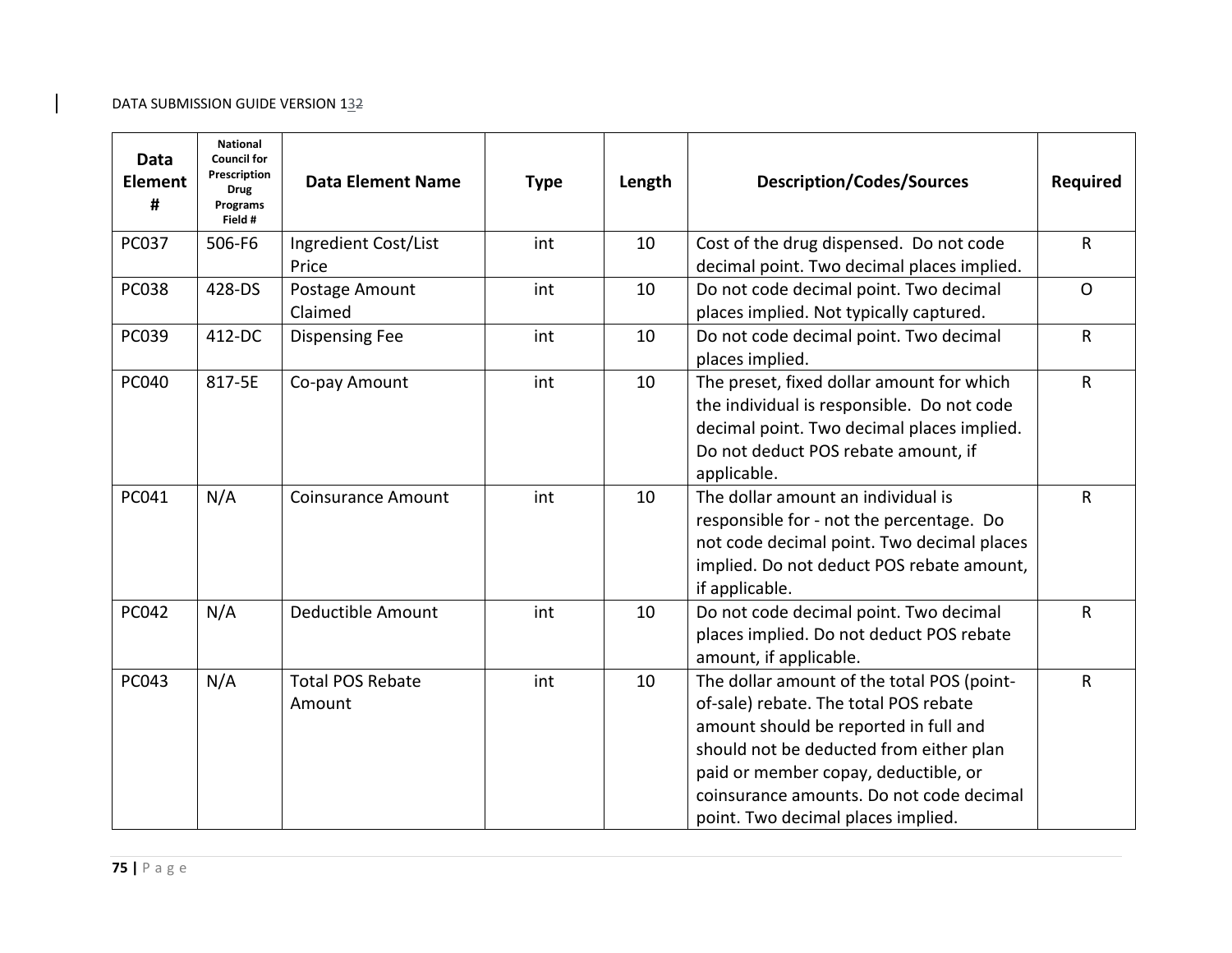| <b>Data</b><br><b>Element</b><br># | <b>National</b><br><b>Council for</b><br>Prescription<br><b>Drug</b><br>Programs<br>Field # | <b>Data Element Name</b>                          | <b>Type</b> | Length | <b>Description/Codes/Sources</b>                                                                                                                                                                                                                            | <b>Required</b>                                                                                                      |
|------------------------------------|---------------------------------------------------------------------------------------------|---------------------------------------------------|-------------|--------|-------------------------------------------------------------------------------------------------------------------------------------------------------------------------------------------------------------------------------------------------------------|----------------------------------------------------------------------------------------------------------------------|
| <b>PC043A</b>                      | N/A                                                                                         | Member POS Rebate<br>Amount                       | int         | 10     | The dollar amount of the total POS rebate<br>that was received by the member. The<br>member POS rebate amount should not be<br>deducted from member copay, deductible,<br>or coinsurance amounts. Do not code<br>decimal point. Two decimal places implied. | $\mathsf{R}$                                                                                                         |
| <b>PC044</b>                       | N/A                                                                                         | <b>Prescribing Physician</b><br><b>First Name</b> | varchar     | 25     | Physician first name.                                                                                                                                                                                                                                       | O if PC047<br>is filled<br>with DEA<br>#                                                                             |
| <b>PC045</b>                       | N/A                                                                                         | Prescribing Physician<br>Middle Name              | varchar     | 25     | Physician middle name or initial.                                                                                                                                                                                                                           | O if PC047<br>is filled<br>with DEA<br>#                                                                             |
| <b>PC046</b>                       | 427-DR                                                                                      | Prescribing Physician<br>Last Name                | varchar     | 60     | Physician last name                                                                                                                                                                                                                                         | O if PC047<br>is filled<br>with DEA<br>$#; R$ if<br>PC047 is<br>not filled<br>or<br>contains<br><b>NPI</b><br>number |
| <b>PC047</b>                       | 421-DZ                                                                                      | Prescribing Physician<br><b>NPI</b>               | varchar     | 20     | NPI number for prescribing physician                                                                                                                                                                                                                        | $\mathsf{R}$                                                                                                         |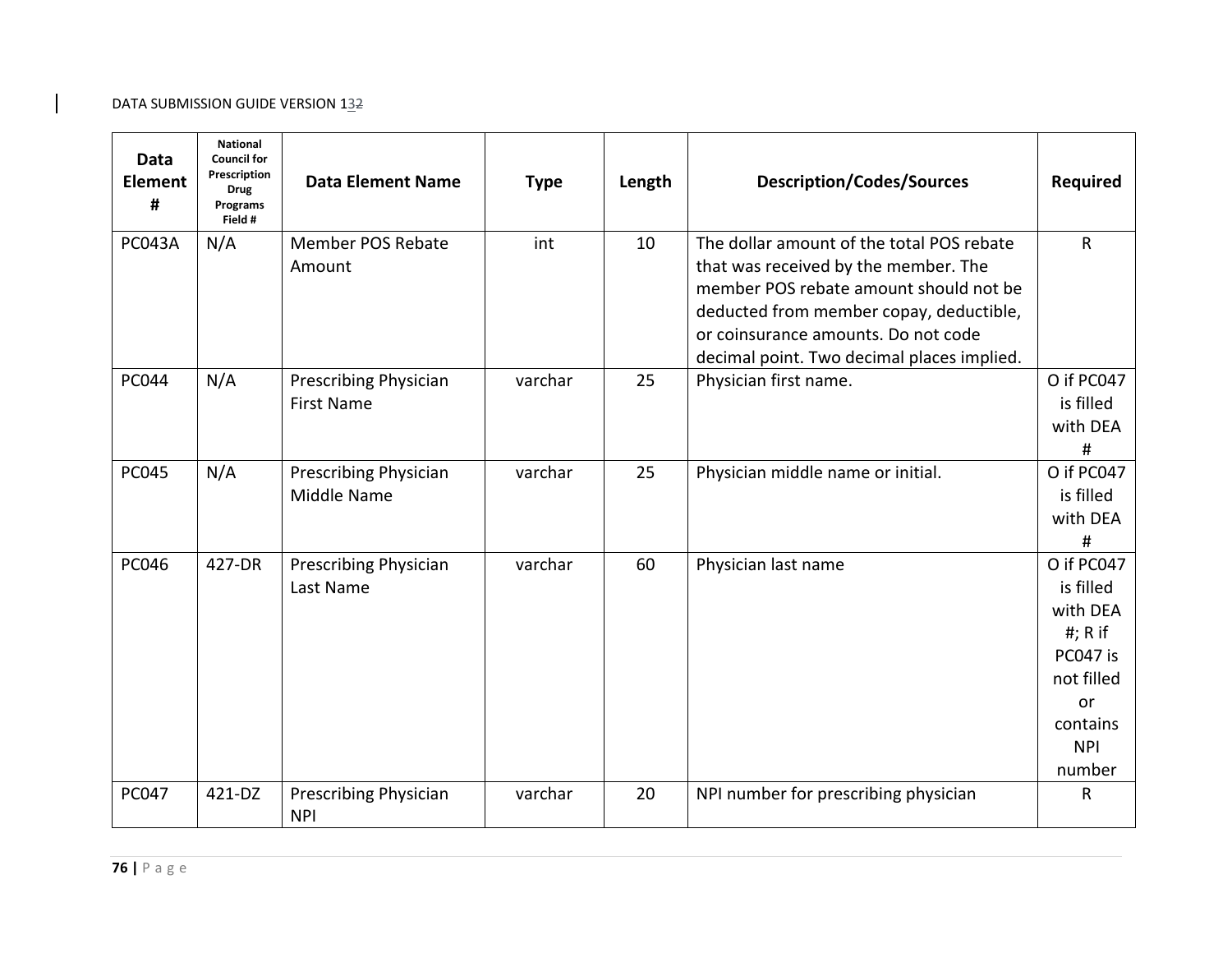| <b>Data</b><br><b>Element</b><br># | <b>National</b><br><b>Council for</b><br>Prescription<br><b>Drug</b><br>Programs<br>Field # | <b>Data Element Name</b>                        | <b>Type</b> | Length       | <b>Description/Codes/Sources</b>                                                                                                                                                                                                                            | <b>Required</b>             |
|------------------------------------|---------------------------------------------------------------------------------------------|-------------------------------------------------|-------------|--------------|-------------------------------------------------------------------------------------------------------------------------------------------------------------------------------------------------------------------------------------------------------------|-----------------------------|
| PC049                              | N/A                                                                                         | <b>Member Street Address</b>                    | varchar     | 50           | Physical street address of the covered<br>member                                                                                                                                                                                                            | R                           |
| PC101                              | 313-CD                                                                                      | <b>Subscriber Last Name</b>                     | varchar     | 128          | Subscriber last name                                                                                                                                                                                                                                        | $\mathsf{R}$                |
| PC102                              | 312-CC                                                                                      | <b>Subscriber First Name</b>                    | varchar     | 128          | Subscriber first name                                                                                                                                                                                                                                       | $\mathsf{R}$                |
| PC103                              | N/A                                                                                         | Subscriber Middle Initial                       | char        | $\mathbf{1}$ | Subscriber middle initial                                                                                                                                                                                                                                   | $\overline{O}$              |
| PC104                              | 311-CB                                                                                      | <b>Member Last Name</b>                         | varchar     | 128          | Member last name                                                                                                                                                                                                                                            | R                           |
| PC105                              | 310-CA                                                                                      | <b>Member First Name</b>                        | varchar     | 128          | Member first name                                                                                                                                                                                                                                           | $\mathsf{R}$                |
| PC106                              | N/A                                                                                         | Member Middle Initial                           | char        | $\mathbf{1}$ | Member middle initial                                                                                                                                                                                                                                       | $\Omega$                    |
| PC201                              | N/A                                                                                         | <b>Version Number</b>                           | int         | 4            | The version number of this claim service<br>line. The original claim will have a version<br>number of 0, with the next version being<br>assigned a 1, and each subsequent version<br>being incremented by 1 for that service<br>line. Required default YYMM | $\mathsf{R}$                |
| PC202                              | N/A                                                                                         | <b>Prescription Written</b><br>Date             | date        | 8            | Date prescription was written                                                                                                                                                                                                                               | $\mathsf{R}$                |
| <b>PC047a</b>                      | 421-DZ                                                                                      | Prescribing Physician<br>Provider ID            | varchar     | 30           | Provider ID for the prescribing physician                                                                                                                                                                                                                   | R                           |
| <b>PC047b</b>                      | 421-DZ                                                                                      | Prescribing Physician<br><b>DEA</b>             | varchar     | 20           | DEA number for prescribing physician                                                                                                                                                                                                                        | $\mathsf{O}$                |
| <b>PC050</b>                       | N/A                                                                                         | <b>Medicare Beneficiary</b><br>Identifier (MBI) | char        | 11           | Medicare Beneficiary Identifier Required<br>for Medicare, set as null if unavailable. Do<br>not submit HICN identifiers.                                                                                                                                    | R for<br>Medicare<br>claims |
| PC051                              | N/A                                                                                         | <b>NAIC ID</b>                                  | char        | 5            | Report the NAIC Code associated with the<br>entity that maintains this product. For each                                                                                                                                                                    | R                           |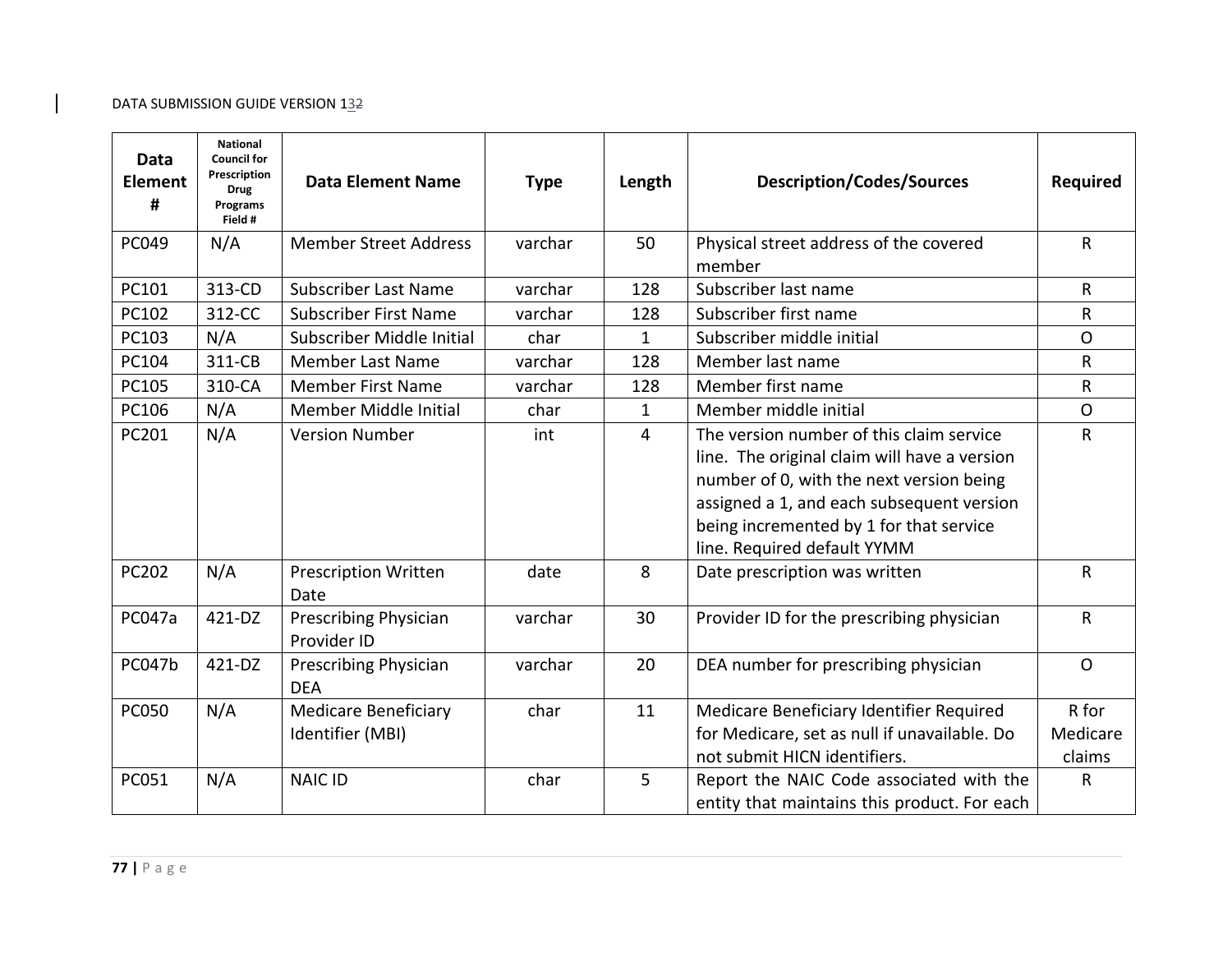| Data<br><b>Element</b><br># | <b>National</b><br><b>Council for</b><br>Prescription<br><b>Drug</b><br>Programs<br>Field # | <b>Data Element Name</b>                        | <b>Type</b>                                                                                                                                                                                                                                         | Length<br><b>Description/Codes/Sources</b> |                                                                                                                                                                                                           | <b>Required</b> |
|-----------------------------|---------------------------------------------------------------------------------------------|-------------------------------------------------|-----------------------------------------------------------------------------------------------------------------------------------------------------------------------------------------------------------------------------------------------------|--------------------------------------------|-----------------------------------------------------------------------------------------------------------------------------------------------------------------------------------------------------------|-----------------|
|                             |                                                                                             |                                                 |                                                                                                                                                                                                                                                     |                                            | claim, use the NAIC code of the carrier when<br>a PBM processes claims on behalf of the<br>carrier. Leave blank if entity does not have<br>a NAIC Code.                                                   |                 |
| <b>PC052</b>                | N/A                                                                                         | Medicaid AID category                           | For Medicaid only. Provide the primary<br>char<br>$\overline{4}$<br>Medicaid Aid Category code for the<br>member. Codes are determined by the<br>state's Medicaid agency. Contact CIVHC for<br>acceptable codes. If not applicable, leave<br>blank. |                                            | R for HCPF                                                                                                                                                                                                |                 |
| PC203                       | N/A                                                                                         | <b>Managed Care</b><br><b>Coordination Flag</b> | char                                                                                                                                                                                                                                                | $\mathbf{1}$                               | $Y = claim$ is associated with managed care<br>coordination, HCPF-defined "encounter<br>claim"<br>$N =$ claim is not associated with managed<br>care coordination<br>Leave blank if submitter is not HCPF | R for HCPF      |
| <b>PC205</b>                | N/A                                                                                         | Mail Order Pharmacy<br>Indicator                | char                                                                                                                                                                                                                                                | $\mathbf{1}$                               | $Y =$ prescription was filled using a mail<br>order pharmacy<br>$N =$ prescription was not filled using a mail<br>order pharmacy                                                                          | $\mathsf{R}$    |
| <b>PC206</b>                | N/A                                                                                         | Value-Based Payment<br>(VBP) Indicator          | Y = claim was adjudicated under a value-<br>char<br>$\mathbf{1}$<br>based payment (VBP)<br>$N =$ claim was not adjudicated under a<br>value-based payment (VBP)                                                                                     |                                            | O for six<br>months (R<br>in January<br>2022)                                                                                                                                                             |                 |
| <b>PC899</b>                | N/A                                                                                         | Record Type                                     | char                                                                                                                                                                                                                                                | $\overline{2}$                             | PC                                                                                                                                                                                                        | ${\sf R}$       |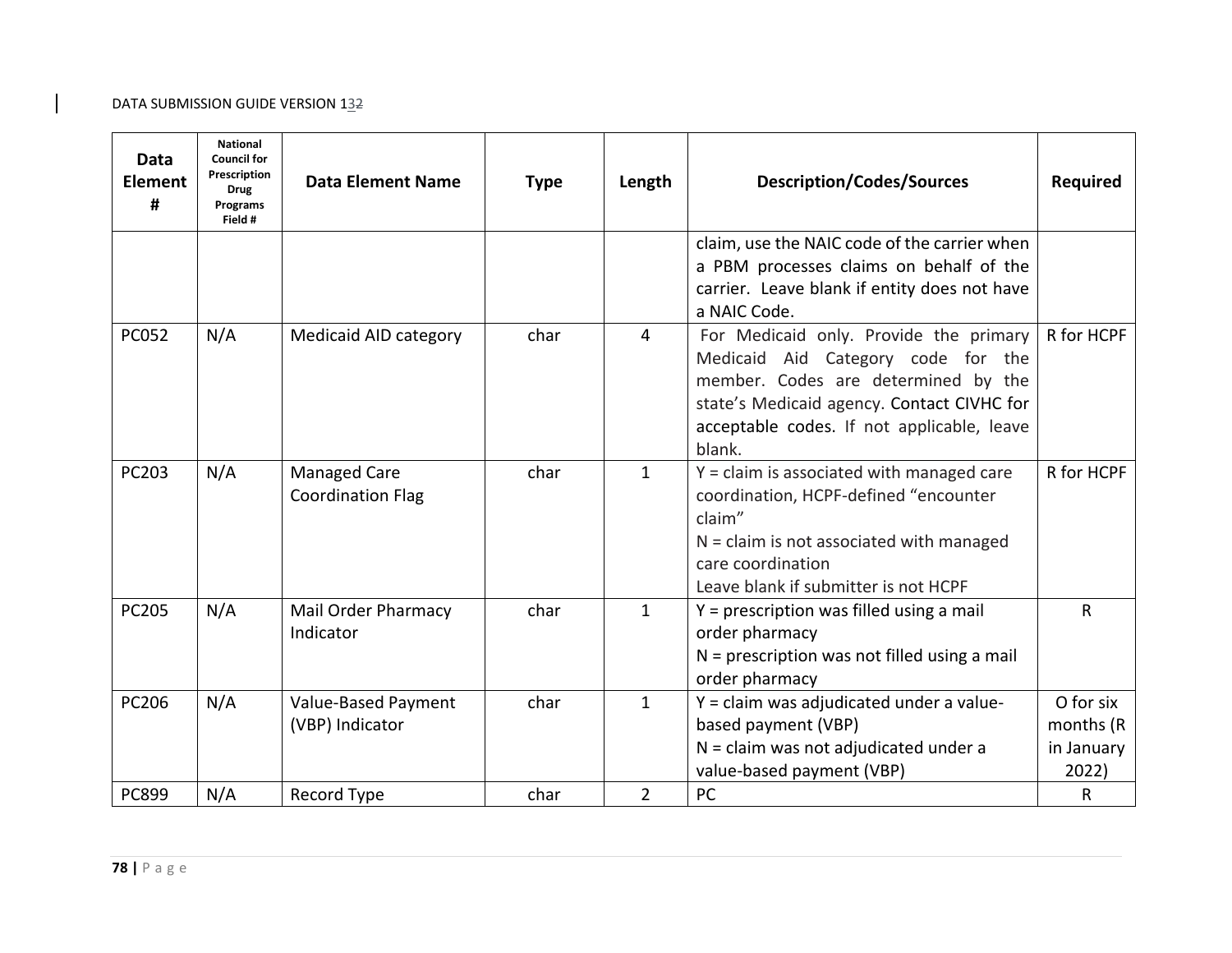# A‐4 PROVIDER DATA

Frequency: Monthly Upload via FTP or Web Portal

Additional formatting requirements:

- Payers submit data in <sup>a</sup> single, consistent format for each data type.
- A provider means <sup>a</sup> health care facility, health care practitioner, health product manufacturer, health product vendor or pharmacy.
- A billing provider means <sup>a</sup> provider or other entity that submits claims to health care claims processors for health care services directly or provided to <sup>a</sup> subscriber or member by <sup>a</sup> service provider.
- A service provider means the provider who directly performed or provided <sup>a</sup> health care service to <sup>a</sup> subscriber of member.
- One record submitted for each provider for each unique physical address.

| Data Element # | Data Element        | <b>Type</b> | <b>Max Length</b> | <b>Description/valid values</b>                                                                 |  |
|----------------|---------------------|-------------|-------------------|-------------------------------------------------------------------------------------------------|--|
|                | <b>Name</b>         |             |                   |                                                                                                 |  |
| HD001          | Record Type         | char        |                   | MP.                                                                                             |  |
| HD002          | Payer Code          | varchar     |                   | Distributed by CIVHC                                                                            |  |
| HD003          | Payer Name          | varchar     | 75                | Distributed by CIVHC                                                                            |  |
| HD004          | Beginning<br>Month  | date        | 6                 | CCYYMM (Example: 200801)                                                                        |  |
| HD005          | <b>Ending Month</b> | date        | 6                 | CCYYMM (Example: 200812)                                                                        |  |
| HD006          | Record count        | int         | 10                | Total number of records submitted in the Provider file,<br>excluding header and trailer records |  |

## PROVIDER FILE HEADER RECORD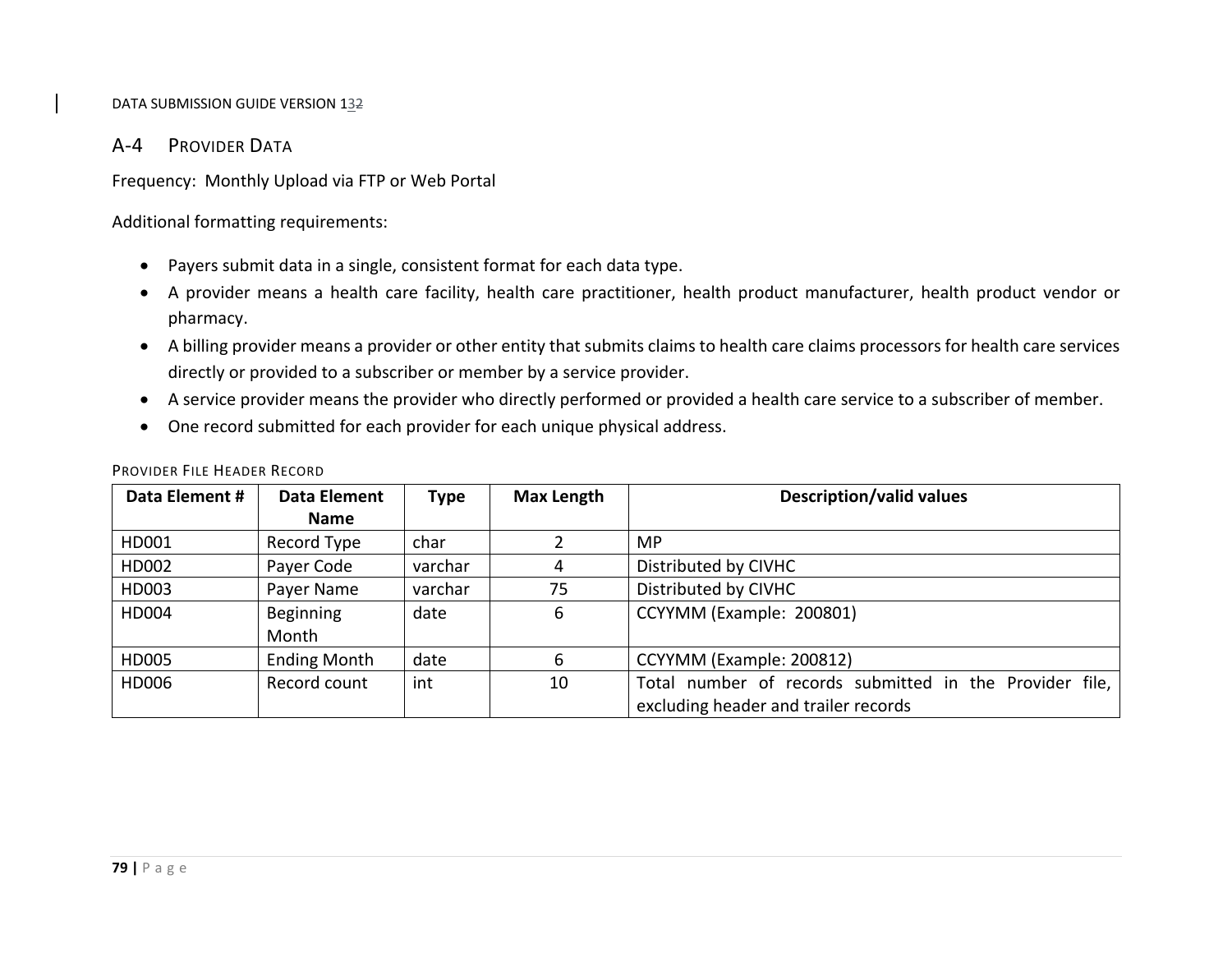#### PROVIDER FILE TRAILER RECORD

| Data Element # | Data Element           | <b>Type</b> | <b>Max Length</b> | <b>Description/valid values</b> |
|----------------|------------------------|-------------|-------------------|---------------------------------|
|                | Name                   |             |                   |                                 |
| <b>TR001</b>   | Record Type            | char        |                   | MP.                             |
| <b>TR002</b>   | Payer Code             | varchar     |                   | Distributed by CIVHC            |
| <b>TR003</b>   | Payer Name             | varchar     | 75                | Distributed by CIVHC            |
| <b>TR004</b>   | Beginning              | date        | 6                 | CCYYMM (Example: 200801)        |
|                | Month                  |             |                   |                                 |
| <b>TR005</b>   | <b>Ending Month</b>    | date        | 6                 | CCYYMM (Example: 200812)        |
| <b>TR006</b>   | <b>Extraction Date</b> | date        |                   | <b>CCYYMMDD</b>                 |

A‐4.1 PROVIDER FILE

| Data<br>Element# | Reference | Data Element<br><b>Name</b> | Type    | Length                                                                                                                                                                                                                                     | <b>Description/Codes/Sources</b>                                                                          | Required |
|------------------|-----------|-----------------------------|---------|--------------------------------------------------------------------------------------------------------------------------------------------------------------------------------------------------------------------------------------------|-----------------------------------------------------------------------------------------------------------|----------|
| <b>MP001A</b>    | N/A       | Payer Code                  | varchar | 4                                                                                                                                                                                                                                          | Distributed by CIVHC                                                                                      | R        |
| <b>MP001B</b>    | N/A       | Year                        | year    | 4                                                                                                                                                                                                                                          | 4-digit Year for which the provider is<br>reported in this submission                                     | R        |
| <b>MP001C</b>    | N/A       | Month                       | month   | $\overline{2}$<br>Month for which the provider is<br>reported in this submission expressed<br>numerical from 01 to 12.                                                                                                                     |                                                                                                           | R        |
| MP001            | N/A       | Provider ID                 | varchar | 30<br>A unique identifier for the provider as<br>assigned by the reporting entity. Needs<br>to be unique within the MP file. One<br>unique ID Per Provider. May include a<br>unique combination of NPI and tax ID.<br>MP001= MC024, PC047A |                                                                                                           | R        |
| MP002            | N/A       | Provider Tax ID             | int     | 9                                                                                                                                                                                                                                          | Tax ID of the provider. Do not code<br>punctuation. Report employer TIN when<br>entity is a practitioner. | R        |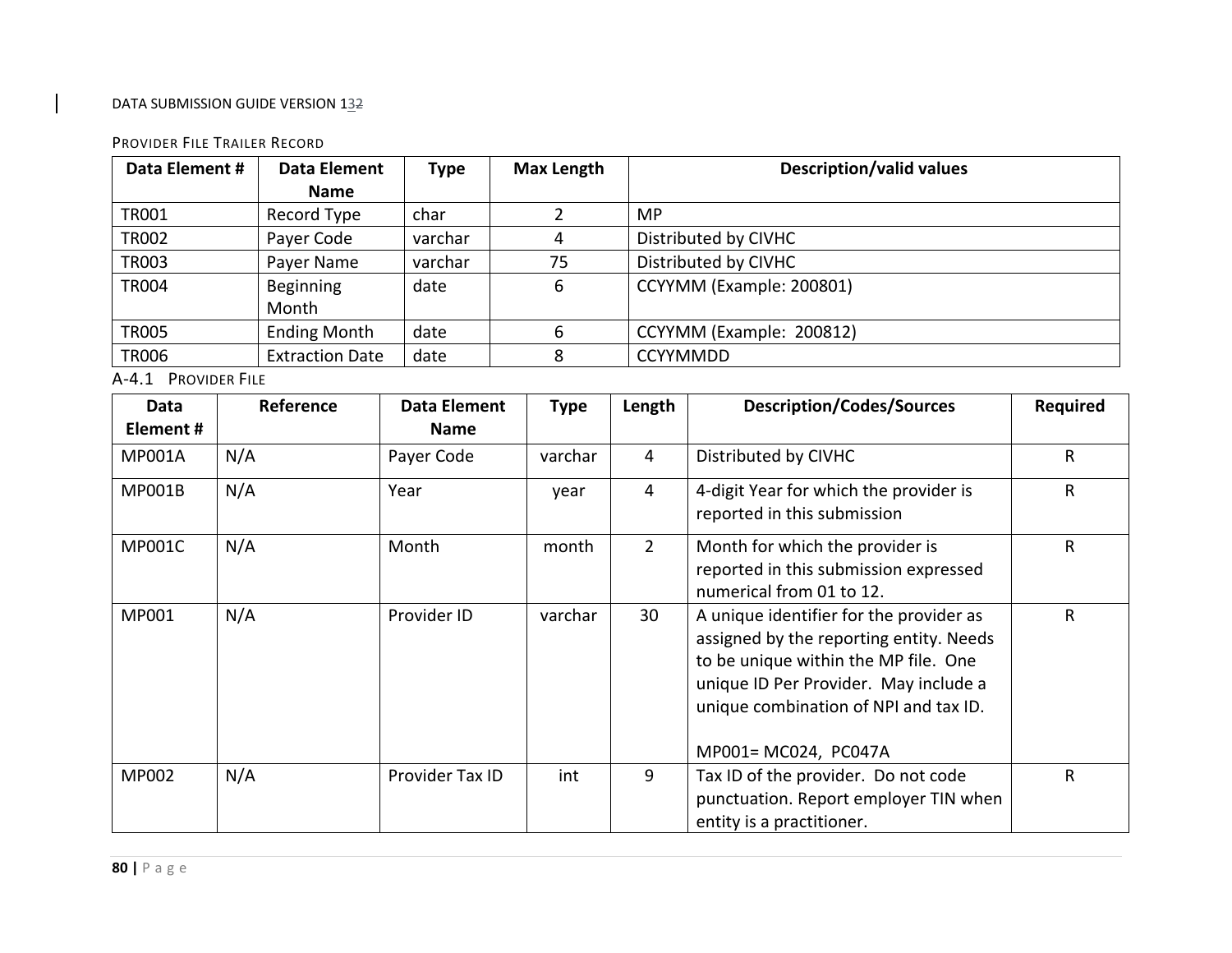| <b>Data</b><br>Element# | Reference | <b>Data Element</b>    | <b>Type</b> | Length         | <b>Description/Codes/Sources</b>          | <b>Required</b> |
|-------------------------|-----------|------------------------|-------------|----------------|-------------------------------------------|-----------------|
|                         |           | <b>Name</b>            |             |                |                                           |                 |
| MP003                   | N/A       | <b>Provider Entity</b> | char        | $\mathbf{1}$   | $F =$ Facility                            | R               |
|                         |           |                        |             |                | $G =$ Provider group                      |                 |
|                         |           |                        |             |                | $=$ IPA                                   |                 |
|                         |           |                        |             |                | $P =$ Practitioner                        |                 |
| <b>MP004</b>            | N/A       | <b>Provider First</b>  | varchar     | 25             | Individual first name. Set to null if     | R               |
|                         |           | Name                   |             |                | provider is a facility or organization.   |                 |
| MP005                   | N/A       | Provider Middle        | varchar     | 25             | Provider middle name or initial           | $\mathsf{O}$    |
|                         |           | Name or Initial        |             |                |                                           |                 |
|                         | N/A       | <b>Provider Last</b>   | varchar     | 60             | Full name of provider organization or     | R               |
| MP006                   |           | Name or                |             |                | last name of individual provider          |                 |
|                         |           | Organization           |             |                |                                           |                 |
|                         |           | Name                   |             |                |                                           |                 |
| MP007                   | N/A       | <b>Provider Suffix</b> | varchar     | 10             | Example: Jr.; NULL if provider is an      | $\mathsf{O}$    |
|                         |           |                        |             |                | organization. Do not use credentials      |                 |
|                         |           |                        |             |                | such as MD or PhD                         |                 |
| <b>MP008</b>            | N/A       | Provider               | varchar     | 50             | Report the HIPAA-compliant health care    | R               |
|                         |           | Specialty              |             |                | provider taxonomy code. Code set is       |                 |
|                         |           |                        |             |                | freely available at the National Uniform  |                 |
|                         |           |                        |             |                | Claims Committee's web site               |                 |
| MP009                   | N/A       | Provider Office        | varchar     | 50             | Physical address line 1- street address   | R               |
|                         |           | <b>Street Address</b>  |             |                | where provider delivers health care       |                 |
|                         |           |                        |             |                | services: street name and number          |                 |
| MP010                   | N/A       | Provider Office        | varchar     | 30             | Physical address - city where provider    | R               |
|                         |           | City                   |             |                | delivers health care services             |                 |
| MP011                   | N/A       | Provider Office        | char        | $\overline{2}$ | Physical address - state where provider   | R               |
|                         |           | <b>State</b>           |             |                | delivers health care services. Use postal |                 |
|                         |           |                        |             |                | service standard 2 letter abbreviations.  |                 |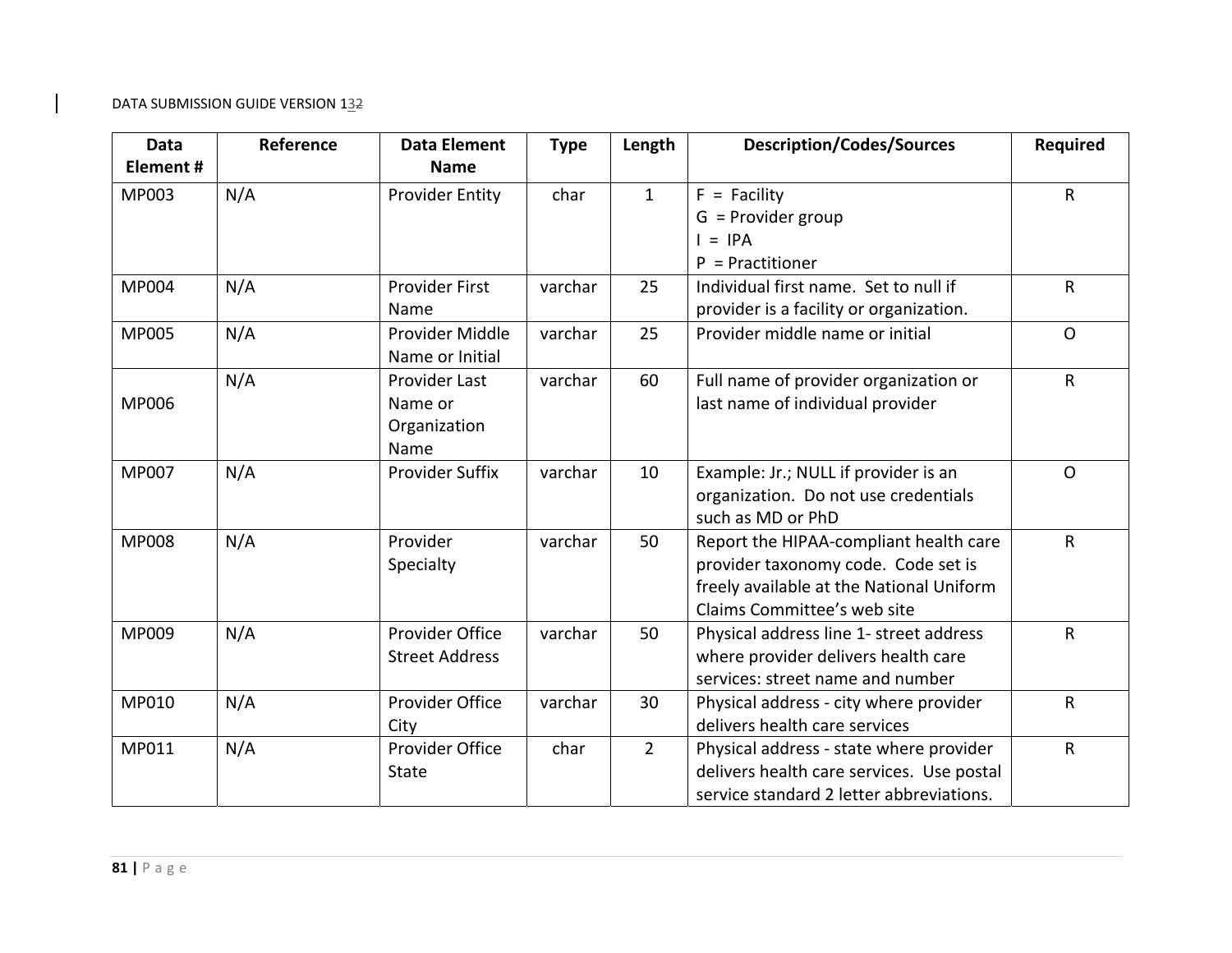| <b>Data</b> | Reference | <b>Data Element</b>    | <b>Type</b> | Length         | <b>Description/Codes/Sources</b>         | <b>Required</b> |
|-------------|-----------|------------------------|-------------|----------------|------------------------------------------|-----------------|
| Element#    |           | <b>Name</b>            |             |                |                                          |                 |
| MP012       | N/A       | <b>Provider Office</b> | varchar     | 11             | Physical address - zipcode where         | $\mathsf{R}$    |
|             |           | Zip                    |             |                | provider delivers health care services.  |                 |
|             |           |                        |             |                | Minimum 5-digit code.                    |                 |
| MP013       | N/A       | Provider DEA           | varchar     | 12             | Provider Drug Enforcement Agency         | R               |
|             |           | Number                 |             |                | number. For all prescribing providers    |                 |
|             |           |                        |             |                | (PC047A) that have a DEA number.         |                 |
| MP014       | N/A       | Provider NPI           | varchar     | 20             | NPI for provider as enumerated in the    | R               |
|             |           |                        |             |                | <b>Center for Medicaid and Medicare</b>  |                 |
|             |           |                        |             |                | Services NPPES.                          |                 |
| MP015       | N/A       | <b>Provider State</b>  | varchar     | 30             | Prefix with two-character state of       | $\mathsf{R}$    |
|             |           | License Number         |             |                | licensure with no punctuation. Example   |                 |
|             |           |                        |             |                | COLL12345                                |                 |
| MP016       | N/A       | Provider office        | varchar     | 50             | Physical address line 2 - office address | $\mathsf{O}$    |
|             |           | <b>Address</b>         |             |                | where provider delivers health care      |                 |
|             |           |                        |             |                | services: Suite number, floor number,    |                 |
|             |           |                        |             |                | Unit number, etc.                        |                 |
| MP017       | N/A       | Provider Office        | varchar     | 10             | Provider Office number: Telephone        | $\Omega$        |
|             |           | phone number           |             |                | number for office where provider         |                 |
|             |           |                        |             |                | delivers health care services.           |                 |
| MP899       | N/A       | Record Type            | char        | $\overline{2}$ | <b>MP</b>                                | $\mathsf R$     |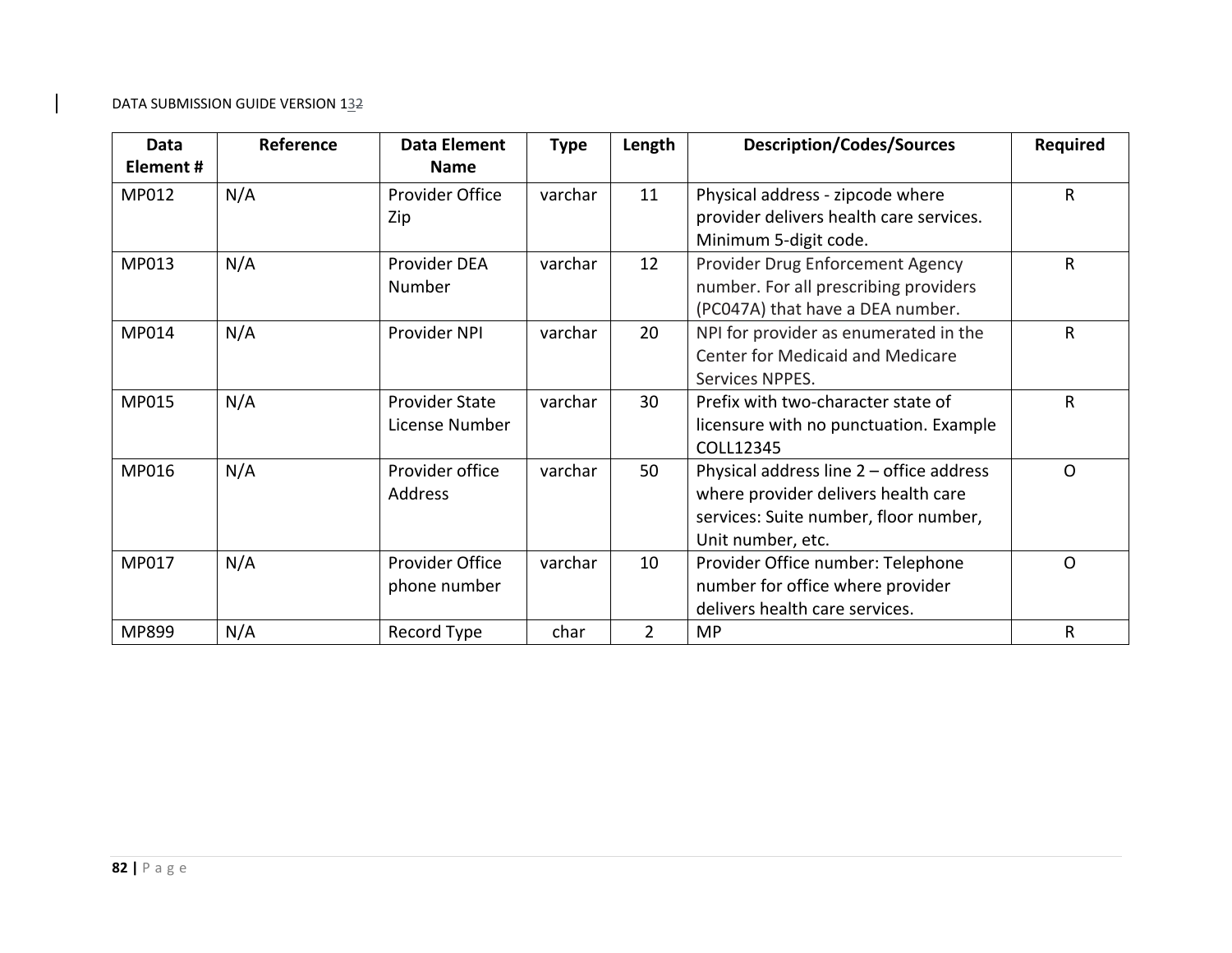#### A‐5ANNUAL SUPPLEMENTAL PROVIDER LEVEL ALTERNATIVE PAYMENT MODEL (APM) DATA

Frequency: Submit annually in  $Exce$ -txt format to CIVHC via SFTP by September  $30<sup>th</sup>-1<sup>st</sup>$  of each year. Additional formatting requirements:

If discrepancies exist between the same years on different files, an explanation will be required.

Initially, payers shall submit a complete and accurate historical test file for the 2016 calendar year to the administrator. These historical submissions must conform to submission guide requirements and be received by no later than July 1, 2019. On <sup>a</sup> yearly basis thereafter, payers will transmit complete and accurate APM data for the most recent and complete three calendar‐year periods by no later than September 30<sup>th</sup> of the following year. <u>Beginning in 2022, production files with complete three calendar-year periods will be</u> submitted no later than September 1<sup>st</sup>. Please see an example of the timeline below. Please note that the administrator may choose to require test files to be submitted prior to the annual due date of September <del>30<sup>th</sup>1st<sub>.</sub>.</del>

| Date That Supplier Must Submit APM file to CO APCD | Period Begin date | <b>Period End date</b> |
|----------------------------------------------------|-------------------|------------------------|
| 120 days after the effective date of the rule      | N/A               | N/A                    |
| July 1, 2019                                       | January 1, 2016   | December 31, 2016      |
| September 30, 2019                                 | January 1, 2016   | December 31, 2018      |
| September 30, 2020                                 | January 1, 2017   | December 31, 2019      |
| September 30, 2021                                 | January 1, 2018   | December 1 2020        |
| September 301, 2022                                | January 1, 2019   | January 1, 2021        |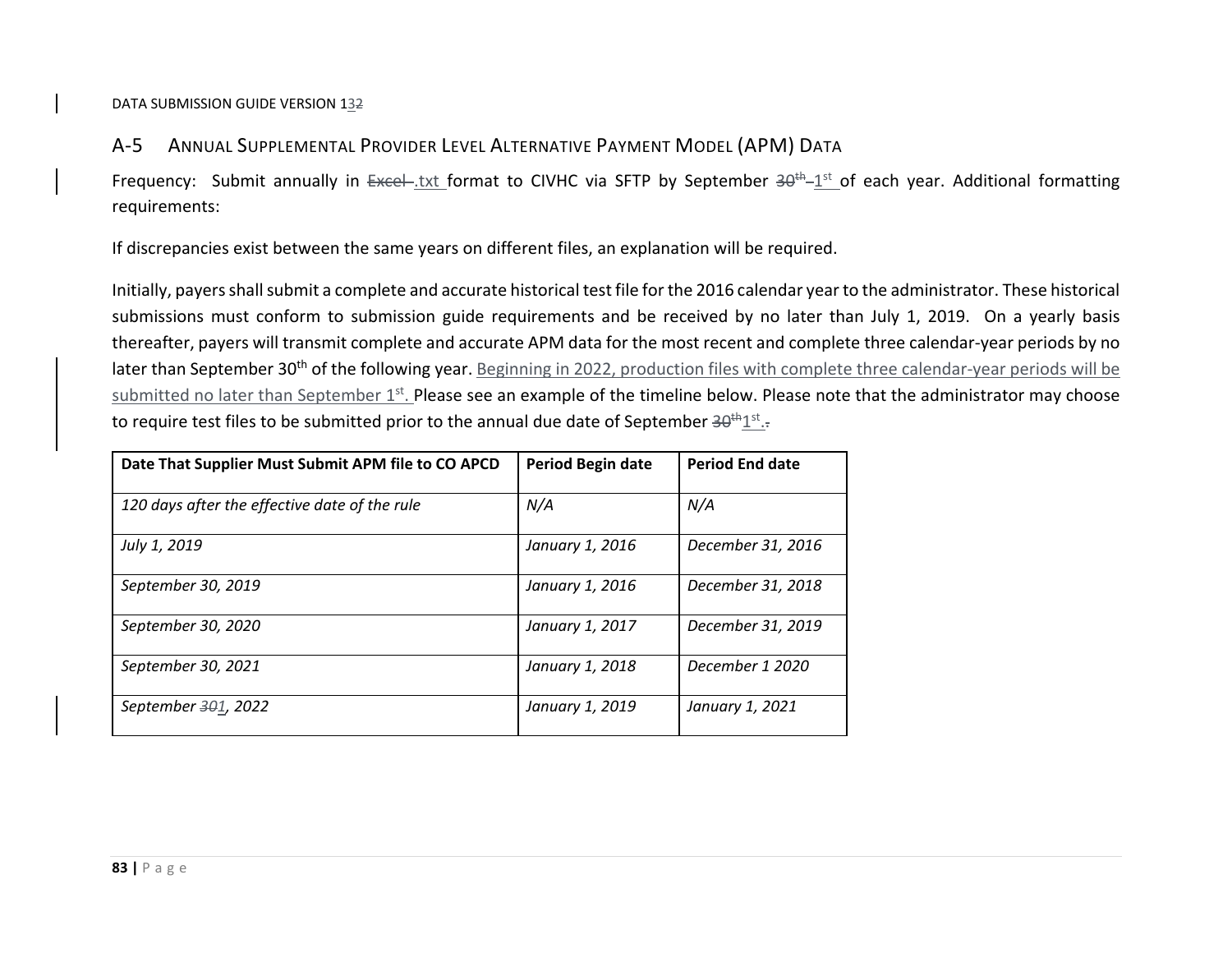All definitions for APM types are included in <u>look up table B.1.J</u>

- Payers submit data in <sup>a</sup> single, consistent format for each data type.
- $\bullet$ Payers submit APM data for members residing in Colorado.
- $\bullet$  Include all payments made related to care during the previous three calendar years. Payments related to care include:
	- $\circ$  1: Fee for Service No link to Quality or Value
	- $\circ$  2A: Foundation Payments for Infrastructure and Operations
	- o2B: Pay for Reporting
	- o 2C: Pay for Performance
	- o 3A: Shared Savings
	- o 3B: Shared Savings and Downside Risk
	- o 3N: Risk Based Payments NOT Linked to Quality
	- o 4A: Condition‐Specific Population‐Based Payment
	- o4B: Comprehensive Population‐Based Payment
	- o 4C: Integrated Finance and Delivery Systems
	- o 4N: Capitated Payments NOT Linked to Quality

#### APM FILE HEADER RECORD

| Data Element # | <b>Data Element</b> | <b>Type</b> | <b>Max Length</b> | <b>Description/valid values</b> |
|----------------|---------------------|-------------|-------------------|---------------------------------|
|                | <b>Name</b>         |             |                   |                                 |
| HD001          | Record Type         | char        | $2N/A - Excel$    | AM.                             |
|                |                     |             | <del>file</del>   |                                 |
| HD002          | Payer Code          | varchar     | $4N/A - Excel$    | Distributed by CIVHC            |
|                |                     |             | <del>file</del>   |                                 |
| HD003          | Payer Name          | varchar     | $75A/A - Excel$   | Distributed by CIVHC            |
|                |                     |             | <del>file</del>   |                                 |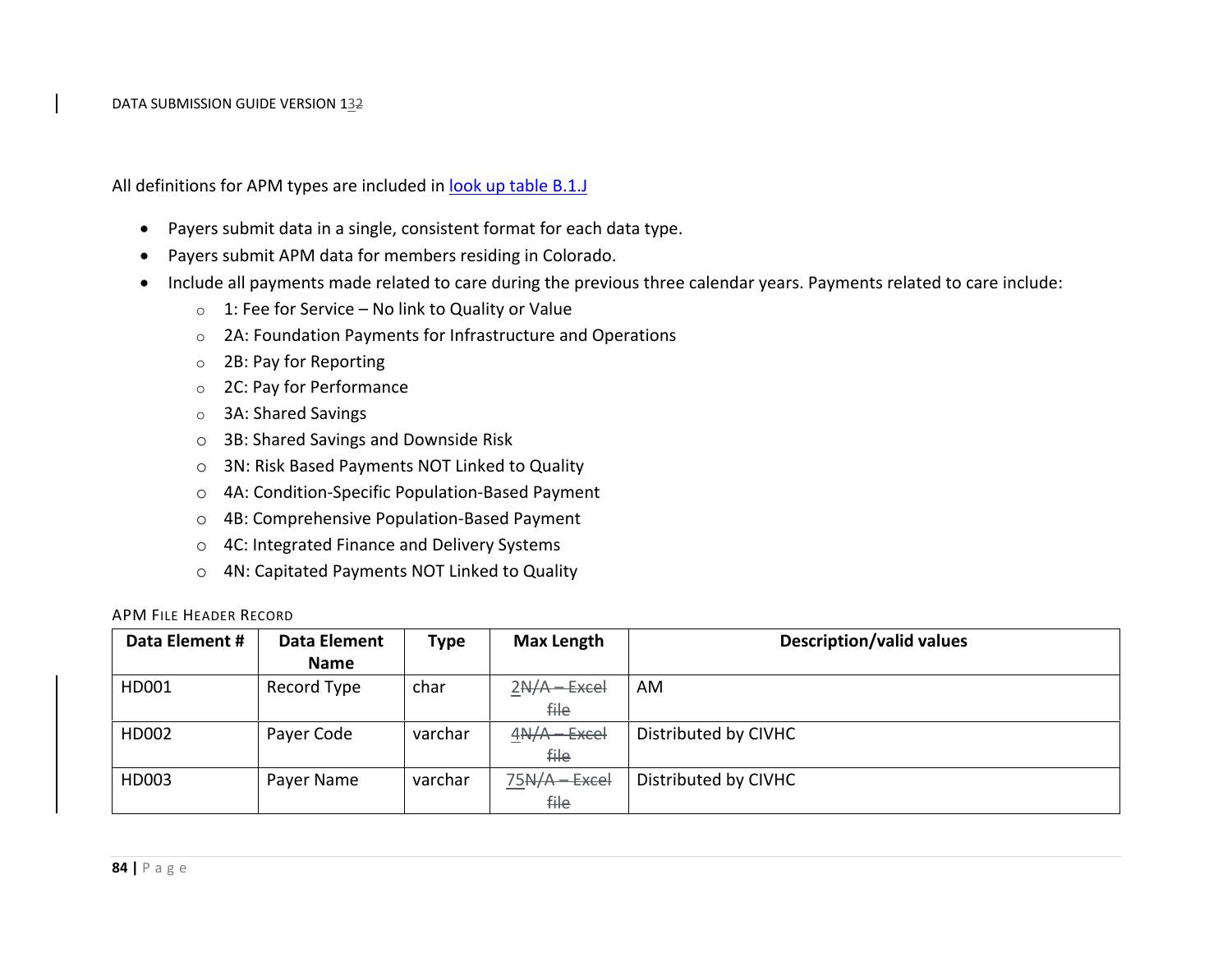| Data Element # | <b>Data Element</b> | <b>Type</b> | <b>Max Length</b> | <b>Description/valid values</b>                              |
|----------------|---------------------|-------------|-------------------|--------------------------------------------------------------|
|                | <b>Name</b>         |             |                   |                                                              |
| HD004          | <b>Beginning</b>    | date        | $6N/A - Excel$    | CCYYMM (Example: 200801)                                     |
|                | Month               |             | file.             |                                                              |
| <b>HD005</b>   | <b>Ending Month</b> | date        | $6N/A - Excel$    | CCYYMM (Example: 200812)                                     |
|                |                     |             | <del>file</del>   |                                                              |
| HD006          | <b>Record Count</b> | int         | $10N/A - Excel$   | Total number of records submitted in the APM file, excluding |
|                |                     |             | file              | header and trailer records                                   |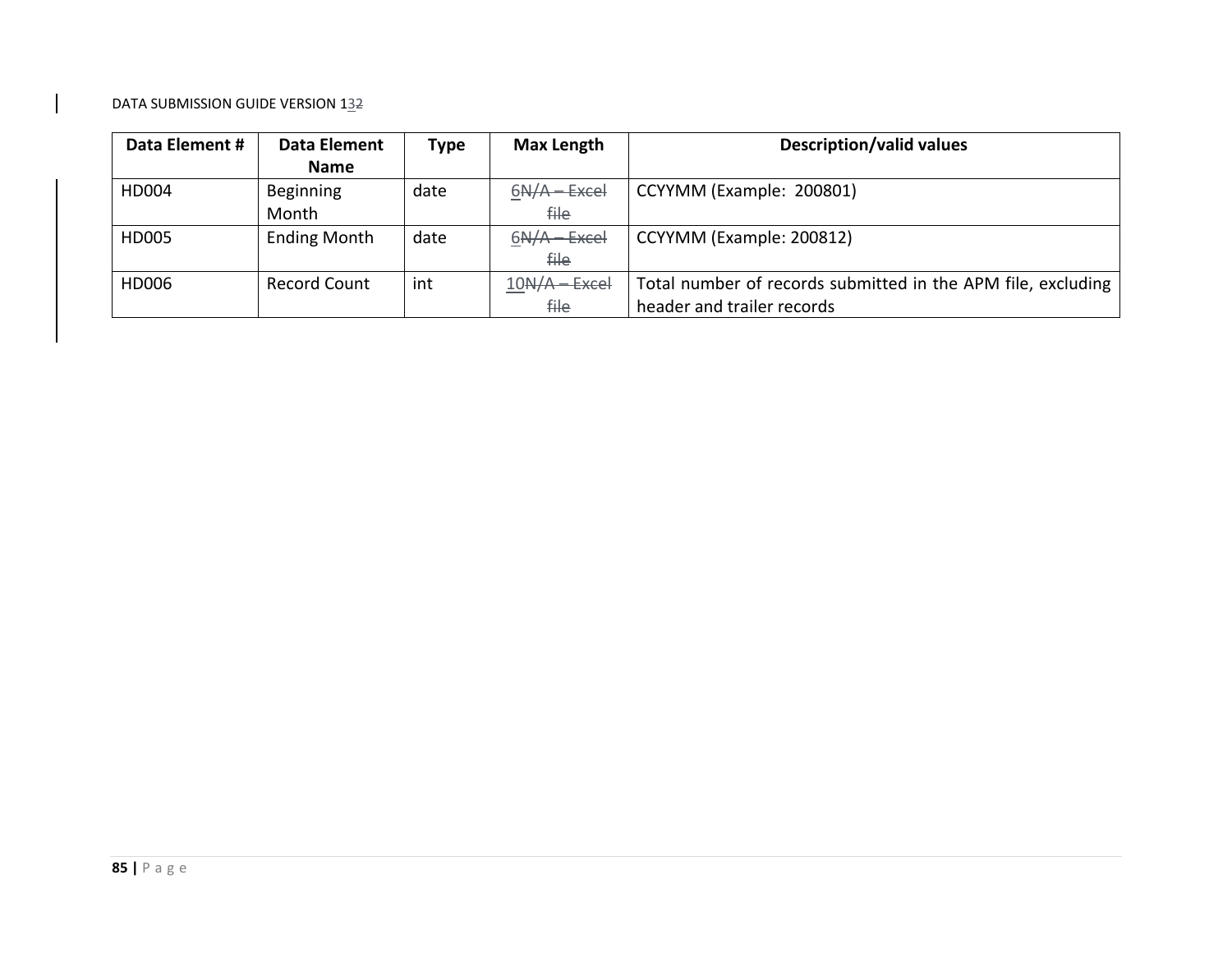#### APM FILE TRAILER RECORD

| Data Element # | <b>Data Element</b>    | <b>Type</b> | <b>Max Length</b>   | <b>Description/valid values</b> |
|----------------|------------------------|-------------|---------------------|---------------------------------|
|                | <b>Name</b>            |             |                     |                                 |
| <b>TR001</b>   | Record Type            | char        | $2N/A - Excel file$ | AM                              |
| <b>TR002</b>   | Payer Code             | varchar     | $4N/A - Excel file$ | Distributed by CIVHC            |
| <b>TR003</b>   | Payer Name             | varchar     | $75N/A - Excel$     | Distributed by CIVHC            |
|                |                        |             | <del>file</del>     |                                 |
| <b>TR004</b>   | <b>Beginning Month</b> | date        | $6N/A - Excel file$ | CCYYMM (Example: 200801)        |
| <b>TR005</b>   | <b>Ending Month</b>    | date        | $6N/A - Excel file$ | CCYYMM (Example: 200812)        |
| <b>TR006</b>   | <b>Extraction Date</b> | date        | 8N/A - Excel file   | <b>CCYYMMDD</b>                 |

#### A 5.1 ‐ APM FILE

| Data     | Reference | Data Element                                                    | <b>Type</b> | Length                                   | <b>Description/Codes/Sources</b>                                                                                                                                                                                                                          | <b>Required</b> |
|----------|-----------|-----------------------------------------------------------------|-------------|------------------------------------------|-----------------------------------------------------------------------------------------------------------------------------------------------------------------------------------------------------------------------------------------------------------|-----------------|
| Element# |           | <b>Name</b>                                                     |             |                                          |                                                                                                                                                                                                                                                           |                 |
| AM001    | N/A       | <b>Billing Provider</b><br>Number                               | varchar     | $N/A - Excel$<br><b>file30</b>           | Payer assigned billing provider number. This<br>number should be the identifier used by the<br>payer for internal identification purposes, and<br>does not routinely change. This number should<br>align with billing provider numbers in the MC<br>file. | R               |
| AM002    | N/A       | <b>National Billing</b>                                         | varchar     | $N/A - Excel$                            | <b>National Provider ID</b>                                                                                                                                                                                                                               | R               |
| AM003    | N/A       | Provider ID<br><b>Billing Provider</b><br>Tax ID                | varchar     | <b>file 20</b><br>$N/A - Excel$<br>file9 | Tax ID of billing provider. Do not code<br>punctuation.                                                                                                                                                                                                   | R               |
| AM004    | N/A       | <b>Billing Provider</b><br>Last Name or<br>Organization<br>Name | varchar     | $N/A$ - Excel<br>file128                 | Full name of provider billing organization or last<br>name of individual billing provider.                                                                                                                                                                | R               |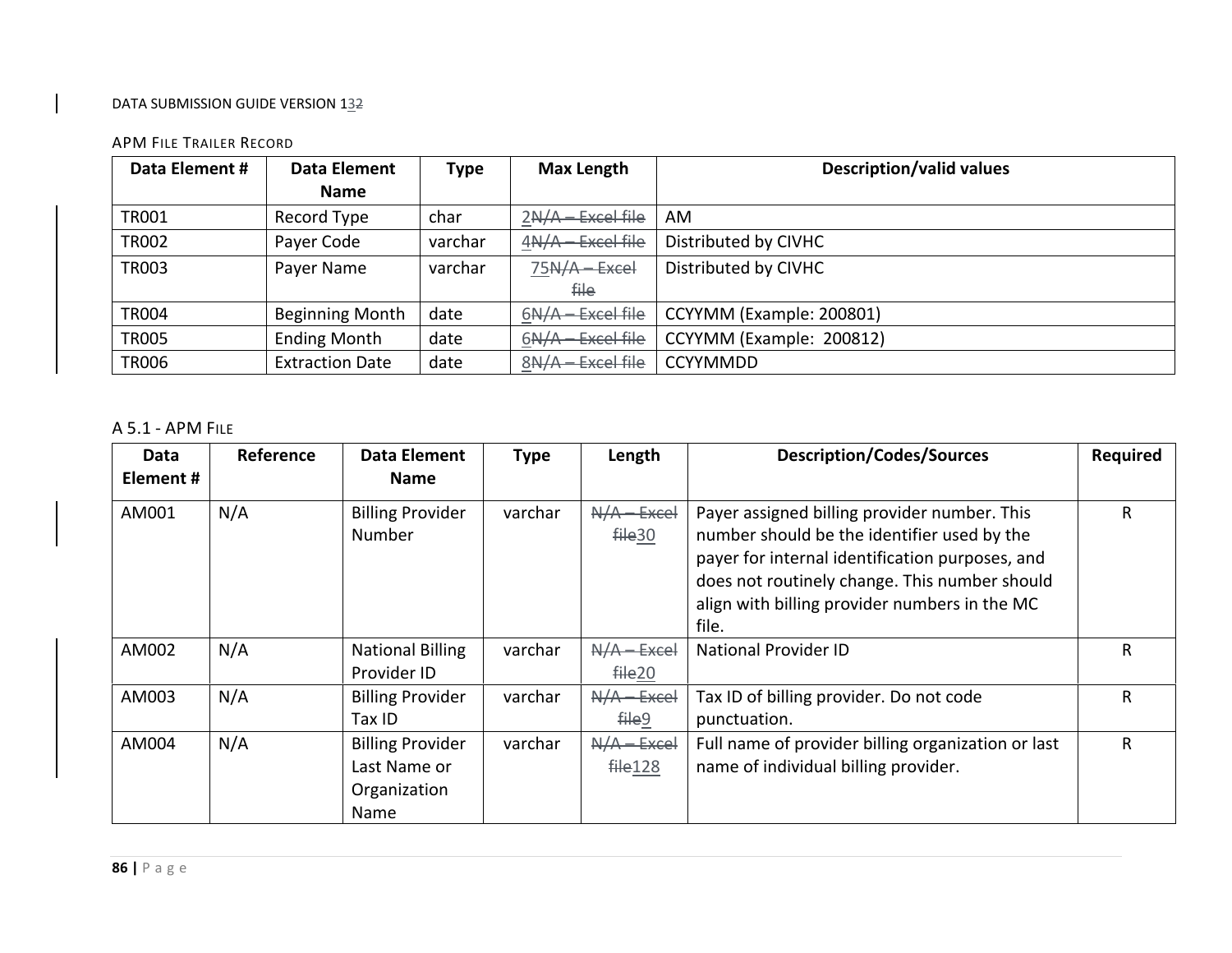| <b>Data</b><br>Element# | Reference | <b>Data Element</b><br><b>Name</b> | <b>Type</b> | Length                    | <b>Description/Codes/Sources</b>                                                                                                                                                                                              | <b>Required</b> |
|-------------------------|-----------|------------------------------------|-------------|---------------------------|-------------------------------------------------------------------------------------------------------------------------------------------------------------------------------------------------------------------------------|-----------------|
| AM005                   | N/A       | <b>Billing Provider</b><br>Entity  | char        | $N/A - Excel$<br>file1    | $F =$ Facility<br>$G =$ Provider group<br>$=$ IPA<br>$P =$ Practitioner                                                                                                                                                       | R               |
| AM006                   | N/A       | Payment<br>Arrangement<br>Category | varchar     | $N/A - Excel$<br>file2    | See look up table B.1.J<br>Payment arrangement type reported.<br>If there is more than one payment arrangement<br>type with a billing provider/organization, then<br>separately report each payment arrangement<br>type.      | R               |
| <b>AM006A</b>           | N/A       | Prospective<br>Payment Flag        | char        | $N/A - Excel$<br>file1    | Y = Payment to provider for services was made<br>prospectively; populate field with 'Y' even when<br>retrospective reconciliation is part of contract<br>$N =$ Payment to provider for services was not<br>made prospectively | R               |
| AM007                   | N/A       | Performance<br>Year                | intyear     | $N/A$ - Excel<br>$f$ ile4 | Effective year of performance period for<br>reported Insurance Product Type Code and<br>Payment Arrangement Type. CCYY format                                                                                                 | R               |
| AM008                   | N/A       | Insurance<br>Product Type<br>Code  | warchar     | $N/A$ - Excel<br>file2    | See lookup table B.1.A                                                                                                                                                                                                        | R               |
| AM009                   | N/A       | Member<br>Months                   | int         | $N/A$ - Excel<br>file12   | Total number of members in reported<br>stratification attributed to given billing provider<br>that participate in the reported payment<br>arrangement in given year, expressed in months<br>of membership                     | R               |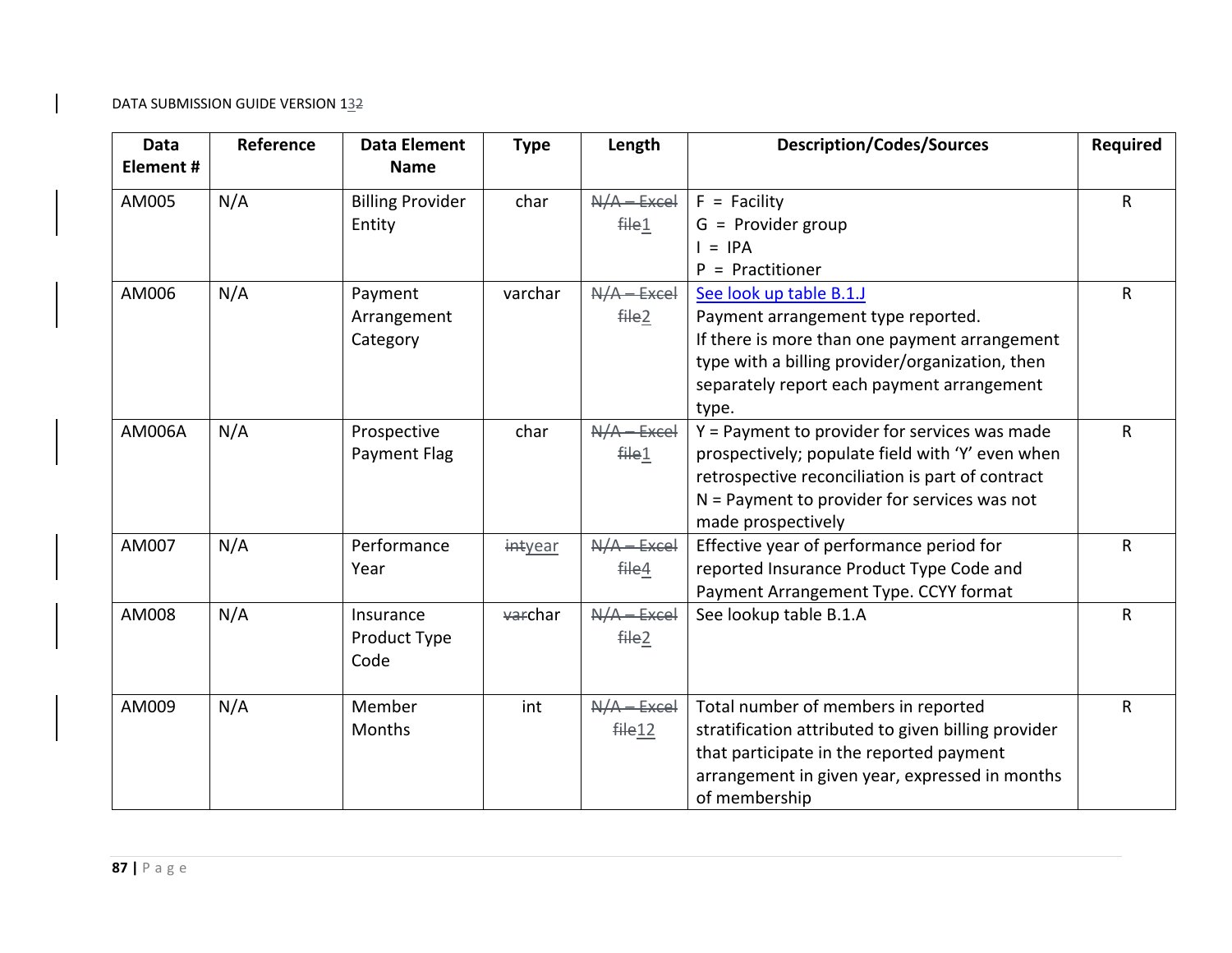| <b>Data</b><br>Element # | Reference | <b>Data Element</b><br><b>Name</b>                                       | <b>Type</b> | Length                  | <b>Description/Codes/Sources</b>                                                                                                                                                                                                                                                                                                                                                                                                        | <b>Required</b> |
|--------------------------|-----------|--------------------------------------------------------------------------|-------------|-------------------------|-----------------------------------------------------------------------------------------------------------------------------------------------------------------------------------------------------------------------------------------------------------------------------------------------------------------------------------------------------------------------------------------------------------------------------------------|-----------------|
|                          |           |                                                                          |             |                         | No decimal places; round to nearest integer.<br>Example: 12345                                                                                                                                                                                                                                                                                                                                                                          |                 |
| AM010                    | N/A       | <b>Total Primary</b><br><b>Care Claims</b><br>Payments                   | numeric     | $N/A - Excel$<br>file15 | Sum of all associated payments tied to a claim,<br>including patient cost-sharing amounts that<br>pertain to primary care. Primary care services<br>are to be identified based on the definition<br>provided in table B.1.K.<br>Two explicit decimal places (e.g., 200.00). Enter                                                                                                                                                       | ${\sf R}$       |
|                          |           |                                                                          |             |                         | negative number if the billing provider or<br>organization has to pay the mandatory reporter.<br>Enter 0 if no primary care claims payments<br>made.<br>This value should never exceed the amount of                                                                                                                                                                                                                                    |                 |
| AM010A                   | N/A       | Payer Portion:<br><b>Total Primary</b><br><b>Care Claims</b><br>Payments | numeric     | $N/A - Excel$<br>file15 | Total Claims Payments (AM012).<br>Payer portion of total primary care payments<br>tied to a claim reported in AM010. Exclude<br>member portion (copay, coinsurance,<br>deductible). Should be a sub-set of AM010.<br>Two explicit decimal places (e.g., 200.00). Enter<br>negative number if the billing provider or<br>organization has to pay the mandatory reporter.<br>Enter 0 if no primary care claims payments made<br>by payer. | R               |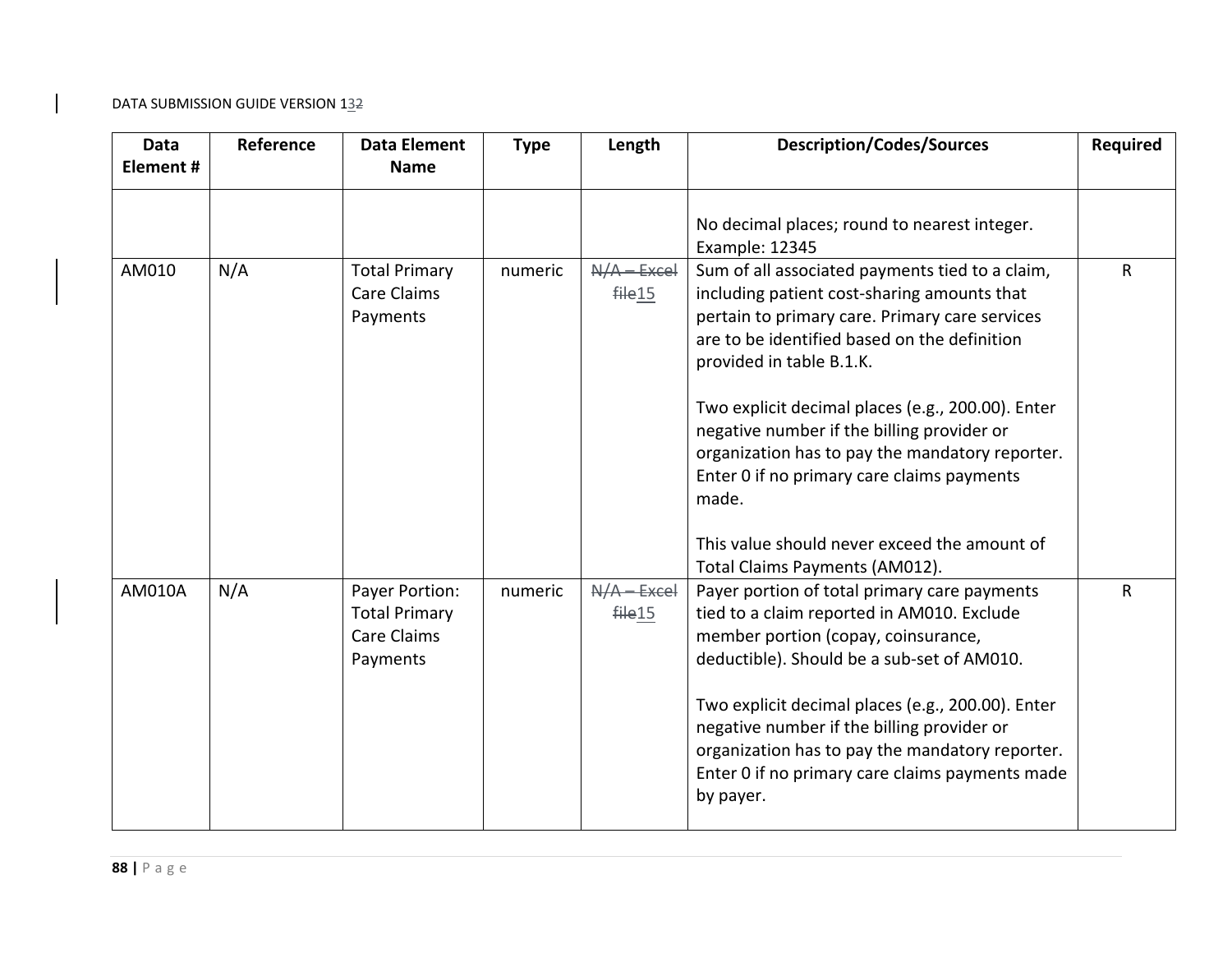| <b>Data</b><br>Element# | Reference | <b>Data Element</b><br><b>Name</b>                                        | <b>Type</b> | Length                                  | <b>Description/Codes/Sources</b>                                                                                                                                                                                                                                                                                                                                                                  | Required     |
|-------------------------|-----------|---------------------------------------------------------------------------|-------------|-----------------------------------------|---------------------------------------------------------------------------------------------------------------------------------------------------------------------------------------------------------------------------------------------------------------------------------------------------------------------------------------------------------------------------------------------------|--------------|
| AM011                   | N/A       | <b>Total Primary</b><br>Care Non-<br>Claims<br>Payments                   | numeric     | $N/A - Excel$<br>$f$ $He$ <sup>15</sup> | Sum of all associated non-claims payments that<br>pertain to primary care. Primary care services<br>are to be identified based on the definition<br>provided in table B.1.K.                                                                                                                                                                                                                      | $\mathsf{R}$ |
|                         |           |                                                                           |             |                                         | Two explicit decimal places (e.g., 200.00). Enter<br>negative number if the billing provider or<br>organization has to pay the mandatory reporter.<br>Enter 0 if no primary care non-claims payments<br>made.<br>Amount reported should be net of any provider<br>recoupments.                                                                                                                    |              |
|                         |           |                                                                           |             |                                         | This value should never exceed the amount of<br>Total Non-Claims Payments (AM013).                                                                                                                                                                                                                                                                                                                |              |
| AM011A                  | N/A       | Payer portion:<br><b>Total Primary</b><br>Care Non-<br>Claims<br>Payments | numeric     | $N/A - Excel$<br>file15                 | Payer portion of Total Primary Care Non-Claims<br>Payments reported in AM011. Exclude member<br>portion (copay, coinsurance, deductible). Should<br>be a sub-set of AM011.<br>Two explicit decimal places (e.g., 200.00). Enter<br>negative number if the billing provider or<br>organization has to pay the mandatory reporter.<br>Amount reported should be net of any provider<br>recoupments. | $\mathsf{R}$ |
|                         |           |                                                                           |             |                                         | Enter 0 if no primary care non-claims payments<br>made by payer.                                                                                                                                                                                                                                                                                                                                  |              |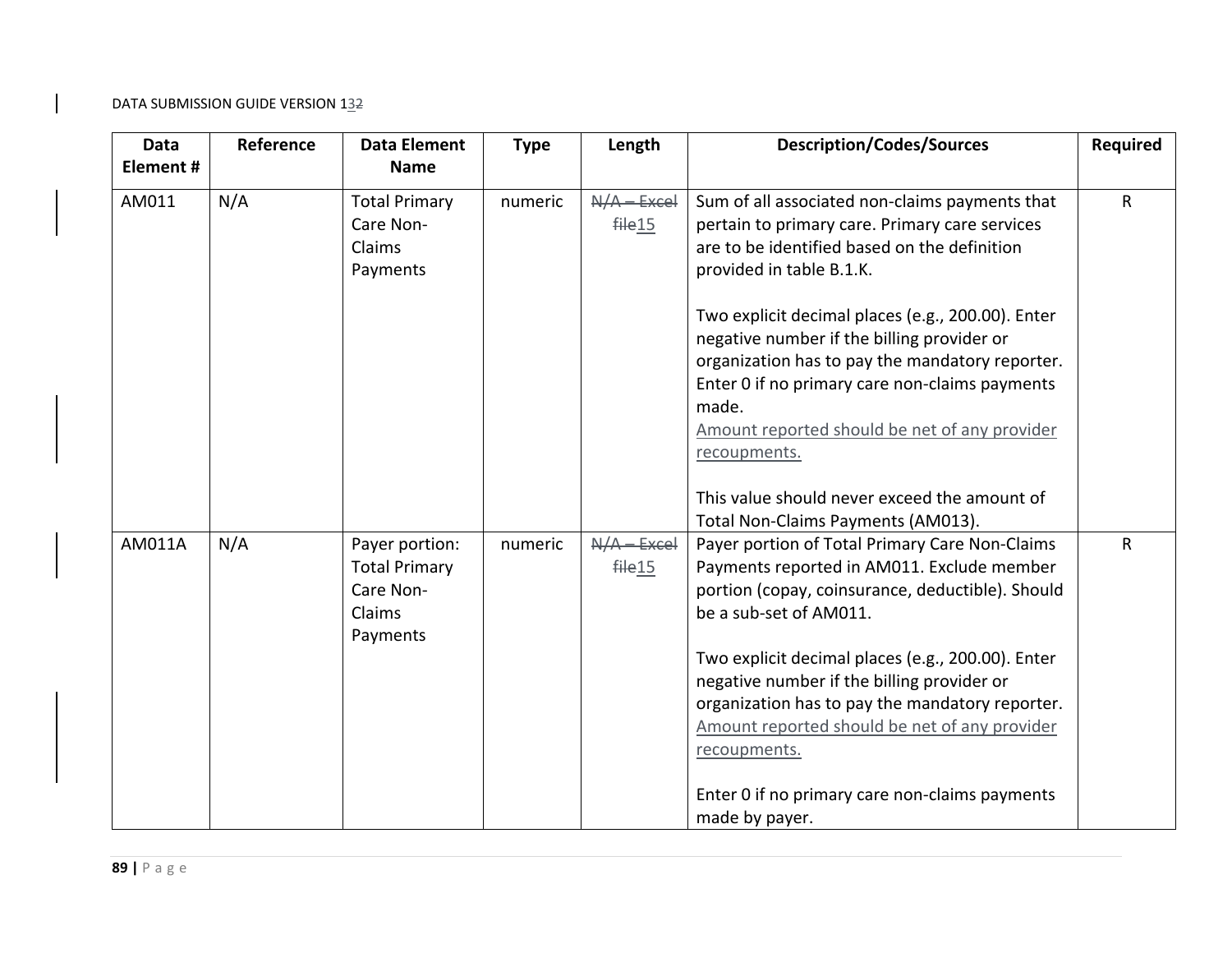| Data<br>Element# | Reference | <b>Data Element</b><br><b>Name</b>                 | <b>Type</b> | Length                              | <b>Description/Codes/Sources</b>                                                                                                                                                                                                                                                                                                                                         | <b>Required</b> |
|------------------|-----------|----------------------------------------------------|-------------|-------------------------------------|--------------------------------------------------------------------------------------------------------------------------------------------------------------------------------------------------------------------------------------------------------------------------------------------------------------------------------------------------------------------------|-----------------|
| AM012            | N/A       | <b>Total Claims</b><br>Payments                    | numeric     | $N/A$ - Excel<br>file15             | Sum of all associated payments tied to a claim,<br>including patient cost-sharing amounts.                                                                                                                                                                                                                                                                               | R               |
|                  |           |                                                    |             |                                     | Two explicit decimal places (e.g., 200.00). Enter<br>negative number if the billing provider or<br>organization has to pay the mandatory reporter.<br>Enter 0 if no claims payments made.                                                                                                                                                                                |                 |
| AM012A           | N/A       | Payer Portion:<br><b>Total Claims</b><br>Payments  | numeric     | N/A-Excel<br>$f$ ile 15             | Payer portion of total payments tied to a claim<br>reported in AM012. Exclude member portion<br>(copay, coinsurance, deductible). Should be a<br>sub-set of AM012.<br>Two explicit decimal places (e.g., 200.00). Enter<br>negative number if the billing provider or<br>organization has to pay the mandatory reporter.<br>Enter 0 if no claims payments made by payer. | $\mathsf{R}$    |
| AM013            | N/A       | <b>Total Non-</b><br>Claims<br>Payments            | numeric     | $N/A$ - Excel<br>$f$ ile $15$       | Sum of all associated non-claims payments.<br>Two explicit decimal places (e.g., 200.00). Enter<br>negative number if the billing provider or<br>organization has to pay the mandatory reporter.<br>Amount reported should be net of any provider<br>recoupments.<br>Enter 0 if no non- claims payments made.                                                            | $\mathsf{R}$    |
| AM013A           | N/A       | Payer Portion:<br>Total Non-<br>Claims<br>Payments | numeric     | $N/A - Excel$<br>file <sub>15</sub> | Payer portion of Total Non-Claims Payments<br>reported in AM013. Exclude member portion<br>(copay, coinsurance, deductible). Should be a                                                                                                                                                                                                                                 | $\mathsf{R}$    |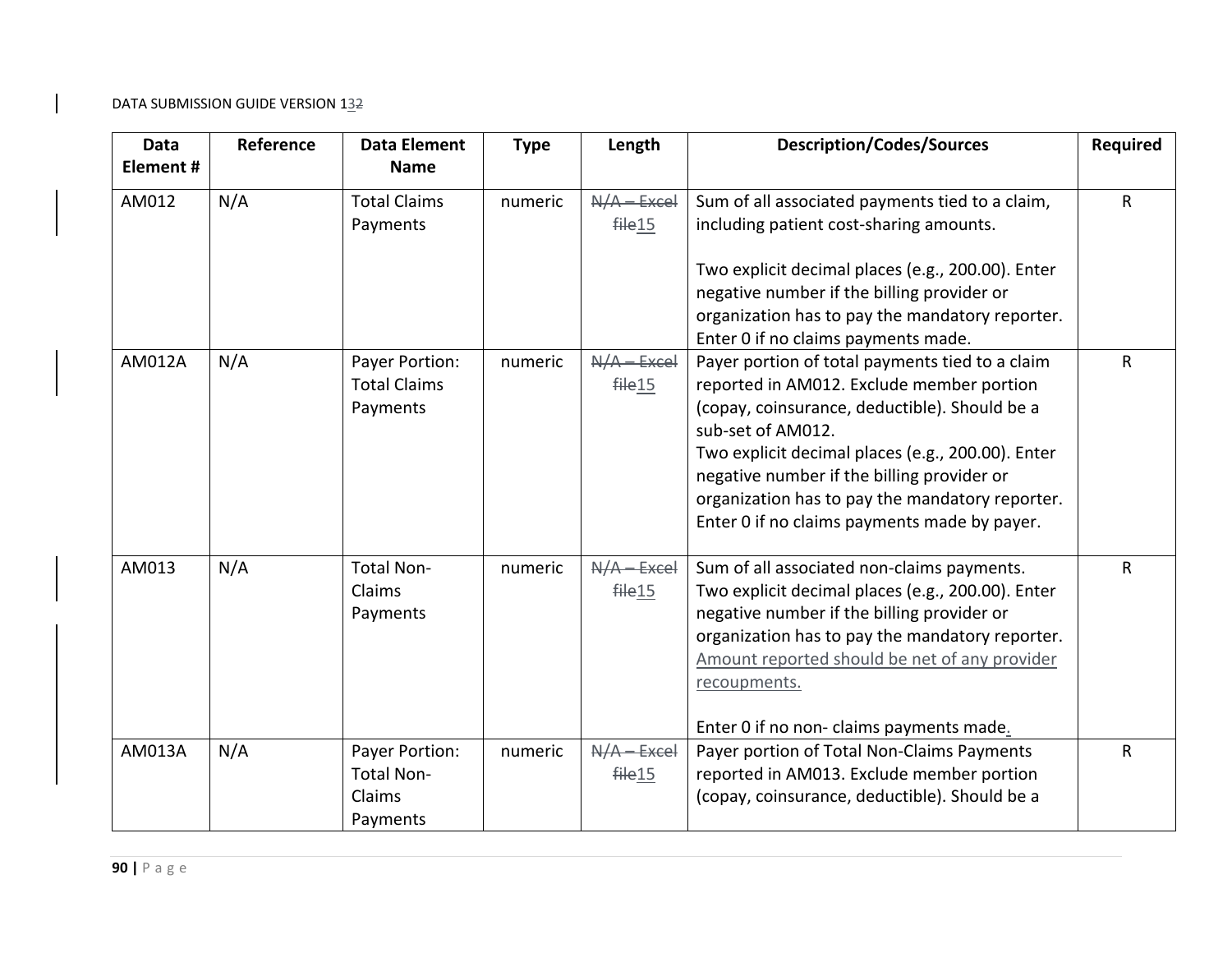| Data<br>Element# | Reference | <b>Data Element</b><br><b>Name</b>      | <b>Type</b> | Length                                | <b>Description/Codes/Sources</b>                                                                                                                                                                                                                                            | Required     |
|------------------|-----------|-----------------------------------------|-------------|---------------------------------------|-----------------------------------------------------------------------------------------------------------------------------------------------------------------------------------------------------------------------------------------------------------------------------|--------------|
|                  |           |                                         |             |                                       | sub-set of AM013. Amount reported should be<br>net of any provider recoupments.                                                                                                                                                                                             |              |
|                  |           |                                         |             |                                       | Two explicit decimal places (e.g., 200.00). Enter<br>negative number if the billing provider or<br>organization has to pay the mandatory reporter.<br>Enter 0 if no non-claims payments made by<br>payer.                                                                   |              |
| AM014            | N/A       | Recoupments<br>from Provider            | numeric     | 15                                    | Any funds that were refunded to carrier from<br>provider as a result of missed quality metrics,<br>missed spending targets, or APM reconciliation<br>payments. Do not report claim reversals or any<br>other recoupments that occurred as a result of<br>accounting errors. | R            |
| AM0154           | N/A       | <b>Billing Provider</b><br>Office City  | varchar     | $N/A - Excel$<br>file30               | Physical address - name of city                                                                                                                                                                                                                                             | $\mathsf{R}$ |
| AM0165           | N/A       | <b>Billing Provider</b><br>Office State | char        | $N/A - Excel$<br>$f$ ile <sup>2</sup> | Physical address - name of state. Use postal<br>service standard 2 letter abbreviations.                                                                                                                                                                                    | R            |
| AM0176           | N/A       | <b>Billing Provider</b><br>Office Zip   | varchar     | $11N/A -$<br><b>Excel file</b>        | Physical address - Minimum 5-digit zip code.                                                                                                                                                                                                                                | $\mathsf{R}$ |
| AM99901<br>구     | N/A       | Record Type                             | char        | $N/A - Excel$<br>fHe2                 | AM                                                                                                                                                                                                                                                                          | $\mathsf{R}$ |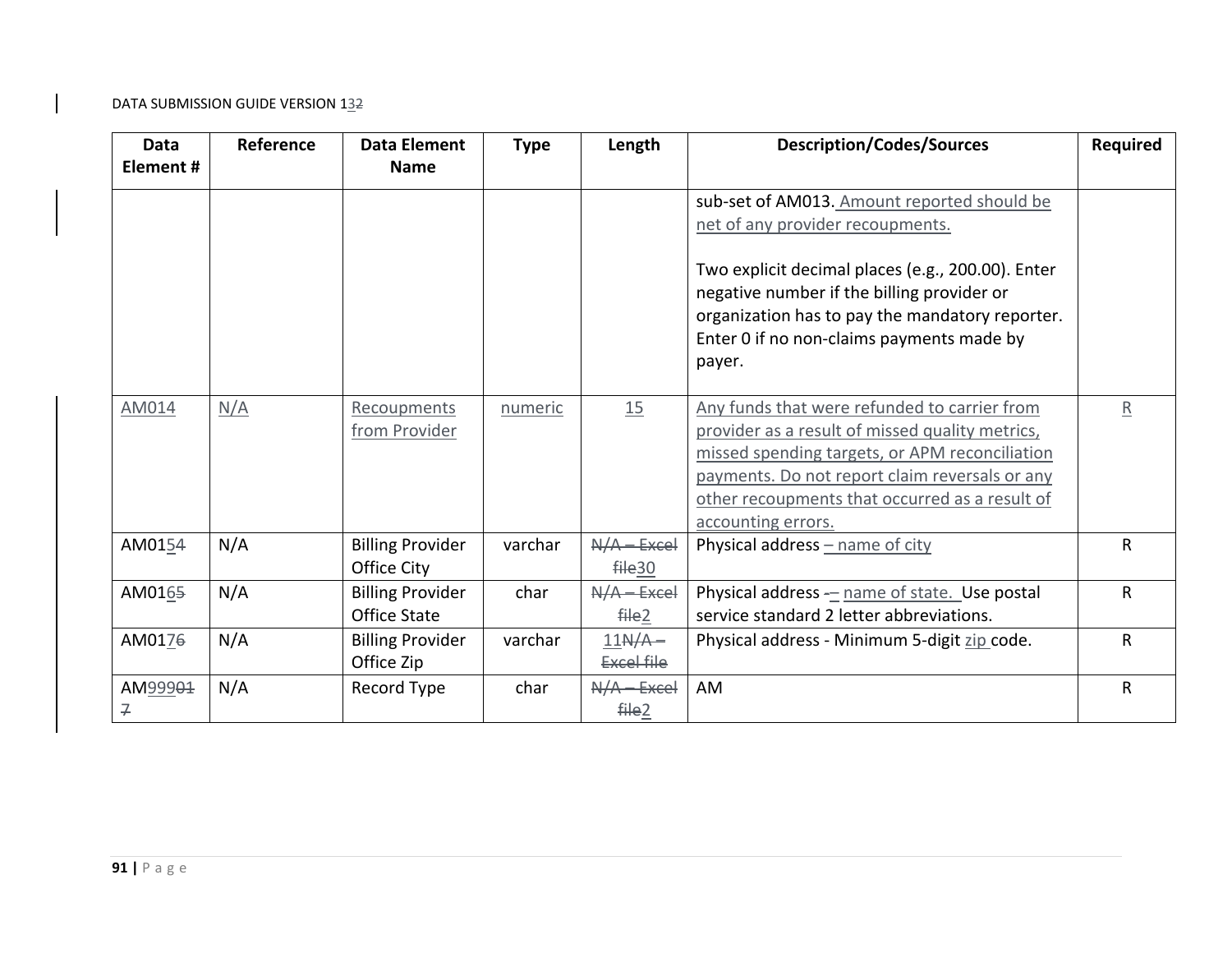$A - 6$ CONTROLS TOTALS FOR ANNUAL SUPPLEMENTAL PROVIDER LEVEL APM SUMMARY

Frequency: Submit annually in Excel-txt format to CIVHC via SFTP by September 30<sup>th</sup>-1st of each year.

If discrepancies exist between the same years on different files, an explanation will be required.

Additional formatting requirements:

Payers submit aggregate level data in <sup>a</sup> single, consistent format for each data type.

Control Total file should be submitted as the first tab in the same excel document as the APM Contract data

Control TotalDrug Rebate tab should be labeled "CT"

- ٠ APM Contract tab should be labeled "Contract"
- 0 PBM Contract tab should be labeled "Contract"

Initially, payers shall submit <sup>a</sup> complete and accurate historical test file for the 2016 calendar year to the administrator. These submissions must conform to submission guide requirements and be received by no later than July 1, 2019. On <sup>a</sup> yearly basis thereafter, payers will transmit complete and accurate APM data for the most recent and complete three calendar‐year periods by no later than September 30<sup>th</sup> of the following year. <u>Beginning in 2022, production files with complete three calendar-year periods will be</u> submitted no later than September 1st. Please see an example of the timeline below. Please note that the administrator may choose to require test files to be submitted prior to the annual due date of September 30<sup>th</sup>1st<sub>-5</sub>st.

| Date That Supplier Must Submit Control Total file to<br><b>CO APCD</b> | <b>Period Begin date</b> | <b>Period End date</b> |
|------------------------------------------------------------------------|--------------------------|------------------------|
| 120 days after the effective date of the rule                          | N/A                      | N/A                    |
| July 1, 2019                                                           | January 1, 2016          | December 31, 2016      |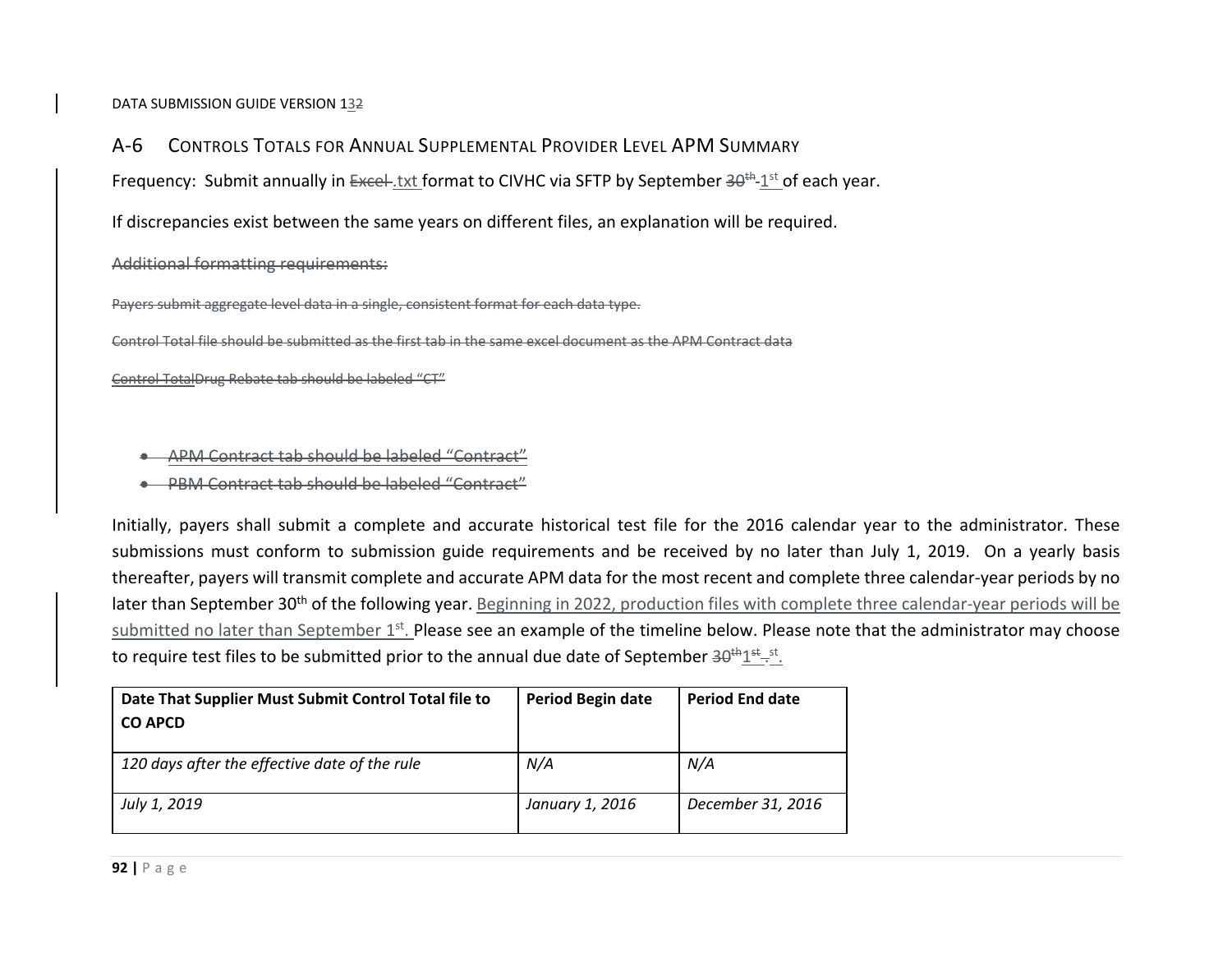| September 30, 2019              | January 1, 2016 | December 31, 2018 |
|---------------------------------|-----------------|-------------------|
| September 30, 2020              | January 1, 2017 | December 31, 2019 |
| September 30, 2021              | January 1, 2018 | December 1 2020   |
| September <del>30</del> 1, 2022 | January 1, 2019 | January 1, 2021   |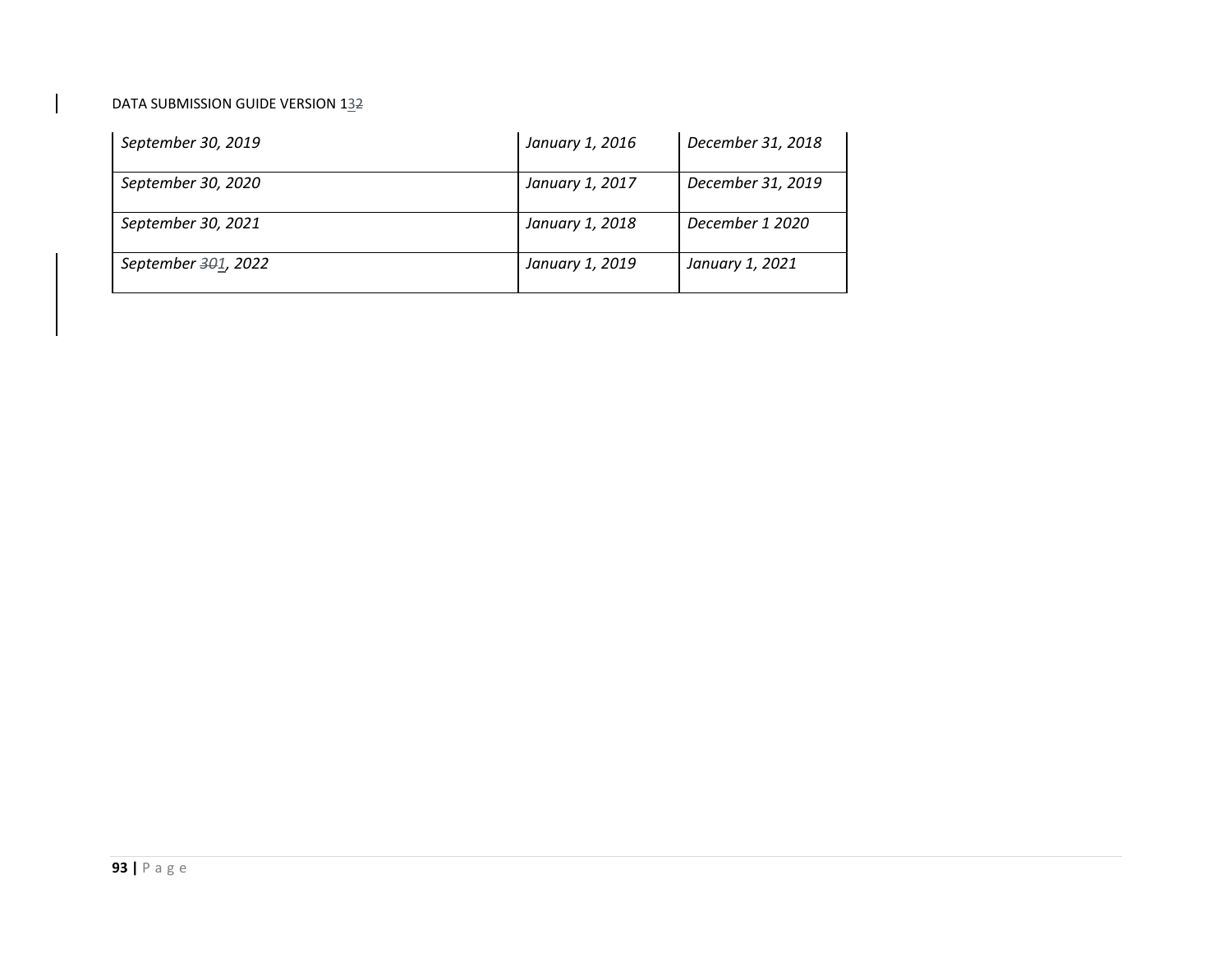| Data Element # | <b>Data Element</b> | <b>Type</b>    | <b>Max Length</b> | <b>Description/valid values</b>                            |
|----------------|---------------------|----------------|-------------------|------------------------------------------------------------|
|                | <b>Name</b>         |                |                   |                                                            |
| HD001          | Record Type         | <u>char</u>    |                   |                                                            |
| HD002          | Payer Code          | <u>varchar</u> |                   | Distributed by CIVHC                                       |
| HD003          | Payer Name          | varchar        | <u>75</u>         | Distributed by CIVHC                                       |
| <b>HD004</b>   | <b>Beginning</b>    | date           | 6                 | CCYYMM (Example: 200801)                                   |
|                | Month               |                |                   |                                                            |
| HD005          | <b>Ending Month</b> | date           |                   | CCYYMM (Example: 200812)                                   |
| <b>HD006</b>   | Record count        | <u>Int</u>     | 10                | Total number of records submitted in the Drug Rebate file, |
|                |                     |                |                   | excluding header and trailer records                       |

#### CONTROL TOTAL FILE HEADER RECORD

#### CONTROL TOTAL FILE TRAILER RECORD

| Data Element # | <b>Data Element</b>    | <b>Type</b> | <b>Max Length</b> | <b>Description/valid values</b> |
|----------------|------------------------|-------------|-------------------|---------------------------------|
|                | <b>Name</b>            |             |                   |                                 |
| <b>TRO01</b>   | Record Type            | <u>char</u> |                   | U                               |
| <b>TR002</b>   | Payer Code             | varchar     |                   | Distributed by CIVHC            |
| TR003          | Payer Name             | varchar     | <u>75</u>         | Distributed by CIVHC            |
| <b>TR004</b>   | <b>Beginning</b>       | date        | <u>6</u>          | CCYYMM (Example: 200801)        |
|                | Month                  |             |                   |                                 |
| <b>TR005</b>   | <b>Ending Month</b>    | date        |                   | CCYYMM (Example: 200812)        |
| <b>TR006</b>   | <b>Extraction Date</b> | date        | 8                 | <b>CCYYMMDD</b>                 |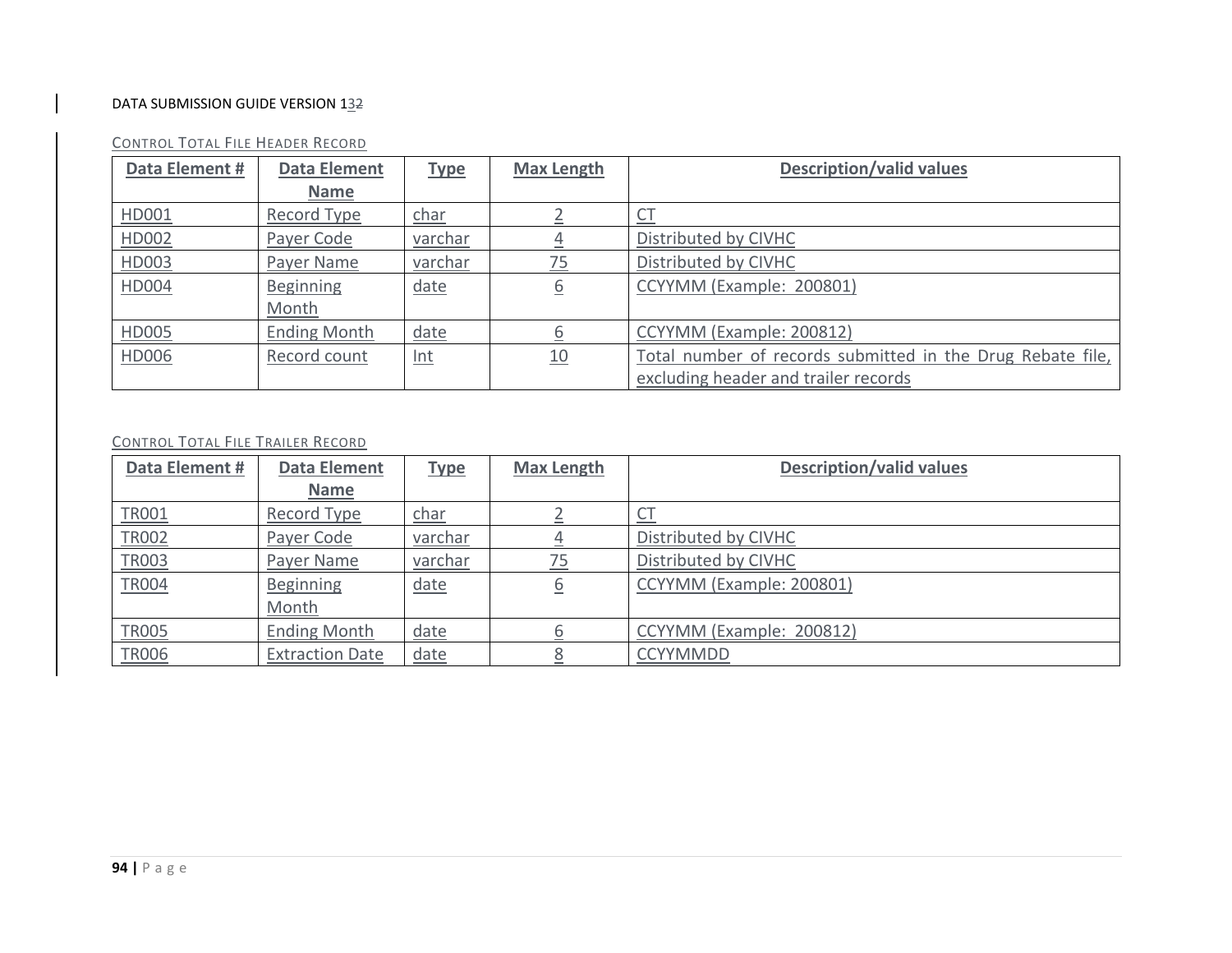# A 6.1 ‐ APM FILE CONTROL RECORD

| <b>Data</b><br><b>Element</b><br># | Reference | <b>Data Element</b><br><b>Name</b>                         | <b>Type</b>     | Length                                        | <b>Description/Codes/Sources</b>                                                                                                                                           | <b>Required</b> |
|------------------------------------|-----------|------------------------------------------------------------|-----------------|-----------------------------------------------|----------------------------------------------------------------------------------------------------------------------------------------------------------------------------|-----------------|
| CT001                              | N/A       | Payer Code                                                 | varchar         | $A/A -$<br><b>Excel</b><br>file4              | Distributed by CIVHC                                                                                                                                                       | $\mathsf{R}$    |
| CT002                              | N/A       | Payer Name                                                 | varchar         | $N/A -$<br><b>Excel</b><br>file <sub>75</sub> | Distributed by CIVHC                                                                                                                                                       | $\mathsf{R}$    |
| CT003                              | N/A       | Submitted File                                             | textvarc<br>har | $N/A -$<br><b>Excel</b><br><b>file25</b>      | File name of the APM file                                                                                                                                                  | $\mathsf{R}$    |
| CT004                              | N/A       | Performance<br>Year                                        | numerie<br>year | $N/A -$<br><b>Excel</b><br>file4              | Year of reporting, submit in YYYY format                                                                                                                                   | $\mathsf{R}$    |
| CT005                              | N/A       | Insurance<br>Product Type<br>Code                          | varcharc<br>har | $N/A -$<br><b>Excel</b><br>file2              | See lookup table B.1.A                                                                                                                                                     | $\mathsf{R}$    |
| CT006                              | N/A       | Payment<br>Arrangement<br>Category                         | varchar         | $N/A -$<br><b>Excel</b><br>file2              | See look up table B.1.J<br>Payment arrangement type reported.                                                                                                              | $\mathsf{R}$    |
| CT007                              | N/A       | Payment<br>Arrangement<br>Category<br><b>Member Months</b> | numerici<br>n t | $A/A -$<br><b>Excel</b><br>file 12            | Total, de-duplicated member months associated<br>with payment arrangement category identified<br>in CT006<br>No decimal places; round to nearest integer<br>Example: 12345 | $\mathsf{R}$    |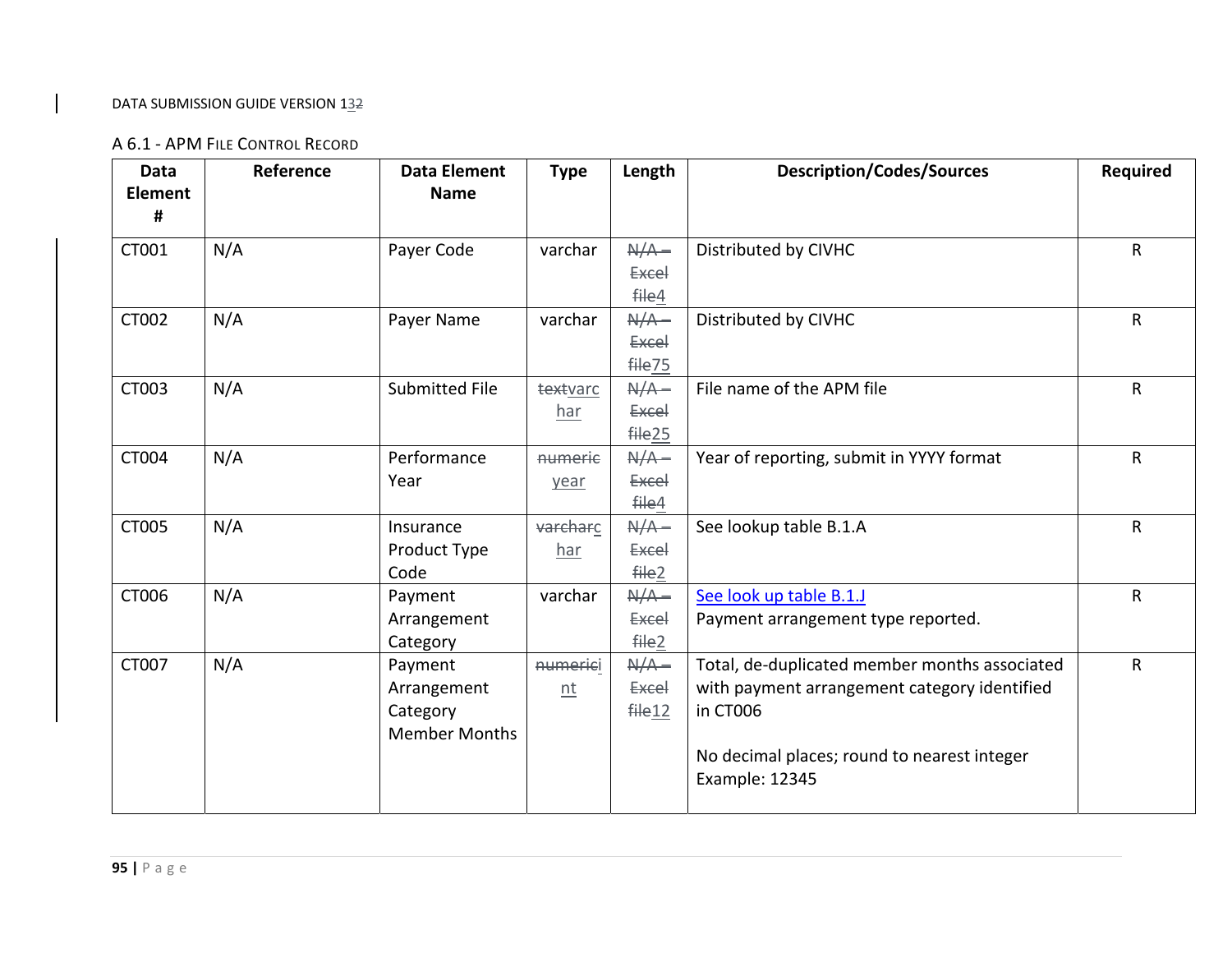| <b>Data</b><br><b>Element</b><br># | Reference | <b>Data Element</b><br><b>Name</b>                              | <b>Type</b>      | Length                             | <b>Description/Codes/Sources</b>                                                                                                                                                                                                                                                                                                                                                                                                                                                     | <b>Required</b> |
|------------------------------------|-----------|-----------------------------------------------------------------|------------------|------------------------------------|--------------------------------------------------------------------------------------------------------------------------------------------------------------------------------------------------------------------------------------------------------------------------------------------------------------------------------------------------------------------------------------------------------------------------------------------------------------------------------------|-----------------|
|                                    |           |                                                                 |                  |                                    | Enrollment should be reported as de-duplicated<br>member months and should only be reported for<br>those members for whom the mandatory<br>reporter was the primary payer                                                                                                                                                                                                                                                                                                            |                 |
| <b>CT008</b>                       | N/A       | All Member<br>Months                                            | numeriei<br>$nt$ | $A/A -$<br><b>Excel</b><br>file 12 | Total enrollment during the previous calendar<br>year, regardless of payment arrangement type<br>No decimal places; round to nearest integer.<br>Example: 12345<br>Enrollment should be reported as de-duplicated<br>member months and should only be reported for<br>those members for whom the mandatory<br>reporter was the primary payer.<br>The value in this field will repeat in the Control<br>Total file for each reported year/insurance<br>product type code combination. | $\mathsf{R}$    |
| CT009                              | N/A       | <b>Total Alternative</b><br>Arrangement<br><b>Member Months</b> | numerici<br>$nt$ | $N/A -$<br><b>Excel</b><br>file 12 | Total enrollment in alternative payment<br>arrangements during the previous calendar year<br>No decimal places; round to nearest integer<br>Example: 12345<br>Enrollment should be reported as de-duplicated<br>member months and should only be reported for                                                                                                                                                                                                                        | R               |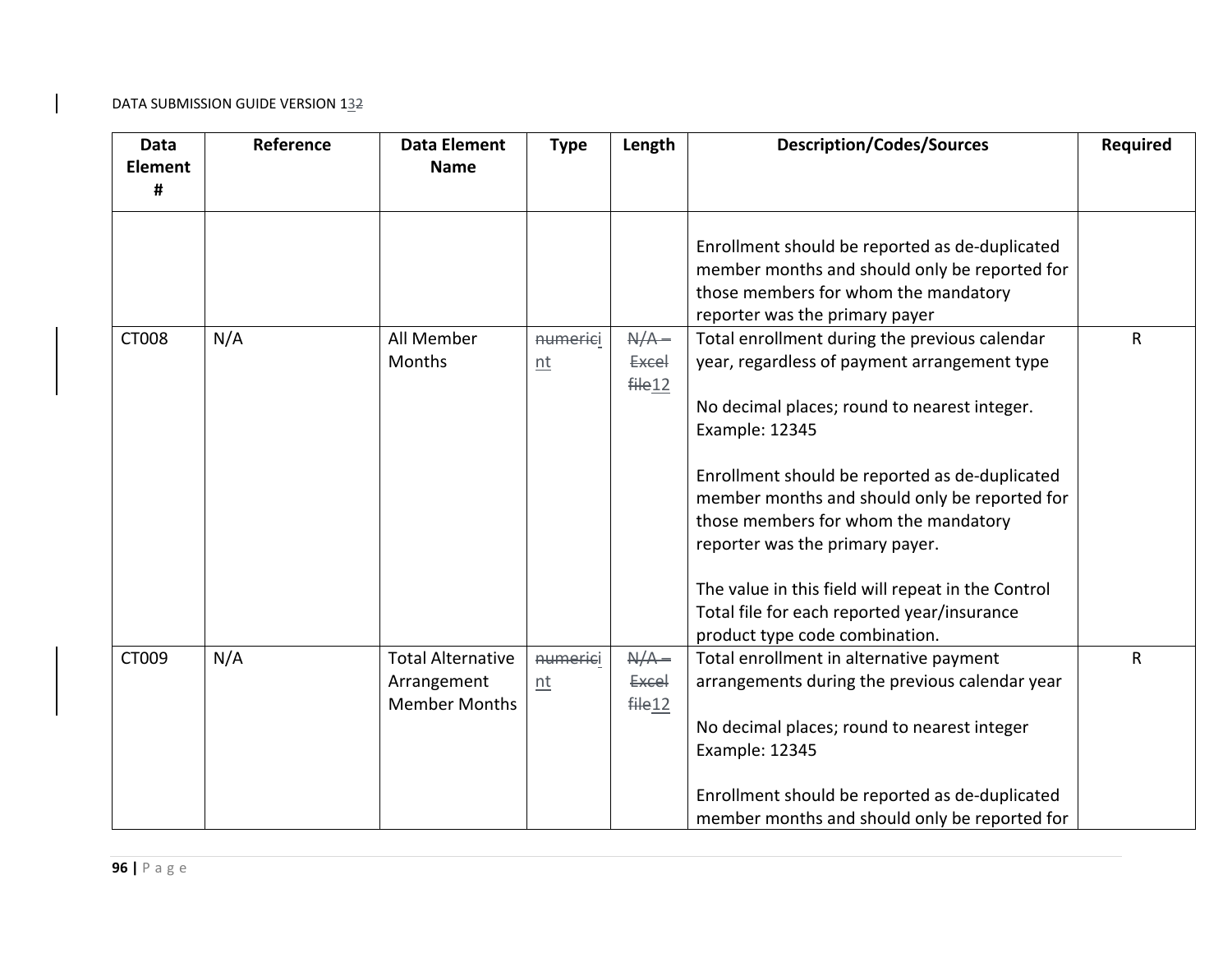| <b>Data</b><br><b>Element</b><br># | Reference | <b>Data Element</b><br><b>Name</b>                                   | <b>Type</b> | Length                                            | <b>Description/Codes/Sources</b>                                                                                                    | Required |
|------------------------------------|-----------|----------------------------------------------------------------------|-------------|---------------------------------------------------|-------------------------------------------------------------------------------------------------------------------------------------|----------|
|                                    |           |                                                                      |             |                                                   | those members for whom the mandatory<br>reporter was the primary payer.                                                             |          |
|                                    |           |                                                                      |             |                                                   | The value in this field will repeat in the Control<br>Total file for each reported year/insurance<br>product type code combination. |          |
| CT010                              | N/A       | Sum of Primary<br><b>Care Claims</b><br>Payments                     | numeric     | $A/A -$<br><b>Excel</b><br>file15                 | Sum of Total Primary Care Claims Payments, as<br>reported in AM file                                                                | R        |
| <b>CT010A</b>                      | N/A       | Sum of Payer<br>Portion of<br>Primary<br>Care Claims<br>Payments     | numeric     | $N/A -$<br><b>Excel</b><br>file15                 | Sum of Payer Portion of Total Primary Care<br>Claims Payments, as reported in AM file                                               | R        |
| CT011                              | N/A       | Sum of Primary<br>Care Non-Claims<br>Payments                        | numeric     | $N/A -$<br><b>Excel</b><br>file15                 | Sum of Total Primary Care Non-Claims Payments,<br>as reported in AM file                                                            | R        |
| CT011A                             | N/A       | Sum of Payer<br>Portion of<br>Primary<br>Care Non-Claims<br>Payments | numeric     | $N/A -$<br><b>Excel</b><br>$f$ $He$ <sup>15</sup> | Sum of Payer Portion of Total Primary Care Non-<br>Claims Payments, as reported in AM file                                          | R        |
| CT012                              | N/A       | Sum of Claims<br>Payments                                            | numeric     | $A/A -$<br><b>Excel</b><br>file15                 | Sum of Total Claims Payments, as reported in<br>AM file                                                                             | R        |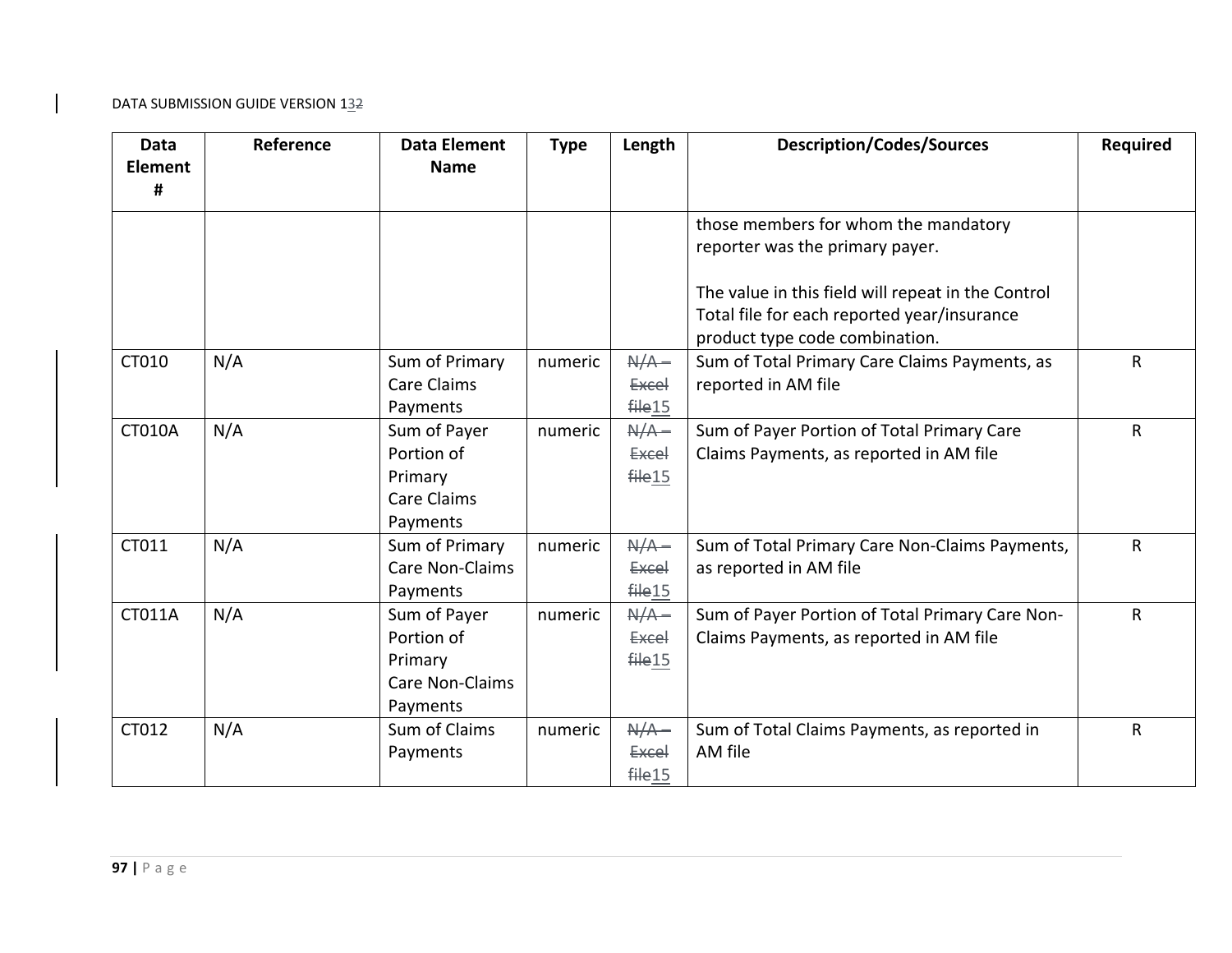| Data                | Reference | <b>Data Element</b>    | <b>Type</b> | Length             | <b>Description/Codes/Sources</b>               | <b>Required</b> |
|---------------------|-----------|------------------------|-------------|--------------------|------------------------------------------------|-----------------|
| <b>Element</b>      |           | <b>Name</b>            |             |                    |                                                |                 |
| #                   |           |                        |             |                    |                                                |                 |
| <b>CT012A</b>       | N/A       | Sum of Payer           | numeric     | $N/A -$            | Sum of Payer Portion of Total Claims Payments, | R               |
|                     |           | Portion of Claims      |             | <b>Excel</b>       | as reported in AM file                         |                 |
|                     |           | Payments               |             | $f\neq 15$         |                                                |                 |
| CT013               | N/A       | Sum of Non-            | numeric     | $A/A -$            | Sum of Total Non-Claims Payments, as reported  | R               |
|                     |           | <b>Claims Payments</b> |             | <b>Excel</b>       | in AM file                                     |                 |
|                     |           |                        |             | file15             |                                                |                 |
| CT013A              | N/A       | Sum of Payer           | numeric     | $A/A -$            | Sum of Payer Portion of Total Non-Claims       | R               |
|                     |           | Portion of Non-        |             | <b>Excel</b>       | Payments, as reported in AM file               |                 |
|                     |           | <b>Claims Payments</b> |             | <del>file</del> 15 |                                                |                 |
| CT999 <del>01</del> | N/A       | Record Type            | char        | $A/A -$            | <b>CT</b>                                      | R               |
| 4                   |           |                        |             | <b>Excel</b>       |                                                |                 |
|                     |           |                        |             | file2              |                                                |                 |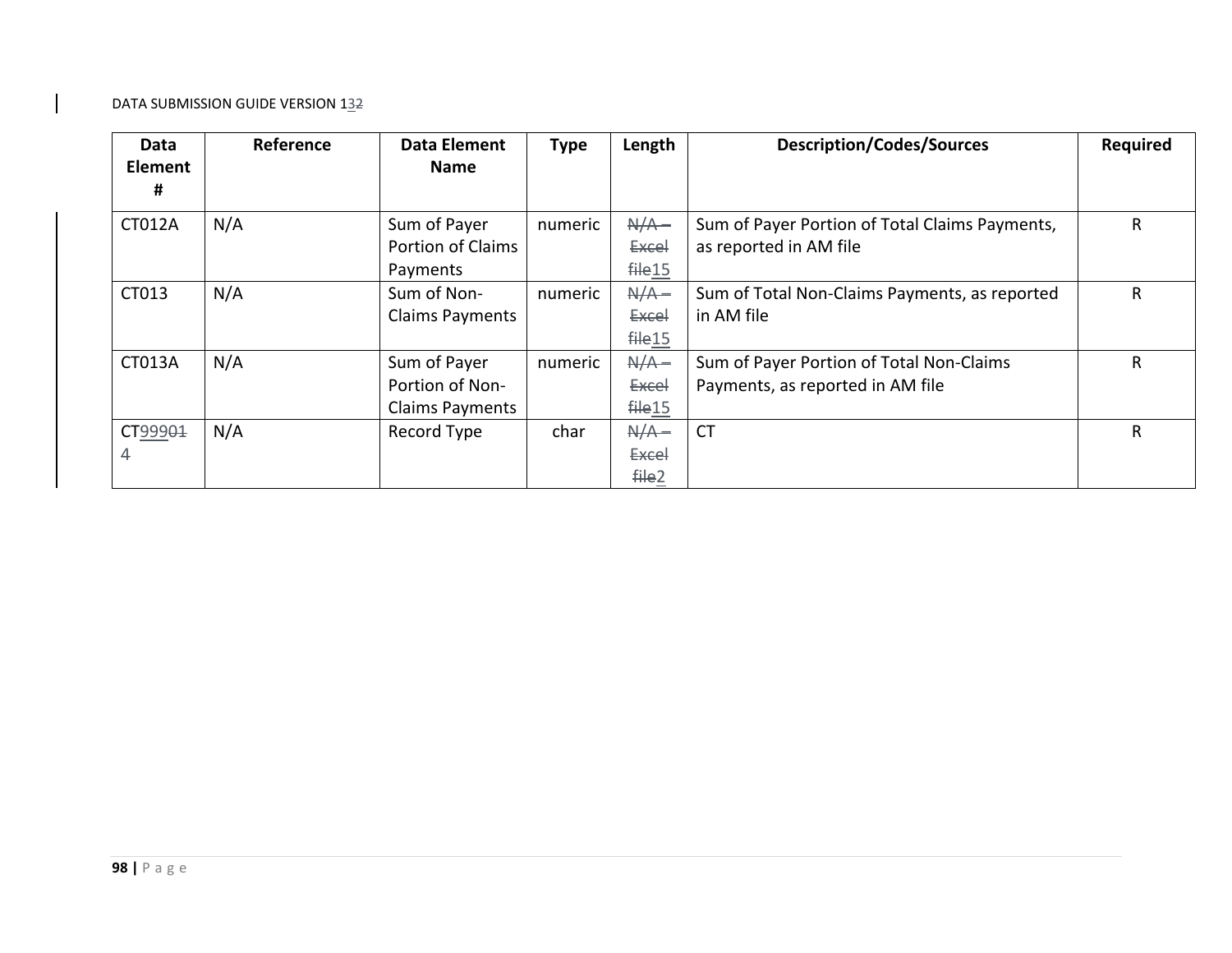# A‐7 ANNUAL APM CONTRACT INFORMATION

Frequency: Submit annually in Excel format , as second tab in Control Total file, to CIVHC via SFTP by September 30<sup>th</sup> 1st of each year.

Beginning in 2022, production files with complete three calendar-year periods will be submitted no later than September 1st. Note that the administrator may choose to require test files to be submitted prior to the annual due date of September  $1<sup>st</sup>$ .

ADDITIONAL FORMATTING REQUIREMENTS:

APM CONTRACT INFORMATION IS A SUPPLEMENT TO THE CONTROL TOTAL FILE AND SHOULD BE SUBMITTED AS A SECOND TAB

APM CONTRACT TAB SHOULD BE LABELED "CONTRACT"

CONTROL TOTAL TAB SHOULD BE LABELED "CT"

A 7.1 ANNUAL APM CONTRACT INFORMATION

| Data Element # | <b>Data Element Name</b>    | <b>Type</b> | Length     | <b>Description/Codes/Sources</b>                  | Required |
|----------------|-----------------------------|-------------|------------|---------------------------------------------------|----------|
| AC001          | Payer Code                  | varchar     | $N/A -$    | Distributed by CIVHC                              | R        |
|                |                             |             | Excel file |                                                   |          |
| AC002          | Payer Name                  | varchar     | $N/A -$    | Distributed by CIVHC                              | R        |
|                |                             |             | Excel file |                                                   |          |
| AC003          | <b>Contract Type Name</b>   | varchar     | $N/A -$    | The unique name of the alternative payment        | R        |
|                |                             |             | Excel file | contract type between the payer and providers.    |          |
| AC004          | <b>Contract Description</b> | varchar     | $N/A -$    | Description of the alternative payment model      | R        |
|                |                             |             | Excel file | contract                                          |          |
|                |                             |             |            | 3-5 sentences describing the nature of the        |          |
|                |                             |             |            | contract including a summary of services          |          |
|                |                             |             |            | provided, provider reimbursement method, and      |          |
|                |                             |             |            | any other important details related to the        |          |
|                |                             |             |            | purpose and structure of the contract.            |          |
|                |                             |             |            | If AC007 = " $Y$ ," then describe quality metrics |          |
|                |                             |             |            | associated with arrangement                       |          |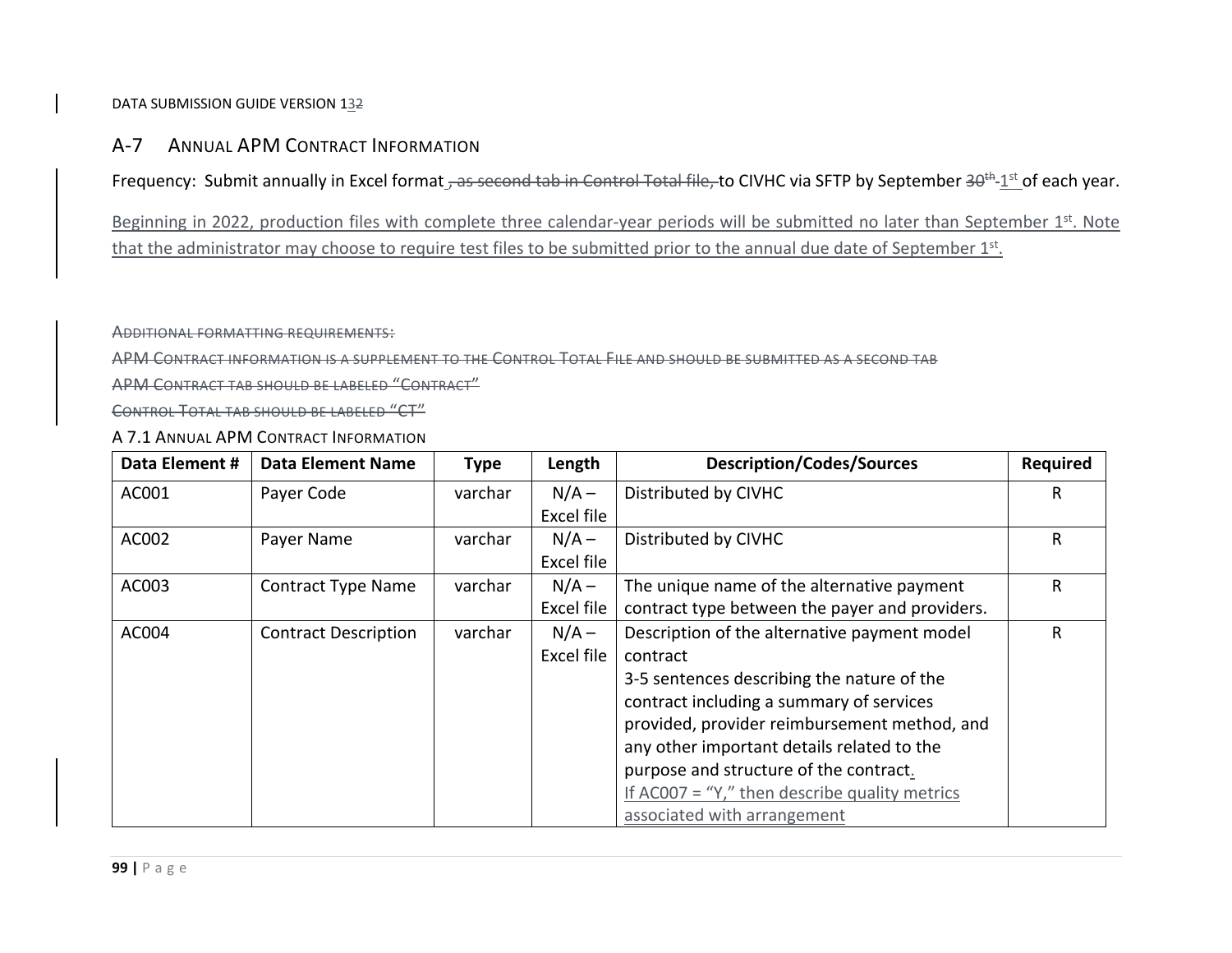| Data Element # | <b>Data Element Name</b> | <b>Type</b> | Length     | <b>Description/Codes/Sources</b>           | Required     |
|----------------|--------------------------|-------------|------------|--------------------------------------------|--------------|
| AC005          | Involves both claims     | char        | $N/A -$    | $C = Claims$ only                          | $\mathsf{R}$ |
|                | and non-claims           |             | Excel file | $N = Non-Clains only$                      |              |
|                | payments                 |             |            | $B =$ Both claims and non-claims           |              |
| AC006          | <b>Services Covered</b>  | char        | $N/A -$    | $N = Non-mediated activities only$         | R            |
|                |                          |             | Excel file | S = Specific set of medical services       |              |
|                |                          |             |            | M = Comprehensive medical services         |              |
| AC007          | Involves                 | char        | $N/A -$    | $Y =$ Quality measurement                  | $\mathsf{R}$ |
|                | Measurement of           |             | Excel file | $N = No$ quality measurement               |              |
|                | Quality                  |             |            |                                            |              |
| AC008          | Involves                 | char        | $N/A -$    | Y = Spending targets                       | $\mathsf{R}$ |
|                | Measurement of           |             | Excel file | $N = No$ spending targets                  |              |
|                | <b>Spending Targets</b>  |             |            |                                            |              |
| AC009          | Payments are             | char        | $N/A -$    | PR = Prospective with retrospective        | $\mathsf{R}$ |
|                | Prospective or           |             | Excel file | reconciliation                             |              |
|                | Retrospective            |             |            | PN = Prospective with no retrospective     |              |
|                |                          |             |            | reconciliation                             |              |
|                |                          |             |            | $RT = Retrospective$                       |              |
|                |                          |             |            | $N/A = Not Applicable$                     |              |
| AC010          | Payment is               | char        | $N/A -$    | $Y = Population-Based$                     | R            |
|                | Population-based         |             | Excel file | N = Not Population-Based                   |              |
| AC011          | Risk to Provider         | char        | $N/A -$    | $U = Upside Only$                          | R            |
|                |                          |             | Excel file | D = Downside Only                          |              |
|                |                          |             |            | B = Both Upside and Downside               |              |
|                |                          |             |            | $N/A = Not Applicable$                     |              |
| AC012          | Payment Model            | char        | $N/A -$    | $Y = Drug$ spending/utilization targets    | $\mathsf{R}$ |
|                | <b>Involves Quality</b>  |             | Excel file | $N = No$ drug spending/utilization targets |              |
|                | Measurement of           |             |            |                                            |              |
|                | Drug Utilization or      |             |            |                                            |              |
|                | Spending                 |             |            |                                            |              |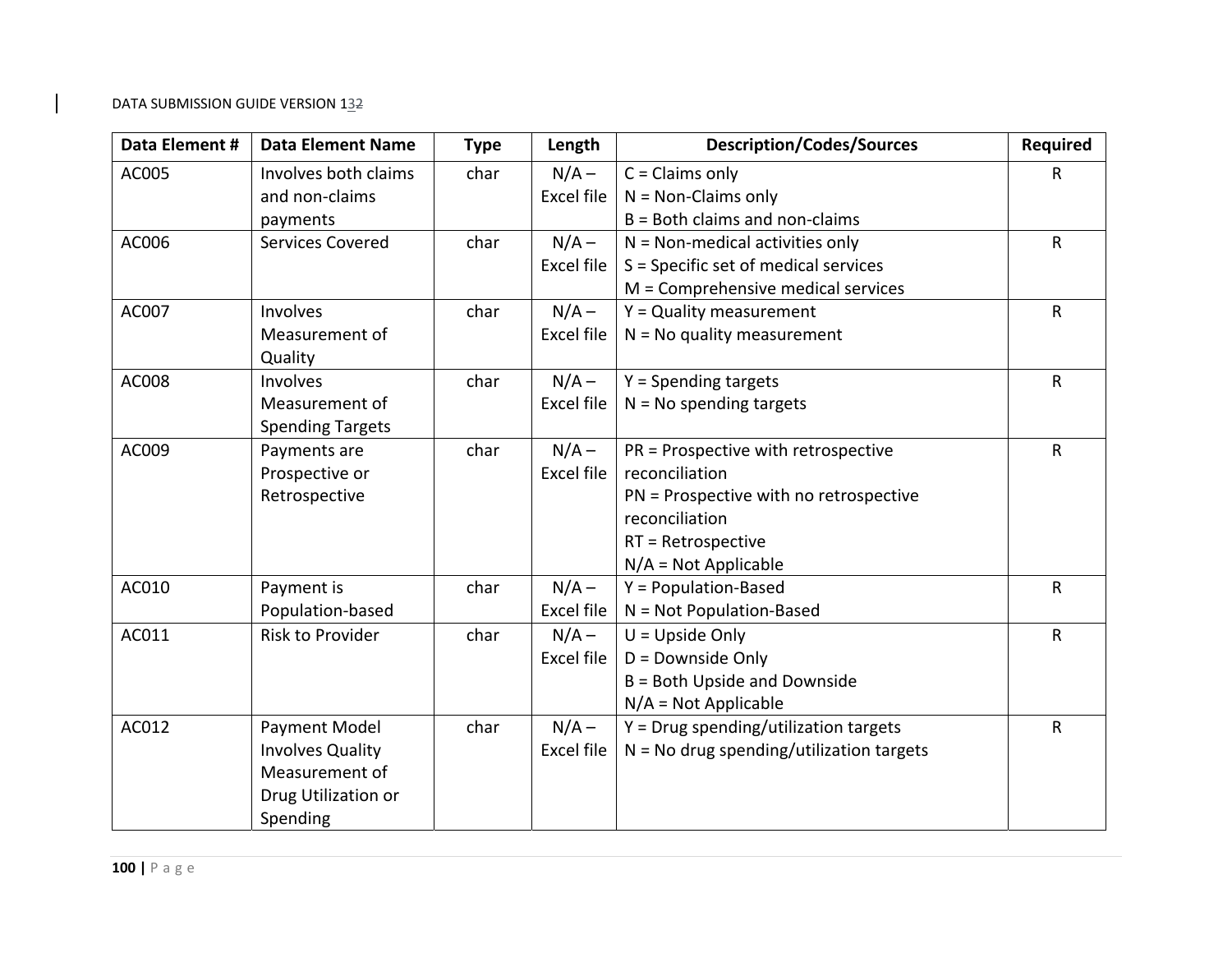| Data Element # | <b>Data Element Name</b> | <b>Type</b> | Length     | <b>Description/Codes/Sources</b>                 | <b>Required</b>         |
|----------------|--------------------------|-------------|------------|--------------------------------------------------|-------------------------|
| AC013          | Provider Type            | char        | $N/A -$    | $PC = Primary$ ceare provider                    | $\overline{\mathsf{R}}$ |
|                |                          |             | Excel file | BH = Behavioral hHealth provider                 |                         |
|                |                          |             |            | $OT = Other$ pProvider                           |                         |
| AC0143         | <b>Assigned LAN</b>      | char        | $N/A -$    | See look up table B.1.J                          | R                       |
|                | Category                 |             | Excel file | Payment arrangement type reported.               |                         |
| AC0154         | Comments                 | varchar     | $N/A -$    | Use this field to provide additional information |                         |
|                |                          |             | Excel file | or describe any caveats                          |                         |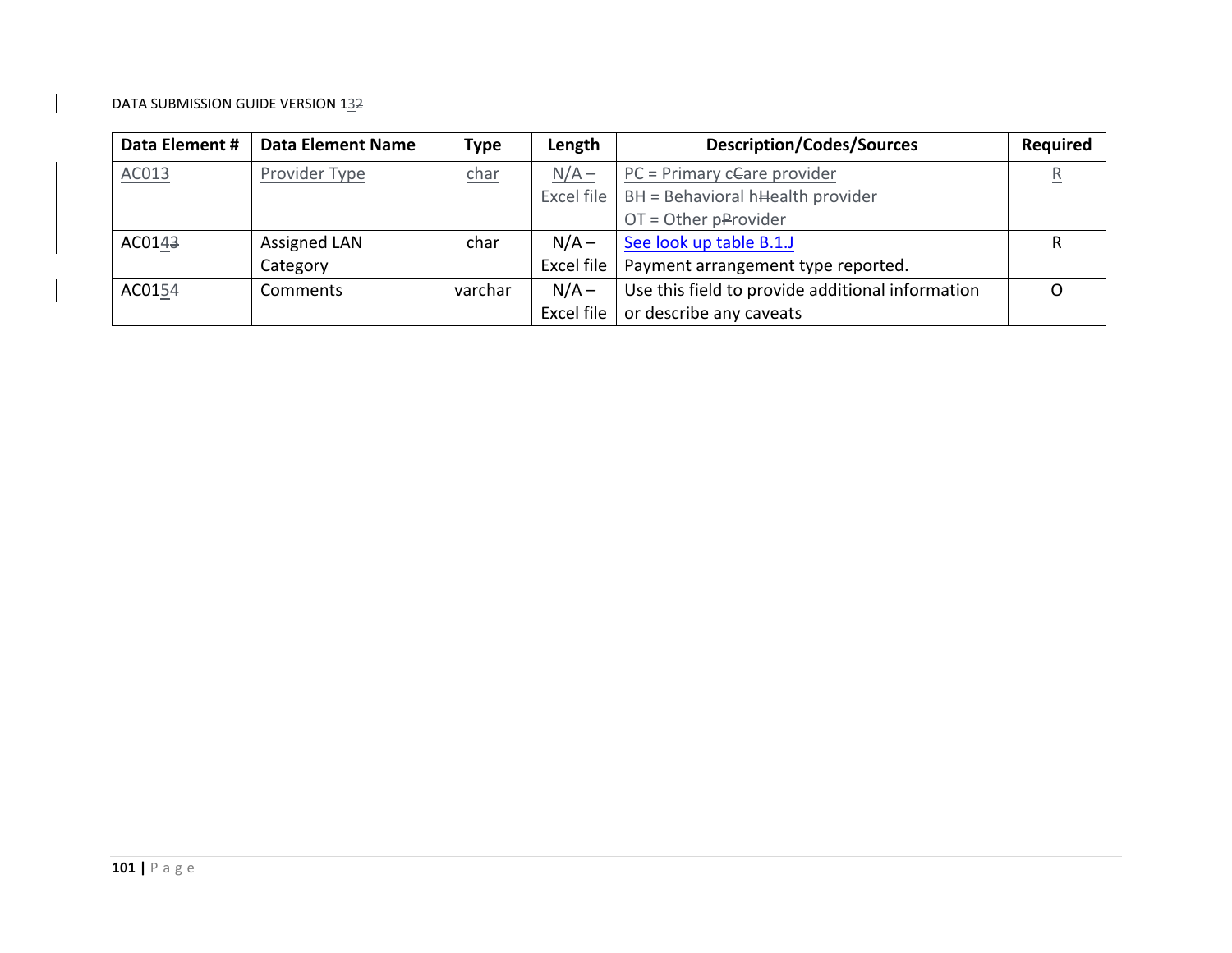A‐8ANNUAL PRESCRIPTION DRUG REBATE DATA FILE

Frequency: Submit annually in Excel-txt format to CIVHC via SFTP by September 30<sup>th</sup>-1st of each year.

If discrepancies exist between the same years on different files, an explanation will be required.

Additional formatting requirements:

- $\bullet$ Payers submit aggregate level data in <sup>a</sup> single, consistent format for each data type.
- $\bullet$ Drug Rebate file should be submitted as the first tab in the same excel document as the PBM Contract data
- . Drug Rebate tab should be labeled "DR"
- 0 PBM Contract tab should be labeled "PBM"
- . Include the total amount of any prescription drug rebates, discounts and other pharmaceutical manufacturer compensation or price concessions paid by pharmaceutical manufacturers to <sup>a</sup> payer or their pharmacy benefit manager(s) during the previous three calendar years. Data elements to be included in the prescription drug rebate file are listed in Table A7.1 Annual Prescription Drug Rebate Data.ANNUAL PRESCRIPTION DRUG REBATE DATA.
- **•** The definition of prescription drug rebates, discounts and all other pharmaceutical manufacturer compensation or price concessions to be used for implementation of the Annual Prescription Drug Rebate Data File requirement is as follows:
	- $\circ$  Rebates: "Rebates" will include price concessions, price discounts, or discounts of any sort that reduce payments, a partial refund of payments or any reductions to the ultimate amount paid; <sup>a</sup> performance based financial reward; <sup>a</sup> financial reward for inclusion of <sup>a</sup> drug in <sup>a</sup> preferred drug list or formulary or preferred formulary position; market share incentive payments and rewards; credits; remuneration or payments for the provision of utilization or claim data to manufacturers for rebating, marketing, outcomes insights, or any other purpose; rebates, regardless of how categorized, and all Other Compensation to carriers, their PBMs, rebate aggregators, subsidiaries, any affiliated holding and/or parent company or within the parent organization, and all other organizational affiliates. The rebate terms of the reduction must be fixed and disclosed in writing to the payer.
	- o All Other Compensation: "All Other Compensation" includes, but is not limited to, all remuneration from the manufacturer to pay for services, actions, activities or trade or fees for an item or service as part of an arms‐length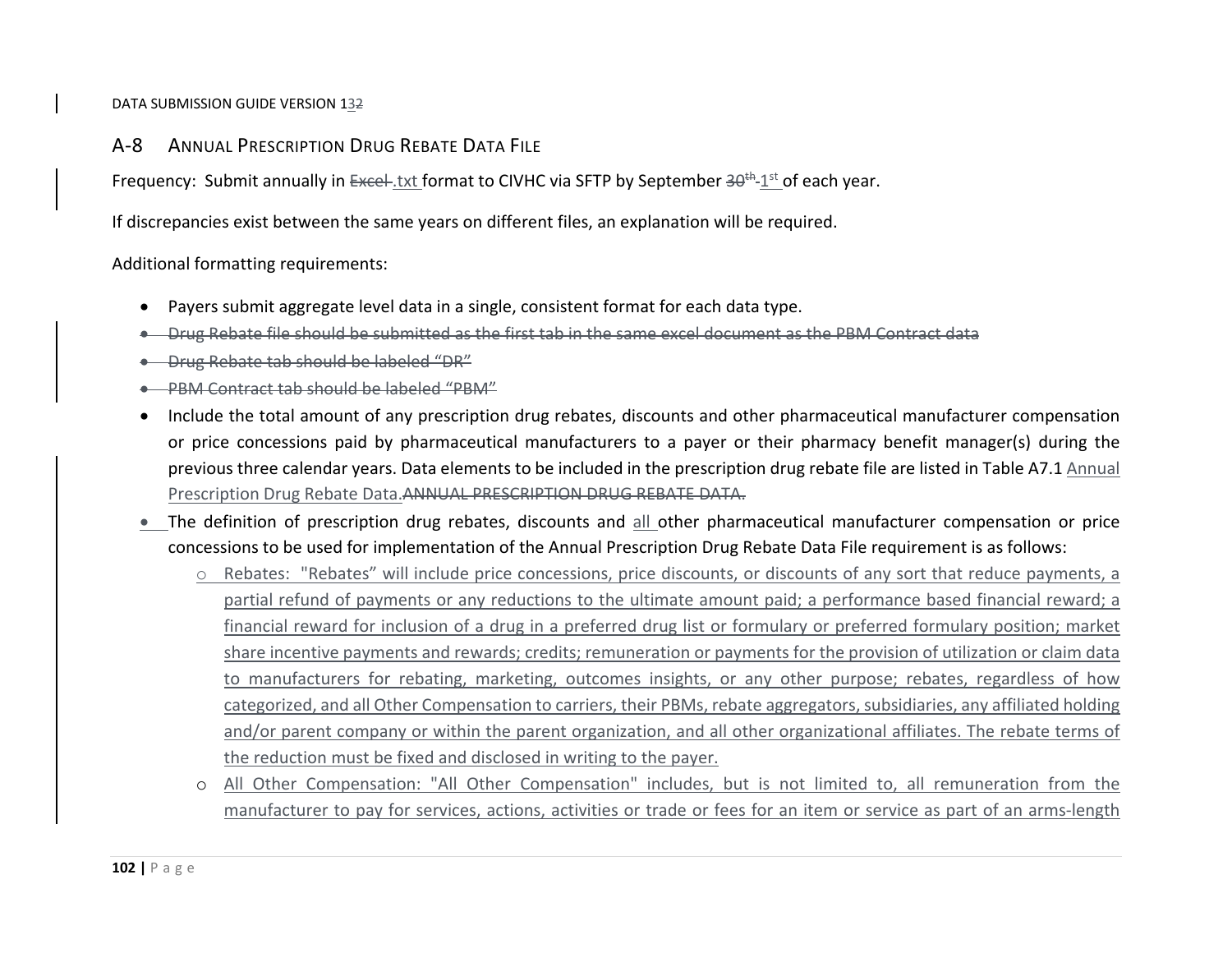transaction; educational grants or other commissions; manufacturer administrative fees; and administrative management fees.

- Direct or indirect remuneration (including discounts, charge backs or rebates, cash discounts, free goods contingent on <sup>a</sup> purchase agreement, up-front payments, coupons, goods in kind, free or reduced-price services, grants, or other concessions or similar benefits offered to some or all purchasers) from any source (including manufacturers, pharmacies, enrollees, or any other person) is any agreement that would serve to decrease the costs of <sup>a</sup> drug. Direct and indirect remuneration includes discounts, chargebacks or rebates, cash discounts, free goods contingent on <sup>a</sup> purchase agreement, up‐ front payments, coupons, goods in kind, free or reduced‐price services, grants, or other price concessions or similar benefits from manufacturers, pharmacies or similar entities obtained by an intermediary contracting organization with which the plan has contracted, regardless of whether the intermediary contracting organization retains all or <sup>a</sup> portion of the direct and indirect remuneration or passes the entire direct and indirect remuneration to the plan and regardless of the terms of the contract between the plan and the intermediary contracting organization.
- Fees, payments, or payment adjustments made after the point of sale that change the cost of covered drugs for plans or PBMs must be reported as Direct or Indirect Remuneration (DIR). DIR resultsfrom payment arrangements negotiated between plans, PBMs, network pharmacies, drug manufacturers, and other parties involved in the administration of the drug benefit. Manufacturer rebates comprise <sup>a</sup> significant share of all DIR.
- 0 Prescription Drug Rebates: Total rebates, price concessions (including concessions from price protection and hold harmless contract clauses), remuneration, and any other compensation (defined below) provided by pharmaceutical manufacturers for prescription drugs, including manufacturer‐provided fair market value bona fide service fees. Prescription Drug Rebates: Total rebates, compensation (defined below), remuneration, and any other price concessions (including concessions from price protection and hold harmless contract clauses) provided by pharmaceutical manufacturersfor prescription drugs with specified dates of fill, excluding manufacturer‐provided fair market value bona fide service fees. This amount shall include rebate guarantee amounts as well as any additional rebate amounts collected by the payer. This amountshall include the total amount of prescription drug rebates and price concessions provided by pharmaceutical manufacturers, regardless of whether they are conferred to the payer directly by the manufacturer, <sup>a</sup> PBM, or any other entity. In addition, this amount shall include the total amount of prescription drug rebates and price concessions provided by pharmaceutical manufacturers, regardless of whether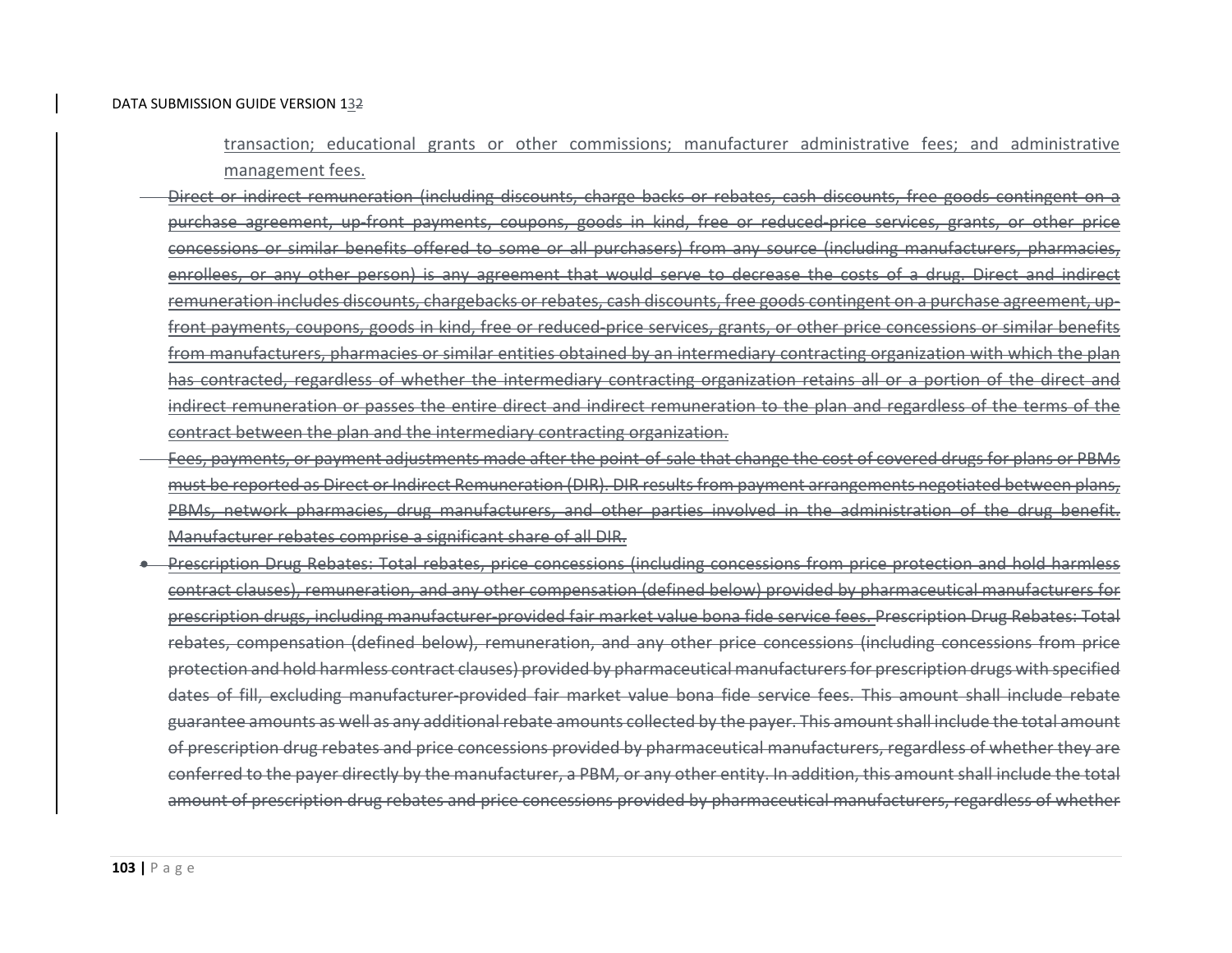the they are conferred to the payer through regular aggregate payments, on a claim‐by‐claim basis at the point‐of‐sale, as part of retrospective financial reconciliations (including reconciliations that also reflect other contractual arrangements), or by any other method. Payers should apply incurred but not reported (IBNR) factors to preliminary prescription drug rebate data. Rebates will exclude claims paid under the benefit plan as qualified 340b pricing.

- 0 ● Rebates and other price concessions: A reduction in the amount a payer pays for an item or service based on an arms-length transaction. The terms of the reduction must be fixed and disclosed in writing to the payer at the time of the initial purchase to which the reduction applies, and the reduction or concession must result in cash flow from the manufacturer to the payer.
- ٠ For the purposes of this data collection, Medicare Part D coverage gap discounts shall be treated in the same manner as they are treated for pharmacy expenditures. If coverage gap discounts are excluded from pharmacy expenditures, they should be excluded from 957 CMR 2.00 Payer Reporting of Prescription Drug Rebates Data Specification Manual 8 prescription drug rebates. If coverage gap discounts are included in pharmacy expenditures, they should be included in prescription drug rebates.
- ٠ ● Fair market value bona fide service fees: Fees paid by a manufacturer to a third party (e.g., payers, PBMs, payer–or PBM-owned pharmacies), that represent fair market value for <sup>a</sup> bona fide, itemized service actually performed on behalf of the manufacturer that the manufacturer would otherwise perform (or contract for) in the absence of the service arrangement (e.g., data service fees, distribution service fees, inventory management fees, product stocking allowances, and fees associated with administrative services agreements and patient care programs (such as medication compliance programs and patient education programs), etc.).
- 0 Compensation: Compensation includes, but is not limited to, discounts; credits; rebates, regardless of how categorized; fees; educational grants received from manufacturers in relation to the provision of utilization data to manufacturers for rebating, marketing and related purposes; market share incentives; commissions; manufacturer administrative fees; and administrative management fees.

Initially, payers shall submit <sup>a</sup> complete and accurate historical test file for the 2016 calendar year to the administrator. These submissions must conform to submission guide requirements and be received by no later than July 1, 2019. On <sup>a</sup> yearly basis thereafter, payers will transmit complete and accurate drug rebate data for the most recent and complete three calendar‐year periods by no later than September 30<sup>th</sup> of the following year. Beginning in 2022, production files with complete three calendar-year periods will be submitted no later than September 1<sup>st</sup>. Note that the administrator may choose to require test files to be submitted prior to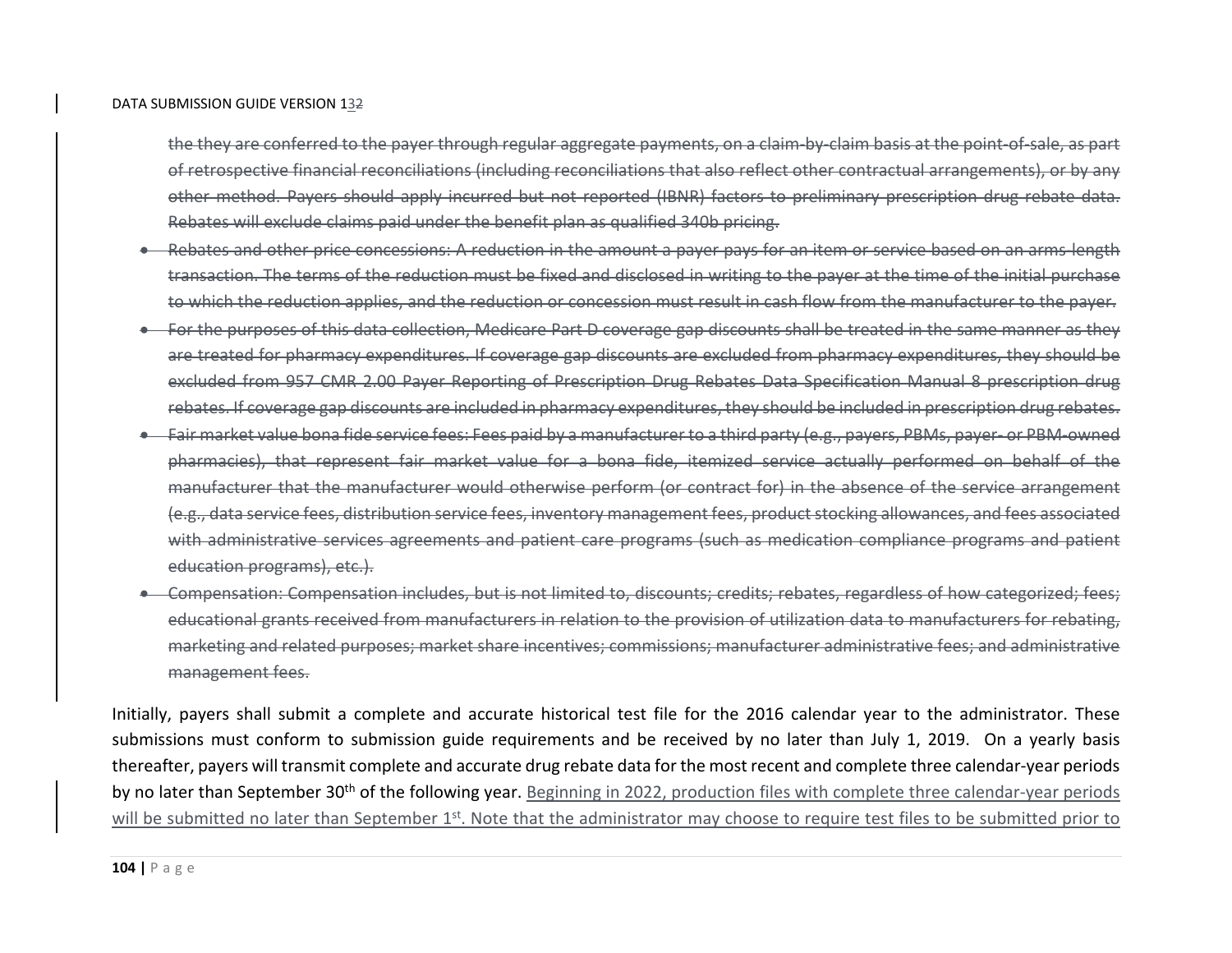the annual due date of September 1<sup>st</sup>. <del>Please see an example of the timeline below. Please note that the administrator may choose to</del> require test files to be submitted prior to the annual due date of September 30<sup>th</sup>. Additionally, the administrator may choose to request information related to pharmaceutical alternative payment models.

| Date That Supplier Must Submit Drug Rebate file to<br><b>CO APCD</b> | Period Begin date | <b>Period End date</b> |
|----------------------------------------------------------------------|-------------------|------------------------|
| 120 days after the effective date of the rule                        | N/A               | N/A                    |
| July 1, 2019                                                         | January 1, 2016   | December 31, 2016      |
| September 30, 2019                                                   | January 1, 2016   | December 31, 2018      |
| September 30, 2020                                                   | January 1, 2017   | December 31, 2019      |
| September 30, 2021                                                   | January 1, 2018   | December 1 2020        |
| September 130, 2022                                                  | January 1, 2019   | January 1, 2021        |

#### DRUG REBATE FILE HEADER RECORD

| Data Element # | <b>Data Element</b> | Type    | <b>Max Length</b> | <b>Description/valid values</b> |
|----------------|---------------------|---------|-------------------|---------------------------------|
|                | <b>Name</b>         |         |                   |                                 |
| HD001          | Record Type         | char    | $2N/A - Excel$    | <b>DR</b>                       |
|                |                     |         | <del>file</del>   |                                 |
| HD002          | Payer Code          | varchar | $4N/A - Excel$    | Distributed by CIVHC            |
|                |                     |         | <del>file</del>   |                                 |
| HD003          | Payer Name          | varchar | $75A/A - Excel$   | Distributed by CIVHC            |
|                |                     |         | file              |                                 |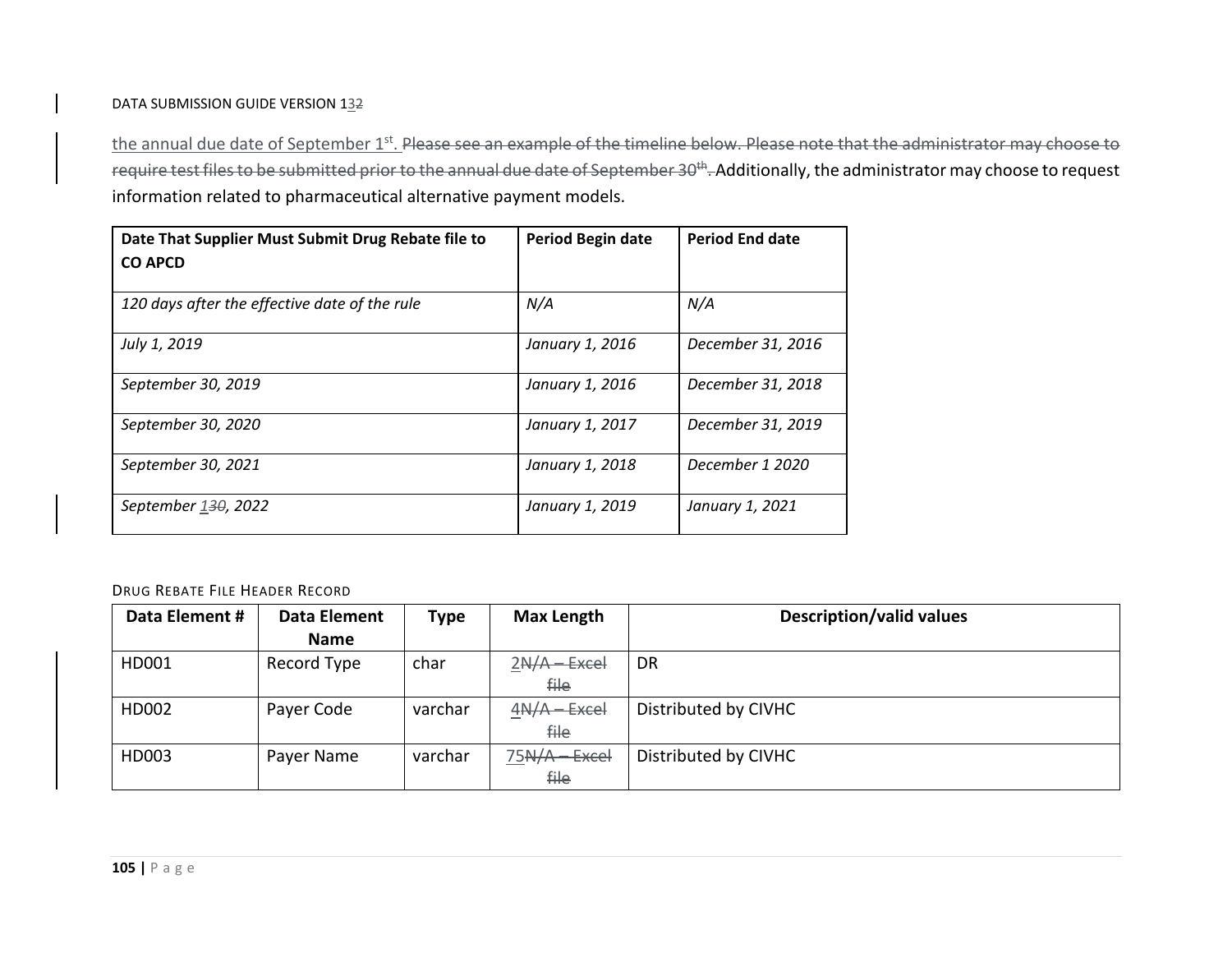| HD004 | Beginning           | date | $6N/A - Excel$  | CCYYMM (Example: 200801)                                   |
|-------|---------------------|------|-----------------|------------------------------------------------------------|
|       | Month               |      | <del>file</del> |                                                            |
| HD005 | <b>Ending Month</b> | date | $6N/A - Excel$  | CCYYMM (Example: 200812)                                   |
|       |                     |      | <del>file</del> |                                                            |
| HD006 | Record Ceount       | int  | $10N/A - Excel$ | Total number of records submitted in the Drug Rebate file, |
|       |                     |      | <del>file</del> | excluding header and trailer records                       |

#### DRUG REBATE FILE TRAILER RECORD

| Data Element # | <b>Data Element</b>    | <b>Type</b> | <b>Max Length</b> | <b>Description/valid values</b> |
|----------------|------------------------|-------------|-------------------|---------------------------------|
|                | <b>Name</b>            |             |                   |                                 |
| <b>TR001</b>   | Record Type            | char        | $2N/A$ Excel      | <b>DR</b>                       |
|                |                        |             | <del>file</del>   |                                 |
| <b>TR002</b>   | Payer Code             | varchar     | $4N/A - Excel$    | Distributed by CIVHC            |
|                |                        |             | <del>file</del>   |                                 |
| <b>TR003</b>   | Payer Name             | varchar     | 75N/A - Excel     | Distributed by CIVHC            |
|                |                        |             | <del>file</del>   |                                 |
| <b>TR004</b>   | <b>Beginning</b>       | date        | $6N/A - Excel$    | CCYYMM (Example: 200801)        |
|                | Month                  |             | <del>file</del>   |                                 |
| <b>TR005</b>   | <b>Ending Month</b>    | date        | $6N/A - Excel$    | CCYYMM (Example: 200812)        |
|                |                        |             | <del>file</del>   |                                 |
| <b>TR006</b>   | <b>Extraction Date</b> | date        | $8N/A - Excel$    | <b>CCYYMMDD</b>                 |
|                |                        |             | <del>file</del>   |                                 |

A 8.1 ANNUAL PRESCRIPTION DRUG REBATE DATA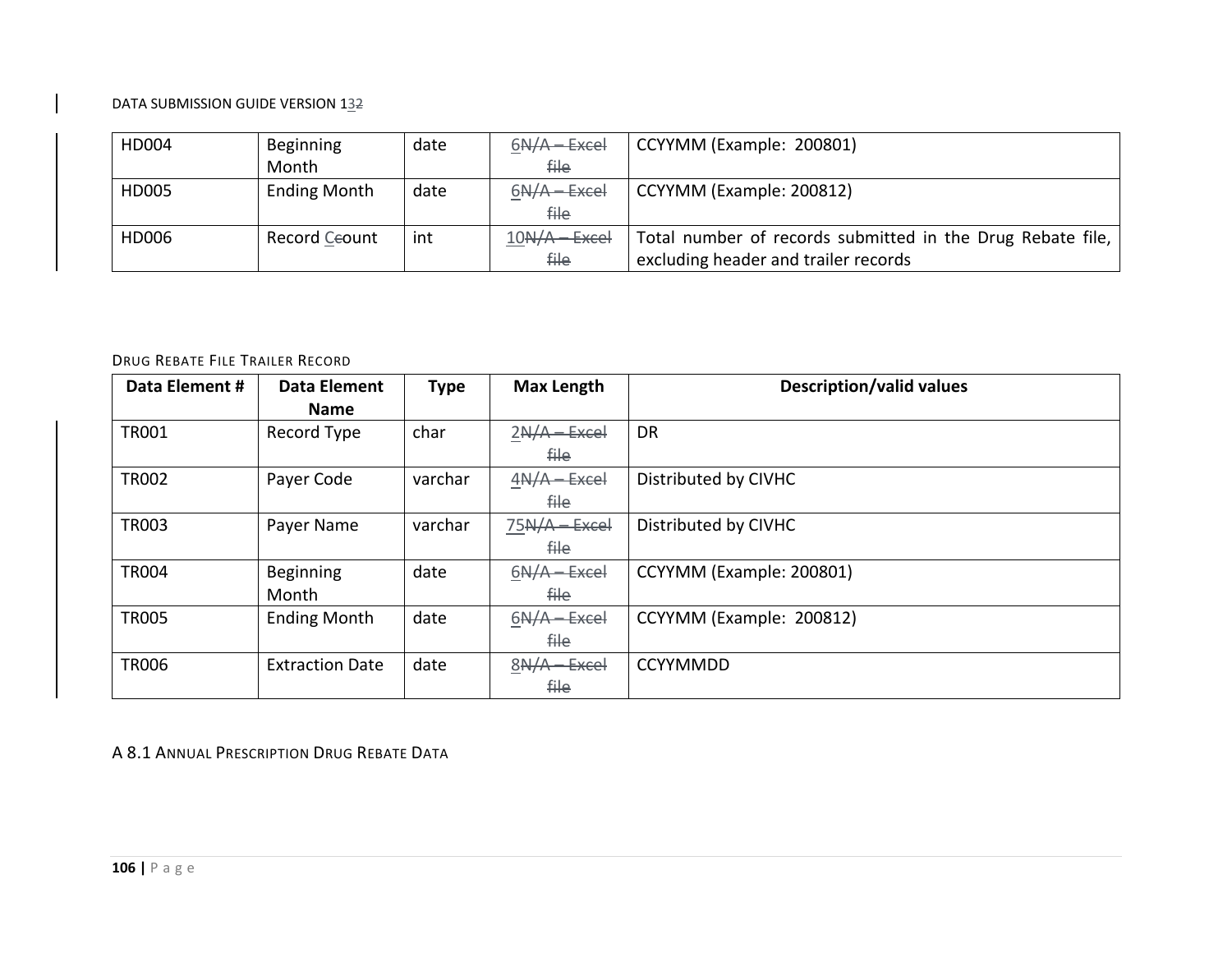| Data Element # | <b>Data Element Name</b> | <b>Type</b> | Length       | <b>Description/Codes/Sources</b>                    | <b>Required</b> |
|----------------|--------------------------|-------------|--------------|-----------------------------------------------------|-----------------|
| <b>DR001</b>   | Payer Code               | varchar     | $A/A -$      | Distributed by CIVHC                                | R               |
|                |                          |             | <b>Excel</b> |                                                     |                 |
|                |                          |             | file4        |                                                     |                 |
| <b>DR002</b>   | Payer Name               | varchar     | $A/A -$      | Distributed by CIVHC                                | $\mathsf{R}$    |
|                |                          |             | <b>Excel</b> |                                                     |                 |
|                |                          |             | file75       |                                                     |                 |
| <b>DR003</b>   | Insurance Type           | char        | $A/A -$      | See Lookup Table B-1.A                              | R               |
|                | Code/Product             |             | <b>Excel</b> |                                                     |                 |
|                |                          |             | file2        |                                                     |                 |
| <b>DR004</b>   | Calendar Year            | year        | $A/A -$      | 4-digit year for the most recent calendar year      | $\mathsf{R}$    |
|                |                          |             | <b>Excel</b> | time period reported in this submission             |                 |
|                |                          |             | file4        |                                                     |                 |
| <b>DR005</b>   | Drug Manufacturer        | intvarchar  | $A/A -$      | The first five digits in the 11-digit national drug | $\mathsf{R}$    |
|                | NDC/NHRIC Labeler        |             | <b>Excel</b> | code (NDC) format that is assigned to the           |                 |
|                | CodeMember               |             | file 510     | manufacturer by the Food & Drug Administration      |                 |
|                | population               |             |              | $(FDA)$ .                                           |                 |
|                |                          |             |              | Labeler code can be found on the FDA website.       |                 |
|                |                          |             |              | https://www.fda.gov/industry/structured-            |                 |
|                |                          |             |              | product-labeling-resources/ndcnhric-labeler-        |                 |
|                |                          |             |              | codes The population of covered members for all     |                 |
|                |                          |             |              | data provided in this data filing. Payers should    |                 |
|                |                          |             |              | only include information pertaining to members      |                 |
|                |                          |             |              | for which they are the primary payer, and           |                 |
|                |                          |             |              | exclude information for members for which they      |                 |
|                |                          |             |              | were the secondary or tertiary payer. All           |                 |
|                |                          |             |              | Colorado resident members for whom a payer          |                 |
|                |                          |             |              | provides primary coverage should be included in     |                 |
|                |                          |             |              | the member population, regardless of product or     |                 |
|                |                          |             |              | funding type.                                       |                 |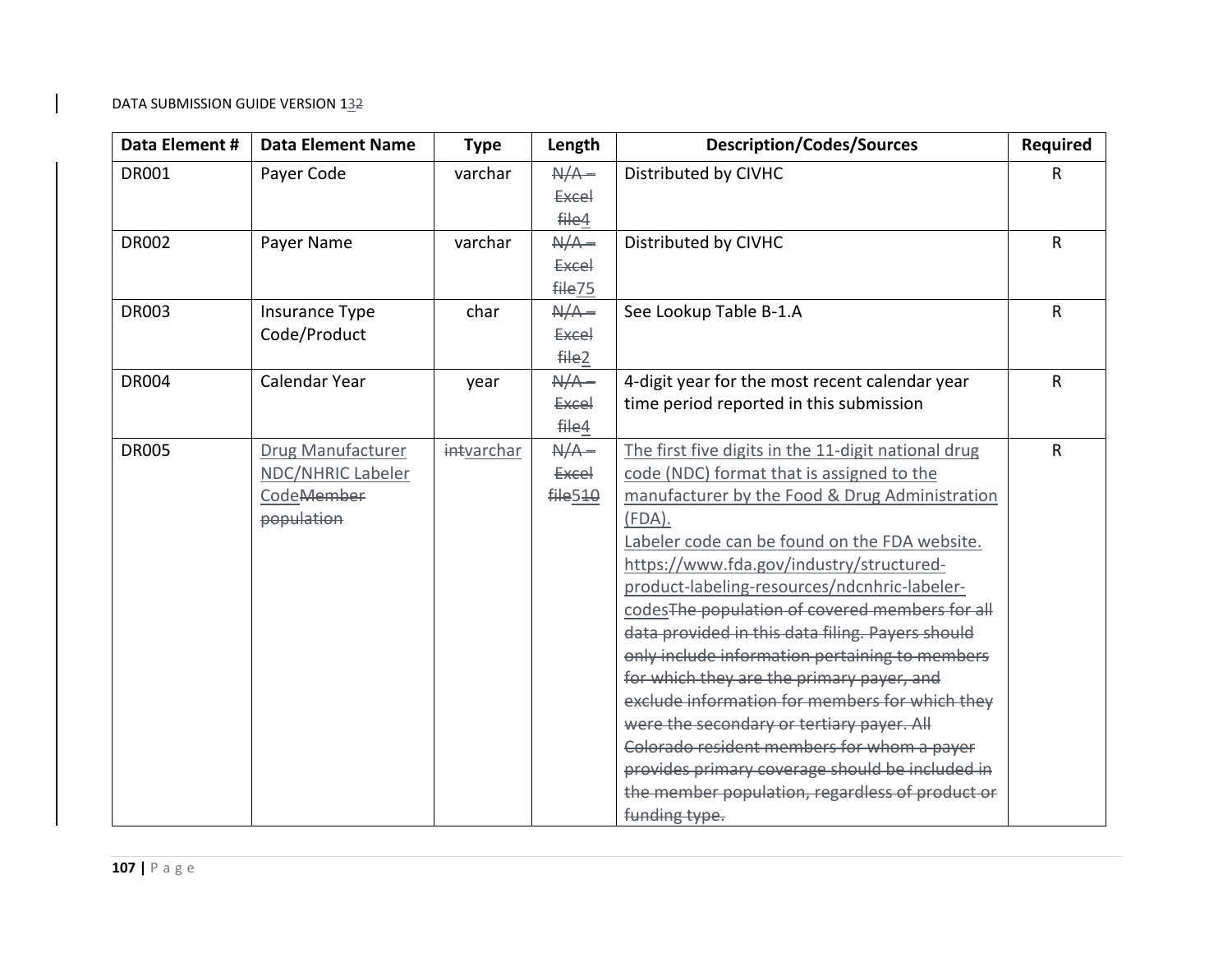| Data Element # | <b>Data Element Name</b>  | <b>Type</b> | Length             | <b>Description/Codes/Sources</b>                   | <b>Required</b>         |
|----------------|---------------------------|-------------|--------------------|----------------------------------------------------|-------------------------|
| <b>DR006</b>   | Labeler Code Firm         | varcharint  | 200 <del>N/A</del> | Firm name associated with NDC/NHRIC labeler        | R                       |
|                | Name <del>Member</del>    |             | <del>Excel</del>   | code The number of members receiving primary       |                         |
|                | <b>Months</b>             |             | file <sub>10</sub> | health insurance coverage by a plan over the       |                         |
|                |                           |             |                    | specified period of time expressed in months of    |                         |
|                |                           |             |                    | membership. The member months provided in          |                         |
|                |                           |             |                    | this field should correspond to the patient        |                         |
|                |                           |             |                    | population identified in Member Population. All    |                         |
|                |                           |             |                    | members in the defined member population           |                         |
|                |                           |             |                    | must be counted in the member month value.         |                         |
|                |                           |             |                    | Sum of member months.                              |                         |
|                |                           |             |                    | No decimal places; round to nearest integer.       |                         |
|                |                           |             |                    | Example: 12345                                     |                         |
| <b>DR007</b>   | <b>Therapeutic Class</b>  | varchar     | 70                 | Therapeutic class of drug                          | $\overline{\mathsf{R}}$ |
|                |                           |             |                    |                                                    |                         |
| DR0087         | <b>Total Pharmacy</b>     | numeric     | $A/A -$            | The sum of all incurred claim allowed payment      | R                       |
|                | <b>Expenditure Amount</b> |             | <b>Excel</b>       | amounts to pharmacies for prescription drugs,      |                         |
|                |                           |             | file15             | biological products, or vaccines as defined by the |                         |
|                |                           |             |                    | payer's prescription drug benefit in a given       |                         |
|                |                           |             |                    | calendar year. This amount shall include member    |                         |
|                |                           |             |                    | cost sharing amounts. This shall also include all  |                         |
|                |                           |             |                    | incurred claims for individuals included in the    |                         |
|                |                           |             |                    | member population regardless of where the          |                         |
|                |                           |             |                    | prescription drugs are dispensed (i.e., includes   |                         |
|                |                           |             |                    | claims from in-state and out-of-state providers).  |                         |
|                |                           |             |                    | Claims should be attributed to a calendar year     |                         |
|                |                           |             |                    | based on the date of fill.                         |                         |
|                |                           |             |                    | (Allowed amount should include direct drug         |                         |
|                |                           |             |                    | costs and exclude non-claim costs. This            |                         |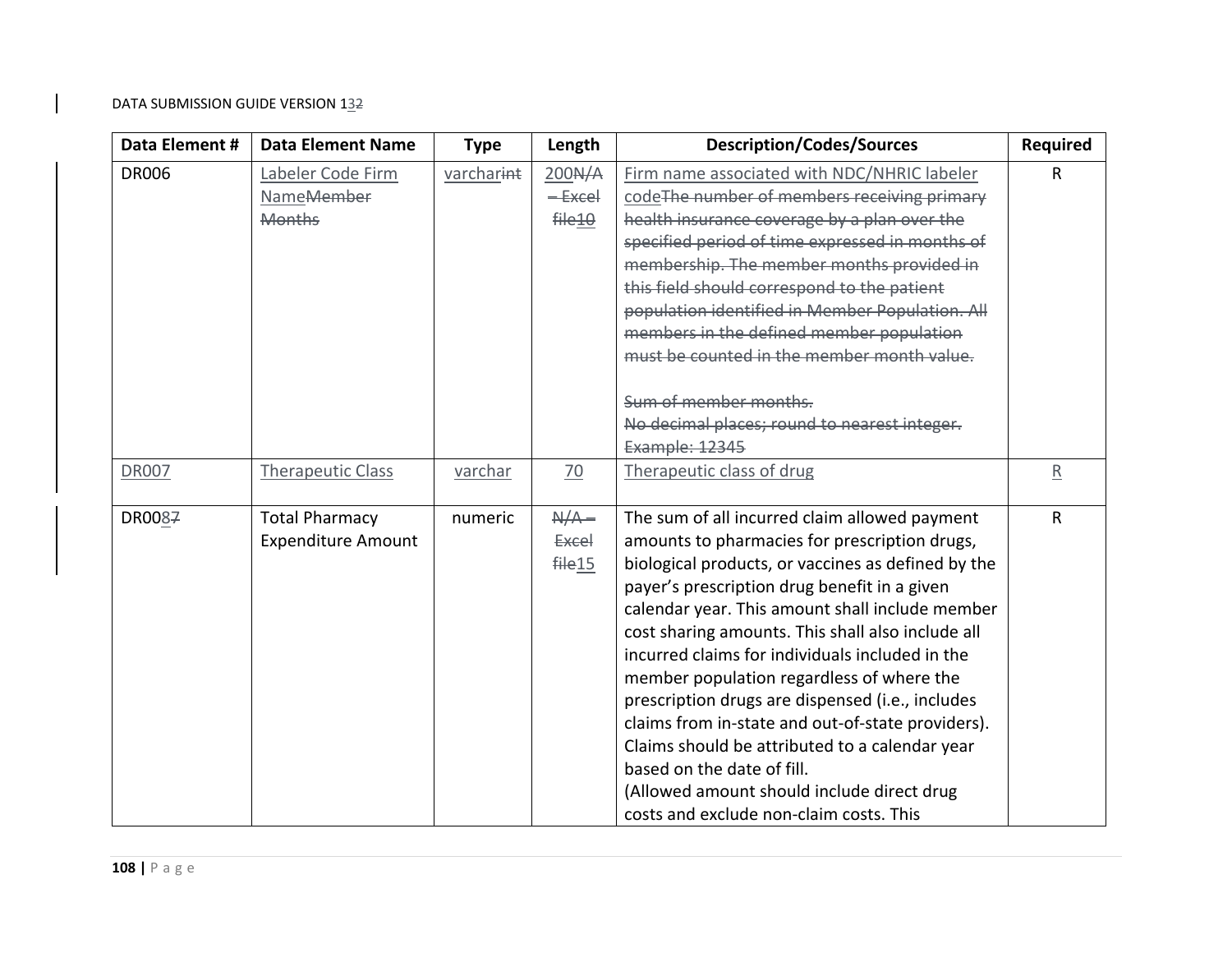| Data Element #          | <b>Data Element Name</b>                                                        | <b>Type</b> | Length                            | <b>Description/Codes/Sources</b>                                                                                                                                                                                                           | <b>Required</b> |
|-------------------------|---------------------------------------------------------------------------------|-------------|-----------------------------------|--------------------------------------------------------------------------------------------------------------------------------------------------------------------------------------------------------------------------------------------|-----------------|
|                         |                                                                                 |             |                                   | amount will not reflect prescription drug rebates<br>in any way)                                                                                                                                                                           |                 |
| DR0098                  | Pharmacy<br><b>Expenditure Amount:</b><br><b>Specialty Drugs</b>                | numeric     | $N/A -$<br><b>Excel</b><br>file15 | The total expenditure for a specialty drug.<br>Specialty drug expenditure and rebate amounts<br>should be mutually exclusive from non-specialty<br>brand drug and non-specialty generic drug<br>expenditure and rebate amounts.            | R               |
|                         |                                                                                 |             |                                   | Drug defined as a specialty drug under the terms<br>of a payer's contract with its PBM.                                                                                                                                                    |                 |
| DR01009<br><b>Drugs</b> | Pharmacy<br><b>Expenditure Amount:</b><br><b>Non-Specialty Brand</b>            | numeric     | $A/A -$<br><b>Excel</b><br>file15 | The total expenditure for Non-Specialty Brand<br>Drugs. Non-specialty brand drug expenditure and<br>rebate amounts should be mutually exclusive<br>from specialty drug and non-specialty generic<br>drug expenditure and rebate amounts.   | R               |
|                         |                                                                                 |             |                                   | A drug defined as a non-specialty brand drug<br>under the terms of a payer's contract with its<br>PBM.                                                                                                                                     |                 |
| DR0110                  | Pharmacy<br><b>Expenditure Amount:</b><br>Non-Specialty<br><b>Generic Drugs</b> | numeric     | $N/A -$<br><b>Excel</b><br>file15 | The total expenditure for Non-Specialty Generic<br>Drugs. Non-specialty generic drug expenditure<br>and rebate amounts should be mutually<br>exclusive from specialty drug and non-specialty<br>brand drug expenditure and rebate amounts. | R               |
|                         |                                                                                 |             |                                   | A drug defined as a non-specialty generic drug<br>under the terms of a payer's contract with its<br>PBM.                                                                                                                                   |                 |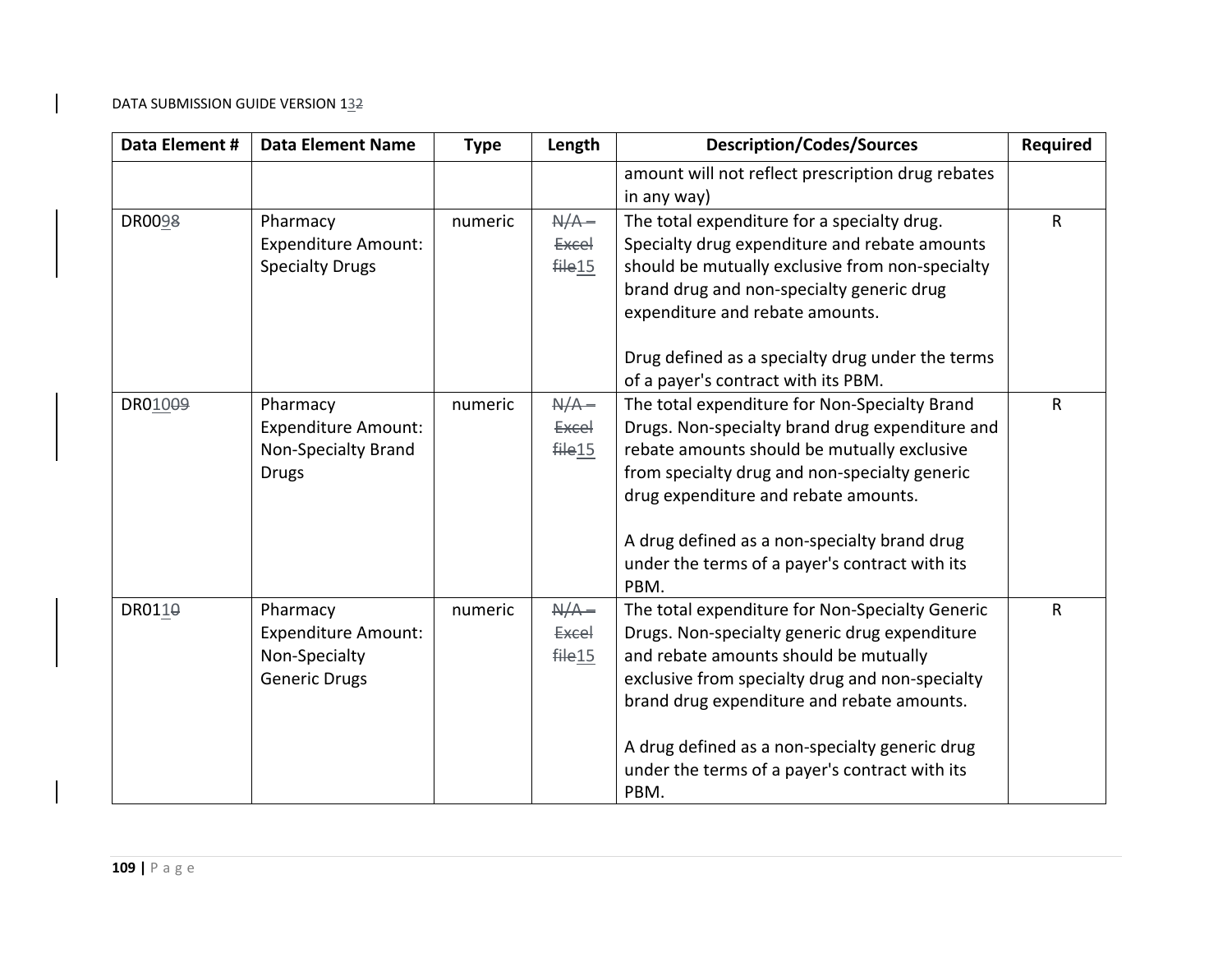| Data Element #     | <b>Data Element Name</b>                                                                                           | <b>Type</b> | Length                                        | <b>Description/Codes/Sources</b>                                                                                                                                                                                                                                                                                                                                                                                           | Required     |
|--------------------|--------------------------------------------------------------------------------------------------------------------|-------------|-----------------------------------------------|----------------------------------------------------------------------------------------------------------------------------------------------------------------------------------------------------------------------------------------------------------------------------------------------------------------------------------------------------------------------------------------------------------------------------|--------------|
| DR0124             | <b>Total Prescription</b><br>Drug Rebate/Other<br>Compensation<br>Amount                                           | numeric     | $A/A -$<br><b>Excel</b><br>file15             | Total drug rebates, discounts and other<br>pharmaceutical manufacturer compensation or<br>price concession amounts (including concessions<br>from price protection and hold harmless contract<br>clauses) provided by pharmaceutical<br>manufacturers for prescription drugs with<br>specified dates of fill, excluding manufacturer-<br>provided, fair market value,<br>bona fide service fees.                           | $\mathsf{R}$ |
| DR013 <del>2</del> | <b>Prescription Drug</b><br>Rebate/Other<br>Compensation<br><b>Amount: Specialty</b><br><b>Drugs</b>               | numeric     | $A/A -$<br><b>Excel</b><br>file <sub>15</sub> | Total drug rebates, discounts and other<br>pharmaceutical manufacturer compensation or<br>price concession amounts for all specialty drugs.<br>Specialty drug expenditure and rebate amounts<br>should be mutually exclusive from non-specialty<br>brand drug and non-specialty generic drug<br>expenditure and rebate amounts.<br>Drug defined as a specialty drug under the terms<br>of a payer's contract with its PBM. | $\mathsf{R}$ |
| DR014 <del>3</del> | <b>Prescription Drug</b><br>Rebate/Other<br>Compensation<br>Amount: Non-<br><b>Specialty Brand</b><br><b>Drugs</b> | numeric     | $A/A -$<br><b>Excel</b><br>file <sub>15</sub> | Total drug rebates, discounts and other<br>pharmaceutical manufacturer compensation or<br>price concession amounts for all Non-Specialty<br>Brand Drugs. Non-specialty brand drug<br>expenditure and rebate amounts should be<br>mutually exclusive from specialty drug and non-<br>specialty generic drug expenditure and rebate<br>amounts.                                                                              | $\mathsf{R}$ |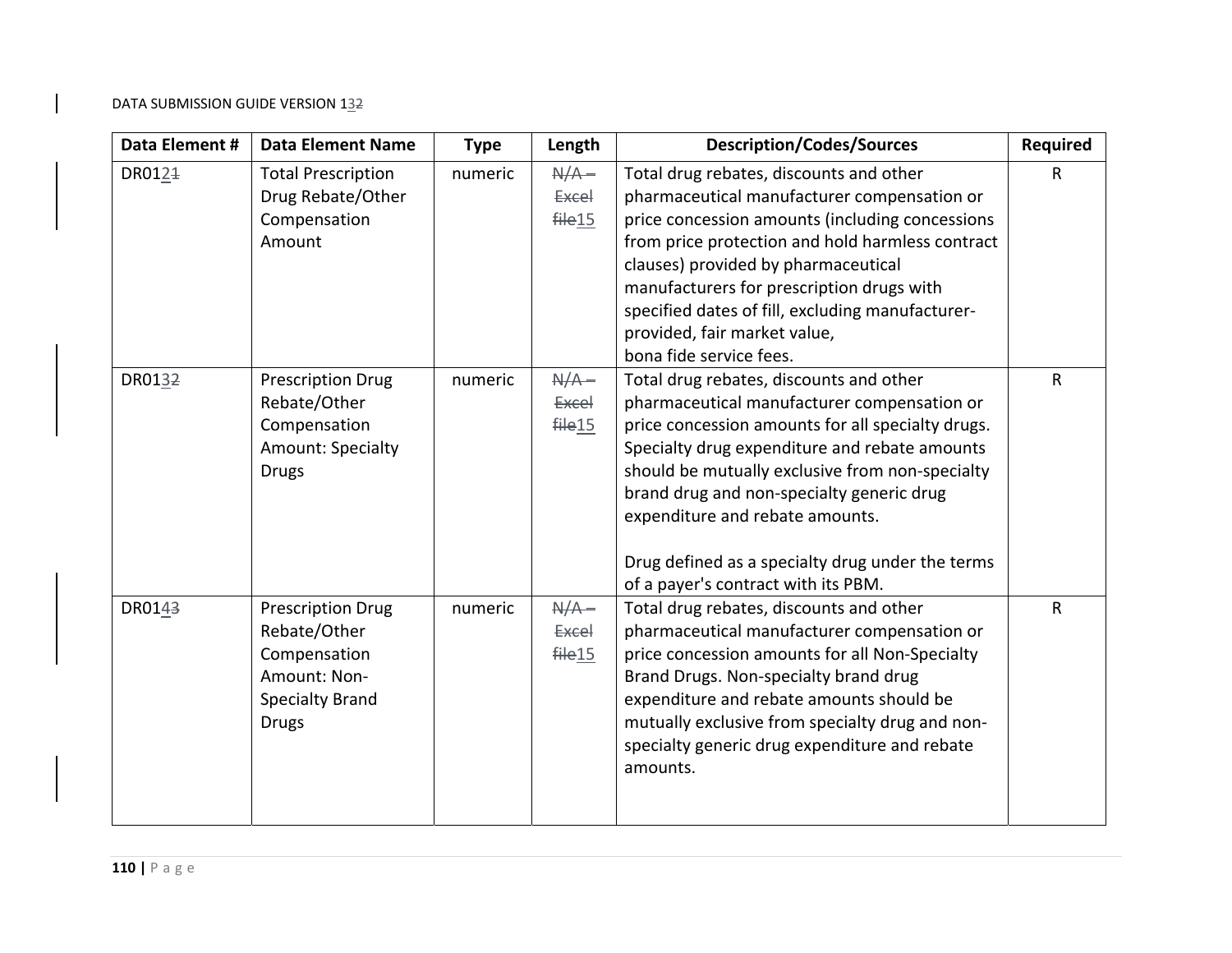| Data Element # | <b>Data Element Name</b>     | <b>Type</b> | Length             | <b>Description/Codes/Sources</b>                     | <b>Required</b> |
|----------------|------------------------------|-------------|--------------------|------------------------------------------------------|-----------------|
|                |                              |             |                    | A drug defined as a non-specialty brand drug         |                 |
|                |                              |             |                    | under the terms of a payer's contract with its       |                 |
|                |                              |             |                    | PBM.                                                 |                 |
| DR0154         | <b>Prescription Drug</b>     | numeric     | $A/A -$            | Total drug rebates, discounts and other              | $\mathsf{R}$    |
|                | Rebate/Other                 |             | Excel              | pharmaceutical manufacturer compensation or          |                 |
|                | Compensation                 |             | file15             | price concession amounts for all Non-Specialty       |                 |
|                | Amount: Non-                 |             |                    | Generic Drugs. Non-specialty generic drug            |                 |
|                | <b>Specialty Generic</b>     |             |                    | expenditure and rebate amounts should be             |                 |
|                | <b>Drugs</b>                 |             |                    | mutually exclusive from specialty drug and non-      |                 |
|                |                              |             |                    | specialty brand drug expenditure and rebate          |                 |
|                |                              |             |                    | amounts.                                             |                 |
|                |                              |             |                    | A drug defined as a non-specialty generic drug       |                 |
|                |                              |             |                    | under the terms of a payer's contract with its       |                 |
|                |                              |             |                    | PBM.                                                 |                 |
| DR0165         | <b>Total Count of</b>        | int         | $A/A -$            | Total count of all prescriptions filled by           | $\mathsf{R}$    |
|                | <b>Prescriptions Filled</b>  |             | <b>Excel</b>       | members.                                             |                 |
|                |                              |             | file <sub>15</sub> |                                                      |                 |
| DR0176         | Count of                     | int         | $A/A -$            | Total count of all specialty prescriptions filled by | $\mathsf{R}$    |
|                | Prescriptions Filled:        |             | <b>Excel</b>       | members.                                             |                 |
|                | <b>Specialty Drugs</b>       |             | file15             |                                                      |                 |
|                |                              |             |                    | A drug defined as a specialty drug under the         |                 |
|                |                              |             |                    | terms of a payer's contract with its PBM.            |                 |
| DR0187         | Count of                     | int         | $A/A -$            | Total count of all non-specialty brand               | $\mathsf{R}$    |
|                | <b>Prescriptions Filled:</b> |             | <b>Excel</b>       | prescriptions filled by members.                     |                 |
|                | Non-Specialty Brand          |             | file15             |                                                      |                 |
|                | <b>Drugs</b>                 |             |                    | A drug defined as a non-specialty brand drug         |                 |
|                |                              |             |                    | under the terms of a payer's contract with its       |                 |
|                |                              |             |                    | PBM.                                                 |                 |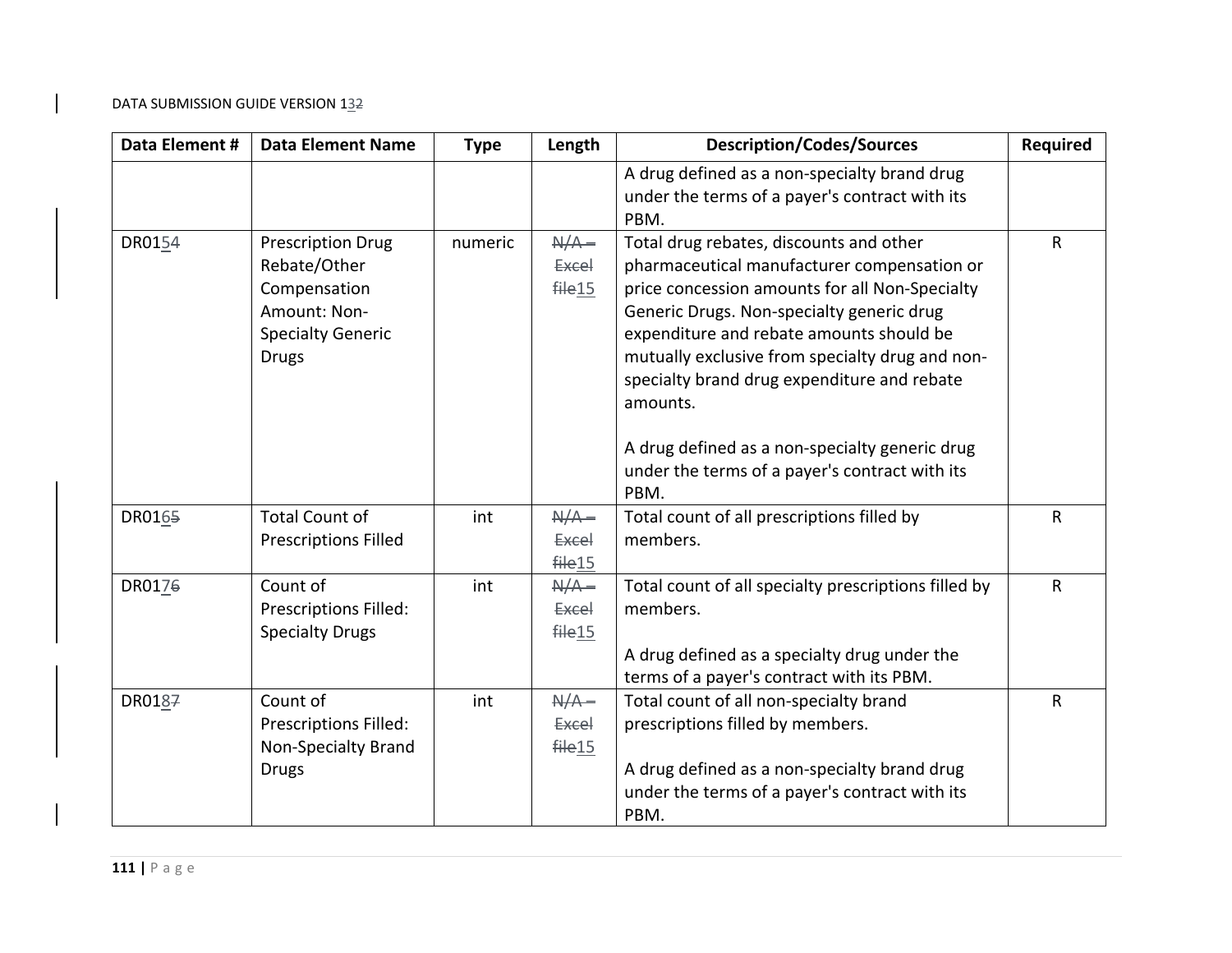| Data Element #     | <b>Data Element Name</b>     | <b>Type</b> | Length       | <b>Description/Codes/Sources</b>                   | <b>Required</b> |
|--------------------|------------------------------|-------------|--------------|----------------------------------------------------|-----------------|
| DR019 <del>8</del> | Count of                     | int         | $A/A -$      | Total count of all non-specialty generic           | R               |
|                    | <b>Prescriptions Filled:</b> |             | <b>Excel</b> | prescriptions filled by members.                   |                 |
|                    | Non-Specialty                |             | file15       |                                                    |                 |
|                    | <b>Generic Drugs</b>         |             |              | A drug defined as a non-specialty generic drug     |                 |
|                    |                              |             |              | under the terms of a payer's contract with its     |                 |
|                    |                              |             |              | PBM.                                               |                 |
| <b>DR019</b>       | <b>Total VBP Pharmacy</b>    | numerie     | $A/A -$      | The sum of all incurred claim allowed payment      | ₽               |
|                    | <b>Expenditure Amount</b>    |             | Excel file   | amounts to pharmacies for prescription drugs,      |                 |
|                    |                              |             |              | biological products, or vaccines as defined by the |                 |
|                    |                              |             |              | payer's prescription drug benefit paid out under   |                 |
|                    |                              |             |              | a Value Based Payment (VBP) in a given calendar    |                 |
|                    |                              |             |              | year. This amount shall include member cost        |                 |
|                    |                              |             |              | sharing amounts. This shall also include all       |                 |
|                    |                              |             |              | incurred claims for individuals included in the    |                 |
|                    |                              |             |              | member population regardless of where the          |                 |
|                    |                              |             |              | prescription drugs are dispensed (i.e., includes   |                 |
|                    |                              |             |              | claims from in-state and out-of-state providers).  |                 |
|                    |                              |             |              | Claims should be attributed to a calendar year     |                 |
|                    |                              |             |              | based on the date of fill.                         |                 |
|                    |                              |             |              | (allowed amount should include direct drug costs   |                 |
|                    |                              |             |              | and exclude non-claim costs. This                  |                 |
|                    |                              |             |              | amount will not reflect prescription drug rebates  |                 |
|                    |                              |             |              | in any way)                                        |                 |
| <b>DR020</b>       | <b>VBP Pharmacy</b>          | numerie     | $A/A -$      | The total expenditures paid out under a Value      | ₽               |
|                    | <b>Expenditure Amount:</b>   |             | Excel file   | Based Payment (VBP) for a specialty drug.          |                 |
|                    | <b>Specialty Drugs</b>       |             |              | Specialty drug expenditure and rebate amounts      |                 |
|                    |                              |             |              | should be mutually exclusive from non-specialty    |                 |
|                    |                              |             |              | brand drug and non-specialty generic drug          |                 |
|                    |                              |             |              | expenditure and rebate amounts.                    |                 |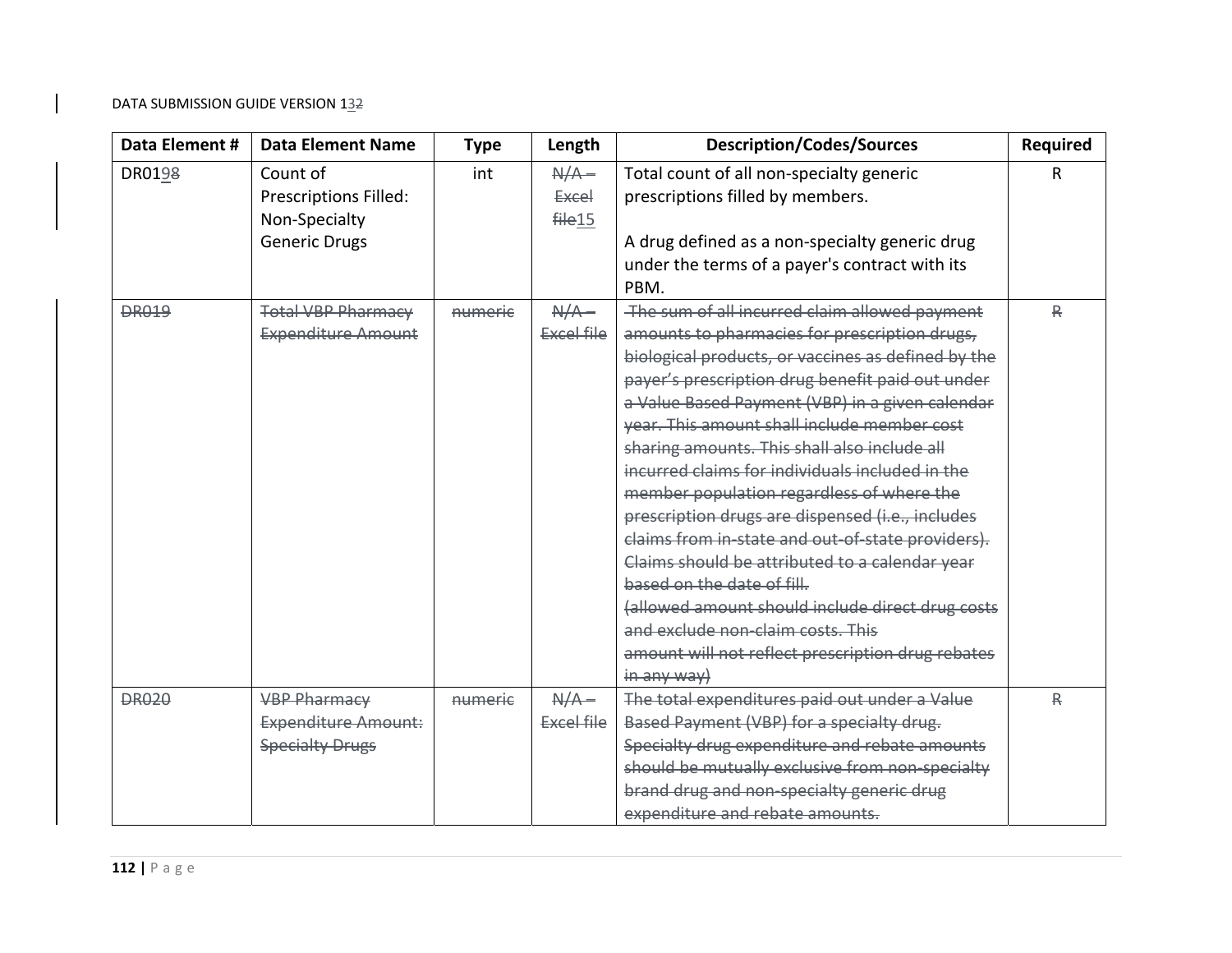| Data Element # | <b>Data Element Name</b>   | <b>Type</b> | Length | <b>Description/Codes/Sources</b>                     | Required |
|----------------|----------------------------|-------------|--------|------------------------------------------------------|----------|
|                |                            |             |        |                                                      |          |
|                |                            |             |        | Drug defined as a specialty drug under the terms     |          |
|                |                            |             |        | of a payer's contract with its PBM.                  |          |
| <b>DR021</b>   | <b>VBP Pharmacy</b>        |             |        | The total expenditure s paid out under a Value       | ₽        |
|                | <b>Expenditure Amount:</b> |             |        | Based Payment (VBP) for Non-Specialty Brand          |          |
|                | Non-Specialty Brand        |             |        | Drugs. Non-specialty brand drug expenditure and      |          |
|                | <b>Drugs</b>               |             |        | rebate amounts should be mutually exclusive          |          |
|                |                            |             |        | from specialty drug and non-specialty generic        |          |
|                |                            |             |        | drug expenditure and rebate amounts.                 |          |
|                |                            |             |        | A drug defined as a non-specialty brand drug         |          |
|                |                            |             |        | under the terms of a payer's contract with its       |          |
|                |                            |             |        | PBM.                                                 |          |
| <b>DR022</b>   | <b>VBP Pharmacy</b>        |             |        | The total expenditure s paid out under a Value       | ₽        |
|                | <b>Expenditure Amount:</b> |             |        | <b>Based Payment (VBP) for Non-Specialty Generic</b> |          |
|                | Non-Specialty              |             |        | Drugs. Non-specialty generic drug expenditure        |          |
|                | <b>Generic Drugs</b>       |             |        | and rebate amounts should be mutually                |          |
|                |                            |             |        | exclusive from specialty drug and non-specialty      |          |
|                |                            |             |        | brand drug expenditure and rebate amounts.           |          |
|                |                            |             |        |                                                      |          |
|                |                            |             |        | A drug defined as a non-specialty generic drug       |          |
|                |                            |             |        | under the terms of a payer's contract with its       |          |
|                |                            |             |        | PBM.                                                 |          |
| <b>DR023</b>   | <b>Total VBP Pharmacy</b>  |             |        | Total drug rebates, discounts and other              | ₽        |
|                | Rebate/Other               |             |        | pharmaceutical manufacturer compensation or          |          |
|                | Compensation               |             |        | price concession amounts (including concessions      |          |
|                | Amount                     |             |        | from price protection and hold harmless contract     |          |
|                |                            |             |        | clauses) associated with a Value Based Payment       |          |
|                |                            |             |        | (VBP) provided by pharmaceutical manufacturers       |          |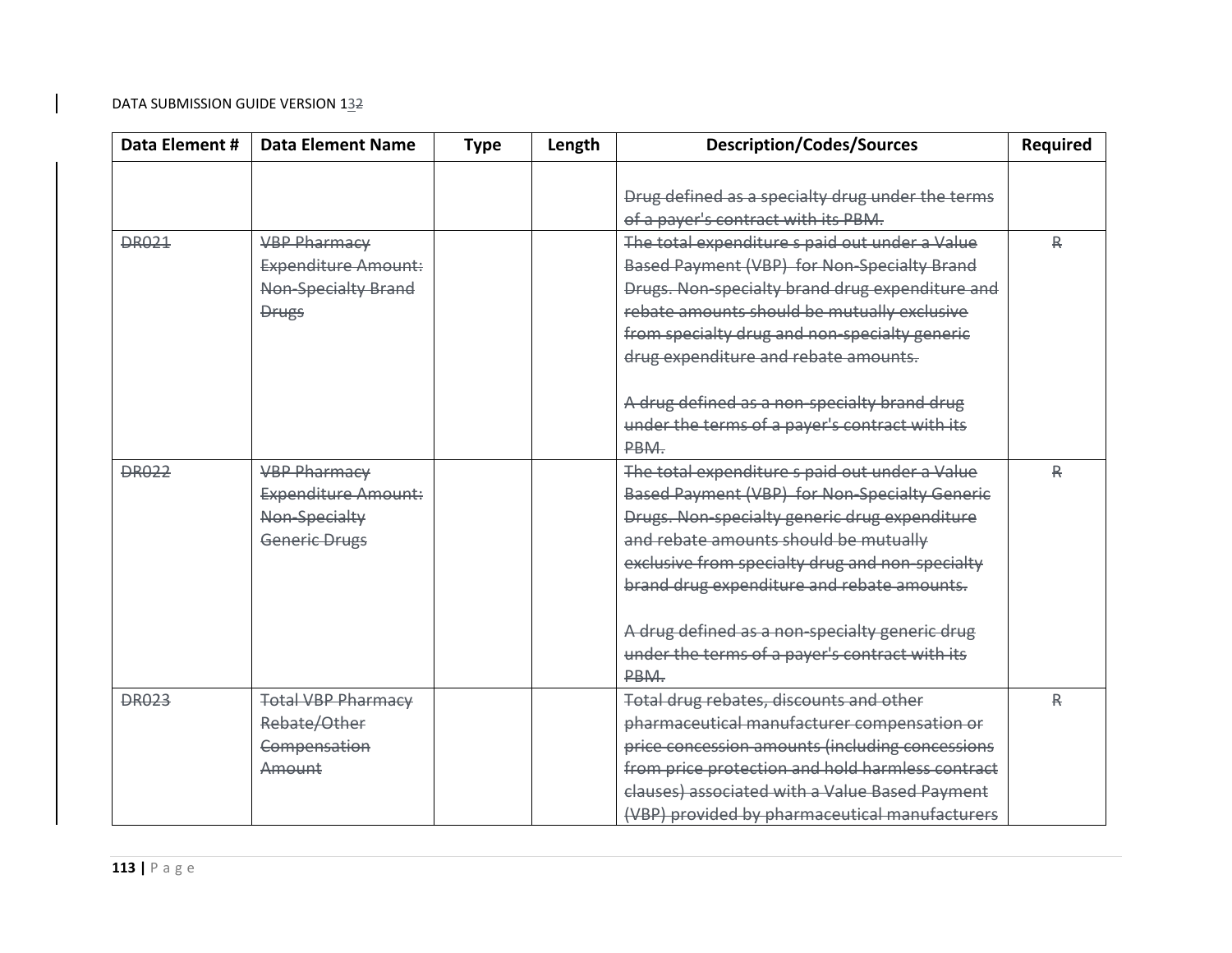| Data Element # | <b>Data Element Name</b> | <b>Type</b> | Length | <b>Description/Codes/Sources</b>                     | <b>Required</b> |
|----------------|--------------------------|-------------|--------|------------------------------------------------------|-----------------|
|                |                          |             |        | for prescription drugs with specified dates of fill, |                 |
|                |                          |             |        | excluding manufacturer provided, fair market         |                 |
|                |                          |             |        | value,                                               |                 |
|                |                          |             |        | bona fide service fees.                              |                 |
| <b>DR024</b>   | <b>VBP Pharmacy</b>      |             |        | Total drug rebates, discounts and other              | ₽               |
|                | Rebate/Other             |             |        | pharmaceutical manufacturer compensation or          |                 |
|                | Compensation             |             |        | price concession amounts associated with a           |                 |
|                | <b>Amount: Specialty</b> |             |        | Value Based Payment (VBP) for all specialty          |                 |
|                | <b>Drugs</b>             |             |        | drugs. Specialty drug expenditure and rebate         |                 |
|                |                          |             |        | amounts should be mutually exclusive from non-       |                 |
|                |                          |             |        | specialty brand drug and non-specialty generic       |                 |
|                |                          |             |        | drug expenditure and rebate amounts.                 |                 |
|                |                          |             |        |                                                      |                 |
|                |                          |             |        | Drug defined as a specialty drug under the terms     |                 |
|                |                          |             |        | of a payer's contract with its PBM.                  |                 |
| <b>DR025</b>   | <b>VBP Pharmacy</b>      |             |        | Total drug rebates, discounts and other              | ₽               |
|                | Rebate/Other             |             |        | pharmaceutical manufacturer compensation or          |                 |
|                | Compensation             |             |        | price concession amounts associated with a           |                 |
|                | Amount: Non-             |             |        | Value Based Payment (VBP) for all Non-Specialty      |                 |
|                | <b>Specialty Brand</b>   |             |        | Brand Drugs. Non-specialty brand drug                |                 |
|                | <b>Drugs</b>             |             |        | expenditure and rebate amounts should be             |                 |
|                |                          |             |        | mutually exclusive from specialty drug and non-      |                 |
|                |                          |             |        | specialty generic drug expenditure and rebate        |                 |
|                |                          |             |        | amounts.                                             |                 |
|                |                          |             |        | A drug defined as a non-specialty brand drug         |                 |
|                |                          |             |        | under the terms of a payer's contract with its       |                 |
|                |                          |             |        | PBM.                                                 |                 |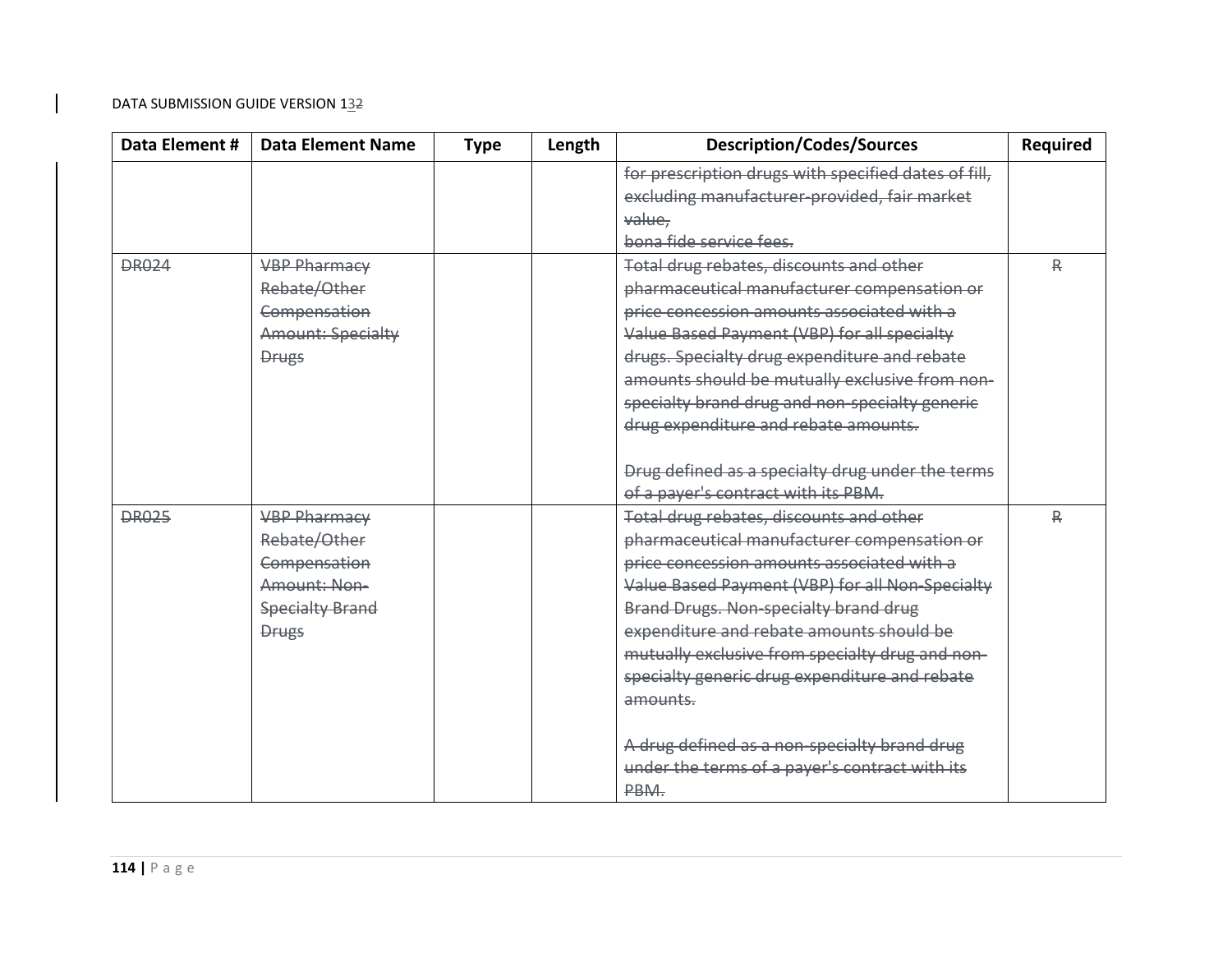| Data Element # | <b>Data Element Name</b> | <b>Type</b> | Length     | <b>Description/Codes/Sources</b>                    | <b>Required</b> |
|----------------|--------------------------|-------------|------------|-----------------------------------------------------|-----------------|
| <b>DR026</b>   | <b>VBP Pharmacy</b>      |             |            | Total drug rebates, discounts and other             | ₽               |
|                | Rebate/Other             |             |            | pharmaceutical manufacturer compensation or         |                 |
|                | Compensation             |             |            | price concession amounts associated with a          |                 |
|                | Amount: Non-             |             |            | Value Based Payment (VBP) for all Non-Specialty     |                 |
|                | <b>Specialty Generic</b> |             |            | Generic Drugs. Non-specialty generic drug           |                 |
|                | <b>Drugs</b>             |             |            | expenditure and rebate amounts should be            |                 |
|                |                          |             |            | mutually exclusive from specialty drug and non-     |                 |
|                |                          |             |            | specialty brand drug expenditure and rebate         |                 |
|                |                          |             |            | amounts.                                            |                 |
|                |                          |             |            |                                                     |                 |
|                |                          |             |            | A drug defined as a non-specialty generic drug      |                 |
|                |                          |             |            | under the terms of a payer's contract with its      |                 |
|                |                          |             |            | PBM.                                                |                 |
| <b>DR027</b>   | <b>Combined Rebate</b>   | varchar     | $A/A -$    | If rebate data is only available to a payer at an   | $\Theta$        |
|                | <b>Identifier</b>        |             | Excel file | aggregated level and cannot be separated to         |                 |
|                |                          |             |            | provide unique information for each of the          |                 |
|                |                          |             |            | insurance categories for which                      |                 |
|                |                          |             |            | the payer has business, the payer shall report      |                 |
|                |                          |             |            | data at the most granular level available. In such  |                 |
|                |                          |             |            | instances, the payer shall report a separate        |                 |
|                |                          |             |            | observation with all required data elements for     |                 |
|                |                          |             |            | each insurance category.                            |                 |
| <b>DR019</b>   | <b>Drug Manufacturer</b> | varchar     | 505        | The first five digits in the 11 digit national drug | ₽               |
|                | <b>NDC/NHRIC Labeler</b> |             |            | code (NDC) format that is assigned to the           |                 |
|                | Code                     |             |            | manufacturer by the Food & Drug Administration      |                 |
|                |                          |             |            | (FDA). Name of manufacturer associated with         |                 |
|                |                          |             |            | spending and rebates                                |                 |
|                |                          |             |            | Labeler code can be found on the FDA website.       |                 |
|                |                          |             |            | https://www.fda.gov/industry/structured-            |                 |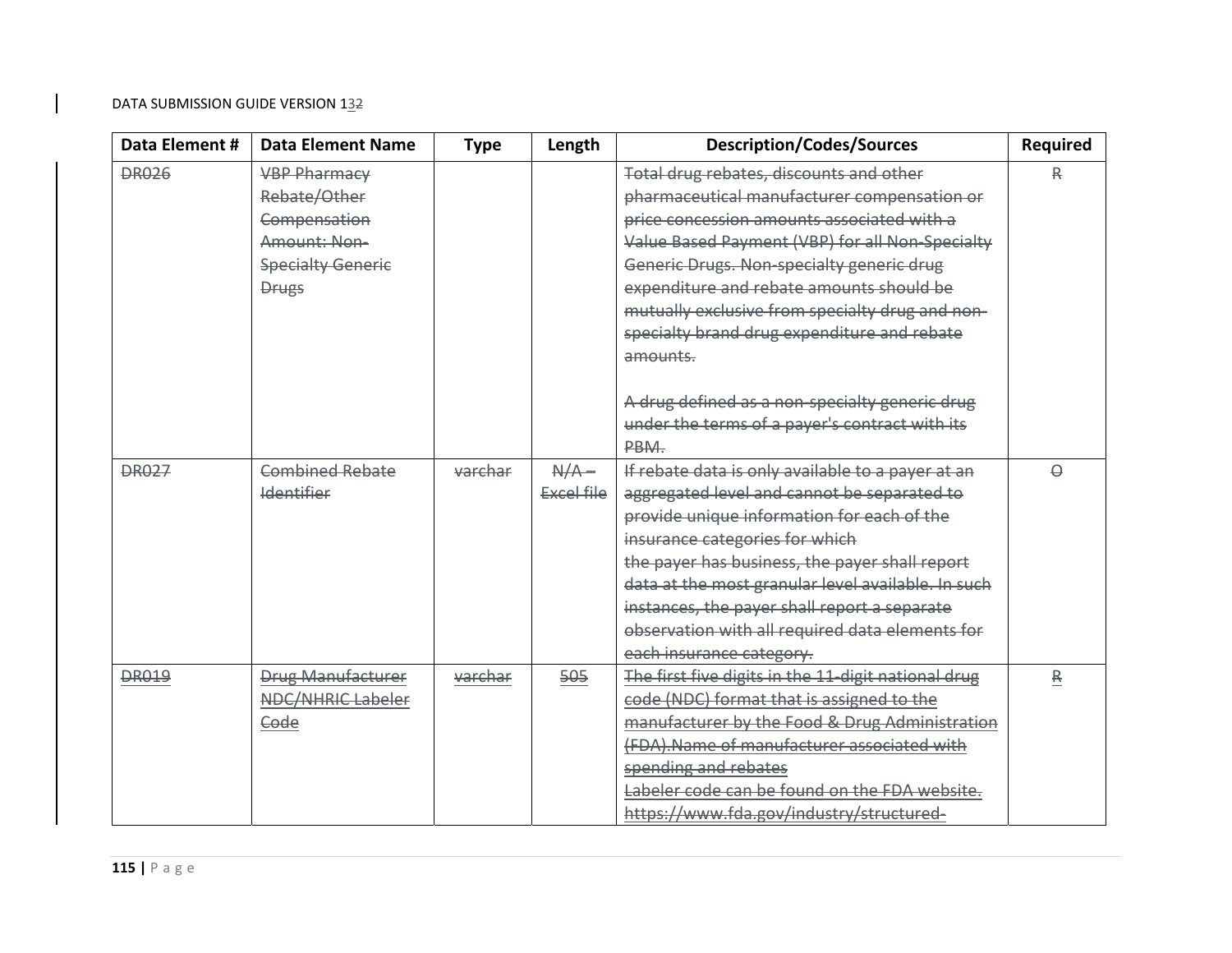| Data Element #        | <b>Data Element Name</b> | Type    | Length          | <b>Description/Codes/Sources</b>                 | <b>Required</b> |
|-----------------------|--------------------------|---------|-----------------|--------------------------------------------------|-----------------|
|                       |                          |         |                 | product labeling resources/ndenhric labeler      |                 |
|                       |                          |         |                 | eodes                                            |                 |
| <b>DR020</b>          | Labeler Code Firm        | varchar | <u> 200</u>     | Firm name associated with NDC/NHRIC labeler      | 导               |
|                       | <b>Name</b>              |         |                 | eode                                             |                 |
| DR02 <del>3</del> 028 | Comments                 | varchar | $A/A -$         | Use this field to provide additional information |                 |
|                       |                          |         | <b>Excel</b>    | or describe any caveats regarding data in the    |                 |
|                       |                          |         | <b>file1000</b> | Drug Rebate submission.                          |                 |
| <b>DR029DR999</b>     | Record Type              | char    |                 | DR                                               |                 |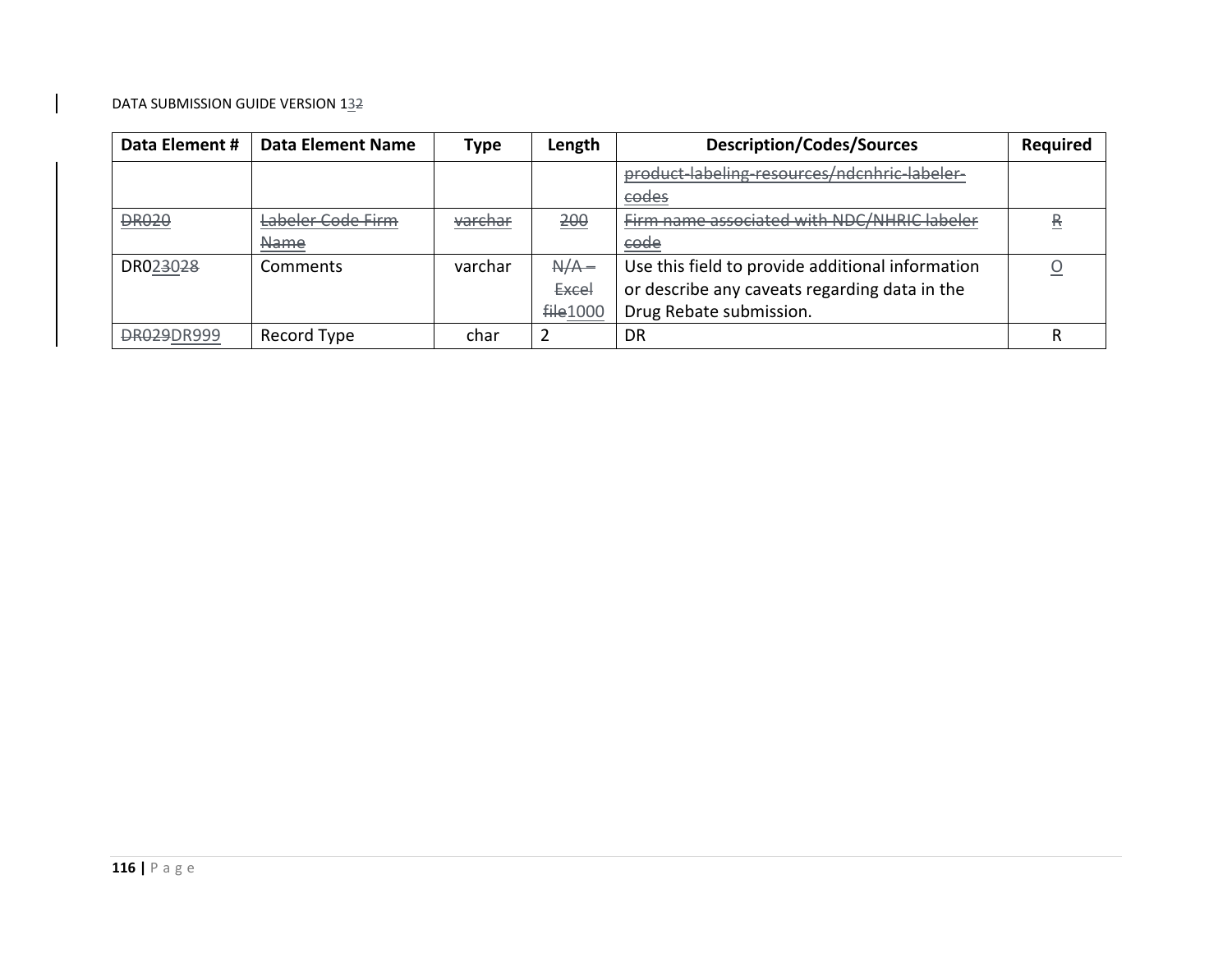A‐9**9 ANNUAL PBM CONTRACT INFORMATION** 

Frequency: Submit annually in Excel format , as second tab in Drug Rebate file, to CIVHC via SFTP by September 30<sup>th</sup>-1st of each year.

Beginning in 2022, production files with complete three calendar-year periods will be submitted no later than September 1st. Note that the administrator may choose to require test files to be submitted prior to the annual due date of September  $1<sup>st</sup>$ .

Additional formatting requirements:

- 0 PBM Contract information is <sup>a</sup> supplement to the Drug Rebate File and should be submitted as <sup>a</sup> second tab
- ٠ PBM Contract tab should be labeled "PBM"
- Drug Rebate tab should be labeled "DR"

### A 9.1 ANNUAL PBM CONTRACT INFORMATION

| Data Element # | <b>Data Element Name</b> | <b>Type</b>         | Length     | <b>Description/Codes/Sources</b>                  | <b>Required</b> |
|----------------|--------------------------|---------------------|------------|---------------------------------------------------|-----------------|
| <b>PB001</b>   | Payer Code               | varchar             | $N/A -$    | Distributed by CIVHC                              | R               |
|                |                          |                     | Excel file |                                                   |                 |
| <b>PB002</b>   | Payer Name               | varchar             | $N/A -$    | Distributed by CIVHC                              | R               |
|                |                          |                     | Excel file |                                                   |                 |
| <b>PB003</b>   | <b>Pharmacy Benefit</b>  | varchareh           | $N/A -$    | The name of a pharmacy benefit manager            | R               |
|                | Manager Name             | $\theta$            | Excel file | (PBM) that provided any of the following services |                 |
|                |                          |                     |            | in a given insurance category and calendar year:  |                 |
|                |                          |                     |            | claims processing, drug formulary management,     |                 |
|                |                          |                     |            | or manufacturer drug rebate contracting.          |                 |
| <b>PB004</b>   | <b>Insurance Product</b> | <del>var</del> char | $N/A -$    | See lookup table B.1.A                            | R               |
|                | Type code                |                     | Excel file |                                                   |                 |
|                |                          |                     |            | Payers shall report for all insurance categories  |                 |
|                |                          |                     |            | for which they have business.                     |                 |
| <b>PB005</b>   | Calendar Year            | intyear             | $N/A -$    | 4-digit year for the calendar year time period    | R               |
|                |                          |                     | Excel file | reported in this submission                       |                 |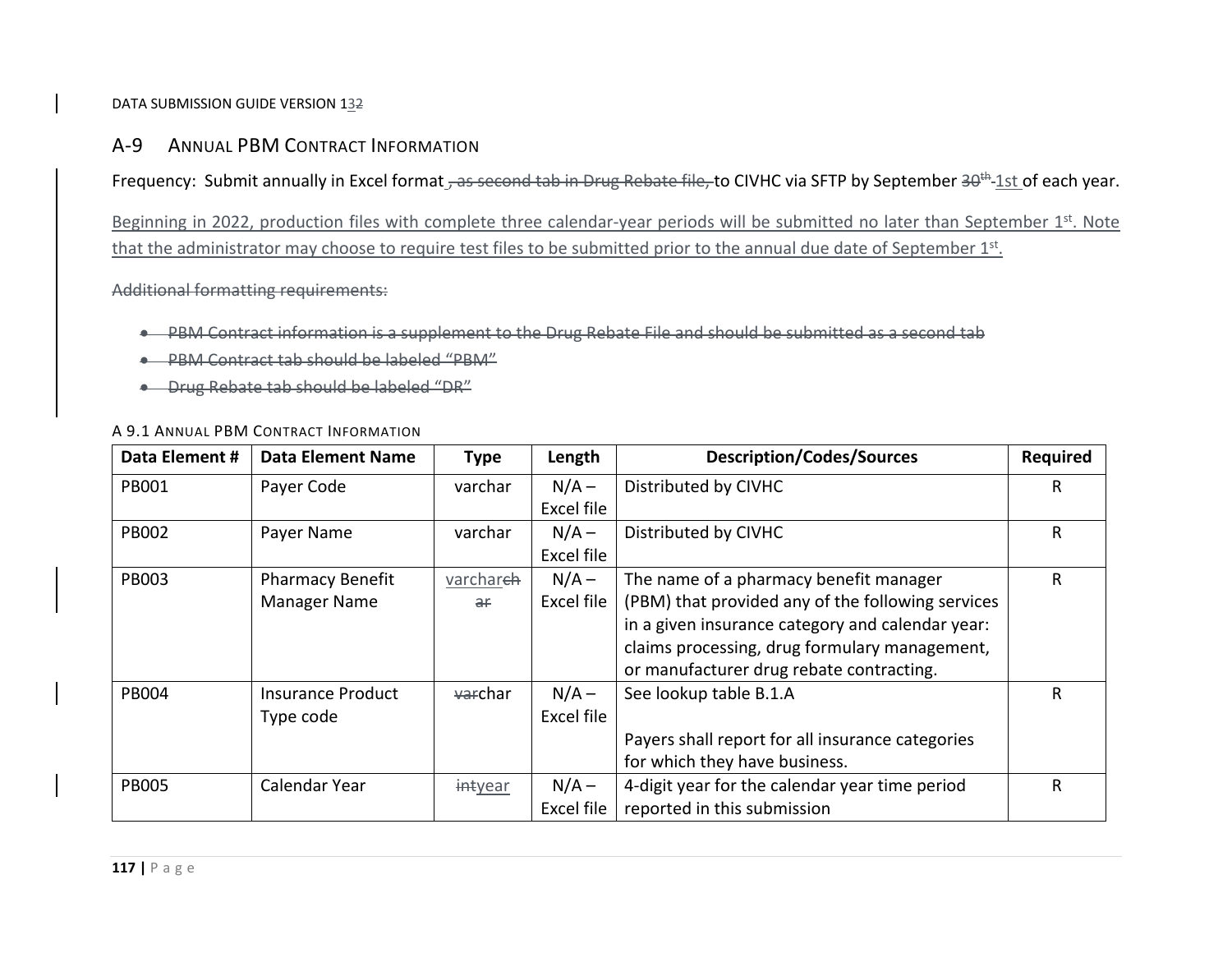| Data Element # | <b>Data Element Name</b>                          | <b>Type</b> | Length                | <b>Description/Codes/Sources</b>                                                                                                                                                                                                                       | <b>Required</b> |
|----------------|---------------------------------------------------|-------------|-----------------------|--------------------------------------------------------------------------------------------------------------------------------------------------------------------------------------------------------------------------------------------------------|-----------------|
| <b>PB006</b>   | Drug Formulary<br>Management?                     | varchar     | $N/A -$<br>Excel file | Identify whether an individual PBM organization<br>performed all, some, or none of the drug<br>formulary management for its pharmacy benefit<br>within a given insurance category and year.<br>Three possible responses: All, Some, None               | R               |
| <b>PB007</b>   | Manufacturer Drug<br><b>Rebate Contracting?</b>   | varchar     | $N/A -$<br>Excel file | Identify whether an individual PBM organization<br>performed all, some, or none of the<br>manufacturer drug rebate contracting for its<br>pharmacy benefit within a given insurance<br>category and year.<br>Three possible responses: All, Some, None | R               |
| <b>PB008</b>   | <b>Percent Rebate</b><br><b>Passed to Carrier</b> | decimal     | $N/A -$<br>Excel file | Identify the percentage proportion of total<br>rebates and other compensation that is passed<br>through to the carrier from the PBM.<br>If the percent passed to carrier is 90%, submit as<br>.9.                                                      | R               |
| <b>PB009</b>   | Comments                                          | varchar     | $N/A -$<br>Excel file | Use this field to provide additional information<br>or describe any caveats regarding data in the<br><b>PBM Contract submission</b>                                                                                                                    | $\mathsf{O}$    |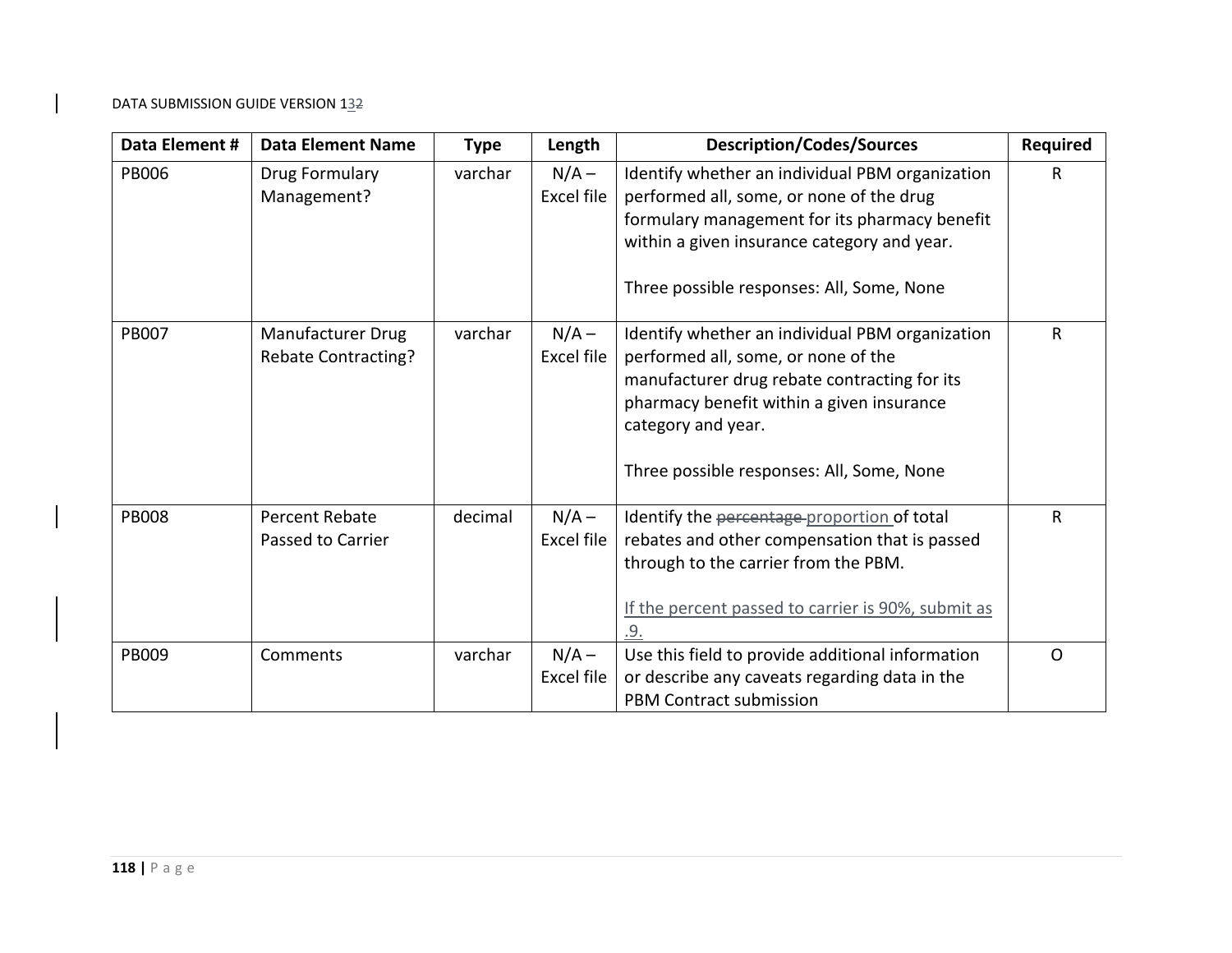A‐10 ANNUAL COLLECTION FOR THE PRESCRIPTION DRUG AFFORDABILITY BOARD (PDAB)

Frequency: Submit annually in Excel format to CIVHC via SFTP by September 1st of each year.

Beginning in 2022, production files containing a 1-year look-back period will be submitted no later than September 1<sup>st</sup>. Note that the administrator may choose to require test files to be submitted prior to the annual due date of September  $1<sup>st</sup>$ .

| Data Element # | <b>Data Element Name</b> | <b>Type</b>    | <b>Length</b>     | <b>Description/Codes/Sources</b>           | Required                 |
|----------------|--------------------------|----------------|-------------------|--------------------------------------------|--------------------------|
| PD001          | Payer Code               | <u>varchar</u> | $N/A -$           | Distributed by CIVHC                       | $\overline{\mathsf{R}}$  |
|                |                          |                | Excel file        |                                            |                          |
| PD002          | Payer Name               | varchar        | $N/A -$           | Distributed by CIVHC                       | $\underline{\mathsf{R}}$ |
|                |                          |                | Excel file        |                                            |                          |
| PD003          | Year                     | varchar        | $N/A -$           | Immediately preceding year                 | $\underline{\mathsf{R}}$ |
|                |                          |                | Excel file        |                                            |                          |
| PD004          | Legislative Reference    | varchar        | $N/A -$           | See table B.1.P                            | $\overline{\mathrm{R}}$  |
|                |                          |                | Excel file        |                                            |                          |
| <b>PD005</b>   | Rank                     | varchar        | $N/A -$           | Populate field with rank of 1-15           | $\underline{\mathsf{R}}$ |
|                |                          |                | Excel file        |                                            |                          |
|                |                          |                |                   | Populate field with blanks for legislative |                          |
|                |                          |                |                   | references VIII - IX                       |                          |
| <b>PD006</b>   | NDC                      | varchar        | $N/A -$           | 11-digit NDC of associated drug            | ${\sf R}$                |
|                |                          |                | <b>Excel file</b> |                                            |                          |
|                |                          |                |                   | Populate field with blanks for legislative |                          |
|                |                          |                |                   | references VIII - IX                       |                          |
| <b>PD007</b>   | Drug Name                | varchar        | $N/A -$           | Name of associated NDC                     | $\overline{R}$           |
|                |                          |                | <b>Excel file</b> |                                            |                          |
|                |                          |                |                   | Populate field with blanks for legislative |                          |
|                |                          |                |                   | references VIII - IX                       |                          |

## A 10.1 ANNUAL PDAB COLLECTION INFORMATION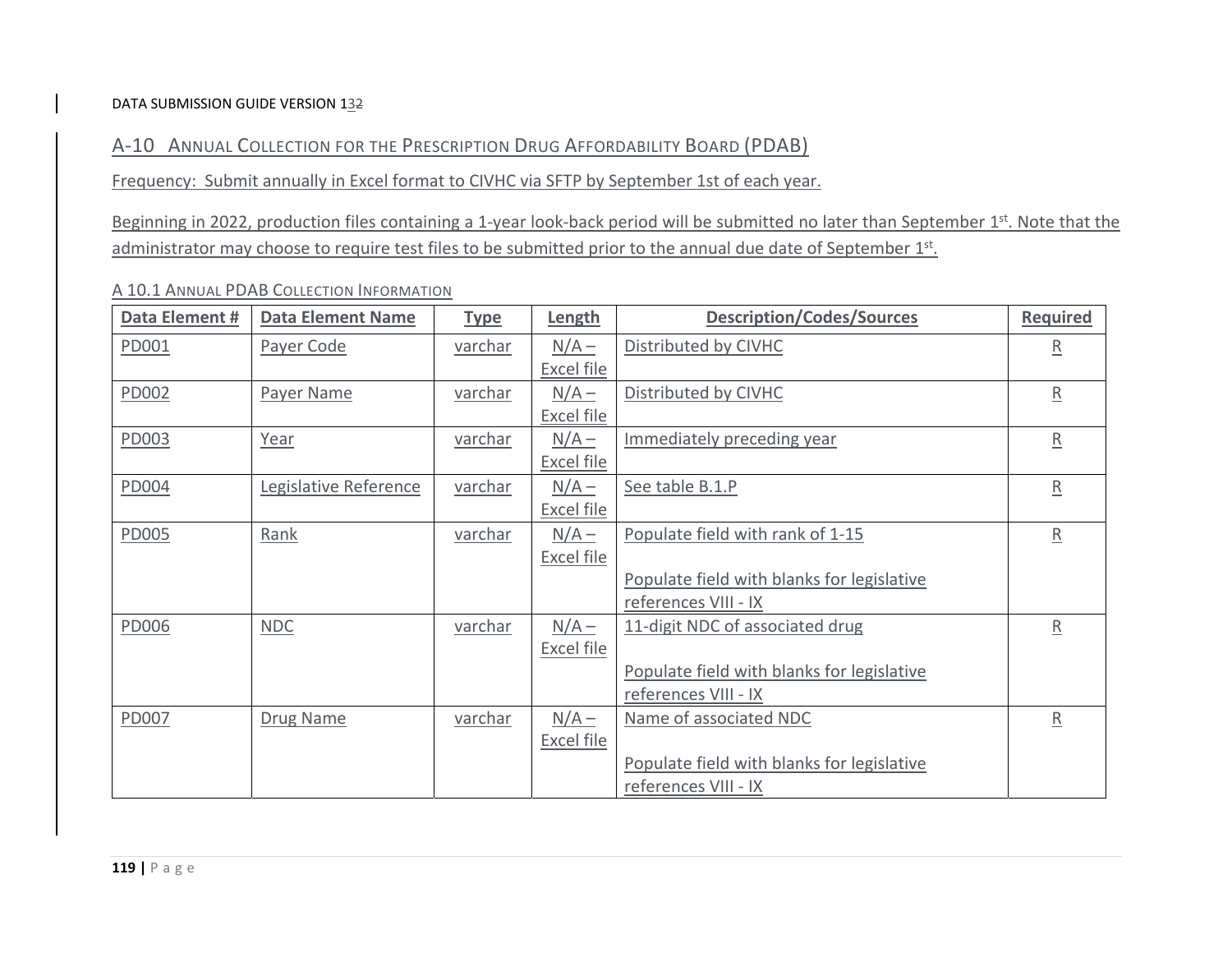A‐11 ANNUAL PHARMACY VALUE BASED PURCHASING CONTRACTS (VBPC) COLLECTION

Frequency: Submit annually in Excel format to CIVHC via SFTP by September 1st of each year.

Beginning in 2022, production files with complete four calendar-year periods will be submitted no later than September 1<sup>st</sup>. Note that the administrator may choose to require test files to be submitted prior to the annual due date of September 1st.

| Data Element # | <b>Data Element Name</b> | <b>Type</b>    | Length            | <b>Description/Codes/Sources</b>                    | <b>Required</b>          |
|----------------|--------------------------|----------------|-------------------|-----------------------------------------------------|--------------------------|
| <b>VB001</b>   | Payer Code               | varchar        | $N/A -$           | Distributed by CIVHC                                | R                        |
|                |                          |                | Excel file        |                                                     |                          |
| <b>VB002</b>   | Payer Name               | <u>varchar</u> | $N/A -$           | Distributed by CIVHC                                | $\underline{\mathsf{R}}$ |
|                |                          |                | <b>Excel file</b> |                                                     |                          |
| <b>VB003</b>   | Drug Name                | varchar        | $N/A -$           | Name of drug associated with pharmacy VBPC          | $\underline{\mathsf{R}}$ |
|                |                          |                | <b>Excel file</b> |                                                     |                          |
| <b>VB004</b>   | NDC                      | <u>varchar</u> | $N/A -$           | NDC for associated drug                             | $\overline{\mathrm{R}}$  |
|                |                          |                | <b>Excel file</b> |                                                     |                          |
|                |                          |                |                   | If multiple NDCs are associated with a given        |                          |
|                |                          |                |                   | contract for a drug name, list each NDC on          |                          |
|                |                          |                |                   | separate records in a separate tab in the Excel     |                          |
|                |                          |                |                   | file. If carrier is unable to break out VB008-VB012 |                          |
|                |                          |                |                   | fields by NDC, then report VB008-VB012 on the       |                          |
|                |                          |                |                   | first line associated with Drug Name (VB003).       |                          |
| <b>VB005</b>   | Manufacturer             | varchar        | $N/A -$           | Name of associated drug's manufacturer              | $\overline{\mathsf{R}}$  |
|                |                          |                | <b>Excel file</b> |                                                     |                          |
|                |                          |                |                   |                                                     |                          |
| <b>VB006</b>   | <b>Start Date</b>        | <u>varchar</u> | $N/A -$           | Date when outcomes of treatment begin to be         | $\overline{\mathsf{R}}$  |
|                |                          |                | Excel file        | measured.                                           |                          |
|                |                          |                |                   |                                                     |                          |
|                |                          |                |                   | <b>CCYYMMDD</b>                                     |                          |

## A <del>9.</del>11.1 Annual VBPC Collection Information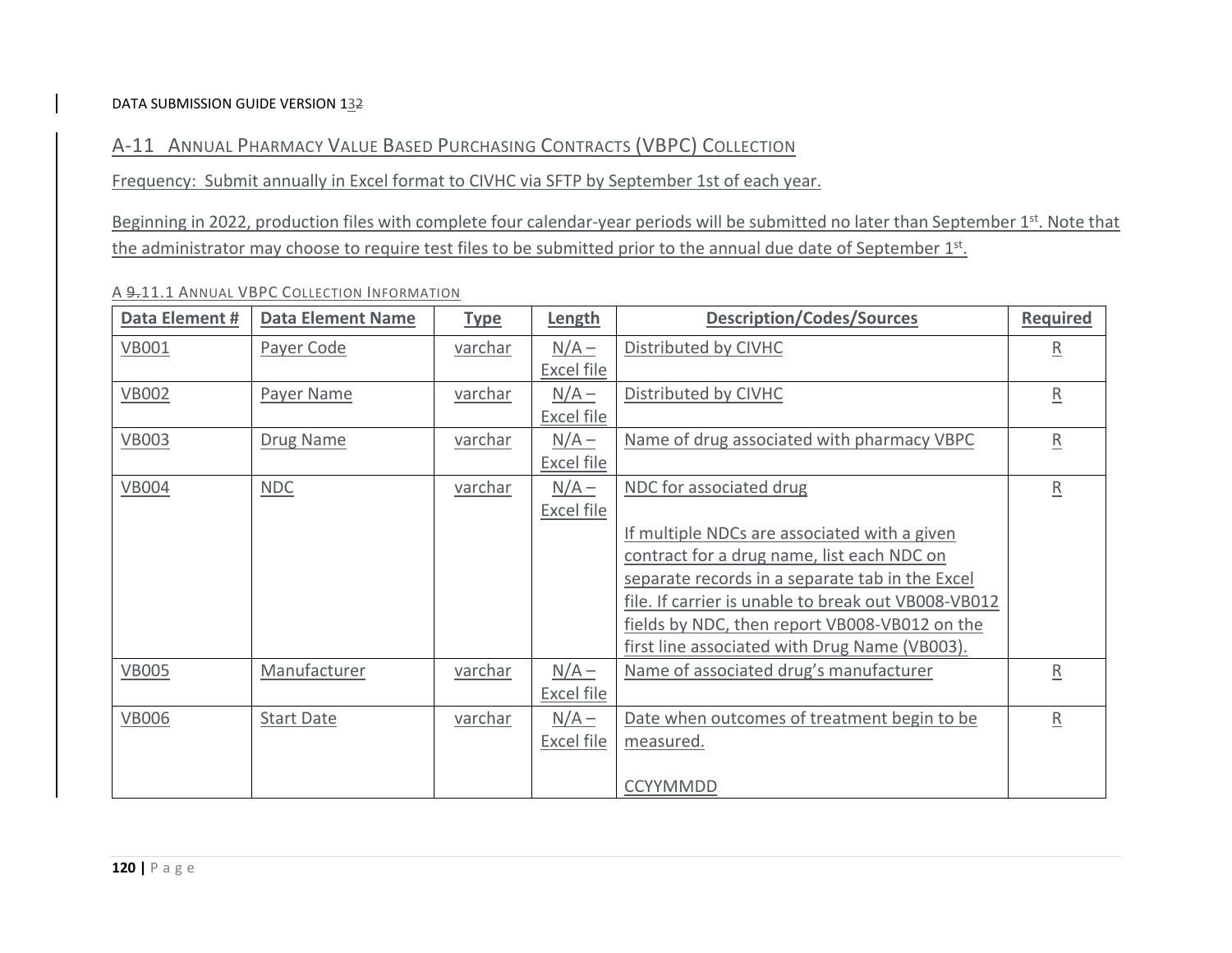| Data Element # | <b>Data Element Name</b> | <b>Type</b> | Length            | <b>Description/Codes/Sources</b>                 | <b>Required</b>            |
|----------------|--------------------------|-------------|-------------------|--------------------------------------------------|----------------------------|
| <b>VB007</b>   | <b>End Date</b>          | varchar     | $N/A -$           | Date when outcomes of treatment are no longer    | $\overline{R}$             |
|                |                          |             | Excel file        | measured.                                        |                            |
|                |                          |             |                   | <b>CCYYMMDD</b>                                  |                            |
| <b>VB009</b>   | Metric measured          | varchar     | $N/A -$           | Metrics measured under contract:                 | $\underline{R}$            |
|                |                          |             | <b>Excel</b>      | $1$ = Reduced hospitalization                    |                            |
|                |                          |             |                   | $2$ = Reduced relapse rate                       |                            |
|                |                          |             |                   | $3 =$ Qualifying event                           |                            |
|                |                          |             |                   | $4 = Discontinuation$                            |                            |
|                |                          |             |                   | 5 = Disease prevalence                           |                            |
|                |                          |             |                   | $99 = Other$                                     |                            |
| <b>VB008</b>   | <b>Total Count of</b>    | varchar     | $N/A -$           | Distinct number of members who have taken        | R                          |
|                | <b>Members on Drug</b>   |             | <b>Excel file</b> | drug in specified time period, whether under the |                            |
|                |                          |             |                   | VBPC or not                                      |                            |
| <b>VB008</b>   | <b>Count of Measured</b> | varchar     | $N/A -$           | Distinct number of members who have taken        | $\underline{R}$            |
|                | <b>Members on Drug</b>   |             | <b>Excel file</b> | drug in specified time period and whose          |                            |
|                |                          |             |                   | outcomes are measured by contract                |                            |
| <b>VB010</b>   | <b>Total Spend</b>       | varchar     | $N/A -$           | Total spend on claims associated with drug in    | $\overline{R}$             |
|                |                          |             | Excel file        | specified time period, whether under the VBPC    |                            |
|                |                          |             |                   | or not                                           |                            |
|                |                          |             |                   |                                                  |                            |
|                |                          |             |                   | Do not deduct any VBPC rebates                   |                            |
| <b>VB010</b>   | <b>Total Measured</b>    | varchar     | $N/A -$           | Total spend on claims associated with drug in    | ${\underline{\mathsf{R}}}$ |
|                | Spend                    |             | <b>Excel file</b> | specified time period for members whose          |                            |
|                |                          |             |                   | outcomes are measured by contract                |                            |
|                |                          |             |                   | Do not deduct any VBPC rebates                   |                            |
| <b>VB011</b>   | <b>Total VBPC Rebate</b> | varchar     | $N/A -$           | Total dollars received as a result of the VBPC   | $\underline{\mathsf{R}}$   |
|                |                          |             | <b>Excel file</b> | contracts                                        |                            |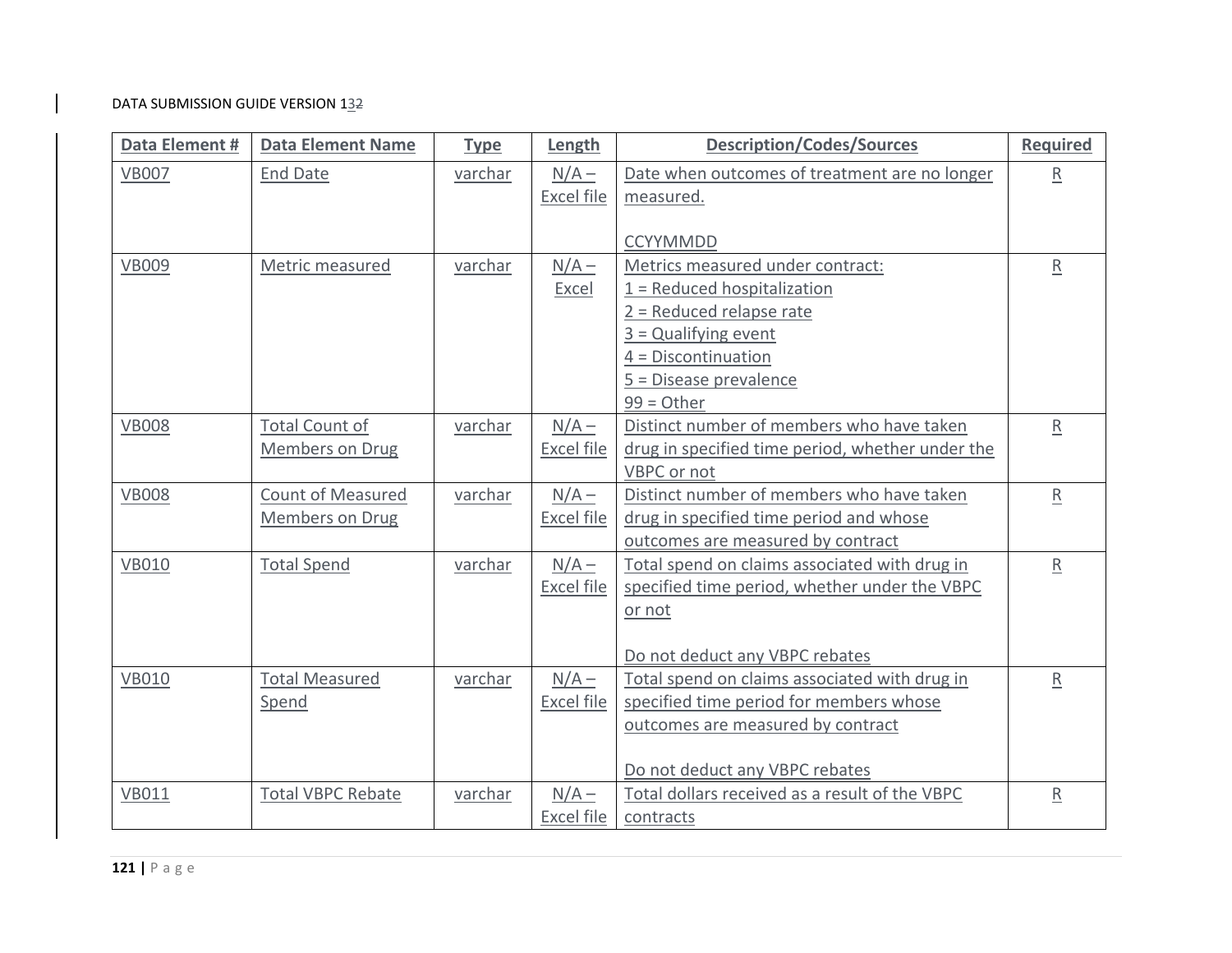|              | Data Element #   Data Element Name | Type    | Length                           | <b>Description/Codes/Sources</b>                  | Required |
|--------------|------------------------------------|---------|----------------------------------|---------------------------------------------------|----------|
| <b>VB012</b> | Comments                           | varchar | $N/A -$<br>Excel file   contract | Any additional information regarding a particular |          |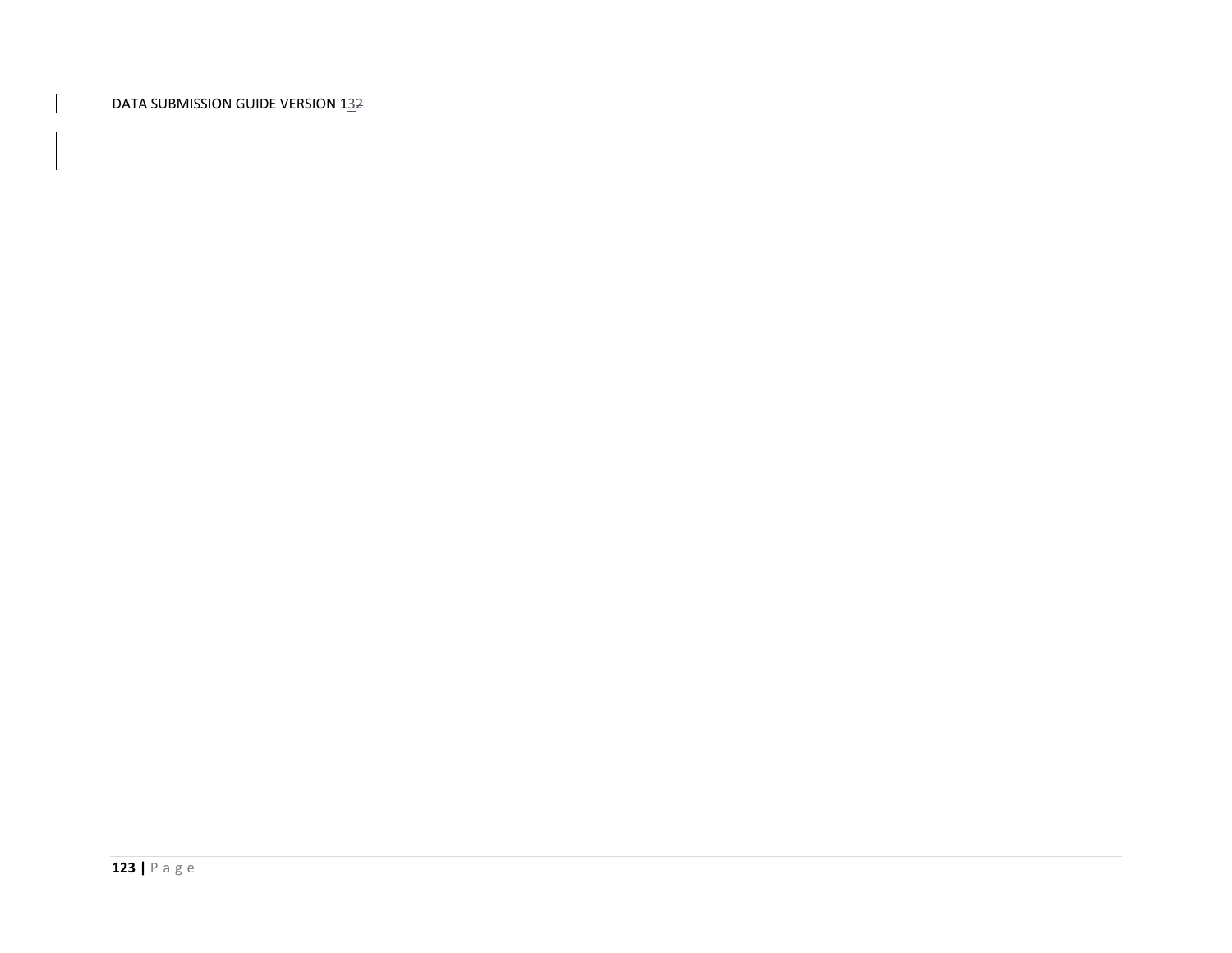# EXHIBIT B – LOOKUP TABLES

# B.1.A INSURANCE TYPE

| 12 Preferred Provider Organization (PPO) - Commercial       |
|-------------------------------------------------------------|
| 13 Point of Service (POS) - Commercial                      |
| 15 Indemnity Insurance - Commercial                         |
| 16 Health Maintenance Organization (HMO) Medicare Advantage |
| Dental Maintenance Organization (DMO)<br>17                 |
| 18 Vision Insurance                                         |
| <b>DN</b> Dental                                            |
| HM Health Maintenance Organization - Commercial             |
| 19 Prescription Drug Only Insurance - Commercial            |
| EP Exclusive Provider Organization (EPO) - Commercial       |
| MA Medicare Part A                                          |
| <b>MB</b> Medicare Part B                                   |
| MC Medicaid                                                 |
| MD Medicare Part D                                          |
| MP Medicare Primary                                         |
| QM Qualified Medicare Beneficiary                           |
| TV Title V                                                  |
| 99 Other                                                    |
| SP Medicare Supplemental (Medi-gap) plan                    |
| CP Medicaid CHIP                                            |
| MS Medicaid Fee for service                                 |
| MM Medicaid Managed care                                    |
| CS Commercial Supplemental plan                             |
| ME Medicare Advantage Preferred Provider Organization (PPO) |
| ML Medicare Advantage Indemnity Plan                        |
| MO Medicare Advantage Point of Service (POS) Plan           |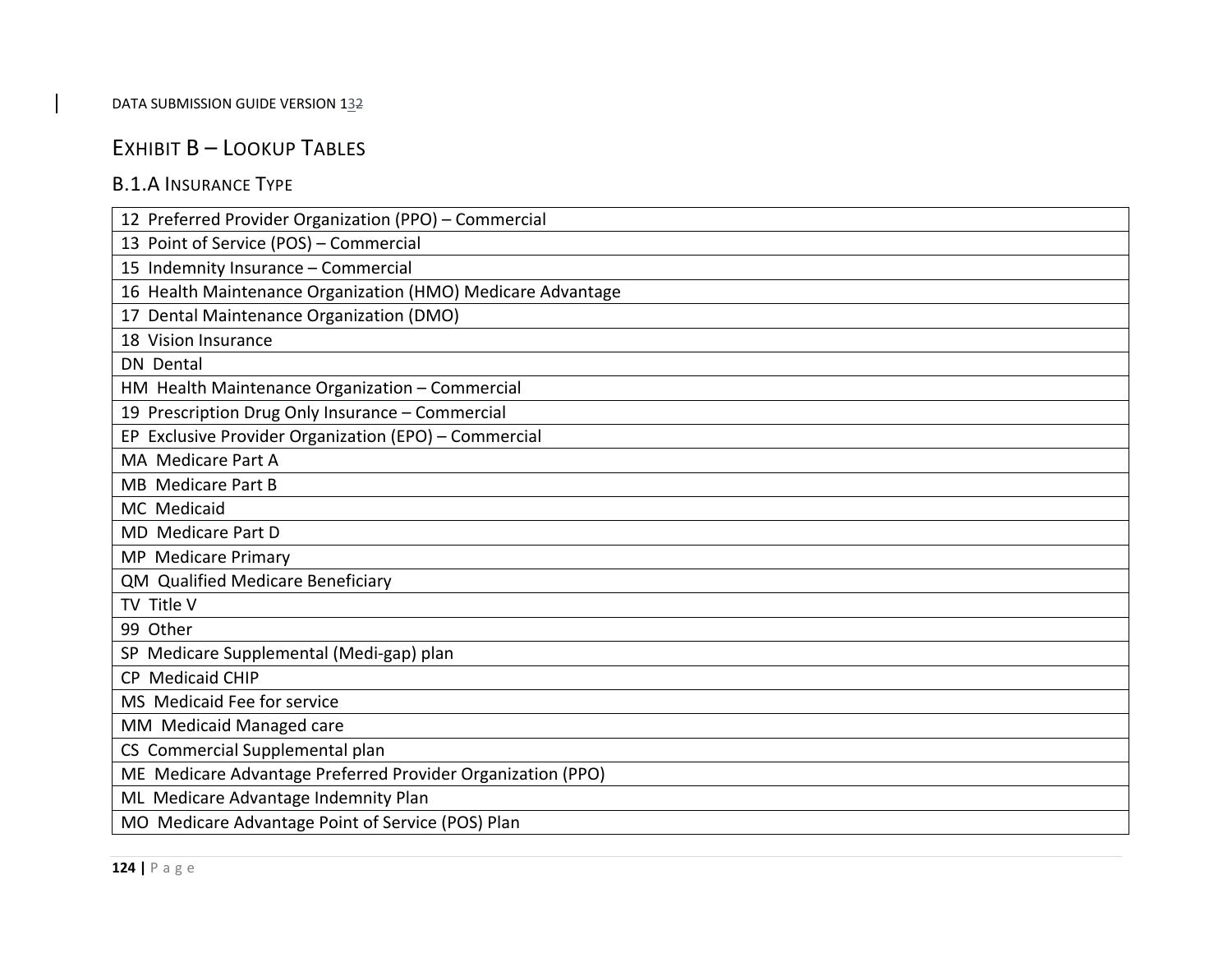## B.1.B RELATIONSHIP CODES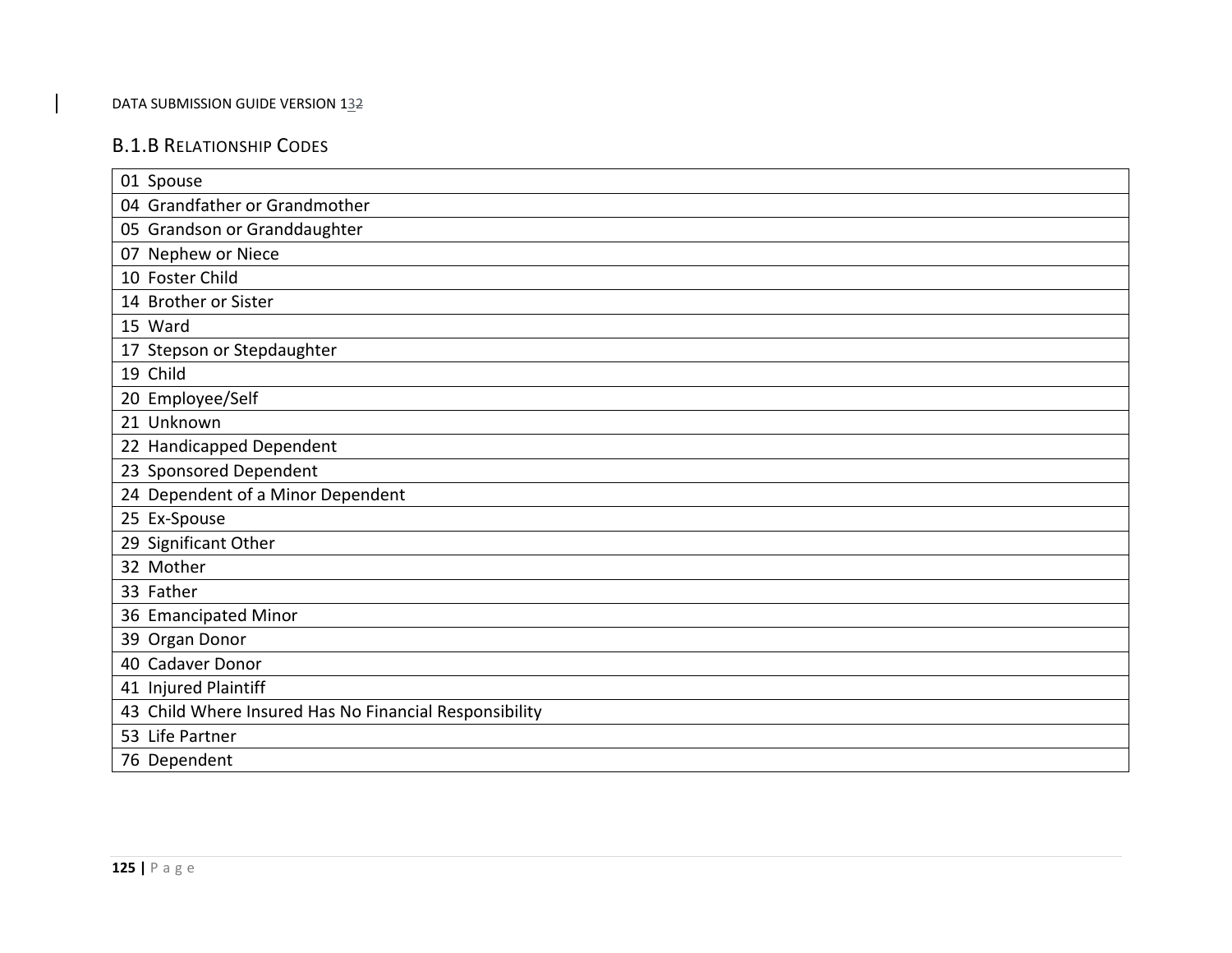# B.1.C DISCHARGE STATUS

| 01 Discharged to home or self-care                                                                                                     |
|----------------------------------------------------------------------------------------------------------------------------------------|
| 02 Discharged/transferred to another short-term general hospital for inpatient care                                                    |
| 03 Discharged/transferred to skilled nursing facility (SNF)                                                                            |
| 04 Discharged/transferred to nursing facility (NF)                                                                                     |
| 05 Discharged/transferred to another type of institution for inpatient care or referred for outpatient services to another institution |
| 06 Discharged/transferred to home under care of organized home health service organization                                             |
| 07 Left against medical advice or discontinued care                                                                                    |
| 08 Discharged/transferred to home under care of a Home IV provider                                                                     |
| 09 Admitted as an inpatient to this hospital                                                                                           |
| 20 Expired                                                                                                                             |
| 21 Discharged/transferred to court/law enforcement                                                                                     |
| 30 Still patient or expected to return for outpatient services                                                                         |
| 40 Expired at home                                                                                                                     |
| 41 Expired in a medical facility                                                                                                       |
| 42 Expired, place unknown                                                                                                              |
| 43 Discharged/ transferred to a Federal Hospital                                                                                       |
| 50 Hospice - home                                                                                                                      |
| 51 Hospice - medical facility                                                                                                          |
| 61 Discharged/transferred within this institution to a hospital-based Medicare-approved swing bed                                      |
| 62 Discharged/transferred to an inpatient rehabilitation facility including distinct parts of a hospital                               |
| 63 Discharged/transferred to a long-term care hospital                                                                                 |
| 64 Discharged/transferred to a nursing facility certified under Medicaid but not certified under Medicare                              |
| 65 Discharged/transferred to a psychiatric hospital or psychiatric distinct part unit of a hospital                                    |
| 66 Discharged/transferred to a Critical Access Hospital (CAH)                                                                          |
| 69 Discharged/transferred to a designated disaster alternative care site (effective 10/1/13)                                           |
|                                                                                                                                        |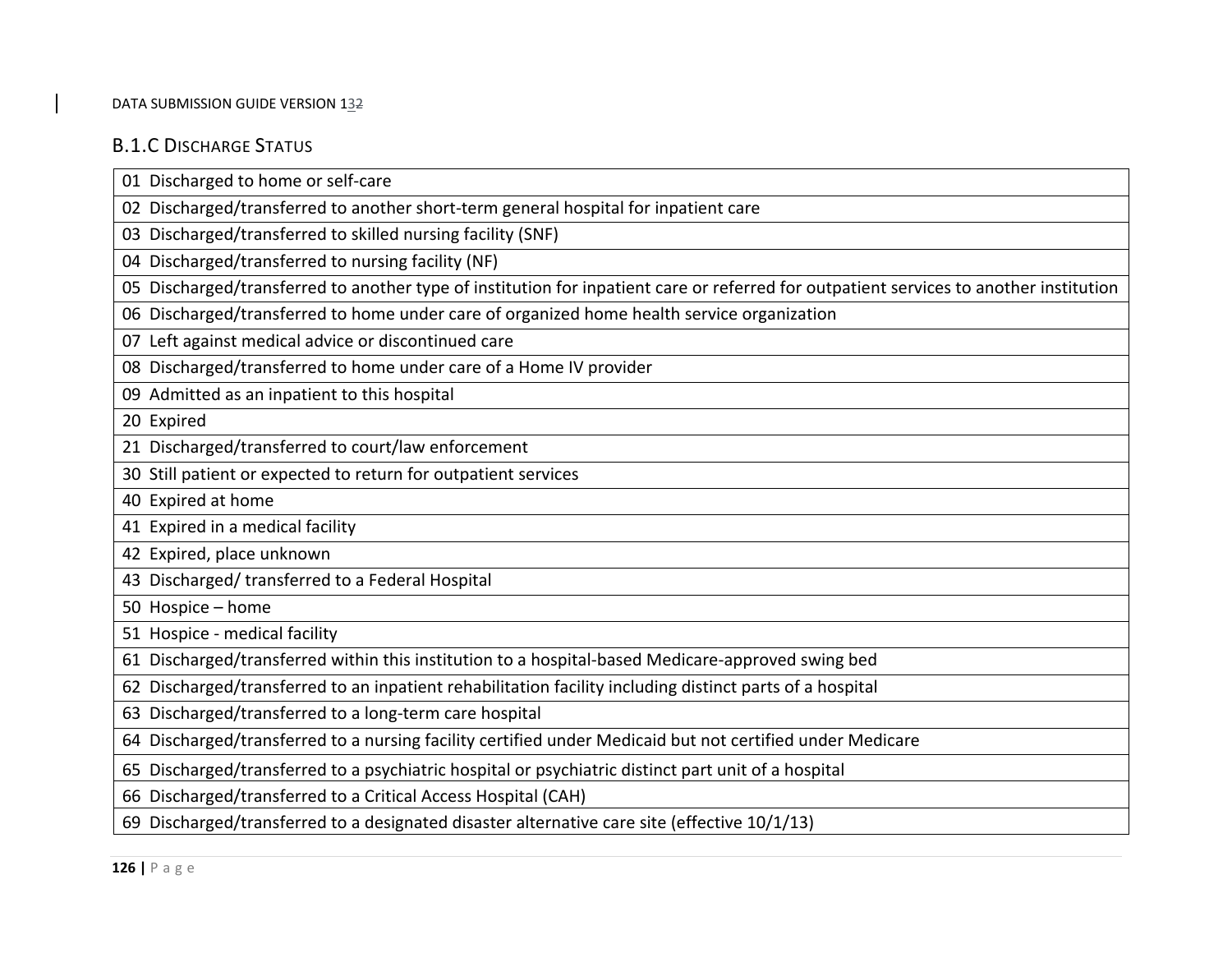70 Discharged/transferred to another type of health care institution not defined elsewhere in this code list

81 Discharged to home or self‐care with <sup>a</sup> planned acute care hospital inpatient readmission (effective 10/1/13)

82 Discharged/transferred to <sup>a</sup> short‐term general hospital for inpatient care with <sup>a</sup> planned acute care hospital inpatient readmission (effective 10/1/13)

83 Discharged/transferred to <sup>a</sup> Skilled Nursing Facility (SNF) with Medicare certification with <sup>a</sup> planned acute care hospital inpatient readmission (effective 10/1/13)

84 Discharged/transferred to <sup>a</sup> facility that provides custodial or supportive care with <sup>a</sup> planned acute care hospital inpatient readmission (effective 10/1/13)

85 Discharged/transferred to <sup>a</sup> designated cancer center or children's hospital with <sup>a</sup> planned acute care hospital inpatient readmission (effective 10/1/13)

86 Discharged/transferred to home under care of organized home health service organization in anticipation of covered skilled care with <sup>a</sup> planned acute care hospital inpatient readmission (effective 10/1/13)

87 Discharged/transferred to court/law enforcement with <sup>a</sup> planned acute care hospital inpatient readmission (effective 10/1/13)

88 Discharged/transferred to <sup>a</sup> federal health care facility with <sup>a</sup> planned acute care hospital inpatient readmission (effective 10/1/13)

89 Discharged/transferred to <sup>a</sup> hospital‐based Medicare approved swing bed with <sup>a</sup> planned acute care hospital inpatient readmission (effective 10/1/13)

90 Discharged/transferred to an Inpatient Rehabilitation Facility (IRF) including rehabilitation distinct part units of <sup>a</sup> hospital with <sup>a</sup> planned acute care hospital inpatient readmission (effective 10/1/13)

91 Discharged/transferred to <sup>a</sup> Medicare Certified Long Term Care Hospital (LTCH) with <sup>a</sup> planned acute care hospital inpatient readmission (effective 10/1/13)

92 Discharged/transferred to <sup>a</sup> nursing facility certified under Medicaid but not certified under Medicare with <sup>a</sup> planned acute care hospital inpatient readmission (effective 10/1/13)

93 Discharged/transferred to <sup>a</sup> psychiatric hospital or psychiatric distinct part unit of <sup>a</sup> hospital with <sup>a</sup> planned acute care hospital inpatient readmission (effective 10/1/13)

94 Discharged/transferred to <sup>a</sup> Critical Access Hospital (CAH) with <sup>a</sup> planned acute care hospital inpatient readmission (effective 10/1/13)

95 Discharged/transferred to another type of health care institution not defined elsewhere in this code list with <sup>a</sup> planned acute care hospital inpatient readmission (effective 10/1/13)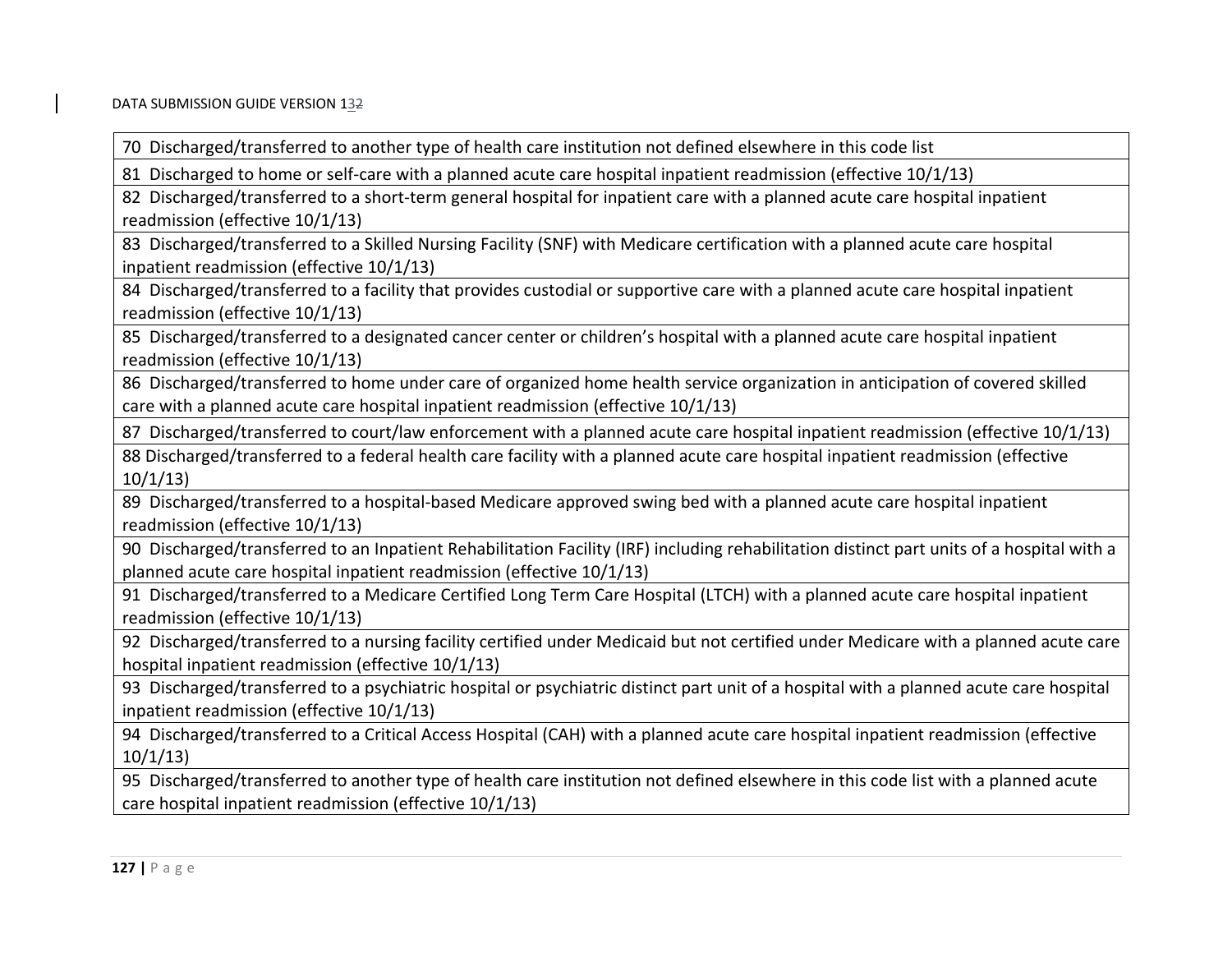P: default '00' <sup>=</sup> unknown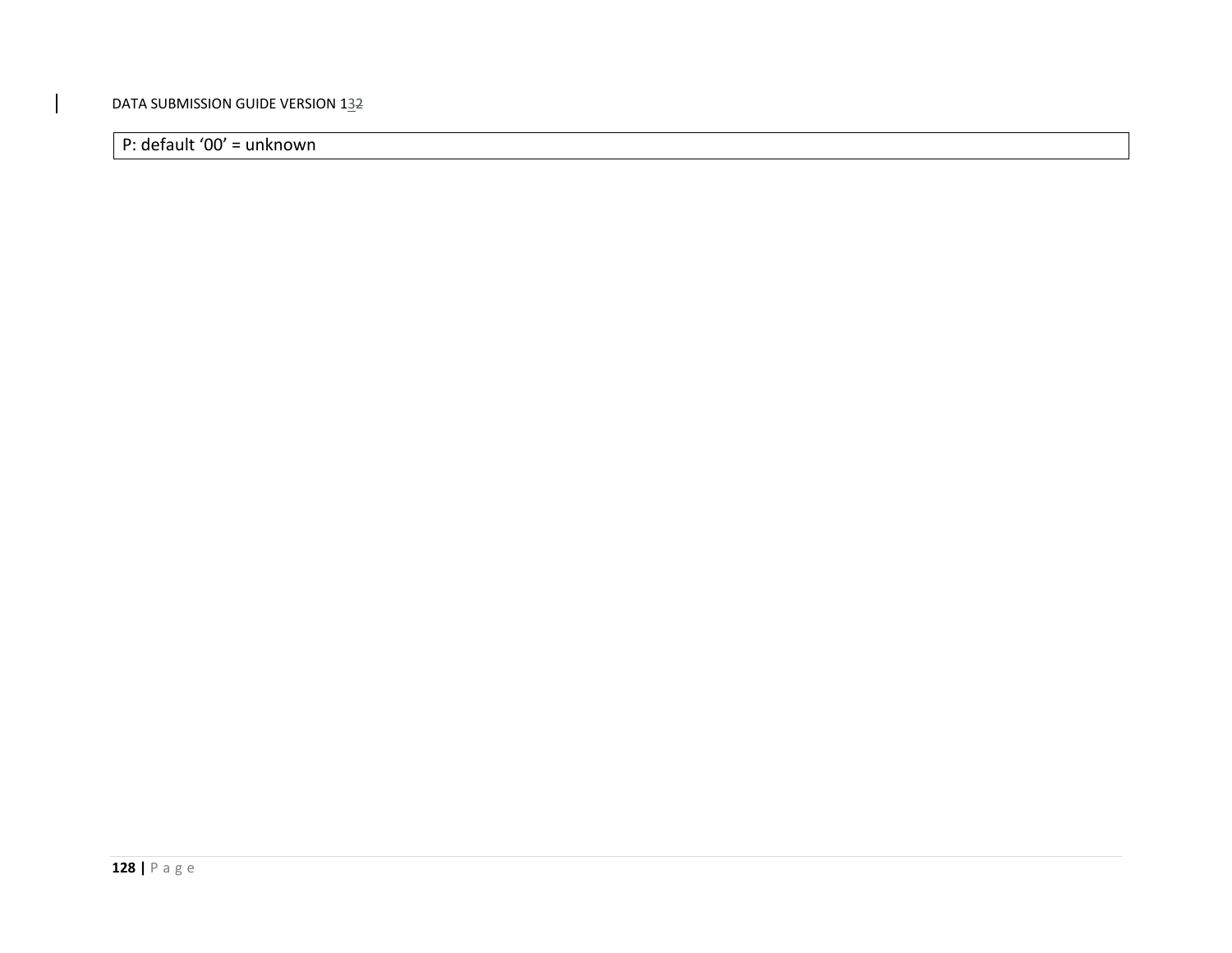## B.1.D TYPE OF BILL (INSTITUTIONAL CLAIMS ONLY)

| <b>Type of Facility</b><br><b>First Digit</b> | <b>Bill Classification</b><br>(Second digit if first is 1-6)                                                | <b>Bill Classification</b><br>(Second Digit if First Digit = 7)        | <b>Bill Classification</b><br>(Second Digit if First Digit = 8) | <b>Frequency</b><br>(Third digit)       |
|-----------------------------------------------|-------------------------------------------------------------------------------------------------------------|------------------------------------------------------------------------|-----------------------------------------------------------------|-----------------------------------------|
| 1 Hospital                                    | 1 Inpatient (Including Medicare<br>Part A)                                                                  | 1 Rural Health                                                         | 1 Hospice (Non-Hospital Based)                                  | 1 admit through<br>discharge            |
| 2 Skilled Nursing                             | 2 Inpatient (Medicare Part B<br>Only)                                                                       | 2 Hospital Based or Independent<br>Renal Dialysis Center               | 2 Hospice (Hospital-Based)                                      | 2 interim - first claim<br>used for the |
| 3 Home Health                                 | 3 Outpatient                                                                                                | 3 Free Standing Outpatient<br><b>Rehabilitation Facility (ORF)</b>     | 3 Ambulatory Surgery Center                                     | 3 interim - continuing<br>claims        |
| 4 Christian Science<br>Hospital               | 4 Other (for hospital referenced<br>diagnostic services or home<br>health not under a plan of<br>treatment) | 5 Comprehensive Outpatient<br><b>Rehabilitation Facilities (CORFs)</b> | 4 Free Standing Birthing Center                                 | 4 interim - last claim                  |
| 5 Christian Science<br><b>Extended Care</b>   | 5 Nursing Facility Level I                                                                                  | 6 Community Mental Health<br>Center                                    | 9 Other                                                         | 5 late charge only                      |
| 6 Intermediate Care                           | 6 Nursing Facility Level II                                                                                 | 9 Other                                                                |                                                                 | 7 replacement of prior<br>claim         |
| 7 Clinic                                      | 7 Intermediate Care - Level III<br><b>Nursing Facility</b>                                                  |                                                                        |                                                                 | 8 void/cancel of a prior<br>claim       |
| 8 Special Facility                            | 8 Swing Beds                                                                                                |                                                                        |                                                                 | 9 final claim for a home                |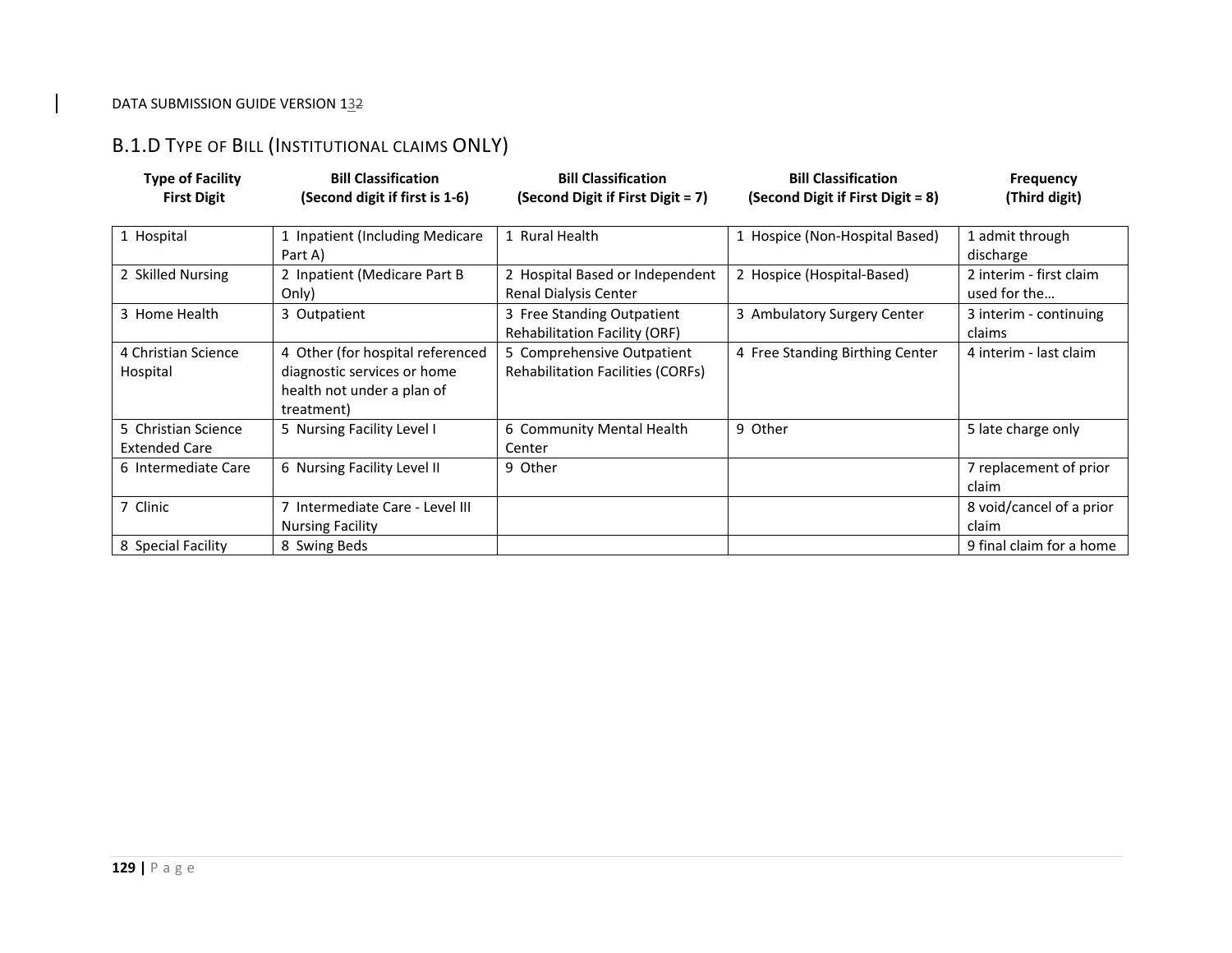## B.1.E PLACE OF SERVICE

| 01 Pharmacy                                      |
|--------------------------------------------------|
| 02 Tele-health                                   |
| 03 School                                        |
| 04 Homeless Shelter                              |
| 05 Indian Health Service Free-standing Facility  |
| 06 Indian Health Service Provider-based Facility |
| 07 Tribal 638 Free-standing Facility             |
| 08 Tribal 638 Provider-based Facility            |
| 09 Prison/Correctional Facility                  |
| 11 Office                                        |
| 12 Home                                          |
| 13 Assisted Living Facility                      |
| 14 Group Home                                    |
| 15 Mobile Unit                                   |
| 16 Temporary Lodging                             |
| 17 Walk-in Retail Health Clinic                  |
| 18 Place of Employment-Worksite                  |
| 19 Off Campus-Outpatient Hospital                |
| 20 Urgent care Facility                          |
| 21 Inpatient Hospital                            |
| 22 On Campus-Outpatient Hospital                 |
| 23 Emergency Room - Hospital                     |
| 24 Ambulatory Surgery Center                     |
| 25 Birthing Center                               |
| 26 Military Treatment Facility                   |
| 31 Skilled Nursing Facility                      |
| 32 Nursing Facility                              |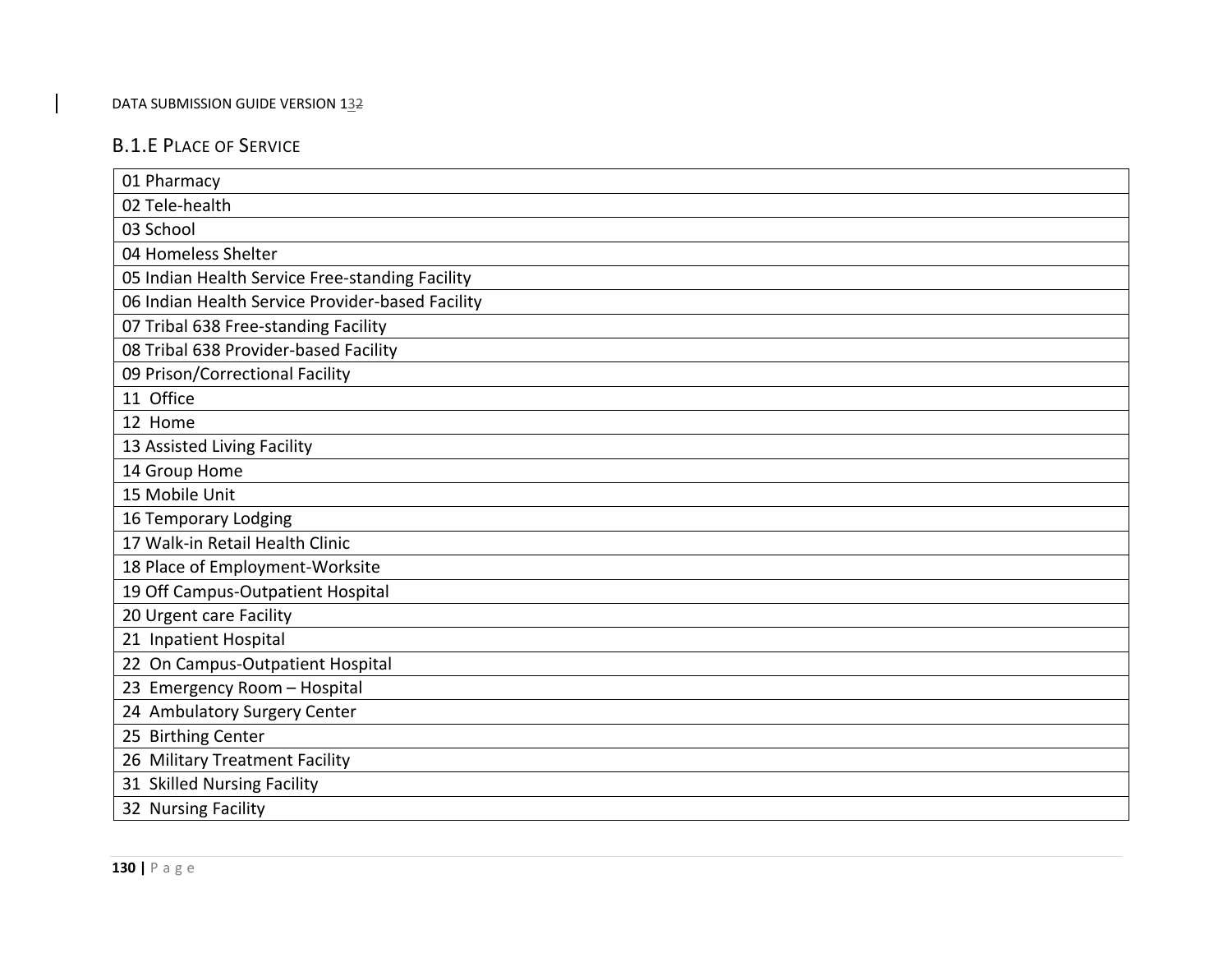| 33 Custodial Care Facility                                                                |
|-------------------------------------------------------------------------------------------|
| 34 Hospice                                                                                |
| 41 Ambulance - Land                                                                       |
| 42 Ambulance - Air or Water                                                               |
| 49 Independent Clinic                                                                     |
| 50 Federally Qualified Health Center                                                      |
| 51 Inpatient Psychiatric Facility                                                         |
| 52 Psychiatric Facility Partial Hospitalization                                           |
| 53 Community Mental Health Center                                                         |
| 54 Intermediate Care Facility/Mentally RetardedIndividuals with Intellectual Disabilities |
| 55 Residential Substance Abuse Treatment Facility                                         |
| 56 Psychiatric Residential Treatment Center                                               |
| 57 Non-residential Substance Abuse Treatment Facility                                     |
| 58 Non-residential Opioid Treatment Facility                                              |
| 60 Mass Immunization Center                                                               |
| 61 Comprehensive Inpatient Rehabilitation Facility                                        |
| 62 Comprehensive Outpatient Rehabilitation Facility                                       |
| 65 End Stage Renal Disease Treatment Facility                                             |
| 71 State or Local Public Health Clinic                                                    |
| 72 Rural Health Clinic                                                                    |
| 81 Independent Laboratory                                                                 |
| 99 Other Unlisted Facility                                                                |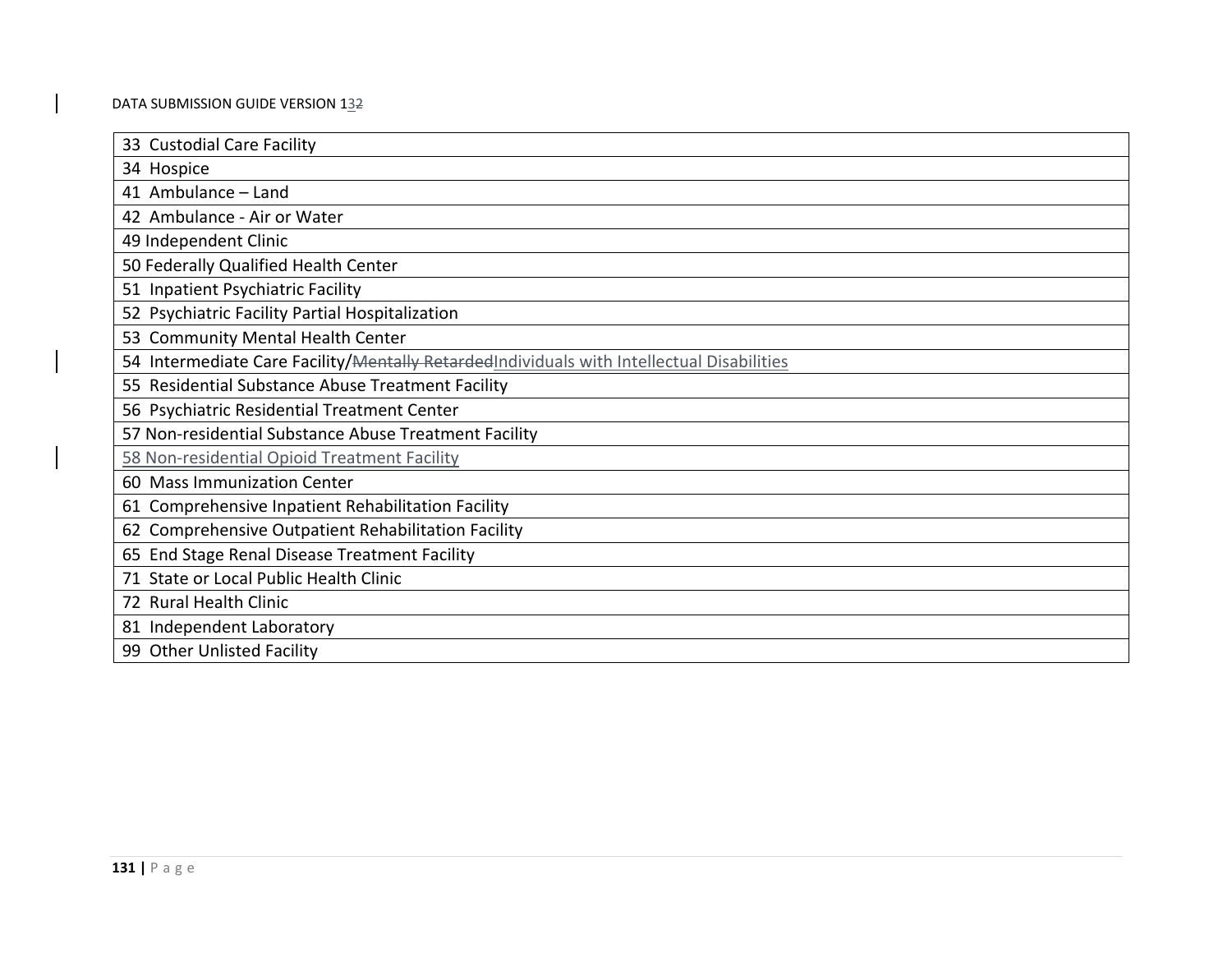## B.1.F CLAIM STATUS

# B.1.G PRESENT ON ADMISSION CODES

| POA Code   POA Desc |                                                                                                 |
|---------------------|-------------------------------------------------------------------------------------------------|
|                     | Exempt from POA reporting                                                                       |
| N                   | Diagnosis was not present at time of inpatient admission                                        |
|                     | Documentation insufficient to determine if condition was present at time of inpatient admission |
| W                   | Clinically undetermined                                                                         |
|                     | Diagnosis was present at time of inpatient admission                                            |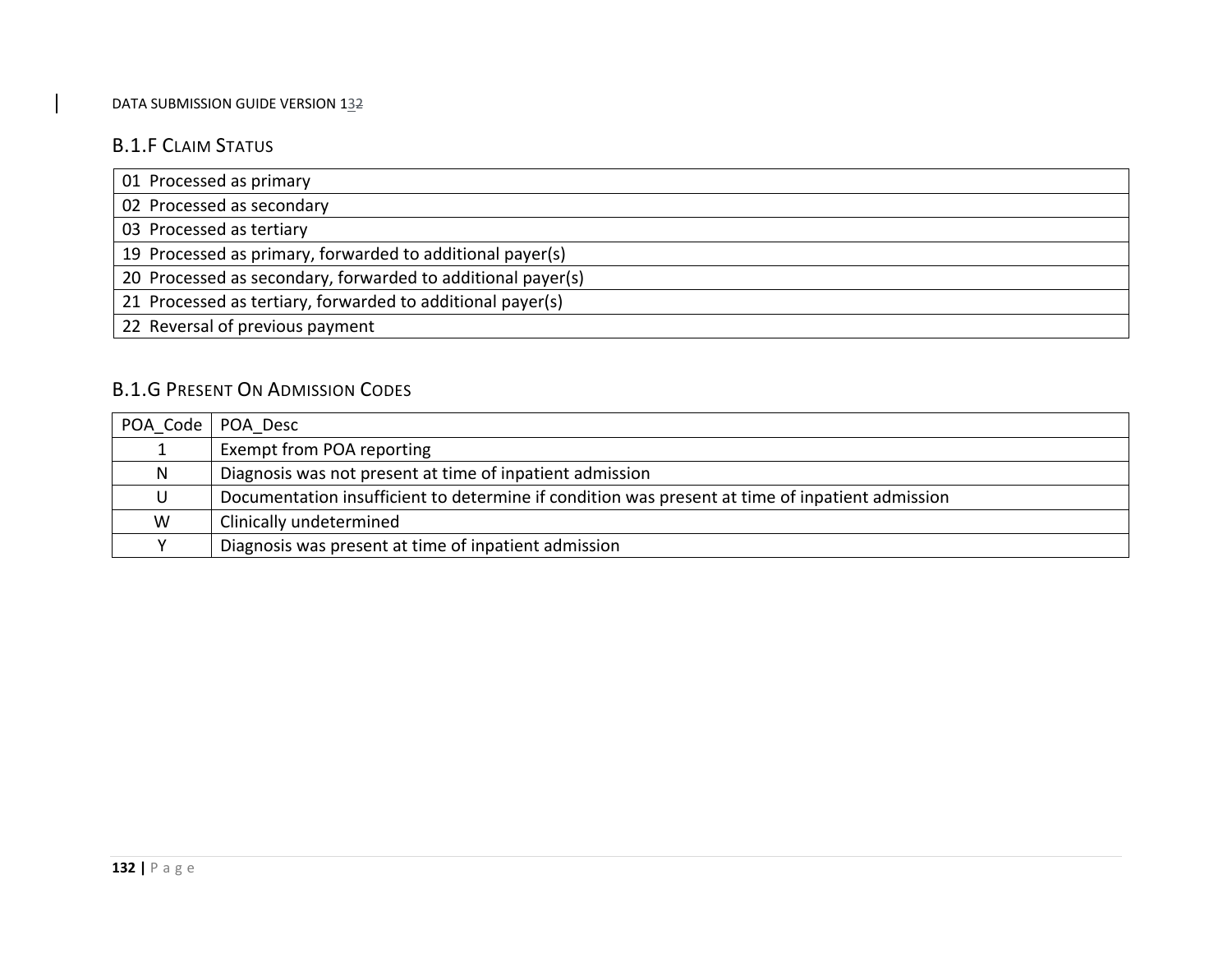## B.1.H DISPENSE AS WRITTEN CODE

| 0 Not Dispensed as written                                         |
|--------------------------------------------------------------------|
| 1 Physician dispense as written                                    |
| 2 Member dispense as written                                       |
| 3 Pharmacy dispense as written                                     |
| 4 No generic available                                             |
| 5 Brand dispensed as generic                                       |
| 6 Override                                                         |
| 7 Substitution not allowed - brand drug mandated by law            |
| 8 Substitution allowed - generic drug not available in marketplace |
| 9 Other                                                            |

# B.1.I BENEFIT COVERAGE LEVEL

| CHD Children Only                                                         |
|---------------------------------------------------------------------------|
| DEP Dependents Only                                                       |
| ECH Employee and Children EMP/CH, EC, EE/CH                               |
| EPN Employee plus N where N equals the number of other covered dependents |
| ELF Employee and Life Partner                                             |
| EMP Employee Only E, EE, EO                                               |
| ESP Employee and Spouse EMP/SP, ES, EE/SP                                 |
| FAM Family ESC                                                            |
| IND Individual                                                            |
| SPC Spouse and Children                                                   |
| SPO Spouse Only                                                           |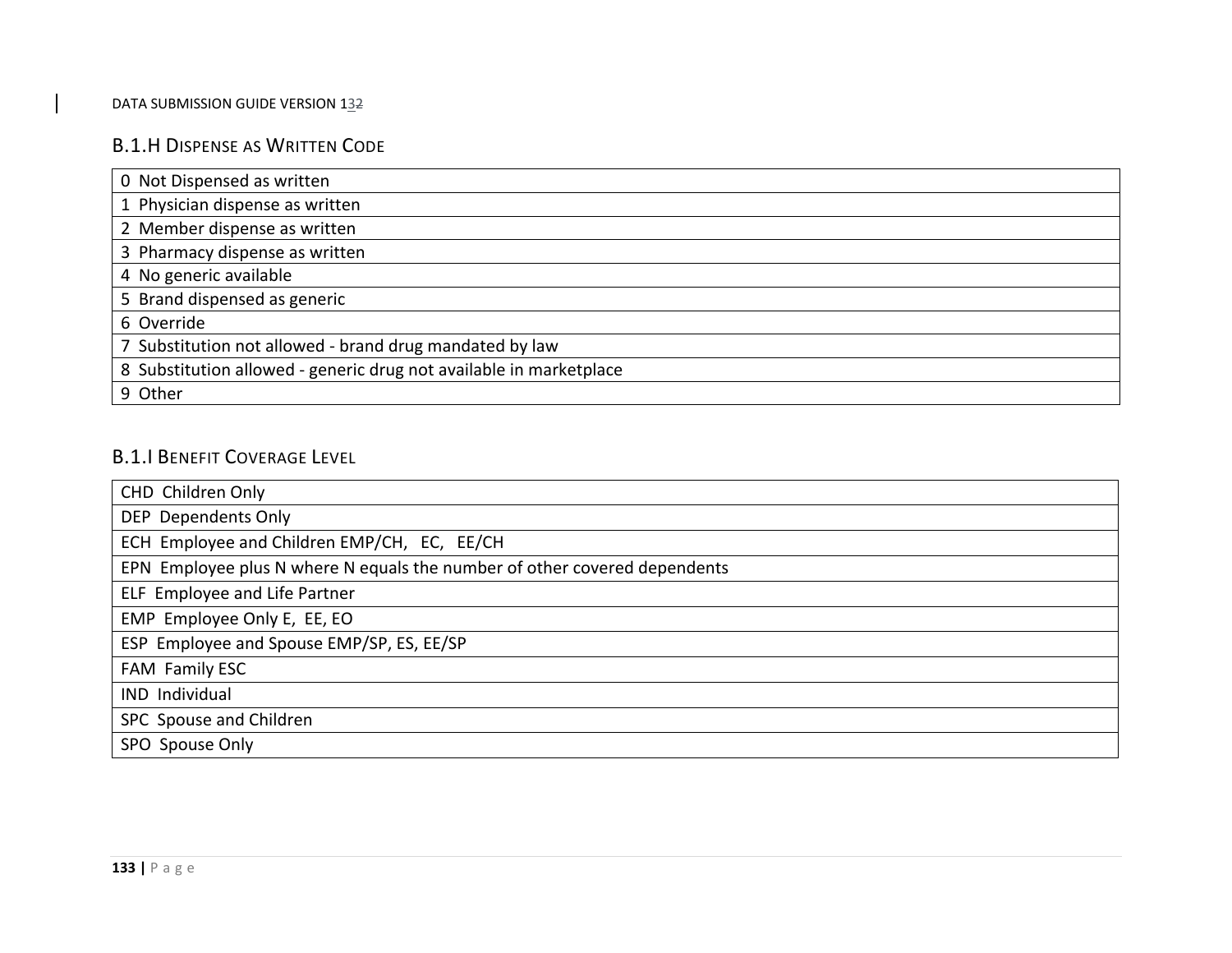# B.1.J ALTERNATIVE PAYMENT MODEL (APM) CATEGORY DEFINITIONS

| Code | Value                        | <b>Definition/Example</b>                                                                        |
|------|------------------------------|--------------------------------------------------------------------------------------------------|
| 01   | Fee for Service              | Payments made on a traditional fee-for-service model, no link to quality and value. These are    |
|      |                              | traditional FFS payments that are not adjusted to account for infrastructure investments,        |
|      |                              | provider reporting of quality data, for provider performance on cost and quality metrics.        |
|      |                              | Diagnosis-related groups (DRGs) that are not linked to quality are in Category 1.                |
|      | <b>Foundational Payments</b> | Payments for infrastructure investments that can improve the quality of patient care. (e.g.,     |
| 2A   | for Infrastructure and       | payments designated for staffing a care coordination nurse or upgrading to electronic health     |
|      | Operations                   | records).                                                                                        |
| 2B   | Pay for Reporting            | Payments (incentives or penalties) to report quality measurement results                         |
| 2C   | Pay-for-Performance          | Payments (incentives or penalties) based on performance in meeting goals for quality             |
|      |                              | measures (e.g. bonuses for quality performance)                                                  |
|      | <b>APMs with Shared</b>      | Payments representing a share of the savings generated when a cost or utilization target is      |
| 3A   | Savings                      | met and if quality targets are met. Does not include penalties when cost or utilization targets  |
|      |                              | are not met. (e.g., shared savings with upside risk only)                                        |
|      | <b>APMs with Shared</b>      | Payments representing a share of the savings generated when a cost or utilization target is      |
| 3B   | Savings and Downside         | met and if quality targets are met. Includes penalties representing a portion of the losses that |
|      | <b>Risk</b>                  | result when a cost or utilization target is not met. (e.g., episode-based payments for           |
|      |                              | procedures and comprehensive payments with upside and downside risk)                             |
|      | <b>Risk Based Payments</b>   | Payments representing a share of savings generated when a cost or utilization target is met      |
| 3N   | <b>NOT Linked to Quality</b> | and no quality targets exist (e.g., episode-based payments for procedures without quality        |
|      |                              | measures and targets)                                                                            |
|      | Condition-Specific           | Payments for the comprehensive treatment of specific conditions (e.g., payments for              |
|      | Population-Based             | specialty services, such as oncology or mental health). Bundled payments for cancer care fall    |
| 4A   | Payment                      | under Category 4A if providers are responsible for the total cost and quality of care for a      |
|      |                              | patient, rather than covering only chemotherapy payments. Also, payments that are                |
|      |                              | prospective and population-based and cover all care delivered by particular types of clinicians  |
|      |                              | (e.g., orthopedics).                                                                             |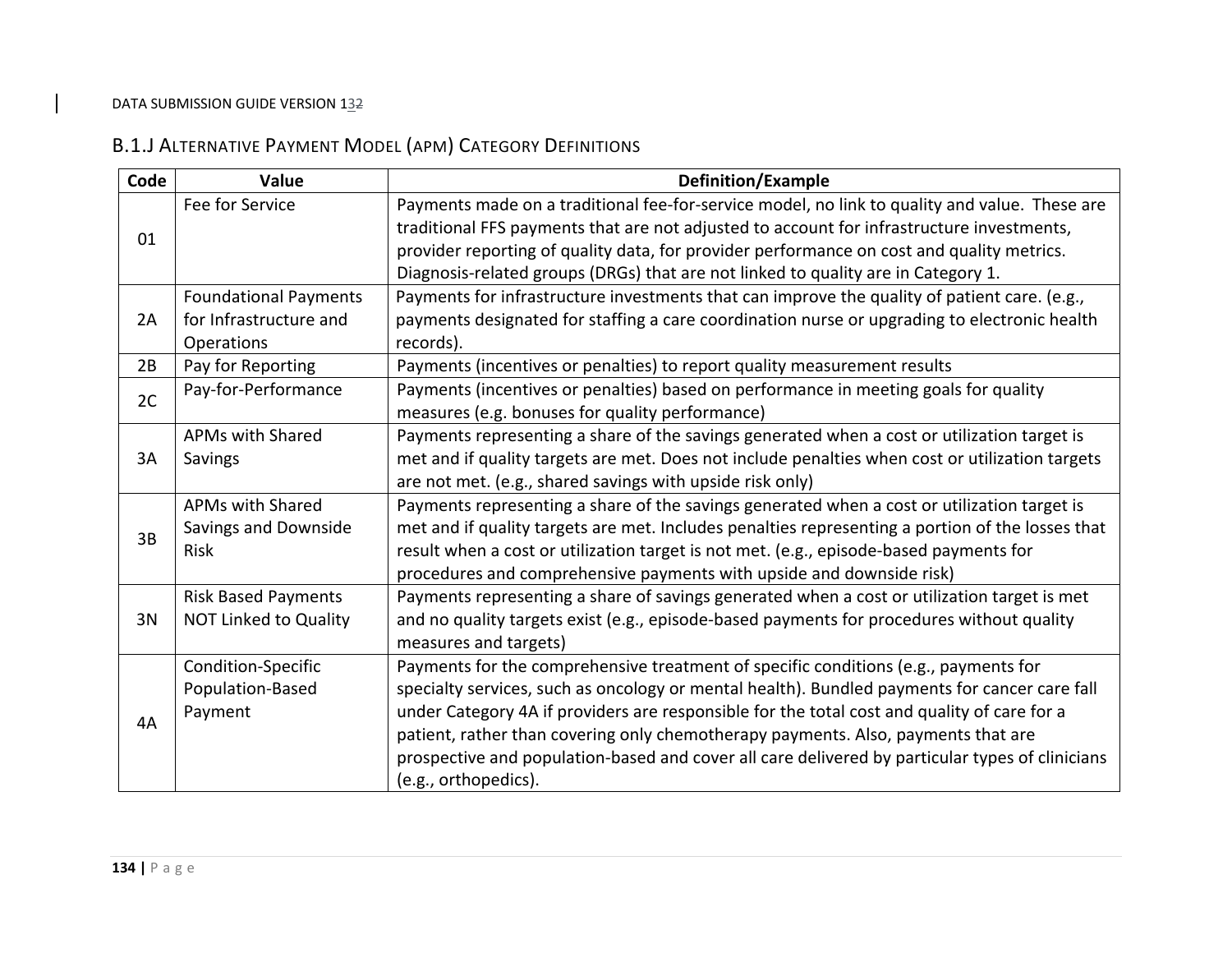| Code | Value                         | <b>Definition/Example</b>                                                                       |
|------|-------------------------------|-------------------------------------------------------------------------------------------------|
| 4B   | Comprehensive                 | Payments that are prospective and population-based, and cover all an individual's health care   |
|      | Population-Based              | needs. Category 4B encompasses a broad range of financing and delivery system                   |
|      | Payment                       | arrangements, in which payers and providers are organizationally distinct, (e.g. global budgets |
|      |                               | or full/percent of premium payments)                                                            |
|      | Integrated Finance and        | Payments that also cover comprehensive care, but unlike Category 4B payments, they move         |
|      | Delivery System               | from the financing arm to the delivery arm of the same, highly integrated finance and delivery  |
| 4C   |                               | organization. In some cases, these integrated arrangements consist of insurance companies       |
|      |                               | that own provider networks, while in other cases they consist of delivery systems that offer    |
|      |                               | their own insurance products (e.g. global budgets or full/percent of premium payments in        |
|      |                               | integrated systems)                                                                             |
| 4N   | <b>Capitated Payments NOT</b> | Payments that are prospective and population-based, but not linked to quality.                  |
|      | Linked to Quality             |                                                                                                 |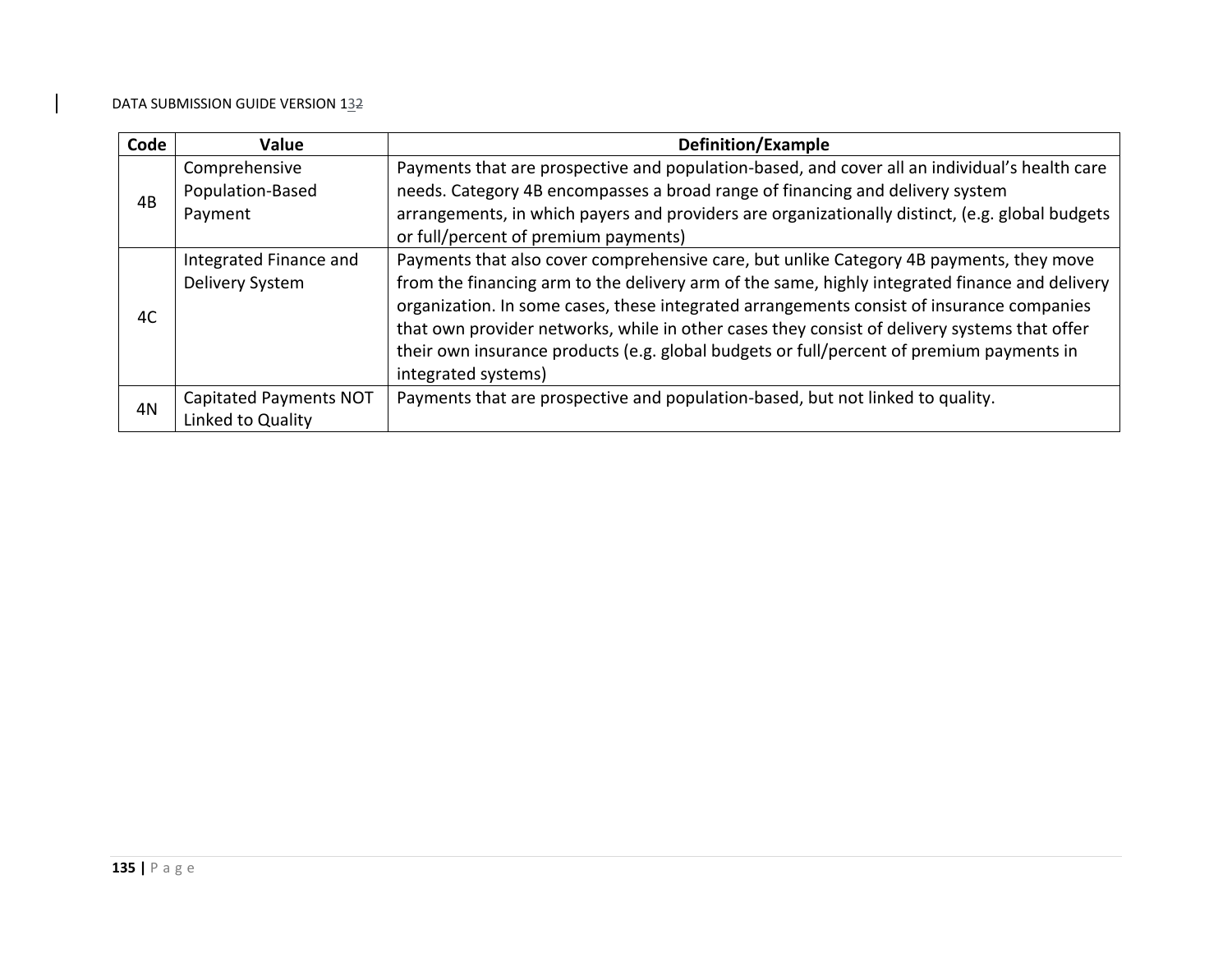# B.1.K PRIMARY CARE PROVIDER DEFINITION

The primary care definition for the purposes of the Alternative Payment Model filing in Data Submission Guide <sup>v</sup> 11.5 consists of two components that should be summed to produce total primary care payments:

- A. Outpatient services delivered by primary care providers (which includes OB/GYN providers), defined by <sup>a</sup> combination of provider taxonomy (Table B.1.K.A) and CPT‐4 procedure codes (Table B.1.K.C).
- B. Outpatient services delivered by behavioral health providers, nurse practitioners and physician assistants, defined by <sup>a</sup> combination of provider taxonomy (Table B.1.K.B) and CPT‐4 procedure codes (Table B.1.K.C) AND billed by <sup>a</sup> primary care provider (defined by primary care taxonomy in Table B.1.K.A).

## B.1.K.A: PRIMARY CARE PROVIDER TAXONOMIES

Sum the allowed amounts for services (defined by the procedure code list in B.1.K.C) delivered by the providers defined by the taxonomies listed below. Include services delivered in an outpatient setting and exclude facility claims and inpatient services.

| <b>Taxonomy Code</b> | <b>Description</b>                   | <b>Taxonomy Type</b> |
|----------------------|--------------------------------------|----------------------|
| 261QF0400X           | Federally Qualified Health Center    | Organization         |
| 261QP2300X           | Primary care clinic                  | Organization         |
| 261QR1300X           | <b>Rural Health Center</b>           | Organization         |
| 261QC1500X           | <b>Community Health</b>              | Organization         |
| 261QM1000X           | Migrant Health                       | Organization         |
| 261QP0904X           | Public Health, Federal               | Organization         |
| 261QS1000X           | <b>Student Health</b>                | Organization         |
| 207Q00000X           | Physician, family medicine           | Individual           |
| 207R00000X           | Physician, general internal medicine | Individual           |
| 208000000X           | Physician, pediatrics                | Individual           |
| 208D00000X           | Physician, general practice          | Individual           |
| 363LA2200X           | Nurse practitioner, adult health     | Individual           |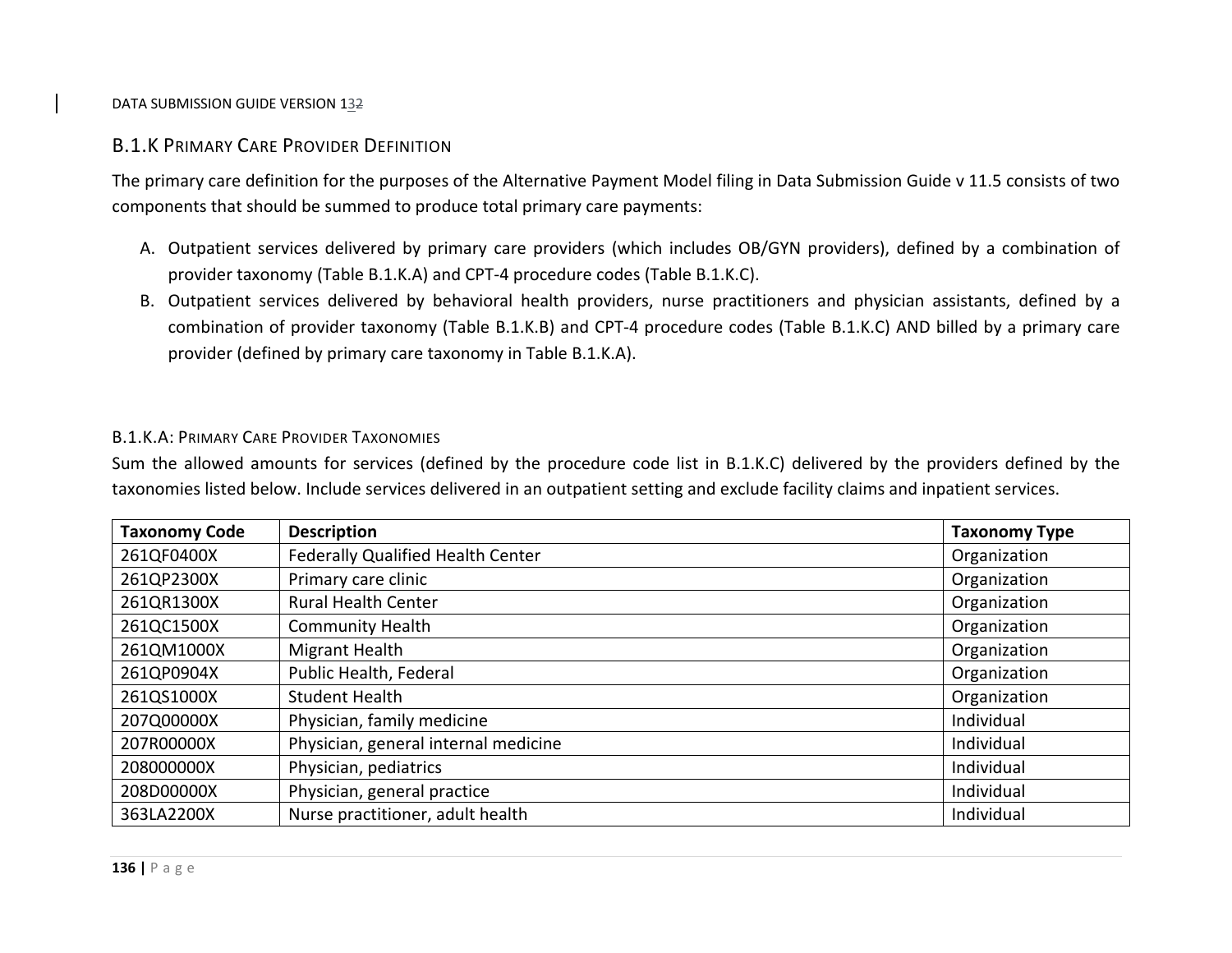| <b>Taxonomy Code</b> | <b>Description</b>                                                      | <b>Taxonomy Type</b> |
|----------------------|-------------------------------------------------------------------------|----------------------|
| 363LF0000X           | Nurse practitioner, family                                              | Individual           |
| 363LP0200X           | Nurse practitioner, pediatrics                                          | Individual           |
| 363LP2300X           | Nurse practitioner, primary care                                        | Individual           |
| 363LW0102X           | Nurse practitioner, women's health                                      | Individual           |
| 363AM0700X           | Physician's assistant, medical                                          | Individual           |
| 207RG0300X           | Physician, geriatric medicine, internal medicine                        | Individual           |
| 2083P0500X           | Physician, preventive medicine                                          | Individual           |
| 364S00000X           | Certified clinical nurse specialist                                     | Individual           |
| 163W00000X           | Nurse, non-practitioner                                                 | Individual           |
| 207QG0300X           | Allopathic & Osteopathic Physicians/Family Medicine, Geriatric Medicine | Individual           |
| 207QA0000X           | Family Medicine - Adolescent Medicine                                   | Individual           |
| 207QA0505X           | Family Medicine - Adult Medicine                                        | Individual           |
| 207QB0002X           | Family Medicine - Obesity Medicine                                      | Individual           |
| 207QG0300X           | Family Medicine - Geriatric Medicine                                    | Individual           |
| 207QS0010X           | Family Medicine - Sports Medicine                                       | Individual           |
| 207RA0000X           | Internal Medicine - Adolescent Medicine                                 | Individual           |
| 207RB0002X           | Internal Medicine - Obesity Medicine                                    | Individual           |
| 207RS0010X           | Internal Medicine - Sports Medicine                                     | Individual           |
| 2080A0000X           | <b>Pediatrics - Adolescent Medicine</b>                                 | Individual           |
| 2080B0002X           | <b>Pediatrics - Obesity Medicine</b>                                    | Individual           |
| 2080S0010X           | <b>Pediatrics - Sports Medicine</b>                                     | Individual           |
| 363LC1500X           | Nurse Practitioner - Community Health                                   | Individual           |
| 363LG0600X           | Nurse Practitioner - Gerontology                                        | Individual           |
| 363LS0200X           | Nurse Practitioner - School                                             | Individual           |
| 364SA2200X           | Clinical Nurse Specialist - Adult Health                                | Individual           |
| 364SC1501X           | Clinical Nurse Specialist - Community Health/Public Health              | Individual           |
| 364SC2300X           | Clinical Nurse Specialist - Chronic Health                              | Individual           |
| 364SF0001X           | Clinical Nurse Specialist - Family Health                               | Individual           |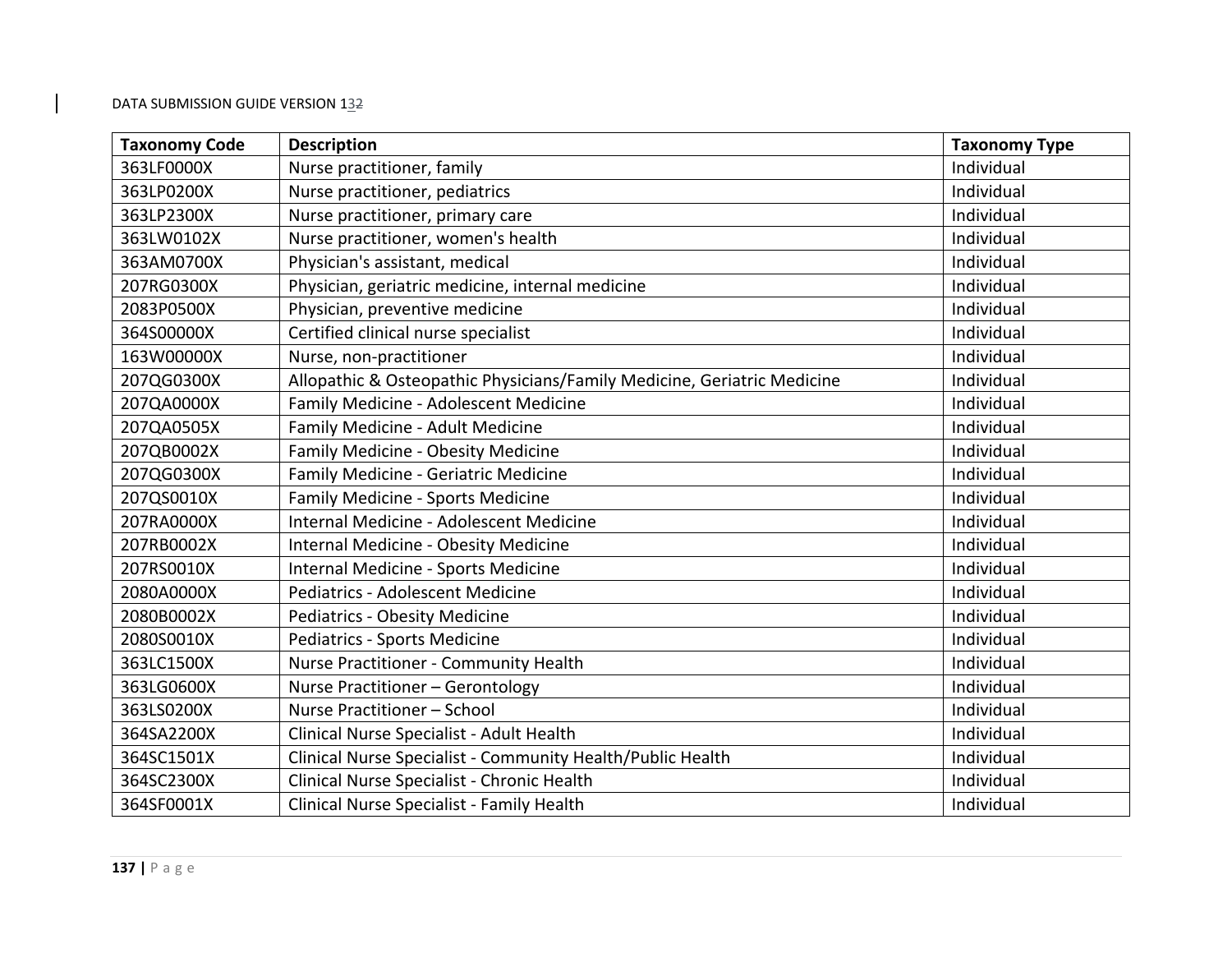| <b>Taxonomy Code</b> | <b>Description</b>                                                                  | <b>Taxonomy Type</b> |
|----------------------|-------------------------------------------------------------------------------------|----------------------|
| 364SG0600X           | <b>Clinical Nurse Specialist - Gerontology</b>                                      | Individual           |
| 364SH1100X           | Clinical Nurse Specialist - Holistic                                                | Individual           |
| 364SP0200X           | <b>Clinical Nurse Specialist - Pediatrics</b>                                       | Individual           |
| 364SS0200X           | Clinical Nurse Specialist - School                                                  | Individual           |
| 364SW0102X           | Clinical Nurse Specialist - Women's Health                                          | Individual           |
| 207V00000X           | Physician, obstetrics and gynecology                                                | OB/GYN               |
| 207VG0400X           | Physician, gynecology                                                               | OB/GYN               |
| 363LX0001X           | Nurse practitioner, obstetrics and gynecology                                       | OB/GYN               |
| 367A00000X           | Physician Assistants & Advanced Practice Nursing Providers/Midwife, Certified Nurse | OB/GYN               |
| 207VX0000X           | OB/GYN-Obstetrics                                                                   | OB/GYN               |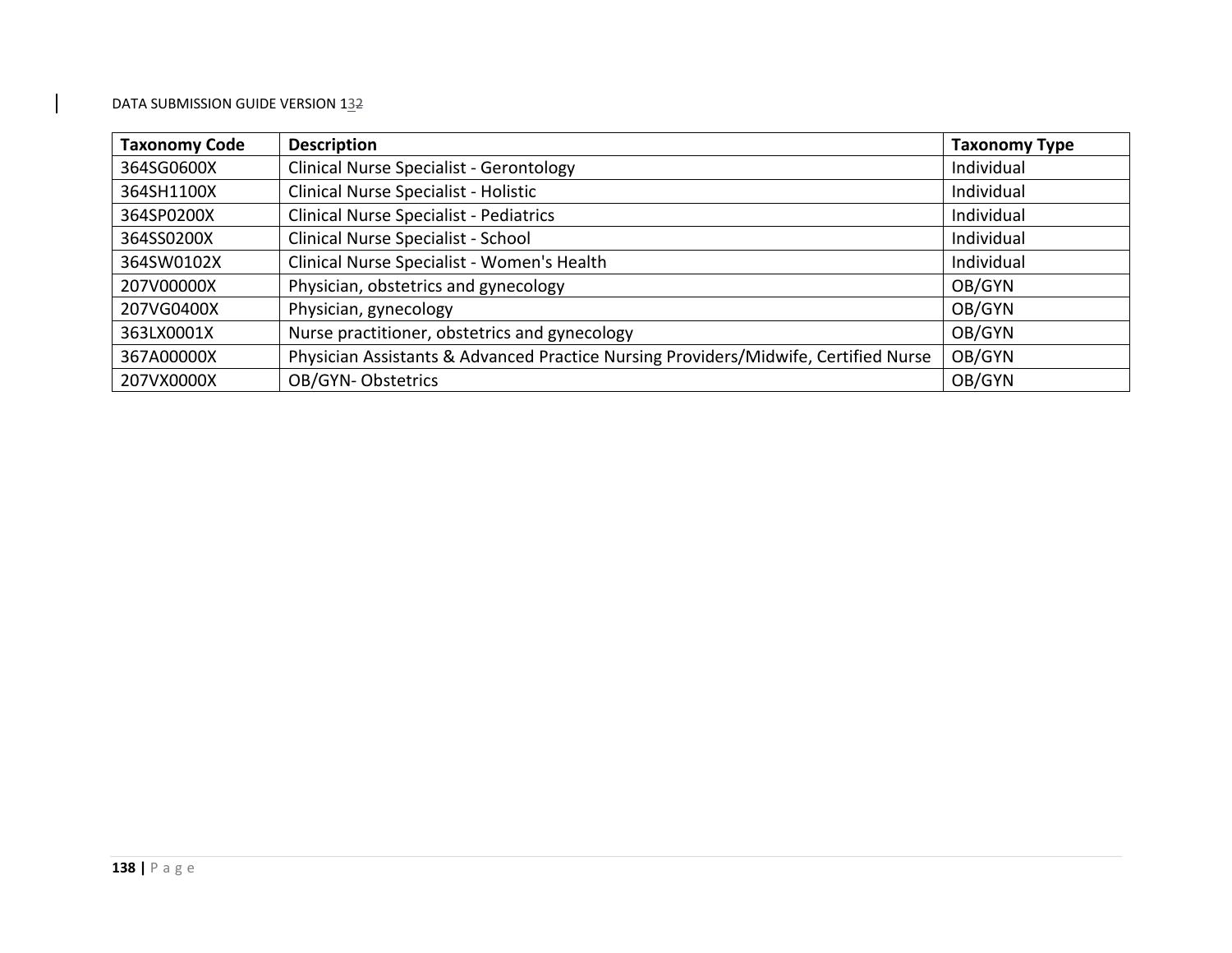B.1.K.B: OTHER PRIMARY CARE PROVIDER TAXONOMIES: BEHAVIORAL HEALTH. NURSE PRACTITIONERS, AND PHYSICIAN ASSISTANTS Sum the allowed amounts for services (defined by the procedure code list in B.1.K.C) delivered by Physician Assistants, Nurse Practitioners and Behavioral Health providers, defined by the taxonomies listed below ONLY when the billing provider for these services has <sup>a</sup> primary care taxonomy (defined by primary care taxonomy B.1.K.A.) Include services delivered in an outpatient setting and exclude facility claims and inpatient services.

| <b>Taxonomy Code</b> | <b>Description</b>                                                                            | <b>Taxonomy Type</b>      |
|----------------------|-----------------------------------------------------------------------------------------------|---------------------------|
| 363L00000X           | Nurse practitioner                                                                            | <b>Nurse Practitioner</b> |
| 363A00000X           | Physician's assistant                                                                         | Physician's Assistant     |
| 2084P0800X           | Physician, general psychiatry                                                                 | <b>Behavioral Health</b>  |
| 2084P0804X           | Physician, child and adolescent psychiatry                                                    | <b>Behavioral Health</b>  |
| 363LP0808X           | Nurse practitioner, psychiatric                                                               | <b>Behavioral Health</b>  |
| 1041C0700X           | Behavioral Health & Social Service Providers/Social Worker, Clinical                          | <b>Behavioral Health</b>  |
| 2084P0805X           | Allopathic & Osteopathic Physicians/ Psychiatry & Neurology, Geriatric Psychiatry             | <b>Behavioral Health</b>  |
| 2084H0002X           | Allopathic & Osteopathic Physicians/ Psychiatry & Neurology, Hospice & Palliative<br>Medicine | <b>Behavioral Health</b>  |
| 261QM0801X           | Ambulatory Health Care Facilities/Clinic/Center, Mental Health-CMHC                           | <b>Behavioral Health</b>  |
| 101Y00000X           | Counselor                                                                                     | <b>Behavioral Health</b>  |
| 101YA0400X           | Counselor - Addiction (SUD)                                                                   | <b>Behavioral Health</b>  |
| 101YM0800X           | Counselor - Mental Health (Note: Counselor working in MAT programs in FQHC)                   | <b>Behavioral Health</b>  |
| 101YP1600X           | Counselor - Pastoral                                                                          | <b>Behavioral Health</b>  |
| 101YP2500X           | Counselor - Professional (Note: Counselor in FQHC)                                            | <b>Behavioral Health</b>  |
| 101YS0200X           | Counselor - School                                                                            | <b>Behavioral Health</b>  |
| 102L00000X           | Psychoanalyst                                                                                 | <b>Behavioral Health</b>  |
| 103T00000X           | Psychologist (Note: Clinical Psychologist in FQHC)                                            | <b>Behavioral Health</b>  |
| 103TA0400X           | Psychologist - Addiction                                                                      | <b>Behavioral Health</b>  |
| 103TA0700X           | Psychologist - Adult Development and Aging (Note: Clinical Psychologist in FQHC)              | <b>Behavioral Health</b>  |
| 103TB0200X           | Psychologist - Cognitive and Behavioral                                                       | <b>Behavioral Health</b>  |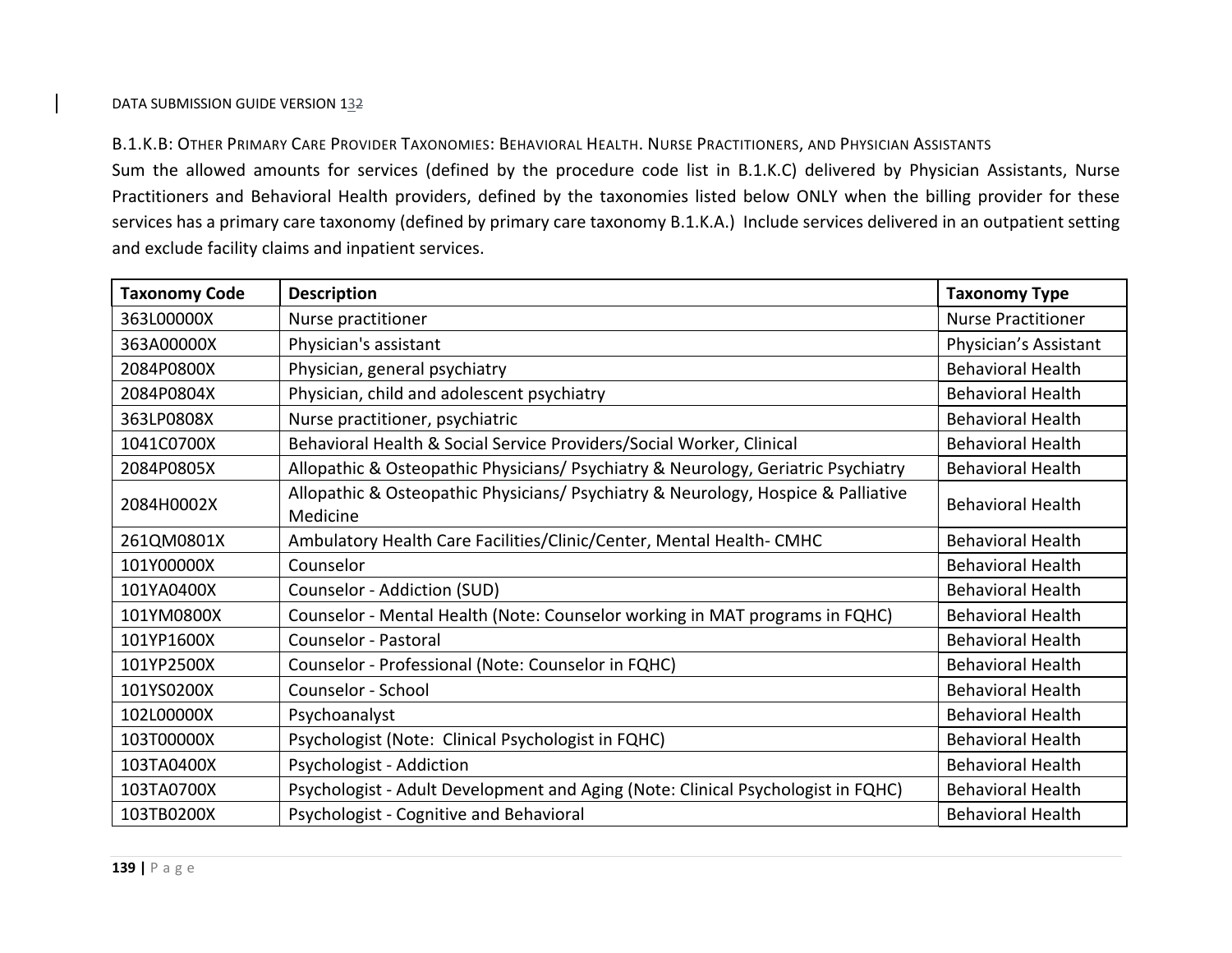| <b>Taxonomy Code</b> | <b>Description</b>                                             | <b>Taxonomy Type</b>     |
|----------------------|----------------------------------------------------------------|--------------------------|
| 103TC0700X           | Psychologist - Clinical                                        | <b>Behavioral Health</b> |
| 103TC1900X           | Psychologist - Counseling                                      | <b>Behavioral Health</b> |
| 103TC2200X           | Psychologist - Clinical Child & Adolescent                     | <b>Behavioral Health</b> |
| 103TE1000X           | Psychologist - Educational                                     | <b>Behavioral Health</b> |
| 103TE1100X           | Psychologist - Exercise & Sports                               | <b>Behavioral Health</b> |
| 103TF0000X           | Psychologist - Family                                          | <b>Behavioral Health</b> |
| 103TH0004X           | Psychologist - Health                                          | <b>Behavioral Health</b> |
| 103TH0100X           | Psychologist - Health Service                                  | <b>Behavioral Health</b> |
| 103TM1700X           | Psychologist - Men & Masculinity                               | <b>Behavioral Health</b> |
| 103TM1800X           | Psychologist - Mental Retardation & Developmental Disabilities | <b>Behavioral Health</b> |
| 103TP0016X           | Psychologist - Prescribing (Medical)                           | <b>Behavioral Health</b> |
| 103TP0814X           | Psychologist - Psychoanalysis                                  | <b>Behavioral Health</b> |
| 103TP2700X           | Psychologist - Psychotherapy                                   | <b>Behavioral Health</b> |
| 103TP2701X           | Psychologist - Group Psychotherapy                             | <b>Behavioral Health</b> |
| 103TR0400X           | Psychologist - Rehabilitation                                  | <b>Behavioral Health</b> |
| 103TS0200X           | Psychologist - School                                          | <b>Behavioral Health</b> |
| 103TW0100X           | Psychologist - Women                                           | <b>Behavioral Health</b> |
| 104100000X           | Social Worker                                                  | <b>Behavioral Health</b> |
| 1041S0200X           | Social Worker - School                                         | <b>Behavioral Health</b> |
| 106H00000X           | Marriage & Family Therapist (Note: Psychotherapist in FQHC)    | <b>Behavioral Health</b> |

### B.1.K.C: PRIMARY CARE PROCEDURE CODES

| <b>Procedure</b> |                          |
|------------------|--------------------------|
| Code             | <b>Description</b>       |
| 10060            | DRAINAGE OF SKIN ABSCESS |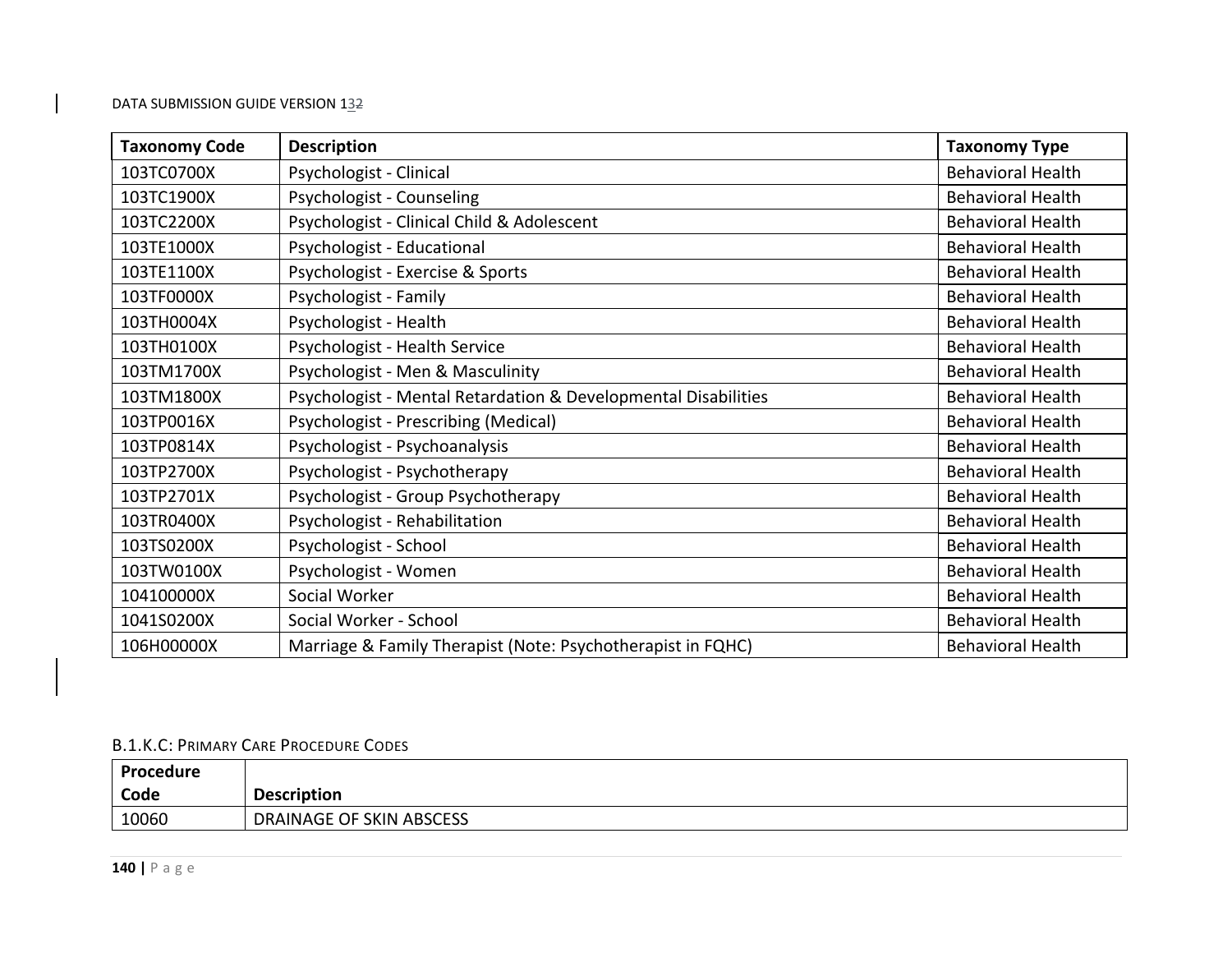| Procedure |                                           |
|-----------|-------------------------------------------|
| Code      | <b>Description</b>                        |
| 10061     | <b>DRAINAGE OF SKIN ABSCESS</b>           |
| 10080     | DRAINAGE OF PILONIDAL CYST                |
| 10120     | <b>REMOVE FOREIGN BODY</b>                |
| 10121     | <b>REMOVE FOREIGN BODY</b>                |
| 10160     | PUNCTURE DRAINAGE OF LESION               |
| 11000     | <b>DEBRIDE INFECTED SKIN</b>              |
| 11055     | <b>TRIM SKIN LESION</b>                   |
| 11056     | TRIM SKIN LESIONS 2 TO 4                  |
| 11100     | <b>BIOPSY SKIN LESION</b>                 |
| 11101     | <b>BIOPSY SKIN ADD-ON</b>                 |
| 11200     | REMOVAL OF SKIN TAGS <w 15<="" td=""></w> |
| 11201     | <b>REMOVE SKIN TAGS ADD-ON</b>            |
| 11300     | SHAVE SKIN LESION 0.5 CM/<                |
| 11301     | SHAVE SKIN LESION 0.6-1.0 CM              |
| 11302     | SHAVE SKIN LESION 1.1-2.0 CM              |
| 11303     | SHAVE SKIN LESION > 2.0 CM                |
| 11305     | SHAVE SKIN LESION 0.5 CM/<                |
| 11306     | SHAVE SKIN LESION 0.6-1.0 CM              |
| 11307     | SHAVE SKIN LESION 1.1-2.0 CM              |
| 11310     | SHAVE SKIN LESION 0.5 CM/<                |
| 11311     | SHAVE SKIN LESION 0.6-1.0 CM              |
| 11400     | EXC TR-EXT B9+MARG 0.5 CM<                |
| 11401     | EXC TR-EXT B9+MARG 0.6-1 CM               |
| 11402     | EXC TR-EXT B9+MARG 1.1-2 CM               |
| 11403     | EXC TR-EXT B9+MARG 2.1-3CM                |
| 11420     | EXC H-F-NK-SP B9+MARG 0.5/<               |
| 11421     | EXC H-F-NK-SP B9+MARG 0.6-1               |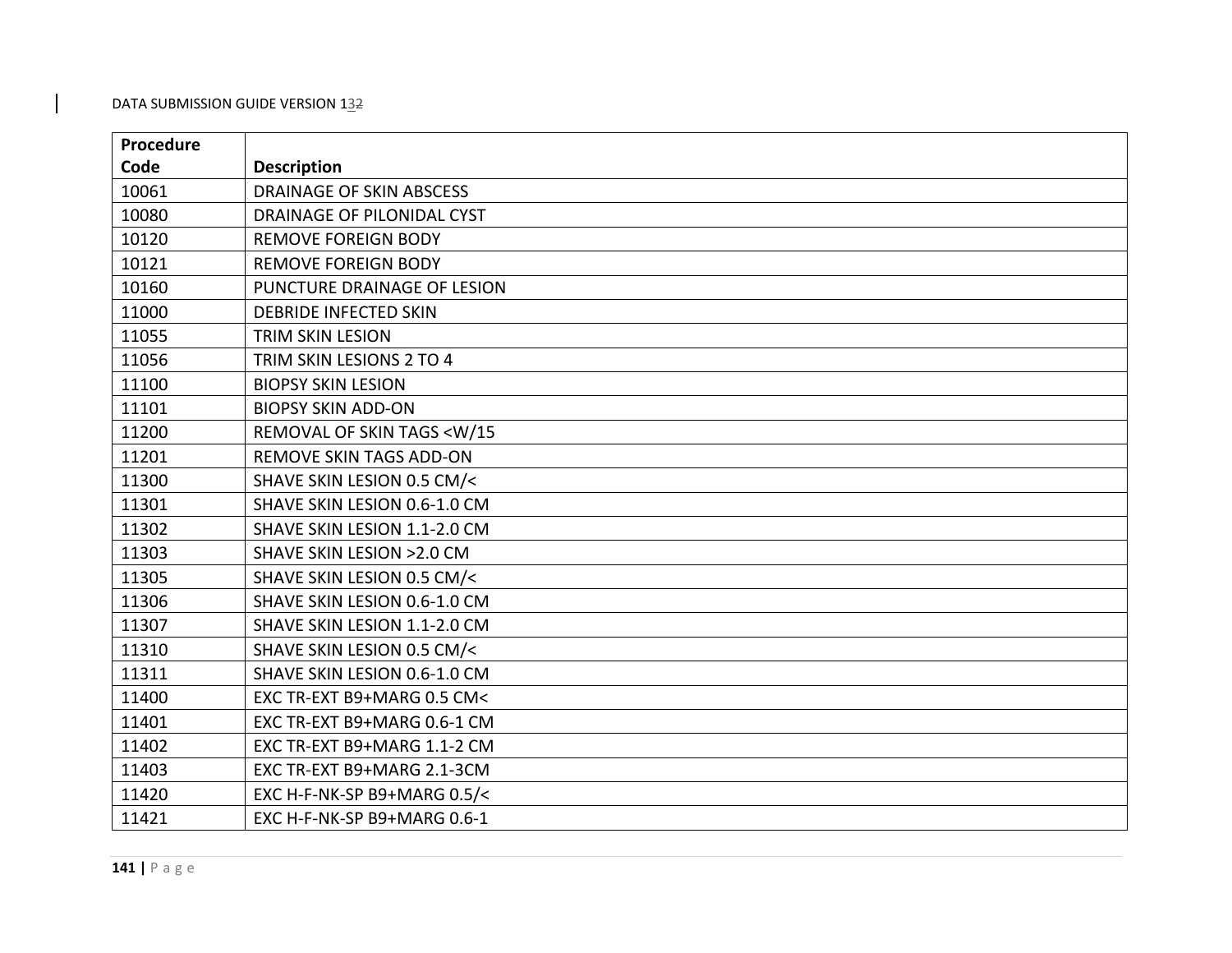| Procedure |                                        |
|-----------|----------------------------------------|
| Code      | <b>Description</b>                     |
| 11422     | EXC H-F-NK-SP B9+MARG 1.1-2            |
| 11423     | EXC H-F-NK-SP B9+MARG 2.1-3            |
| 11720     | <b>DEBRIDE NAIL 1-5</b>                |
| 11730     | REMOVAL OF NAIL PLATE                  |
| 11750     | <b>REMOVAL OF NAIL BED</b>             |
| 11765     | <b>EXCISION OF NAIL FOLD TOE</b>       |
| 11900     | <b>INJECT SKIN LESIONS </b>            |
| 11976     | REMOVE CONTRACEPTIVE CAPSULE           |
| 11980     | <b>IMPLANT HORMONE PELLET(S)</b>       |
| 11981     | <b>INSERT DRUG IMPLANT DEVICE</b>      |
| 11982     | REMOVE DRUG IMPLANT DEVICE             |
| 11983     | REMOVE/INSERT DRUG IMPLANT             |
| 12001     | RPR S/N/AX/GEN/TRNK 2.5CM/<            |
| 12042     | INTMD RPR N-HF/GENIT2.6-7.5            |
| 15839     | <b>EXCISE EXCESS SKIN &amp; TISSUE</b> |
| 17000     | <b>DESTRUCT PREMALG LESION</b>         |
| 17003     | <b>DESTRUCT PREMALG LES 2-14</b>       |
| 17004     | DESTROY PREMAL LESIONS 15/>            |
| 17110     | <b>DESTRUCT B9 LESION 1-14</b>         |
| 17111     | DESTRUCT LESION 15 OR MORE             |
| 17250     | <b>CHEM CAUT OF GRANLTJ TISSUE</b>     |
| 17281     | <b>DESTRUCTION OF SKIN LESIONS</b>     |
| 17340     | <b>CRYOTHERAPY OF SKIN</b>             |
| 19000     | DRAINAGE OF BREAST LESION              |
| 20005     | <b>I&amp;D ABSCESS SUBFASCIAL</b>      |
| 20520     | REMOVAL OF FOREIGN BODY                |
| 20550     | INJ TENDON SHEATH/LIGAMENT             |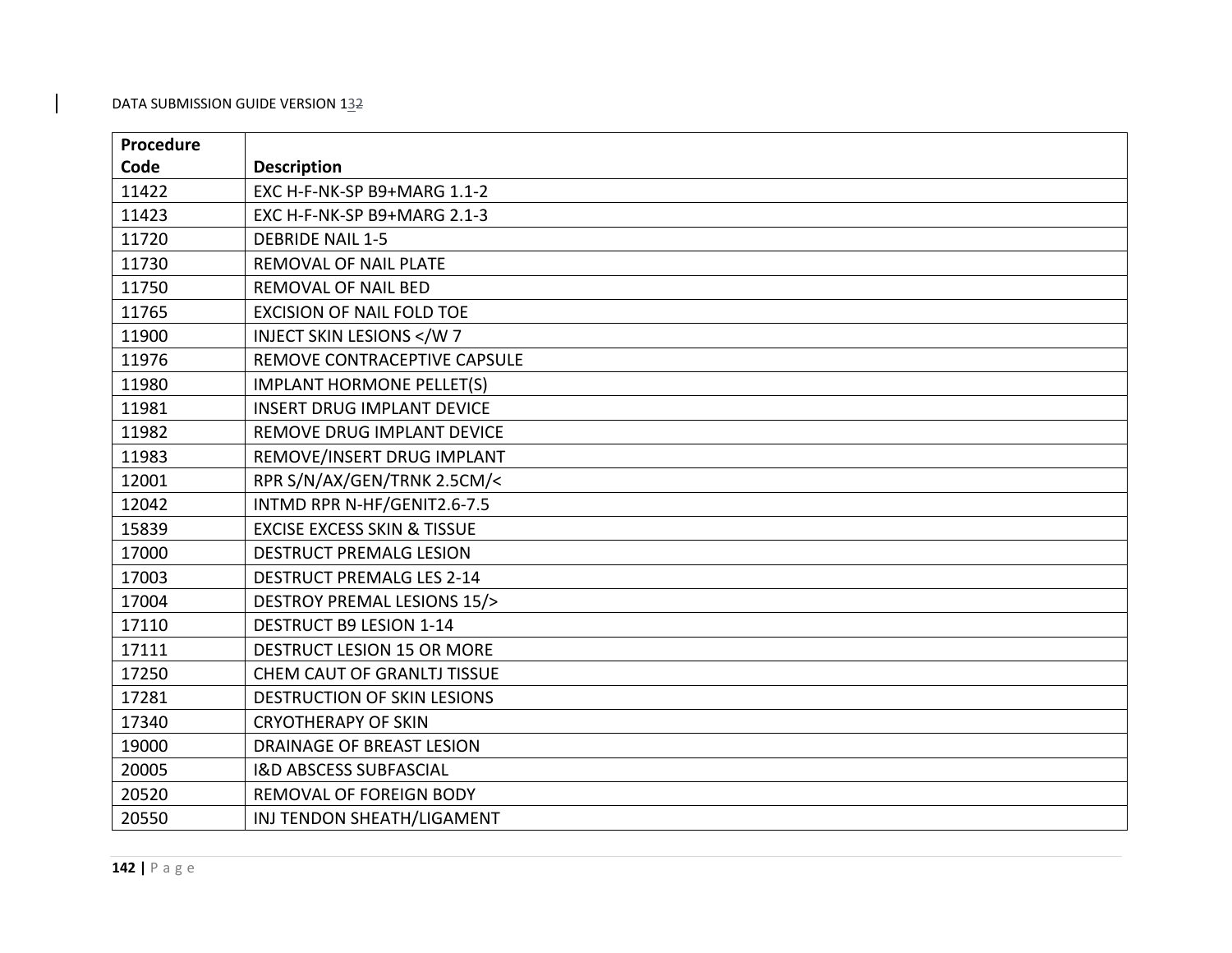| Procedure |                                     |
|-----------|-------------------------------------|
| Code      | <b>Description</b>                  |
| 20551     | INJ TENDON ORIGIN/INSERTION         |
| 20552     | INJ TRIGGER POINT 1/2 MUSCL         |
| 20553     | <b>INJECT TRIGGER POINTS 3/&gt;</b> |
| 20600     | DRAIN/INJ JOINT/BURSA W/O US        |
| 20605     | DRAIN/INJ JOINT/BURSA W/O US        |
| 20610     | DRAIN/INJ JOINT/BURSA W/O US        |
| 20612     | ASPIRATE/INJ GANGLION CYST          |
| 36415     | ROUTINE VENIPUNCTURE                |
| 36416     | <b>CAPILLARY BLOOD DRAW</b>         |
| 54050     | <b>DESTRUCTION PENIS LESION(S)</b>  |
| 54056     | <b>CRYOSURGERY PENIS LESION(S)</b>  |
| 55250     | REMOVAL OF SPERM DUCT(S)            |
| 56405     | I & D OF VULVA/PERINEUM             |
| 56420     | DRAINAGE OF GLAND ABSCESS           |
| 56501     | DESTROY VULVA LESIONS SIM           |
| 56515     | DESTROY VULVA LESION/S COMPL        |
| 56605     | <b>BIOPSY OF VULVA/PERINEUM</b>     |
| 56606     | <b>BIOPSY OF VULVA/PERINEUM</b>     |
| 56820     | <b>EXAM OF VULVA W/SCOPE</b>        |
| 56821     | EXAM/BIOPSY OF VULVA W/SCOPE        |
| 57061     | <b>DESTROY VAG LESIONS SIMPLE</b>   |
| 57100     | <b>BIOPSY OF VAGINA</b>             |
| 57105     | <b>BIOPSY OF VAGINA</b>             |
| 57135     | <b>REMOVE VAGINA LESION</b>         |
| 57150     | <b>TREAT VAGINA INFECTION</b>       |
| 57170     | FITTING OF DIAPHRAGM/CAP            |
| 57410     | PELVIC EXAMINATION                  |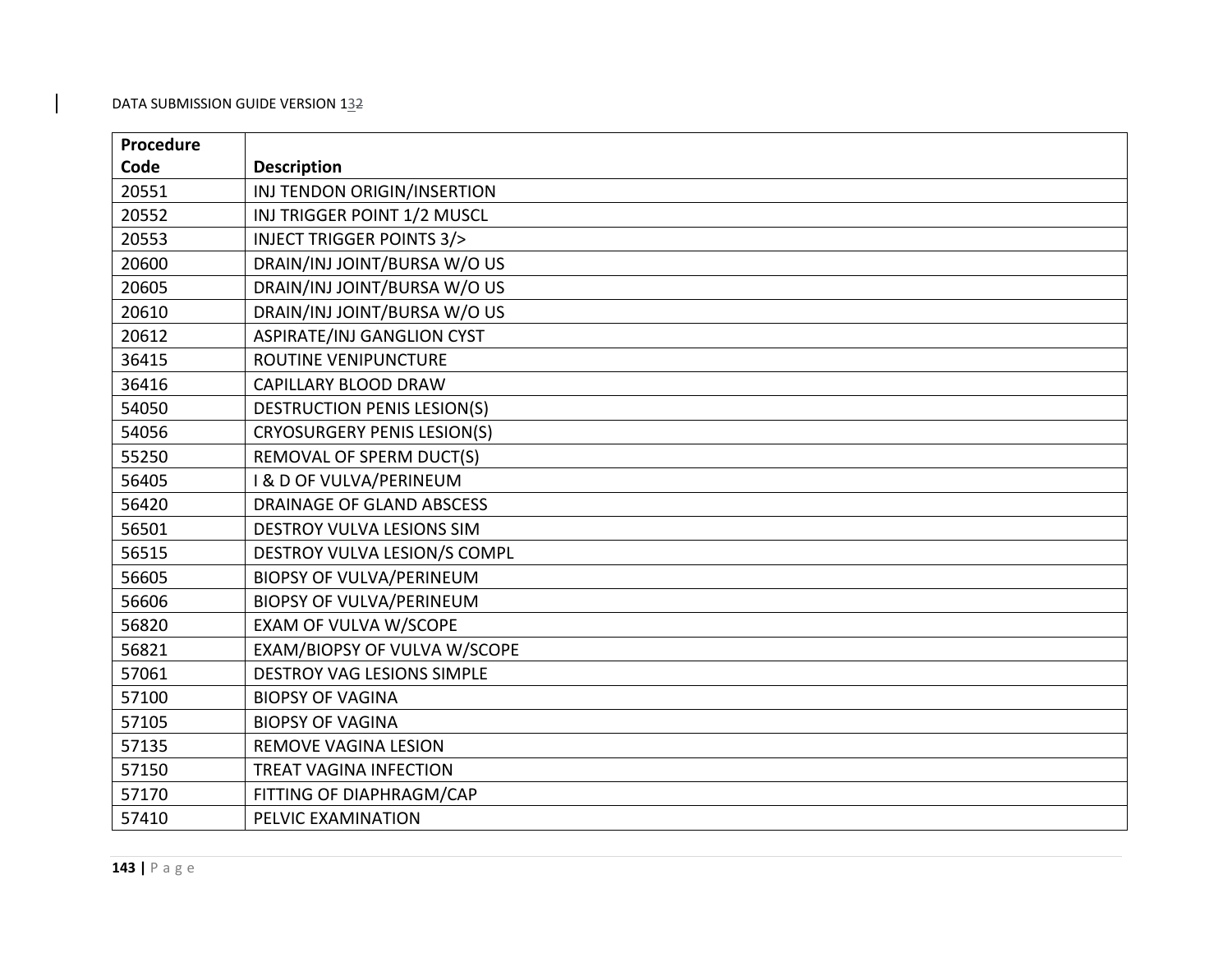| Procedure |                                                                                    |
|-----------|------------------------------------------------------------------------------------|
| Code      | <b>Description</b>                                                                 |
| 57420     | <b>EXAM OF VAGINA W/SCOPE</b>                                                      |
| 57421     | EXAM/BIOPSY OF VAG W/SCOPE                                                         |
| 57452     | <b>EXAM OF CERVIX W/SCOPE</b>                                                      |
| 57454     | BX/CURETT OF CERVIX W/SCOPE                                                        |
| 57455     | <b>BIOPSY OF CERVIX W/SCOPE</b>                                                    |
| 57456     | <b>ENDOCERV CURETTAGE W/SCOPE</b>                                                  |
| 57500     | <b>BIOPSY OF CERVIX</b>                                                            |
| 57505     | <b>ENDOCERVICAL CURETTAGE</b>                                                      |
| 58100     | <b>BIOPSY OF UTERUS LINING</b>                                                     |
| 58110     | BX DONE W/COLPOSCOPY ADD-ON                                                        |
| 58120     | <b>DILATION AND CURETTAGE</b>                                                      |
| 58300     | <b>INSERT INTRAUTERINE DEVICE</b>                                                  |
| 58301     | REMOVE INTRAUTERINE DEVICE                                                         |
| 59025     | FETAL NON-STRESS TEST                                                              |
| 59200     | <b>INSERT CERVICAL DILATOR</b>                                                     |
| 59300     | <b>EPISIOTOMY OR VAGINAL REPAIR</b>                                                |
| 59400     | <b>OBSTETRICAL CARE</b>                                                            |
| 59409     | <b>OBSTETRICAL CARE</b>                                                            |
| 59410     | <b>OBSTETRICAL CARE</b>                                                            |
| 59412     | Vaginal Delivery, Antepartum and Postpartum Care Procedures * 60% of payment       |
| 59414     | Under Vaginal Delivery, Antepartum and Postpartum Care Procedures * 60% of payment |
| 59425     | <b>ANTEPARTUM CARE ONLY</b>                                                        |
| 59426     | <b>ANTEPARTUM CARE ONLY</b>                                                        |
| 59430     | <b>CARE AFTER DELIVERY</b>                                                         |
| 59510     | <b>CESAREAN DELIVERY</b>                                                           |
| 59514     | <b>CESAREAN DELIVERY ONLY</b>                                                      |
| 59515     | <b>CESAREAN DELIVERY</b>                                                           |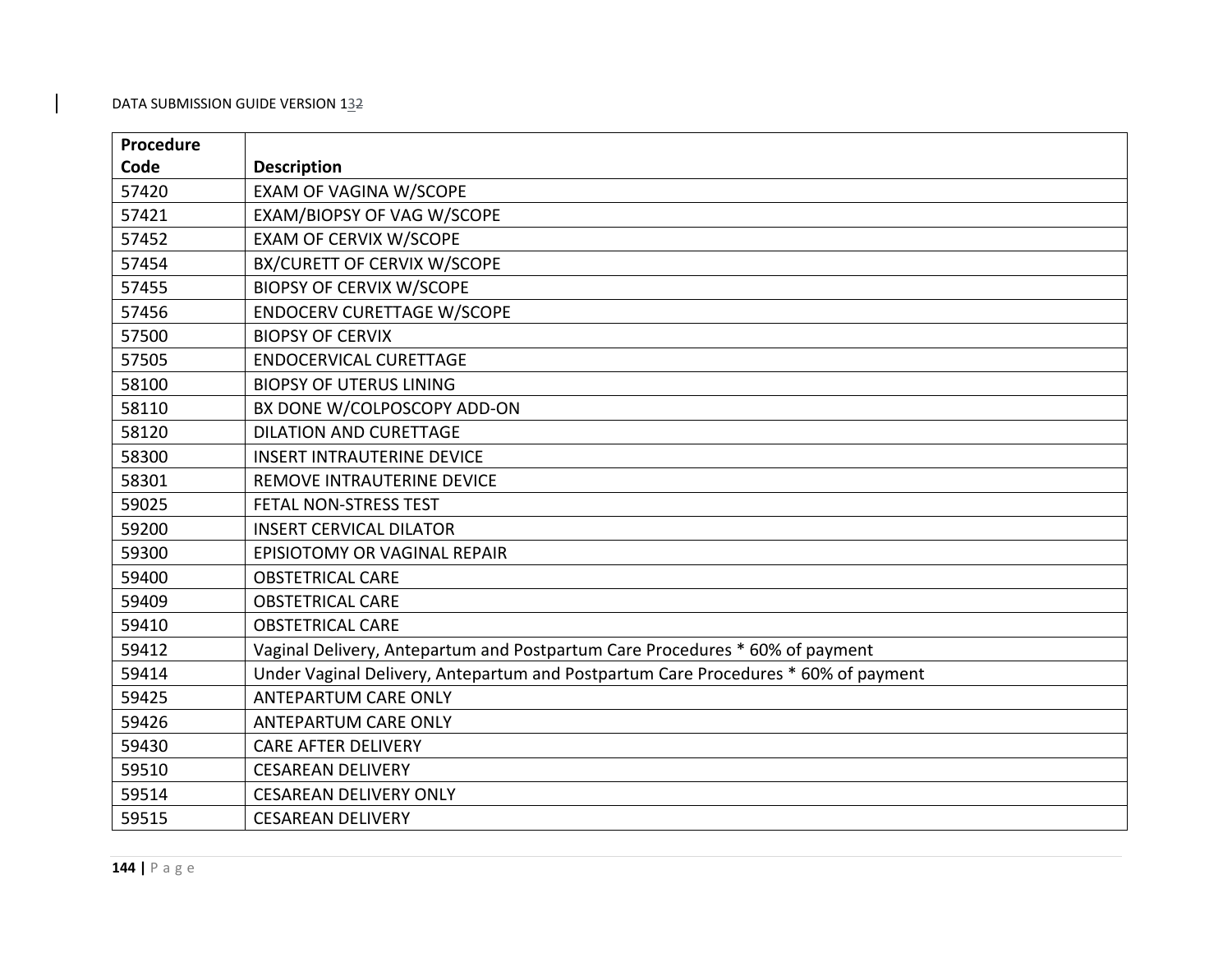| Procedure |                                                                                                                |
|-----------|----------------------------------------------------------------------------------------------------------------|
| Code      | <b>Description</b>                                                                                             |
| 59515     | Cesarean delivery only * 60% of payment                                                                        |
| 59610     | Routine obstetric care incl. VBAC delivery * 60% of payment                                                    |
|           | Vaginal delivery only, after previous cesarean delivery (with or without episiotomy and/or forceps) * 60% of   |
| 59612     | payment                                                                                                        |
|           | Vaginal delivery only, after previous cesarean delivery (with or without episiotomy and/or forceps); including |
| 59614     | postpartum care * 60% of payment                                                                               |
| 59618     | <b>ATTEMPTED VBAC DELIVERY</b>                                                                                 |
| 59620     | Cesarean delivery only, following attempted vaginal delivery after previous cesarean delivery * 60% of payment |
|           | Cesarean delivery only, following attempted vaginal delivery after previous cesarean delivery; including       |
| 59622     | postpartum care * 60% of payment                                                                               |
| 59820     | <b>CARE OF MISCARRIAGE</b>                                                                                     |
| 69200     | <b>CLEAR OUTER EAR CANAL</b>                                                                                   |
| 69209     | <b>REMOVE IMPACTED EAR WAX UNI</b>                                                                             |
| 69210     | REMOVE IMPACTED EAR WAX UNI                                                                                    |
| 76801     | OB US < 14 WKS SINGLE FETUS                                                                                    |
| 76802     | OB US < 14 WKS ADDL FETUS                                                                                      |
| 76805     | OB US >= 14 WKS SNGL FETUS                                                                                     |
| 76810     | OB US >= 14 WKS ADDL FETUS                                                                                     |
| 76811     | OB US DETAILED SNGL FETUS                                                                                      |
| 76812     | OB US DETAILED ADDL FETUS                                                                                      |
| 76813     | OB US NUCHAL MEAS 1 GEST                                                                                       |
| 76814     | OB US NUCHAL MEAS ADD-ON                                                                                       |
| 76815     | OB US LIMITED FETUS(S)                                                                                         |
| 76816     | OB US FOLLOW-UP PER FETUS                                                                                      |
| 76817     | <b>TRANSVAGINAL US OBSTETRIC</b>                                                                               |
| 76818     | FETAL BIOPHYS PROFILE W/NST                                                                                    |
| 76819     | FETAL BIOPHYS PROFIL W/O NST                                                                                   |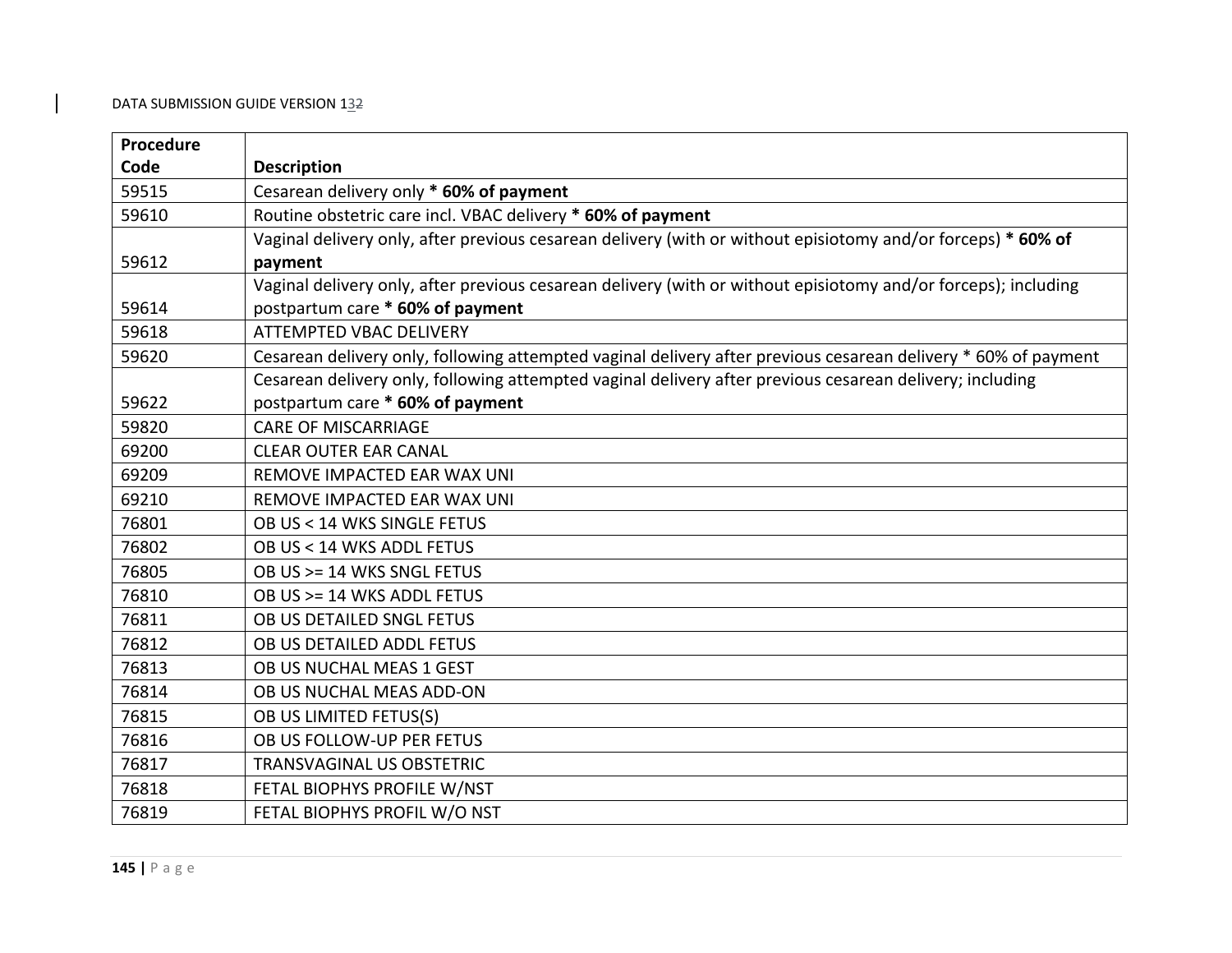| Procedure |                                     |
|-----------|-------------------------------------|
| Code      | <b>Description</b>                  |
| 90460     | IM ADMIN 1ST/ONLY COMPONENT         |
| 90461     | IM ADMIN EACH ADDL COMPONENT        |
| 90471     | <b>IMMUNIZATION ADMIN</b>           |
| 90472     | <b>IMMUNIZATION ADMIN EACH ADD</b>  |
| 90473     | IMMUNE ADMIN ORAL/NASAL             |
| 90474     | IMMUNE ADMIN ORAL/NASAL ADDL        |
| 90785     | PSYTX COMPLEX INTERACTIVE           |
| 90791     | PSYCH DIAGNOSTIC EVALUATION         |
| 90792     | PSYCH DIAG EVAL W/MED SRVCS         |
| 90832     | PSYTX W PT 30 MINUTES               |
| 90833     | PSYTX W PT W E/M 30 MIN             |
| 90834     | PSYTX W PT 45 MINUTES               |
| 90837     | PSYTX W PT 60 MINUTES               |
| 90846     | FAMILY PSYTX W/O PT 50 MIN          |
| 90847     | FAMILY PSYTX W/PT 50 MIN            |
| 92551     | PURE TONE HEARING TEST AIR          |
| 92552     | PURE TONE AUDIOMETRY AIR            |
| 92558     | EVOKED AUDITORY TEST QUAL           |
| 92567     | <b>TYMPANOMETRY</b>                 |
| 92585     | <b>AUDITOR EVOKE POTENT COMPRE</b>  |
| 92587     | <b>EVOKED AUDITORY TEST LIMITED</b> |
| 92588     | <b>EVOKED AUDITORY TST COMPLETE</b> |
| 94010     | <b>BREATHING CAPACITY TEST</b>      |
| 94014     | PATIENT RECORDED SPIROMETRY         |
| 94015     | PATIENT RECORDED SPIROMETRY         |
| 94016     | <b>REVIEW PATIENT SPIROMETRY</b>    |
| 94060     | <b>EVALUATION OF WHEEZING</b>       |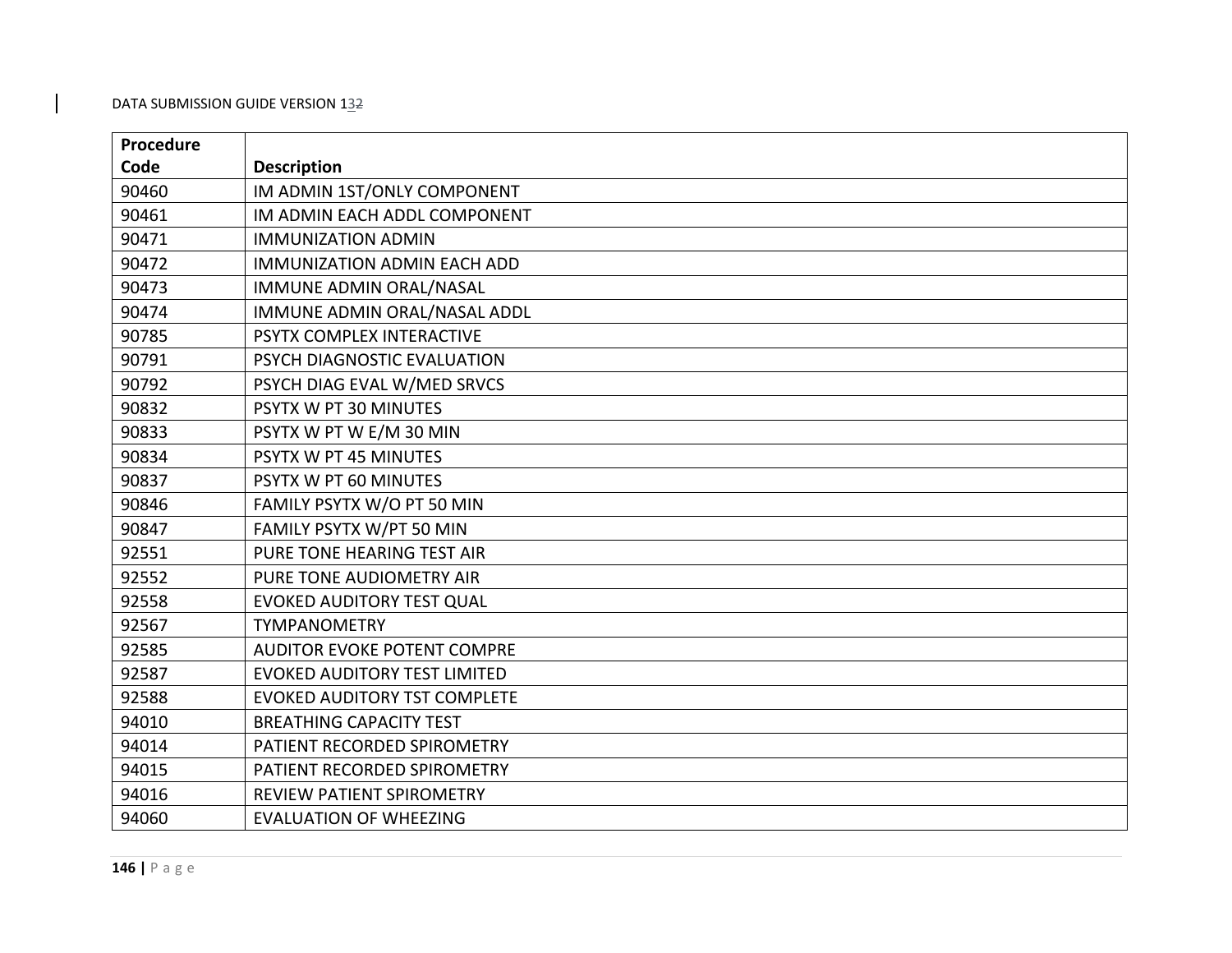| Procedure |                                             |
|-----------|---------------------------------------------|
| Code      | <b>Description</b>                          |
| 94070     | <b>EVALUATION OF WHEEZING</b>               |
| 94375     | RESPIRATORY FLOW VOLUME LOOP                |
| 96101     | PSYCHO TESTING BY PSYCH/PHYS                |
| 96102     | PSYCHO TESTING BY TECHNICIAN                |
| 96103     | PSYCHO TESTING ADMIN BY COMP                |
| 96110     | DEVELOPMENTAL SCREEN W/SCORE                |
| 96111     | DEVELOPMENTAL TEST EXTEND                   |
| 96127     | BRIEF EMOTIONAL/BEHAV ASSMT                 |
| 96150     | <b>ASSESS HLTH/BEHAVE INIT</b>              |
| 96151     | ASSESS HLTH/BEHAVE SUBSEQ                   |
| 96156     | Health behavior assessment or re-assessment |
| 96160     | PT-FOCUSED HLTH RISK ASSMT                  |
| 96161     | CAREGIVER HEALTH RISK ASSMT                 |
| 96372     | THER/PROPH/DIAG INJ SC/IM                   |
| 97802     | MEDICAL NUTRITION INDIV IN                  |
| 97803     | <b>MED NUTRITION INDIV SUBSEQ</b>           |
| 97804     | <b>MEDICAL NUTRITION GROUP</b>              |
| 98925     | <b>OSTEOPATH MANJ 1-2 REGIONS</b>           |
| 98926     | <b>OSTEOPATH MANJ 3-4 REGIONS</b>           |
| 98927     | <b>OSTEOPATH MANJ 5-6 REGIONS</b>           |
| 98928     | <b>OSTEOPATH MANJ 7-8 REGIONS</b>           |
| 98929     | <b>OSTEOPATH MANJ 9-10 REGIONS</b>          |
| 98960     | <b>SELF-MGMT EDUC &amp; TRAIN 1 PT</b>      |
| 98961     | SELF-MGMT EDUC/TRAIN 2-4 PT                 |
| 98962     | 5-8 patients                                |
| 98966     | HC PRO PHONE CALL 5-10 MIN                  |
| 98969     | ONLINE SERVICE BY HC PRO                    |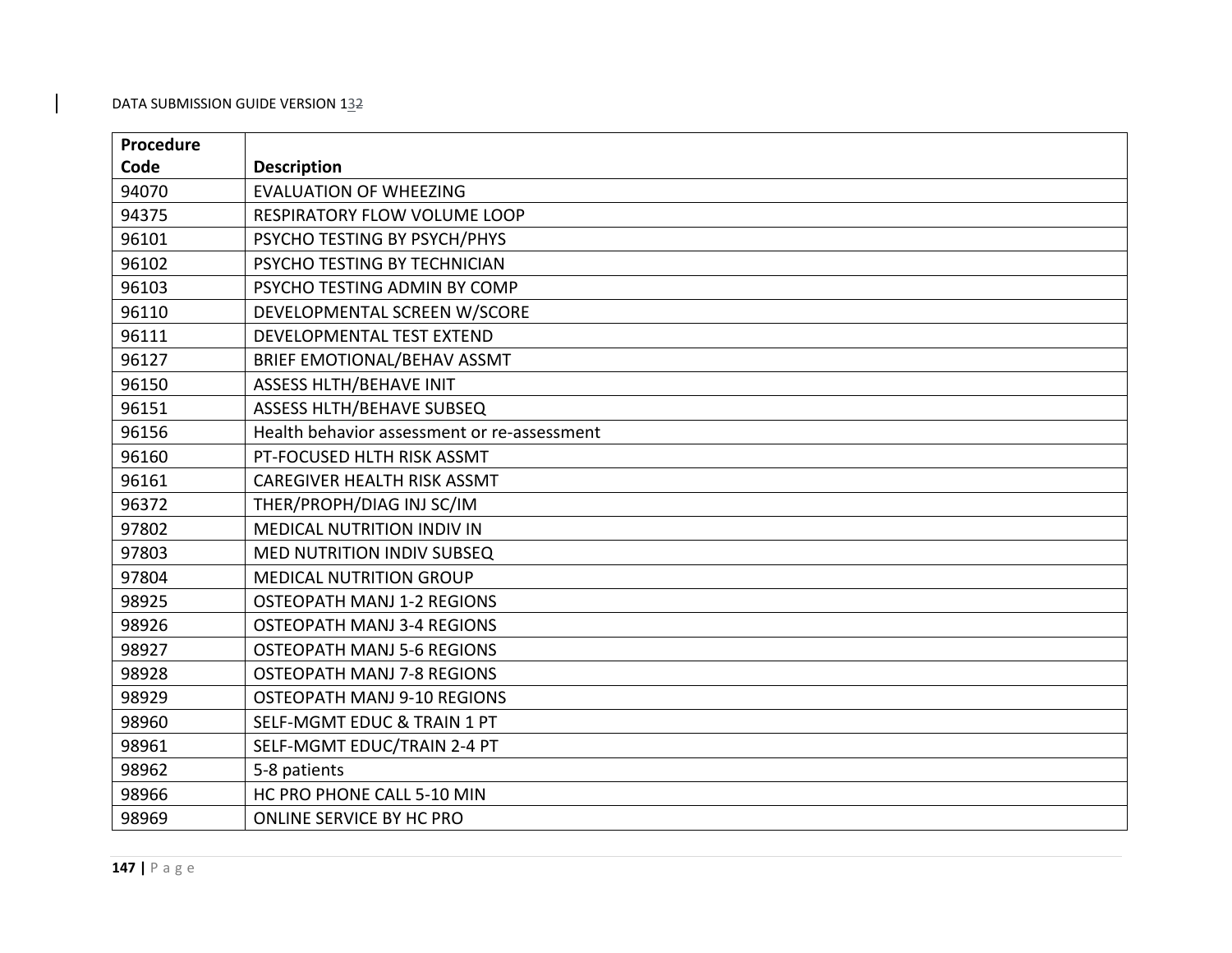| Procedure |                                                                                                                    |
|-----------|--------------------------------------------------------------------------------------------------------------------|
| Code      | <b>Description</b>                                                                                                 |
| 99000     | SPECIMEN HANDLING OFFICE-LAB                                                                                       |
| 99024     | POSTOP FOLLOW-UP VISIT                                                                                             |
| 99050     | MEDICAL SERVICES AFTER HRS                                                                                         |
| 99051     | MED SERV EVE/WKEND/HOLIDAY                                                                                         |
| 99056     | MED SERVICE OUT OF OFFICE                                                                                          |
| 99058     | <b>OFFICE EMERGENCY CARE</b>                                                                                       |
| 99071     | PATIENT EDUCATION MATERIALS                                                                                        |
|           | Physician or other qualified health care professional qualified by education, training, licensure/regulation (when |
|           | applicable) educational services rendered to patients in a group setting (e.g., prenatal, obesity or diabetic      |
| 99078     | instructions)                                                                                                      |
| 99173     | <b>VISUAL ACUITY SCREEN</b>                                                                                        |
| 99174     | OCULAR INSTRUMNT SCREEN BIL                                                                                        |
| 99177     | OCULAR INSTRUMNT SCREEN BIL                                                                                        |
| 99188     | APP TOPICAL FLUORIDE VARNISH                                                                                       |
| 99201     | OFFICE/OUTPATIENT VISIT NEW                                                                                        |
| 99202     | OFFICE/OUTPATIENT VISIT NEW                                                                                        |
| 99203     | OFFICE/OUTPATIENT VISIT NEW                                                                                        |
| 99204     | OFFICE/OUTPATIENT VISIT NEW                                                                                        |
| 99205     | OFFICE/OUTPATIENT VISIT NEW                                                                                        |
| 99211     | OFFICE/OUTPATIENT VISIT EST                                                                                        |
| 99212     | OFFICE/OUTPATIENT VISIT EST                                                                                        |
| 99213     | OFFICE/OUTPATIENT VISIT EST                                                                                        |
| 99214     | OFFICE/OUTPATIENT VISIT EST                                                                                        |
| 99215     | OFFICE/OUTPATIENT VISIT EST                                                                                        |
| 99334     | DOMICIL/R-HOME VISIT EST PAT                                                                                       |
| 99336     | DOMICIL/R-HOME VISIT EST PAT                                                                                       |
| 99337     | DOMICIL/R-HOME VISIT EST PAT                                                                                       |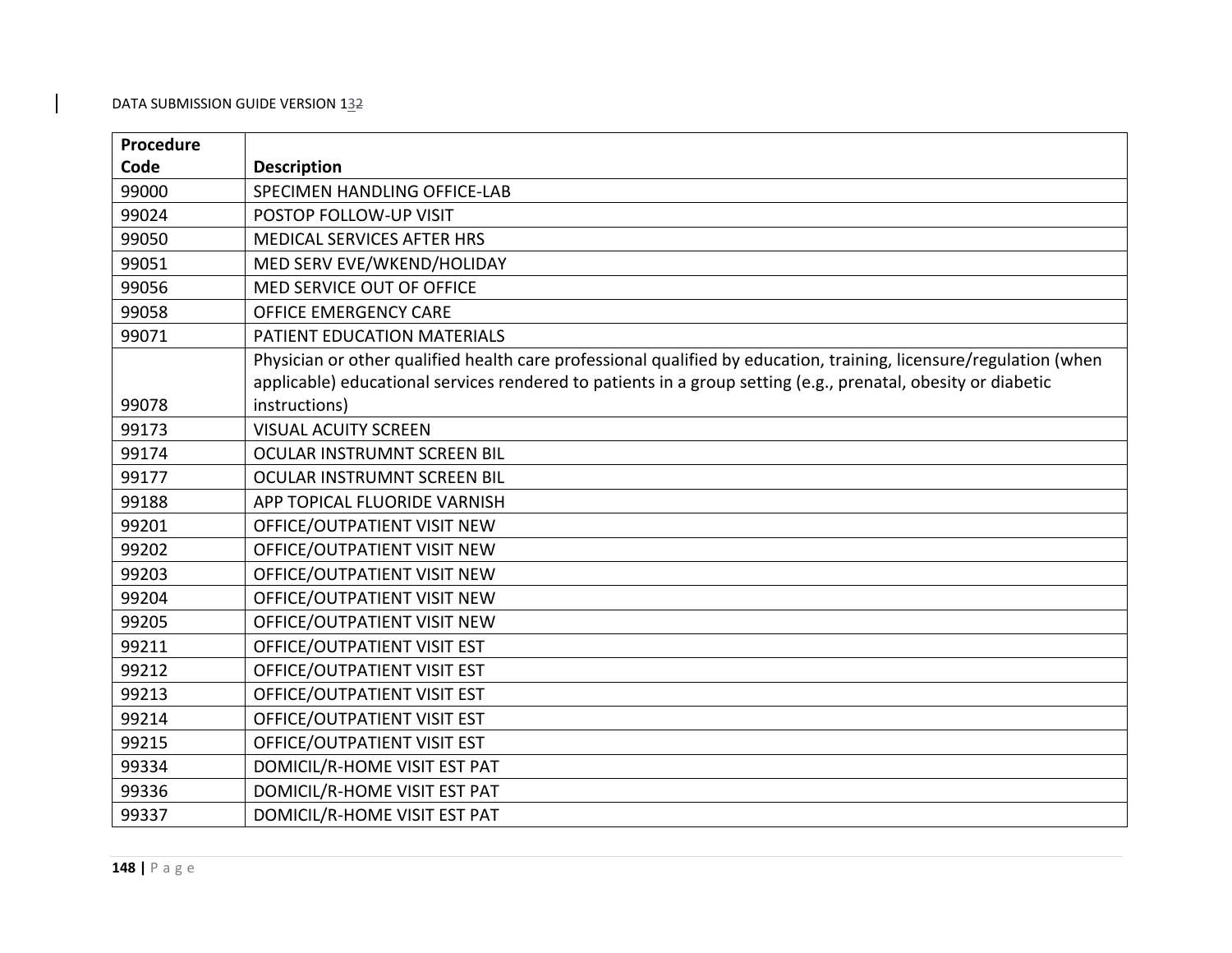| Procedure |                                                                                                                     |
|-----------|---------------------------------------------------------------------------------------------------------------------|
| Code      | <b>Description</b>                                                                                                  |
|           | Individual physician supervision of a patient requiring complex and multidisciplinary care modalities involving     |
|           | regular physician development and/or revision of care plans; review of subsequent reports of patient status;        |
|           | review of related laboratory and other studies; communication (including telephone calls) for purposes of           |
|           | assessment or care decisions with health care professional(s), family member(s), surrogate decision maker(s)        |
|           | (e.g., legal guardian), and/or key caregiver(s) involved in patient's care; integration of new information into the |
| 99339     | medical treatment plan; and/or adjustment of medical therapy, within a calendar month; 15-29 minutes                |
| 99340     | 30 minutes or more                                                                                                  |
| 99341     | HOME VISIT NEW PATIENT                                                                                              |
| 99342     | HOME VISIT NEW PATIENT                                                                                              |
| 99343     | <b>HOME VISIT NEW PATIENT</b>                                                                                       |
| 99344     | <b>HOME VISIT NEW PATIENT</b>                                                                                       |
| 99345     | <b>HOME VISIT NEW PATIENT</b>                                                                                       |
| 99347     | <b>HOME VISIT EST PATIENT</b>                                                                                       |
| 99348     | HOME VISIT EST PATIENT                                                                                              |
| 99349     | HOME VISIT EST PATIENT                                                                                              |
| 99350     | HOME VISIT EST PATIENT                                                                                              |
| 99354     | PROLONG E&M/PSYCTX SERV O/P                                                                                         |
| 99355     | PROLONG E&M/PSYCTX SERV O/P                                                                                         |
| 99358     | PROLONG SERVICE W/O CONTACT                                                                                         |
| 99359     | PROLONG SERV W/O CONTACT ADD                                                                                        |
| 99366     | TEAM CONF W/PAT BY HC PROF                                                                                          |
|           | With interdisciplinary team of health care professionals, patient and/or family not present, 30 minutes or more;    |
| 99367     | participation by physician                                                                                          |
|           | With interdisciplinary team of health care professionals, patient and/or family not present, 30 minutes or more;    |
| 99368     | participation by nonphysician qualified health care professional                                                    |
| 99381     | INIT PM E/M NEW PAT INFANT                                                                                          |
| 99382     | INIT PM E/M NEW PAT 1-4 YRS                                                                                         |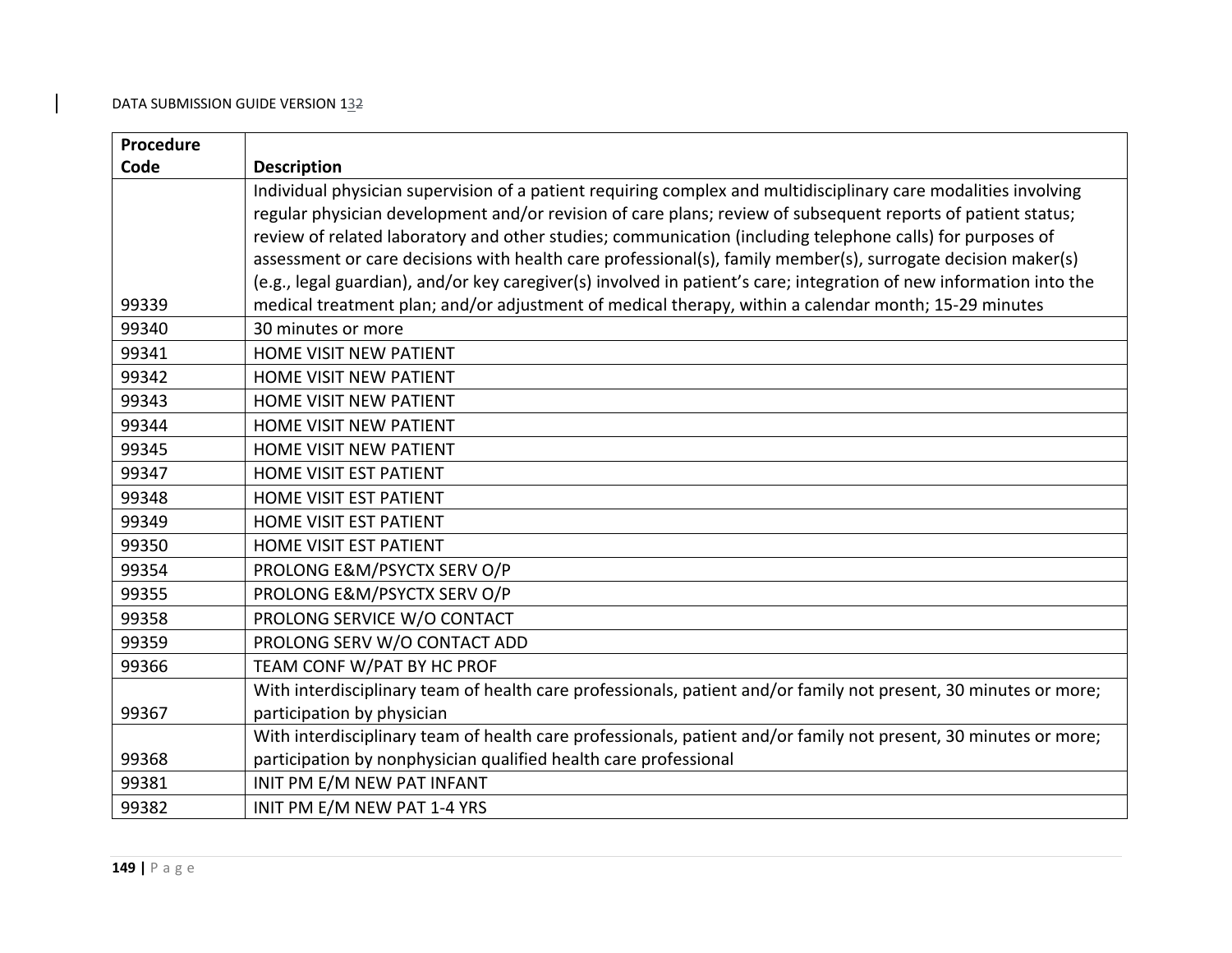| Procedure |                                                                                                              |
|-----------|--------------------------------------------------------------------------------------------------------------|
| Code      | <b>Description</b>                                                                                           |
| 99383     | PREV VISIT NEW AGE 5-11                                                                                      |
| 99384     | PREV VISIT NEW AGE 12-17                                                                                     |
| 99385     | PREV VISIT NEW AGE 18-39                                                                                     |
| 99386     | PREV VISIT NEW AGE 40-64                                                                                     |
| 99387     | INIT PM E/M NEW PAT 65+ YRS                                                                                  |
| 99391     | PER PM REEVAL EST PAT INFANT                                                                                 |
| 99392     | PREV VISIT EST AGE 1-4                                                                                       |
| 99393     | PREV VISIT EST AGE 5-11                                                                                      |
| 99394     | PREV VISIT EST AGE 12-17                                                                                     |
| 99395     | PREV VISIT EST AGE 18-39                                                                                     |
| 99396     | PREV VISIT EST AGE 40-64                                                                                     |
| 99397     | PER PM REEVAL EST PAT 65+ YR                                                                                 |
| 99401     | PREVENTIVE COUNSELING INDIV                                                                                  |
| 99402     | PREVENTIVE COUNSELING INDIV                                                                                  |
| 99403     | PREVENTIVE COUNSELING INDIV                                                                                  |
| 99404     | PREVENTIVE COUNSELING INDIV                                                                                  |
| 99406     | BEHAV CHNG SMOKING 3-10 MIN                                                                                  |
| 99407     | <b>BEHAV CHNG SMOKING &gt; 10 MIN</b>                                                                        |
| 99408     | AUDIT/DAST 15-30 MIN                                                                                         |
| 99409     | Alcohol and/or drug assessment or screening                                                                  |
| 99411     | PREVENTIVE COUNSELING GROUP                                                                                  |
| 99412     | PREVENTIVE COUNSELING GROUP                                                                                  |
| 99420     | Administration and interpretation of health risk assessments                                                 |
|           | Online digital evaluation and management service for an established patient for up to 7 days cumulative time |
| 99421     | during the 7 days, 5-10 minutes                                                                              |
|           | Online digital evaluation and management service for an established patient for up to 7 days cumulative time |
| 99422     | during the 7 days, 11-20 minutes                                                                             |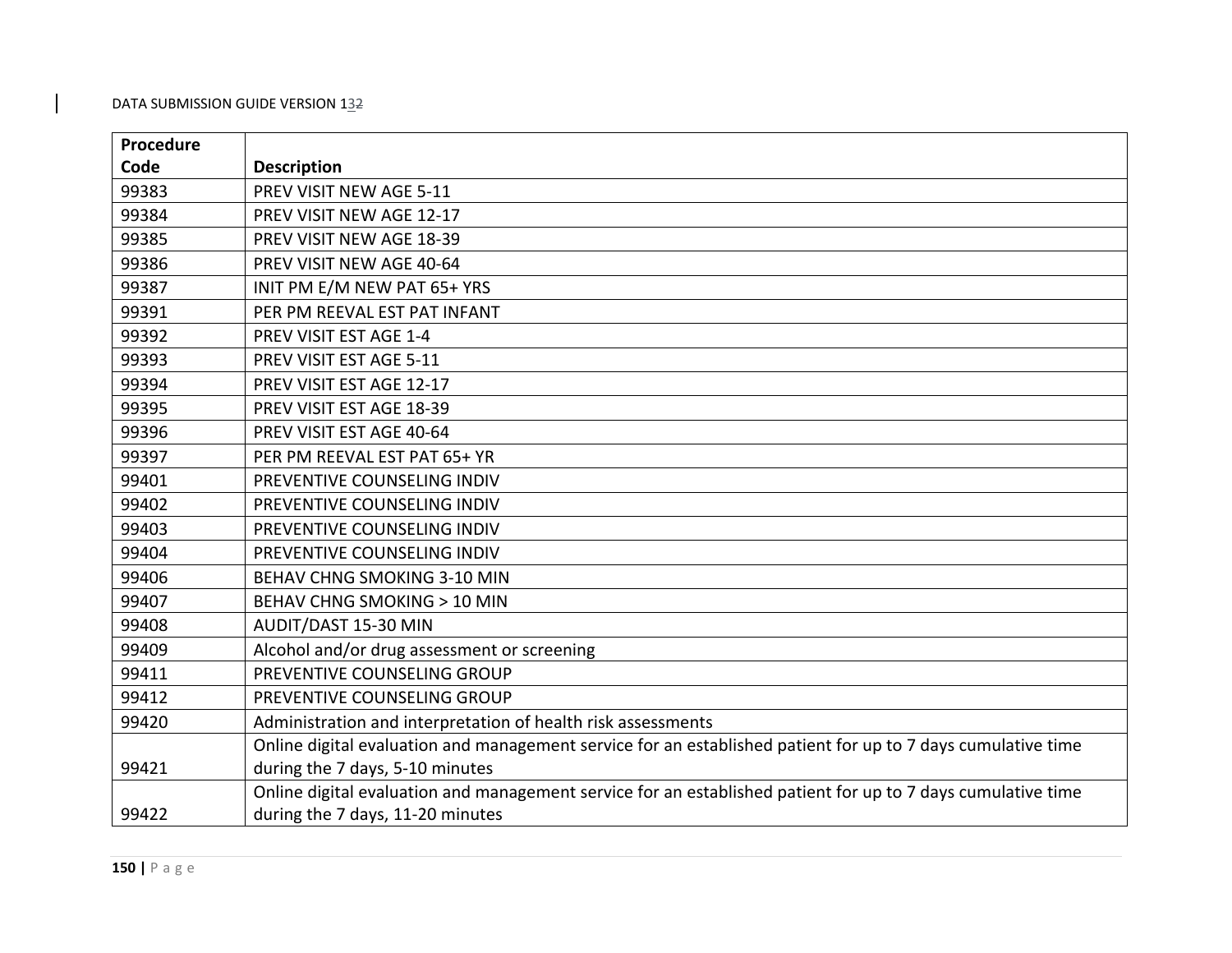| Procedure |                                                                                                                      |
|-----------|----------------------------------------------------------------------------------------------------------------------|
| Code      | <b>Description</b>                                                                                                   |
|           | Online digital evaluation and management service for an established patient for up to 7 days cumulative time         |
| 99423     | during the 7 days, 21 or more minutes                                                                                |
| 99429     | UNLISTED PREVENTIVE SERVICE                                                                                          |
| 99441     | PHONE E/M PHYS/QHP 5-10 MIN                                                                                          |
| 99442     | PHONE E/M PHYS/QHP 11-20 MIN                                                                                         |
| 99443     | PHONE E/M PHYS/QHP 21-30 MIN                                                                                         |
| 99444     | ONLINE E/M BY PHYS/QHP                                                                                               |
|           | Interprofessional telephone/Internet/electronic health record assessment and management service provided by a        |
|           | consultative physician, including a written report to the patient's treating/requesting physician or other qualified |
| 99451     | health care professional, 5 minutes or more of medical consultative time                                             |
|           | Interprofessional telephone/Internet/electronic health record referral service(s) provided by a                      |
| 99452     | treating/requesting physician or other qualified health care professional, > 16 minutes                              |
| 99455     | <b>WORK RELATED DISABILITY EXAM</b>                                                                                  |
| 99456     | <b>DISABILITY EXAMINATION</b>                                                                                        |
|           | Remote physiologic monitoring treatment management services, clinical staff/physician/other qualified health         |
|           | care professional time in a calendar month requiring interactive communication with the patient/caregiver during     |
| 99457     | the month; first 20 minutes                                                                                          |
| 99458     | each additional 20 minutes (List separately in addition to code for primary procedure                                |
| 99461     | <b>INIT NB EM PER DAY NON-FAC</b>                                                                                    |
|           | Self-measured blood pressure using a device validated for clinical accuracy; patient education/training and device   |
| 99473     | calibration                                                                                                          |
|           | separate self-measurements of two readings one minute apart, twice daily over a 30-day period (minimum of 12         |
|           | readings), collection of data reported by the patient and/or caregiver to the physician or other qualified health    |
|           | care professional, with report of average systolic and diastolic pressures and subsequent communication of a         |
| 99474     | treatment plan to the patient                                                                                        |
| 99484     | CARE MGMT SVC BHVL HLTH COND                                                                                         |
| 99487     | CMPLX CHRON CARE W/O PT VSIT                                                                                         |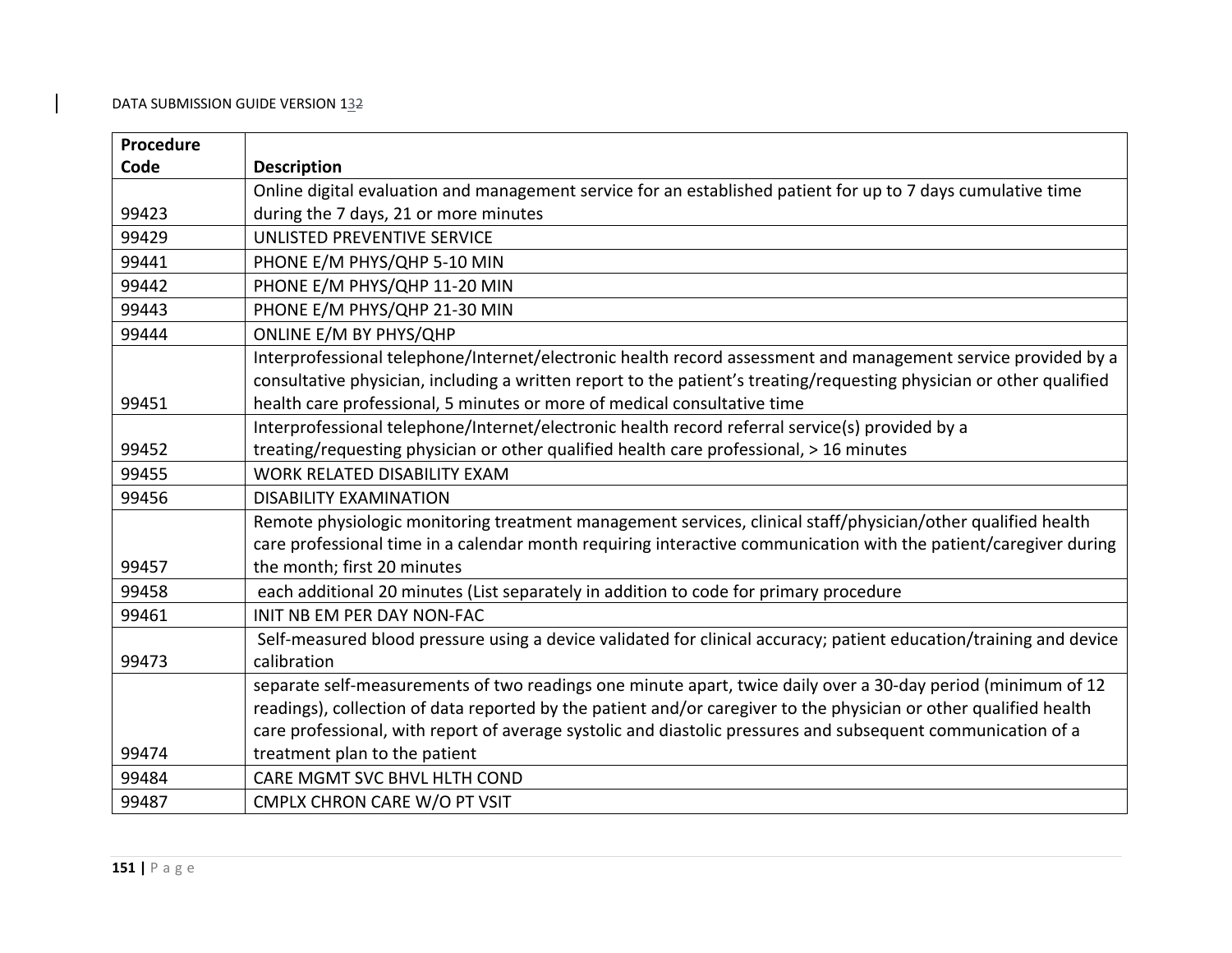| Procedure |                                                      |
|-----------|------------------------------------------------------|
| Code      | <b>Description</b>                                   |
| 99489     | <b>CMPLX CHRON CARE ADDL 30 MIN</b>                  |
| 99490     | <b>CHRON CARE MGMT SRVC 20 MIN</b>                   |
| 99491     | Chronic care management services at least 30 minutes |
| 99492     | 1ST PSYC COLLAB CARE MGMT                            |
| 99493     | SBSQ PSYC COLLAB CARE MGMT                           |
| 99494     | 1ST/SBSQ PSYC COLLAB CARE                            |
| 99495     | TRANS CARE MGMT 14 DAY DISCH                         |
| 99496     | TRANS CARE MGMT 7 DAY DISCH                          |
| 99497     | ADVNCD CARE PLAN 30 MIN                              |
| 99498     | ADVNCD CARE PLAN ADDL 30 MIN                         |
| 0500F     | <b>INITIAL PRENATAL CARE VISIT</b>                   |
| 0501F     | PRENATAL FLOW SHEET                                  |
| 0502F     | SUBSEQUENT PRENATAL CARE                             |
| 0503F     | POSTPARTUM CARE VISIT                                |
| 1000F     | <b>TOBACCO USE ASSESSED</b>                          |
| 1031F     | <b>SMOKING &amp; 2ND HAND ASSESSED</b>               |
| 1032F     | PT received Tobacco Cessation Information            |
| 1033F     | <b>TOBACCO NONSMOKER NOR 2NDHND</b>                  |
| 1034F     | <b>CURRENT TOBACCO SMOKER</b>                        |
| 1035F     | <b>SMOKELESS TOBACCO USER</b>                        |
| 1036F     | <b>TOBACCO NON-USER</b>                              |
| 1111F     | DSCHRG MED/CURRENT MED MERGE                         |
| 1220F     | PT SCREENED FOR DEPRESSION                           |
| 3016F     | PT SCRND UNHLTHY OH USE                              |
| 3085F     | <b>SUICIDE RISK ASSESSED</b>                         |
| 3351F     | NEG SCRN DEP SYMP BY DEPTOOL                         |
| 3352F     | NO SIG DEP SYMP BY DEP TOOL                          |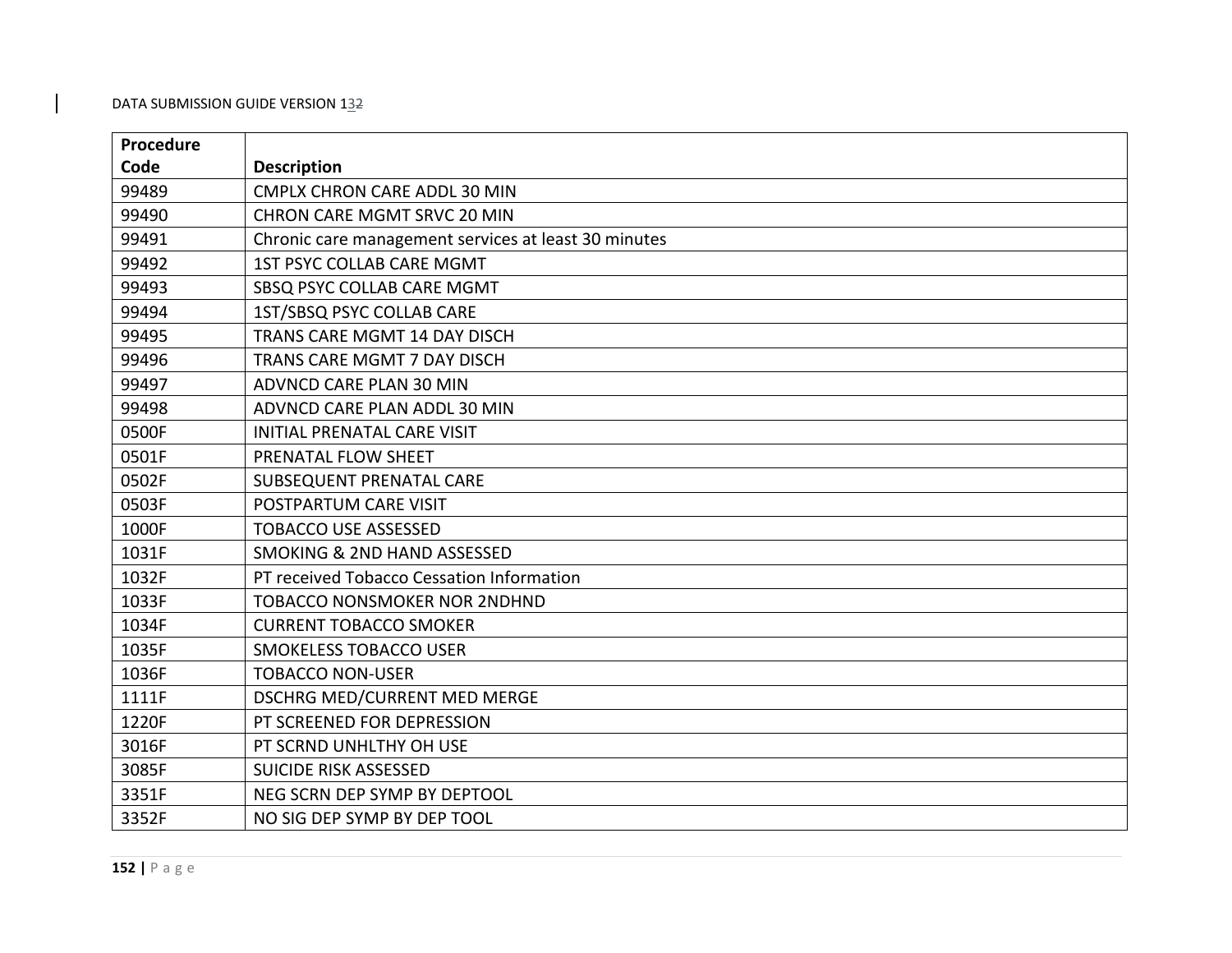| Procedure     |                                                                                                               |
|---------------|---------------------------------------------------------------------------------------------------------------|
| Code          | <b>Description</b>                                                                                            |
| 3353F         | MILD-MOD DEP SYMP BY DEPTOOL                                                                                  |
| 3354F         | CLIN SIG DEP SYM BY DEP TOOL                                                                                  |
| 3355F         | CLIN SIG DEP SYM BY DEP TOOL                                                                                  |
| 4000F         | <b>TOBACCO USE TXMNT COUNSELING</b>                                                                           |
| 4001F         | <b>TOBACCO USE TXMNT PHARMACOL</b>                                                                            |
| 4004F         | PT TOBACCO SCREEN RCVD TLK                                                                                    |
| 4290F         | Alcohol and/or drug assessment or screening                                                                   |
| 4293F         | Pt screened for high risk sexual behavior                                                                     |
| 4306F         | Alcohol and/or Drug use counseling services                                                                   |
| 4320F         | Alcohol and/or Drug use counseling services                                                                   |
| 90848 - 90899 | Services to patients for evaluation and treatment of mental illnesses that require psychiatric services       |
| 96158-96159   | Health behavior intervention, individual face-to-face                                                         |
| 96164-96165   | Health behavior intervention, group (two or more patients), face-to-face                                      |
| 96167-96168   | Health behavior intervention, family (with the patient present), face-to-face                                 |
| 96170-96171   | Health behavior intervention, family (without the patient present), face-to-face                              |
|               | Behavior Identification Assessment, administered by QHP, each 15 minutes of QHP's time face-to-face with      |
|               | patient and/or guardian(s)/caregivers(s) administering assessments and discussing findings and                |
|               | recommendations, and non-face-to-face analyzing past data, scoring/interpreting the assessment, and preparing |
| 97151-97158   | the report/treatment plan                                                                                     |
| 98967-98968   | Non-physician telephone services                                                                              |
| G0008         | ADMIN INFLUENZA VIRUS VAC                                                                                     |
| G0009         | ADMIN PNEUMOCOCCAL VACCINE                                                                                    |
| G0010         | ADMIN HEPATITIS B VACCINE                                                                                     |
| G0101         | CA SCREEN; PELVIC/BREAST EXAM                                                                                 |
| G0123         | SCREEN CERV/VAG THIN LAYER                                                                                    |
| G0179         | MD RECERTIFICATION HHA PT                                                                                     |
| G0180         | MD CERTIFICATION HHA PATIENT                                                                                  |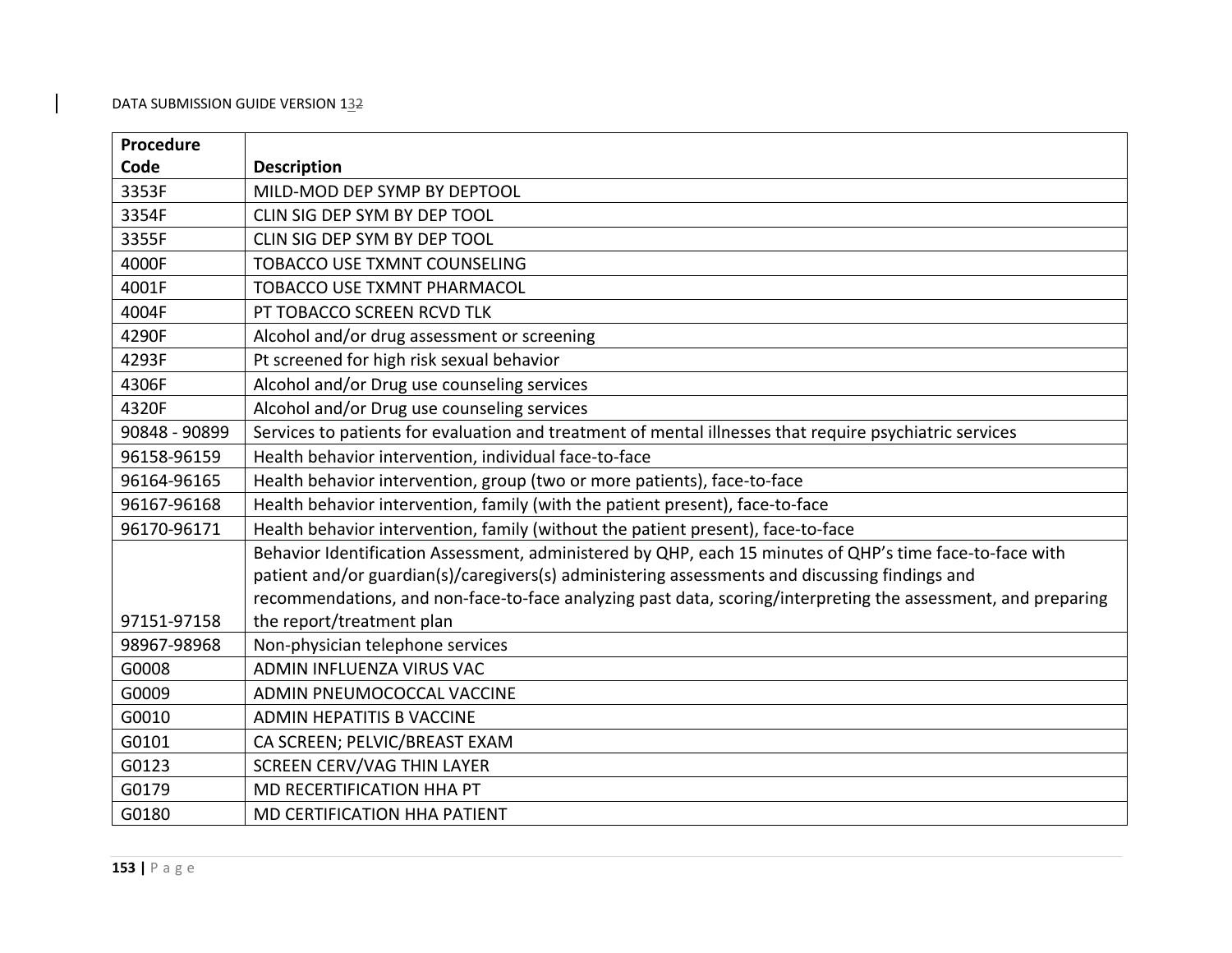| Procedure |                                                                                                               |
|-----------|---------------------------------------------------------------------------------------------------------------|
| Code      | <b>Description</b>                                                                                            |
|           | Medical nutrition therapy; reassessment and subsequent intervention(s) following second referral in same year |
|           | for change in diagnosis, medical condition or treatment regimen (including additional hours needed for renal  |
| G0270     | disease), individual, face to face with the patient, each 15 minutes                                          |
|           | Medical nutrition therapy, reassessment and subsequent intervention(s) following second referral in same year |
|           | for change in diagnosis, medical condition, or treatment regimen (including additional hours needed for renal |
| G0271     | disease), group (2 or more individuals), each 30 minutes                                                      |
| G0396     | ALCOHOL/SUBS INTERV 15-30MN                                                                                   |
| G0397     | Alcohol or substance abuse assessment                                                                         |
| G0402     | <b>INITIAL PREVENTIVE EXAM</b>                                                                                |
| G0403     | EKG FOR INITIAL PREVENT EXAM                                                                                  |
| G0404     | <b>EKG TRACING FOR INITIAL PREV</b>                                                                           |
| G0405     | <b>EKG INTERPRET &amp; REPORT PREVE</b>                                                                       |
| G0438     | PPPS, INITIAL VISIT                                                                                           |
| G0439     | PPPS, SUBSEQ VISIT                                                                                            |
| G0442     | ANNUAL ALCOHOL SCREEN 15 MIN                                                                                  |
| G0443     | <b>BRIEF ALCOHOL MISUSE COUNSEL</b>                                                                           |
| G0444     | <b>DEPRESSION SCREEN ANNUAL</b>                                                                               |
| G0445     | HIGH INTEN BEH COUNS STD 30M                                                                                  |
| G0447     | <b>BEHAVIOR COUNSEL OBESITY 15M</b>                                                                           |
| G0463     | <b>HOSPITAL OUTPT CLINIC VISIT</b>                                                                            |
| G0476     | HPV COMBO ASSAY CA SCREEN                                                                                     |
| G0502     | Initial psychiatric collaborative care management                                                             |
| G0503     | Subsequent psychiatric collaborative care management                                                          |
| G0504     | Initial or subsequent psychiatric collaborative care management                                               |
| G0505     | Cognition and functional assessment                                                                           |
| G0506     | COMP ASSES CARE PLAN CCM SVC                                                                                  |
| G0507     | Care management services for behavioral health conditions                                                     |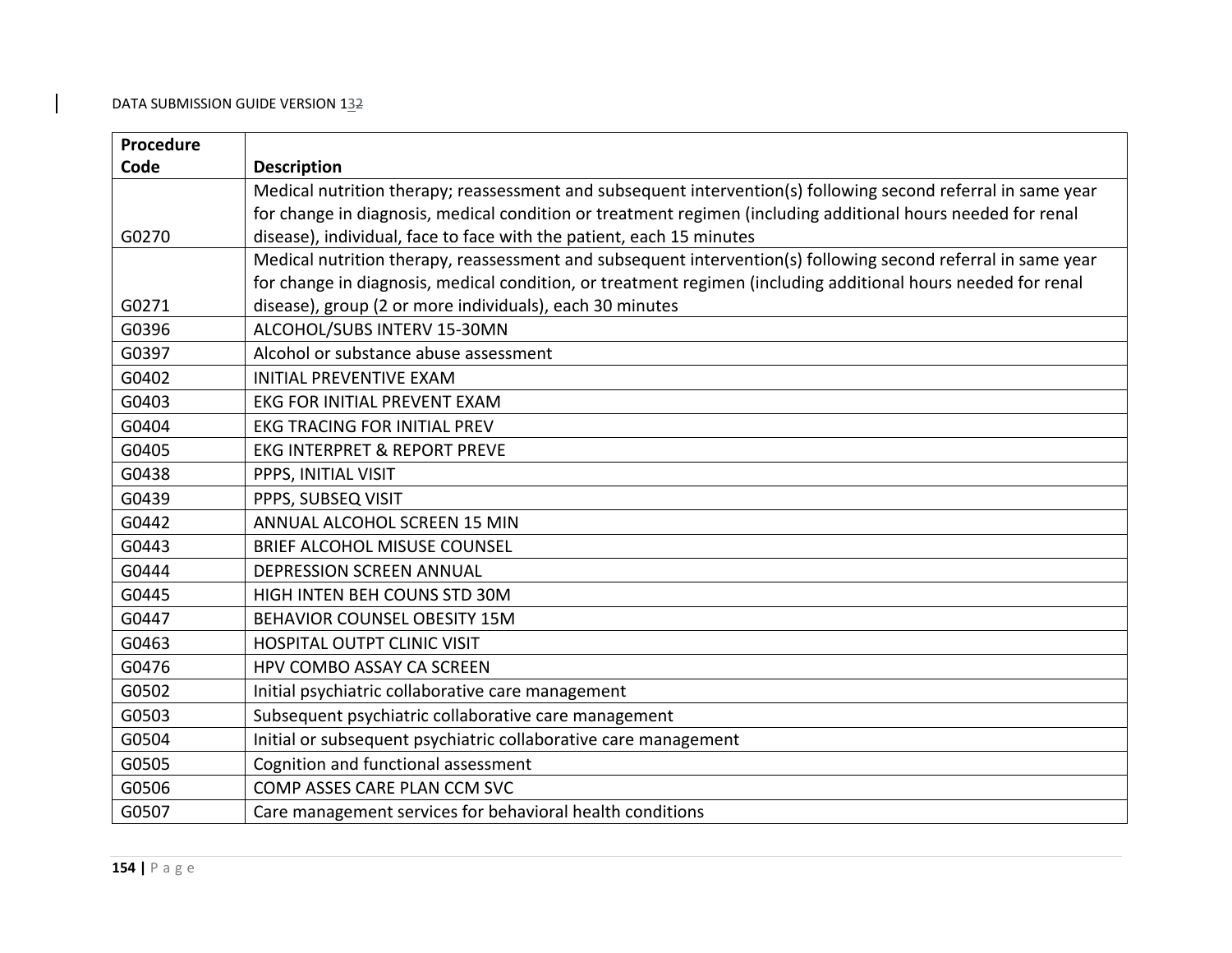| Procedure   |                                                                                                                |
|-------------|----------------------------------------------------------------------------------------------------------------|
| Code        | <b>Description</b>                                                                                             |
| G0513       | PROLONG PREV SVCS, FIRST 30M                                                                                   |
| G0514       | Prolonged preventive service                                                                                   |
|             | Chronic care management services, each additional 20 minutes of clinical staff time directed by a physician or |
| G2058       | other qualified health care professional, per calendar month;                                                  |
| G2064-G2065 | Comprehensive care management services for a single high-risk disease                                          |
| H0002       | ALCOHOL AND/OR DRUG SCREENIN                                                                                   |
| H0031       | MH HEALTH ASSESS BY NON-MD                                                                                     |
| H0049       | ALCOHOL/DRUG SCREENING                                                                                         |
| H1000       | PRENATAL CARE ATRISK ASSESSM                                                                                   |
| H1001       | <b>ANTEPARTUM MANAGEMENT</b>                                                                                   |
| Q0091       | <b>OBTAINING SCREEN PAP SMEAR</b>                                                                              |
| S0610       | ANNUAL GYNECOLOGICAL EXAMINA                                                                                   |
| S0612       | ANNUAL GYNECOLOGICAL EXAMINA                                                                                   |
| S0613       | <b>ANN BREAST EXAM</b>                                                                                         |
| S0622       | PHYS EXAM FOR COLLEGE                                                                                          |
| S9444       | Parenting Classes, non-physician provider, per session                                                         |
| S9445       | PT EDUCATION NOC INDIVID                                                                                       |
| S9446       | PT EDUCATION NOC GROUP                                                                                         |
| S9447       | Infant safety (including cardiopulmonary resuscitation classes nonphysician provider, per session)             |
| S9449       | <b>WEIGHT MGMT CLASS</b>                                                                                       |
| S9451       | <b>EXERCISE CLASS</b>                                                                                          |
| S9452       | Nutrition classes non-physician provider per session                                                           |
| S9454       | Stress management classes non-physician provider per session                                                   |
| S9470       | NUTRITIONAL COUNSELING, DIET                                                                                   |
| T1015       | <b>CLINIC SERVICE</b>                                                                                          |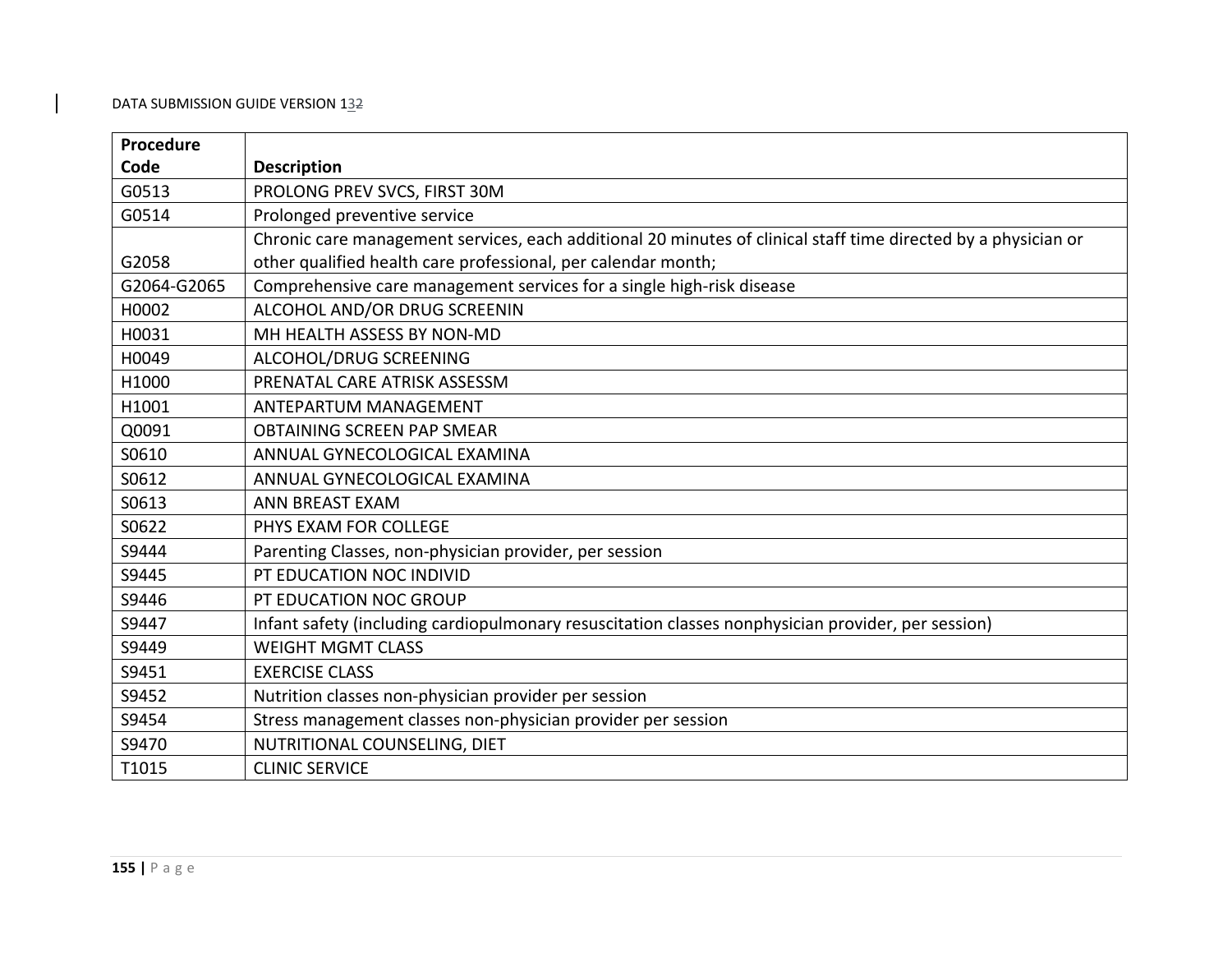## B.1.L: MARKET CATEGORY CODES

| Code             | <b>Description</b>                                                                    |
|------------------|---------------------------------------------------------------------------------------|
| <b>IND</b>       | Individuals (non-group)                                                               |
| <b>FCH</b>       | Individuals on a franchise basis                                                      |
| GCV              | Individuals as group conversion Policies                                              |
| GS1              | Employers having exactly 1 employee                                                   |
| GS <sub>2</sub>  | Employers having 2 thru 9 employees                                                   |
| GS3              | Employers having 10 thru 25 employees                                                 |
| GS4              | Employers having 26 thru 50 employees                                                 |
| GLG1             | Employers having 51 thru 100 employees                                                |
| GLG <sub>2</sub> | Employers having 101 thru 250 employees                                               |
| GLG3             | Employers having 251 thru 500 employees                                               |
| GLG4             | Employers having more than 500 employees                                              |
| <b>GSA</b>       | Small employers through a qualified association trust                                 |
| <b>OTH</b>       | Other types of entities. Insurers using this market code shall obtain prior approval. |

# B.1.M ADMISSION SOURCE CODES

| Code | <b>Description</b>                                          |
|------|-------------------------------------------------------------|
|      | Physician referral Non-Health Care Facility Point of Origin |
|      | Clinic referrator physician's office                        |
|      | Managed care plan referral                                  |
|      | Transfer from a hospital (different facility)               |
|      | Transfer from a SNF, ICF, or ALF                            |
|      | Transfer from another health care facility                  |
|      | Emergency room                                              |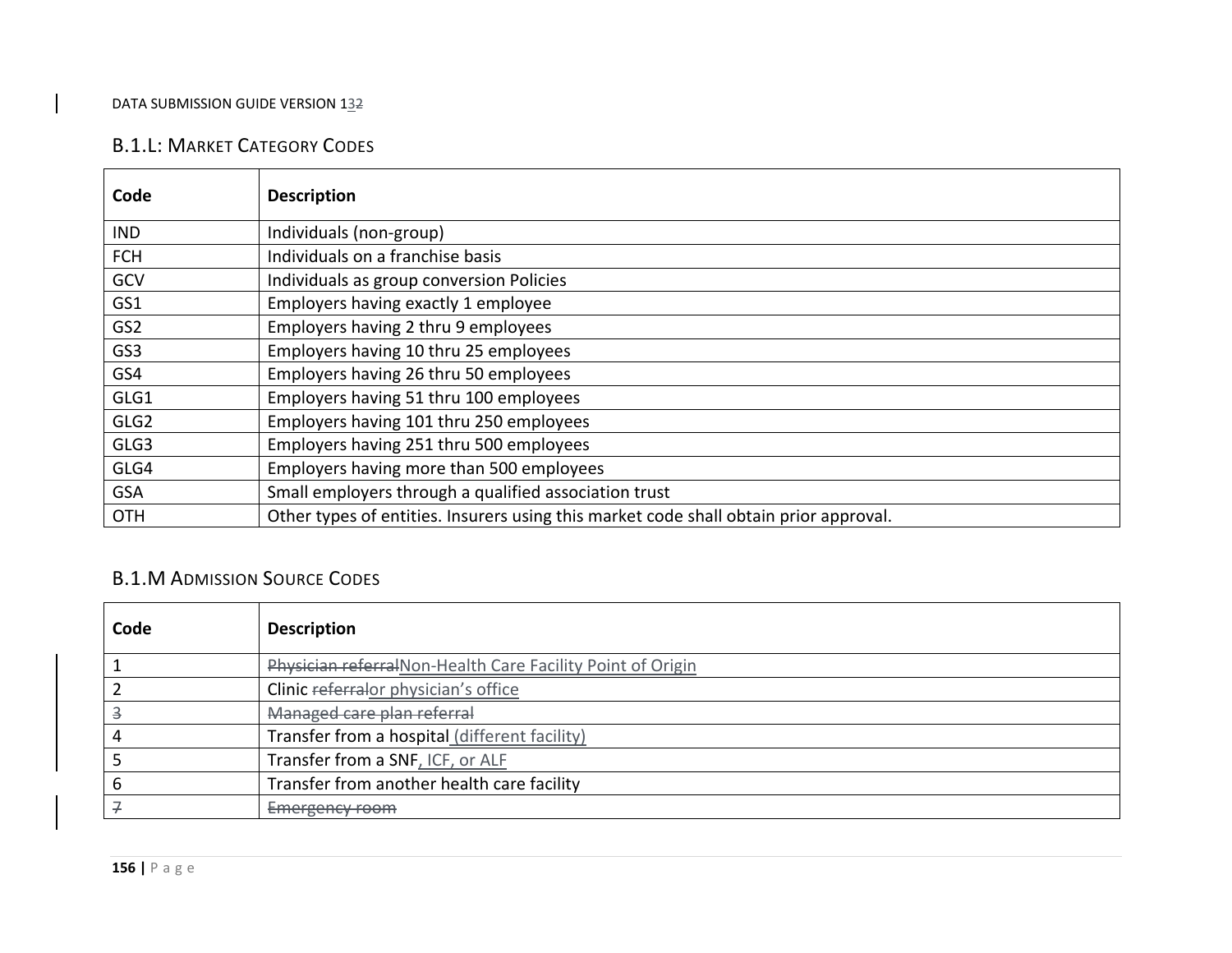| 8                       | Court/law enforcement                                                                         |
|-------------------------|-----------------------------------------------------------------------------------------------|
| 9                       | Information not available                                                                     |
|                         | Transfer from One Distinct Unit of the Hospital to Another Distinct Unit of the Same Hospital |
|                         | Transfer from Ambulatory Surgery Center (ASC)                                                 |
|                         | <b>Transfer from Hospice Facility</b>                                                         |
| G                       | Transfer from a designated disaster alternate care site                                       |
| In the Case of Newborn  |                                                                                               |
| 4                       | Normal delivery                                                                               |
| 2                       | <b>Premature delivery</b>                                                                     |
| $\overline{\mathbf{3}}$ | Sick baby                                                                                     |
|                         | Extramural birth                                                                              |
|                         | Born inside this hospital                                                                     |
| b                       | Born outside this hospital                                                                    |

## B.1.N UNIT OF MEASURE

| Code                   | <b>Description</b>   |
|------------------------|----------------------|
| DA                     | Days                 |
| MJ                     | <b>Minutes</b>       |
| <b>HR</b>              | Hours                |
| <b>FM</b>              | 15-minute increments |
| PT                     | Pints                |
| <b>RM</b>              | Rental months        |
| SN                     | Sessions             |
| VT                     | <b>Visits</b>        |
| PR                     | Procedures           |
| $\mathsf{I}\mathsf{T}$ | Items                |
| UN                     | Units                |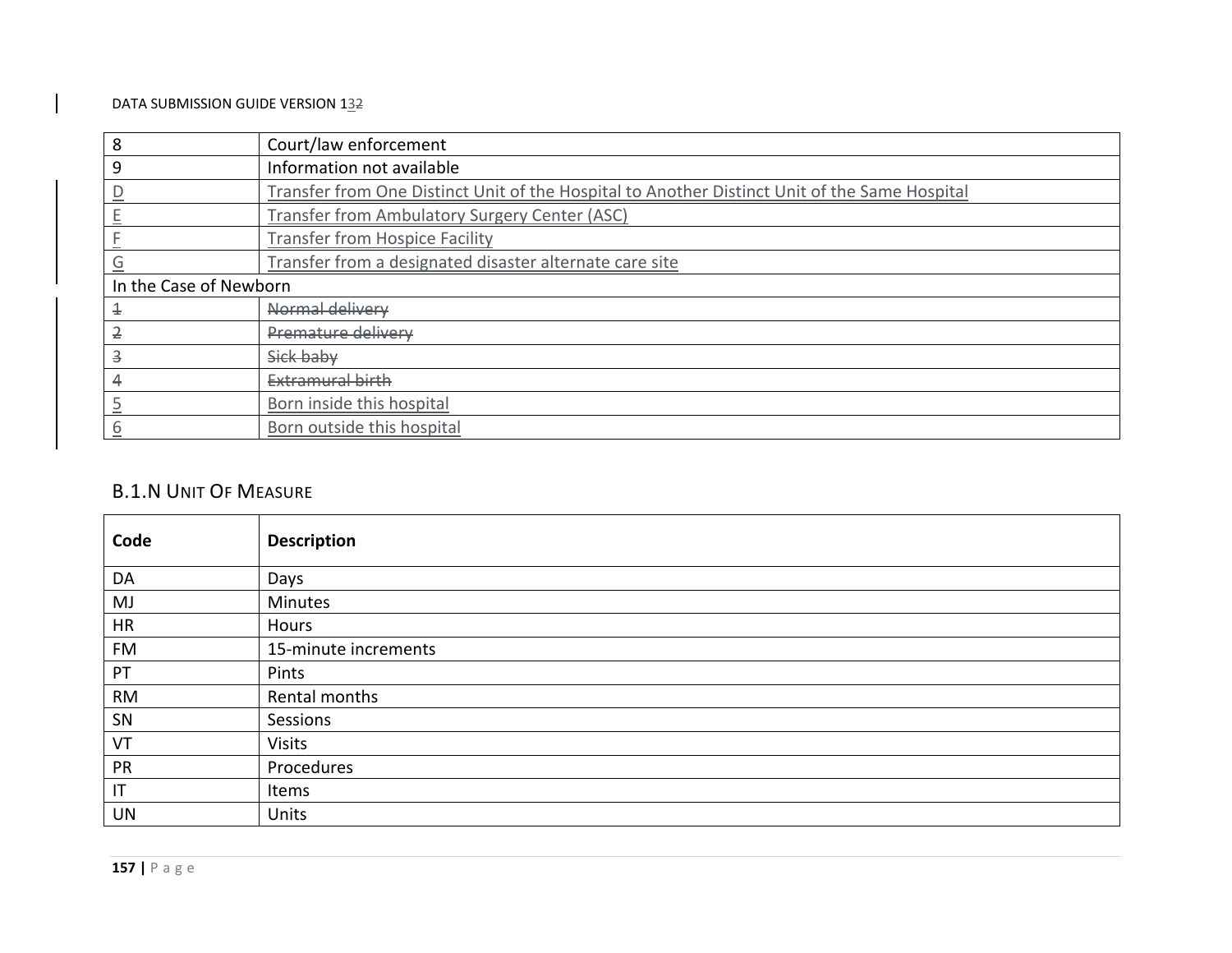| OT         | Other               |
|------------|---------------------|
| For drugs  |                     |
| EA         | Each                |
| IU         | International units |
| GM         | Grams               |
| ML         | Milliliters         |
| MG         | Milligrams          |
| <b>MEQ</b> | Milliequivalents    |
| MM         | Millimeter          |
| UG         | Microgram           |
| UU         | Unit                |
| OT         | Other               |

## B.1.O MARKET OPTIONS

| <u>Code</u>    | <b>Description</b>                                                   |
|----------------|----------------------------------------------------------------------|
| MU             | Municipality: defined in C.R.S 31-1-101(6)                           |
| S <sub>T</sub> | Student Health: defined in C.R.S. 10-16-102(65)                      |
| SD             | STLD (Short Term Limited Duration): defined in C.R.S. 10-16-102(60)  |
|                | Taft Hartley: defined in ERISA Section 3(37), 29 U.S.C. §1002(3)(37) |

# B.1.P PDAB LEGISLATIVE REFERENCE

| <b>Code</b>  | <b>Description</b>                                                                          |
|--------------|---------------------------------------------------------------------------------------------|
| $\mathbf{v}$ | The fifteen prescription drugs that caused the greatest increases in the carrier's premiums |